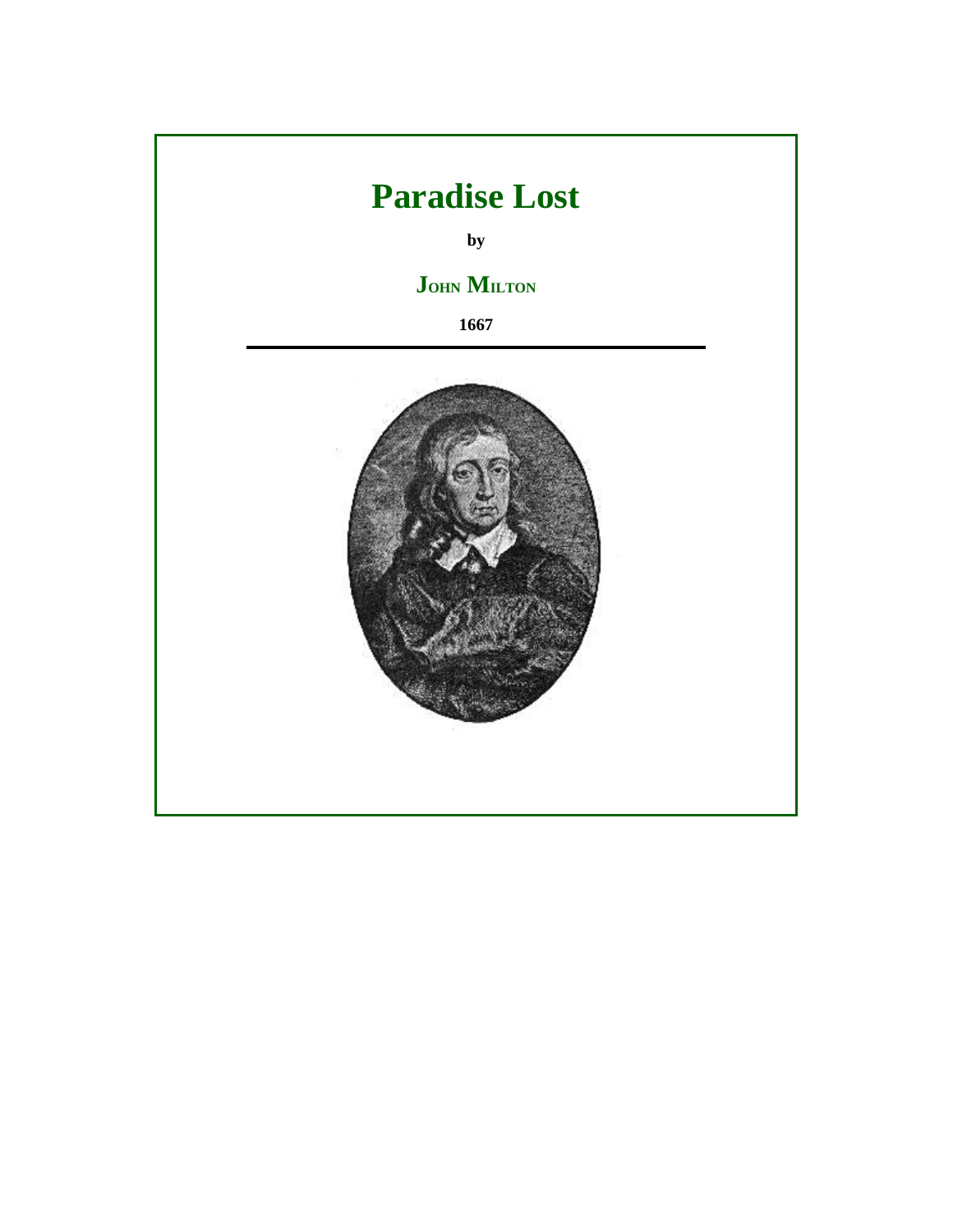# DjVu Editions E-books



© 2001, Global Language Resources, Inc.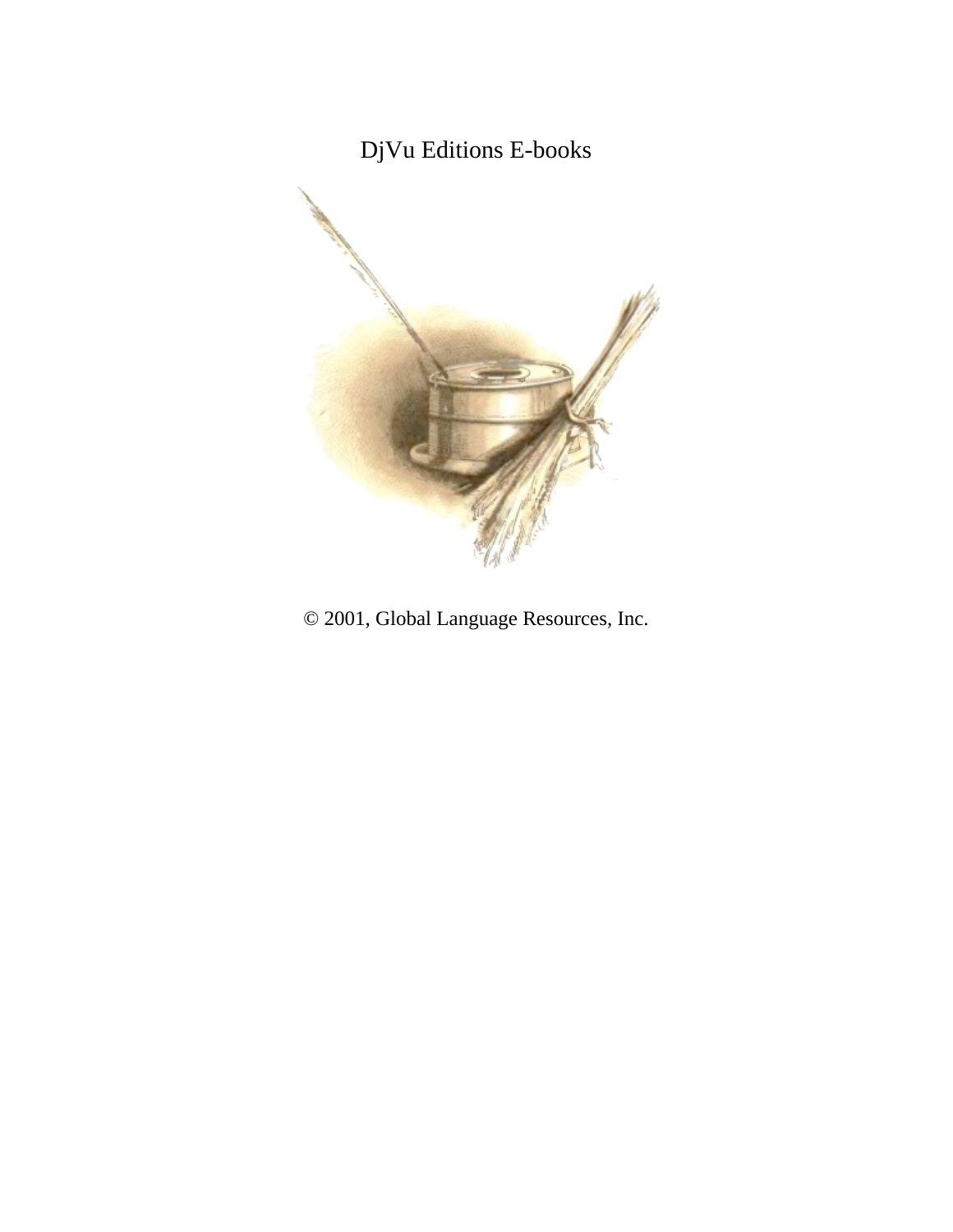## **Milton: Paradise Lost**

### **Table of Contents**

|                                                                                                                          |  |  |  |  |  |  |  |  |  | 20  |
|--------------------------------------------------------------------------------------------------------------------------|--|--|--|--|--|--|--|--|--|-----|
| $\overline{BOOK}$ III $\cdots$ $\cdots$ $\cdots$ $\cdots$ $\cdots$ $\cdots$ $\cdots$ $\cdots$ $\cdots$ $\cdots$          |  |  |  |  |  |  |  |  |  | 45  |
|                                                                                                                          |  |  |  |  |  |  |  |  |  | -62 |
|                                                                                                                          |  |  |  |  |  |  |  |  |  | -86 |
|                                                                                                                          |  |  |  |  |  |  |  |  |  | 108 |
|                                                                                                                          |  |  |  |  |  |  |  |  |  | 130 |
|                                                                                                                          |  |  |  |  |  |  |  |  |  | 160 |
| $\overline{BOOK}$ IX. $\cdots$ $\cdots$ $\cdots$ $\cdots$ $\cdots$ $\cdots$ $\cdots$ $\cdots$ $\cdots$ $\cdots$ $\cdots$ |  |  |  |  |  |  |  |  |  | 188 |
|                                                                                                                          |  |  |  |  |  |  |  |  |  | 214 |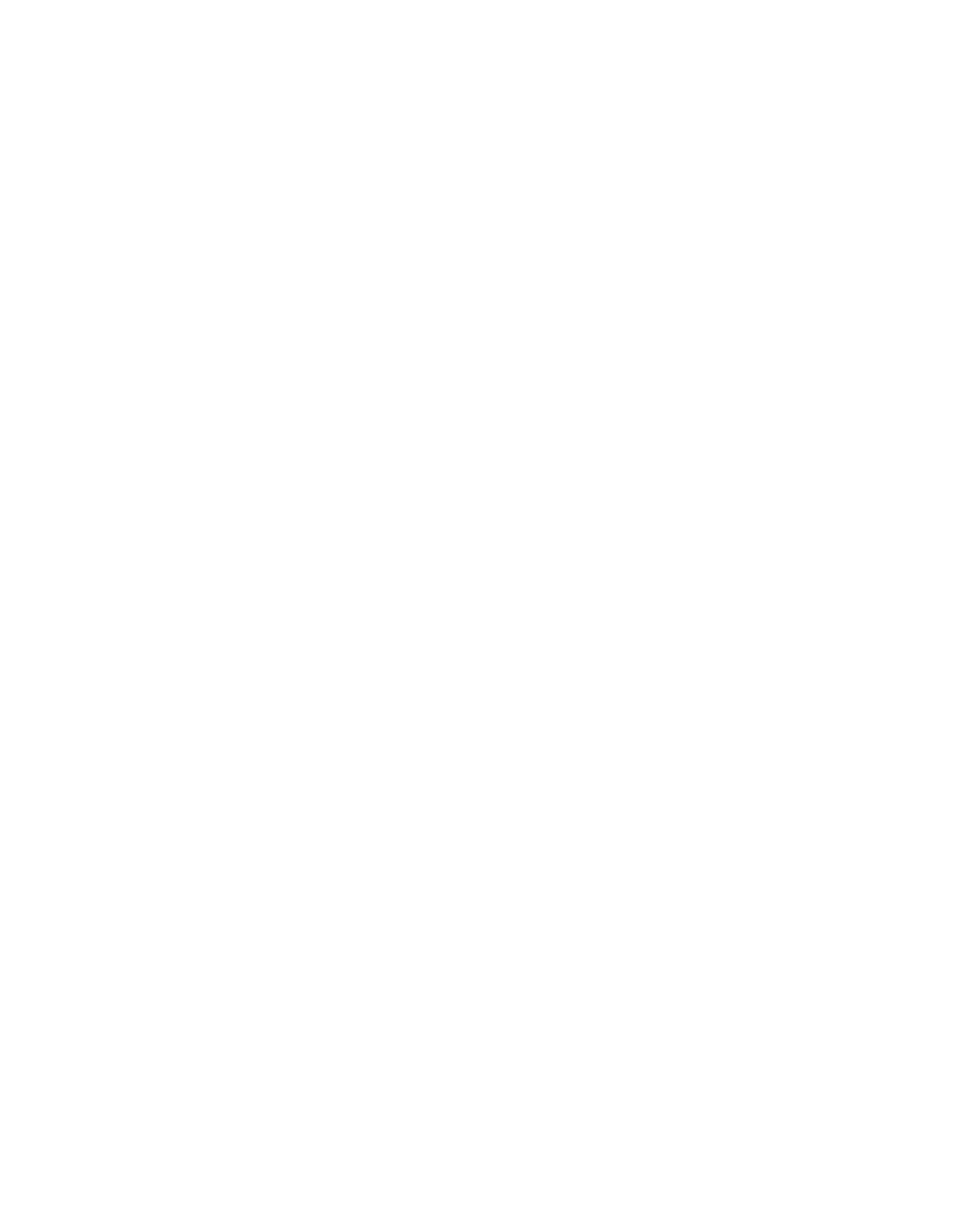#### **BOOK I.**

<span id="page-4-0"></span>

| Of Mans First Disobedience, and the Fruit          |    |
|----------------------------------------------------|----|
| Of that Forbidden Tree, whose mortal tast          |    |
| Brought Death into the World, and all our woe,     |    |
| With loss of EDEN, till one greater Man            |    |
| Restore us, and regain the blissful Seat,          | 5  |
| Sing Heav'nly Muse, that on the secret top         |    |
| Of OREB, or of SINAI, didst inspire                |    |
| That Shepherd, who first taught the chosen Seed,   |    |
| In the Beginning how the Heav'ns and Earth         |    |
| Rose out of CHAOS: Or if SION Hill                 | 10 |
| Delight thee more, and SILOA'S Brook that flow'd   |    |
| Fast by the Oracle of God; I thence                |    |
| Invoke thy aid to my adventrous Song,              |    |
| That with no middle flight intends to soar         |    |
| Above th' AONIAN Mount, while it pursues           | 15 |
| Things unattempted yet in Prose or Rhime.          |    |
| And chiefly Thou O Spirit, that dost prefer        |    |
| Before all Temples th' upright heart and pure,     |    |
| Instruct me, for Thou know'st; Thou from the first |    |
| Wast present, and with mighty wings outspread      | 20 |
| Dove-like satst brooding on the vast Abyss         |    |
| And mad'st it pregnant: What in me is dark         |    |
| Illumine, what is low raise and support;           |    |
| That to the highth of this great Argument          |    |
| I may assert th' Eternal Providence,               | 25 |
| And justifie the wayes of God to men.              |    |
| Say first, for Heav'n hides nothing from thy view  |    |
| Nor the deep Tract of Hell, say first what cause   |    |
| Mov'd our Grand Parents in that happy State,       |    |
| Favour'd of Heav'n so highly, to fall off          | 30 |
| From their Creator, and transgress his Will        |    |
| For one restraint, Lords of the World besides?     |    |
| Who first seduc'd them to that fowl revolt?        |    |
| Th' infernal Serpent; he it was, whose guile       |    |
| Stird up with Envy and Revenge, deceiv'd           | 35 |
| The Mother of Mankinde, what time his Pride        |    |
| Had cast him out from Heav'n, with all his Host    |    |
| Of Rebel Angels, by whose aid aspiring             |    |

He trusted to have equal'd the most High,  $40$ 

To set himself in Glory above his Peers,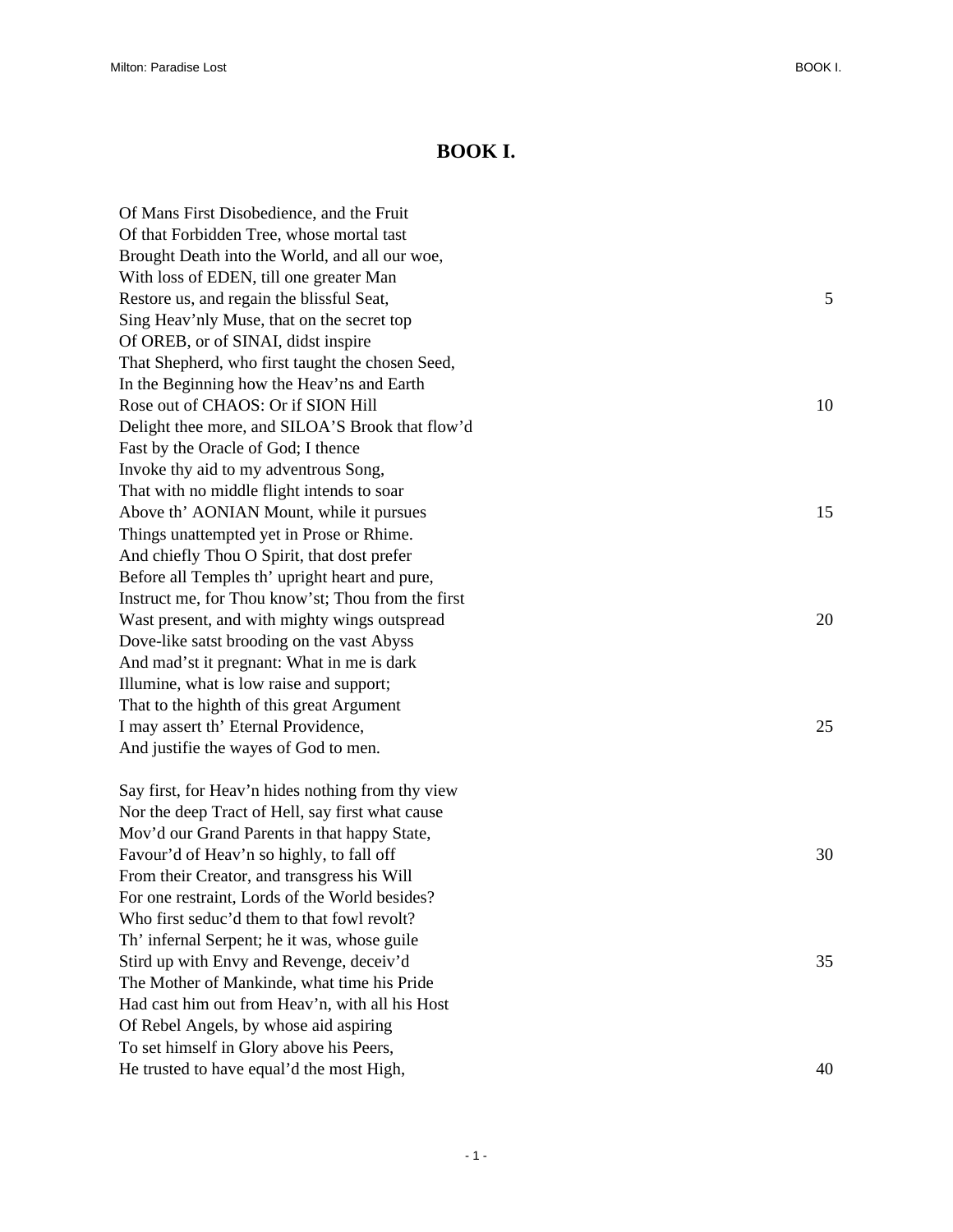If he oppos'd; and with ambitious aim Against the Throne and Monarchy of God Rais'd impious War in Heav'n and Battel proud With vain attempt. Him the Almighty Power Hurld headlong flaming from th' Ethereal Skie 45 With hideous ruine and combustion down To bottomless perdition, there to dwell In Adamantine Chains and penal Fire, Who durst defie th' Omnipotent to Arms. Nine times the Space that measures Day and Night 50 To mortal men, he with his horrid crew Lay vanquisht, rowling in the fiery Gulfe Confounded though immortal: But his doom Reserv'd him to more wrath; for now the thought Both of lost happiness and lasting pain 55 Torments him; round he throws his baleful eyes That witness'd huge affliction and dismay Mixt with obdurate pride and stedfast hate: At once as far as Angels kenn he views The dismal Situation waste and wilde, 60 A Dungeon horrible, on all sides round As one great Furnace flam'd, yet from those flames No light, but rather darkness visible Serv'd only to discover sights of woe, Regions of sorrow, doleful shades, where peace 65 And rest can never dwell, hope never comes That comes to all; but torture without end Still urges, and a fiery Deluge, fed With ever-burning Sulphur unconsum'd: Such place Eternal Justice had prepar'd 70 For those rebellious, here their Prison ordain'd In utter darkness, and their portion set As far remov'd from God and light of Heav'n As from the Center thrice to th' utmost Pole. O how unlike the place from whence they fell! 75 There the companions of his fall, o'rewhelm'd With Floods and Whirlwinds of tempestuous fire, He soon discerns, and weltring by his side One next himself in power, and next in crime, Long after known in PALESTINE, and nam'd 80 BEELZEBUB. To whom th' Arch-Enemy, And thence in Heav'n call'd Satan, with bold words Breaking the horrid silence thus began.

If thou beest he; But O how fall'n! how chang'd

 $-2 -$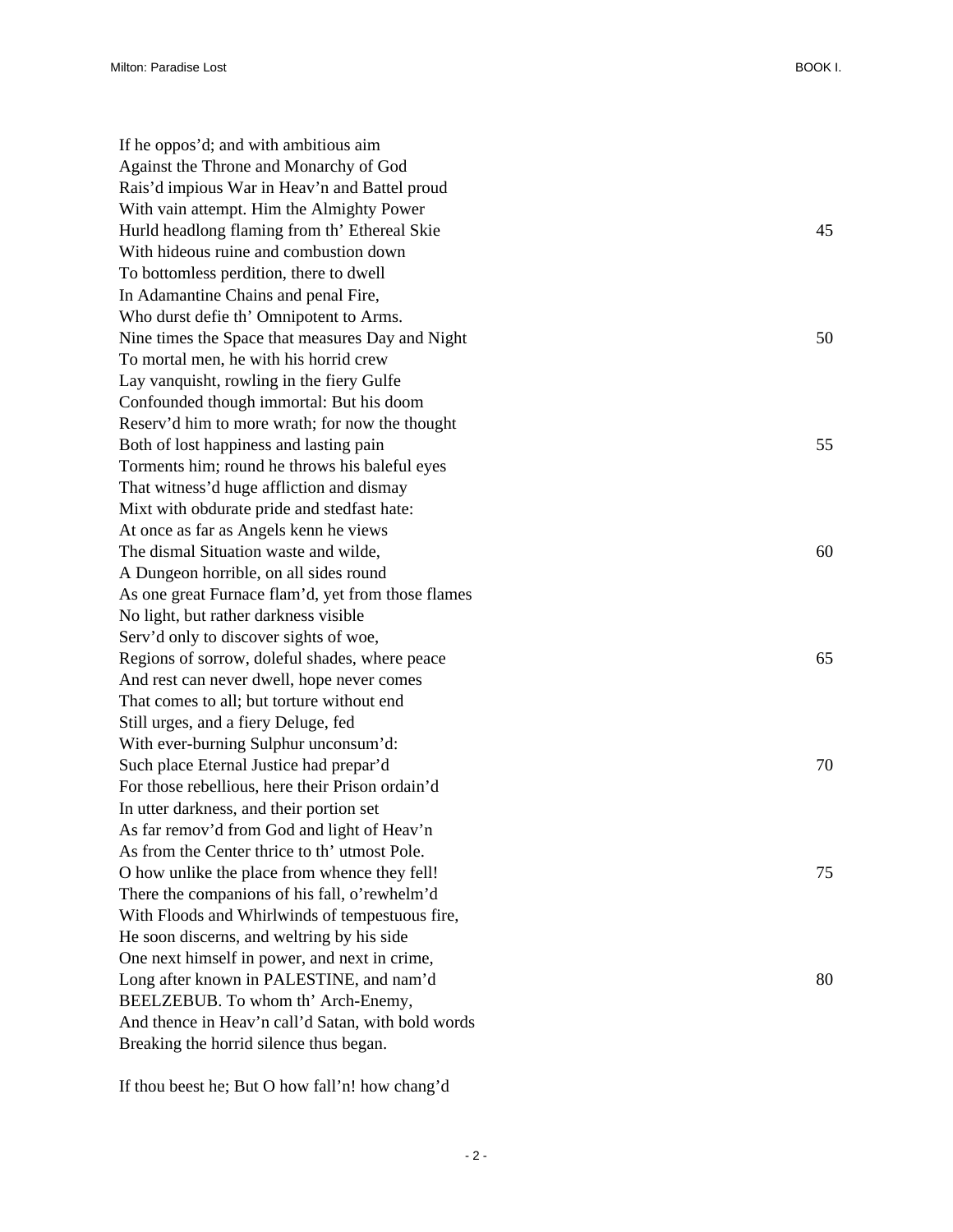| From him, who in the happy Realms of Light           | 85  |
|------------------------------------------------------|-----|
| Cloth'd with transcendent brightnes didst outshine   |     |
| Myriads though bright: If he whom mutual league,     |     |
| United thoughts and counsels, equal hope,            |     |
| And hazard in the Glorious Enterprize,               |     |
| Joynd with me once, now misery hath joynd            | 90  |
| In equal ruin: into what Pit thou seest              |     |
| From what highth fal'n, so much the stronger provd   |     |
| He with his Thunder: and till then who knew          |     |
| The force of those dire Arms? yet not for those      |     |
| Nor what the Potent Victor in his rage               | 95  |
| Can else inflict do I repent or change,              |     |
| Though chang'd in outward lustre; that fixt mind     |     |
| And high disdain, from sence of injur'd merit,       |     |
| That with the mightiest rais'd me to contend,        |     |
| And to the fierce contention brought along           | 100 |
| Innumerable force of Spirits arm'd                   |     |
| That durst dislike his reign, and me preferring,     |     |
| His utmost power with adverse power oppos'd          |     |
| In dubious Battel on the Plains of Heav'n,           |     |
| And shook his throne. What though the field be lost? | 105 |
| All is not lost; the unconquerable Will,             |     |
| And study of revenge, immortal hate,                 |     |
| And courage never to submit or yield:                |     |
| And what is else not to be overcome?                 |     |
| That Glory never shall his wrath or might            | 110 |
| Extort from me. To bow and sue for grace             |     |
| With suppliant knee, and deifie his power            |     |
| Who from the terrour of this Arm so late             |     |
| Doubted his Empire, that were low indeed,            |     |
| That were an ignominy and shame beneath              | 115 |
| This downfall; since by Fate the strength of Gods    |     |
| And this Empyreal substance cannot fail,             |     |
| Since through experience of this great event         |     |
| In Arms not worse, in foresight much advanc't,       |     |
| We may with more successful hope resolve             | 120 |
| To wage by force or guile eternal Warr               |     |
| Irreconcileable, to our grand Foe,                   |     |
| Who now triumphs, and in th' excess of joy           |     |
| Sole reigning holds the Tyranny of Heav'n.           |     |
|                                                      |     |
| So spake th' Apostate Angel, though in pain,         | 125 |
| Vaunting aloud, but rackt with deep despare:         |     |

And him thus answer'd soon his bold Compeer.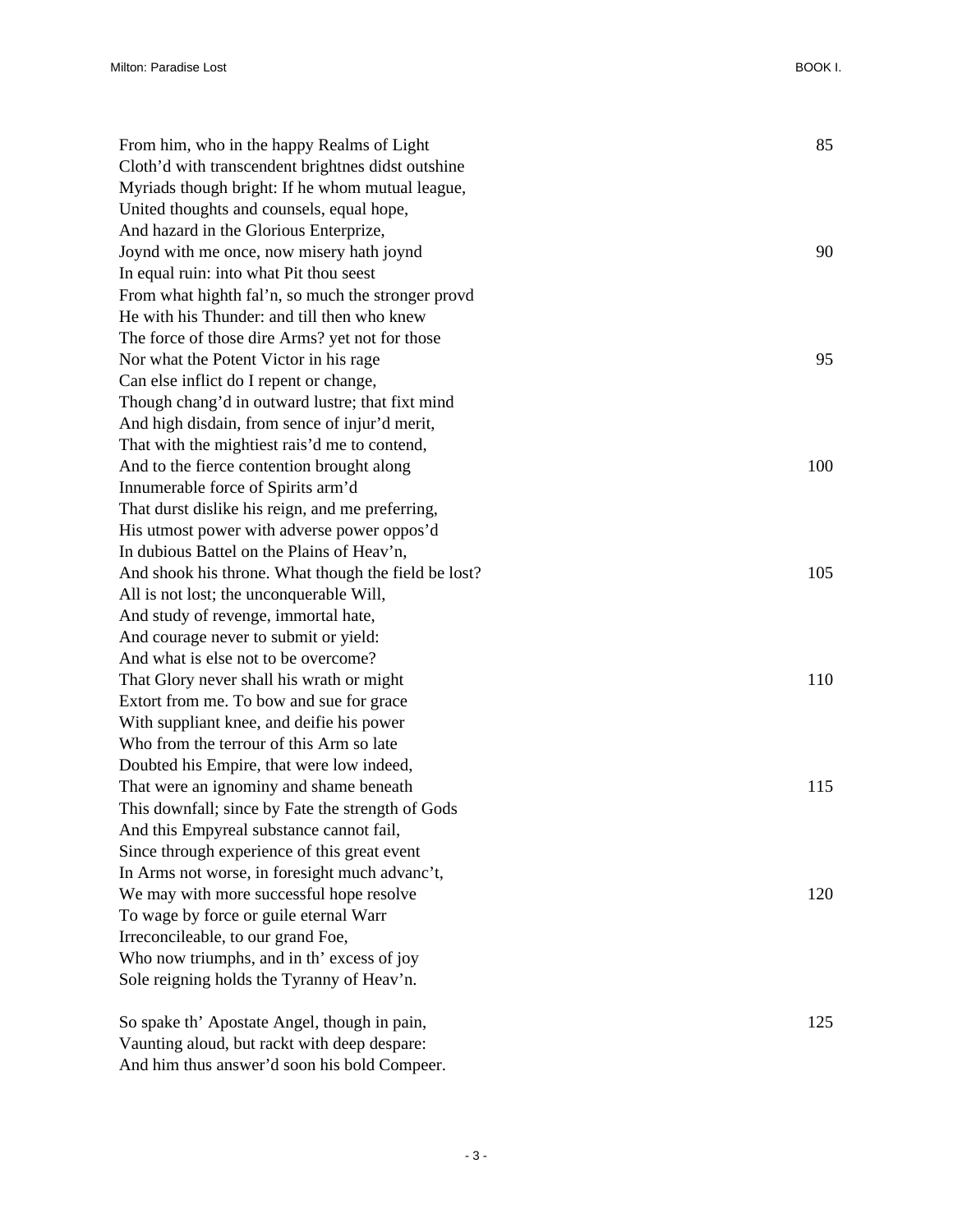| O Prince, O Chief of many Throned Powers,         |     |
|---------------------------------------------------|-----|
| That led th' imbattelld Seraphim to Warr          |     |
| Under thy conduct, and in dreadful deeds          | 130 |
| Fearless, endanger'd Heav'ns perpetual King;      |     |
| And put to proof his high Supremacy,              |     |
| Whether upheld by strength, or Chance, or Fate,   |     |
| Too well I see and rue the dire event,            |     |
| That with sad overthrow and foul defeat           | 135 |
| Hath lost us Heav'n, and all this mighty Host     |     |
| In horrible destruction laid thus low,            |     |
| As far as Gods and Heav'nly Essences              |     |
| Can Perish: for the mind and spirit remains       |     |
| Invincible, and vigour soon returns,              | 140 |
| Though all our Glory extinct, and happy state     |     |
| Here swallow'd up in endless misery.              |     |
| But what if he our Conquerour, (whom I now        |     |
| Of force believe Almighty, since no less          |     |
| Then such could hav orepow'rd such force as ours) | 145 |
| Have left us this our spirit and strength intire  |     |
| Strongly to suffer and support our pains,         |     |
| That we may so suffice his vengeful ire,          |     |
| Or do him mightier service as his thralls         |     |
| By right of Warr, what e're his business be       | 150 |
| Here in the heart of Hell to work in Fire,        |     |
| Or do his Errands in the gloomy Deep;             |     |
| What can it then avail though yet we feel         |     |
| Strength undiminisht, or eternal being            |     |
| To undergo eternal punishment?                    | 155 |
| Whereto with speedy words th' Arch-fiend reply'd. |     |
| Fall'n Cherube, to be weak is miserable           |     |
| Doing or Suffering: but of this be sure,          |     |
| To do ought good never will be our task,          |     |
| But ever to do ill our sole delight,              | 160 |
| As being the contrary to his high will            |     |
| Whom we resist. If then his Providence            |     |
| Out of our evil seek to bring forth good,         |     |
| Our labour must be to pervert that end,           |     |
| And out of good still to find means of evil;      | 165 |
| Which oft times may succeed, so as perhaps        |     |
| Shall grieve him, if I fail not, and disturb      |     |
| His inmost counsels from their destind aim.       |     |
| But see the angry Victor hath recall'd            |     |
| His Ministers of vengeance and pursuit            | 170 |
| Back to the Gates of Heav'n: The Sulphurous Hail  |     |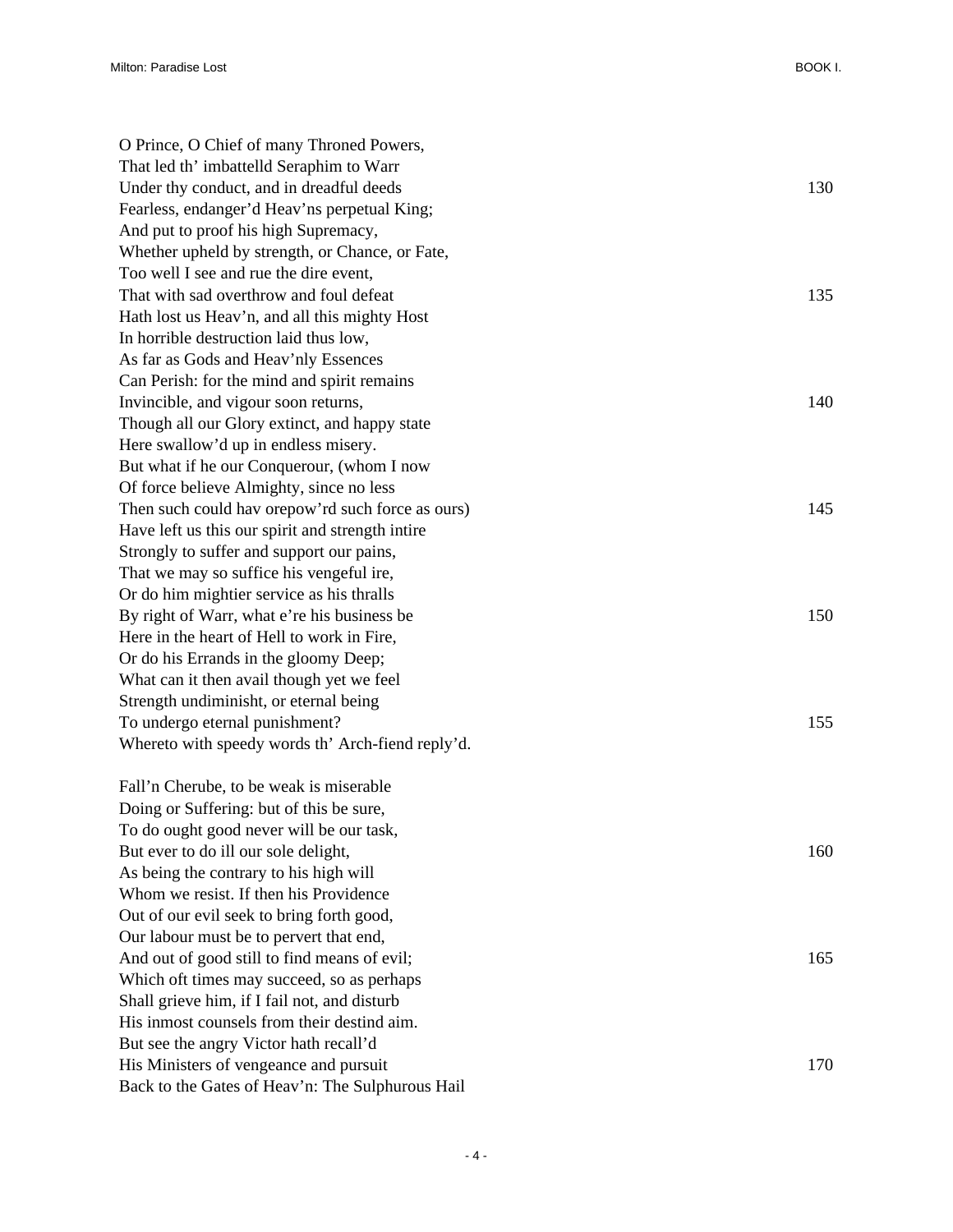Shot after us in storm, oreblown hath laid The fiery Surge, that from the Precipice Of Heav'n receiv'd us falling, and the Thunder, Wing'd with red Lightning and impetuous rage, 175 Perhaps hath spent his shafts, and ceases now To bellow through the vast and boundless Deep. Let us not slip th' occasion, whether scorn, Or satiate fury yield it from our Foe. Seest thou yon dreary Plain, forlorn and wilde, 180 The seat of desolation, voyd of light, Save what the glimmering of these livid flames Casts pale and dreadful? Thither let us tend From off the tossing of these fiery waves, There rest, if any rest can harbour there, 185 And reassembling our afflicted Powers, Consult how we may henceforth most offend Our Enemy, our own loss how repair, How overcome this dire Calamity, What reinforcement we may gain from Hope, 190 If not what resolution from despare. Thus Satan talking to his neerest Mate With Head up-lift above the wave, and Eyes

That sparkling blaz'd, his other Parts besides Prone on the Flood, extended long and large 195 Lay floating many a rood, in bulk as huge As whom the Fables name of monstrous size, TITANIAN, or EARTH-BORN, that warr'd on JOVE, BRIARIOS or TYPHON, whom the Den By ancient TARSUS held, or that Sea-beast 200 LEVIATHAN, which God of all his works Created hugest that swim th' Ocean stream: Him haply slumbring on the NORWAY foam The Pilot of some small night-founder'd Skiff, Deeming some Island, oft, as Sea-men tell, 205 With fixed Anchor in his skaly rind Moors by his side under the Lee, while Night Invests the Sea, and wished Morn delayes: So stretcht out huge in length the Arch-fiend lay Chain'd on the burning Lake, nor ever thence 210 Had ris'n or heav'd his head, but that the will And high permission of all-ruling Heaven Left him at large to his own dark designs, That with reiterated crimes he might Heap on himself damnation, while he sought 215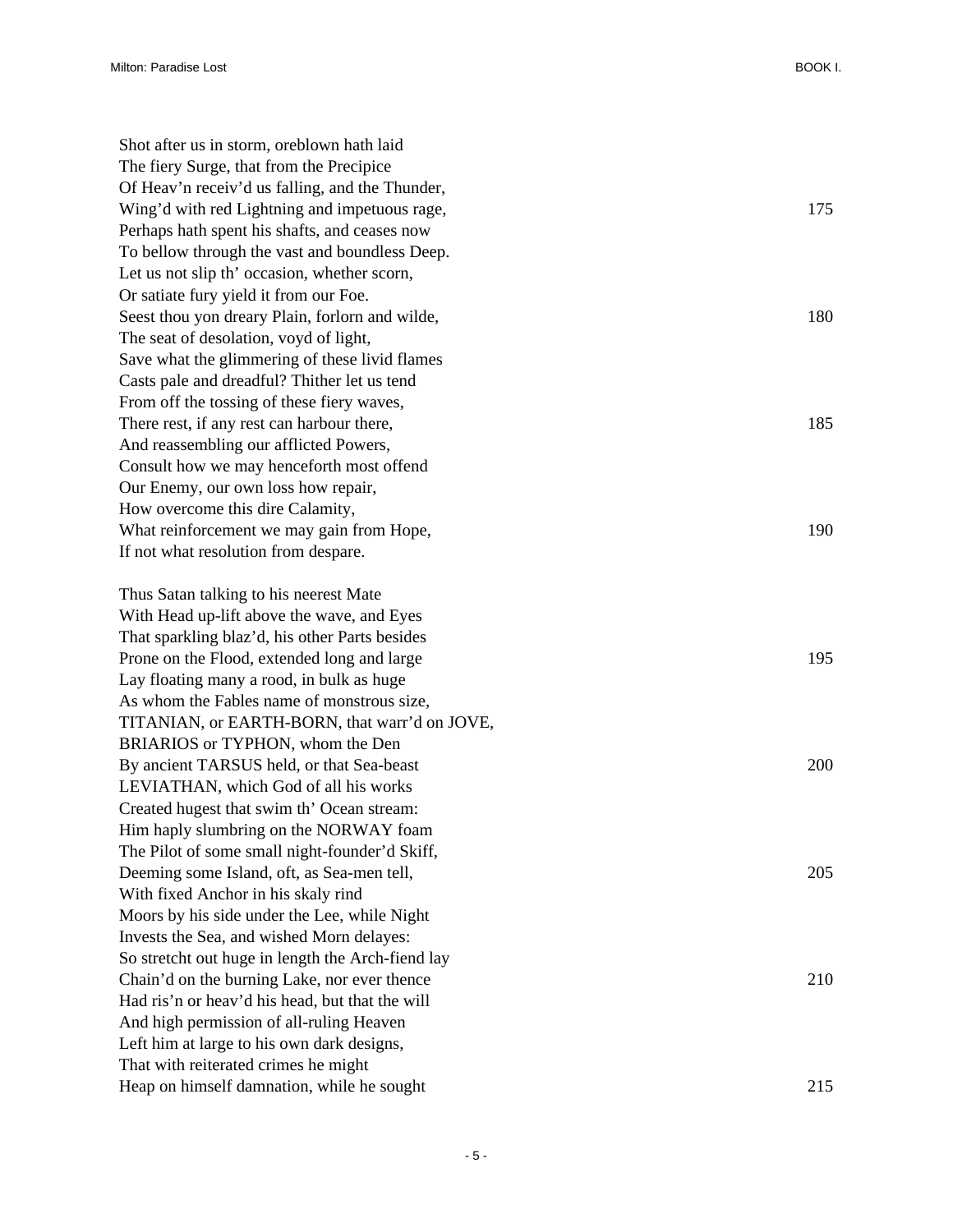| Evil to others, and enrag'd might see               |     |
|-----------------------------------------------------|-----|
| How all his malice serv'd but to bring forth        |     |
| Infinite goodness, grace and mercy shewn            |     |
| On Man by him seduc't, but on himself               |     |
| Treble confusion, wrath and vengeance pour'd.       | 220 |
| Forthwith upright he rears from off the Pool        |     |
| His mighty Stature; on each hand the flames         |     |
| Drivn backward slope their pointing spires, & rowld |     |
| In billows, leave i'th' midst a horrid Vale.        |     |
| Then with expanded wings he stears his flight       | 225 |
| Aloft, incumbent on the dusky Air                   |     |
| That felt unusual weight, till on dry Land          |     |
| He lights, if it were Land that ever burn'd         |     |
| With solid, as the Lake with liquid fire;           |     |
| And such appear'd in hue, as when the force         | 230 |
| Of subterranean wind transports a Hill              |     |
| Torn from PELORUS, or the shatter'd side            |     |
| Of thundring AETNA, whose combustible               |     |
| And fewel'd entrals thence conceiving Fire,         |     |
| Sublim'd with Mineral fury, aid the Winds,          | 235 |
| And leave a singed bottom all involv'd              |     |
| With stench and smoak: Such resting found the sole  |     |
| Of unblest feet. Him followed his next Mate,        |     |
| Both glorying to have scap't the STYGIAN flood      |     |
| As Gods, and by their own recover'd strength,       | 240 |
| Not by the sufferance of supernal Power.            |     |
| Is this the Region, this the Soil, the Clime,       |     |
| Said then the lost Arch Angel, this the seat        |     |
| That we must change for Heav'n, this mournful gloom |     |
| For that celestial light? Be it so, since hee       | 245 |
| Who now is Sovran can dispose and bid               |     |
| What shall be right: fardest from him is best       |     |
| Whom reason hath equald, force hath made supream    |     |
| Above his equals. Farewel happy Fields              |     |
| Where Joy for ever dwells: Hail horrours, hail      | 250 |
| Infernal world, and thou profoundest Hell           |     |
| Receive thy new Possessor: One who brings           |     |
| A mind not to be chang'd by Place or Time.          |     |
| The mind is its own place, and in it self           |     |
| Can make a Heav'n of Hell, a Hell of Heav'n.        | 255 |
| What matter where, if I be still the same,          |     |
| And what I should be, all but less then hee         |     |
| Whom Thunder hath made greater? Here at least       |     |
| We shall be free; th' Almighty hath not built       |     |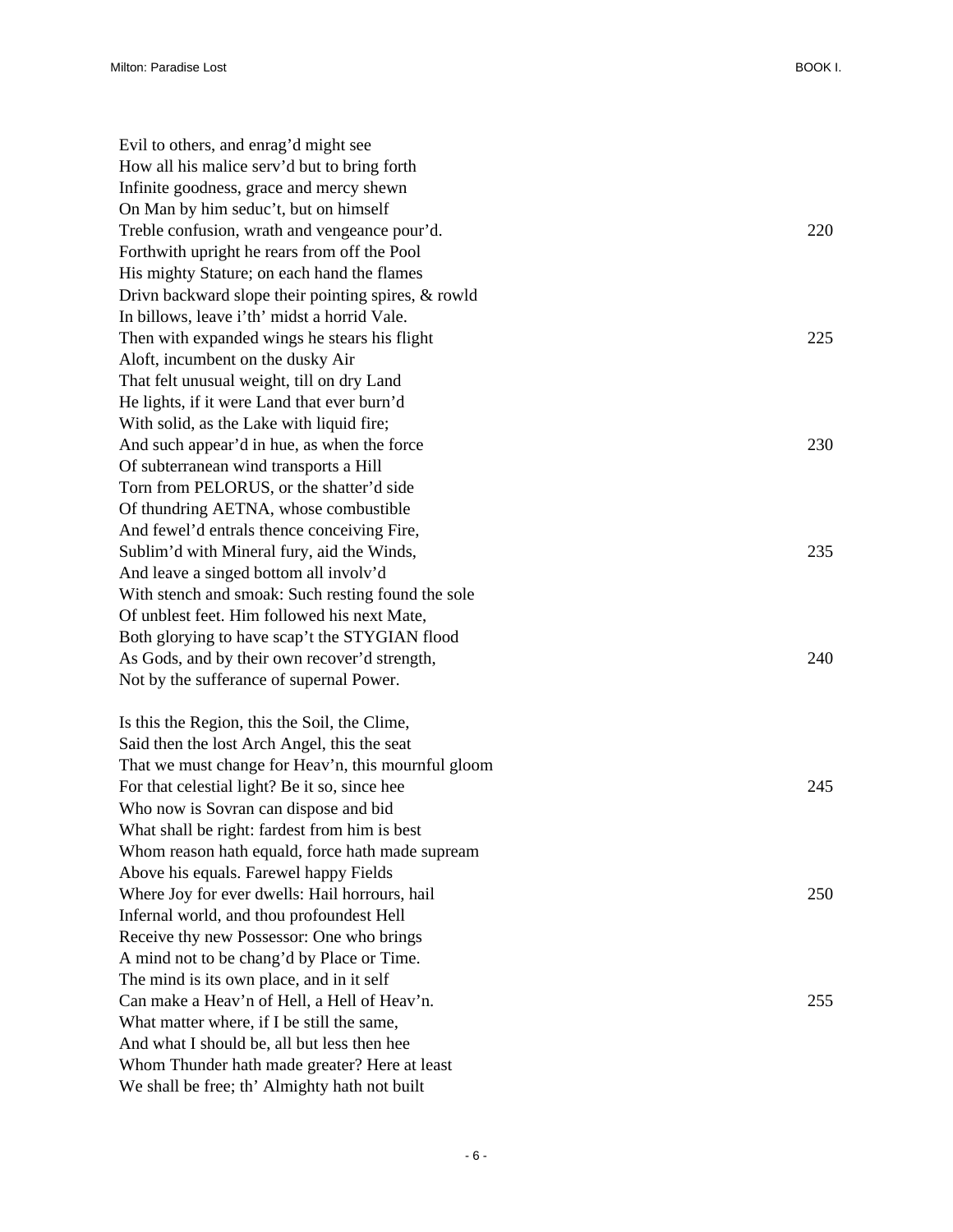| Here for his envy, will not drive us hence:          | 260 |
|------------------------------------------------------|-----|
| Here we may reign secure, and in my choyce           |     |
| To reign is worth ambition though in Hell:           |     |
| Better to reign in Hell, then serve in Heav'n.       |     |
| But wherefore let we then our faithful friends,      |     |
| Th' associates and copartners of our loss            | 265 |
| Lye thus astonisht on th' oblivious Pool,            |     |
| And call them not to share with us their part        |     |
| In this unhappy Mansion, or once more                |     |
| With rallied Arms to try what may be yet             |     |
| Regaind in Heav'n, or what more lost in Hell?        | 270 |
| So SATAN spake, and him BEELZEBUB                    |     |
| Thus answer'd. Leader of those Armies bright,        |     |
| Which but th' Omnipotent none could have foyld,      |     |
| If once they hear that voyce, their liveliest pledge |     |
| Of hope in fears and dangers, heard so oft           | 275 |
| In worst extreams, and on the perilous edge          |     |
| Of battel when it rag'd, in all assaults             |     |
| Their surest signal, they will soon resume           |     |
| New courage and revive, though now they lye          |     |
| Groveling and prostrate on yon Lake of Fire,         | 280 |
| As we erewhile, astounded and amaz'd,                |     |
| No wonder, fall'n such a pernicious highth.          |     |
| He scarce had ceas't when the superiour Fiend        |     |
| Was moving toward the shore; his ponderous shield    |     |
| Ethereal temper, massy, large and round,             | 285 |
| Behind him cast; the broad circumference             |     |
| Hung on his shoulders like the Moon, whose Orb       |     |
| Through Optic Glass the TUSCAN Artist views          |     |
| At Ev'ning from the top of FESOLE,                   |     |
| Or in VALDARNO, to descry new Lands,                 | 290 |
| Rivers or Mountains in her spotty Globe.             |     |
| His Spear, to equal which the tallest Pine           |     |
| Hewn on NORWEGIAN hills, to be the Mast              |     |
| Of some great Ammiral, were but a wand,              |     |
| He walkt with to support uneasie steps               | 295 |
| Over the burning Marle, not like those steps         |     |
| On Heavens Azure, and the torrid Clime               |     |
| Smote on him sore besides, vaulted with Fire;        |     |
| Nathless he so endur'd, till on the Beach            |     |
| Of that inflamed Sea, he stood and call'd            | 300 |
| His Legions, Angel Forms, who lay intrans't          |     |
| Thick as Autumnal Leaves that strow the Brooks       |     |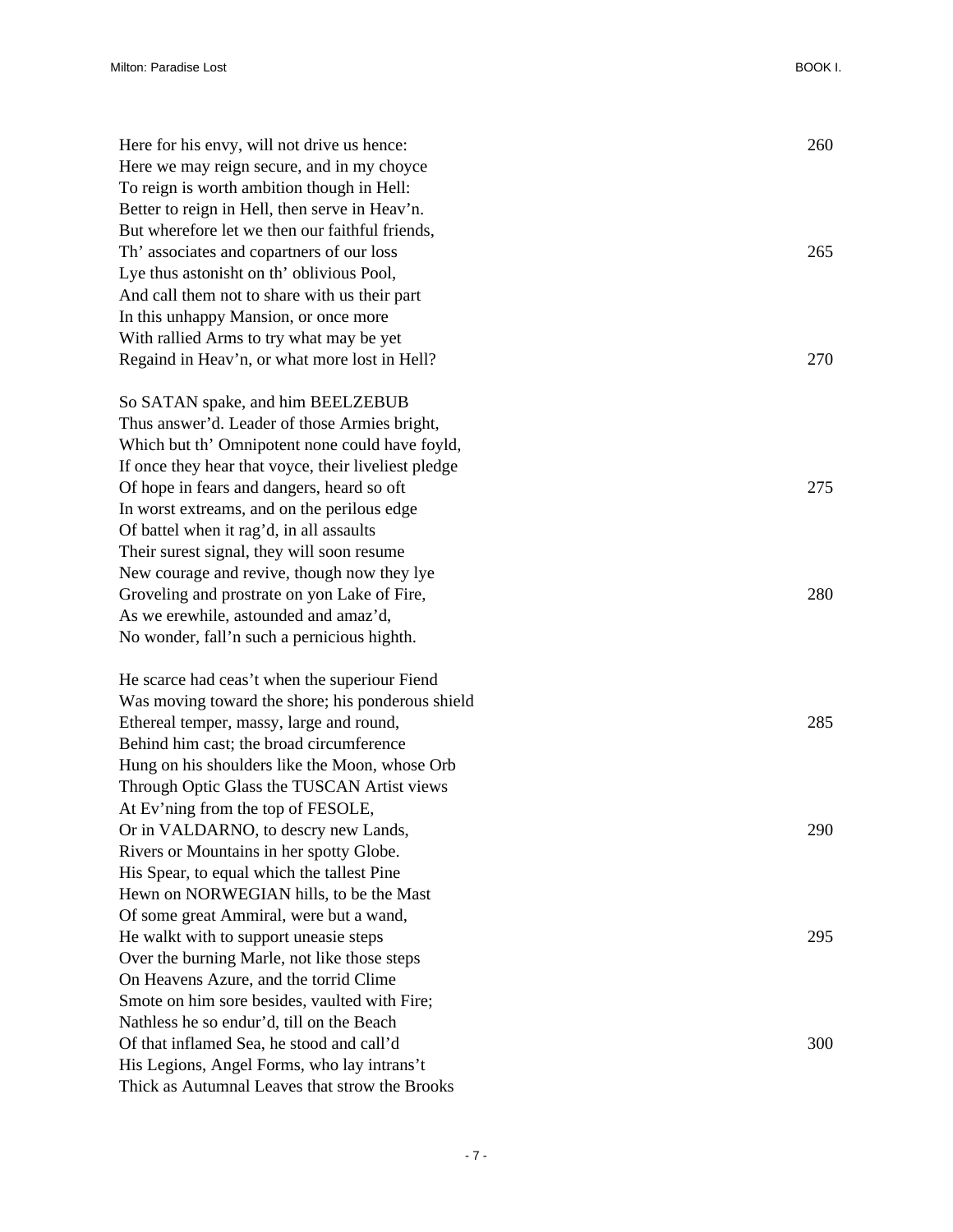In VALLOMBROSA, where th' ETRURIAN shades High overarch't imbowr; or scatterd sedge Afloat, when with fierce Winds ORION arm'd 305 Hath vext the Red-Sea Coast, whose waves orethrew BUSIRIS and his MEMPHIAN Chivalrie, While with perfidious hatred they pursu'd The Sojourners of GOSHEN, who beheld From the safe shore their floating Carkases 310 And broken Chariot Wheels, so thick bestrown Abject and lost lay these, covering the Flood, Under amazement of their hideous change. He call'd so loud, that all the hollow Deep Of Hell resounded. Princes, Potentates, 315 Warriers, the Flowr of Heav'n, once yours, now lost, If such astonishment as this can sieze Eternal spirits; or have ye chos'n this place After the toyl of Battel to repose Your wearied vertue, for the ease you find 320 To slumber here, as in the Vales of Heav'n? Or in this abject posture have ye sworn To adore the Conquerour? who now beholds Cherube and Seraph rowling in the Flood With scatter'd Arms and Ensigns, till anon 325 His swift pursuers from Heav'n Gates discern Th' advantage, and descending tread us down Thus drooping, or with linked Thunderbolts Transfix us to the bottom of this Gulfe. Awake, arise, or be for ever fall'n. 330 They heard, and were abasht, and up they sprung Upon the wing, as when men wont to watch On duty, sleeping found by whom they dread, Rouse and bestir themselves ere well awake. Nor did they not perceave the evil plight 335 In which they were, or the fierce pains not feel; Yet to their Generals Voyce they soon obeyd Innumerable. As when the potent Rod Of AMRAMS Son in EGYPTS evill day Wav'd round the Coast, up call'd a pitchy cloud 340 Of LOCUSTS, warping on the Eastern Wind, That ore the Realm of impious PHAROAH hung Like Night, and darken'd all the Land of NILE: So numberless were those bad Angels seen Hovering on wing under the Cope of Hell 345 'Twixt upper, nether, and surrounding Fires;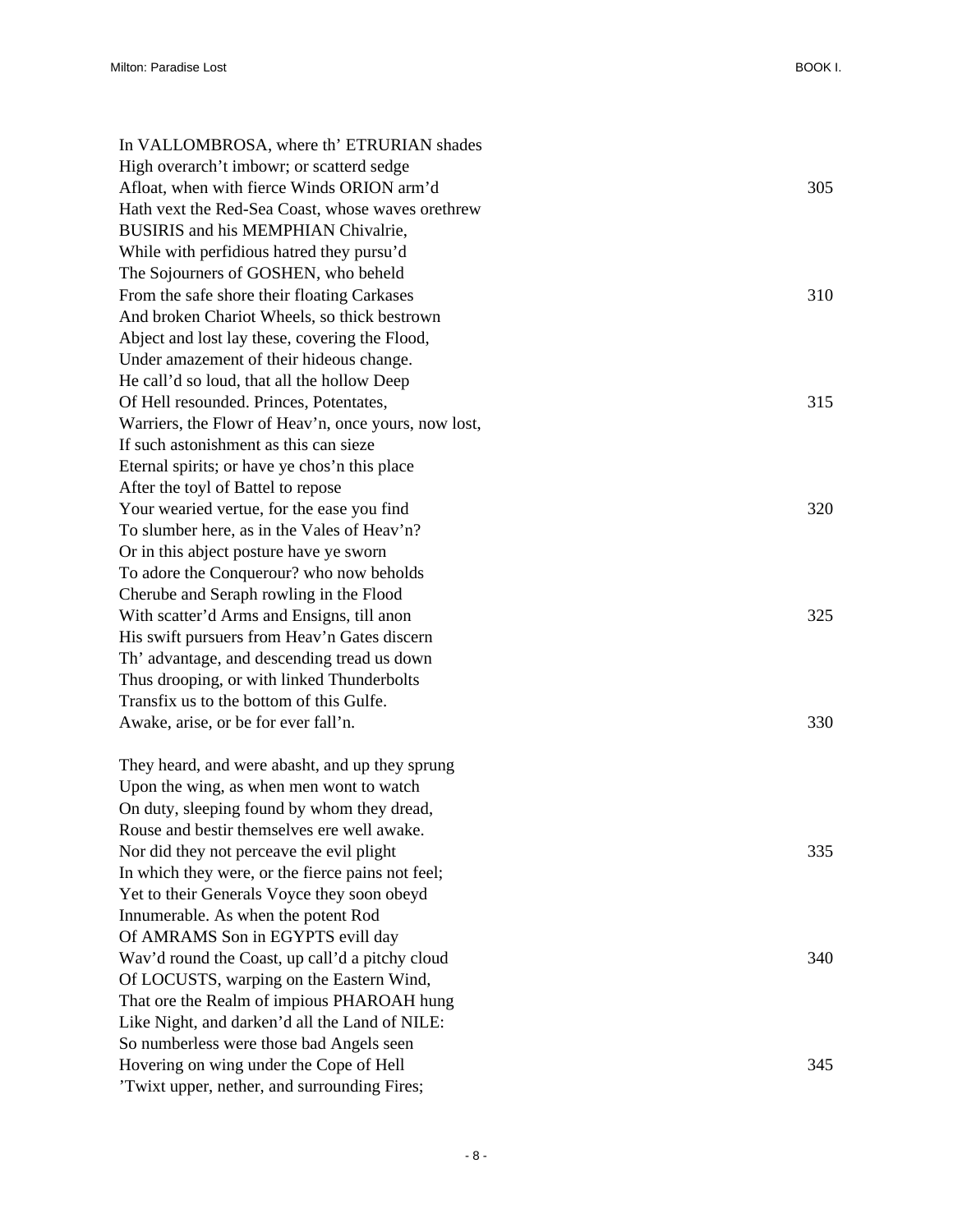| Till, as a signal giv'n, th' uplifted Spear             |     |
|---------------------------------------------------------|-----|
| Of their great Sultan waving to direct                  |     |
| Thir course, in even ballance down they light           |     |
| On the firm brimstone, and fill all the Plain;          | 350 |
| A multitude, like which the populous North              |     |
| Pour'd never from her frozen loyns, to pass             |     |
| RHENE or the DANAW, when her barbarous Sons             |     |
| Came like a Deluge on the South, and spread             |     |
| Beneath GIBRALTAR to the LYBIAN sands.                  | 355 |
| Forthwith from every Squadron and each Band             |     |
| The Heads and Leaders thither hast where stood          |     |
| Their great Commander; Godlike shapes and forms         |     |
| Excelling human, Princely Dignities,                    |     |
| And Powers that earst in Heaven sat on Thrones;         | 360 |
| Though of their Names in heav'nly Records now           |     |
| Be no memorial, blotted out and ras'd                   |     |
| By thir Rebellion, from the Books of Life.              |     |
| Nor had they yet among the Sons of EVE                  |     |
| Got them new Names, till wandring ore the Earth,        | 365 |
| Through Gods high sufferance for the tryal of man,      |     |
| By falsities and lyes the greatest part                 |     |
| Of Mankind they corrupted to forsake                    |     |
| God their Creator, and th' invisible                    |     |
| Glory of him, that made them, to transform              | 370 |
| Oft to the Image of a Brute, adorn'd                    |     |
| With gay Religions full of Pomp and Gold,               |     |
| And Devils to adore for Deities:                        |     |
| Then were they known to men by various Names,           |     |
| And various Idols through the Heathen World.            | 375 |
| Say, Muse, their Names then known, who first, who last, |     |
| Rous'd from the slumber, on that fiery Couch,           |     |
| At thir great Emperors call, as next in worth           |     |
| Came singly where he stood on the bare strand,          |     |
| While the promiscuous croud stood yet aloof?            | 380 |
| The chief were those who from the Pit of Hell           |     |
| Roaming to seek their prey on earth, durst fix          |     |
| Their Seats long after next the Seat of God,            |     |
| Their Altars by his Altar, Gods ador'd                  |     |
| Among the Nations round, and durst abide                | 385 |
| JEHOVAH thundring out of SION, thron'd                  |     |
| Between the Cherubim; yea, often plac'd                 |     |
| Within his Sanctuary it self their Shrines,             |     |
| Abominations; and with cursed things                    |     |
| His holy Rites, and solemn Feasts profan'd,             | 390 |
| And with their darkness durst affront his light.        |     |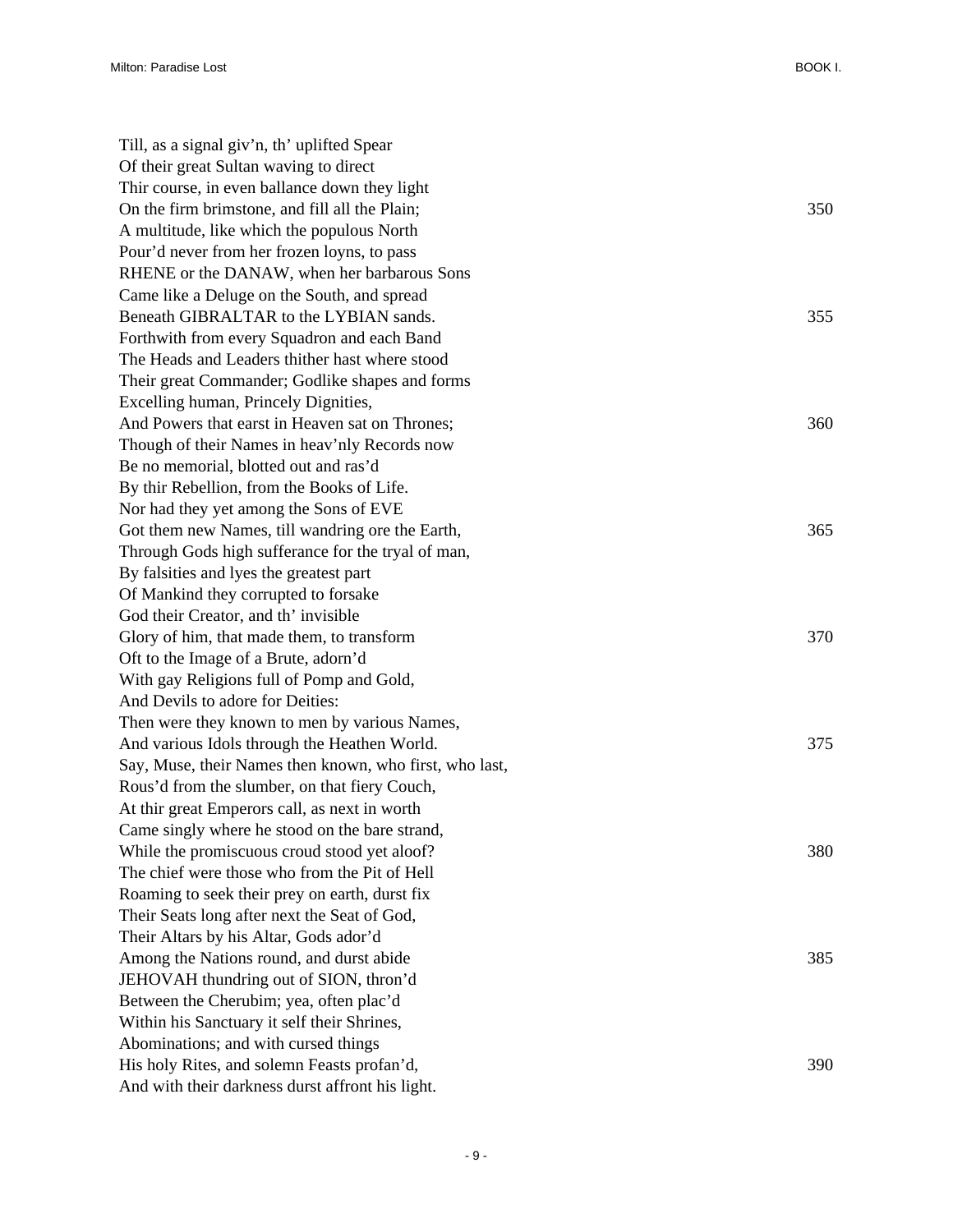| First MOLOCH, horrid King besmear'd with blood        |     |
|-------------------------------------------------------|-----|
| Of human sacrifice, and parents tears,                |     |
| Though for the noyse of Drums and Timbrels loud       |     |
| Their childrens cries unheard, that past through fire | 395 |
| To his grim Idol. Him the AMMONITE                    |     |
| Worshipt in RABBA and her watry Plain,                |     |
| In ARGOB and in BASAN, to the stream                  |     |
| Of utmost ARNON. Nor content with such                |     |
| Audacious neighbourhood, the wisest heart             | 400 |
| Of SOLOMON he led by fraud to build                   |     |
| His Temple right against the Temple of God            |     |
| On that opprobrious Hill, and made his Grove          |     |
| The pleasant Vally of HINNOM, TOPHET thence           |     |
| And black GEHENNA call'd, the Type of Hell.           | 405 |
| Next CHEMOS, th' obscene dread of MOABS Sons,         |     |
| From AROER to NEBO, and the wild                      |     |
| Of Southmost ABARIM; in HESEBON                       |     |
| And HERONAIM, SEONS Realm, beyond                     |     |
| The flowry Dale of SIBMA clad with Vines,             | 410 |
| And ELEALE to th' ASPHALTICK Pool.                    |     |
| PEOR his other Name, when he entic'd                  |     |
| ISRAEL in SITTIM on their march from NILE             |     |
| To do him wanton rites, which cost them woe.          |     |
| Yet thence his lustful Orgies he enlarg'd             | 415 |
| Even to that Hill of scandal, by the Grove            |     |
| Of MOLOCH homicide, lust hard by hate;                |     |
| Till good JOSIAH drove them thence to Hell.           |     |
| With these came they, who from the bordring flood     |     |
| Of old EUPHRATES to the Brook that parts              | 420 |
| EGYPT from SYRIAN ground, had general Names           |     |
| Of BAALIM and ASHTAROTH, those male,                  |     |
| These Feminine. For Spirits when they please          |     |
| Can either Sex assume, or both; so soft               |     |
| And uncompounded is their Essence pure,               | 425 |
| Not ti'd or manacl'd with joynt or limb,              |     |
| Nor founded on the brittle strength of bones,         |     |
| Like cumbrous flesh; but in what shape they choose    |     |
| Dilated or condens't, bright or obscure,              |     |
| Can execute their aerie purposes,                     | 430 |
| And works of love or enmity fulfill.                  |     |
| For those the Race of ISRAEL oft forsook              |     |
| Their living strength, and unfrequented left          |     |
| His righteous Altar, bowing lowly down                |     |
| To bestial Gods; for which their heads as low         | 435 |
| Bow'd down in Battel, sunk before the Spear           |     |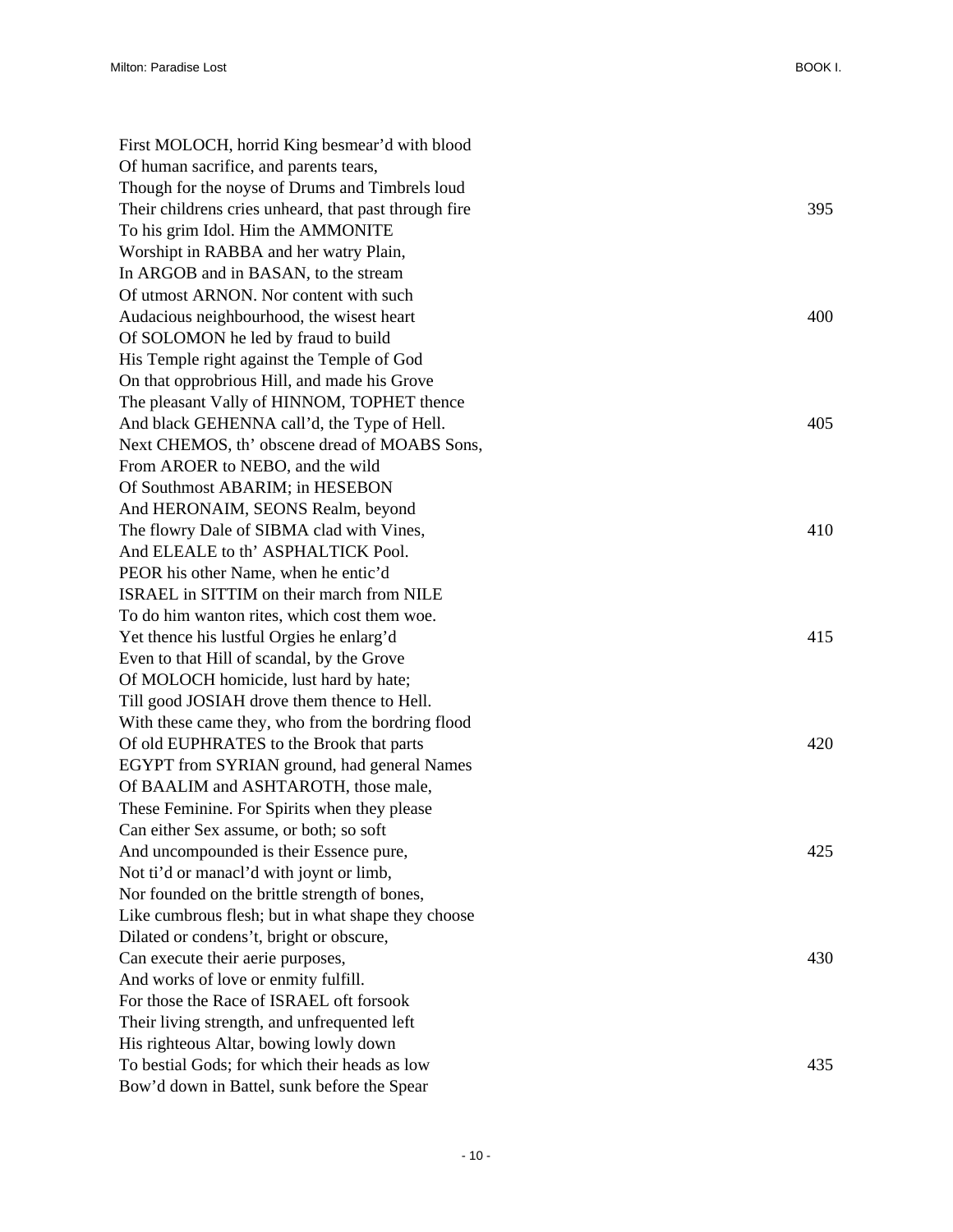| Of despicable foes. With these in troop          |     |
|--------------------------------------------------|-----|
| Came ASTORETH, whom the PHOENICIANS call'd       |     |
| ASTARTE, Queen of Heav'n, with crescent Horns;   |     |
| To whose bright Image nightly by the Moon        | 440 |
| SIDONIAN Virgins paid their Vows and Songs,      |     |
| In SION also not unsung, where stood             |     |
| Her Temple on th' offensive Mountain, built      |     |
| By that uxorious King, whose heart though large, |     |
| Beguil'd by fair Idolatresses, fell              | 445 |
| To Idols foul. THAMMUZ came next behind,         |     |
| Whose annual wound in LEBANON allur'd            |     |
| The SYRIAN Damsels to lament his fate            |     |
| In amorous dittyes all a Summers day,            |     |
| While smooth ADONIS from his native Rock         | 450 |
| Ran purple to the Sea, suppos'd with blood       |     |
| Of THAMMUZ yearly wounded: the Love-tale         |     |
| Infected SIONS daughters with like heat,         |     |
| Whose wanton passions in the sacred Porch        |     |
| EZEKIEL saw, when by the Vision led              | 455 |
| His eye survay'd the dark Idolatries             |     |
| Of alienated JUDAH. Next came one                |     |
| Who mourn'd in earnest, when the Captive Ark     |     |
| Maim'd his brute Image, head and hands lopt off  |     |
| In his own Temple, on the grunsel edge,          | 460 |
| Where he fell flat, and sham'd his Worshipers:   |     |
| DAGON his Name, Sea Monster, upward Man          |     |
| And downward Fish: yet had his Temple high       |     |
| Rear'd in AZOTUS, dreaded through the Coast      |     |
| Of PALESTINE, in GATH and ASCALON,               | 465 |
| And ACCARON and GAZA's frontier bounds.          |     |
| Him follow'd RIMMON, whose delightful Seat       |     |
| Was fair DAMASCUS, on the fertil Banks           |     |
| Of ABBANA and PHARPHAR, lucid streams.           |     |
| He also against the house of God was bold:       | 470 |
| A Leper once he lost and gain'd a King,          |     |
| AHAZ his sottish Conquerour, whom he drew        |     |
| Gods Altar to disparage and displace             |     |
| For one of SYRIAN mode, whereon to burn          |     |
| His odious offrings, and adore the Gods          | 475 |
| Whom he had vanquisht. After these appear'd      |     |
| A crew who under Names of old Renown,            |     |
| OSIRIS, ISIS, ORUS and their Train               |     |
| With monstrous shapes and sorceries abus'd       |     |
| Fanatic EGYPT and her Priests, to seek           | 480 |
| Thir wandring Gods disguis'd in brutish forms    |     |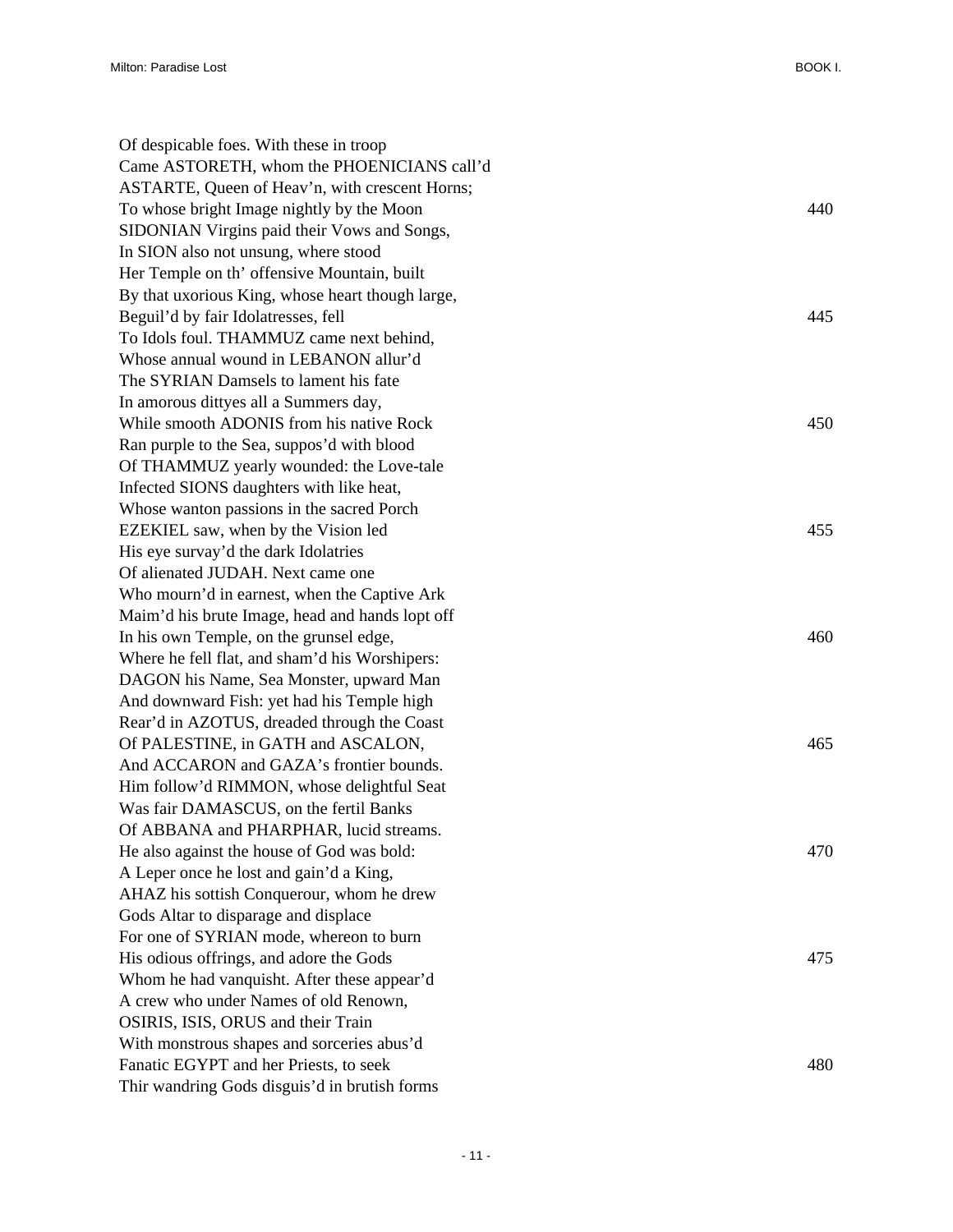Rather then human. Nor did ISRAEL scape Th' infection when their borrow'd Gold compos'd The Calf in OREB: and the Rebel King Doubl'd that sin in BETHEL and in DAN, 485 Lik'ning his Maker to the Grazed Ox, JEHOVAH, who in one Night when he pass'd From EGYPT marching, equal'd with one stroke Both her first born and all her bleating Gods. BELIAL came last, then whom a Spirit more lewd 490 Fell not from Heaven, or more gross to love Vice for it self: To him no Temple stood Or Altar smoak'd; yet who more oft then hee In Temples and at Altars, when the Priest Turns Atheist, as did ELY'S Sons, who fill'd 495 With lust and violence the house of God. In Courts and Palaces he also Reigns And in luxurious Cities, where the noyse Of riot ascends above thir loftiest Towrs, And injury and outrage: And when Night 500 Darkens the Streets, then wander forth the Sons Of BELIAL, flown with insolence and wine. Witness the Streets of SODOM, and that night In GIBEAH, when hospitable Dores Yielded thir Matrons to prevent worse rape. 505 These were the prime in order and in might; The rest were long to tell, though far renown'd, Th' IONIAN Gods, of JAVANS Issue held Gods, yet confest later then Heav'n and Earth Thir boasted Parents; TITAN Heav'ns first born 510 With his enormous brood, and birthright seis'd By younger SATURN, he from mightier JOVE His own and RHEA'S Son like measure found; So JOVE usurping reign'd: these first in CREET And IDA known, thence on the Snowy top 515 Of cold OLYMPUS rul'd the middle Air Thir highest Heav'n; or on the DELPHIAN Cliff, Or in DODONA, and through all the bounds Of DORIC Land; or who with SATURN old Fled over ADRIA to th' HESPERIAN Fields, 520 And ore the CELTIC roam'd the utmost Isles. All these and more came flocking; but with looks Down cast and damp, yet such wherein appear'd Obscure som glimps of joy, to have found thir chief Not in despair, to have found themselves not lost 525 In loss it self; which on his count'nance cast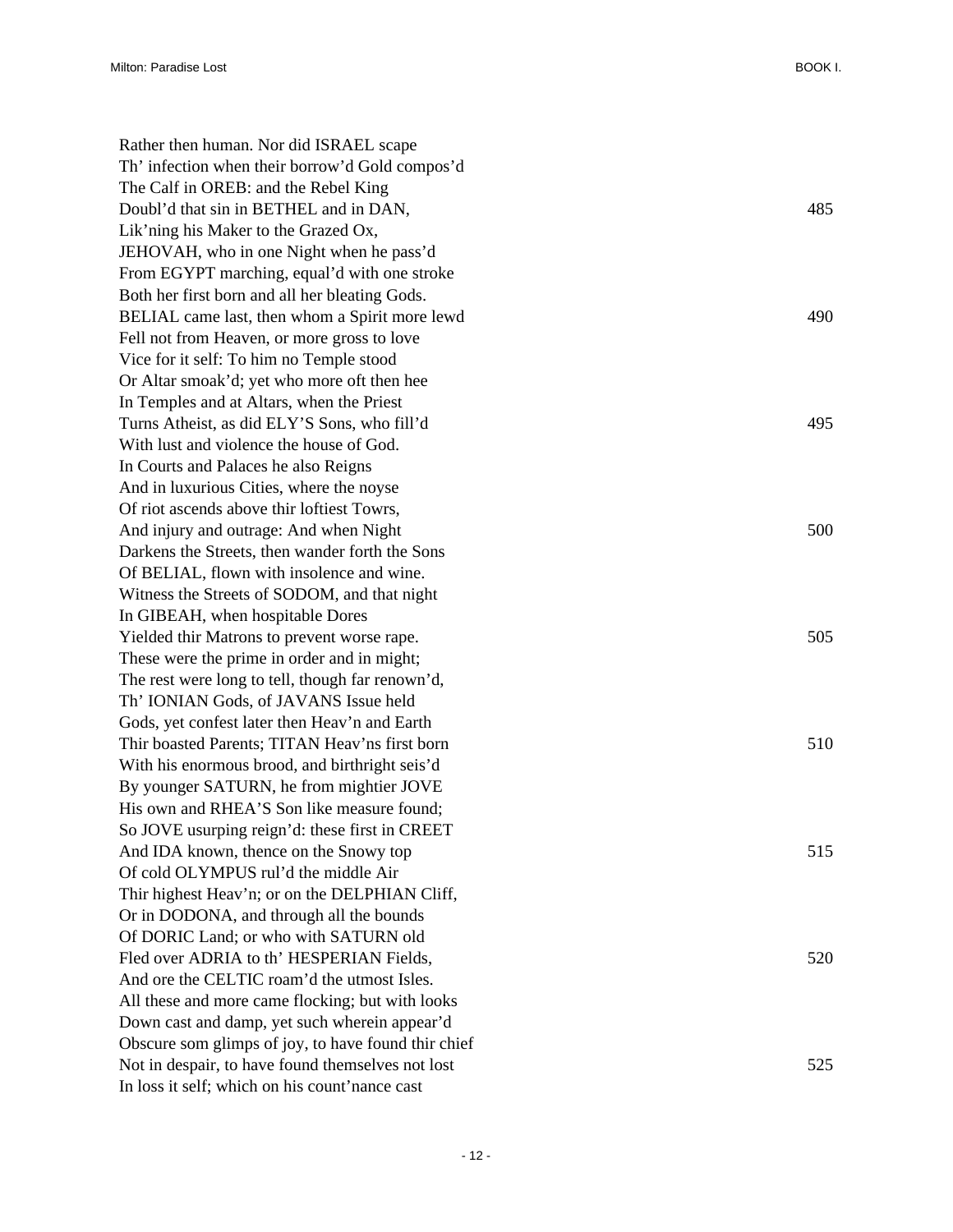Like doubtful hue: but he his wonted pride Soon recollecting, with high words, that bore Semblance of worth not substance, gently rais'd Their fainted courage, and dispel'd their fears. 530 Then strait commands that at the warlike sound Of Trumpets loud and Clarions be upreard His mighty Standard; that proud honour claim'd AZAZEL as his right, a Cherube tall: Who forthwith from the glittering Staff unfurld 535 Th' Imperial Ensign, which full high advanc't Shon like a Meteor streaming to the Wind With Gemms and Golden lustre rich imblaz'd, Seraphic arms and Trophies: all the while Sonorous mettal blowing Martial sounds: 540 At which the universal Host upsent A shout that tore Hells Concave, and beyond Frighted the Reign of CHAOS and old Night. All in a moment through the gloom were seen Ten thousand Banners rise into the Air 545 With Orient Colours waving: with them rose A Forrest huge of Spears: and thronging Helms Appear'd, and serried Shields in thick array Of depth immeasurable: Anon they move In perfect PHALANX to the Dorian mood 550 Of Flutes and soft Recorders; such as rais'd To highth of noblest temper Hero's old Arming to Battel, and in stead of rage Deliberate valour breath'd, firm and unmov'd With dread of death to flight or foul retreat, 555 Nor wanting power to mitigate and swage With solemn touches, troubl'd thoughts, and chase Anguish and doubt and fear and sorrow and pain From mortal or immortal minds. Thus they Breathing united force with fixed thought 560 Mov'd on in silence to soft Pipes that charm'd Thir painful steps o're the burnt soyle; and now Advanc't in view they stand, a horrid Front Of dreadful length and dazling Arms, in guise Of Warriers old with order'd Spear and Shield, 565 Awaiting what command thir mighty Chief Had to impose: He through the armed Files Darts his experienc't eye, and soon traverse The whole Battalion views, thir order due, Thir visages and stature as of Gods, 570 Thir number last he summs. And now his heart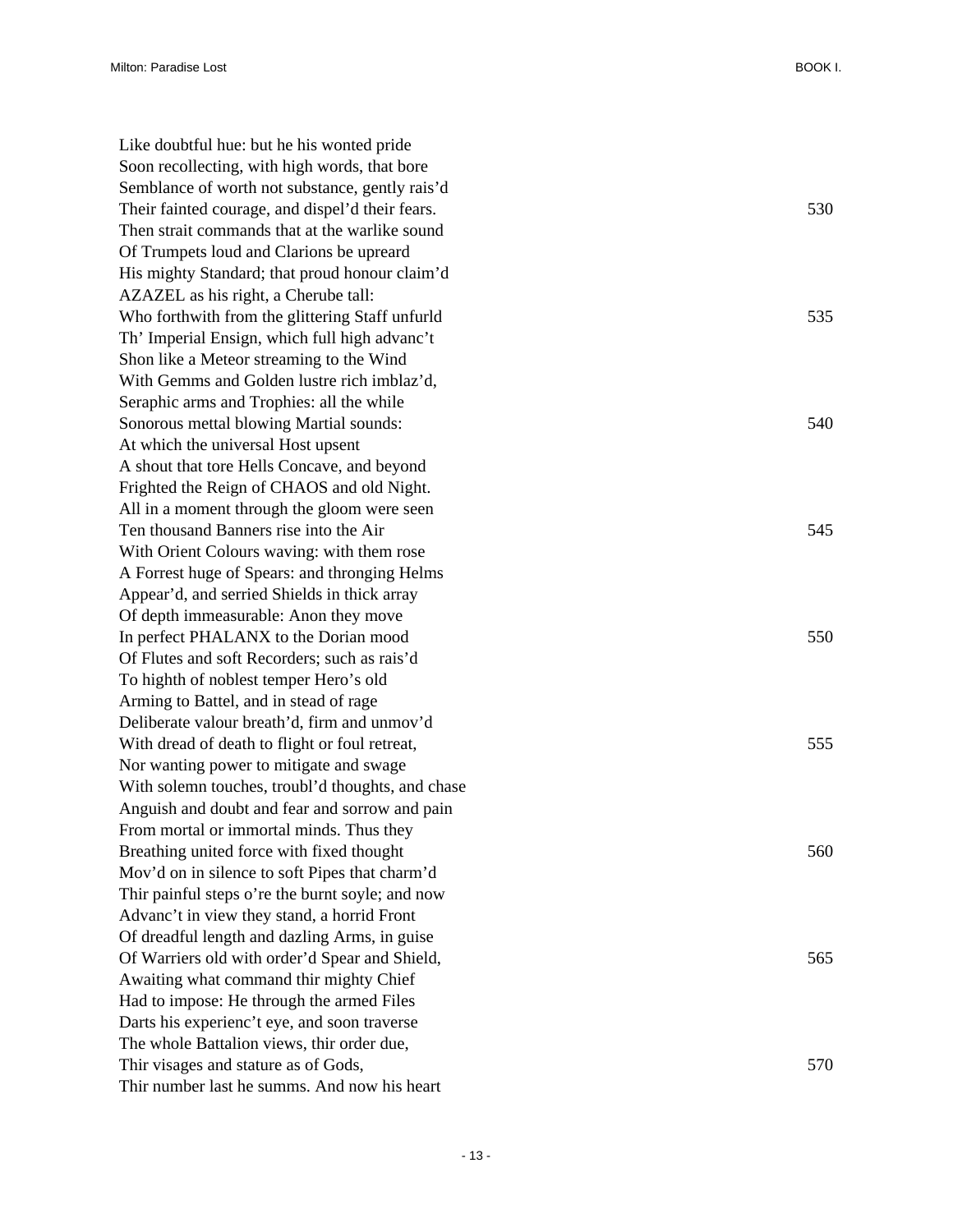Distends with pride, and hardning in his strength Glories: For never since created man, Met such imbodied force, as nam'd with these Could merit more then that small infantry 575 Warr'd on by Cranes: though all the Giant brood Of PHLEGRA with th' Heroic Race were joyn'd That fought at THEB'S and ILIUM, on each side Mixt with auxiliar Gods; and what resounds In Fable or ROMANCE of UTHERS Son 580 Begirt with BRITISH and ARMORIC Knights; And all who since, Baptiz'd or Infidel Jousted in ASPRAMONT or MONTALBAN, DAMASCO, or MAROCCO, or TREBISOND, Or whom BISERTA sent from AFRIC shore 585 When CHARLEMAIN with all his Peerage fell By FONTARABBIA. Thus far these beyond Compare of mortal prowess, yet observ'd Thir dread Commander: he above the rest In shape and gesture proudly eminent 590 Stood like a Towr; his form had yet not lost All her Original brightness, nor appear'd Less then Arch Angel ruind, and th' excess Of Glory obscur'd: As when the Sun new ris'n Looks through the Horizontal misty Air 595 Shorn of his Beams, or from behind the Moon In dim Eclips disastrous twilight sheds On half the Nations, and with fear of change Perplexes Monarchs. Dark'n'd so, yet shon Above them all th' Arch Angel: but his face 600 Deep scars of Thunder had intrencht, and care Sat on his faded cheek, but under Browes Of dauntless courage, and considerate Pride Waiting revenge: cruel his eye, but cast Signs of remorse and passion to behold 605 The fellows of his crime, the followers rather (Far other once beheld in bliss) condemn'd For ever now to have their lot in pain, Millions of Spirits for his fault amerc't Of Heav'n, and from Eternal Splendors flung 610 For his revolt, yet faithfull how they stood, Thir Glory witherd. As when Heavens Fire Hath scath'd the Forrest Oaks, or Mountain Pines, With singed top their stately growth though bare Stands on the blasted Heath. He now prepar'd 615 To speak; whereat their doubl'd Ranks they bend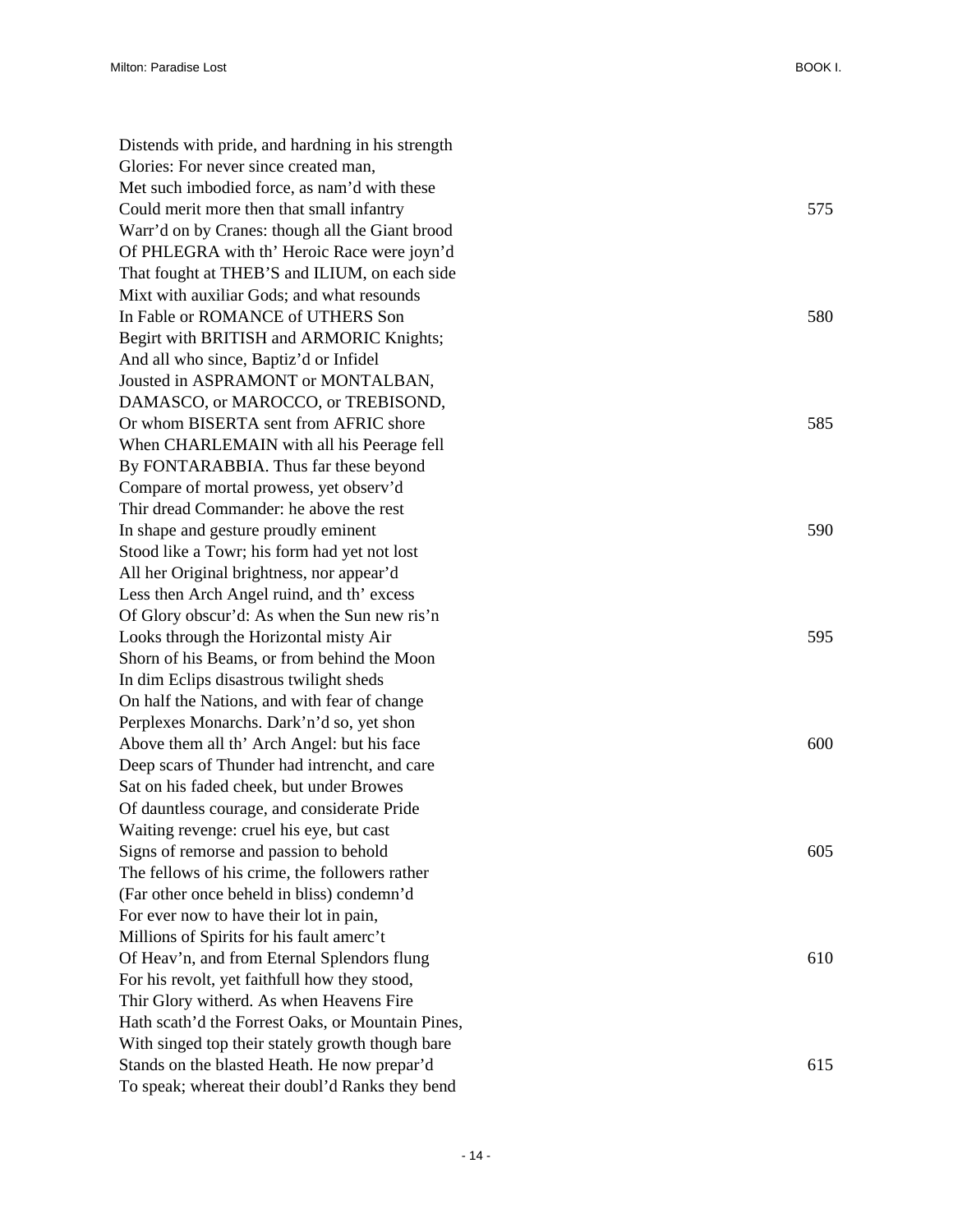From Wing to Wing, and half enclose him round With all his Peers: attention held them mute. Thrice he assayd, and thrice in spite of scorn, Tears such as Angels weep, burst forth: at last 620 Words interwove with sighs found out their way.

O Myriads of immortal Spirits, O Powers Matchless, but with th' Almighty, and that strife Was not inglorious, though th' event was dire, As this place testifies, and this dire change 625 Hateful to utter: but what power of mind Foreseeing or presaging, from the Depth Of knowledge past or present, could have fear'd, How such united force of Gods, how such As stood like these, could ever know repulse? 630 For who can yet beleeve, though after loss, That all these puissant Legions, whose exile Hath emptied Heav'n, shall faile to re-ascend Self-rais'd, and repossess their native seat. For me, be witness all the Host of Heav'n, 635 If counsels different, or danger shun'd By me, have lost our hopes. But he who reigns Monarch in Heav'n, till then as one secure Sat on his Throne, upheld by old repute, Consent or custome, and his Regal State 640 Put forth at full, but still his strength conceal'd, Which tempted our attempt, and wrought our fall. Henceforth his might we know, and know our own So as not either to provoke, or dread New warr, provok't; our better part remains 645 To work in close design, by fraud or guile What force effected not: that he no less At length from us may find, who overcomes By force, hath overcome but half his foe. Space may produce new Worlds; whereof so rife 650 There went a fame in Heav'n that he ere long Intended to create, and therein plant A generation, whom his choice regard Should favour equal to the Sons of Heaven: Thither, if but to prie, shall be perhaps 655 Our first eruption, thither or elsewhere: For this Infernal Pit shall never hold Caelestial Spirits in Bondage, nor th' Abysse Long under darkness cover. But these thoughts Full Counsel must mature: Peace is despaird, 660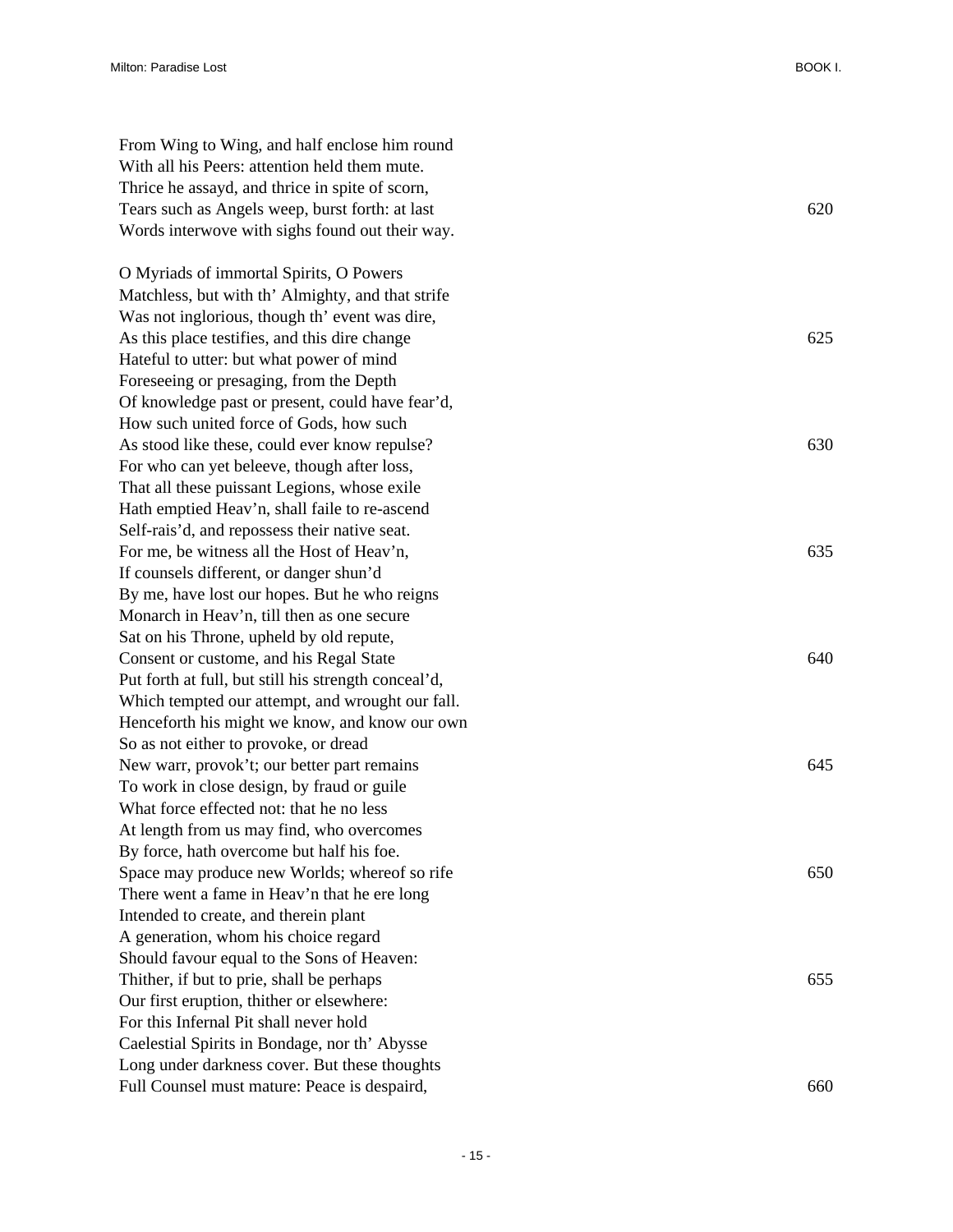| For who can think Submission? Warr then, Warr<br>Open or understood must be resolv'd. |     |
|---------------------------------------------------------------------------------------|-----|
| He spake: and to confirm his words, out-flew                                          |     |
| Millions of flaming swords, drawn from the thighs                                     |     |
| Of mighty Cherubim; the sudden blaze                                                  | 665 |
| Far round illumin'd hell: highly they rag'd                                           |     |
| Against the Highest, and fierce with grasped arm's                                    |     |
| Clash'd on their sounding shields the din of war,                                     |     |
| Hurling defiance toward the vault of Heav'n.                                          |     |
| There stood a Hill not far whose griesly top                                          | 670 |
| Belch'd fire and rowling smoak; the rest entire                                       |     |
| Shon with a glossie scurff, undoubted sign                                            |     |
| That in his womb was hid metallic Ore,                                                |     |
| The work of Sulphur. Thither wing'd with speed                                        |     |
| A numerous Brigad hasten'd. As when bands                                             | 675 |
| Of Pioners with Spade and Pickaxe arm'd                                               |     |
| Forerun the Royal Camp, to trench a Field,                                            |     |
| Or cast a Rampart. MAMMON led them on,                                                |     |
| MAMMON, the least erected Spirit that fell                                            |     |
| From heav'n, for ev'n in heav'n his looks & thoughts                                  | 680 |
| Were always downward bent, admiring more                                              |     |
| The riches of Heav'ns pavement, trod'n Gold,                                          |     |
| Then aught divine or holy else enjoy'd                                                |     |
| In vision beatific: by him first                                                      |     |
| Men also, and by his suggestion taught,                                               | 685 |
| Ransack'd the Center, and with impious hands                                          |     |
| Rifl'd the bowels of thir mother Earth                                                |     |
| For Treasures better hid. Soon had his crew                                           |     |
| Op'nd into the Hill a spacious wound                                                  |     |
| And dig'd out ribs of Gold. Let none admire                                           | 690 |
| That riches grow in Hell; that soyle may best                                         |     |
| Deserve the pretious bane. And here let those                                         |     |
| Who boast in mortal things, and wondring tell                                         |     |
| Of BABEL, and the works of MEMPHIAN Kings,                                            |     |
| Learn how thir greatest Monuments of Fame,                                            | 695 |
| And Strength and Art are easily outdone                                               |     |
| By Spirits reprobate, and in an hour                                                  |     |
| What in an age they with incessant toyle                                              |     |
| And hands innumerable scarce perform                                                  |     |
| Nigh on the Plain in many cells prepar'd,                                             | 700 |
| That underneath had veins of liquid fire                                              |     |
| Sluc'd from the Lake, a second multitude                                              |     |
| With wondrous Art founded the massie Ore,                                             |     |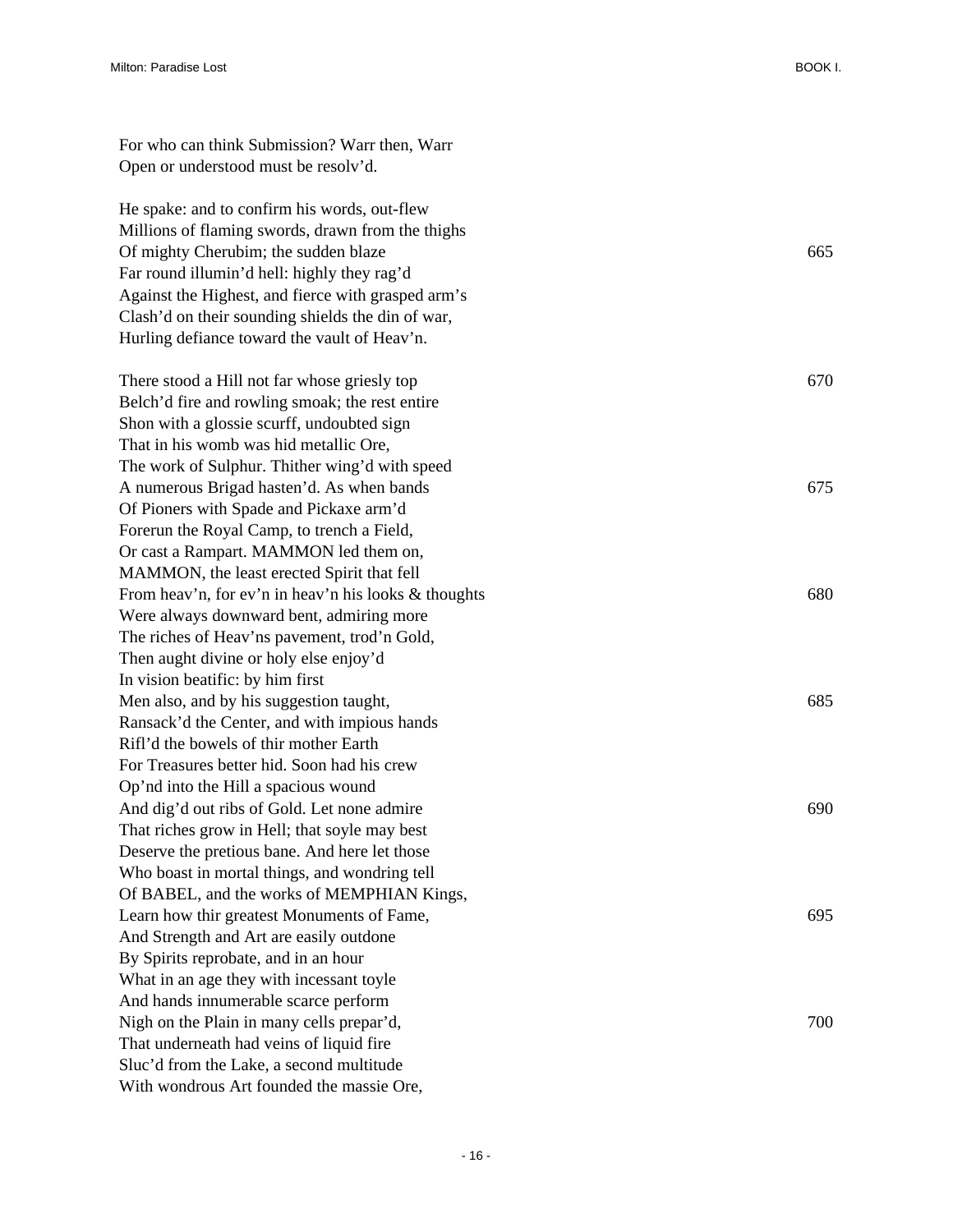| Severing each kinde, and scum'd the Bullion dross:  |     |
|-----------------------------------------------------|-----|
| A third as soon had form'd within the ground        | 705 |
| A various mould, and from the boyling cells         |     |
| By strange conveyance fill'd each hollow nook,      |     |
| As in an Organ from one blast of wind               |     |
| To many a row of Pipes the sound-board breaths.     |     |
| Anon out of the earth a Fabrick huge                | 710 |
| Rose like an Exhalation, with the sound             |     |
| Of Dulcet Symphonies and voices sweet,              |     |
| Built like a Temple, where PILASTERS round          |     |
| Were set, and Doric pillars overlaid                |     |
| With Golden Architrave; nor did there want          | 715 |
| Cornice or Freeze, with bossy Sculptures grav'n,    |     |
| The Roof was fretted Gold. Not BABILON,             |     |
| Nor great ALCAIRO such magnificence                 |     |
| Equal'd in all thir glories, to inshrine            |     |
| BELUS or SERAPIS thir Gods, or seat                 | 720 |
| Thir Kings, when AEGYPT with ASSYRIA strove         |     |
| In wealth and luxurie. Th' ascending pile           |     |
| Stood fixt her stately highth, and strait the dores |     |
| Op'ning thir brazen foulds discover wide            |     |
| Within, her ample spaces, o're the smooth           | 725 |
| And level pavement: from the arched roof            |     |
| Pendant by suttle Magic many a row                  |     |
| Of Starry Lamps and blazing Cressets fed            |     |
| With Naphtha and ASPHALTUS yeilded light            |     |
| As from a sky. The hasty multitude                  | 730 |
| Admiring enter'd, and the work some praise          |     |
| And some the Architect: his hand was known          |     |
| In Heav'n by many a Towred structure high,          |     |
| Where Scepter'd Angels held thir residence,         |     |
| And sat as Princes, whom the supreme King           | 735 |
| Exalted to such power, and gave to rule,            |     |
| Each in his Herarchie, the Orders bright.           |     |
| Nor was his name unheard or unador'd                |     |
| In ancient Greece; and in AUSONIAN land             |     |
| Men call'd him MULCIBER; and how he fell            | 740 |
| From Heav'n, they fabl'd, thrown by angry JOVE      |     |
| Sheer o're the Chrystal Battlements: from Morn      |     |
| To Noon he fell, from Noon to dewy Eve,             |     |
| A Summers day; and with the setting Sun             |     |
| Dropt from the Zenith like a falling Star,          | 745 |
| On LEMNOS th' AEGAEAN Ile: thus they relate,        |     |
| Erring; for he with this rebellious rout            |     |
| Fell long before; nor aught avail'd him now         |     |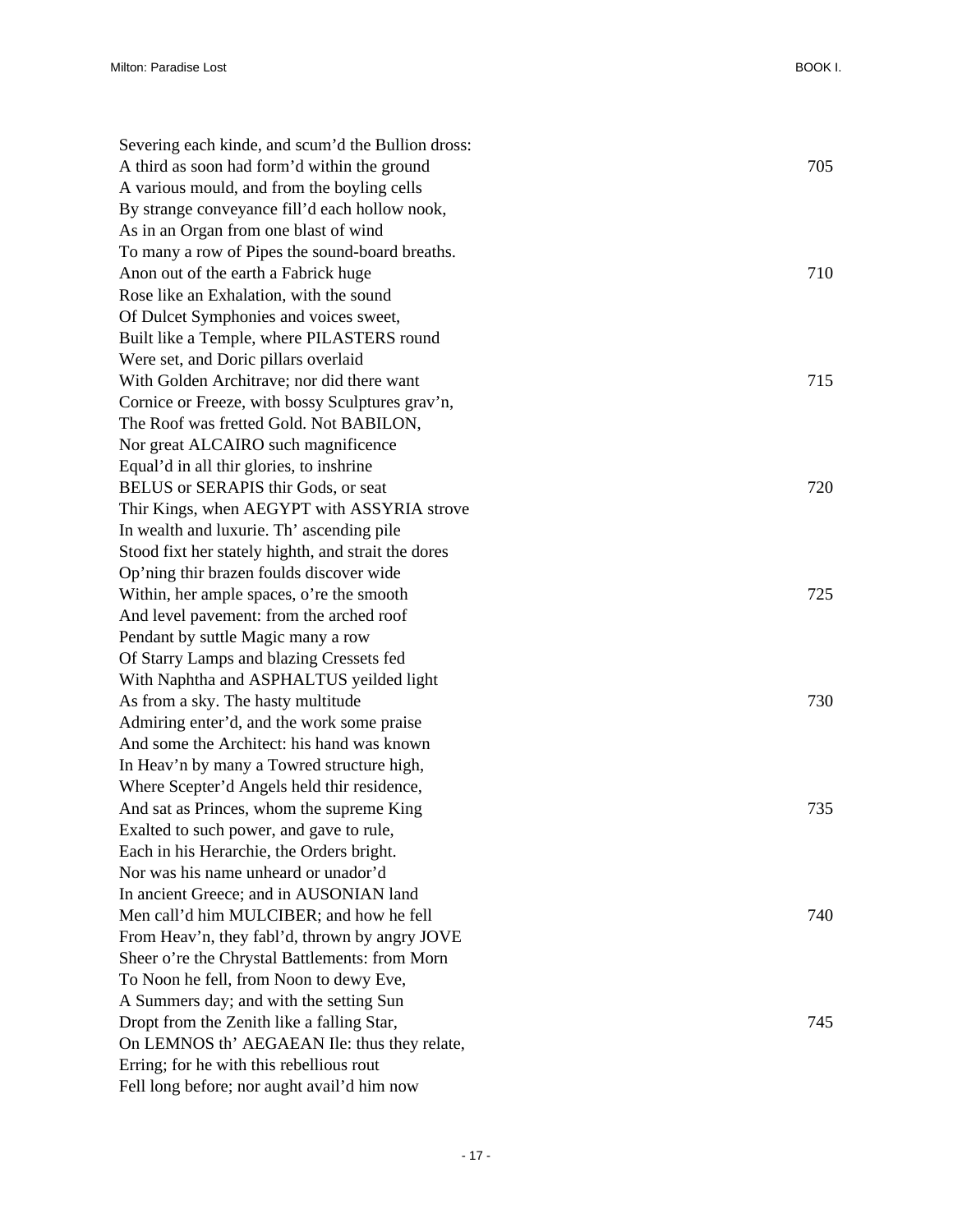| To have built in Heav'n high Towrs; nor did he scape  |     |
|-------------------------------------------------------|-----|
| By all his Engins, but was headlong sent              | 750 |
| With his industrious crew to build in hell.           |     |
| Mean while the winged Haralds by command              |     |
| Of Sovran power, with awful Ceremony                  |     |
| And Trumpets sound throughout the Host proclaim       |     |
| A solemn Councel forthwith to be held                 | 755 |
| At PANDAEMONIUM, the high Capital                     |     |
| Of Satan and his Peers: thir summons call'd           |     |
| From every and Band squared Regiment                  |     |
| By place or choice the worthiest; they anon           |     |
| With hundreds and with thousands trooping came        | 760 |
| Attended: all access was throng'd, the Gates          |     |
| And Porches wide, but chief the spacious Hall         |     |
| (Though like a cover'd field, where Champions bold    |     |
| Wont ride in arm'd, and at the Soldans chair          |     |
| Defi'd the best of Panim chivalry                     | 765 |
| To mortal combat or carreer with Lance)               |     |
| Thick swarm'd, both on the ground and in the air,     |     |
| Brusht with the hiss of russling wings. As Bees       |     |
| In spring time, when the Sun with Taurus rides,       |     |
| Poure forth thir populous youth about the Hive        | 770 |
| In clusters; they among fresh dews and flowers        |     |
| Flie to and fro, or on the smoothed Plank,            |     |
| The suburb of thir Straw-built Cittadel,              |     |
| New rub'd with Baume, expatiate and confer            |     |
| Thir State affairs. So thick the aerie crowd          | 775 |
| Swarm'd and were straitn'd; till the Signal giv'n,    |     |
| Behold a wonder! they but now who seemd               |     |
| In bigness to surpass Earths Giant Sons               |     |
| Now less then smallest Dwarfs, in narrow room         |     |
| Throng numberless, like that Pigmean Race             | 780 |
| Beyond the INDIAN Mount, or Faerie Elves,             |     |
| Whose midnight Revels, by a Forrest side              |     |
| Or Fountain fome belated Peasant sees,                |     |
| Or dreams he sees, while over head the Moon           |     |
| Sits Arbitress, and neerer to the Earth               | 785 |
| Wheels her pale course, they on thir mirth $\&$ dance |     |
| Intent, with jocond Music charm his ear;              |     |
| At once with joy and fear his heart rebounds.         |     |
| Thus incorporeal Spirits to smallest forms            |     |
| Reduc'd thir shapes immense, and were at large,       | 790 |
| Though without number still amidst the Hall           |     |
| Of that infernal Court. But far within                |     |
| And in thir own dimensions like themselves            |     |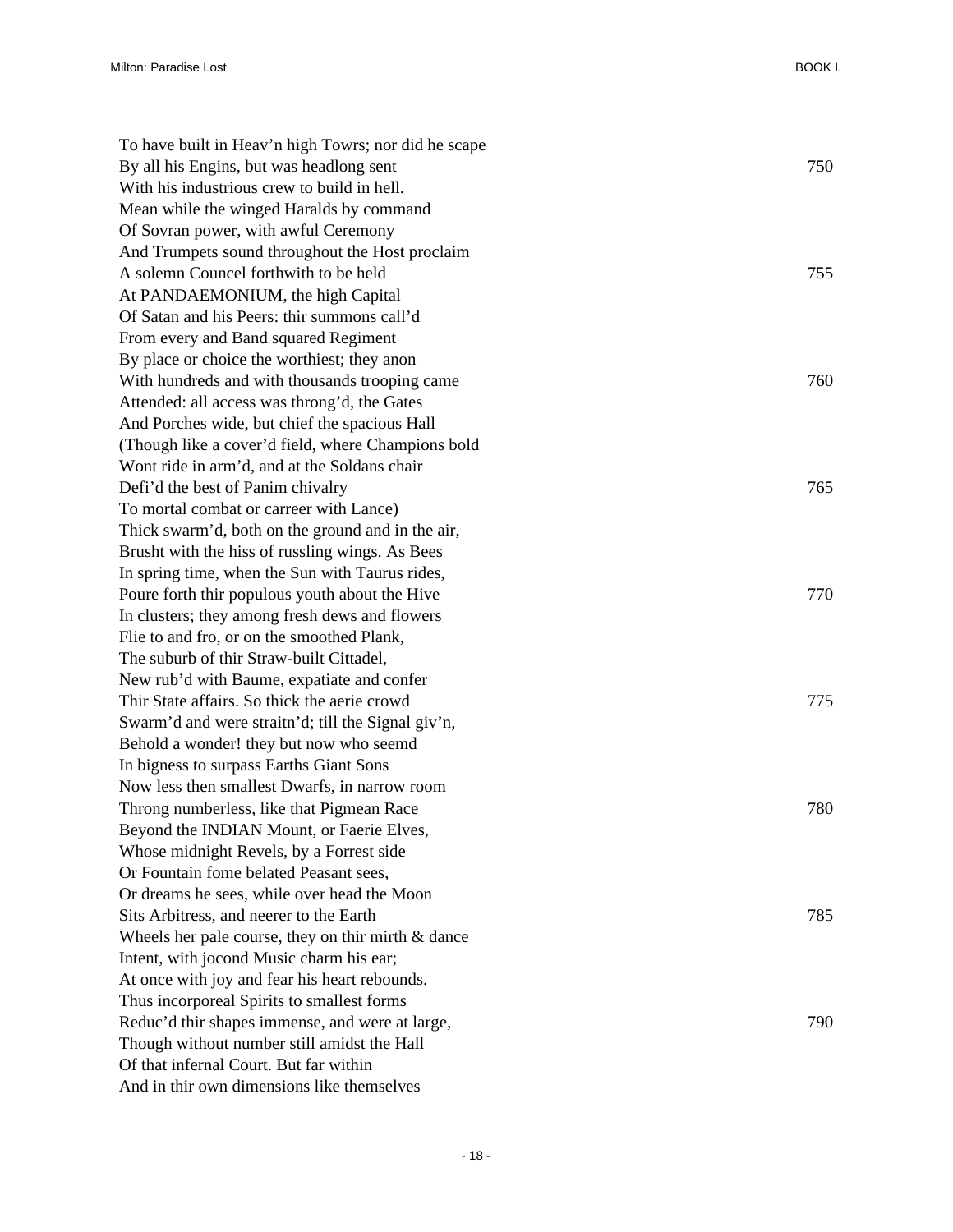#### THE END OF THE FIRST BOOK.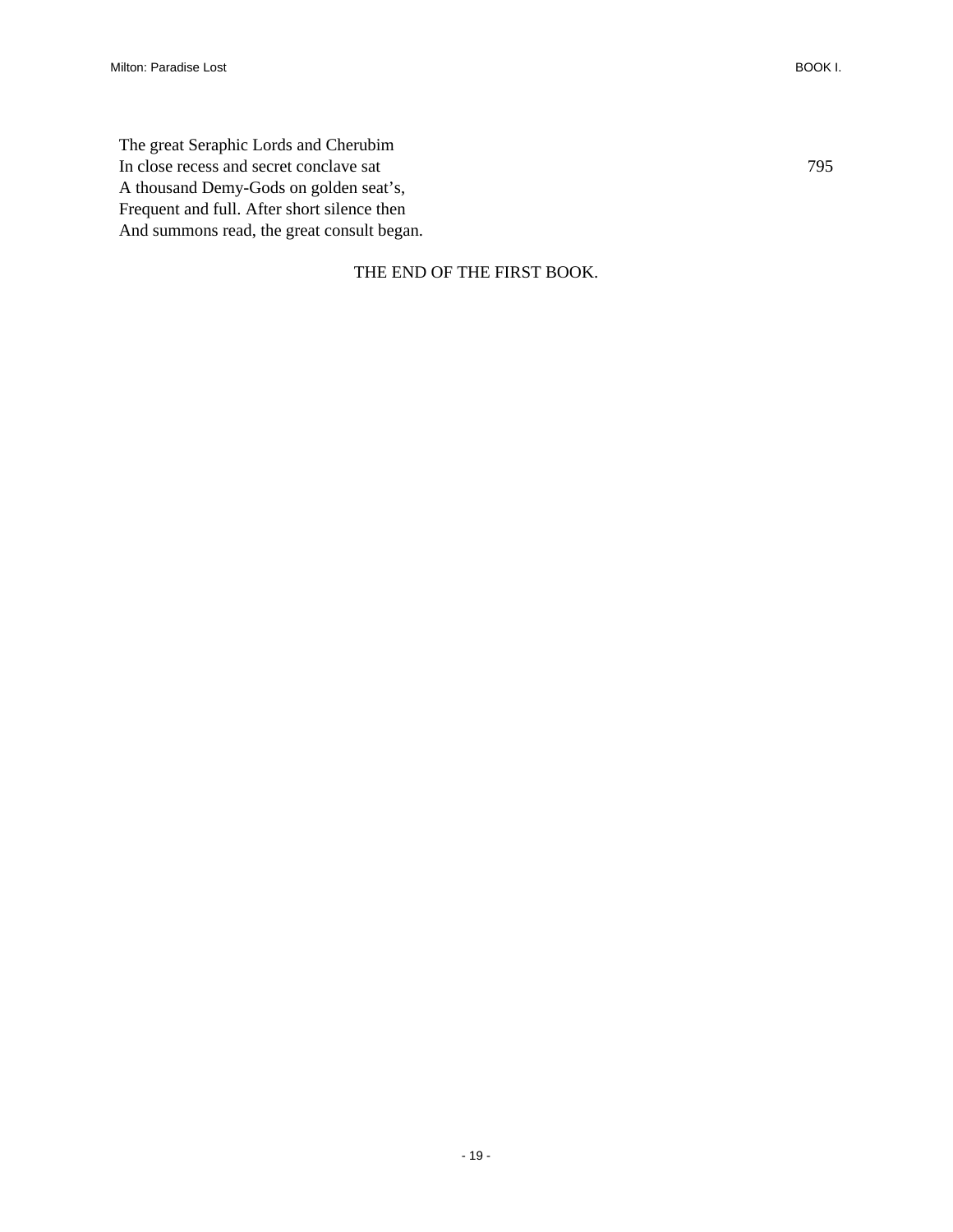#### **BOOK II.**

<span id="page-23-0"></span>

| High on a Throne of Royal State, which far         |    |
|----------------------------------------------------|----|
| Outshon the wealth of ORMUS and of IND,            |    |
| Or where the gorgeous East with richest hand       |    |
| Showrs on her Kings BARBARIC Pearl & Gold,         |    |
| Satan exalted sat, by merit rais'd                 | 5  |
| To that bad eminence; and from despair             |    |
| Thus high uplifted beyond hope, aspires            |    |
| Beyond thus high, insatiate to pursue              |    |
| Vain Warr with Heav'n, and by success untaught     |    |
| His proud imaginations thus displaid.              | 10 |
| Powers and Dominions, Deities of Heav'n,           |    |
| For since no deep within her gulf can hold         |    |
| Immortal vigor, though opprest and fall'n,         |    |
| I give not Heav'n for lost. From this descent      |    |
| Celestial vertues rising, will appear              | 15 |
| More glorious and more dread then from no fall,    |    |
| And trust themselves to fear no second fate:       |    |
| Mee though just right, and the fixt Laws of Heav'n |    |
| Did first create your Leader, next, free choice,   |    |
| With what besides, in Counsel or in Fight,         | 20 |
| Hath bin achievd of merit, yet this loss           |    |
| Thus farr at least recover'd, hath much more       |    |
| Establisht in a safe unenvied Throne               |    |
| Yeilded with full consent. The happier state       |    |
| In Heav'n, which follows dignity, might draw       | 25 |
| Envy from each inferior; but who here              |    |
| Will envy whom the highest place exposes           |    |
| Formost to stand against the Thunderers aime       |    |
| Your bulwark, and condemns to greatest share       |    |
| Of endless pain? where there is then no good       | 30 |
| For which to strive, no strife can grow up there   |    |
| From Faction; for none sure will claim in hell     |    |
| Precedence, none, whose portion is so small        |    |
| Of present pain, that with ambitious mind          |    |
| Will covet more. With this advantage then          | 35 |
| To union, and firm Faith, and firm accord,         |    |
| More then can be in Heav'n, we now return          |    |
| To claim our just inheritance of old,              |    |
| Surer to prosper then prosperity                   |    |
| Could have assur'd us; and by what best way,       | 40 |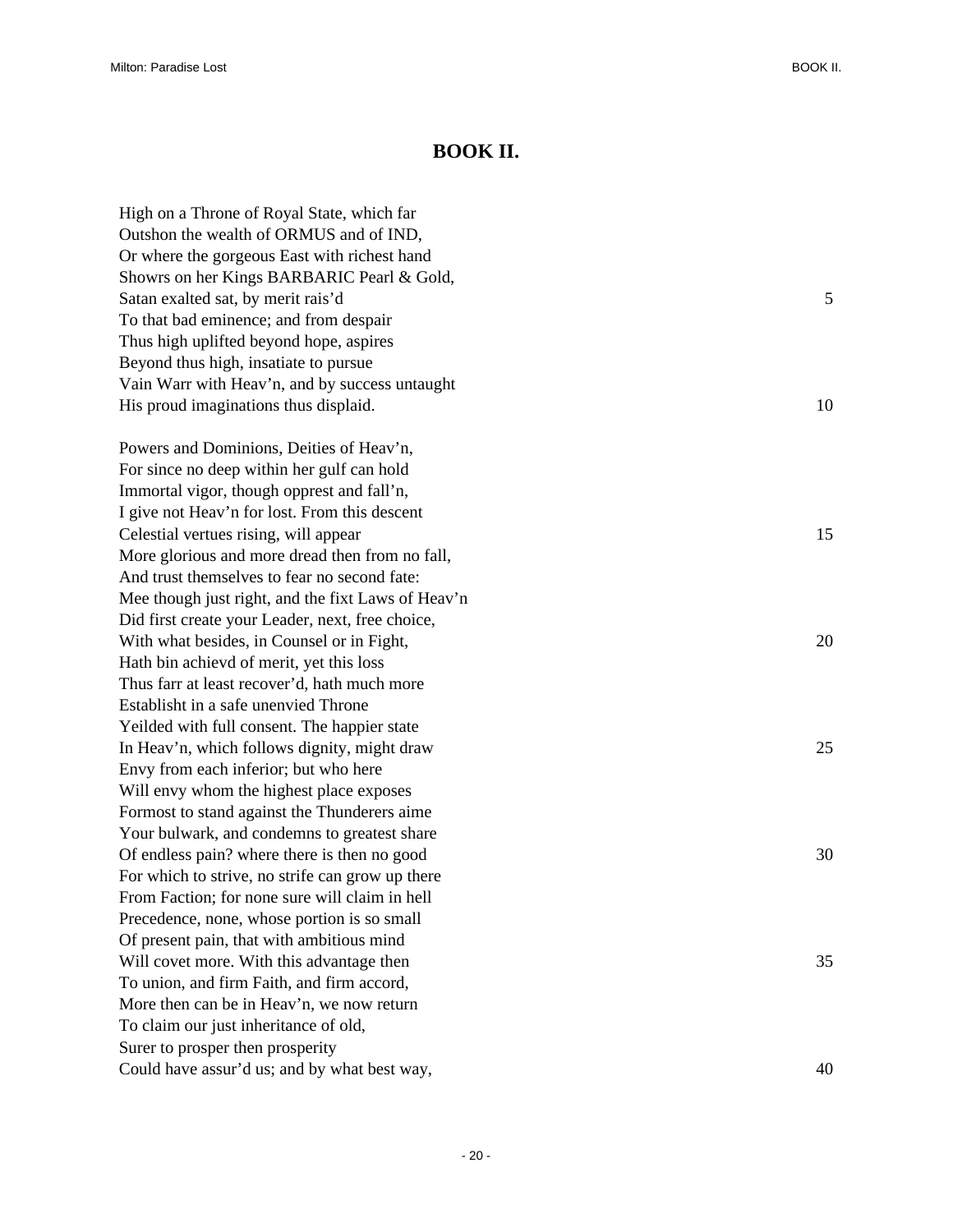Whether of open Warr or covert guile, We now debate; who can advise, may speak.

He ceas'd, and next him MOLOC, Scepter'd King Stood up, the strongest and the fiercest Spirit That fought in Heav'n; now fiercer by despair: 45 His trust was with th' Eternal to be deem'd Equal in strength, and rather then be less Car'd not to be at all; with that care lost Went all his fear: of God, or Hell, or worse He reckd not, and these words thereafter spake. 50

My sentence is for open Warr: Of Wiles, More unexpert, I boast not: them let those Contrive who need, or when they need, not now. For while they sit contriving, shall the rest, Millions that stand in Arms, and longing wait 55 The Signal to ascend, sit lingring here Heav'ns fugitives, and for thir dwelling place Accept this dark opprobrious Den of shame, The Prison of his Tyranny who Reigns By our delay? no, let us rather choose 60 Arm'd with Hell flames and fury all at once O're Heav'ns high Towrs to force resistless way, Turning our Tortures into horrid Arms Against the Torturer; when to meet the noise Of his Almighty Engin he shall hear 65 Infernal Thunder, and for Lightning see Black fire and horror shot with equal rage Among his Angels; and his Throne it self Mixt with TARTAREAN Sulphur, and strange fire, His own invented Torments. But perhaps 70 The way seems difficult and steep to scale With upright wing against a higher foe. Let such bethink them, if the sleepy drench Of that forgetful Lake benumme not still, That in our proper motion we ascend 75 Up to our native seat: descent and fall To us is adverse. Who but felt of late When the fierce Foe hung on our brok'n Rear Insulting, and pursu'd us through the Deep, With what compulsion and laborious flight 80 We sunk thus low? Th' ascent is easie then; Th' event is fear'd; should we again provoke Our stronger, some worse way his wrath may find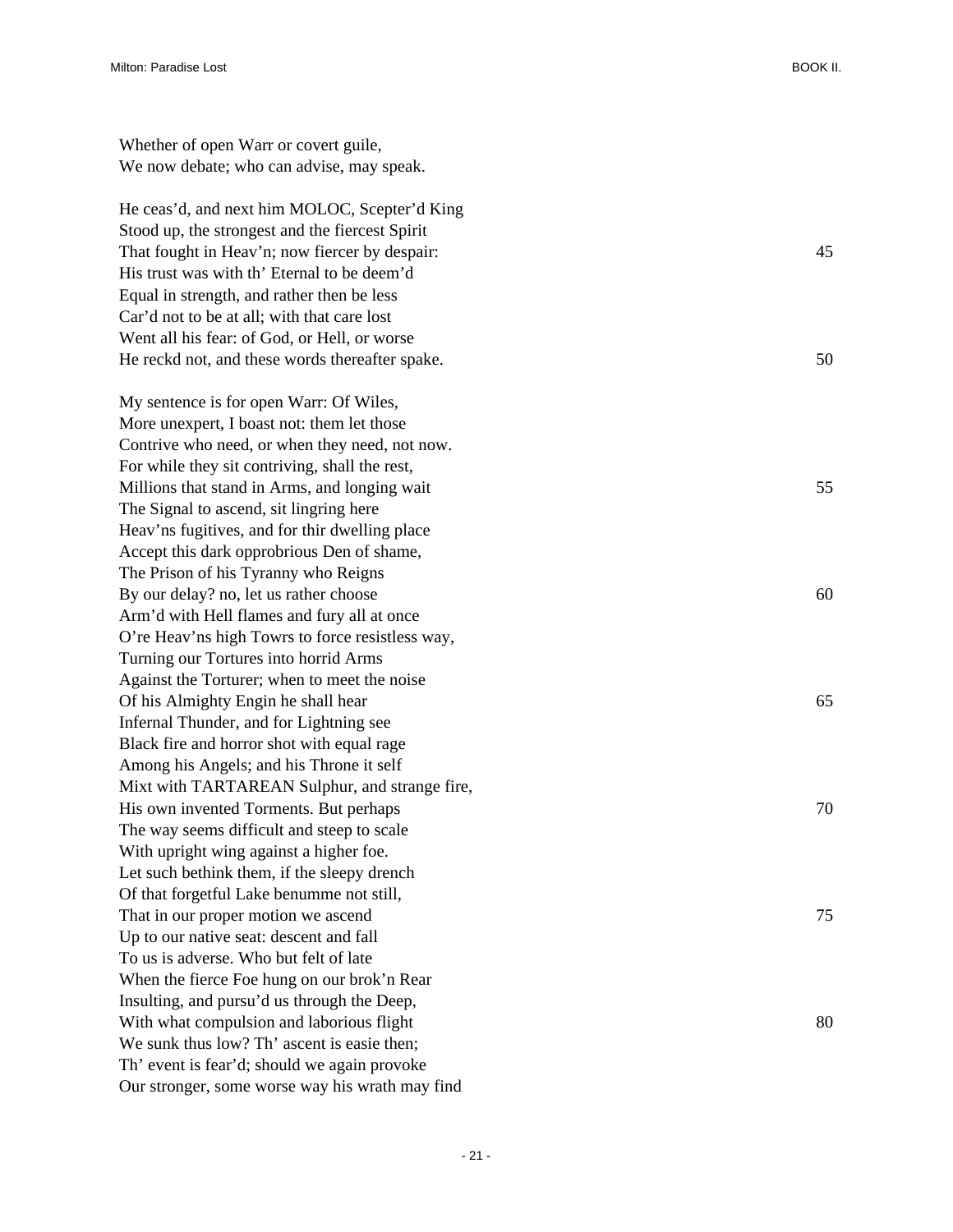| To our destruction: if there be in Hell<br>Fear to be worse destroy'd: what can be worse | 85  |
|------------------------------------------------------------------------------------------|-----|
| Then to dwell here, driv'n out from bliss, condemn'd                                     |     |
| In this abhorred deep to utter woe;                                                      |     |
| Where pain of unextinguishable fire                                                      |     |
|                                                                                          |     |
| Must exercise us without hope of end                                                     |     |
| The Vassals of his anger, when the Scourge                                               | 90  |
| Inexorably, and the torturing houre                                                      |     |
| Calls us to Penance? More destroy'd then thus                                            |     |
| We should be quite abolisht and expire.                                                  |     |
| What fear we then? what doubt we to incense                                              |     |
| His utmost ire? which to the highth enrag'd,                                             | 95  |
| Will either quite consume us, and reduce                                                 |     |
| To nothing this essential, happier farr                                                  |     |
| Then miserable to have eternal being:                                                    |     |
| Or if our substance be indeed Divine,                                                    |     |
| And cannot cease to be, we are at worst                                                  | 100 |
| On this side nothing; and by proof we feel                                               |     |
| Our power sufficient to disturb his Heav'n,                                              |     |
| And with perpetual inrodes to Allarme,                                                   |     |
| Though inaccessible, his fatal Throne:                                                   |     |
| Which if not Victory is yet Revenge.                                                     | 105 |
| He ended frowning, and his look denounc'd                                                |     |
| Desperate revenge, and Battel dangerous                                                  |     |
| To less then Gods. On th' other side up rose                                             |     |
| BELIAL, in act more graceful and humane;                                                 |     |
| A fairer person lost not Heav'n; he seemd                                                | 110 |
| For dignity compos'd and high exploit:                                                   |     |
| But all was false and hollow; though his Tongue                                          |     |
| Dropt Manna, and could make the worse appear                                             |     |
| The better reason, to perplex and dash                                                   |     |
| Maturest Counsels: for his thoughts were low;                                            | 115 |
| To vice industrious, but to Nobler deeds                                                 |     |
| Timorous and slothful: yet he pleas'd the eare,                                          |     |
| And with perswasive accent thus began.                                                   |     |
| I should be much for open Warr, O Peers,                                                 |     |
| As not behind in hate; if what was urg'd                                                 | 120 |
| Main reason to perswade immediate Warr,                                                  |     |
| Did not disswade me most, and seem to cast                                               |     |
| Ominous conjecture on the whole success:                                                 |     |
| When he who most excels in fact of Arms,                                                 |     |
| In what he counsels and in what excels                                                   | 125 |
| Mistrustful, grounds his courage on despair                                              |     |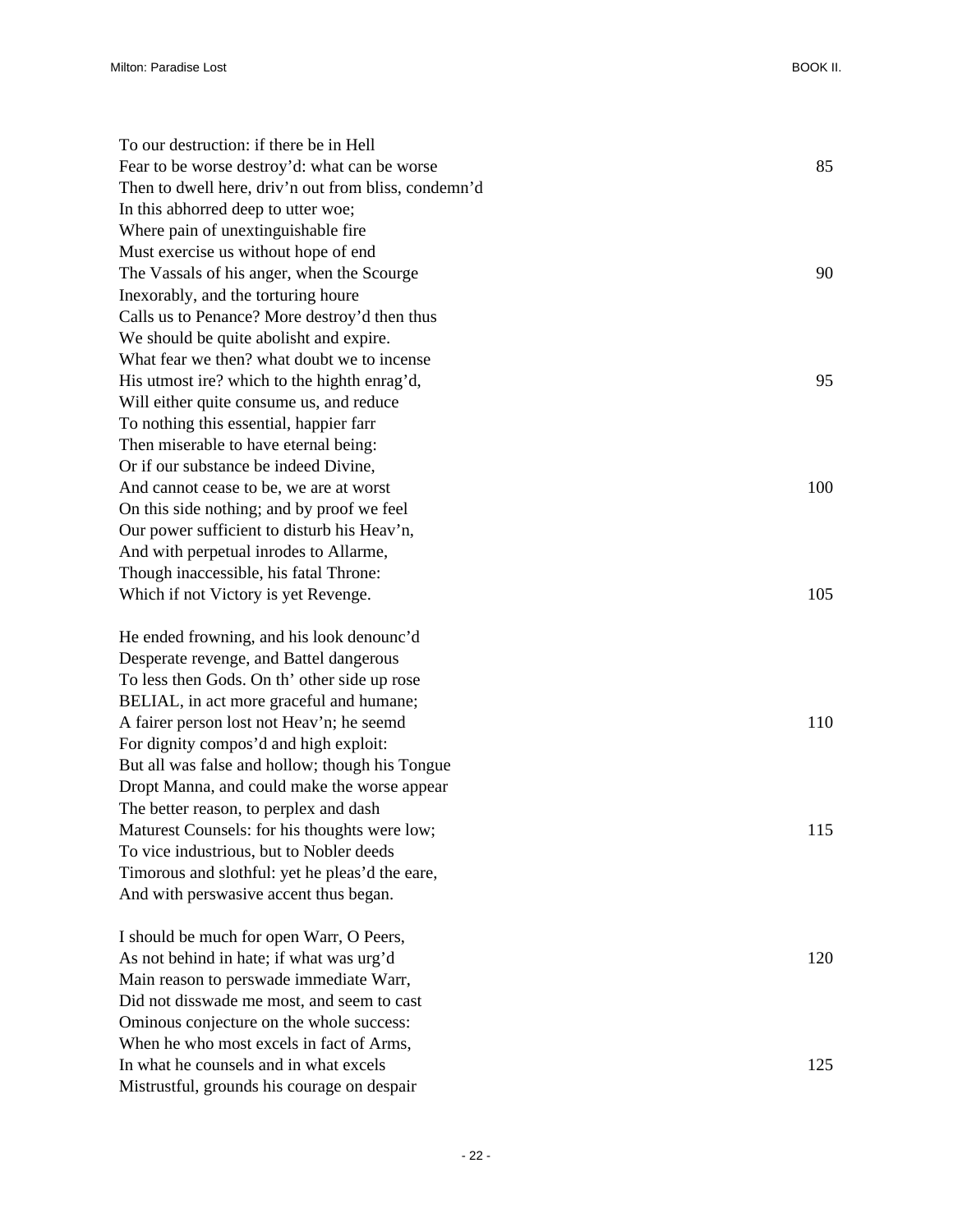And utter dissolution, as the scope Of all his aim, after some dire revenge. First, what Revenge? the Towrs of Heav'n are fill'd With Armed watch, that render all access 130 Impregnable; oft on the bordering Deep Encamp thir Legions, or with obscure wing Scout farr and wide into the Realm of night, Scorning surprize. Or could we break our way By force, and at our heels all Hell should rise 135 With blackest Insurrection, to confound Heav'ns purest Light, yet our great Enemie All incorruptible would on his Throne Sit unpolluted, and th' Ethereal mould Incapable of stain would soon expel 140 Her mischief, and purge off the baser fire Victorious. Thus repuls'd, our final hope Is flat despair: we must exasperate Th' Almighty Victor to spend all his rage, And that must end us, that must be our cure, 145 To be no more; sad cure; for who would loose, Though full of pain, this intellectual being, Those thoughts that wander through Eternity, To perish rather, swallowd up and lost In the wide womb of uncreated night, 150 Devoid of sense and motion? and who knows, Let this be good, whether our angry Foe Can give it, or will ever? how he can Is doubtful; that he never will is sure. Will he, so wise, let loose at once his ire, 155 Belike through impotence, or unaware, To give his Enemies thir wish, and end Them in his anger, whom his anger saves To punish endless? wherefore cease we then? Say they who counsel Warr, we are decreed, 160 Reserv'd and destin'd to Eternal woe; Whatever doing, what can we suffer more, What can we suffer worse? is this then worst, Thus sitting, thus consulting, thus in Arms? What when we fled amain, pursu'd and strook 165 With Heav'ns afflicting Thunder, and besought The Deep to shelter us? this Hell then seem'd A refuge from those wounds: or when we lay Chain'd on the burning Lake? that sure was worse. What if the breath that kindl'd those grim fires 170 Awak'd should blow them into sevenfold rage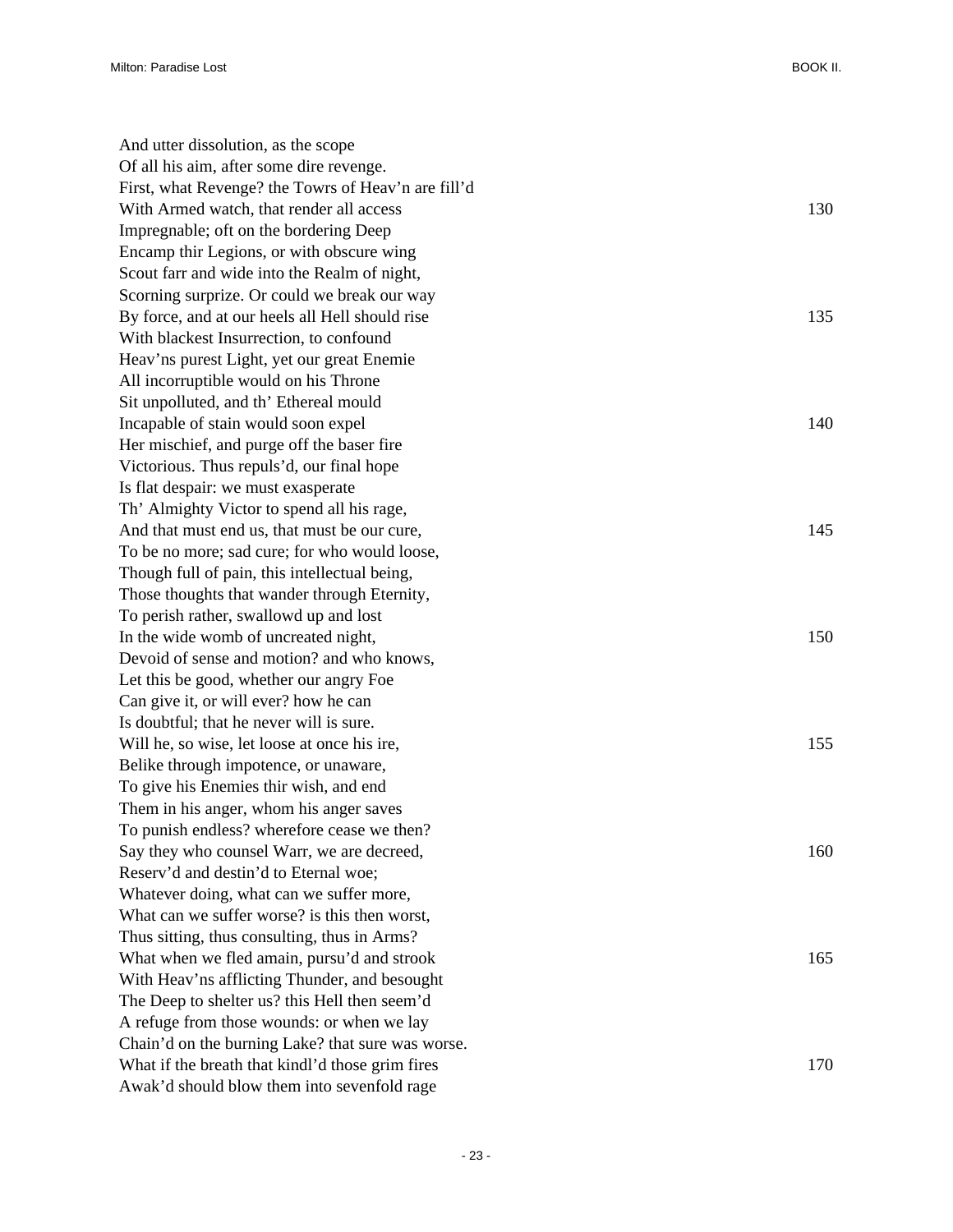| And plunge us in the Flames? or from above           |     |
|------------------------------------------------------|-----|
| Should intermitted vengeance Arme again              |     |
| His red right hand to plague us? what if all         |     |
| Her stores were op'n'd, and this Firmament           | 175 |
| Of Hell should spout her Cataracts of Fire,          |     |
| Impendent horrors, threatning hideous fall           |     |
| One day upon our heads; while we perhaps             |     |
| Designing or exhorting glorious Warr,                |     |
| Caught in a fierie Tempest shall be hurl'd           | 180 |
| Each on his rock transfixt, the sport and prey       |     |
| Of racking whirlwinds, or for ever sunk              |     |
| Under yon boyling Ocean, wrapt in Chains;            |     |
| There to converse with everlasting groans,           |     |
| Unrespited, unpitied, unrepreevd,                    | 185 |
| Ages of hopeless end; this would be worse.           |     |
| Warr therefore, open or conceal'd, alike             |     |
| My voice disswades; for what can force or guile      |     |
| With him, or who deceive his mind, whose eye         |     |
| Views all things at one view? he from heav'ns highth | 190 |
| All these our motions vain, sees and derides;        |     |
| Not more Almighty to resist our might                |     |
| Then wise to frustrate all our plots and wiles.      |     |
| Shall we then live thus vile, the race of Heav'n     |     |
| Thus trampl'd, thus expell'd to suffer here          | 195 |
| Chains & these Torments? better these then worse     |     |
| By my advice; since fate inevitable                  |     |
| Subdues us, and Omnipotent Decree,                   |     |
| The Victors will. To suffer, as to doe,              |     |
| Our strength is equal, nor the Law unjust            | 200 |
| That so ordains: this was at first resolv'd,         |     |
| If we were wise, against so great a foe              |     |
| Contending, and so doubtful what might fall.         |     |
| I laugh, when those who at the Spear are bold        |     |
| And vent'rous, if that fail them, shrink and fear    | 205 |
| What yet they know must follow, to endure            |     |
| Exile, or ignominy, or bonds, or pain,               |     |
| The sentence of thir Conquerour: This is now         |     |
| Our doom; which if we can sustain and bear,          |     |
| Our Supream Foe in time may much remit               | 210 |
| His anger, and perhaps thus farr remov'd             |     |
| Not mind us not offending, satisfi'd                 |     |
| With what is punish't; whence these raging fires     |     |
| Will slack'n, if his breath stir not thir flames.    |     |
| Our purer essence then will overcome                 | 215 |
| Thir noxious vapour, or enur'd not feel,             |     |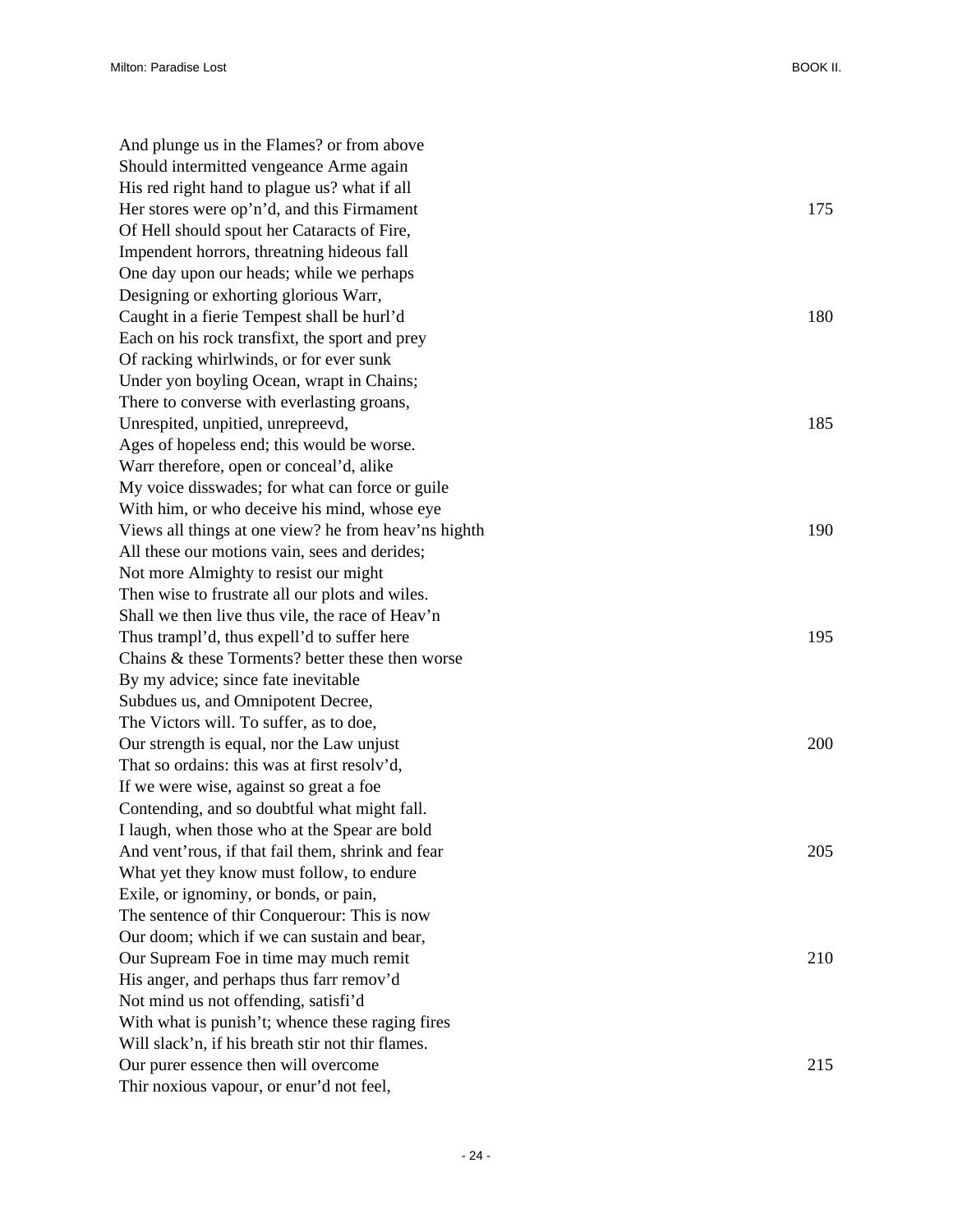| Or chang'd at length, and to the place conformd    |     |
|----------------------------------------------------|-----|
| In temper and in nature, will receive              |     |
| Familiar the fierce heat, and void of pain;        |     |
| This horror will grow milde, this darkness light,  | 220 |
| Besides what hope the never-ending flight          |     |
| Of future days may bring, what chance, what change |     |
| Worth waiting, since our present lot appeers       |     |
| For happy though but ill, for ill not worst,       |     |
| If we procure not to our selves more woe.          | 225 |
| Thus BELIAL with words cloath'd in reasons garb    |     |
| Counsel'd ignoble ease, and peaceful sloath,       |     |
| Not peace: and after him thus MAMMON spake.        |     |
| Either to disinthrone the King of Heav'n           |     |
| We warr, if warr be best, or to regain             | 230 |
| Our own right lost: him to unthrone we then        |     |
| May hope, when everlasting Fate shall yeild        |     |
| To fickle Chance, and CHAOS judge the strife:      |     |
| The former vain to hope argues as vain             |     |
| The latter: for what place can be for us           | 235 |
| Within Heav'ns bound, unless Heav'ns Lord supream  |     |
| We overpower? Suppose he should relent             |     |
| And publish Grace to all, on promise made          |     |
| Of new Subjection; with what eyes could we         |     |
| Stand in his presence humble, and receive          | 240 |
| Strict Laws impos'd, to celebrate his Throne       |     |
| With warbl'd Hymns, and to his Godhead sing        |     |
| Forc't Halleluiah's; while he Lordly sits          |     |
| Our envied Sovran, and his Altar breathes          |     |
| Ambrosial Odours and Ambrosial Flowers,            | 245 |
| Our servile offerings. This must be our task       |     |
| In Heav'n, this our delight; how wearisom          |     |
| Eternity so spent in worship paid                  |     |
| To whom we hate. Let us not then pursue            |     |
| By force impossible, by leave obtain'd             | 250 |
| Unacceptable, though in Heav'n, our state          |     |
| Of splendid vassalage, but rather seek             |     |
| Our own good from our selves, and from our own     |     |
| Live to our selves, though in this vast recess,    |     |
| Free, and to none accountable, preferring          | 255 |
| Hard liberty before the easie yoke                 |     |
| Of servile Pomp. Our greatness will appear         |     |
| Then most conspicuous, when great things of small, |     |
| Useful of hurtful, prosperous of adverse           |     |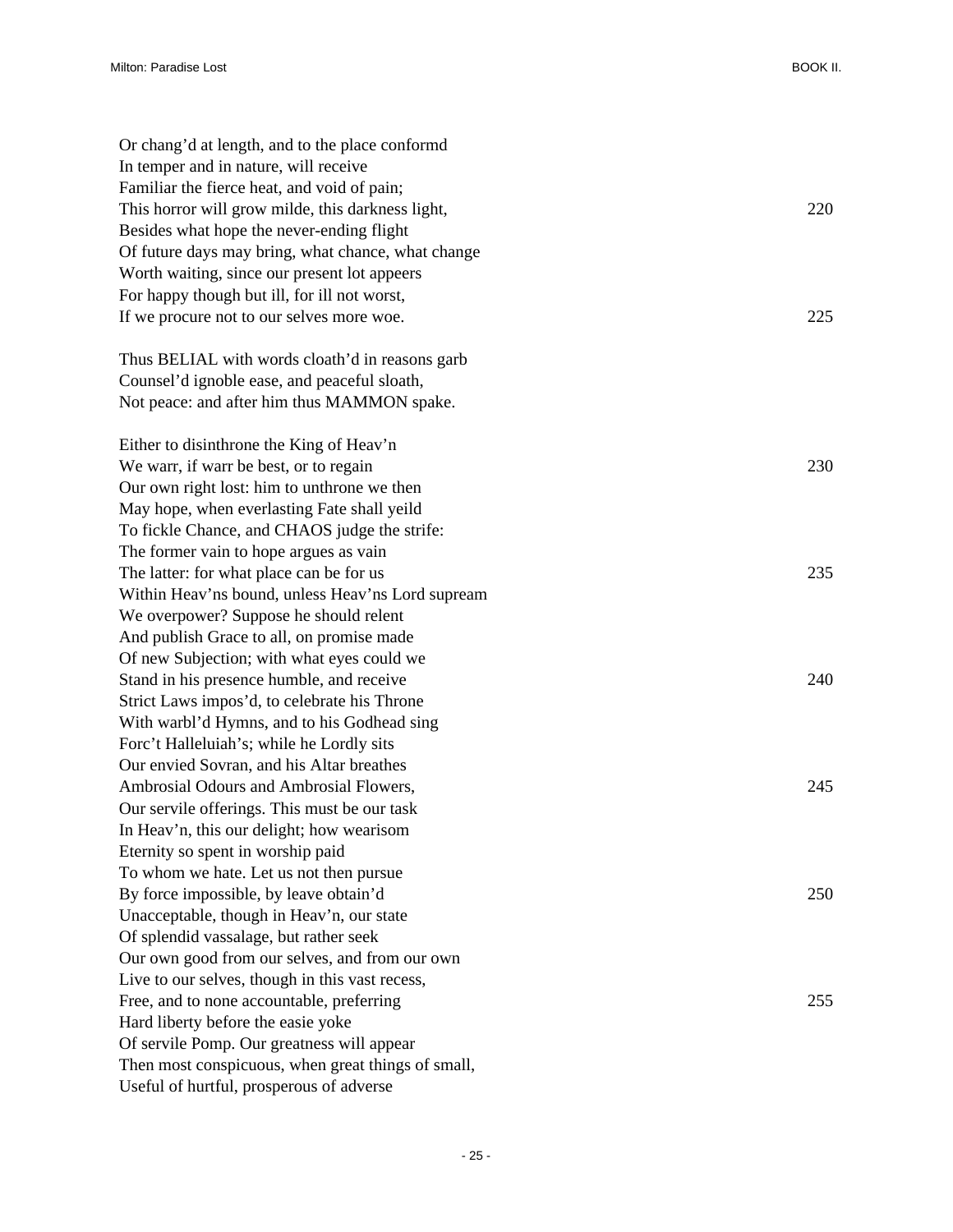| We can create, and in what place so e're           | 260 |
|----------------------------------------------------|-----|
| Thrive under evil, and work ease out of pain       |     |
| Through labour and endurance. This deep world      |     |
| Of darkness do we dread? How oft amidst            |     |
| Thick clouds and dark doth Heav'ns all-ruling Sire |     |
| Choose to reside, his Glory unobscur'd,            | 265 |
| And with the Majesty of darkness round             |     |
| Covers his Throne; from whence deep thunders roar  |     |
| Must'ring thir rage, and Heav'n resembles Hell?    |     |
| As he our Darkness, cannot we his Light            |     |
| Imitate when we please? This Desart soile          | 270 |
| Wants not her hidden lustre, Gemms and Gold;       |     |
| Nor want we skill or art, from whence to raise     |     |
| Magnificence; and what can Heav'n shew more?       |     |
| Our torments also may in length of time            |     |
| Become our Elements, these piercing Fires          | 275 |
| As soft as now severe, our temper chang'd          |     |
| Into their temper; which must needs remove         |     |
| The sensible of pain. All things invite            |     |
| To peaceful Counsels, and the settl'd State        |     |
| Of order, how in safety best we may                | 280 |
| Compose our present evils, with regard             |     |
| Of what we are and where, dismissing quite         |     |
| All thoughts of Warr: ye have what I advise.       |     |
| He scarce had finisht, when such murmur filld      |     |
| Th' Assembly, as when hollow Rocks retain          | 285 |
| The sound of blustring winds, which all night long |     |
| Had rous'd the Sea, now with hoarse cadence lull   |     |
| Sea-faring men orewatcht, whose Bark by chance     |     |
| Or Pinnace anchors in a craggy Bay                 |     |
| After the Tempest: Such applause was heard         | 290 |
| As MAMMON ended, and his Sentence pleas'd,         |     |
| Advising peace: for such another Field             |     |
| They dreaded worse then Hell: so much the fear     |     |
| Of Thunder and the Sword of MICHAEL                |     |
| Wrought still within them; and no less desire      | 295 |
| To found this nether Empire, which might rise      |     |
| By pollicy, and long process of time,              |     |
| In emulation opposite to Heav'n.                   |     |
| Which when BEELZEBUB perceiv'd, then whom,         |     |
| SATAN except, none higher sat, with grave          | 300 |
| Aspect he rose, and in his rising seem'd           |     |
| A Pillar of State; deep on his Front engraven      |     |

Deliberation sat and publick care;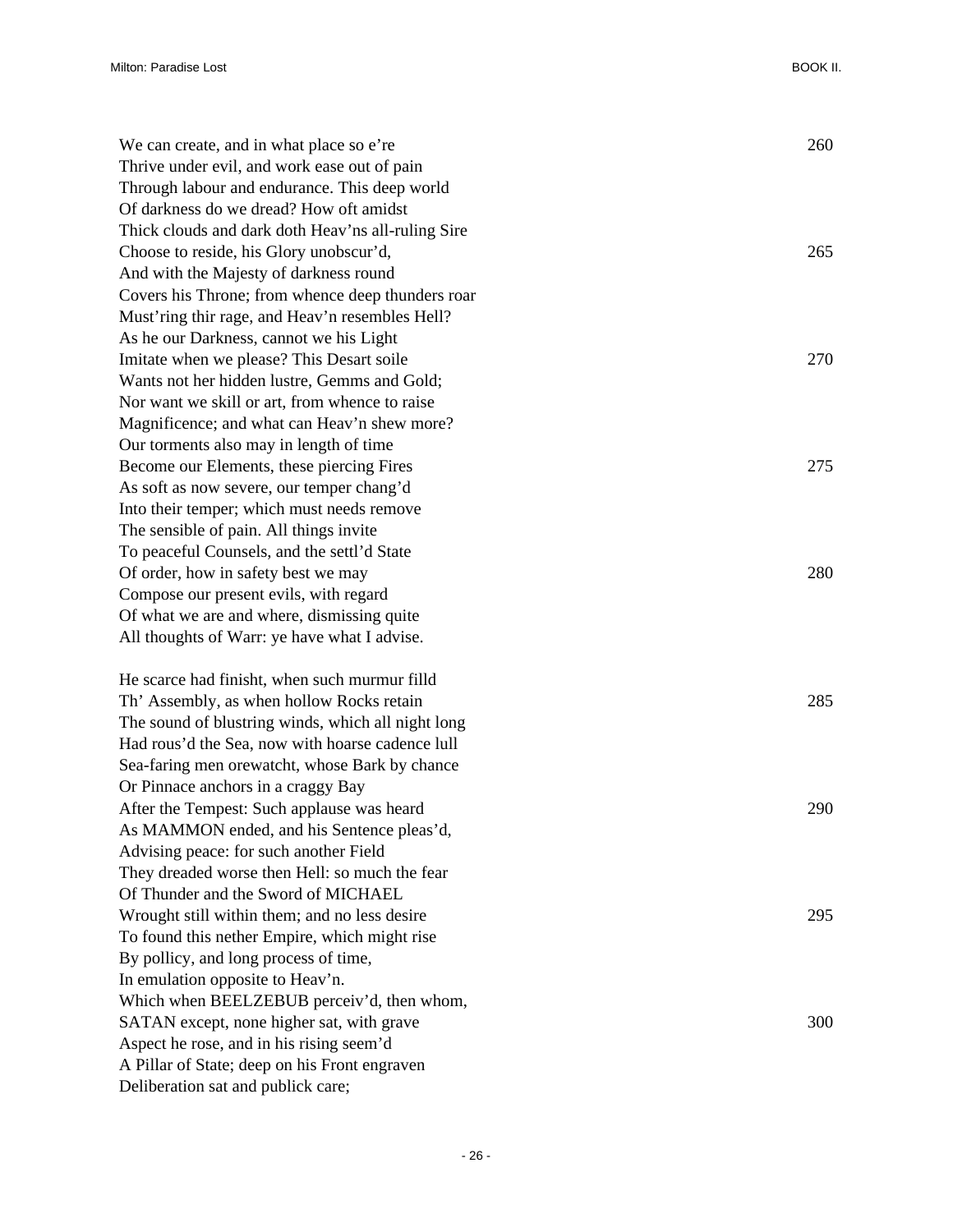| And Princely counsel in his face yet shon,          |     |
|-----------------------------------------------------|-----|
| Majestick though in ruin: sage he stood             | 305 |
| With ATLANTEAN shoulders fit to bear                |     |
| The weight of mightiest Monarchies; his look        |     |
| Drew audience and attention still as Night          |     |
| Or Summers Noon-tide air, while thus he spake.      |     |
| Thrones and imperial Powers, off-spring of heav'n,  | 310 |
| Ethereal Vertues; or these Titles now               |     |
| Must we renounce, and changing stile be call'd      |     |
| Princes of Hell? for so the popular vote            |     |
| Inclines, here to continue, and build up here       |     |
| A growing Empire; doubtless; while we dream,        | 315 |
| And know not that the King of Heav'n hath doom'd    |     |
| This place our dungeon, not our safe retreat        |     |
| Beyond his Potent arm, to live exempt               |     |
| From Heav'ns high jurisdiction, in new League       |     |
| Banded against his Throne, but to remaine           | 320 |
| In strictest bondage, though thus far remov'd,      |     |
| Under th' inevitable curb, reserv'd                 |     |
| His captive multitude: For he, be sure,             |     |
| In highth or depth, still first and last will Reign |     |
| Sole King, and of his Kingdom loose no part         | 325 |
| By our revolt, but over Hell extend                 |     |
| His Empire, and with Iron Scepter rule              |     |
| Us here, as with his Golden those in Heav'n.        |     |
| What sit we then projecting Peace and Warr?         |     |
| Warr hath determin'd us, and foild with loss        | 330 |
| Irreparable; tearms of peace yet none               |     |
| Voutsaf't or sought; for what peace will be giv'n   |     |
| To us enslav'd, but custody severe,                 |     |
| And stripes, and arbitrary punishment               |     |
| Inflicted? and what peace can we return,            | 335 |
| But to our power hostility and hate,                |     |
| Untam'd reluctance, and revenge though slow,        |     |
| Yet ever plotting how the Conquerour least          |     |
| May reap his conquest, and may least rejoyce        |     |
| In doing what we most in suffering feel?            | 340 |
| Nor will occasion want, nor shall we need           |     |
| With dangerous expedition to invade                 |     |
| Heav'n, whose high walls fear no assault or Siege,  |     |
| Or ambush from the Deep. What if we find            |     |
| Some easier enterprize? There is a place            | 345 |
| (If ancient and prophetic fame in Heav'n            |     |
| Err not) another World, the happy seat              |     |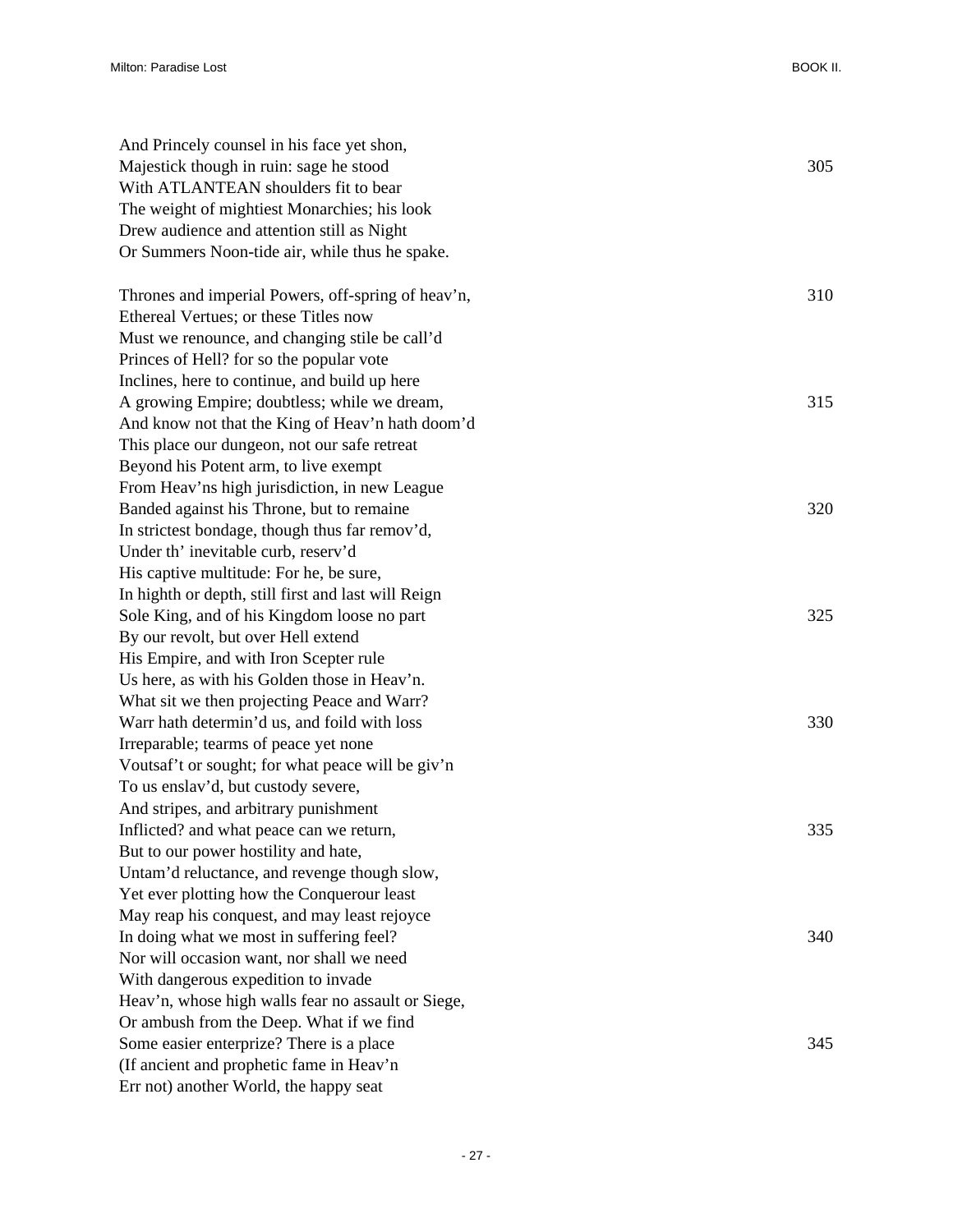Of som new Race call'd MAN, about this time To be created like to us, though less In power and excellence, but favour'd more 350 Of him who rules above; so was his will Pronounc'd among the Gods, and by an Oath, That shook Heav'ns whol circumference, confirm'd. Thither let us bend all our thoughts, to learn What creatures there inhabit, of what mould,  $355$ Or substance, how endu'd, and what thir Power, And where thir weakness, how attempted best, By force or suttlety: Though Heav'n be shut, And Heav'ns high Arbitrator sit secure In his own strength, this place may lye expos'd 360 The utmost border of his Kingdom, left To their defence who hold it: here perhaps Som advantagious act may be achiev'd By sudden onset, either with Hell fire To waste his whole Creation, or possess 365 All as our own, and drive as we were driven, The punie habitants, or if not drive, Seduce them to our Party, that thir God May prove thir foe, and with repenting hand Abolish his own works. This would surpass 370 Common revenge, and interrupt his joy In our Confusion, and our Joy upraise In his disturbance; when his darling Sons Hurl'd headlong to partake with us, shall curse Thir frail Originals, and faded bliss,  $375$ Faded so soon. Advise if this be worth Attempting, or to sit in darkness here Hatching vain Empires. Thus BEELZEBUB Pleaded his devilish Counsel, first devis'd By SATAN, and in part propos'd: for whence, 380 But from the Author of all ill could Spring So deep a malice, to confound the race Of mankind in one root, and Earth with Hell To mingle and involve, done all to spite The great Creatour? But thir spite still serves 385 His glory to augment. The bold design Pleas'd highly those infernal States, and joy Sparkl'd in all thir eyes; with full assent They vote: whereat his speech he thus renews.

Well have ye judg'd, well ended long debate,  $390$ Synod of Gods, and like to what ye are,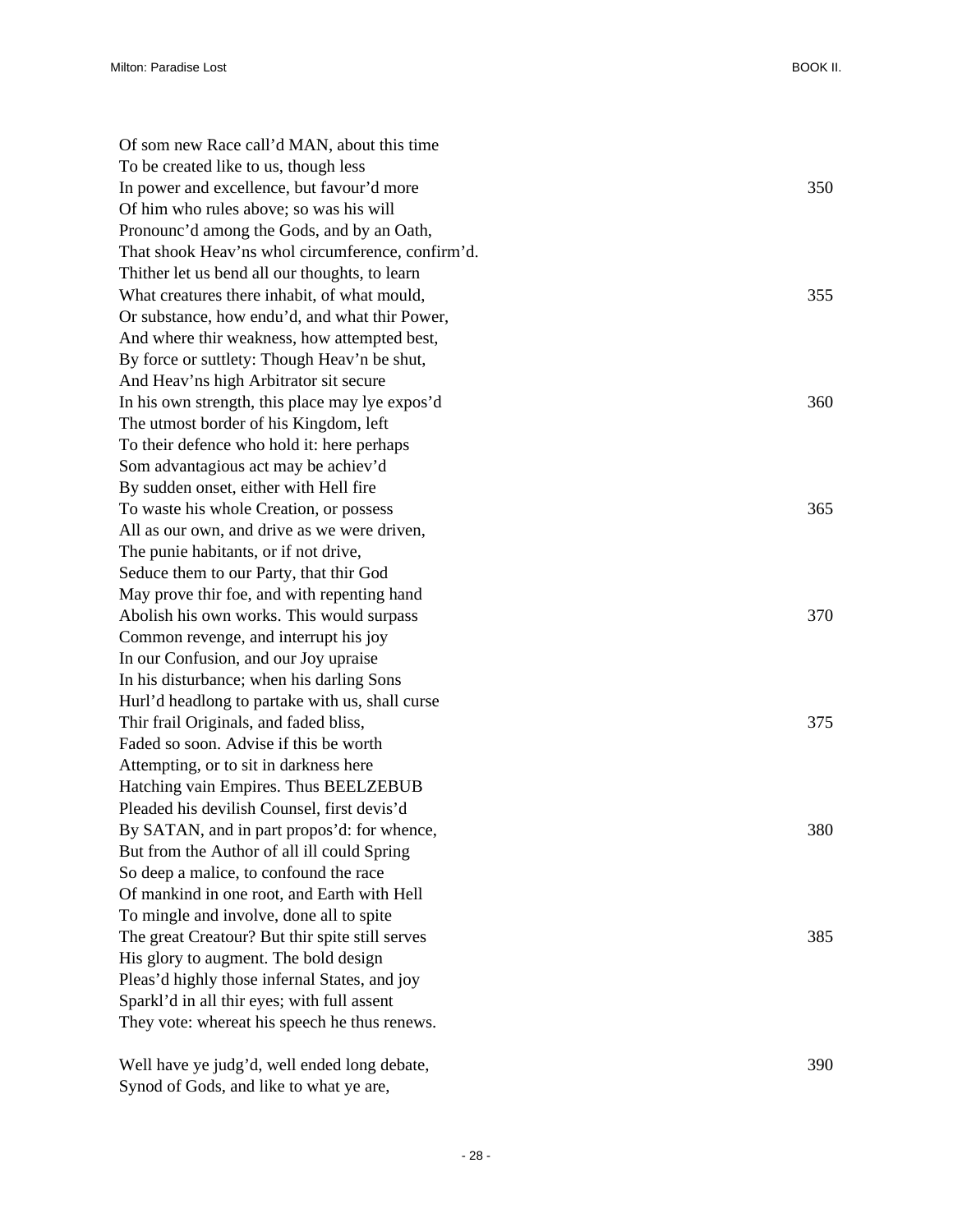| Great things resolv'd; which from the lowest deep       |     |
|---------------------------------------------------------|-----|
| Will once more lift us up, in spight of Fate,           |     |
| Neerer our ancient Seat; perhaps in view                |     |
| Of those bright confines, whence with neighbouring Arms | 395 |
| And opportune excursion we may chance                   |     |
| Re-enter Heav'n; or else in some milde Zone             |     |
| Dwell not unvisited of Heav'ns fair Light               |     |
| Secure, and at the brightning Orient beam               |     |
| Purge off this gloom; the soft delicious Air,           | 400 |
| To heal the scarr of these corrosive Fires              |     |
| Shall breath her balme. But first whom shall we send    |     |
| In search of this new world, whom shall we find         |     |
| Sufficient? who shall tempt with wandring feet          |     |
| The dark unbottom'd infinite Abyss                      | 405 |
| And through the palpable obscure find out               |     |
| His uncouth way, or spread his aerie flight             |     |
| Upborn with indefatigable wings                         |     |
| Over the vast abrupt, ere he arrive                     |     |
| The happy Ile; what strength, what art can then         | 410 |
| Suffice, or what evasion bear him safe                  |     |
| Through the strict Senteries and Stations thick         |     |
| Of Angels watching round? Here he had need              |     |
| All circumspection, and we now no less                  |     |
| Choice in our suffrage; for on whom we send,            | 415 |
| The weight of all and our last hope relies.             |     |
| This said, he sat; and expectation held                 |     |
| His look suspence, awaiting who appeer'd                |     |
| To second, or oppose, or undertake                      |     |
| The perilous attempt: but all sat mute,                 | 420 |
| Pondering the danger with deep thoughts; & each         |     |
| In others count'nance red his own dismay                |     |
| Astonisht: none among the choice and prime              |     |
| Of those Heav'n-warring Champions could be found        |     |
| So hardie as to proffer or accept                       | 425 |
| Alone the dreadful voyage; till at last                 |     |
| SATAN, whom now transcendent glory rais'd               |     |
| Above his fellows, with Monarchal pride                 |     |
| Conscious of highest worth, unmov'd thus spake.         |     |
| O Progeny of Heav'n, Empyreal Thrones,                  | 430 |
| With reason hath deep silence and demurr                |     |
| Seis'd us, though undismaid: long is the way            |     |

And hard, that out of Hell leads up to Light; Our prison strong, this huge convex of Fire,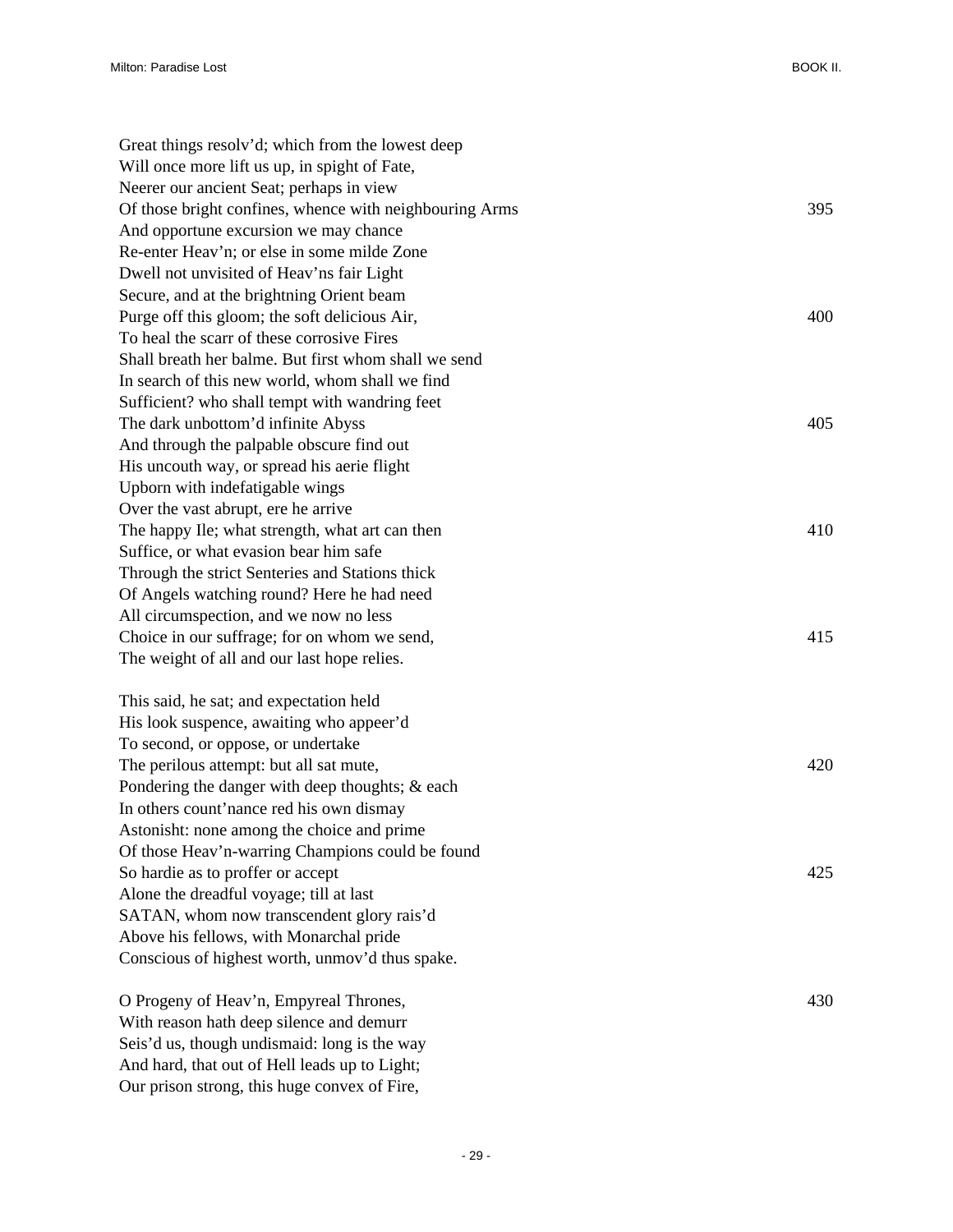| Outrageous to devour, immures us round             | 435 |
|----------------------------------------------------|-----|
| Ninefold, and gates of burning Adamant             |     |
| Barr'd over us prohibit all egress.                |     |
| These past, if any pass, the void profound         |     |
| Of unessential Night receives him next             |     |
| Wide gaping, and with utter loss of being          | 440 |
| Threatens him, plung'd in that abortive gulf.      |     |
| If thence he scape into what ever world,           |     |
| Or unknown Region, what remains him less           |     |
| Then unknown dangers and as hard escape.           |     |
| But I should ill become this Throne, O Peers,      | 445 |
| And this Imperial Sov'ranty, adorn'd               |     |
| With splendor, arm'd with power, if aught propos'd |     |
| And judg'd of public moment, in the shape          |     |
| Of difficulty or danger could deterre              |     |
| Me from attempting. Wherefore do I assume          | 450 |
| These Royalties, and not refuse to Reign,          |     |
| Refusing to accept as great a share                |     |
| Of hazard as of honour, due alike                  |     |
| To him who Reigns, and so much to him due          |     |
| Of hazard more, as he above the rest               | 455 |
| High honourd sits? Go therfore mighty powers,      |     |
| Terror of Heav'n, though fall'n; intend at home,   |     |
| While here shall be our home, what best may ease   |     |
| The present misery, and render Hell                |     |
| More tollerable; if there be cure or charm         | 460 |
| To respite or deceive, or slack the pain           |     |
| Of this ill Mansion: intermit no watch             |     |
| Against a wakeful Foe, while I abroad              |     |
| Through all the coasts of dark destruction seek    |     |
| Deliverance for us all: this enterprize            | 465 |
| None shall partake with me. Thus saying rose       |     |
| The Monarch, and prevented all reply,              |     |
| Prudent, least from his resolution rais'd          |     |
| Others among the chief might offer now             |     |
| (Certain to be refus'd) what erst they feard;      | 470 |
| And so refus'd might in opinion stand              |     |
| His rivals, winning cheap the high repute          |     |
| Which he through hazard huge must earn. But they   |     |
| Dreaded not more th' adventure then his voice      |     |
| Forbidding; and at once with him they rose;        | 475 |
| Thir rising all at once was as the sound           |     |
| Of Thunder heard remote. Towards him they bend     |     |
| With awful reverence prone; and as a God           |     |
| Extoll him equal to the highest in Heav'n:         |     |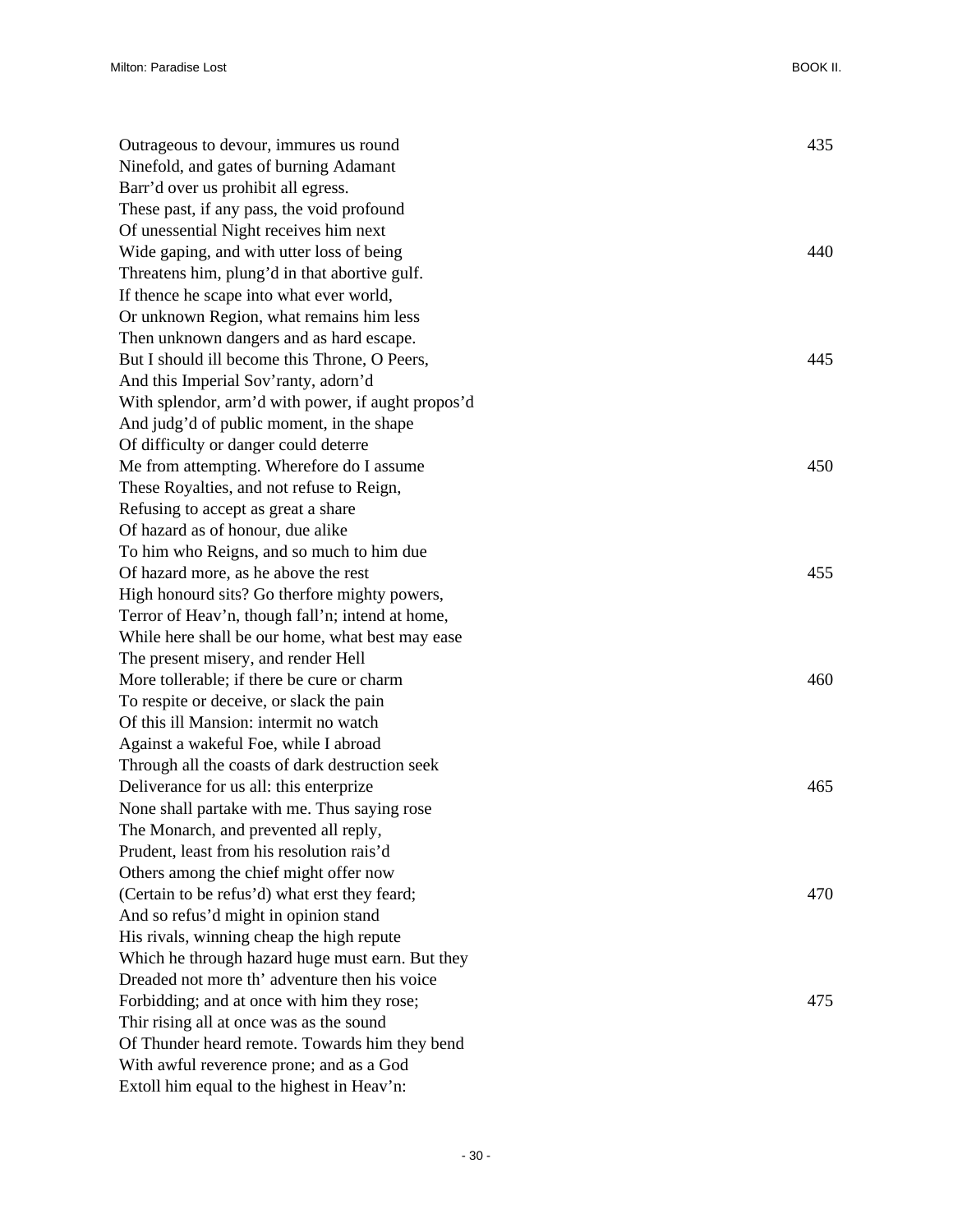Milton: Paradise Lost BOOK II.

| Nor fail'd they to express how much they prais'd,  | 480 |
|----------------------------------------------------|-----|
| That for the general safety he despis'd            |     |
| His own: for neither do the Spirits damn'd         |     |
| Loose all thir vertue; least bad men should boast  |     |
| Thir specious deeds on earth, which glory excites, |     |
| Or close ambition varnisht o're with zeal.         | 485 |
| Thus they thir doubtful consultations dark         |     |
| Ended rejoycing in thir matchless Chief:           |     |
| As when from mountain tops the dusky clouds        |     |
| Ascending, while the North wind sleeps, o'respread |     |
| Heav'ns chearful face, the lowring Element         | 490 |
| Scowls ore the dark'nd lantskip Snow, or showre;   |     |
| If chance the radiant Sun with farewell sweet      |     |
| Extend his ev'ning beam, the fields revive,        |     |
| The birds thir notes renew, and bleating herds     |     |
| Attest thir joy, that hill and valley rings.       | 495 |
| O shame to men! Devil with Devil damn'd            |     |
| Firm concord holds, men onely disagree             |     |
| Of Creatures rational, though under hope           |     |
| Of heavenly Grace: and God proclaiming peace,      |     |
| Yet live in hatred, enmitie, and strife            | 500 |
| Among themselves, and levie cruel warres,          |     |
| Wasting the Earth, each other to destroy:          |     |
| As if (which might induce us to accord)            |     |
| Man had not hellish foes anow besides,             |     |
| That day and night for his destruction waite.      | 505 |
| The STYGIAN Councel thus dissolv'd; and forth      |     |
| In order came the grand infernal Peers,            |     |
| Midst came thir mighty Paramount, and seemd        |     |
| Alone th' Antagonist of Heav'n, nor less           |     |
| Then Hells dread Emperour with pomp Supream,       | 510 |
| And God-like imitated State; him round             |     |
| A Globe of fierie Seraphim inclos'd                |     |
| With bright imblazonrie, and horrent Arms.         |     |
| Then of thir Session ended they bid cry            |     |
| With Trumpets regal sound the great result:        | 515 |
| Toward the four winds four speedy Cherubim         |     |
| Put to thir mouths the sounding Alchymie           |     |
| By Haralds voice explain'd: the hollow Abyss       |     |
| Heard farr and wide, and all the host of Hell      |     |
| With deafning shout, return'd them loud acclaim.   | 520 |
| Thence more at ease thir minds and somwhat rais'd  |     |
| By false presumptuous hope, the ranged powers      |     |
| Disband, and wandring, each his several way        |     |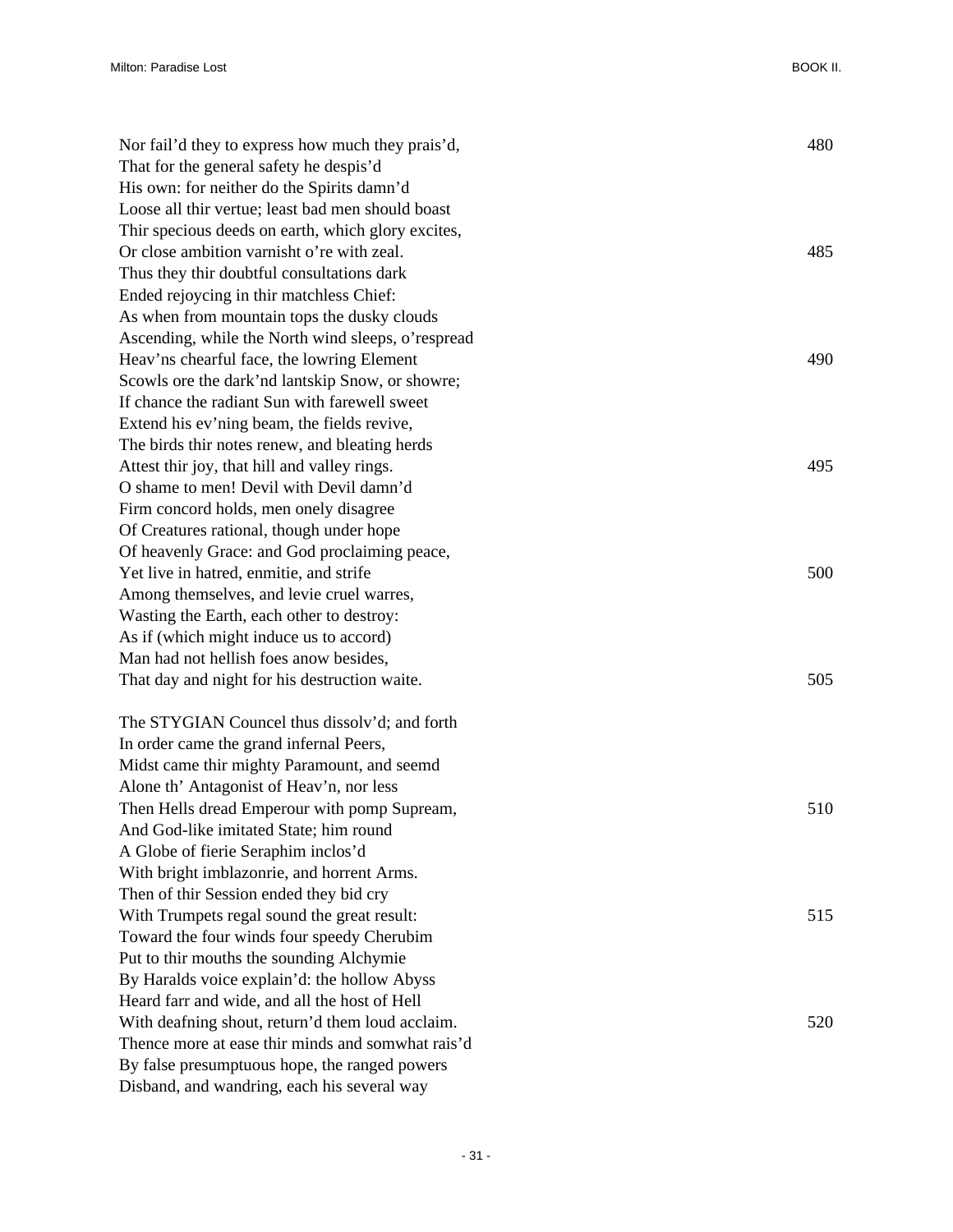| Pursues, as inclination or sad choice               |     |
|-----------------------------------------------------|-----|
| Leads him perplext, where he may likeliest find     | 525 |
| Truce to his restless thoughts, and entertain       |     |
| The irksome hours, till his great Chief return.     |     |
| Part on the Plain, or in the Air sublime            |     |
| Upon the wing, or in swift race contend,            |     |
| As at th' Olympian Games or PYTHIAN fields;         | 530 |
| Part curb thir fierie Steeds, or shun the Goal      |     |
| With rapid wheels, or fronted Brigads form.         |     |
| As when to warn proud Cities warr appears           |     |
| Wag'd in the troubl'd Skie, and Armies rush         |     |
| To Battel in the Clouds, before each Van            | 535 |
| Pric forth the Aerie Knights, and couch thir spears |     |
| Till thickest Legions close; with feats of Arms     |     |
| From either end of Heav'n the welkin burns.         |     |
| Others with vast TYPHOEAN rage more fell            |     |
| Rend up both Rocks and Hills, and ride the Air      | 540 |
| In whirlwind; Hell scarce holds the wilde uproar.   |     |
| As when ALCIDES from OEALIA Crown'd                 |     |
| With conquest, felt th' envenom'd robe, and tore    |     |
| Through pain up by the roots THESSALIAN Pines,      |     |
| And LICHAS from the top of OETA threw               | 545 |
| Into th' EUBOIC Sea. Others more milde,             |     |
| Retreated in a silent valley, sing                  |     |
| With notes Angelical to many a Harp                 |     |
| Thir own Heroic deeds and hapless fall              |     |
| By doom of Battel; and complain that Fate           | 550 |
| Free Vertue should enthrall to Force or Chance.     |     |
| Thir song was partial, but the harmony              |     |
| (What could it less when Spirits immortal sing?)    |     |
| Suspended Hell, and took with ravishment            |     |
| The thronging audience. In discourse more sweet     | 555 |
| (For Eloquence the Soul, Song charms the Sense,)    |     |
| Others apart sat on a Hill retir'd,                 |     |
| In thoughts more elevate, and reason'd high         |     |
| Of Providence, Foreknowledge, Will, and Fate,       |     |
| Fixt Fate, free will, foreknowledge absolute,       | 560 |
| And found no end, in wandring mazes lost.           |     |
| Of good and evil much they argu'd then,             |     |
| Of happiness and final misery,                      |     |
| Passion and Apathie, and glory and shame,           |     |
| Vain wisdom all, and false Philosophie:             | 565 |
| Yet with a pleasing sorcerie could charm            |     |
| Pain for a while or anguish, and excite             |     |
| Fallacious hope, or arm th' obdured brest           |     |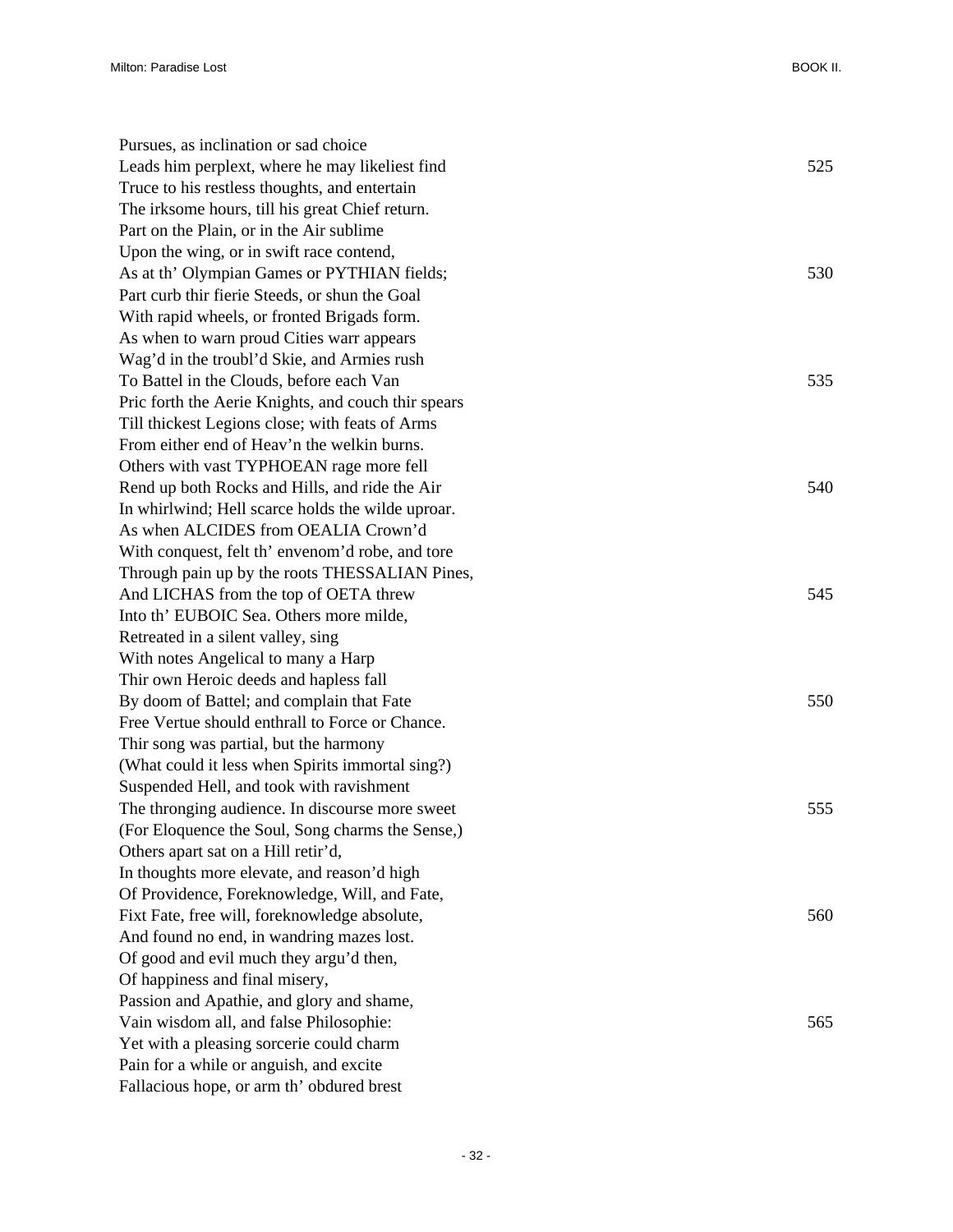| With stubborn patience as with triple steel.        |     |
|-----------------------------------------------------|-----|
| Another part in Squadrons and gross Bands,          | 570 |
| On bold adventure to discover wide                  |     |
| That dismal world, if any Clime perhaps             |     |
| Might yeild them easier habitation, bend            |     |
| Four ways thir flying March, along the Banks        |     |
| Of four infernal Rivers that disgorge               | 575 |
| Into the burning Lake thir baleful streams;         |     |
| Abhorred STYX the flood of deadly hate,             |     |
| Sad ACHERON of sorrow, black and deep;              |     |
| COCYTUS, nam'd of lamentation loud                  |     |
| Heard on the ruful stream; fierce PHLEGETON         | 580 |
| Whose waves of torrent fire inflame with rage.      |     |
| Farr off from these a slow and silent stream,       |     |
| LETHE the River of Oblivion roules                  |     |
| Her watrie Labyrinth, whereof who drinks,           |     |
| Forthwith his former state and being forgets,       | 585 |
| Forgets both joy and grief, pleasure and pain.      |     |
| Beyond this flood a frozen Continent                |     |
| Lies dark and wilde, beat with perpetual storms     |     |
| Of Whirlwind and dire Hail, which on firm land      |     |
| Thaws not, but gathers heap, and ruin seems         | 590 |
| Of ancient pile; all else deep snow and ice,        |     |
| A gulf profound as that SERBONIAN Bog               |     |
| Betwixt DAMIATA and mount CASIUS old,               |     |
| Where Armies whole have sunk: the parching Air      |     |
| Burns frore, and cold performs th' effect of Fire.  | 595 |
| Thither by harpy-footed Furies hail'd,              |     |
| At certain revolutions all the damn'd               |     |
| Are brought: and feel by turns the bitter change    |     |
| Of fierce extreams, extreams by change more fierce, |     |
| From Beds of raging Fire to starve in Ice           | 600 |
| Thir soft Ethereal warmth, and there to pine        |     |
| Immovable, infixt, and frozen round,                |     |
| Periods of time, thence hurried back to fire.       |     |
| They ferry over this LETHEAN Sound                  |     |
| Both to and fro, thir sorrow to augment,            | 605 |
| And wish and struggle, as they pass, to reach       |     |
| The tempting stream, with one small drop to loose   |     |
| In sweet forgetfulness all pain and woe,            |     |
| All in one moment, and so neer the brink;           |     |
| But fate withstands, and to oppose th' attempt      | 610 |
| MEDUSA with GORGONIAN terror guards                 |     |
| The Ford, and of it self the water flies            |     |
| All taste of living wight, as once it fled          |     |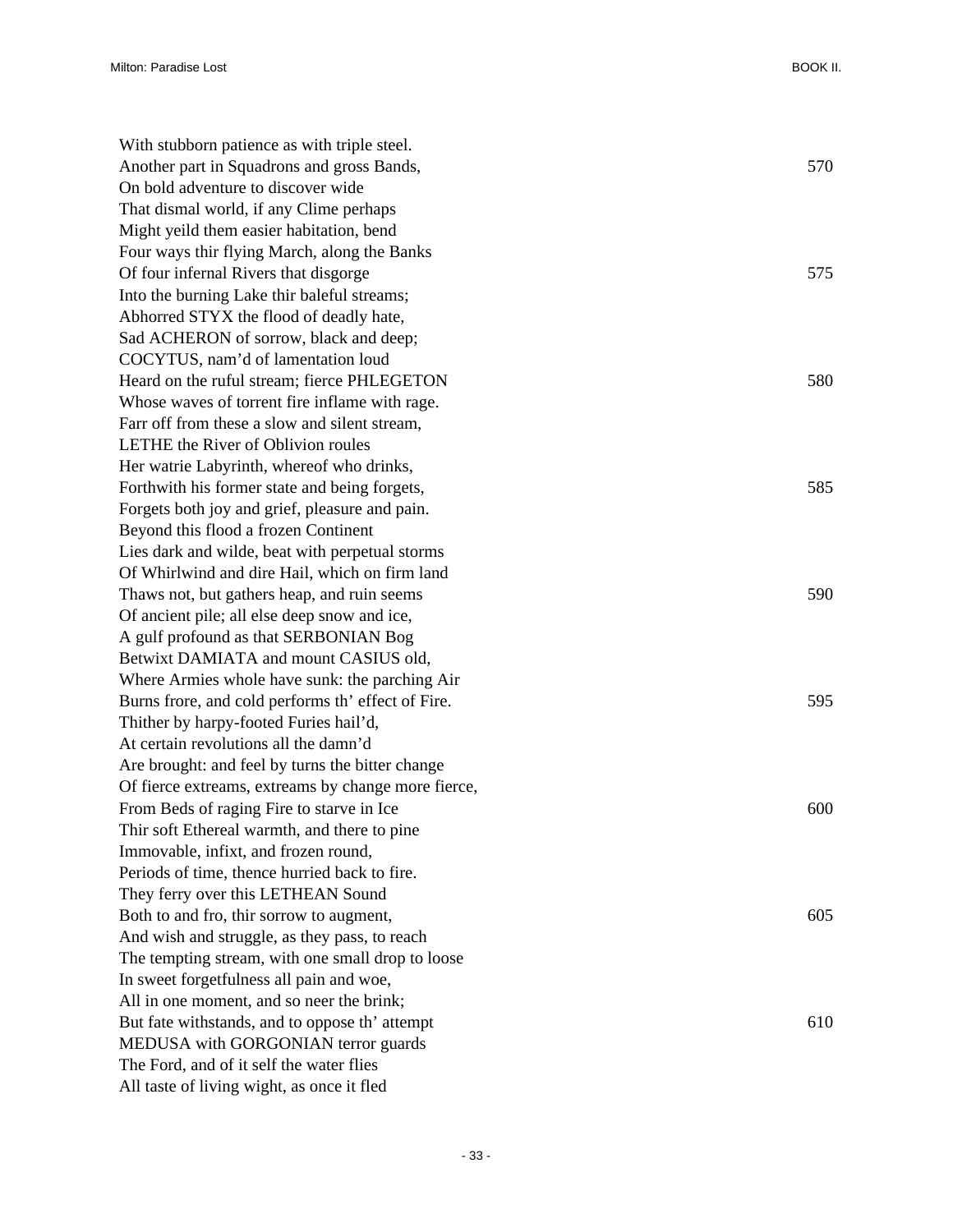| The lip of TANTALUS. Thus roving on                         |     |
|-------------------------------------------------------------|-----|
| In confus'd march forlorn, th' adventrous Bands             | 615 |
| With shuddring horror pale, and eyes agast                  |     |
| View'd first thir lamentable lot, and found                 |     |
| No rest: through many a dark and drearie Vaile              |     |
| They pass'd, and many a Region dolorous,                    |     |
| O're many a Frozen, many a Fierie Alpe,                     | 620 |
| Rocks, Caves, Lakes, Fens, Bogs, Dens, and shades of death, |     |
| A Universe of death, which God by curse                     |     |
| Created evil, for evil only good,                           |     |
| Where all life dies, death lives, and nature breeds,        |     |
| Perverse, all monstrous, all prodigious things,             | 625 |
| Abominable, inutterable, and worse                          |     |
| Then Fables yet have feign'd, or fear conceiv'd,            |     |
| GORGONS and HYDRA'S, and CHIMERA'S dire.                    |     |
|                                                             |     |
| Mean while the Adversary of God and Man,                    |     |
| SATAN with thoughts inflam'd of highest design,             | 630 |
| Puts on swift wings, and toward the Gates of Hell           |     |
| Explores his solitary flight; som times                     |     |
| He scours the right hand coast, som times the left,         |     |
| Now shaves with level wing the Deep, then soares            |     |
| Up to the fiery concave touring high.                       | 635 |
| As when farr off at Sea a Fleet descri'd                    |     |
| Hangs in the Clouds, by AEQUINOCTIAL Winds                  |     |
| Close sailing from BENGALA, or the Iles                     |     |
| Of TERNATE and TIDORE, whence Merchants bring               |     |
| Thir spicie Drugs: they on the trading Flood                | 640 |
| Through the wide ETHIOPIAN to the Cape                      |     |
| Ply stemming nightly toward the Pole. So seem'd             |     |
| Farr off the flying Fiend: at last appeer                   |     |
| Hell bounds high reaching to the horrid Roof,               |     |
| And thrice threefold the Gates; three folds were Brass      | 645 |
| Three Iron, three of Adamantine Rock,                       |     |
| Impenitrable, impal'd with circling fire,                   |     |
| Yet unconsum'd. Before the Gates there sat                  |     |
| On either side a formidable shape;                          |     |
| The one seem'd Woman to the waste, and fair,                | 650 |
| But ended foul in many a scaly fould                        |     |
| Voluminous and vast, a Serpent arm'd                        |     |
| With mortal sting: about her middle round                   |     |
| A cry of Hell Hounds never ceasing bark'd                   |     |
| With wide CERBEREAN mouths full loud, and rung              | 655 |
| A hideous Peal: yet, when they list, would creep,           |     |
| If aught disturb'd thir noyse, into her woomb,              |     |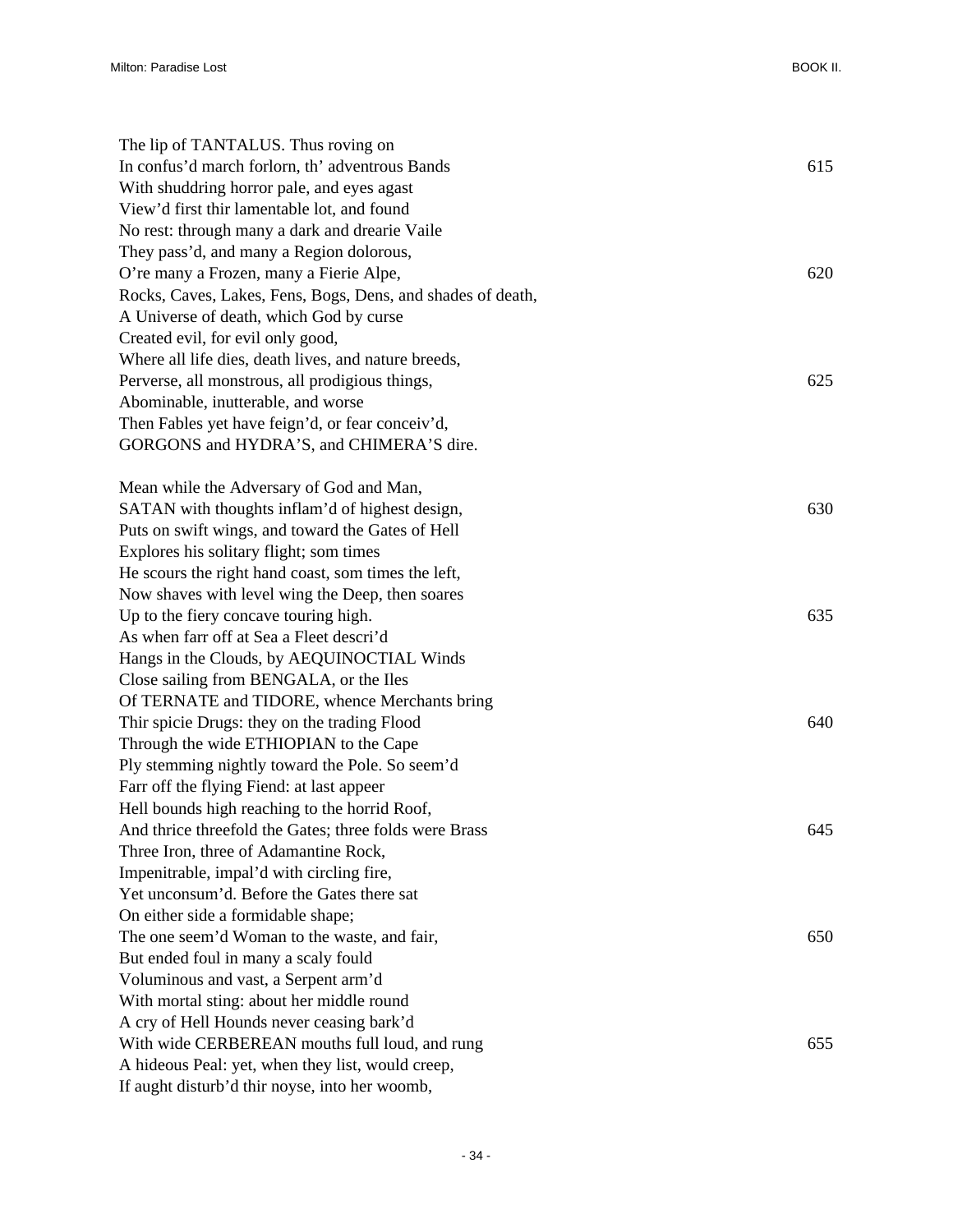| And kennel there, yet there still bark'd and howl'd  |     |
|------------------------------------------------------|-----|
| Within unseen. Farr less abhorrd then these          |     |
| Vex'd SCYLLA bathing in the Sea that parts           | 660 |
| CALABRIA from the hoarce TRINACRIAN shore:           |     |
| Nor uglier follow the Night-Hag, when call'd         |     |
| In secret, riding through the Air she comes          |     |
| Lur'd with the smell of infant blood, to dance       |     |
| With LAPLAND Witches, while the labouring Moon       | 665 |
| Eclipses at thir charms. The other shape,            |     |
| If shape it might be call'd that shape had none      |     |
| Distinguishable in member, joynt, or limb,           |     |
| Or substance might be call'd that shadow seem'd,     |     |
| For each seem'd either; black it stood as Night,     | 670 |
| Fierce as ten Furies, terrible as Hell,              |     |
| And shook a dreadful Dart; what seem'd his head      |     |
| The likeness of a Kingly Crown had on.               |     |
| SATAN was now at hand, and from his seat             |     |
| The Monster moving onward came as fast,              | 675 |
| With horrid strides, Hell trembled as he strode.     |     |
| Th' undaunted Fiend what this might be admir'd,      |     |
| Admir'd, not fear'd; God and his Son except,         |     |
| Created thing naught vallu'd he nor shun'd;          |     |
| And with disdainful look thus first began.           | 680 |
|                                                      |     |
| Whence and what art thou, execrable shape,           |     |
| That dar'st, though grim and terrible, advance       |     |
| Thy miscreated Front athwart my way                  |     |
| To yonder Gates? through them I mean to pass,        |     |
| That be assur'd, without leave askt of thee:         | 685 |
| Retire, or taste thy folly, and learn by proof,      |     |
| Hell-born, not to contend with Spirits of Heav'n.    |     |
| To whom the Goblin full of wrauth reply'd,           |     |
| Art thou that Traitor Angel, art thou hee,           |     |
| Who first broke peace in Heav'n and Faith, till then | 690 |
| Unbrok'n, and in proud rebellious Arms               |     |
| Drew after him the third part of Heav'ns Sons        |     |
| Conjur'd against the highest, for which both Thou    |     |
| And they outcast from God, are here condemn'd        |     |
| To waste Eternal daies in woe and pain?              | 695 |
| And reck'n'st thou thy self with Spirits of Heav'n,  |     |
| Hell-doomd, and breath'st defiance here and scorn,   |     |
| Where I reign King, and to enrage thee more,         |     |
| Thy King and Lord? Back to thy punishment,           |     |
| False fugitive, and to thy speed add wings,          | 700 |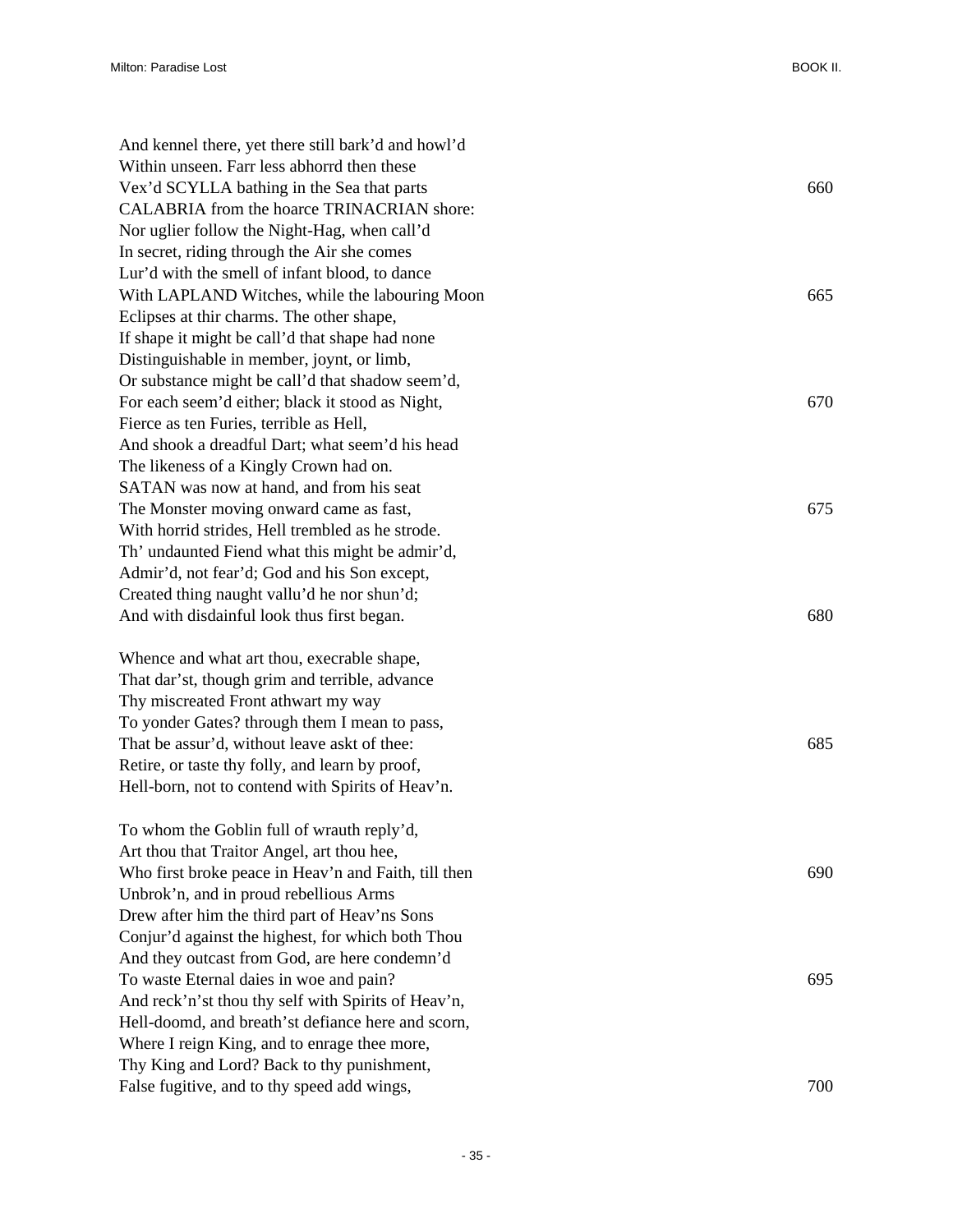Least with a whip of Scorpions I pursue Thy lingring, or with one stroke of this Dart Strange horror seise thee, and pangs unfelt before.

So spake the grieslie terrour, and in shape, So speaking and so threatning, grew ten fold 705 More dreadful and deform: on th' other side Incenc't with indignation SATAN stood Unterrifi'd, and like a Comet burn'd, That fires the length of OPHIUCUS huge In th' Artick Sky, and from his horrid hair 710 Shakes Pestilence and Warr. Each at the Head Level'd his deadly aime; thir fatall hands No second stroke intend, and such a frown Each cast at th' other, as when two black Clouds With Heav'ns Artillery fraught, come rattling on 715 Over the CASPIAN, then stand front to front Hov'ring a space, till Winds the signal blow To joyn thir dark Encounter in mid air: So frownd the mighty Combatants, that Hell Grew darker at thir frown, so matcht they stood;  $720$ For never but once more was either like To meet so great a foe: and now great deeds Had been achiev'd, whereof all Hell had rung, Had not the Snakie Sorceress that sat Fast by Hell Gate, and kept the fatal Key, 725 Ris'n, and with hideous outcry rush'd between.

O Father, what intends thy hand, she cry'd, Against thy only Son? What fury O Son, Possesses thee to bend that mortal Dart Against thy Fathers head? and know'st for whom; 730 For him who sits above and laughs the while At thee ordain'd his drudge, to execute What e're his wrath, which he calls Justice, bids, His wrath which one day will destroy ye both.

She spake, and at her words the hellish Pest 735 Forbore, then these to her SATAN return'd:

So strange thy outcry, and thy words so strange Thou interposest, that my sudden hand Prevented spares to tell thee yet by deeds What it intends; till first I know of thee,  $\frac{740}{240}$ What thing thou art, thus double-form'd, and why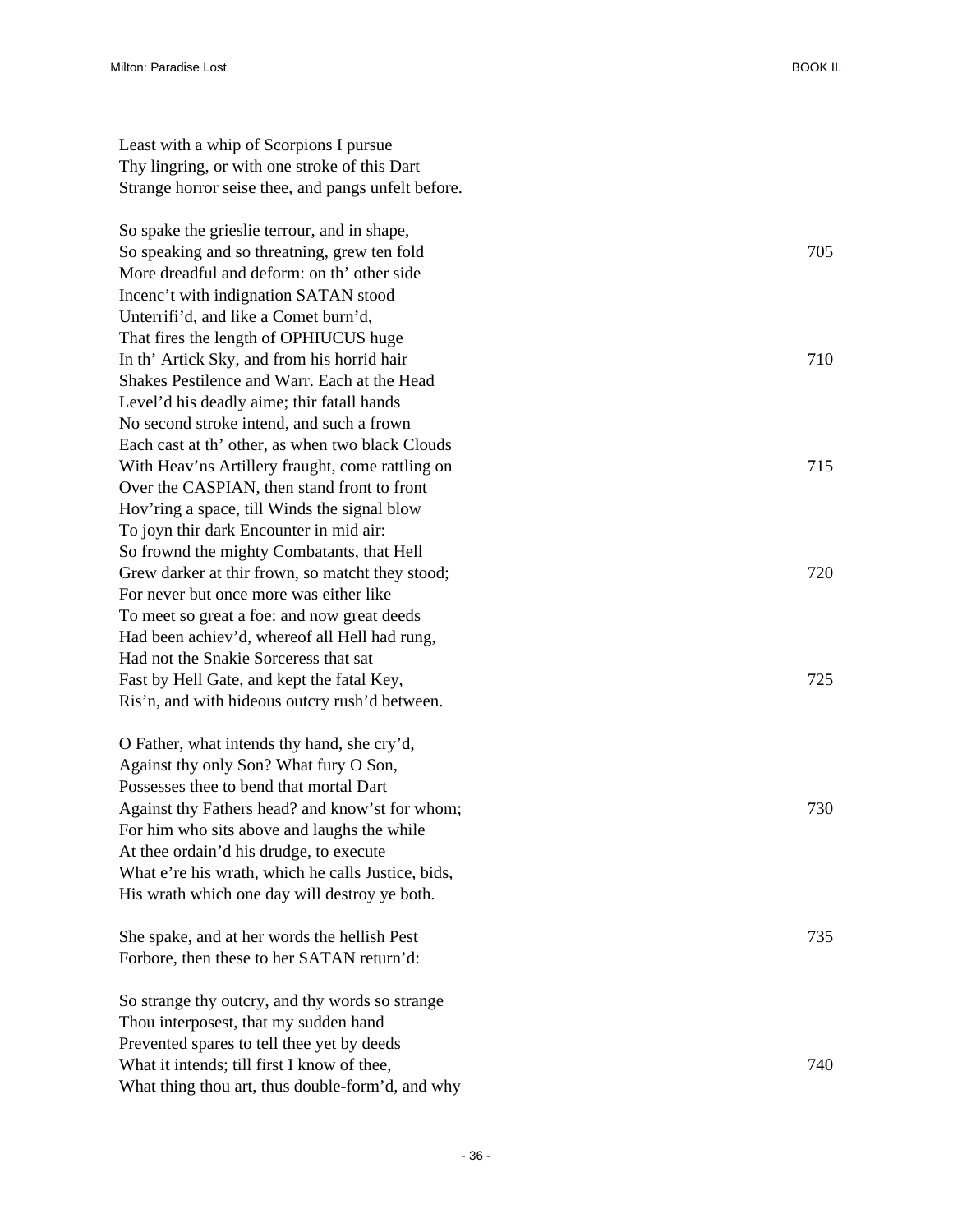| In this infernal Vaile first met thou call'st     |     |
|---------------------------------------------------|-----|
| Me Father, and that Fantasm call'st my Son?       |     |
| I know thee not, nor ever saw till now            |     |
| Sight more detestable then him and thee.          | 745 |
|                                                   |     |
| T' whom thus the Portress of Hell Gate reply'd;   |     |
| Hast thou forgot me then, and do I seem           |     |
| Now in thine eye so foul, once deemd so fair      |     |
| In Heav'n, when at th' Assembly, and in sight     |     |
| Of all the Seraphim with thee combin'd            | 750 |
| In bold conspiracy against Heav'ns King,          |     |
| All on a sudden miserable pain                    |     |
| Surpris'd thee, dim thine eyes, and dizzie swumm  |     |
| In darkness, while thy head flames thick and fast |     |
| Threw forth, till on the left side op'ning wide,  | 755 |
| Likest to thee in shape and count'nance bright,   |     |
| Then shining heav'nly fair, a Goddess arm'd       |     |
| Out of thy head I sprung: amazement seis'd        |     |
| All th' Host of Heav'n; back they recoild affraid |     |
| At first, and call'd me SIN, and for a Sign       | 760 |
| Portentous held me; but familiar grown,           |     |
| I pleas'd, and with attractive graces won         |     |
| The most averse, thee chiefly, who full oft       |     |
| Thy self in me thy perfect image viewing          |     |
| Becam'st enamour'd, and such joy thou took'st     | 765 |
| With me in secret, that my womb conceiv'd         |     |
| A growing burden. Mean while Warr arose,          |     |
| And fields were fought in Heav'n; wherein remaind |     |
| (For what could else) to our Almighty Foe         |     |
| Cleer Victory, to our part loss and rout          | 770 |
| Through all the Empyrean: down they fell          |     |
| Driv'n headlong from the Pitch of Heaven, down    |     |
| Into this Deep, and in the general fall           |     |
| I also; at which time this powerful Key           |     |
| Into my hand was giv'n, with charge to keep       | 775 |
| These Gates for ever shut, which none can pass    |     |
| Without my op'ning. Pensive here I sat            |     |
| Alone, but long I sat not, till my womb           |     |
| Pregnant by thee, and now excessive grown         |     |
| Prodigious motion felt and rueful throes.         | 780 |
| At last this odious offspring whom thou seest     |     |
| Thine own begotten, breaking violent way          |     |
| Tore through my entrails, that with fear and pain |     |
| Distorted, all my nether shape thus grew          |     |
| Transform'd: but he my inbred enemie              | 785 |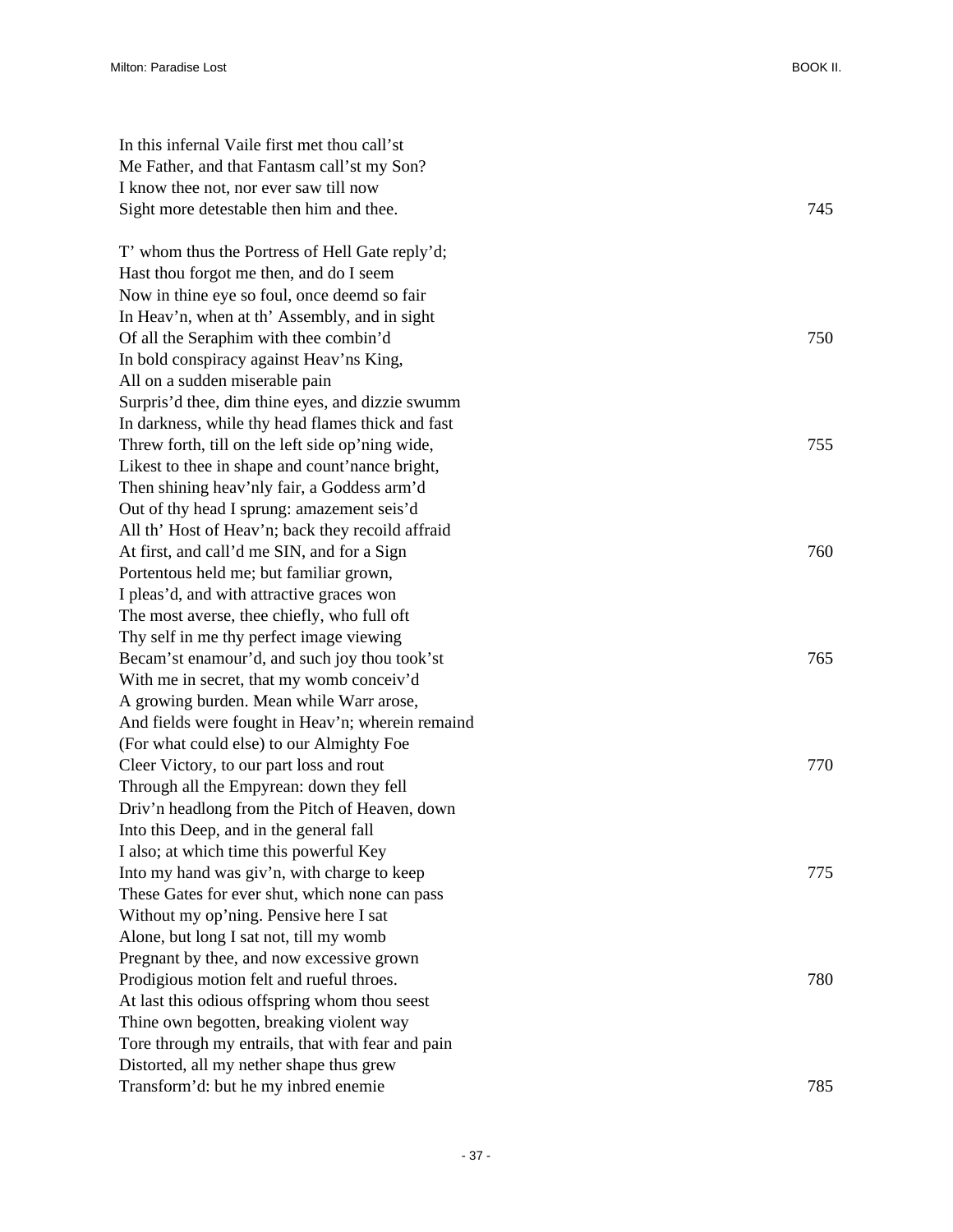Forth issu'd, brandishing his fatal Dart Made to destroy: I fled, and cry'd out DEATH; Hell trembl'd at the hideous Name, and sigh'd From all her Caves, and back resounded DEATH. I fled, but he pursu'd (though more, it seems, 790 Inflam'd with lust then rage) and swifter far, Me overtook his mother all dismaid, And in embraces forcible and foule Ingendring with me, of that rape begot These yelling Monsters that with ceasless cry 795 Surround me, as thou sawst, hourly conceiv'd And hourly born, with sorrow infinite To me, for when they list into the womb That bred them they return, and howle and gnaw My Bowels, their repast; then bursting forth 800 Afresh with conscious terrours vex me round, That rest or intermission none I find. Before mine eyes in opposition sits Grim DEATH my Son and foe, who sets them on, And me his Parent would full soon devour 805 For want of other prey, but that he knows His end with mine involvd; and knows that I Should prove a bitter Morsel, and his bane, When ever that shall be; so Fate pronounc'd. But thou O Father, I forewarn thee, shun 810 His deadly arrow; neither vainly hope To be invulnerable in those bright Arms, Though temper'd heav'nly, for that mortal dint, Save he who reigns above, none can resist. She finish'd, and the suttle Fiend his lore 815 Soon learnd, now milder, and thus answerd smooth. Dear Daughter, since thou claim'st me for thy Sire, And my fair Son here showst me, the dear pledge Of dalliance had with thee in Heav'n, and joys Then sweet, now sad to mention, through dire change 820 Befalln us unforeseen, unthought of, know I come no enemie, but to set free From out this dark and dismal house of pain, Both him and thee, and all the heav'nly Host Of Spirits that in our just pretenses arm'd 825 Fell with us from on high: from them I go This uncouth errand sole, and one for all My self expose, with lonely steps to tread Th' unfounded deep, & through the void immense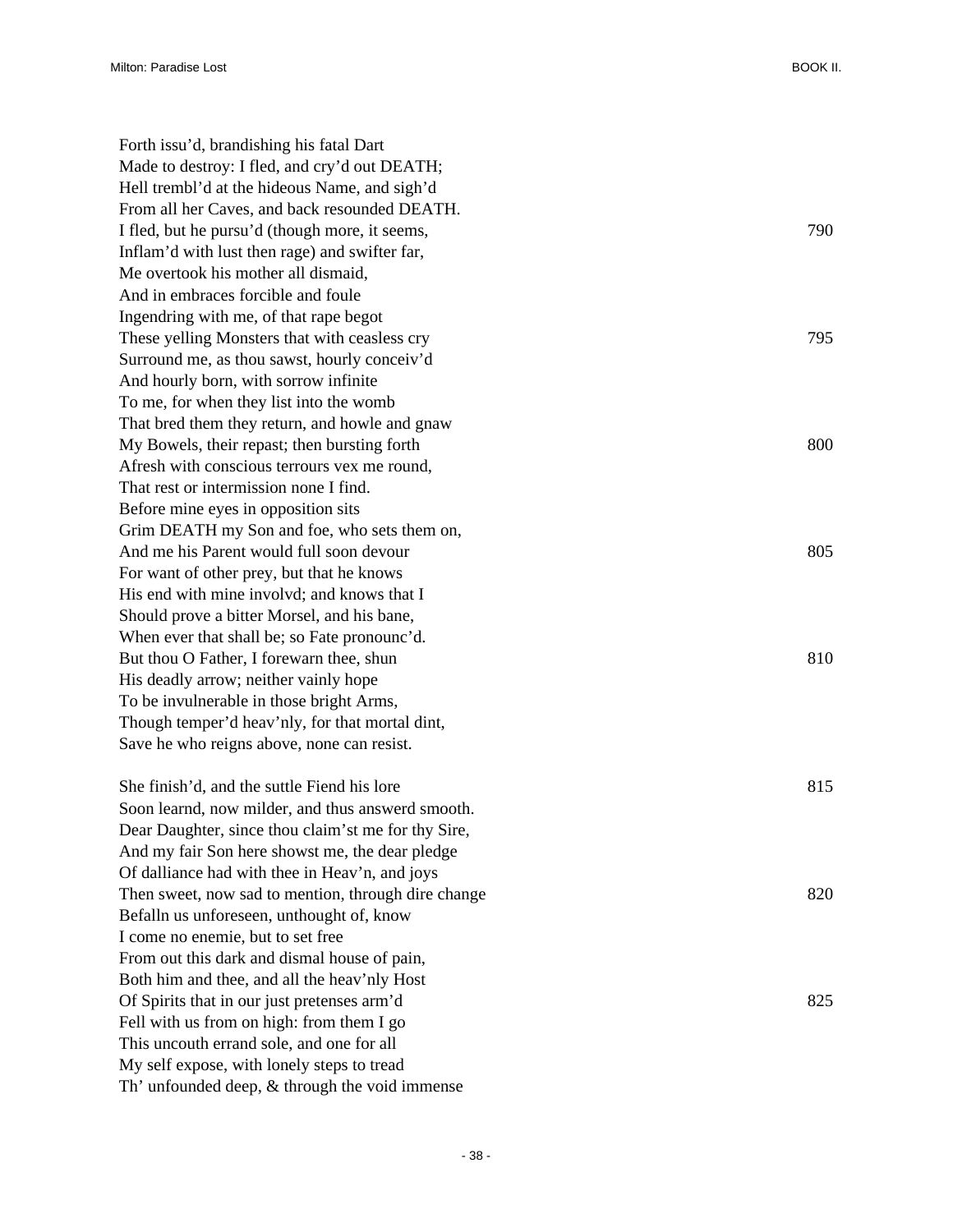| To search with wandring quest a place foretold     | 830 |
|----------------------------------------------------|-----|
| Should be, and, by concurring signs, ere now       |     |
| Created vast and round, a place of bliss           |     |
| In the Pourlieues of Heav'n, and therein plac't    |     |
| A race of upstart Creatures, to supply             |     |
| Perhaps our vacant room, though more remov'd,      | 835 |
| Least Heav'n surcharg'd with potent multitude      |     |
| Might hap to move new broiles: Be this or aught    |     |
| Then this more secret now design'd, I haste        |     |
| To know, and this once known, shall soon return,   |     |
| And bring ye to the place where Thou and Death     | 840 |
| Shall dwell at ease, and up and down unseen        |     |
| Wing silently the buxom Air, imbalm'd              |     |
| With odours; there ye shall be fed and fill'd      |     |
| Immeasurably, all things shall be your prey.       |     |
| He ceas'd, for both seemd highly pleasd, and Death | 845 |
| Grinnd horrible a gastly smile, to hear            |     |
| His famine should be fill'd, and blest his mawe    |     |
| Destin'd to that good hour: no less rejoyc'd       |     |
| His mother bad, and thus bespake her Sire.         |     |
|                                                    |     |
| The key of this infernal Pit by due,               | 850 |
| And by command of Heav'ns all-powerful King        |     |
| I keep, by him forbidden to unlock                 |     |
| These Adamantine Gates; against all force          |     |
| Death ready stands to interpose his dart,          |     |
| Fearless to be o'rematcht by living might.         | 855 |
| But what ow I to his commands above                |     |
| Who hates me, and hath hither thrust me down       |     |
| Into this gloom of TARTARUS profound,              |     |
| To sit in hateful Office here confin'd,            |     |
| Inhabitant of Heav'n, and heav'nlie-born,          | 860 |
| Here in perpetual agonie and pain,                 |     |
| With terrors and with clamors compasst round       |     |
| Of mine own brood, that on my bowels feed:         |     |
| Thou art my Father, thou my Author, thou           |     |
| My being gav'st me; whom should I obey             | 865 |
| But thee, whom follow? thou wilt bring me soon     |     |
| To that new world of light and bliss, among        |     |
| The Gods who live at ease, where I shall Reign     |     |
| At thy right hand voluptuous, as beseems           |     |
| Thy daughter and thy darling, without end.         | 870 |
|                                                    |     |

Thus saying, from her side the fatal Key, Sad instrument of all our woe, she took;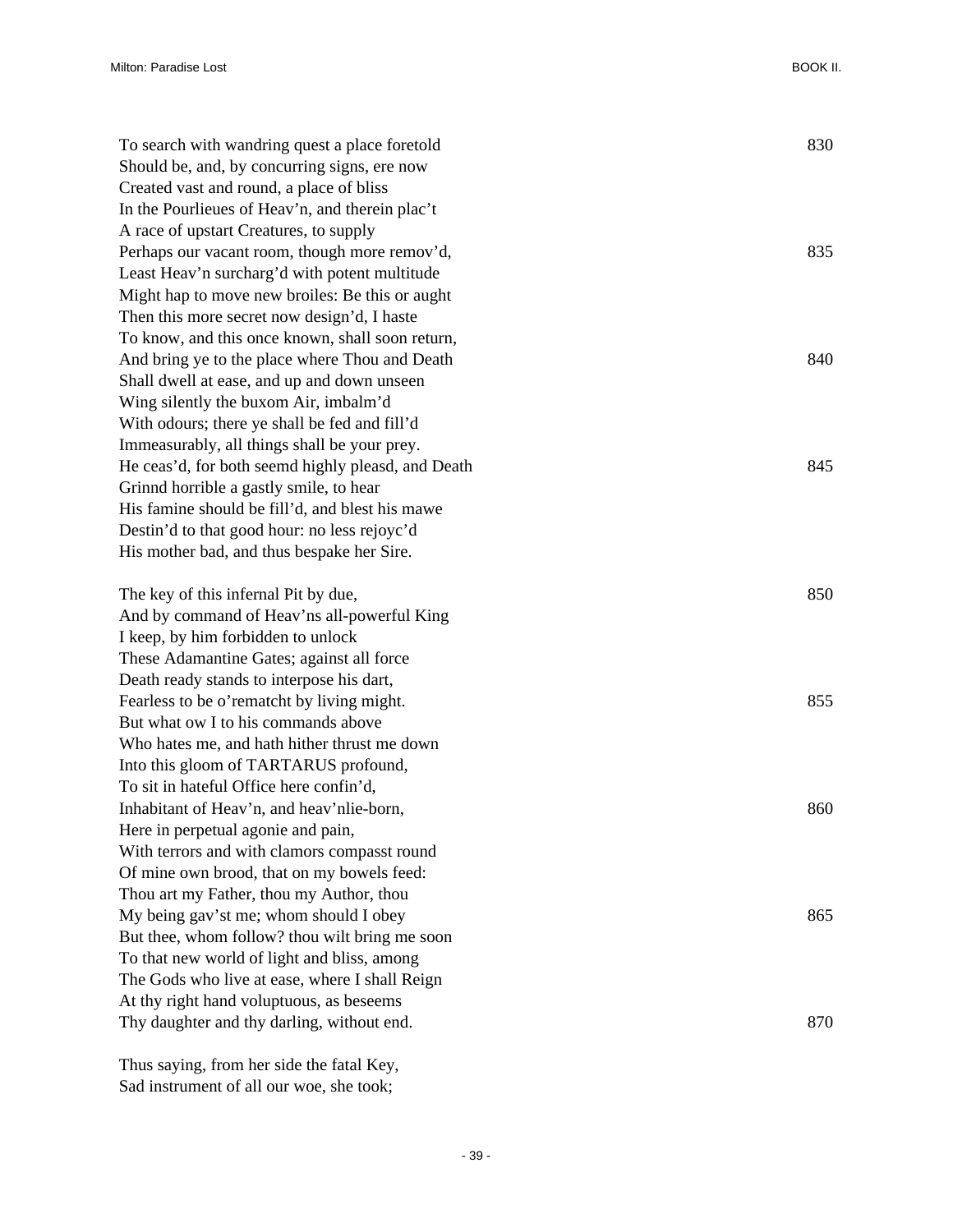| And towards the Gate rouling her bestial train,       |     |
|-------------------------------------------------------|-----|
| Forthwith the huge Porcullis high up drew,            |     |
| Which but her self not all the STYGIAN powers         | 875 |
| Could once have mov'd; then in the key-hole turns     |     |
| Th' intricate wards, and every Bolt and Bar           |     |
| Of massie Iron or sollid Rock with ease               |     |
| Unfast'ns: on a sudden op'n flie                      |     |
| With impetuous recoile and jarring sound              | 880 |
| Th' infernal dores, and on thir hinges great          |     |
| Harsh Thunder, that the lowest bottom shook           |     |
| Of EREBUS. She op'nd, but to shut                     |     |
| Excel'd her power; the Gates wide op'n stood,         |     |
| That with extended wings a Bannerd Host               | 885 |
| Under spread Ensigns marching might pass through      |     |
| With Horse and Chariots rankt in loose array;         |     |
| So wide they stood, and like a Furnace mouth          |     |
| Cast forth redounding smoak and ruddy flame.          |     |
| Before thir eyes in sudden view appear                | 890 |
| The secrets of the hoarie deep, a dark                |     |
| Illimitable Ocean without bound,                      |     |
| Without dimension, where length, breadth, and highth, |     |
| And time and place are lost; where eldest Night       |     |
| And CHAOS, Ancestors of Nature, hold                  | 895 |
| Eternal ANARCHIE, amidst the noise                    |     |
| Of endless warrs and by confusion stand.              |     |
| For hot, cold, moist, and dry, four Champions fierce  |     |
| Strive here for Maistrie, and to Battel bring         |     |
| Thir embryon Atoms; they around the flag              | 900 |
| Of each his faction, in thir several Clanns,          |     |
| Light-arm'd or heavy, sharp, smooth, swift or slow,   |     |
| Swarm populous, unnumber'd as the Sands               |     |
| Of BARCA or CYRENE'S torrid soil,                     |     |
| Levied to side with warring Winds, and poise          | 905 |
| Thir lighter wings. To whom these most adhere,        |     |
| Hee rules a moment; CHAOS Umpire sits,                |     |
| And by decision more imbroiles the fray               |     |
| By which he Reigns: next him high Arbiter             |     |
| CHANCE governs all. Into this wilde Abyss,            | 910 |
| The Womb of nature and perhaps her Grave,             |     |
| Of neither Sea, nor Shore, nor Air, nor Fire,         |     |
| But all these in thir pregnant causes mixt            |     |
| Confus'dly, and which thus must ever fight,           |     |
| Unless th' Almighty Maker them ordain                 | 915 |
| His dark materials to create more Worlds,             |     |
| Into this wilde Abyss the warie fiend                 |     |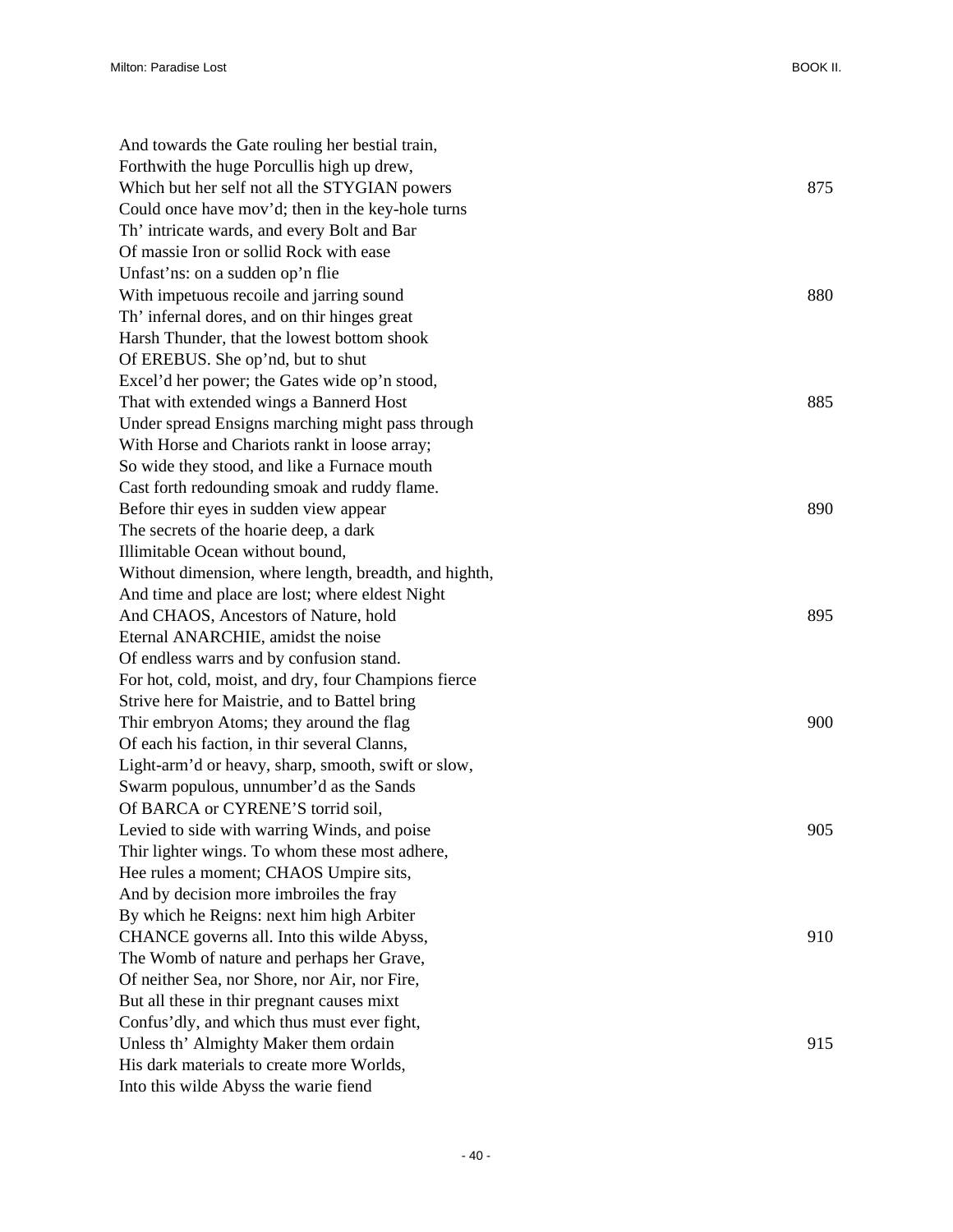| Stood on the brink of Hell and look'd a while,           |     |
|----------------------------------------------------------|-----|
| Pondering his Voyage; for no narrow frith                |     |
| He had to cross. Nor was his eare less peal'd            | 920 |
| With noises loud and ruinous (to compare                 |     |
| Great things with small) then when BELLONA storms,       |     |
| With all her battering Engines bent to rase              |     |
| Som Capital City, or less then if this frame             |     |
| Of Heav'n were falling, and these Elements               | 925 |
| In mutinie had from her Axle torn                        |     |
| The stedfast Earth. At last his Sail-broad Vannes        |     |
| He spreads for flight, and in the surging smoak          |     |
| Uplifted spurns the ground, thence many a League         |     |
| As in a cloudy Chair ascending rides                     | 930 |
| Audacious, but that seat soon failing, meets             |     |
| A vast vacuitie: all unawares                            |     |
| Fluttring his pennons vain plumb down he drops           |     |
| Ten thousand fadom deep, and to this hour                |     |
| Down had been falling, had not by ill chance             | 935 |
| The strong rebuff of som tumultuous cloud                |     |
| Instinct with Fire and Nitre hurried him                 |     |
| As many miles aloft: that furie stay'd,                  |     |
| Quencht in a Boggie SYRTIS, neither Sea,                 |     |
| Nor good dry Land: nigh founderd on he fares,            | 940 |
| Treading the crude consistence, half on foot,            |     |
| Half flying; behoves him now both Oare and Saile.        |     |
| As when a Gryfon through the Wilderness                  |     |
| With winged course ore Hill or moarie Dale,              |     |
| Pursues the ARIMASPIAN, who by stelth                    | 945 |
| Had from his wakeful custody purloind                    |     |
| The guarded Gold: So eagerly the fiend                   |     |
| Ore bog or steep, through strait, rough, dense, or rare, |     |
| With head, hands, wings, or feet pursues his way,        |     |
| And swims or sinks, or wades, or creeps, or flyes:       | 950 |
| At length a universal hubbub wilde                       |     |
| Of stunning sounds and voices all confus'd               |     |
| Born through the hollow dark assaults his eare           |     |
| With loudest vehemence: thither he plyes,                |     |
| Undaunted to meet there what ever power                  | 955 |
| Or Spirit of the nethermost Abyss                        |     |
| Might in that noise reside, of whom to ask               |     |
| Which way the neerest coast of darkness lyes             |     |
| Bordering on light; when strait behold the Throne        |     |
| Of CHAOS, and his dark Pavilion spread                   | 960 |
| Wide on the wasteful Deep; with him Enthron'd            |     |
| Sat Sable-vested Night, eldest of things,                |     |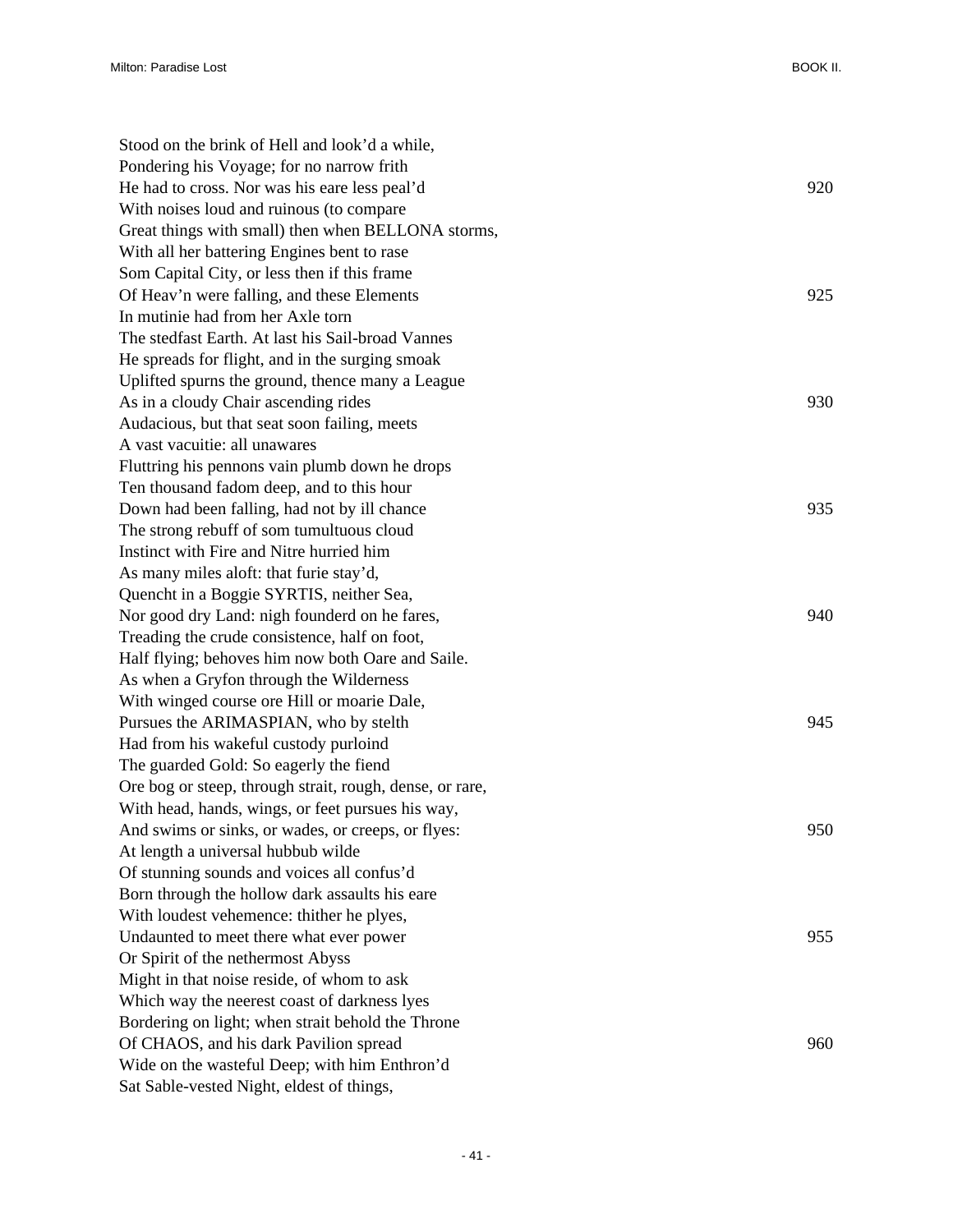| The consort of his Reign; and by them stood        |      |
|----------------------------------------------------|------|
| ORCUS and ADES, and the dreaded name               |      |
| Of DEMOGORGON; Rumor next and Chance,              | 965  |
| And Tumult and Confusion all imbroild,             |      |
| And Discord with a thousand various mouths.        |      |
| T' whom SATAN turning boldly, thus. Ye Powers      |      |
| And Spirits of this nethermost Abyss,              |      |
| CHAOS and ANCIENT NIGHT, I come no Spie,           | 970  |
| With purpose to explore or to disturb              |      |
| The secrets of your Realm, but by constraint       |      |
| Wandring this darksome desart, as my way           |      |
| Lies through your spacious Empire up to light,     |      |
| Alone, and without guide, half lost, I seek        | 975  |
| What readiest path leads where your gloomie bounds |      |
| Confine with Heav'n; or if som other place         |      |
| From your Dominion won, th' Ethereal King          |      |
| Possesses lately, thither to arrive                |      |
| I travel this profound, direct my course;          | 980  |
| Directed, no mean recompence it brings             |      |
| To your behoof, if I that Region lost,             |      |
| All usurpation thence expell'd, reduce             |      |
| To her original darkness and your sway             |      |
| (Which is my present journey) and once more        | 985  |
| Erect the Standerd there of ANCIENT NIGHT;         |      |
| Yours be th' advantage all, mine the revenge.      |      |
| Thus SATAN; and him thus the Anarch old            |      |
| With faultring speech and visage incompos'd        |      |
| Answer'd. I know thee, stranger, who thou art,     | 990  |
| That mighty leading Angel, who of late             |      |
| Made head against Heav'ns King, though overthrown. |      |
| I saw and heard, for such a numerous host          |      |
| Fled not in silence through the frighted deep      |      |
| With ruin upon ruin, rout on rout,                 | 995  |
| Confusion worse confounded; and Heav'n Gates       |      |
| Pourd out by millions her victorious Bands         |      |
| Pursuing. I upon my Frontieres here                |      |
| Keep residence; if all I can will serve,           |      |
| That little which is left so to defend             | 1000 |
| Encroacht on still through our intestine broiles   |      |
| Weakning the Scepter of old Night: first Hell      |      |
| Your dungeon stretching far and wide beneath;      |      |
| Now lately Heaven and Earth, another World         |      |
| Hung ore my Realm, link'd in a golden Chain        | 1005 |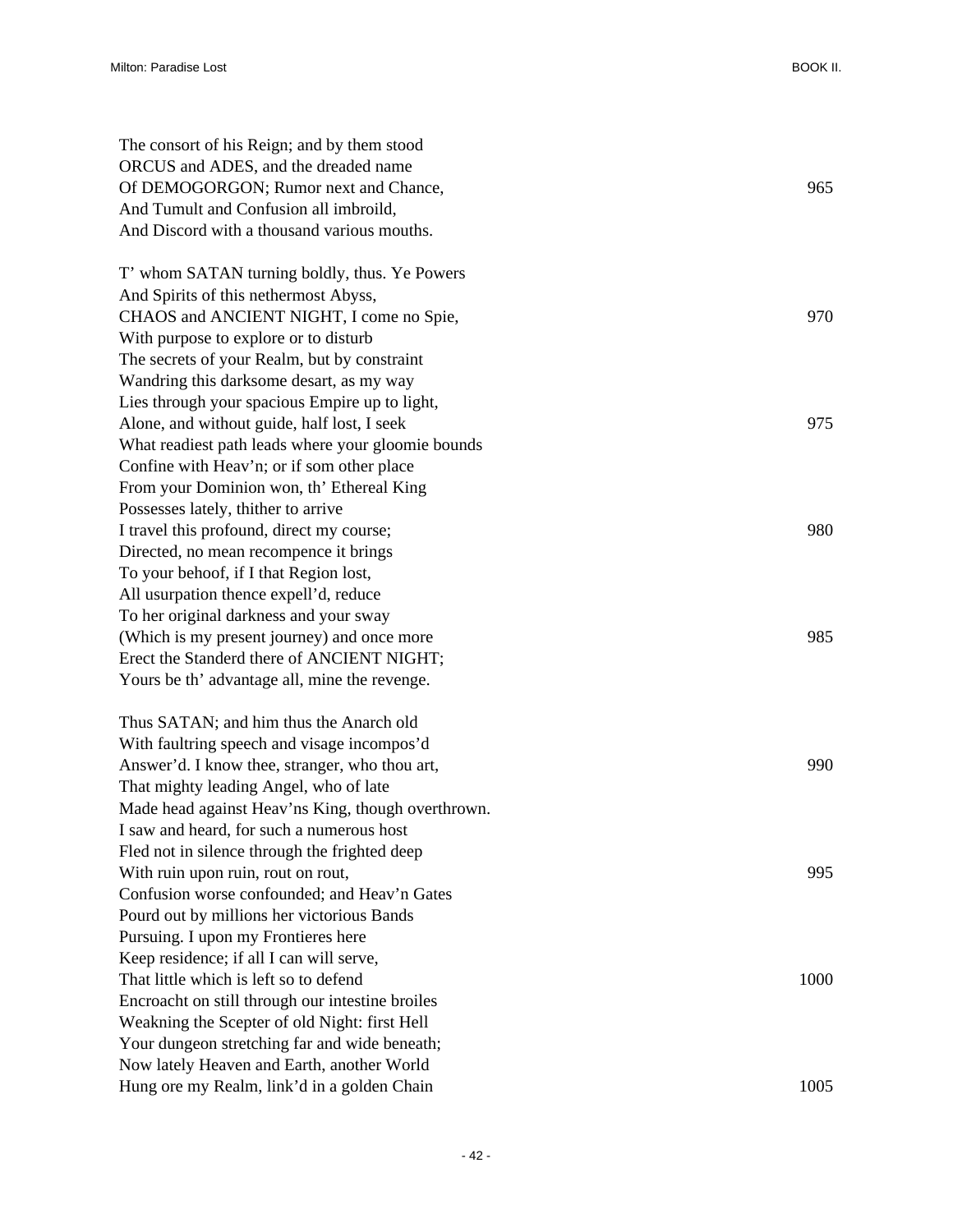| To that side Heav'n from whence your Legions fell: |      |
|----------------------------------------------------|------|
| If that way be your walk, you have not farr;       |      |
| So much the neerer danger; goe and speed;          |      |
| Havock and spoil and ruin are my gain.             |      |
| He ceas'd; and SATAN staid not to reply,           | 1010 |
| But glad that now his Sea should find a shore,     |      |
| With fresh alacritie and force renew'd             |      |
| Springs upward like a Pyramid of fire              |      |
| Into the wilde expanse, and through the shock      |      |
| Of fighting Elements, on all sides round           | 1015 |
| Environ'd wins his way; harder beset               |      |
| And more endanger'd, then when ARGO pass'd         |      |
| Through BOSPORUS betwixt the justling Rocks:       |      |
| Or when ULYSSES on the Larbord shunnd              |      |
| CHARYBDIS, and by th' other whirlpool steard.      | 1020 |
| So he with difficulty and labour hard              |      |
| Mov'd on, with difficulty and labour hee;          |      |
| But hee once past, soon after when man fell,       |      |
| Strange alteration! Sin and Death amain            |      |
| Following his track, such was the will of Heav'n,  | 1025 |
| Pav'd after him a broad and beat'n way             |      |
| Over the dark Abyss, whose boiling Gulf            |      |
| Tamely endur'd a Bridge of wondrous length         |      |
| From Hell continu'd reaching th' utmost Orbe       |      |
| Of this frail World; by which the Spirits perverse | 1030 |
| With easie intercourse pass to and fro             |      |
| To tempt or punish mortals, except whom            |      |
| God and good Angels guard by special grace.        |      |
| But now at last the sacred influence               |      |
| Of light appears, and from the walls of Heav'n     | 1035 |
| Shoots farr into the bosom of dim Night            |      |
| A glimmering dawn; here Nature first begins        |      |
| Her fardest verge, and CHAOS to retire             |      |
| As from her outmost works a brok'n foe             |      |
| With tumult less and with less hostile din,        | 1040 |
| That SATAN with less toil, and now with ease       |      |
| Wafts on the calmer wave by dubious light          |      |
| And like a weather-beaten Vessel holds             |      |
| Gladly the Port, though Shrouds and Tackle torn;   |      |
| Or in the emptier waste, resembling Air,           | 1045 |
| Weighs his spread wings, at leasure to behold      |      |
| Farr off th' Empyreal Heav'n, extended wide        |      |
| In circuit, undetermind square or round,           |      |
| With Opal Towrs and Battlements adorn'd            |      |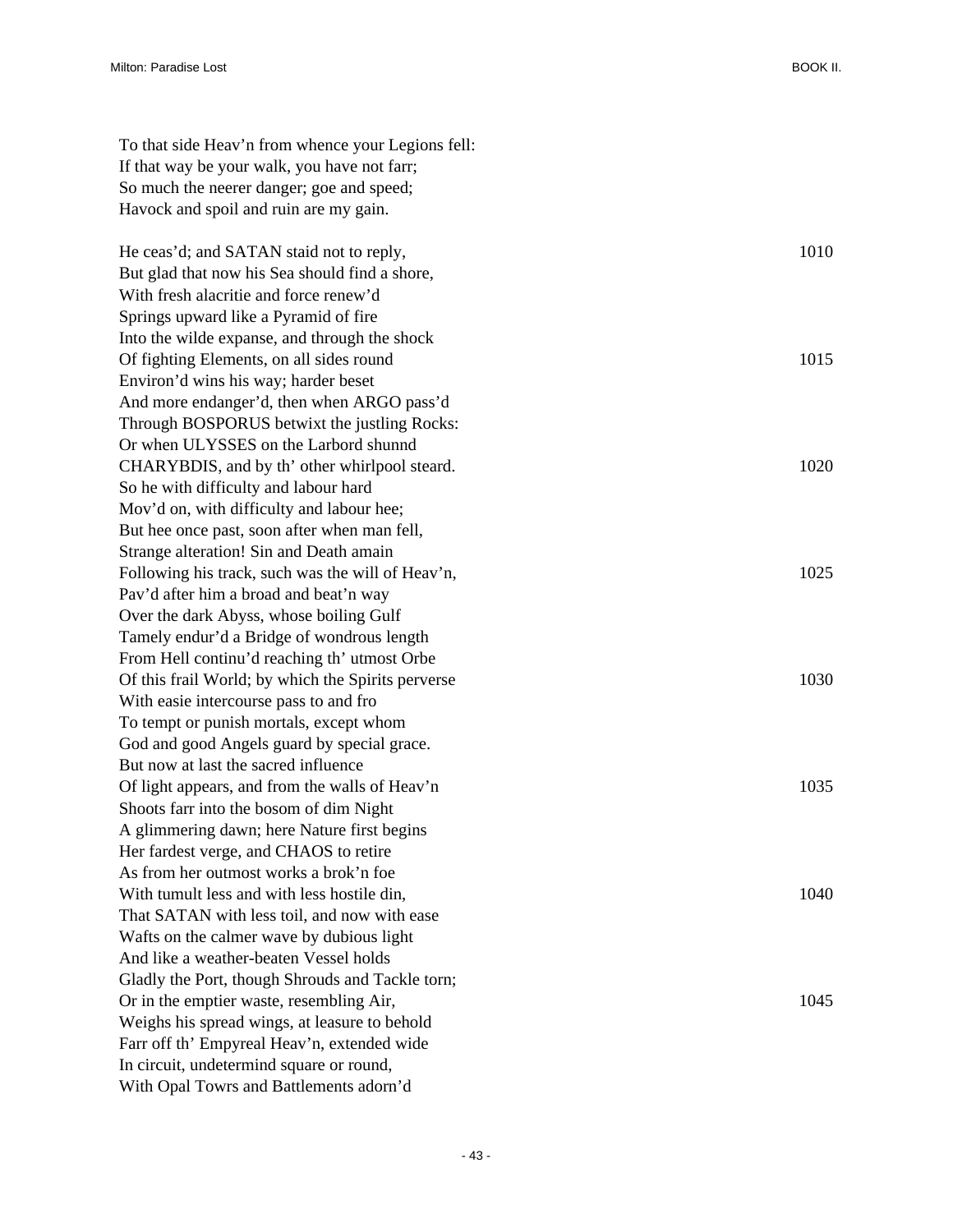| Of living Saphire, once his native Seat;       | 1050 |
|------------------------------------------------|------|
| And fast by hanging in a golden Chain          |      |
| This pendant world, in bigness as a Starr      |      |
| Of smallest Magnitude close by the Moon.       |      |
| Thither full fraught with mischievous revenge, |      |
| Accurst, and in a cursed hour he hies.         | 1055 |
|                                                |      |

## THE END OF THE SECOND BOOK.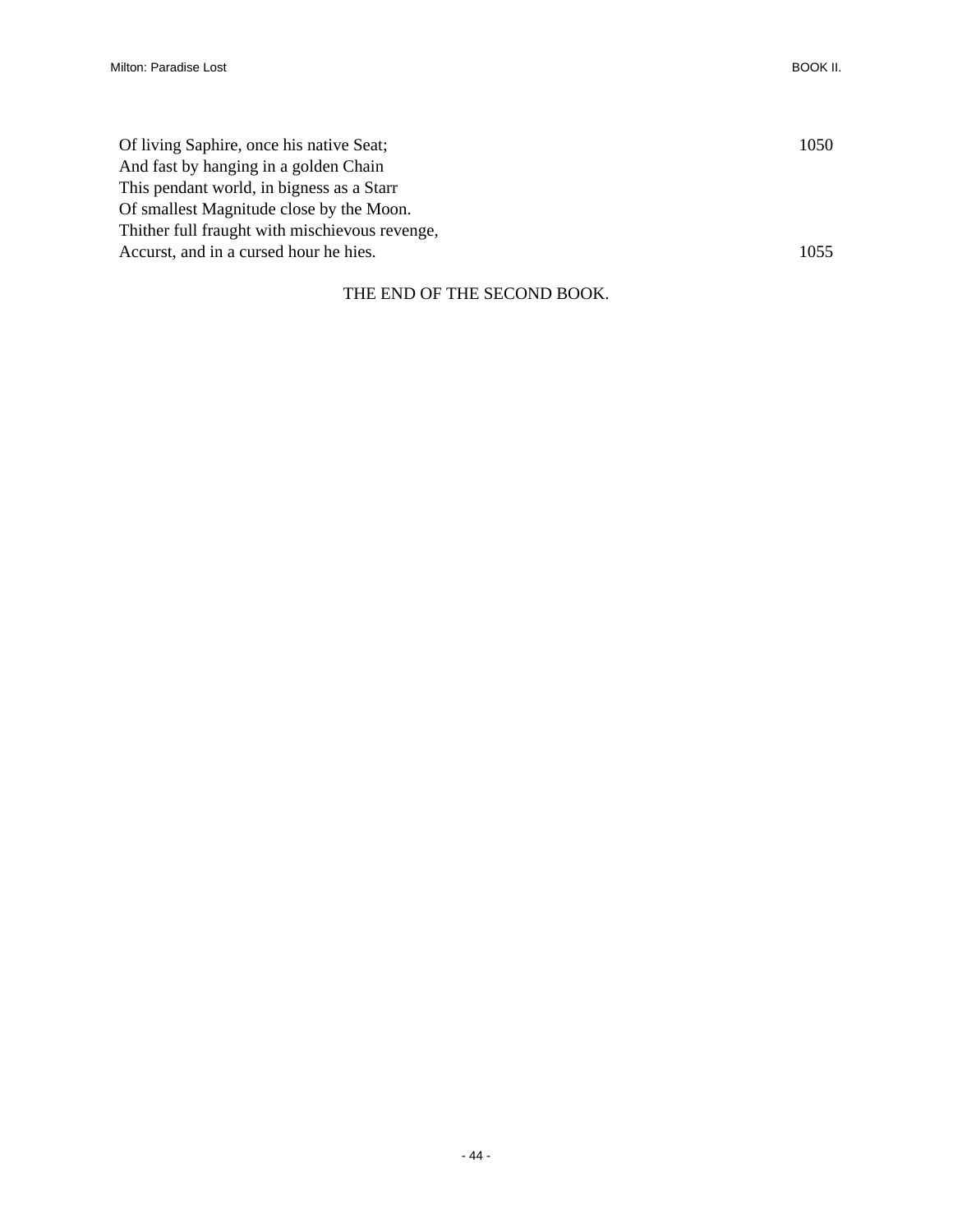## **BOOK III**

Hail holy light, ofspring of Heav'n first-born, Or of th' Eternal Coeternal beam May I express thee unblam'd? since God is light, And never but in unapproached light Dwelt from Eternitie, dwelt then in thee, 5 Bright effluence of bright essence increate. Or hear'st thou rather pure Ethereal stream, Whose Fountain who shall tell? before the Sun, Before the Heavens thou wert, and at the voice Of God, as with a Mantle didst invest 10 The rising world of waters dark and deep, Won from the void and formless infinite. Thee I re-visit now with bolder wing, Escap't the STYGIAN Pool, though long detain'd In that obscure sojourn, while in my flight 15 Through utter and through middle darkness borne With other notes then to th' ORPHEAN Lyre I sung of CHAOS and ETERNAL NIGHT, Taught by the heav'nly Muse to venture down The dark descent, and up to reascend, 20 Though hard and rare: thee I revisit safe, And feel thy sovran vital Lamp; but thou Revisit'st not these eyes, that rowle in vain To find thy piercing ray, and find no dawn; So thick a drop serene hath quencht thir Orbs, 25 Or dim suffusion veild. Yet not the more Cease I to wander where the Muses haunt Cleer Spring, or shadie Grove, or Sunnie Hill, Smit with the love of sacred song; but chief Thee SION and the flowrie Brooks beneath 30 That wash thy hallowd feet, and warbling flow, Nightly I visit: nor somtimes forget Those other two equal'd with me in Fate, So were I equal'd with them in renown, Blind THAMYRIS and blind MAEONIDES, 35 And TIRESIAS and PHINEUS Prophets old. Then feed on thoughts, that voluntarie move Harmonious numbers; as the wakeful Bird Sings darkling, and in shadiest Covert hid Tunes her nocturnal Note. Thus with the Year 40 Seasons return, but not to me returns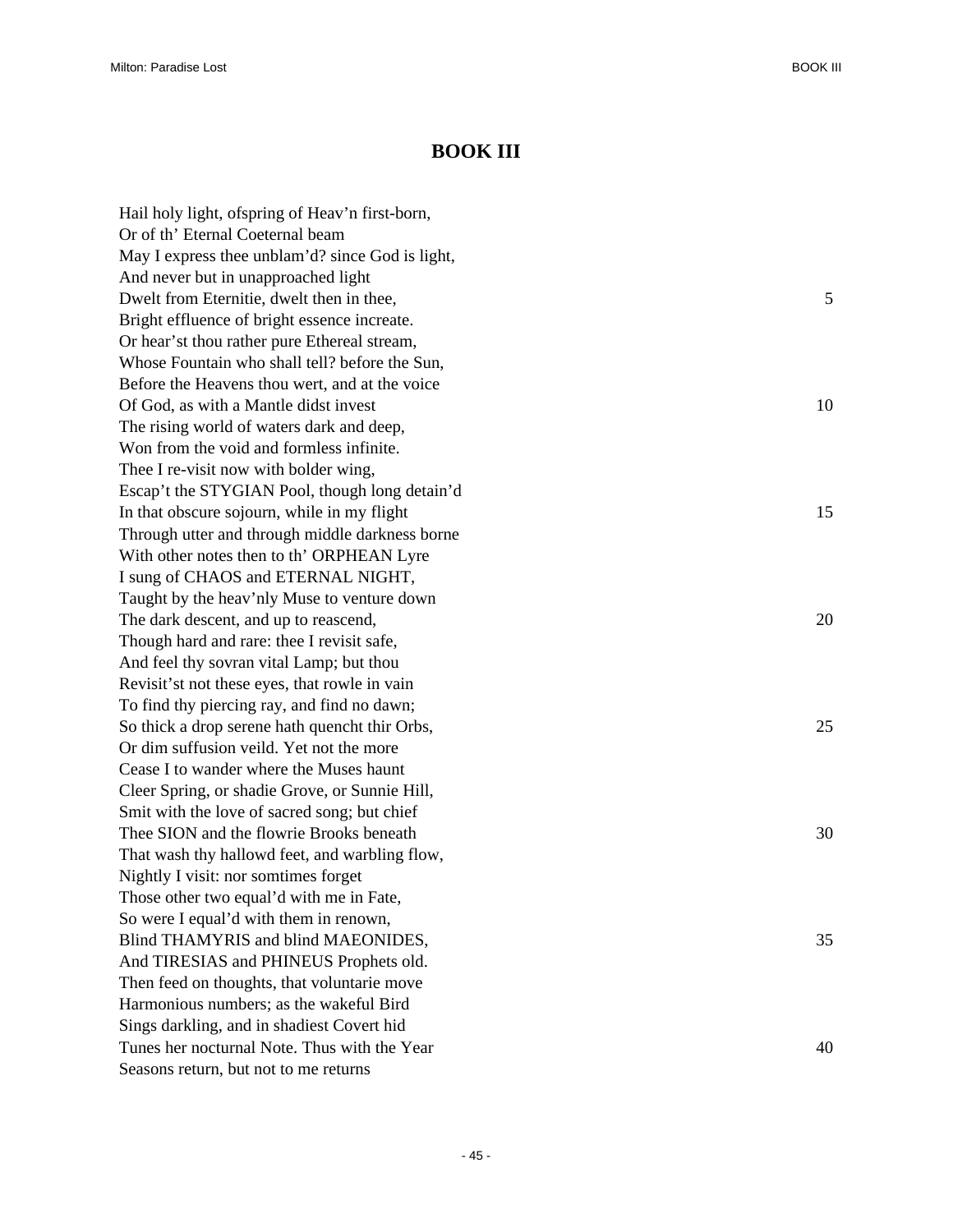Day, or the sweet approach of Ev'n or Morn, Or sight of vernal bloom, or Summers Rose, Or flocks, or herds, or human face divine; But cloud in stead, and ever-during dark 45 Surrounds me, from the chearful waies of men Cut off, and for the book of knowledg fair Presented with a Universal blanc Of Natures works to mee expung'd and ras'd, And wisdome at one entrance quite shut out. 50 So much the rather thou Celestial light Shine inward, and the mind through all her powers Irradiate, there plant eyes, all mist from thence Purge and disperse, that I may see and tell Of things invisible to mortal sight. 55

Now had the Almighty Father from above, From the pure Empyrean where he sits High Thron'd above all highth, bent down his eye, His own works and their works at once to view: About him all the Sanctities of Heaven 60 Stood thick as Starrs, and from his sight receiv'd Beatitude past utterance; on his right The radiant image of his Glory sat, His onely Son; On Earth he first beheld Our two first Parents, yet the onely two 65 Of mankind, in the happie Garden plac't, Reaping immortal fruits of joy and love, Uninterrupted joy, unrivald love In blissful solitude; he then survey'd Hell and the Gulf between, and SATAN there 70 Coasting the wall of Heav'n on this side Night In the dun Air sublime, and ready now To stoop with wearied wings, and willing feet On the bare outside of this World, that seem'd Firm land imbosom'd without Firmament, 75 Uncertain which, in Ocean or in Air. Him God beholding from his prospect high, Wherein past, present, future he beholds, Thus to his onely Son foreseeing spake.

Onely begotten Son, seest thou what rage 80 Transports our adversarie, whom no bounds Prescrib'd, no barrs of Hell, nor all the chains Heapt on him there, nor yet the main Abyss Wide interrupt can hold; so bent he seems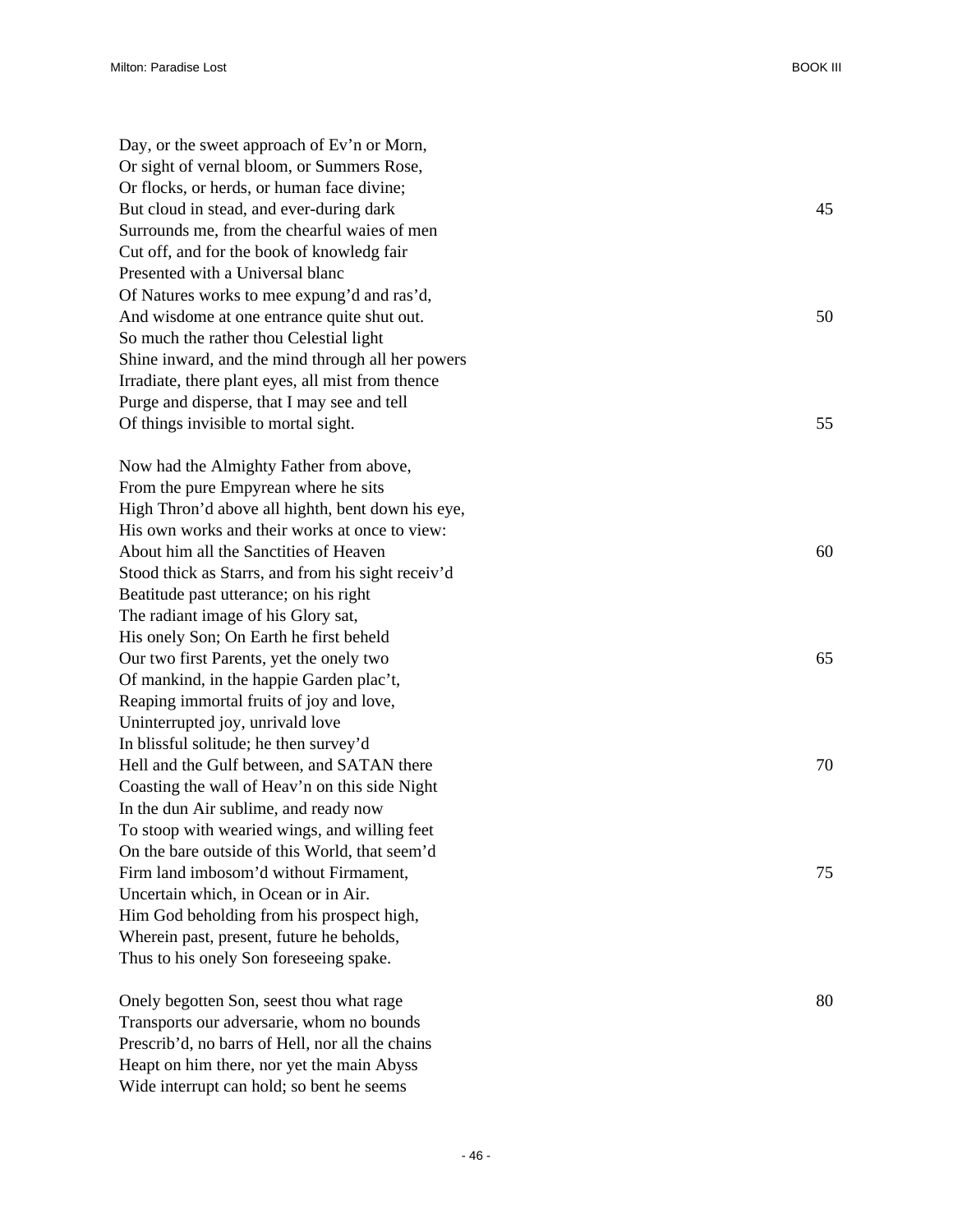Milton: Paradise Lost BOOK III

| On desperat revenge, that shall redound              | 85  |
|------------------------------------------------------|-----|
| Upon his own rebellious head. And now                |     |
| Through all restraint broke loose he wings his way   |     |
| Not farr off Heav'n, in the Precincts of light,      |     |
| Directly towards the new created World,              |     |
| And Man there plac't, with purpose to assay          | 90  |
| If him by force he can destroy, or worse,            |     |
| By som false guile pervert; and shall pervert;       |     |
| For man will heark'n to his glozing lyes,            |     |
| And easily transgress the sole Command,              |     |
| Sole pledge of his obedience: So will fall           | 95  |
| Hee and his faithless Progenie: whose fault?         |     |
| Whose but his own? ingrate, he had of mee            |     |
| All he could have; I made him just and right,        |     |
| Sufficient to have stood, though free to fall.       |     |
| Such I created all th' Ethereal Powers               | 100 |
| And Spirits, both them who stood $&$ them who faild; |     |
| Freely they stood who stood, and fell who fell.      |     |
| Not free, what proof could they have givn sincere    |     |
| Of true allegiance, constant Faith or Love,          |     |
| Where onely what they needs must do, appeard,        | 105 |
| Not what they would? what praise could they receive? |     |
| What pleasure I from such obedience paid,            |     |
| When Will and Reason (Reason also is choice)         |     |
| Useless and vain, of freedom both despoild,          |     |
| Made passive both, had servd necessitie,             | 110 |
| Not mee. They therefore as to right belongd,         |     |
| So were created, nor can justly accuse               |     |
| Thir maker, or thir making, or thir Fate;            |     |
| As if Predestination over-rul'd                      |     |
| Thir will, dispos'd by absolute Decree               | 115 |
| Or high foreknowledge; they themselves decreed       |     |
| Thir own revolt, not I: if I foreknew,               |     |
| Foreknowledge had no influence on their fault,       |     |
| Which had no less prov'd certain unforeknown.        |     |
| So without least impulse or shadow of Fate,          | 120 |
| Or aught by me immutablie foreseen,                  |     |
| They trespass, Authors to themselves in all          |     |
| Both what they judge and what they choose; for so    |     |
| I formd them free, and free they must remain,        |     |
| Till they enthrall themselves: I else must change    | 125 |
| Thir nature, and revoke the high Decree              |     |
| Unchangeable, Eternal, which ordain'd                |     |
| Thir freedom, they themselves ordain'd thir fall.    |     |
| The first sort by thir own suggestion fell,          |     |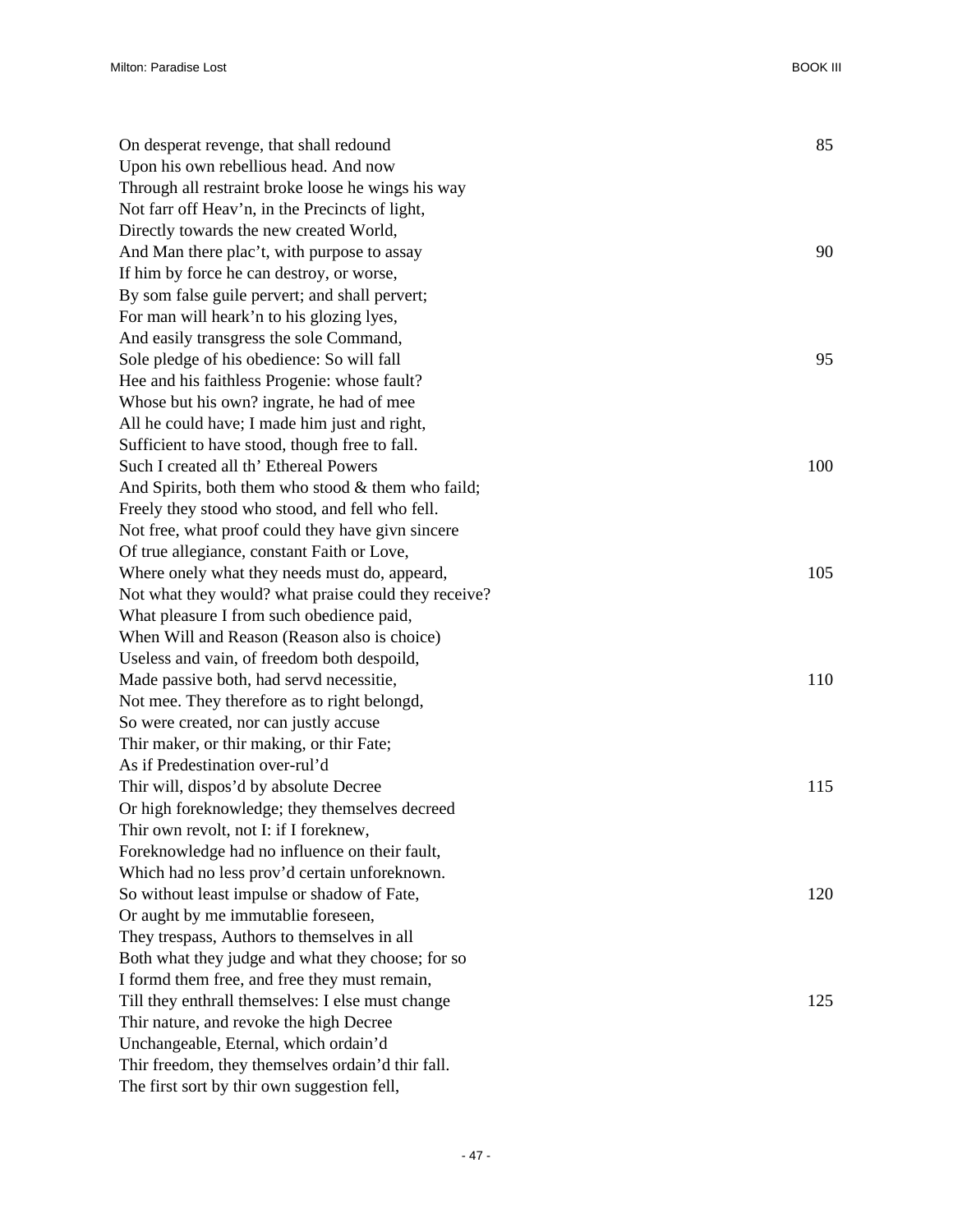| Self-tempted, self-deprav'd: Man falls deceiv'd     | 130 |
|-----------------------------------------------------|-----|
| By the other first: Man therefore shall find grace, |     |
| The other none: in Mercy and Justice both,          |     |
| Through Heav'n and Earth, so shall my glorie excel, |     |
| But Mercy first and last shall brightest shine.     |     |
|                                                     |     |
| Thus while God spake, ambrosial fragrance fill'd    | 135 |
| All Heav'n, and in the blessed Spirits elect        |     |
| Sense of new joy ineffable diffus'd:                |     |
| Beyond compare the Son of God was seen              |     |
| Most glorious, in him all his Father shon           |     |
| Substantially express'd, and in his face            | 140 |
| Divine compassion visibly appeerd,                  |     |
| Love without end, and without measure Grace,        |     |
| Which uttering thus he to his Father spake.         |     |
|                                                     |     |
| O Father, gracious was that word which clos'd       |     |
| Thy sovran sentence, that Man should find grace;    | 145 |
| For which both Heav'n and Earth shall high extoll   |     |
| Thy praises, with th' innumerable sound             |     |
| Of Hymns and sacred Songs, wherewith thy Throne     |     |
| Encompass'd shall resound thee ever blest.          |     |
| For should Man finally be lost, should Man          | 150 |
| Thy creature late so lov'd, thy youngest Son        |     |
| Fall circumvented thus by fraud, though joynd       |     |
| With his own folly? that be from thee farr,         |     |
| That farr be from thee, Father, who art Judge       |     |
| Of all things made, and judgest onely right.        | 155 |
| Or shall the Adversarie thus obtain                 |     |
| His end, and frustrate thine, shall he fulfill      |     |
| His malice, and thy goodness bring to naught,       |     |
| Or proud return though to his heavier doom,         |     |
| Yet with revenge accomplish't and to Hell           | 160 |
| Draw after him the whole Race of mankind,           |     |
| By him corrupted? or wilt thou thy self             |     |
| Abolish thy Creation, and unmake,                   |     |
| For him, what for thy glorie thou hast made?        |     |
| So should thy goodness and thy greatness both       | 165 |
| Be questiond and blaspheam'd without defence.       |     |
|                                                     |     |
| To whom the great Creatour thus reply'd.            |     |
| O Son, in whom my Soul hath chief delight,          |     |
| Son of my bosom, Son who art alone                  |     |

My word, my wisdom, and effectual might, 170

All hast thou spok'n as my thoughts are, all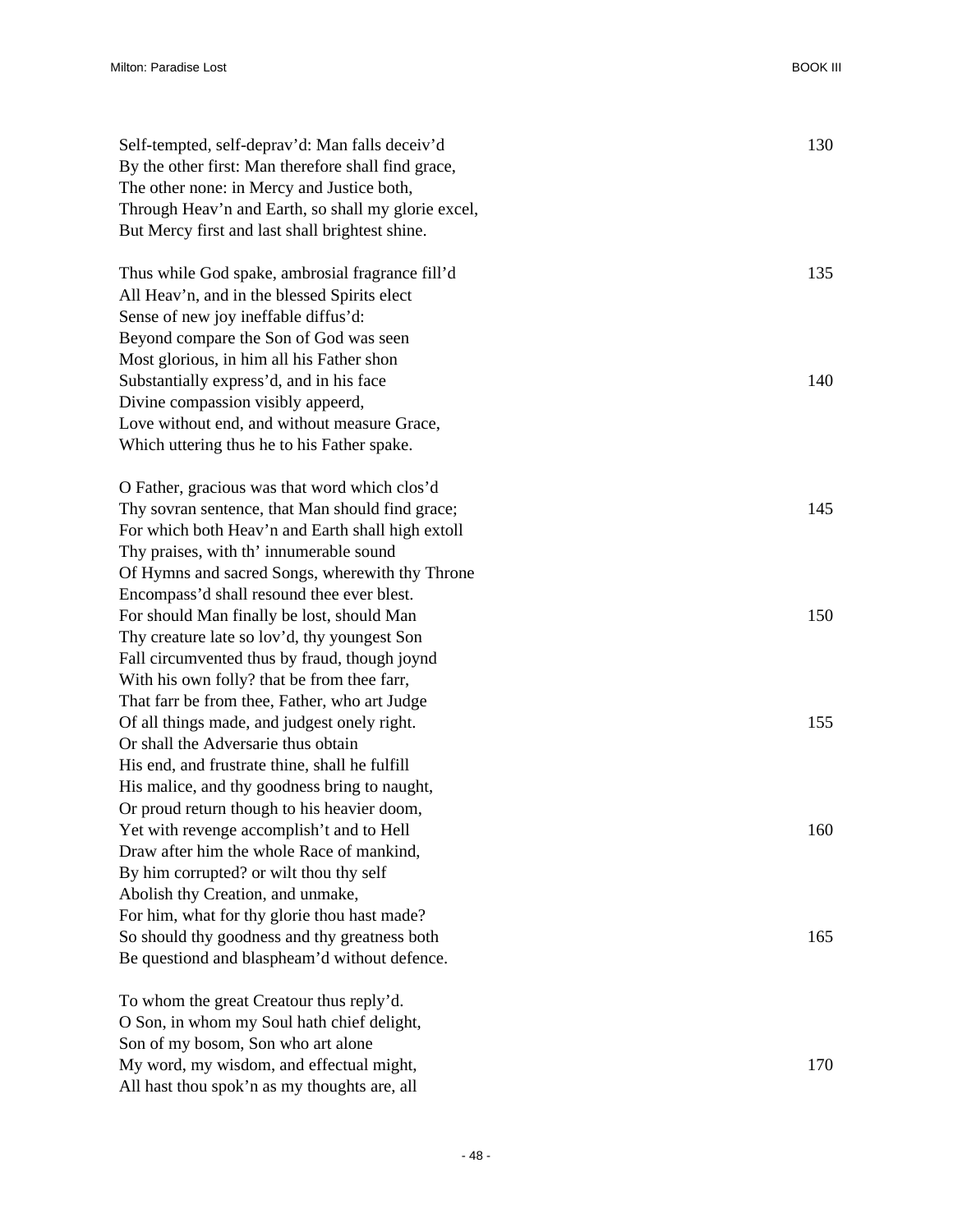As my Eternal purpose hath decreed: Man shall not quite be lost, but sav'd who will, Yet not of will in him, but grace in me Freely voutsaft; once more I will renew 175 His lapsed powers, though forfeit and enthrall'd By sin to foul exorbitant desires; Upheld by me, yet once more he shall stand On even ground against his mortal foe, By me upheld, that he may know how frail 180 His fall'n condition is, and to me ow All his deliv'rance, and to none but me. Some I have chosen of peculiar grace Elect above the rest; so is my will: The rest shall hear me call, and oft be warnd 185 Thir sinful state, and to appease betimes Th' incensed Deitie, while offerd grace Invites; for I will cleer thir senses dark, What may suffice, and soft'n stonie hearts To pray, repent, and bring obedience due. 190 To prayer, repentance, and obedience due, Though but endevord with sincere intent, Mine eare shall not be slow, mine eye not shut. And I will place within them as a guide My Umpire CONSCIENCE, whom if they will hear, 195 Light after light well us'd they shall attain, And to the end persisting, safe arrive. This my long sufferance and my day of grace They who neglect and scorn, shall never taste; But hard be hard'nd, blind be blinded more, 200 That they may stumble on, and deeper fall; And none but such from mercy I exclude. But yet all is not don; Man disobeying, Disloyal breaks his fealtie, and sinns Against the high Supremacie of Heav'n, 205 Affecting God-head, and so loosing all, To expiate his Treason hath naught left, But to destruction sacred and devote, He with his whole posteritie must die, Die hee or Justice must; unless for him 210 Som other able, and as willing, pay The rigid satisfaction, death for death. Say Heav'nly Powers, where shall we find such love, Which of ye will be mortal to redeem Mans mortal crime, and just th' unjust to save, 215 Dwels in all Heaven charitie so deare?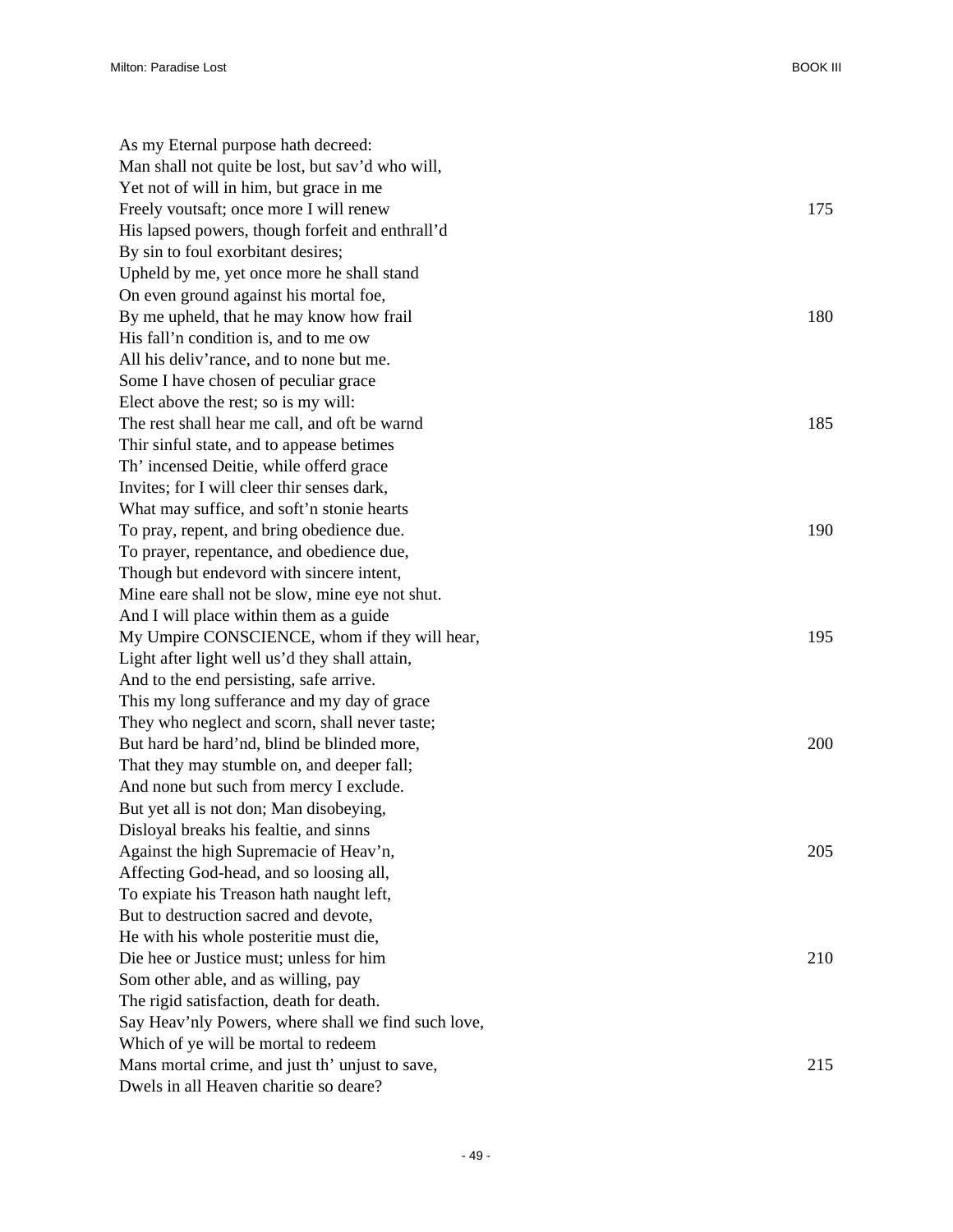| He ask'd, but all the Heav'nly Quire stood mute,    |     |
|-----------------------------------------------------|-----|
| And silence was in Heav'n: on mans behalf           |     |
| Patron or Intercessor none appeerd,                 |     |
| Much less that durst upon his own head draw         | 220 |
| The deadly forfeiture, and ransom set.              |     |
| And now without redemption all mankind              |     |
| Must have bin lost, adjudg'd to Death and Hell      |     |
| By doom severe, had not the Son of God,             |     |
| In whom the fulness dwels of love divine,           | 225 |
| His dearest mediation thus renewd.                  |     |
| Father, thy word is past, man shall find grace;     |     |
| And shall grace not find means, that finds her way, |     |
| The speediest of thy winged messengers,             |     |
| To visit all thy creatures, and to all              | 230 |
| Comes unprevented, unimplor'd, unsought,            |     |
| Happie for man, so coming; he her aide              |     |
| Can never seek, once dead in sins and lost;         |     |
| Attonement for himself or offering meet,            |     |
| Indebted and undon, hath none to bring:             | 235 |
| Behold mee then, mee for him, life for life         |     |
| I offer, on mee let thine anger fall;               |     |
| Account mee man; I for his sake will leave          |     |
| Thy bosom, and this glorie next to thee             |     |
| Freely put off, and for him lastly die              | 240 |
| Well pleas'd, on me let Death wreck all his rage;   |     |
| Under his gloomie power I shall not long            |     |
| Lie vanquisht; thou hast givn me to possess         |     |
| Life in my self for ever, by thee I live,           |     |
| Though now to Death I yeild, and am his due         | 245 |
| All that of me can die, yet that debt paid,         |     |
| Thou wilt not leave me in the loathsom grave        |     |
| His prey, nor suffer my unspotted Soule             |     |
| For ever with corruption there to dwell;            |     |
| But I shall rise Victorious, and subdue             | 250 |
| My Vanquisher, spoild of his vanted spoile;         |     |
| Death his deaths wound shall then receive, & stoop  |     |
| Inglorious, of his mortall sting disarm'd.          |     |
| I through the ample Air in Triumph high             |     |
| Shall lead Hell Captive maugre Hell, and show       | 255 |
| The powers of darkness bound. Thou at the sight     |     |
| Pleas'd, out of Heaven shalt look down and smile,   |     |
| While by thee rais'd I ruin all my Foes,            |     |
| Death last, and with his Carcass glut the Grave:    |     |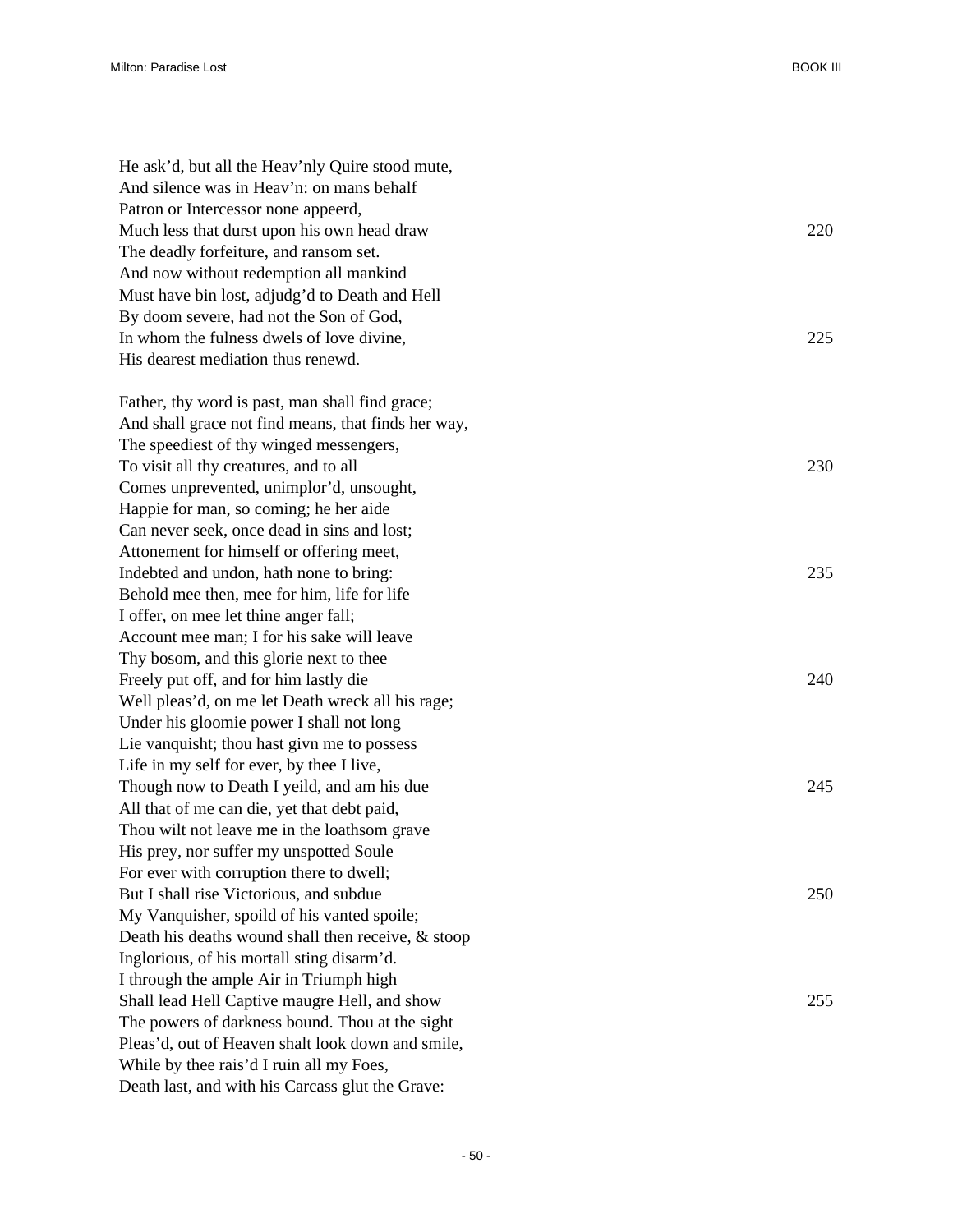| Then with the multitude of my redeemd            | 260 |
|--------------------------------------------------|-----|
| Shall enter Heaven long absent, and returne,     |     |
| Father, to see thy face, wherein no cloud        |     |
| Of anger shall remain, but peace assur'd,        |     |
| And reconcilement; wrauth shall be no more       |     |
| Thenceforth, but in thy presence Joy entire.     | 265 |
| His words here ended, but his meek aspect        |     |
| Silent yet spake, and breath'd immortal love     |     |
| To mortal men, above which only shon             |     |
| Filial obedience: as a sacrifice                 |     |
| Glad to be offer'd, he attends the will          | 270 |
| Of his great Father. Admiration seis'd           |     |
| All Heav'n, what this might mean, & whither tend |     |
| Wondring; but soon th' Almighty thus reply'd:    |     |
| O thou in Heav'n and Earth the only peace        |     |
| Found out for mankind under wrauth, O thou       | 275 |
| My sole complacence! well thou know'st how dear, |     |
| To me are all my works, nor Man the least        |     |
| Though last created, that for him I spare        |     |
| Thee from my bosom and right hand, to save,      |     |
| By loosing thee a while, the whole Race lost.    | 280 |
| Thou therefore whom thou only canst redeeme,     |     |
| Thir Nature also to thy Nature joyne;            |     |
| And be thy self Man among men on Earth,          |     |
| Made flesh, when time shall be, of Virgin seed,  |     |
| By wondrous birth: Be thou in ADAMS room         | 285 |
| The Head of all mankind, though ADAMS Son.       |     |
| As in him perish all men, so in thee             |     |
| As from a second root shall be restor'd,         |     |
| As many as are restor'd, without thee none.      |     |
| His crime makes guiltie all his Sons, thy merit  | 290 |
| Imputed shall absolve them who renounce          |     |
| Thir own both righteous and unrighteous deeds,   |     |
| And live in thee transplanted, and from thee     |     |
| Receive new life. So Man, as is most just,       |     |
| Shall satisfie for Man, be judg'd and die,       | 295 |
| And dying rise, and rising with him raise        |     |
| His Brethren, ransomd with his own dear life.    |     |
| So Heav'nly love shal outdoo Hellish hate,       |     |
| Giving to death, and dying to redeeme,           |     |
| So dearly to redeem what Hellish hate            | 300 |
| So easily destroy'd, and still destroyes         |     |
| In those who, when they may, accept not grace.   |     |
|                                                  |     |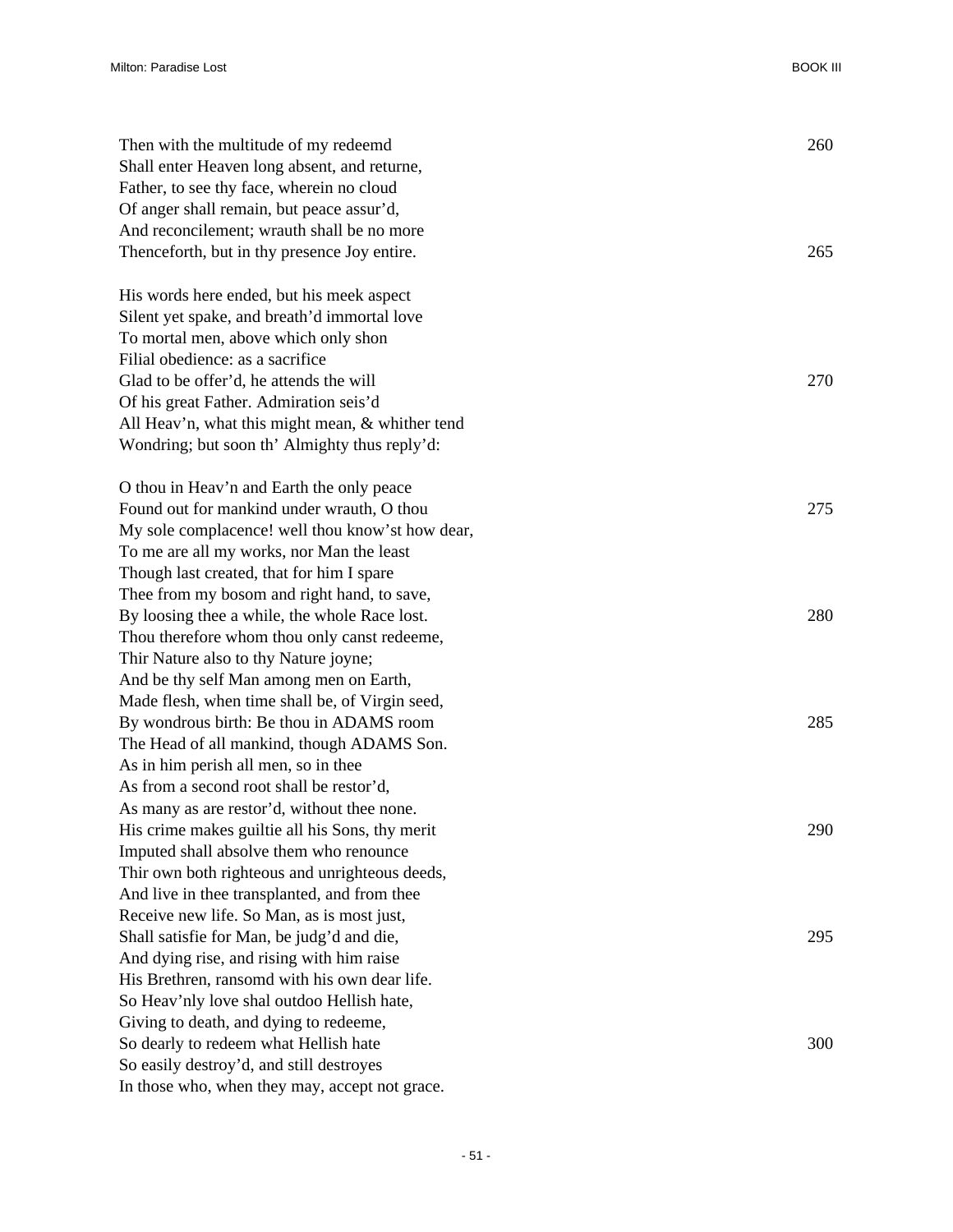Nor shalt thou by descending to assume Mans Nature, less'n or degrade thine owne. Because thou hast, though Thron'd in highest bliss 305 Equal to God, and equally enjoying God-like fruition, quitted all to save A World from utter loss, and hast been found By Merit more then Birthright Son of God, Found worthiest to be so by being Good, 310 Farr more then Great or High; because in thee Love hath abounded more then Glory abounds, Therefore thy Humiliation shall exalt With thee thy Manhood also to this Throne; Here shalt thou sit incarnate, here shalt Reigne 315 Both God and Man, Son both of God and Man, Anointed universal King; all Power I give thee, reign for ever, and assume Thy Merits; under thee as Head Supream Thrones, Princedoms, Powers, Dominions I reduce: 320 All knees to thee shall bow, of them that bide In Heaven, or Earth, or under Earth in Hell; When thou attended gloriously from Heav'n Shalt in the Skie appeer, and from thee send The summoning Arch-Angels to proclaime 325 Thy dread Tribunal: forthwith from all Windes The living, and forthwith the cited dead Of all past Ages to the general Doom Shall hast'n, such a peal shall rouse thir sleep. Then all thy Saints assembl'd, thou shalt judge 330 Bad men and Angels, they arraignd shall sink Beneath thy Sentence; Hell, her numbers full, Thenceforth shall be for ever shut. Mean while The World shall burn, and from her ashes spring New Heav'n and Earth, wherein the just shall dwell 335 And after all thir tribulations long See golden days, fruitful of golden deeds, With Joy and Love triumphing, and fair Truth. Then thou thy regal Scepter shalt lay by, For regal Scepter then no more shall need, 340 God shall be All in All. But all ye Gods, Adore him, who to compass all this dies, Adore the Son, and honour him as mee. No sooner had th' Almighty ceas't, but all

The multitude of Angels with a shout 345 Loud as from numbers without number, sweet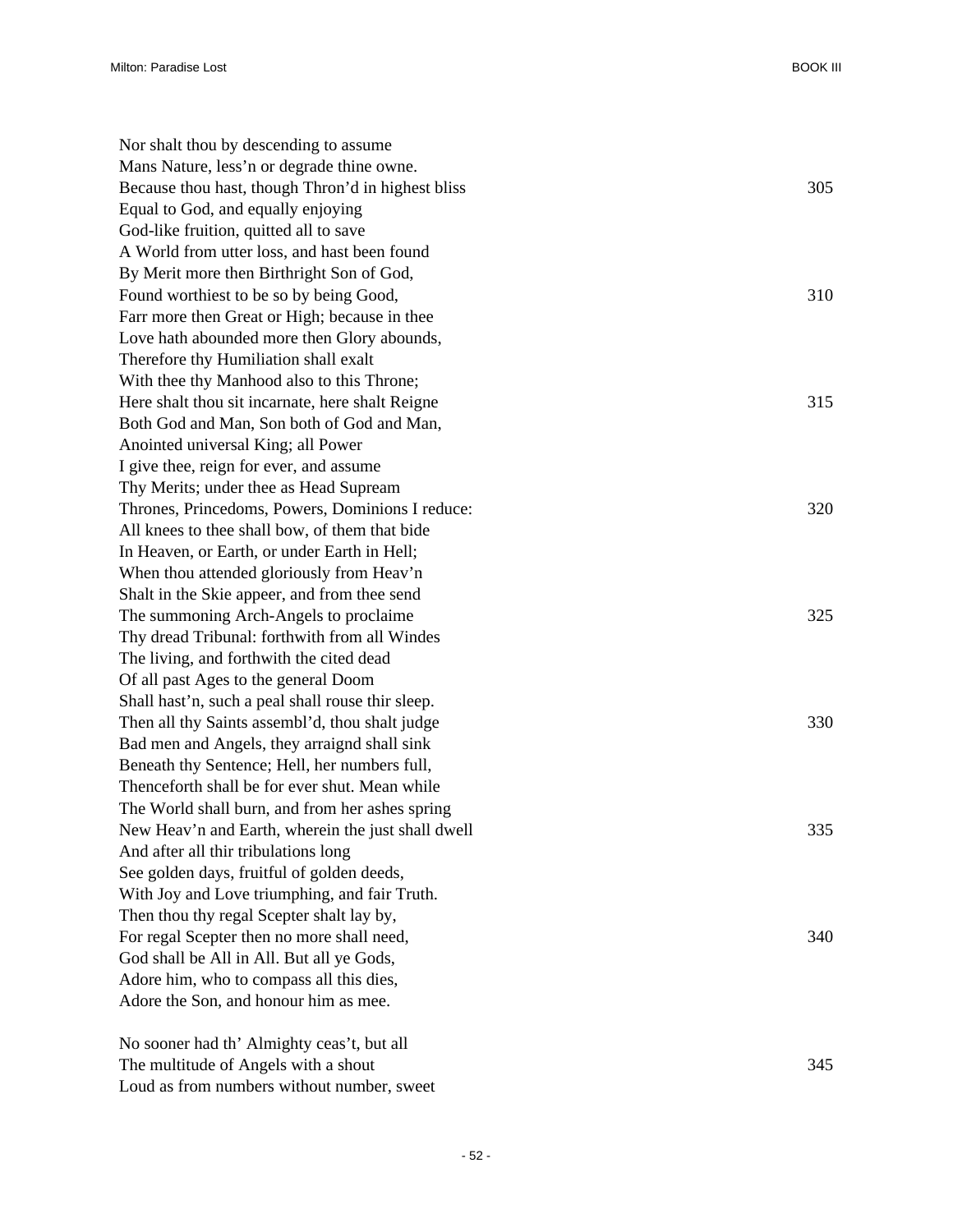| As from blest voices, uttering joy, Heav'n rung     |     |
|-----------------------------------------------------|-----|
| With Jubilee, and loud Hosanna's fill'd             |     |
| Th' eternal Regions: lowly reverent                 |     |
| Towards either Throne they bow, $&$ to the ground   | 350 |
| With solemn adoration down they cast                |     |
| Thir Crowns inwove with Amarant and Gold,           |     |
| Immortal Amarant, a Flour which once                |     |
| In Paradise, fast by the Tree of Life               |     |
| Began to bloom, but soon for mans offence           | 355 |
| To Heav'n remov'd where first it grew, there grows, |     |
| And flours aloft shading the Fount of Life,         |     |
| And where the river of Bliss through midst of Heavn |     |
| Rowls o're ELISIAN Flours her Amber stream;         |     |
| With these that never fade the Spirits Elect        | 360 |
| Bind thir resplendent locks inwreath'd with beams,  |     |
| Now in loose Garlands thick thrown off, the bright  |     |
| Pavement that like a Sea of Jasper shon             |     |
| Impurpl'd with Celestial Roses smil'd.              |     |
| Then Crown'd again thir gold'n Harps they took,     | 365 |
| Harps ever tun'd, that glittering by their side     |     |
| Like Quivers hung, and with Praeamble sweet         |     |
| Of charming symphonie they introduce                |     |
| Thir sacred Song, and waken raptures high;          |     |
| No voice exempt, no voice but well could joine      | 370 |
| Melodious part, such concord is in Heav'n.          |     |
| Thee Father first they sung Omnipotent,             |     |
| Immutable, Immortal, Infinite,                      |     |
| Eternal King; thee Author of all being,             |     |
| Fountain of Light, thy self invisible               | 375 |
| Amidst the glorious brightness where thou sit'st    |     |
| Thron'd inaccessible, but when thou shad'st         |     |
| The full blaze of thy beams, and through a cloud    |     |
| Drawn round about thee like a radiant Shrine,       |     |
| Dark with excessive bright thy skirts appeer,       | 380 |
| Yet dazle Heav'n, that brightest Seraphim           |     |
| Approach not, but with both wings veil thir eyes.   |     |
| Thee next they sang of all Creation first,          |     |
| Begotten Son, Divine Similitude,                    |     |
| In whose conspicuous count'nance, without cloud     | 385 |
| Made visible, th' Almighty Father shines,           |     |
| Whom else no Creature can behold; on thee           |     |
| Impresst the effulgence of his Glorie abides,       |     |
| Transfus'd on thee his ample Spirit rests.          |     |
| Hee Heav'n of Heavens and all the Powers therein    | 390 |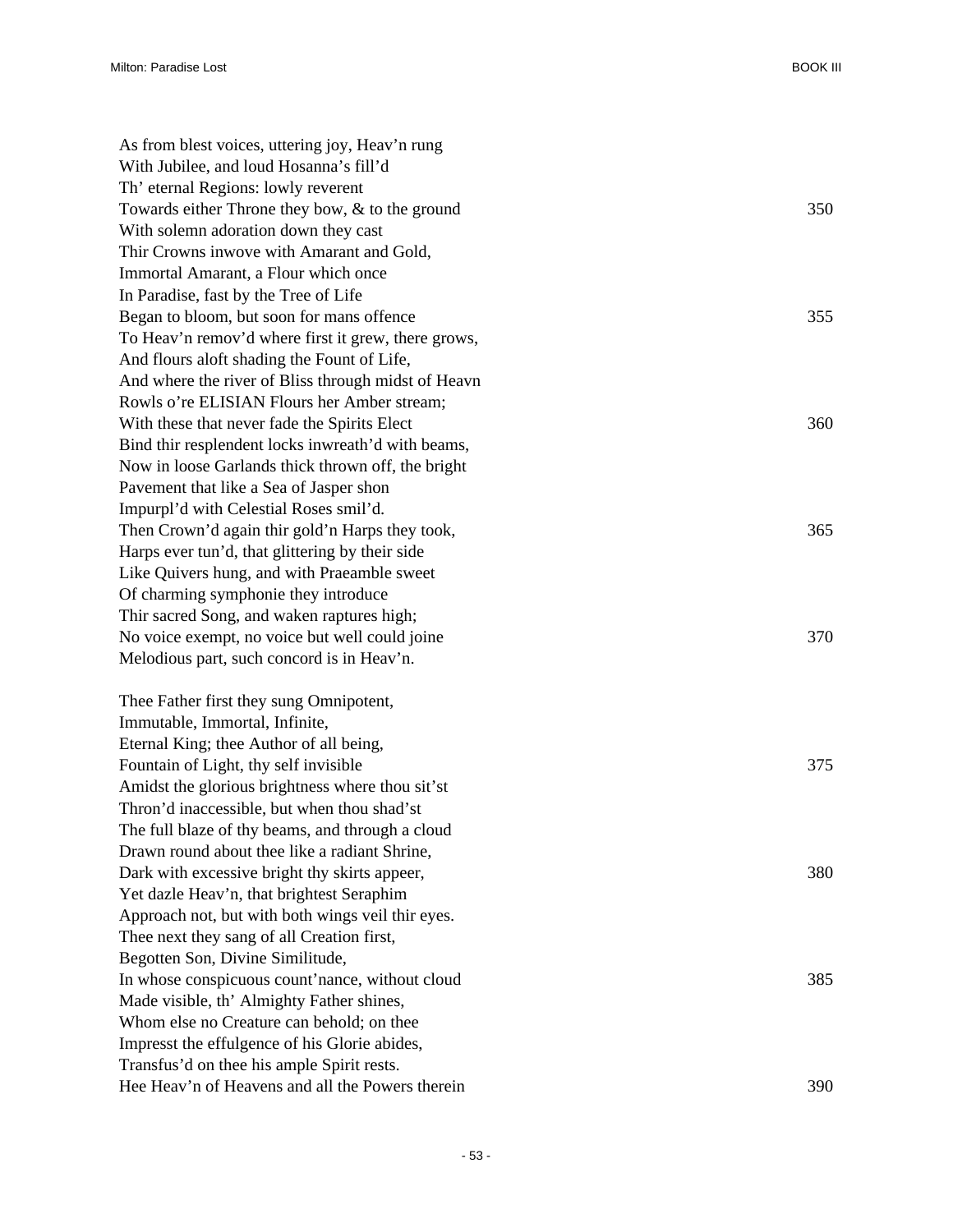By thee created, and by thee threw down Th' aspiring Dominations: thou that day Thy Fathers dreadful Thunder didst not spare, Nor stop thy flaming Chariot wheels, that shook Heav'ns everlasting Frame, while o're the necks 395 Thou drov'st of warring Angels disarraid. Back from pursuit thy Powers with loud acclaime Thee only extold, Son of thy Fathers might, To execute fierce vengeance on his foes, Not so on Man; him through their malice fall'n,  $400$ Father of Mercie and Grace, thou didst not doome So strictly, but much more to pitie encline: No sooner did thy dear and onely Son Perceive thee purpos'd not to doom frail Man So strictly, but much more to pitie enclin'd, 405 He to appease thy wrauth, and end the strife Of Mercy and Justice in thy face discern'd, Regardless of the Bliss wherein hee sat Second to thee, offerd himself to die For mans offence. O unexampl'd love, 410 Love no where to be found less then Divine! Hail Son of God, Saviour of Men, thy Name Shall be the copious matter of my Song Henceforth, and never shall my Harp thy praise Forget, nor from thy Fathers praise disjoine. 415

Thus they in Heav'n, above the starry Sphear, Thir happie hours in joy and hymning spent. Mean while upon the firm opacous Globe Of this round World, whose first convex divides The luminous inferior Orbs, enclos'd 420 From CHAOS and th' inroad of Darkness old, SATAN alighted walks: a Globe farr off It seem'd, now seems a boundless Continent Dark, waste, and wild, under the frown of Night Starless expos'd, and ever-threatning storms 425 Of CHAOS blustring round, inclement skie; Save on that side which from the wall of Heav'n Though distant farr som small reflection gaines Of glimmering air less vext with tempest loud: Here walk'd the Fiend at large in spacious field. 430 As when a Vultur on IMAUS bred, Whose snowie ridge the roving TARTAR bounds, Dislodging from a Region scarce of prey To gorge the flesh of Lambs or yeanling Kids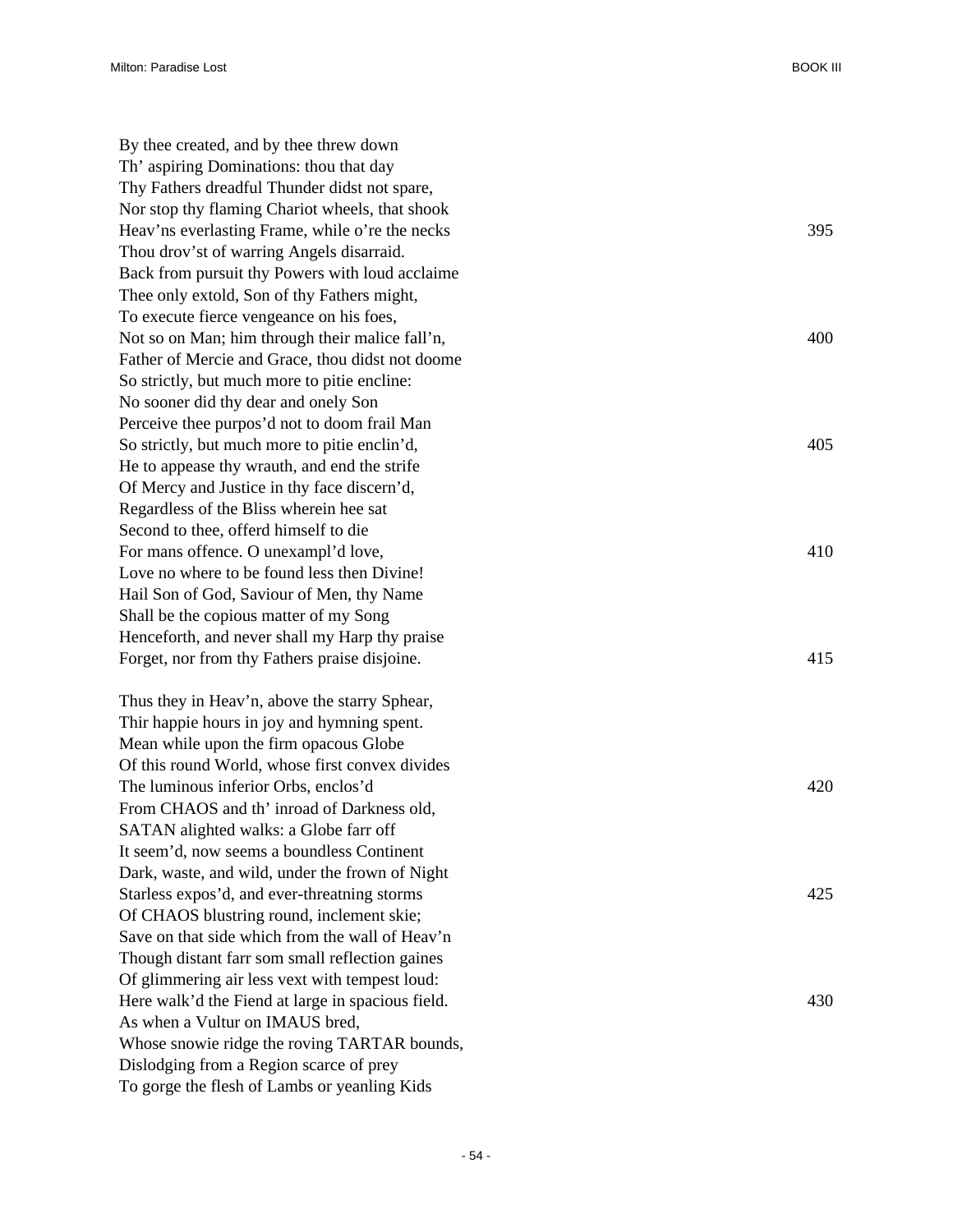| On Hills where Flocks are fed, flies toward the Springs | 435 |
|---------------------------------------------------------|-----|
| Of GANGES or HYDASPES, INDIAN streams;                  |     |
| But in his way lights on the barren plaines             |     |
| Of SERICANA, where CHINESES drive                       |     |
| With Sails and Wind thir canie Waggons light:           |     |
| So on this windie Sea of Land, the Fiend                | 440 |
| Walk'd up and down alone bent on his prey,              |     |
| Alone, for other Creature in this place                 |     |
| Living or liveless to be found was none,                |     |
| None yet, but store hereafter from the earth            |     |
| Up hither like Aereal vapours flew                      | 445 |
| Of all things transitorie and vain, when Sin            |     |
| With vanity had filld the works of men:                 |     |
| Both all things vain, and all who in vain things        |     |
| Built thir fond hopes of Glorie or lasting fame,        |     |
| Or happiness in this or th' other life;                 | 450 |
| All who have thir reward on Earth, the fruits           |     |
| Of painful Superstition and blind Zeal,                 |     |
| Naught seeking but the praise of men, here find         |     |
| Fit retribution, emptie as thir deeds;                  |     |
| All th' unaccomplisht works of Natures hand,            | 455 |
| Abortive, monstrous, or unkindly mixt,                  |     |
| Dissolvd on earth, fleet hither, and in vain,           |     |
| Till final dissolution, wander here,                    |     |
| Not in the neighbouring Moon, as some have dreamd;      |     |
| Those argent Fields more likely habitants,              | 460 |
| Translated Saints, or middle Spirits hold               |     |
| Betwixt th' Angelical and Human kinde:                  |     |
| Hither of ill-joynd Sons and Daughters born             |     |
| First from the ancient World those Giants came          |     |
| With many a vain exploit, though then renownd:          | 465 |
| The builders next of BABEL on the Plain                 |     |
| Of SENNAAR, and still with vain designe                 |     |
| New BABELS, had they wherewithall, would build:         |     |
| Others came single; hee who to be deemd                 |     |
| A God, leap'd fondly into AETNA flames,                 | 470 |
| EMPEDOCLES, and hee who to enjoy                        |     |
| PLATO'S ELYSIUM, leap'd into the Sea,                   |     |
| CLEOMBROTUS, and many more too long,                    |     |
| Embryo's and Idiots, Eremits and Friers                 |     |
| White, Black and Grey, with all thir trumperie.         | 475 |
| Here Pilgrims roam, that stray'd so farr to seek        |     |
| In GOLGOTHA him dead, who lives in Heav'n;              |     |
| And they who to be sure of Paradise                     |     |
| Dying put on the weeds of DOMINIC,                      |     |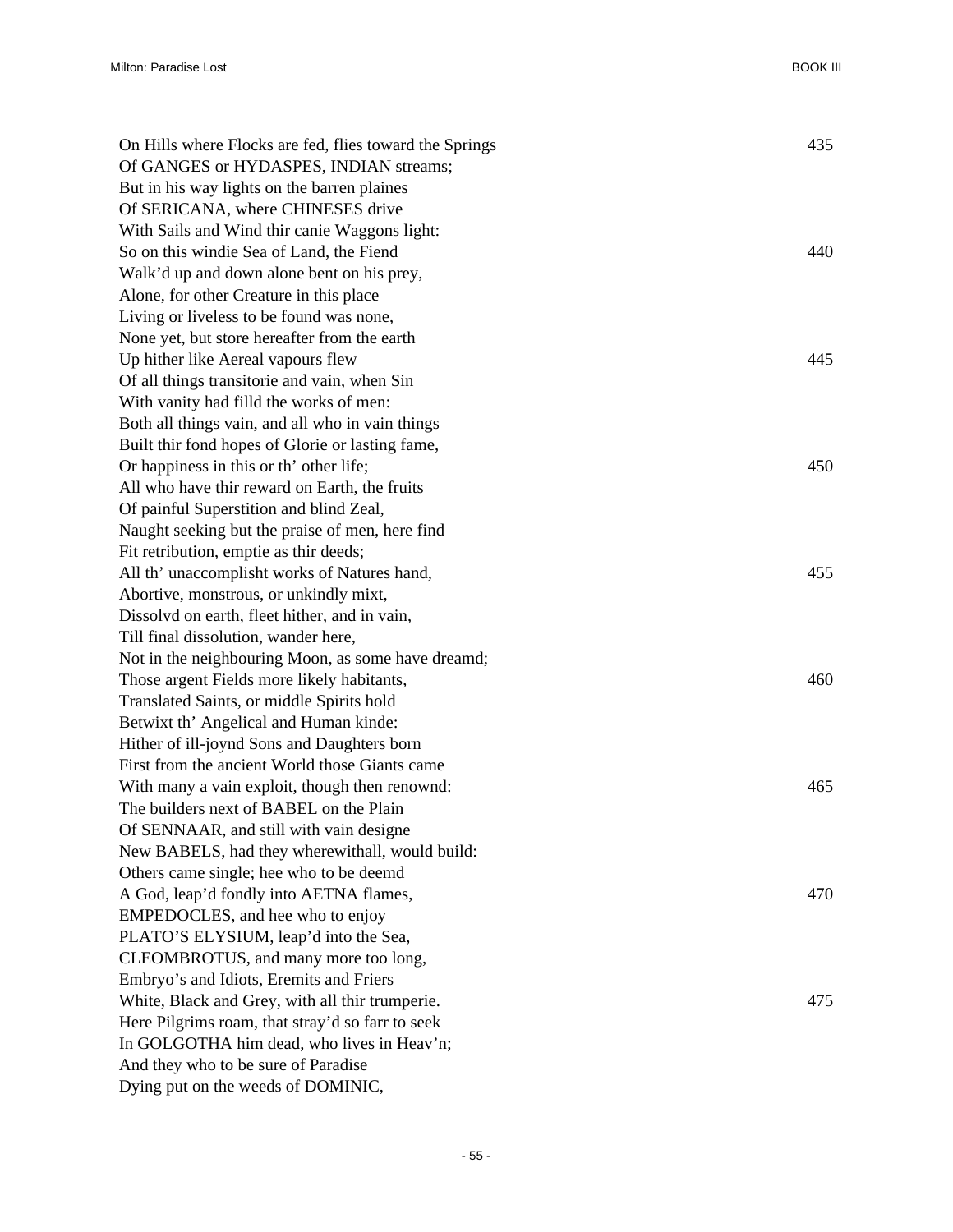| Or in FRANCISCAN think to pass disguis'd;         | 480 |
|---------------------------------------------------|-----|
| They pass the Planets seven, and pass the fixt,   |     |
| And that Crystalline Sphear whose ballance weighs |     |
| The Trepidation talkt, and that first mov'd;      |     |
| And now Saint PETER at Heav'ns Wicket seems       |     |
| To wait them with his Keys, and now at foot       | 485 |
| Of Heav'ns ascent they lift thir Feet, when loe   |     |
| A violent cross wind from either Coast            |     |
| Blows them transverse ten thousand Leagues awry   |     |
| Into the devious Air; then might ye see           |     |
| Cowles, Hoods and Habits with thir wearers tost   | 490 |
| And flutterd into Raggs, then Reliques, Beads,    |     |
| Indulgences, Dispenses, Pardons, Bulls,           |     |
| The sport of Winds: all these upwhirld aloft      |     |
| Fly o're the backside of the World farr off       |     |
| Into a LIMBO large and broad, since calld         | 495 |
| The Paradise of Fools, to few unknown             |     |
| Long after, now unpeopl'd, and untrod;            |     |
| All this dark Globe the Fiend found as he pass'd, |     |
| And long he wanderd, till at last a gleame        |     |
| Of dawning light turnd thither-ward in haste      | 500 |
| His travell'd steps; farr distant hee descries    |     |
| Ascending by degrees magnificent                  |     |
| Up to the wall of Heaven a Structure high,        |     |
| At top whereof, but farr more rich appeerd        |     |
| The work as of a Kingly Palace Gate               | 505 |
| With Frontispice of Diamond and Gold              |     |
| Imbellisht, thick with sparkling orient Gemmes    |     |
| The Portal shon, inimitable on Earth              |     |
| By Model, or by shading Pencil drawn.             |     |
| The Stairs were such as whereon JACOB saw         | 510 |
| Angels ascending and descending, bands            |     |
| Of Guardians bright, when he from ESAU fled       |     |
| To PADAN-ARAM in the field of LUZ,                |     |
| Dreaming by night under the open Skie,            |     |
| And waking cri'd, This is the Gate of Heav'n.     | 515 |
| Each Stair mysteriously was meant, nor stood      |     |
| There alwaies, but drawn up to Heav'n somtimes    |     |
| Viewless, and underneath a bright Sea flow'd      |     |
| Of Jasper, or of liquid Pearle, whereon           |     |
| Who after came from Earth, sayling arriv'd,       | 520 |
| Wafted by Angels, or flew o're the Lake           |     |
| Rapt in a Chariot drawn by fiery Steeds.          |     |
| The Stairs were then let down, whether to dare    |     |
| The Fiend by easie ascent, or aggravate           |     |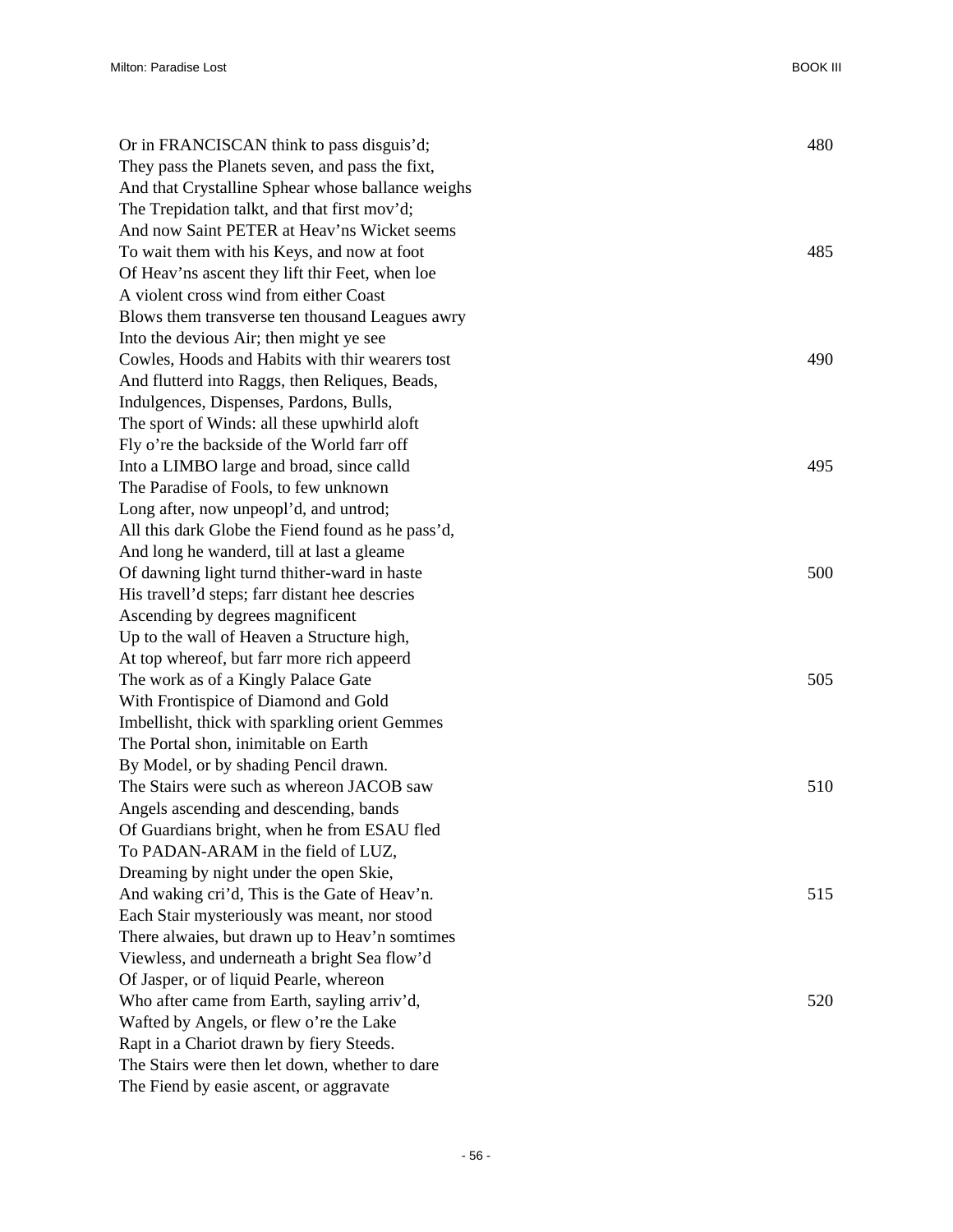| His sad exclusion from the dores of Bliss.       | 525 |
|--------------------------------------------------|-----|
| Direct against which op'nd from beneath,         |     |
| Just o're the blissful seat of Paradise,         |     |
| A passage down to th' Earth, a passage wide,     |     |
| Wider by farr then that of after-times           |     |
| Over Mount SION, and, though that were large,    | 530 |
| Over the PROMIS'D LAND to God so dear,           |     |
| By which, to visit oft those happy Tribes,       |     |
| On high behests his Angels to and fro            |     |
| Pass'd frequent, and his eye with choice regard  |     |
| From PANEAS the fount of JORDANS flood           | 535 |
| To BEERSABA, where the HOLY LAND                 |     |
| Borders on AEGYPT and the ARABIAN shoare;        |     |
| So wide the op'ning seemd, where bounds were set |     |
| To darkness, such as bound the Ocean wave.       |     |
| SATAN from hence now on the lower stair          | 540 |
| That scal'd by steps of Gold to Heav'n Gate      |     |
| Looks down with wonder at the sudden view        |     |
| Of all this World at once. As when a Scout       |     |
| Through dark and desart wayes with peril gone    |     |
| All night; at last by break of chearful dawne    | 545 |
| Obtains the brow of some high-climbing Hill,     |     |
| Which to his eye discovers unaware               |     |
| The goodly prospect of some forein land          |     |
| First-seen, or some renownd Metropolis           |     |
| With glistering Spires and Pinnacles adornd,     | 550 |
| Which now the Rising Sun guilds with his beams.  |     |
| Such wonder seis'd, though after Heaven seen,    |     |
| The Spirit maligne, but much more envy seis'd    |     |
| At sight of all this World beheld so faire.      |     |
| Round he surveys, and well might, where he stood | 555 |
| So high above the circling Canopie               |     |
| Of Nights extended shade; from Eastern Point     |     |
| Of LIBRA to the fleecie Starr that bears         |     |
| ANDROMEDA farr off ATLANTICK Seas                |     |
| Beyond th' HORIZON; then from Pole to Pole       | 560 |
| He views in bredth, and without longer pause     |     |
| Down right into the Worlds first Region throws   |     |
| His flight precipitant, and windes with ease     |     |
| Through the pure marble Air his oblique way      |     |
| Amongst innumerable Starrs, that shon            | 565 |
| Stars distant, but nigh hand seemd other Worlds, |     |
| Or other Worlds they seemd, or happy Iles,       |     |
| Like those HESPERIAN Gardens fam'd of old,       |     |
| Fortunate Fields, and Groves and flourie Vales,  |     |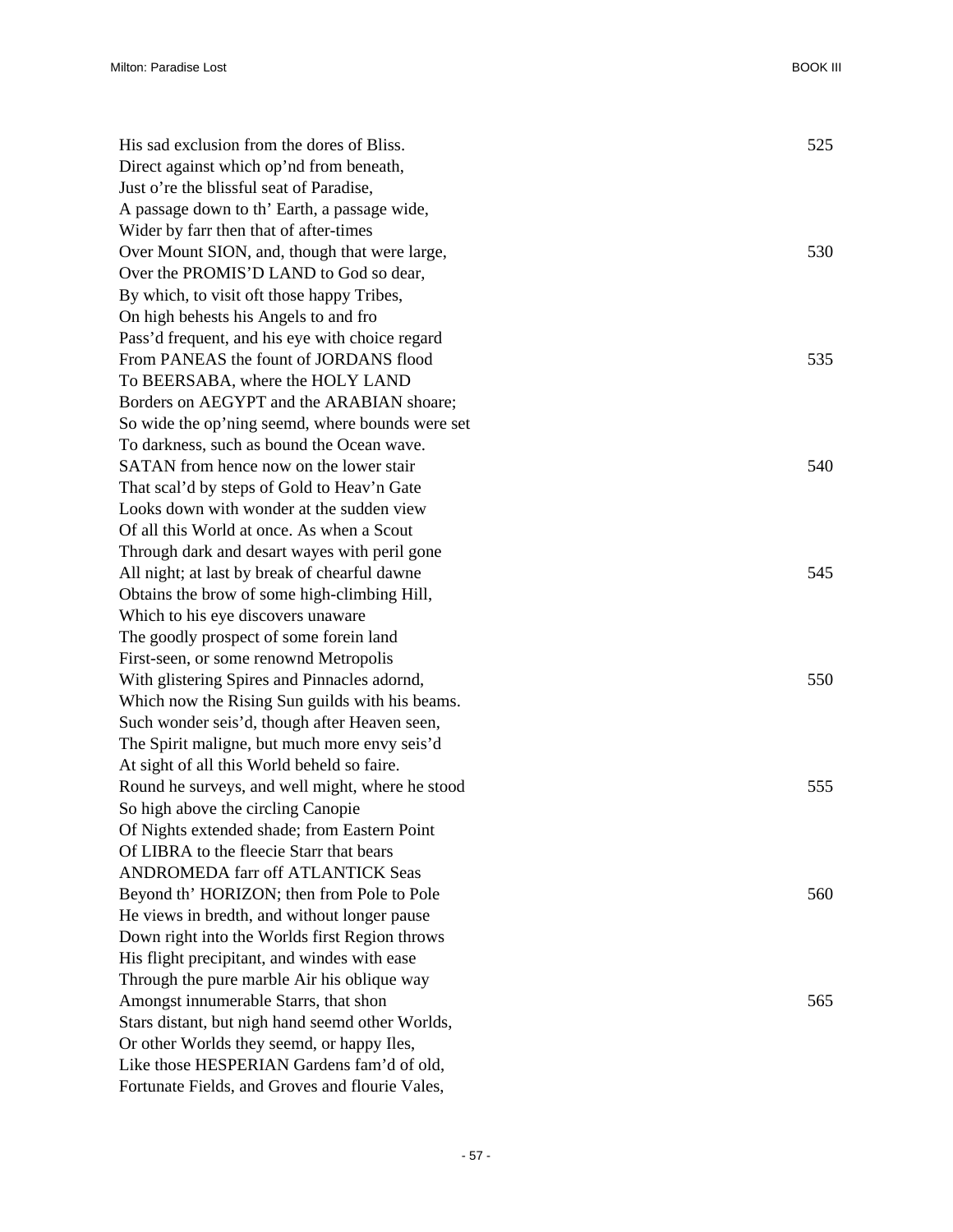| Thrice happy Iles, but who dwelt happy there           | 570 |
|--------------------------------------------------------|-----|
| He stayd not to enquire: above them all                |     |
| The golden Sun in splendor likest Heaven               |     |
| Allur'd his eye: Thither his course he bends           |     |
| Through the calm Firmament; but up or downe            |     |
| By center, or eccentric, hard to tell,                 | 575 |
| Or Longitude, where the great Luminarie                |     |
| Alooff the vulgar Constellations thick,                |     |
| That from his Lordly eye keep distance due,            |     |
| Dispenses Light from farr; they as they move           |     |
| Thir Sarry dance in numbers that compute               | 580 |
| Days, months, and years, towards his all-chearing Lamp |     |
| Turn swift their various motions, or are turnd         |     |
| By his Magnetic beam, that gently warms                |     |
| The Univers, and to each inward part                   |     |
| With gentle penetration, though unseen,                | 585 |
| Shoots invisible vertue even to the deep:              |     |
| So wondrously was set his Station bright.              |     |
| There lands the Fiend, a spot like which perhaps       |     |
| Astronomer in the Sun's lucent Orbe                    |     |
| Through his glaz'd Optic Tube yet never saw.           | 590 |
| The place he found beyond expression bright,           |     |
| Compar'd with aught on Earth, Medal or Stone;          |     |
| Not all parts like, but all alike informd              |     |
| Which radiant light, as glowing Iron with fire;        |     |
| If mettal, part seemd Gold, part Silver cleer;         | 595 |
| If stone, Carbuncle most or Chrysolite,                |     |
| Rubie or Topaz, to the Twelve that shon                |     |
| In AARONS Brest-plate, and a stone besides             |     |
| Imagind rather oft then elsewhere seen,                |     |
| That stone, or like to that which here below           | 600 |
| Philosophers in vain so long have sought,              |     |
| In vain, though by thir powerful Art they binde        |     |
| Volatil HERMES, and call up unbound                    |     |
| In various shapes old PROTEUS from the Sea,            |     |
| Draind through a Limbec to his Native forme.           | 605 |
| What wonder then if fields and regions here            |     |
| Breathe forth ELIXIR pure, and Rivers run              |     |
| Potable Gold, when with one vertuous touch             |     |
| Th' Arch-chimic Sun so farr from us remote             |     |
| Produces with Terrestrial Humor mixt                   | 610 |
| Here in the dark so many precious things               |     |
| Of colour glorious and effect so rare?                 |     |
| Here matter new to gaze the Devil met                  |     |
| Undazl'd, farr and wide his eye commands,              |     |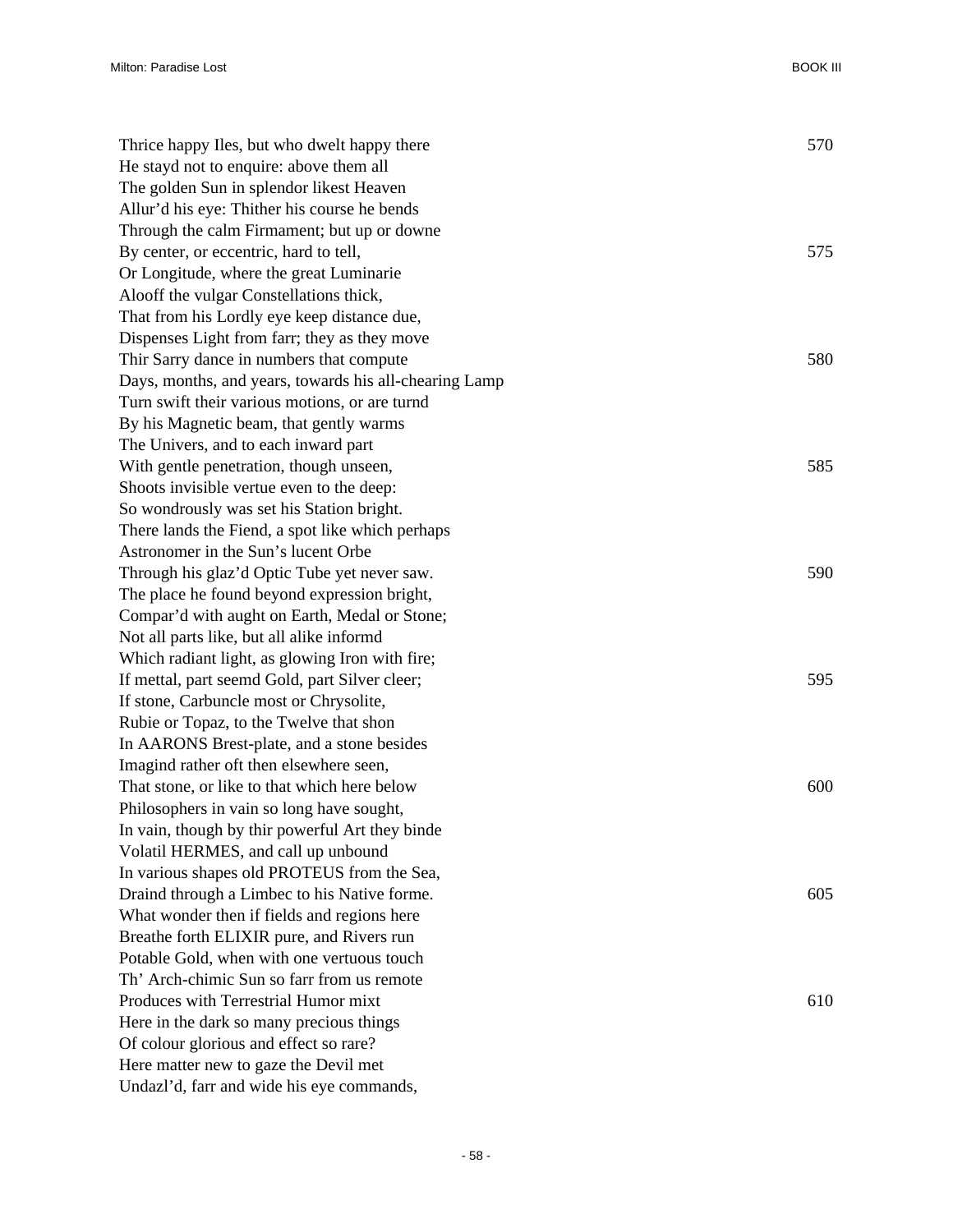| For sight no obstacle found here, nor shade,           | 615 |
|--------------------------------------------------------|-----|
| But all Sun-shine, as when his Beams at Noon           |     |
| Culminate from th' AEQUATOR, as they now               |     |
| Shot upward still direct, whence no way round          |     |
| Shadow from body opaque can fall, and the Aire,        |     |
| No where so cleer, sharp'nd his visual ray             | 620 |
| To objects distant farr, whereby he soon               |     |
| Saw within kenn a glorious Angel stand,                |     |
| The same whom JOHN saw also in the Sun:                |     |
| His back was turnd, but not his brightness hid;        |     |
| Of beaming sunnie Raies, a golden tiar                 | 625 |
| Circl'd his Head, nor less his Locks behind            |     |
| Illustrious on his Shoulders fledge with wings         |     |
| Lay waving round; on som great charge imploy'd         |     |
| Hee seemd, or fixt in cogitation deep.                 |     |
| Glad was the Spirit impure as now in hope              | 630 |
| To find who might direct his wandring flight           |     |
| To Paradise the happie seat of Man,                    |     |
| His journies end and our beginning woe.                |     |
| But first he casts to change his proper shape,         |     |
| Which else might work him danger or delay:             | 635 |
| And now a stripling Cherube he appeers,                |     |
| Not of the prime, yet such as in his face              |     |
| Youth smil'd Celestial, and to every Limb              |     |
| Sutable grace diffus'd, so well he feignd;             |     |
| Under a Coronet his flowing haire                      | 640 |
| In curles on either cheek plaid, wings he wore         |     |
| Of many a colourd plume sprinkl'd with Gold,           |     |
| His habit fit for speed succinct, and held             |     |
| Before his decent steps a Silver wand.                 |     |
| He drew not nigh unheard, the Angel bright,            | 645 |
| Ere he drew nigh, his radiant visage turnd,            |     |
| Admonisht by his eare, and strait was known            |     |
| Th' Arch-Angel URIEL, one of the seav'n                |     |
| Who in Gods presence, neerest to his Throne            |     |
| Stand ready at command, and are his Eyes               | 650 |
| That run through all the Heav'ns, or down to th' Earth |     |
| Bear his swift errands over moist and dry,             |     |
| O're Sea and Land: him SATAN thus accostes;            |     |
| URIEL, for thou of those seav'n Spirits that stand     |     |
| In sight of God's high Throne, gloriously bright,      | 655 |
| The first art wont his great authentic will            |     |
| Interpreter through highest Heav'n to bring,           |     |

Where all his Sons thy Embassie attend;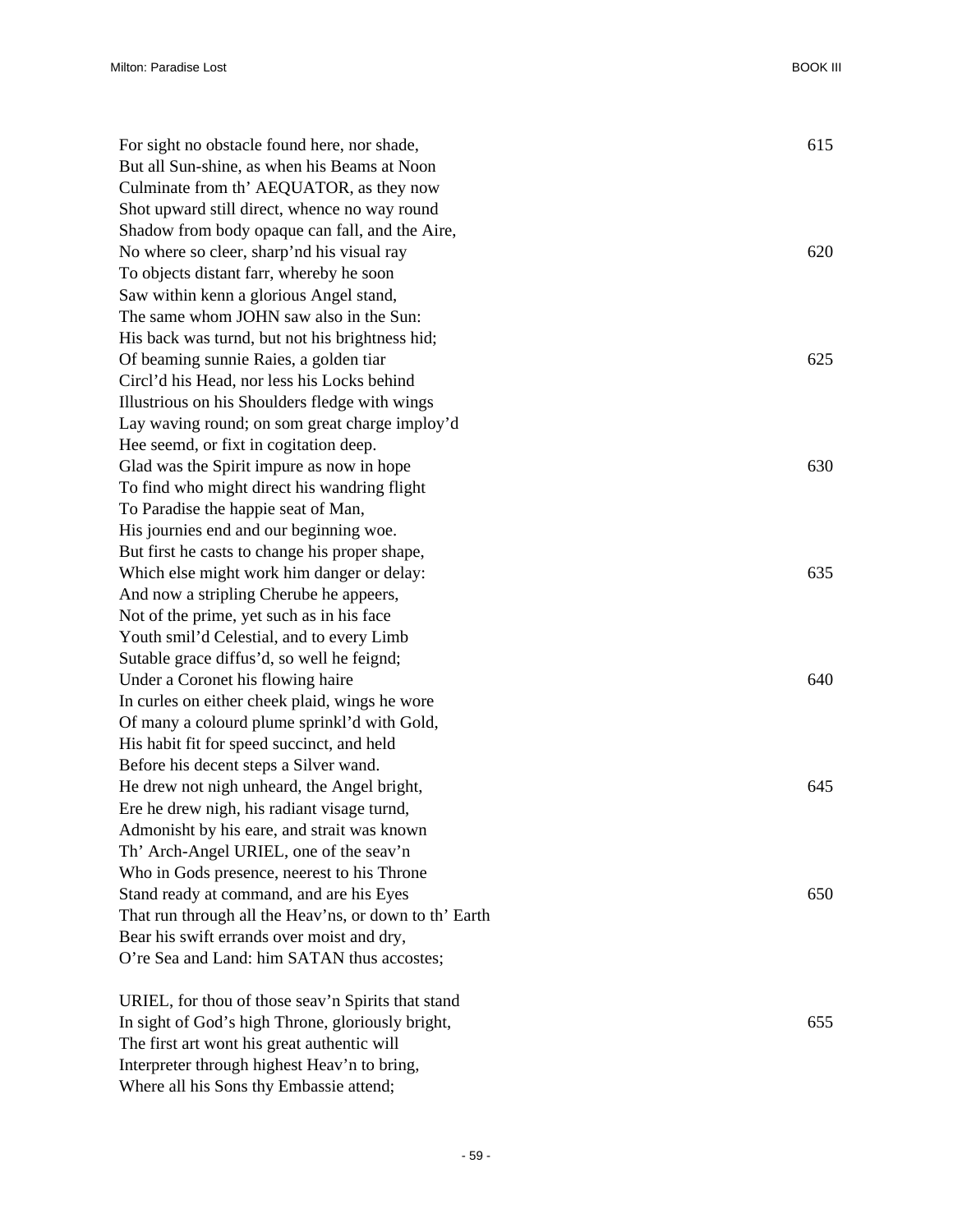| And here art likeliest by supream decree          |     |
|---------------------------------------------------|-----|
| Like honour to obtain, and as his Eye             | 660 |
| To visit oft this new Creation round;             |     |
| Unspeakable desire to see, and know               |     |
| All these his wondrous works, but chiefly Man,    |     |
| His chief delight and favour, him for whom        |     |
| All these his works so wondrous he ordaind,       | 665 |
| Hath brought me from the Quires of Cherubim       |     |
| Alone thus wandring. Brightest Seraph tell        |     |
| In which of all these shining Orbes hath Man      |     |
| His fixed seat, or fixed seat hath none,          |     |
| But all these shining Orbes his choice to dwell;  | 670 |
| That I may find him, and with secret gaze,        |     |
| Or open admiration him behold                     |     |
| On whom the great Creator hath bestowd            |     |
| Worlds, and on whom hath all these graces powrd;  |     |
| That both in him and all things, as is meet,      | 675 |
| The Universal Maker we may praise;                |     |
| Who justly hath drivn out his Rebell Foes         |     |
| To deepest Hell, and to repair that loss          |     |
| Created this new happie Race of Men               |     |
| To serve him better: wise are all his wayes.      | 680 |
| So spake the false dissembler unperceivd;         |     |
| For neither Man nor Angel can discern             |     |
| Hypocrisie, the only evil that walks              |     |
| Invisible, except to God alone,                   |     |
| By his permissive will, through Heav'n and Earth: | 685 |
| And oft though wisdom wake, suspicion sleeps      |     |
| At wisdoms Gate, and to simplicitie               |     |
| Resigns her charge, while goodness thinks no ill  |     |
| Where no ill seems: Which now for once beguil'd   |     |
| URIEL, though Regent of the Sun, and held         | 690 |
| The sharpest sighted Spirit of all in Heav'n;     |     |
| Who to the fraudulent Impostor foule              |     |
| In his uprightness answer thus returnd.           |     |
| Faire Angel, thy desire which tends to know       |     |
| The works of God, thereby to glorifie             | 695 |
| The great Work-Maister, leads to no excess        |     |
| That reaches blame, but rather merits praise      |     |
| The more it seems excess, that led thee hither    |     |
| From thy Empyreal Mansion thus alone,             |     |
| To witness with thine eyes what some perhaps      | 700 |
| Contented with report heare onely in heav'n:      |     |
| For wonderful indeed are all his works,           |     |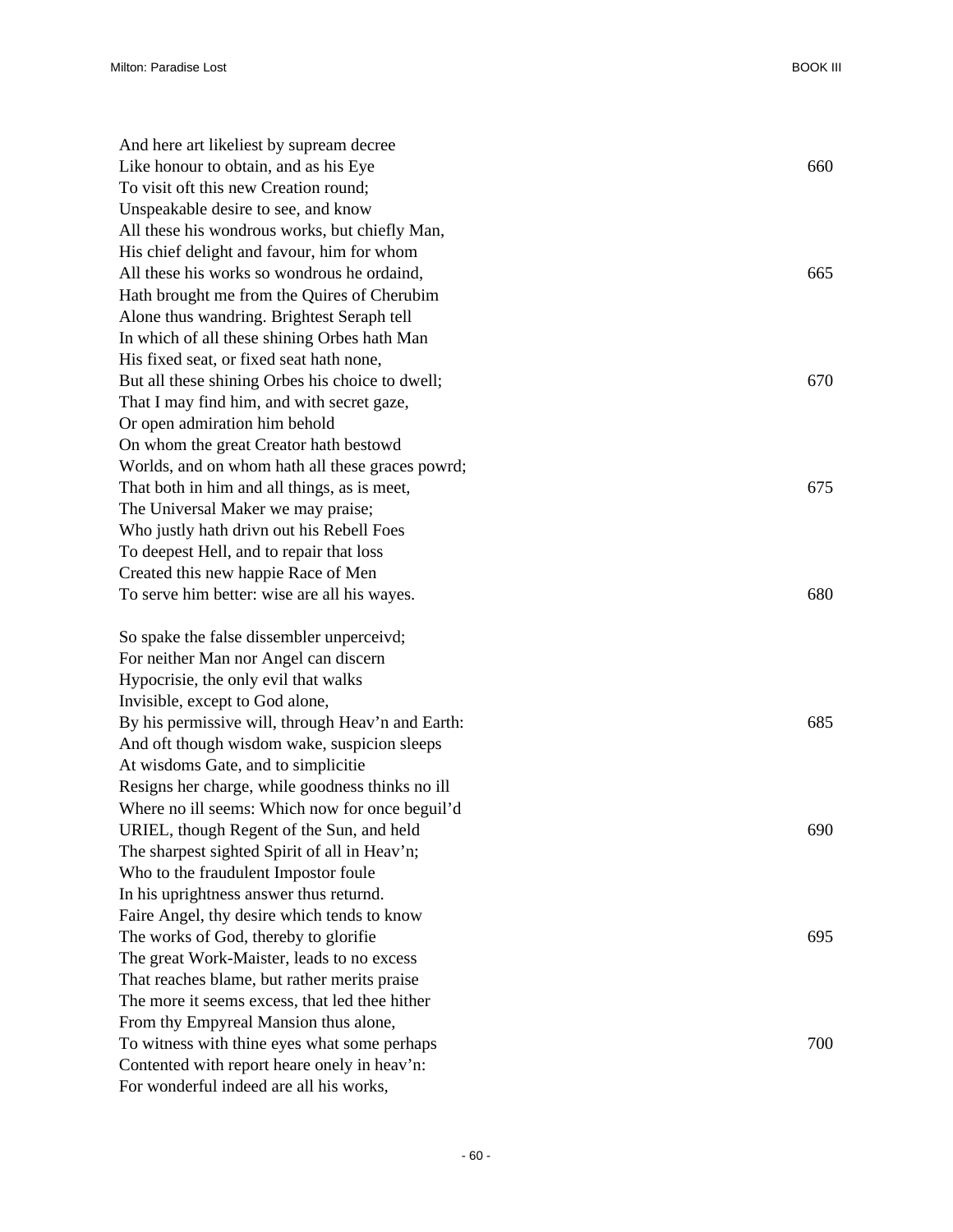| Pleasant to know, and worthiest to be all            |     |
|------------------------------------------------------|-----|
| Had in remembrance alwayes with delight;             |     |
| But what created mind can comprehend                 | 705 |
| Thir number, or the wisdom infinite                  |     |
| That brought them forth, but hid thir causes deep.   |     |
| I saw when at his Word the formless Mass,            |     |
| This worlds material mould, came to a heap:          |     |
| Confusion heard his voice, and wilde uproar          | 710 |
| Stood rul'd, stood vast infinitude confin'd;         |     |
| Till at his second bidding darkness fled,            |     |
| Light shon, and order from disorder sprung:          |     |
| Swift to thir several Quarters hasted then           |     |
| The cumbrous Elements, Earth, Flood, Aire, Fire,     | 715 |
| And this Ethereal quintessence of Heav'n             |     |
| Flew upward, spirited with various forms,            |     |
| That rowld orbicular, and turnd to Starrs            |     |
| Numberless, as thou seest, and how they move;        |     |
| Each had his place appointed, each his course,       | 720 |
| The rest in circuit walles this Universe.            |     |
| Look downward on that Globe whose hither side        |     |
| With light from hence, though but reflected, shines; |     |
| That place is Earth the seat of Man, that light      |     |
| His day, which else as th' other Hemisphere          | 725 |
| Night would invade, but there the neighbouring Moon  |     |
| (So call that opposite fair Starr) her aide          |     |
| Timely interposes, and her monthly round             |     |
| Still ending, still renewing, through mid Heav'n;    |     |
| With borrowd light her countenance triform           | 730 |
| Hence fills and empties to enlighten th' Earth,      |     |
| And in her pale dominion checks the night.           |     |
| That spot to which I point is PARADISE,              |     |
| ADAMS abode, those loftie shades his Bowre.          |     |
| Thy way thou canst not miss, me mine requires.       | 735 |
| Thus said, he turnd, and SATAN bowing low,           |     |
| As to superior Spirits is wont in Heaven,            |     |
| Where honour due and reverence none neglects,        |     |
| Took leave, and toward the coast of Earth beneath,   |     |
| Down from th' Ecliptic, sped with hop'd success,     | 740 |
| Throws his steep flight with many an Aerie wheele,   |     |
| Nor staid, till on NIPHATES top he lights.           |     |

## THE END OF THE THIRD BOOK.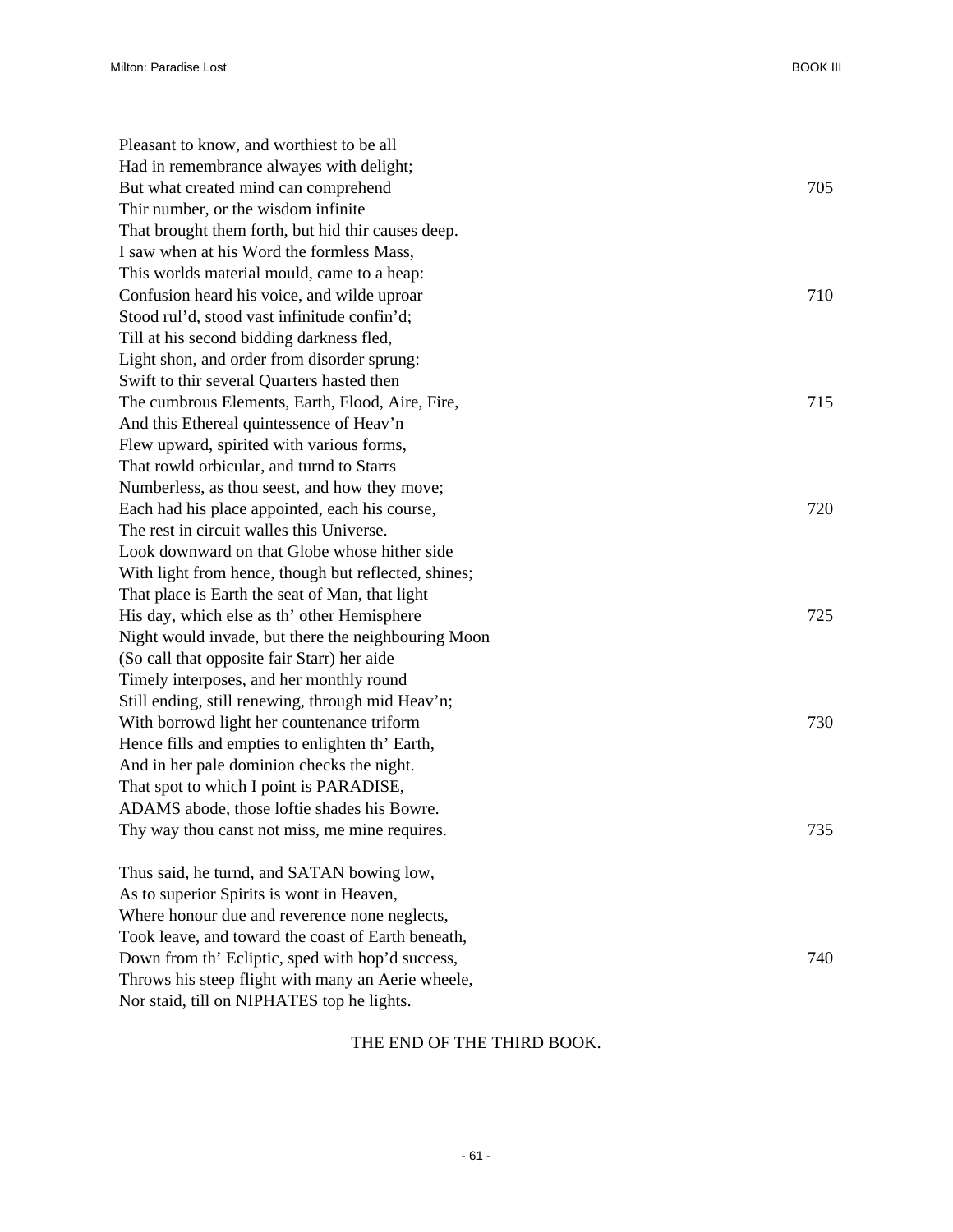## **BOOK IV.**

| O For that warning voice, which he who saw         |    |
|----------------------------------------------------|----|
| Th' APOCALYPS, heard cry in Heaven aloud,          |    |
| Then when the Dragon, put to second rout,          |    |
| Came furious down to be reveng'd on men,           |    |
| WO TO THE INHABITANTS ON EARTH! that now,          | 5  |
| While time was, our first Parents had bin warnd    |    |
| The coming of thir secret foe, and scap'd          |    |
| Haply so scap'd his mortal snare; for now          |    |
| SATAN, now first inflam'd with rage, came down,    |    |
| The Tempter ere th' Accuser of man-kind,           | 10 |
| To wreck on innocent frail man his loss            |    |
| Of that first Battel, and his flight to Hell:      |    |
| Yet not rejoycing in his speed, though bold,       |    |
| Far off and fearless, nor with cause to boast,     |    |
| Begins his dire attempt, which nigh the birth      | 15 |
| Now rowling, boiles in his tumultuous brest,       |    |
| And like a devillish Engine back recoiles          |    |
| Upon himself; horror and doubt distract            |    |
| His troubl'd thoughts, and from the bottom stirr   |    |
| The Hell within him, for within him Hell           | 20 |
| He brings, and round about him, nor from Hell      |    |
| One step no more then from himself can fly         |    |
| By change of place: Now conscience wakes despair   |    |
| That slumberd, wakes the bitter memorie            |    |
| Of what he was, what is, and what must be          | 25 |
| Worse; of worse deeds worse sufferings must ensue. |    |
| Sometimes towards EDEN which now in his view       |    |
| Lay pleasant, his grievd look he fixes sad,        |    |
| Sometimes towards Heav'n and the full-blazing Sun, |    |
| Which now sat high in his Meridian Towre:          | 30 |
| Then much revolving, thus in sighs began.          |    |
| O thou that with surpassing Glory crownd,          |    |
| Look'st from thy sole Dominion like the God        |    |
| Of this new World; at whose sight all the Starrs   |    |
| Hide thir diminisht heads; to thee I call,         | 35 |
| But with no friendly voice, and add thy name       |    |
| O Sun, to tell thee how I hate thy beams           |    |
| That bring to my remembrance from what state       |    |
| I fell, how glorious once above thy Spheare;       |    |

Till Pride and worse Ambition threw me down 40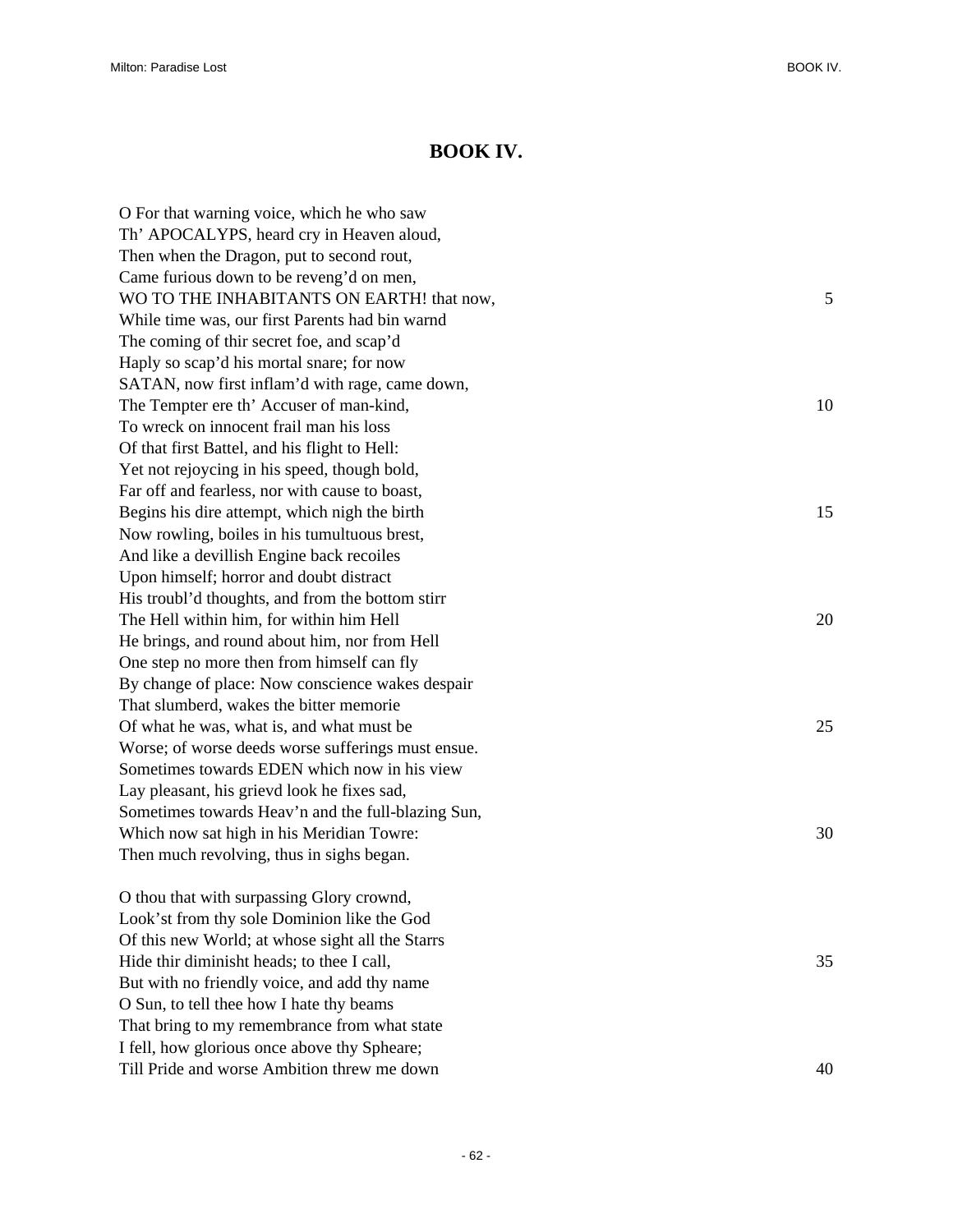Warring in Heav'n against Heav'ns matchless King: Ah wherefore! he deservd no such return From me, whom he created what I was In that bright eminence, and with his good Upbraided none; nor was his service hard. 45 What could be less then to afford him praise, The easiest recompence, and pay him thanks, How due! yet all his good prov'd ill in me, And wrought but malice; lifted up so high I sdeind subjection, and thought one step higher 50 Would set me highest, and in a moment quit The debt immense of endless gratitude, So burthensome, still paying, still to ow; Forgetful what from him I still receivd, And understood not that a grateful mind 55 By owing owes not, but still pays, at once Indebted and dischargd; what burden then? O had his powerful Destiny ordaind Me some inferiour Angel, I had stood Then happie; no unbounded hope had rais'd 60 Ambition. Yet why not? som other Power As great might have aspir'd, and me though mean Drawn to his part; but other Powers as great Fell not, but stand unshak'n, from within Or from without, to all temptations arm'd. 65 Hadst thou the same free Will and Power to stand? Thou hadst: whom hast thou then or what to accuse, But Heav'ns free Love dealt equally to all? Be then his Love accurst, since love or hate, To me alike, it deals eternal woe. 70 Nay curs'd be thou; since against his thy will Chose freely what it now so justly rues. Me miserable! which way shall I flie Infinite wrauth, and infinite despaire? Which way I flie is Hell; my self am Hell; 75 And in the lowest deep a lower deep Still threatning to devour me opens wide, To which the Hell I suffer seems a Heav'n. O then at last relent: is there no place Left for Repentance, none for Pardon left? 80 None left but by submission; and that word DISDAIN forbids me, and my dread of shame Among the spirits beneath, whom I seduc'd With other promises and other vaunts Then to submit, boasting I could subdue 85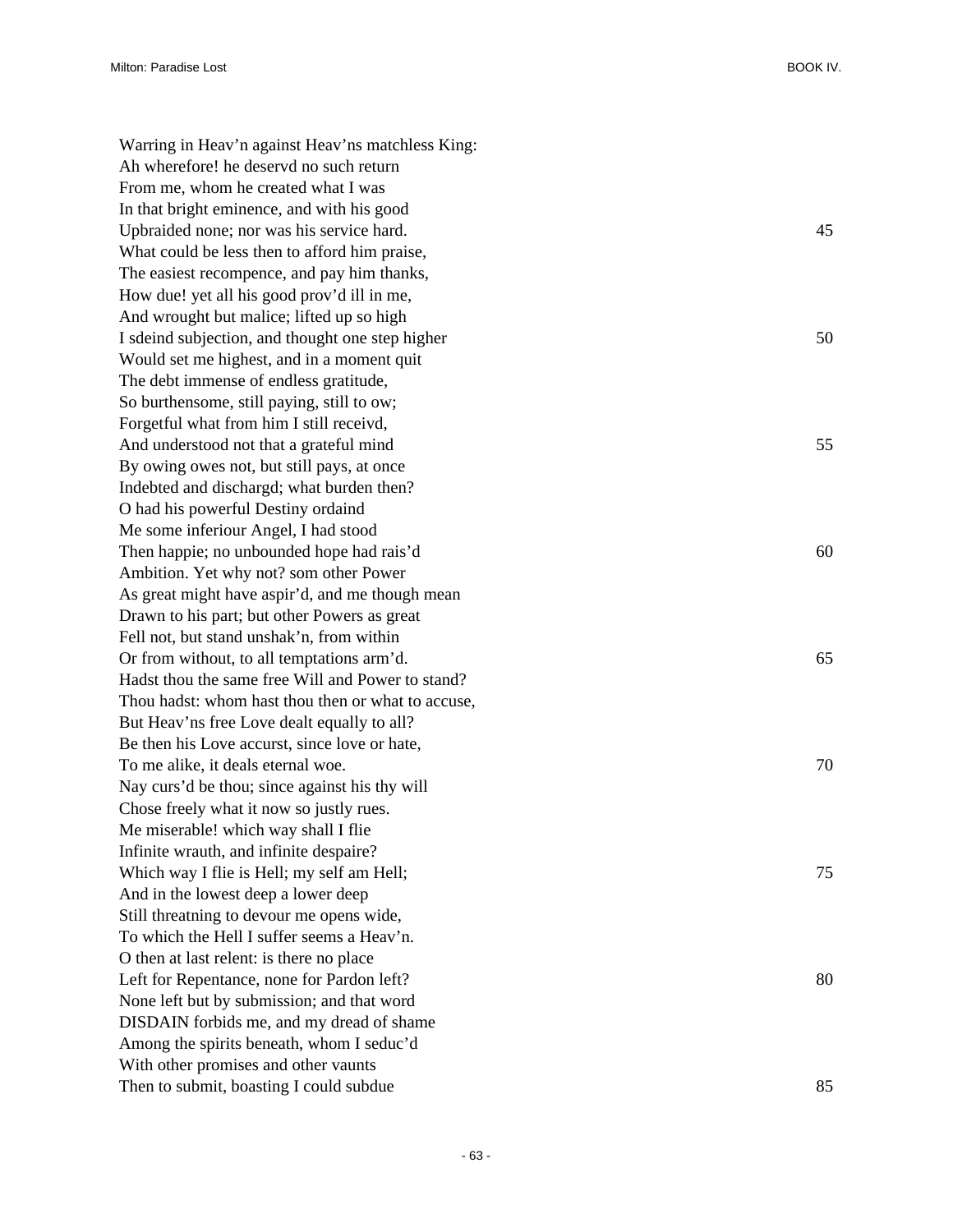Th' Omnipotent. Ay me, they little know How dearly I abide that boast so vaine, Under what torments inwardly I groane; While they adore me on the Throne of Hell, With Diadem and Scepter high advanc'd 90 The lower still I fall, onely Supream In miserie; such joy Ambition findes. But say I could repent and could obtaine By Act of Grace my former state; how soon Would highth recal high thoughts, how soon unsay 95 What feign'd submission swore: ease would recant Vows made in pain, as violent and void. For never can true reconcilement grow Where wounds of deadly hate have peirc'd so deep: Which would but lead me to a worse relapse 100 And heavier fall: so should I purchase deare Short intermission bought with double smart. This knows my punisher; therefore as farr From granting hee, as I from begging peace: All hope excluded thus, behold in stead 105 Of us out-cast, exil'd, his new delight, Mankind created, and for him this World. So farwel Hope, and with Hope farwel Fear, Farwel Remorse: all Good to me is lost; Evil be thou my Good; by thee at least 110 Divided Empire with Heav'ns King I hold By thee, and more then half perhaps will reigne; As Man ere long, and this new World shall know. Thus while he spake, each passion dimm'd his face Thrice chang'd with pale, ire, envie and despair, 115 Which marrd his borrow'd visage, and betraid Him counterfet, if any eye beheld. For heav'nly mindes from such distempers foule Are ever cleer. Whereof hee soon aware, Each perturbation smooth'd with outward calme, 120 Artificer of fraud; and was the first That practisd falshood under saintly shew, Deep malice to conceale, couch't with revenge: Yet not anough had practisd to deceive URIEL once warnd; whose eye pursu'd him down 125 The way he went, and on th' ASSYRIAN mount Saw him disfigur'd, more then could befall Spirit of happie sort: his gestures fierce He markd and mad demeanour, then alone,

- 64 -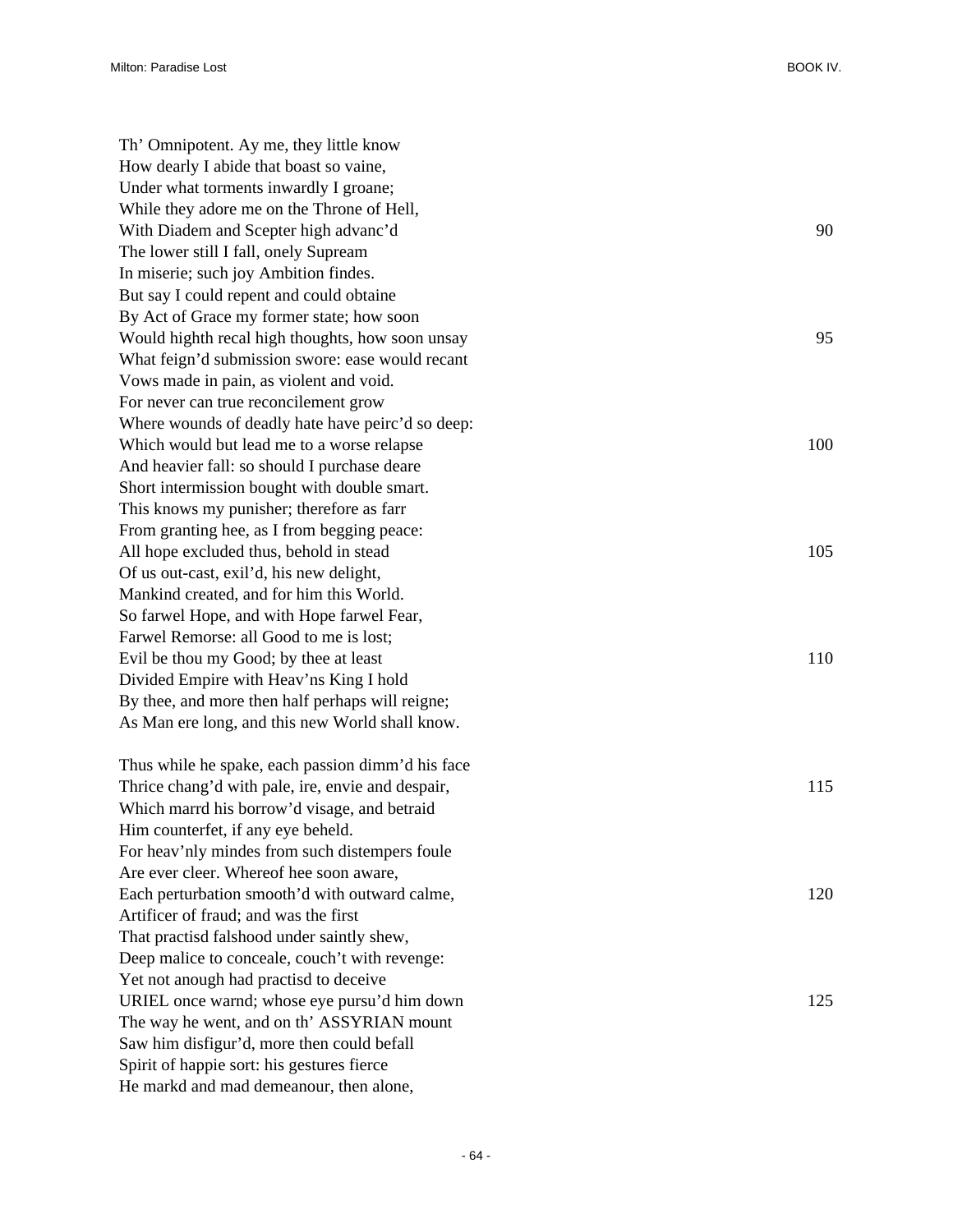| As he suppos'd, all unobserv'd, unseen.                | 130 |
|--------------------------------------------------------|-----|
| So on he fares, and to the border comes                |     |
| Of EDEN, where delicious Paradise,                     |     |
| Now nearer, Crowns with her enclosure green,           |     |
| As with a rural mound the champain head                |     |
| Of a steep wilderness, whose hairie sides              | 135 |
| With thicket overgrown, grottesque and wilde,          |     |
| Access deni'd; and over head up grew                   |     |
| Insuperable highth of loftiest shade,                  |     |
| Cedar, and Pine, and Firr, and branching Palm,         |     |
| A Silvan Scene, and as the ranks ascend                | 140 |
| Shade above shade, a woodie Theatre                    |     |
| Of stateliest view. Yet higher then thir tops          |     |
| The verdurous wall of Paradise up sprung:              |     |
| Which to our general Sire gave prospect large          |     |
| Into his neather Empire neighbouring round.            | 145 |
| And higher then that Wall a circling row               |     |
| Of goodliest Trees loaden with fairest Fruit,          |     |
| Blossoms and Fruits at once of golden hue              |     |
| Appeerd, with gay enameld colours mixt:                |     |
| On which the Sun more glad impress'd his beams         | 150 |
| Then in fair Evening Cloud, or humid Bow,              |     |
| When God hath showrd the earth; so lovely seemd        |     |
| That Lantskip: And of pure now purer aire              |     |
| Meets his approach, and to the heart inspires          |     |
| Vernal delight and joy, able to drive                  | 155 |
| All sadness but despair: now gentle gales              |     |
| Fanning thir odoriferous wings dispense                |     |
| Native perfumes, and whisper whence they stole         |     |
| Those balmie spoiles. As when to them who saile        |     |
| Beyond the CAPE OF HOPE, and now are past              | 160 |
| MOZAMBIC, off at Sea North-East windes blow            |     |
| SABEAN Odours from the spicie shoare                   |     |
| Of ARABIE the blest, with such delay                   |     |
| Well pleas'd they slack thir course, and many a League |     |
| Cheard with the grateful smell old Ocean smiles.       | 165 |
| So entertaind those odorous sweets the Fiend           |     |
| Who came thir bane, though with them better pleas'd    |     |
| Then ASMODEUS with the fishie fume,                    |     |
| That drove him, though enamourd, from the Spouse       |     |
| Of TOBITS Son, and with a vengeance sent               | 170 |
| From MEDIA post to AEGYPT, there fast bound.           |     |

Now to th' ascent of that steep savage Hill SATAN had journied on, pensive and slow;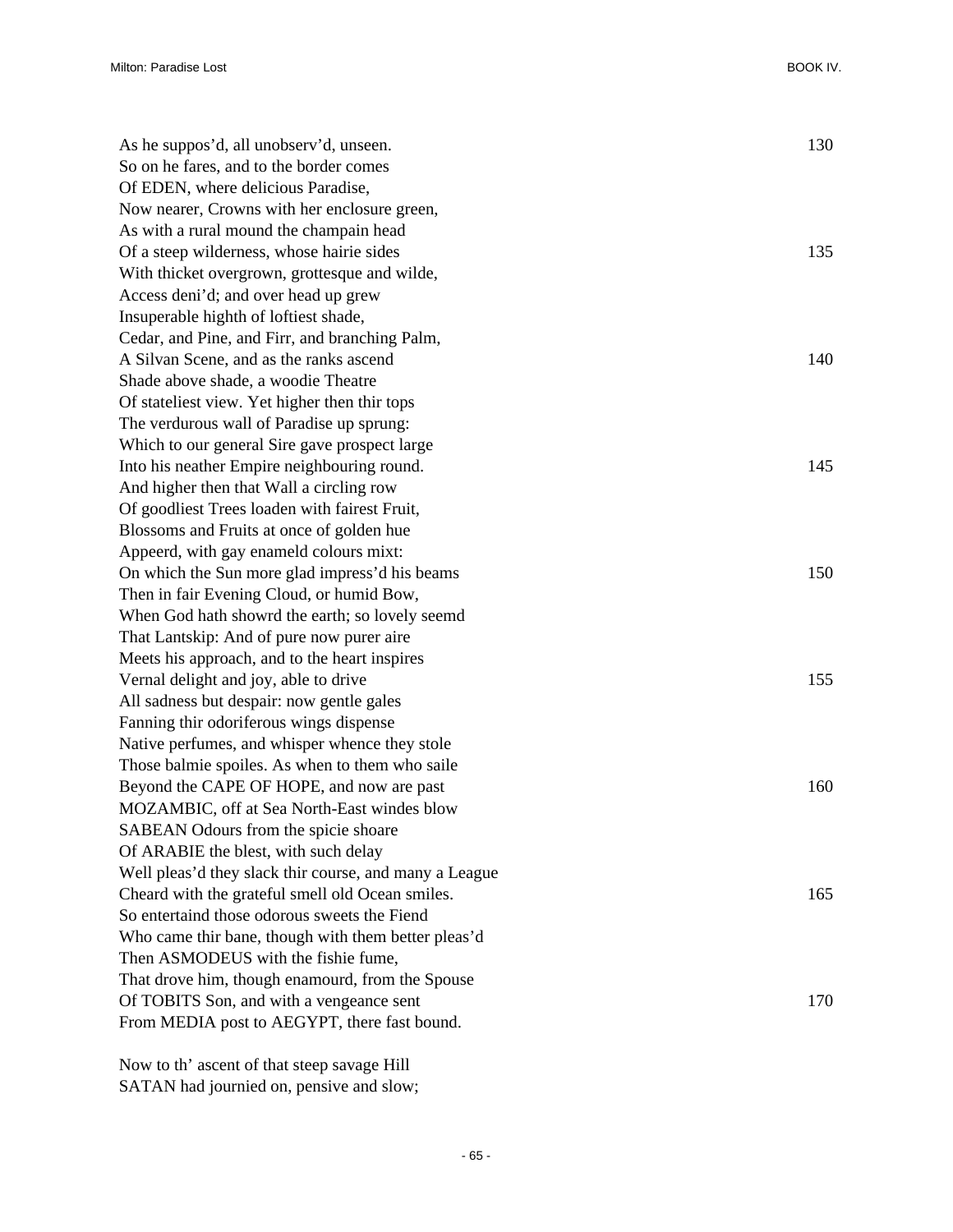| But further way found none, so thick entwin'd,     |     |
|----------------------------------------------------|-----|
| As one continu'd brake, the undergrowth            | 175 |
| Of shrubs and tangling bushes had perplext         |     |
| All path of Man or Beast that past that way:       |     |
| One Gate there onely was, and that look'd East     |     |
| On th' other side: which when th' arch-fellon saw  |     |
| Due entrance he disdaind, and in contempt,         | 180 |
| At one slight bound high overleap'd all bound      |     |
| Of Hill or highest Wall, and sheer within          |     |
| Lights on his feet. As when a prowling Wolfe,      |     |
| Whom hunger drives to seek new haunt for prey,     |     |
| Watching where Shepherds pen thir Flocks at eeve   | 185 |
| In hurdl'd Cotes amid the field secure,            |     |
| Leaps o're the fence with ease into the Fould:     |     |
| Or as a Thief bent to unhoord the cash             |     |
| Of some rich Burgher, whose substantial dores,     |     |
| Cross-barrd and bolted fast, fear no assault,      | 190 |
| In at the window climbes, or o're the tiles;       |     |
| So clomb this first grand Thief into Gods Fould:   |     |
| So since into his Church lewd Hirelings climbe.    |     |
| Thence up he flew, and on the Tree of Life,        |     |
| The middle Tree and highest there that grew,       | 195 |
| Sat like a Cormorant; yet not true Life            |     |
| Thereby regaind, but sat devising Death            |     |
| To them who liv'd; nor on the vertue thought       |     |
| Of that life-giving Plant, but only us'd           |     |
| For prospect, what well us'd had bin the pledge    | 200 |
| Of immortalitie. So little knows                   |     |
| Any, but God alone, to value right                 |     |
| The good before him, but perverts best things      |     |
| To worst abuse, or to thir meanest use.            |     |
| Beneath him with new wonder now he views           | 205 |
| To all delight of human sense expos'd              |     |
| In narrow room Natures whole wealth, yea more,     |     |
| A Heaven on Earth, for blissful Paradise           |     |
| Of God the Garden was, by him in the East          |     |
| Of EDEN planted; EDEN stretchd her Line            | 210 |
| From AURAN Eastward to the Royal Towrs             |     |
| Of great SELEUCIA, built by GRECIAN Kings,         |     |
| Or where the Sons of EDEN long before              |     |
| Dwelt in TELASSAR: in this pleasant soile          |     |
| His farr more pleasant Garden God ordaind;         | 215 |
| Out of the fertil ground he caus'd to grow         |     |
| All Trees of noblest kind for sight, smell, taste; |     |
| And all amid them stood the Tree of Life,          |     |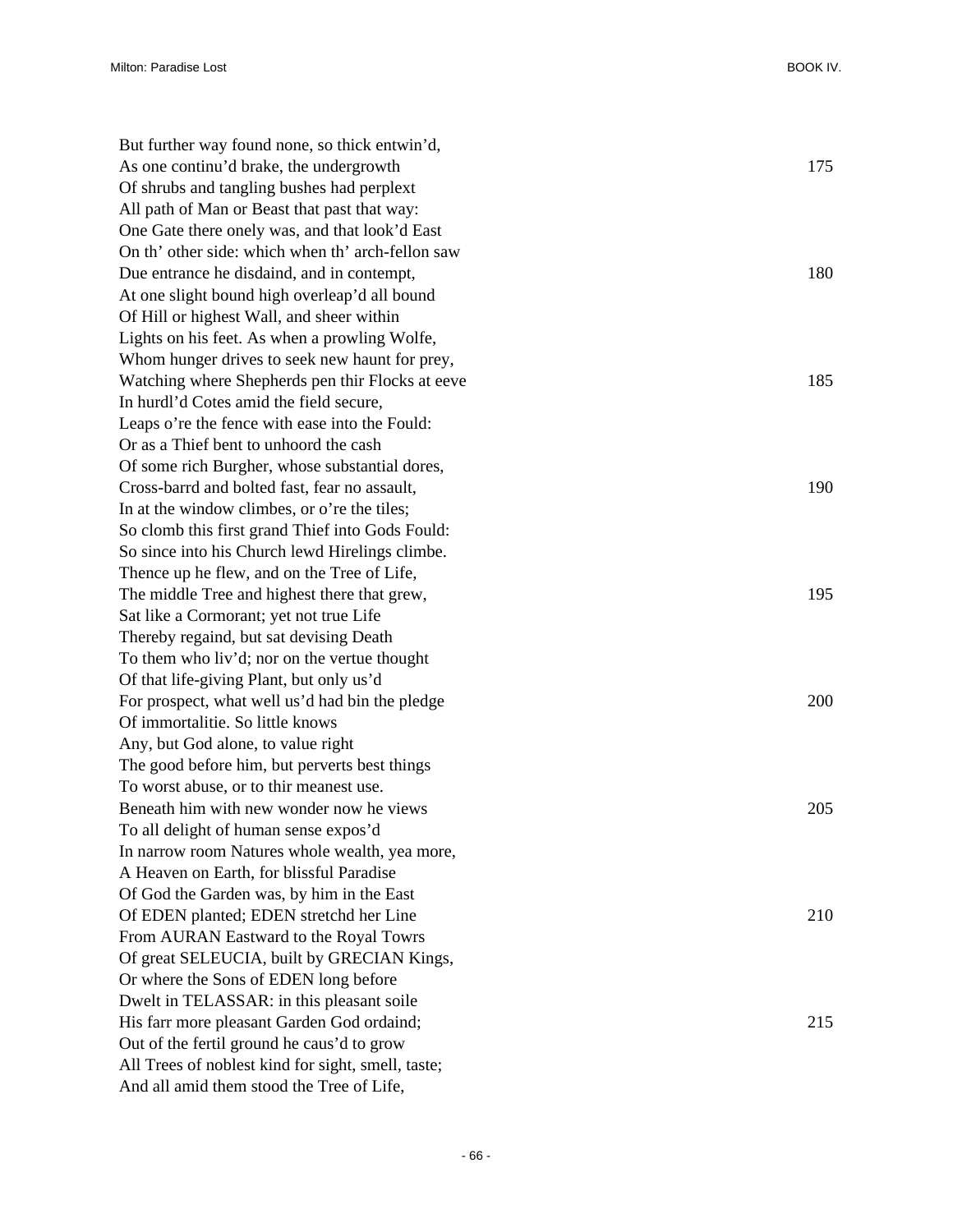| High eminent, blooming Ambrosial Fruit                |     |
|-------------------------------------------------------|-----|
| Of vegetable Gold; and next to Life                   | 220 |
| Our Death the Tree of Knowledge grew fast by,         |     |
| Knowledge of Good bought dear by knowing ill.         |     |
| Southward through EDEN went a River large,            |     |
| Nor chang'd his course, but through the shaggie hill  |     |
| Pass'd underneath ingulft, for God had thrown         | 225 |
| That Mountain as his Garden mould high rais'd         |     |
| Upon the rapid current, which through veins           |     |
| Of porous Earth with kindly thirst up drawn,          |     |
| Rose a fresh Fountain, and with many a rill           |     |
| Waterd the Garden; thence united fell                 | 230 |
| Down the steep glade, and met the neather Flood,      |     |
| Which from his darksom passage now appeers,           |     |
| And now divided into four main Streams,               |     |
| Runs divers, wandring many a famous Realme            |     |
| And Country whereof here needs no account,            | 235 |
| But rather to tell how, if Art could tell,            |     |
| How from that Saphire Fount the crisped Brooks,       |     |
| Rowling on Orient Pearl and sands of Gold,            |     |
| With mazie error under pendant shades                 |     |
| Ran Nectar, visiting each plant, and fed              | 240 |
| Flours worthy of Paradise which not nice Art          |     |
| In Beds and curious Knots, but Nature boon            |     |
| Powrd forth profuse on Hill and Dale and Plaine,      |     |
| Both where the morning Sun first warmly smote         |     |
| The open field, and where the unpierc't shade         | 245 |
| Imbround the noontide Bowrs: Thus was this place,     |     |
| A happy rural seat of various view;                   |     |
| Groves whose rich Trees wept odorous Gumms and Balme, |     |
| Others whose fruit burnisht with Golden Rinde         |     |
| Hung amiable, HESPERIAN Fables true,                  | 250 |
| If true, here onely, and of delicious taste:          |     |
| Betwixt them Lawns, or level Downs, and Flocks        |     |
| Grasing the tender herb, were interpos'd,             |     |
| Or palmie hilloc, or the flourie lap                  |     |
| Of som irriguous Valley spread her store,             | 255 |
| Flours of all hue, and without Thorn the Rose:        |     |
| Another side, umbrageous Grots and Caves              |     |
| Of coole recess, o're which the mantling Vine         |     |
| Layes forth her purple Grape, and gently creeps       |     |
| Luxuriant; mean while murmuring waters fall           | 260 |
| Down the slope hills, disperst, or in a Lake,         |     |
| That to the fringed Bank with Myrtle crownd,          |     |
| Her chrystall mirror holds, unite thir streams.       |     |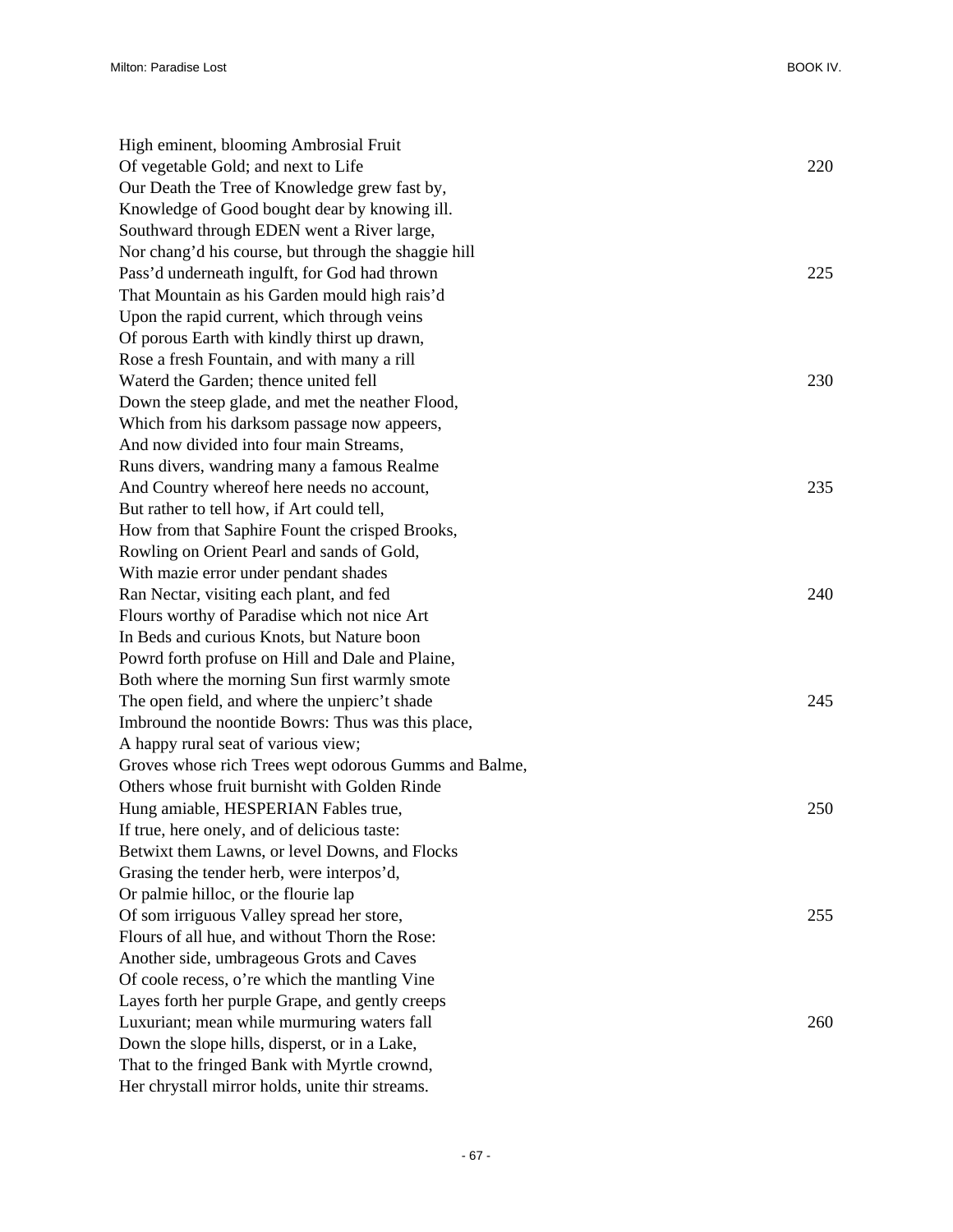| The Birds thir quire apply; aires, vernal aires,    |     |
|-----------------------------------------------------|-----|
| Breathing the smell of field and grove, attune      | 265 |
| The trembling leaves, while Universal PAN           |     |
| Knit with the GRACES and the HOURS in dance         |     |
| Led on th' Eternal Spring. Not that faire field     |     |
| Of ENNA, where PROSERPIN gathring flours            |     |
| Her self a fairer Floure by gloomie DIS             | 270 |
| Was gatherd, which cost CERES all that pain         |     |
| To seek her through the world; nor that sweet Grove |     |
| Of DAPHNE by ORONTES, and th' inspir'd              |     |
| CASTALIAN Spring might with this Paradise           |     |
| Of EDEN strive; nor that NYSEIAN Ile                | 275 |
| Girt with the River TRITON, where old CHAM,         |     |
| Whom Gentiles AMMON call and LIBYAN JOVE,           |     |
| Hid AMALTHEA and her Florid Son                     |     |
| Young BACCHUS from his Stepdame RHEA'S eye;         |     |
| Nor where ABASSIN Kings thir issue Guard,           | 280 |
| Mount AMARA, though this by som suppos'd            |     |
| True Paradise under the ETHIOP Line                 |     |
| By NILUS head, enclos'd with shining Rock,          |     |
| A whole dayes journey high, but wide remote         |     |
| From this ASSYRIAN Garden, where the Fiend          | 285 |
| Saw undelighted all delight, all kind               |     |
| Of living Creatures new to sight and strange:       |     |
| Two of far nobler shape erect and tall,             |     |
| Godlike erect, with native Honour clad              |     |
| In naked Majestie seemd Lords of all,               | 290 |
| And worthie seemd, for in thir looks Divine         |     |
| The image of thir glorious Maker shon,              |     |
| Truth, Wisdome, Sanctitude severe and pure,         |     |
| Severe, but in true filial freedom plac't;          |     |
| Whence true autoritie in men; though both           | 295 |
| Not equal, as thir sex not equal seemd;             |     |
| For contemplation hee and valour formd,             |     |
| For softness shee and sweet attractive Grace,       |     |
| Hee for God only, shee for God in him:              |     |
| His fair large Front and Eye sublime declar'd       | 300 |
| Absolute rule; and Hyacinthin Locks                 |     |
| Round from his parted forelock manly hung           |     |
| Clustring, but not beneath his shoulders broad:     |     |
| Shee as a vail down to the slender waste            |     |
| Her unadorned golden tresses wore                   | 305 |
| Dissheveld, but in wanton ringlets wav'd            |     |
| As the Vine curles her tendrils, which impli'd      |     |
| Subjection, but requir'd with gentle sway,          |     |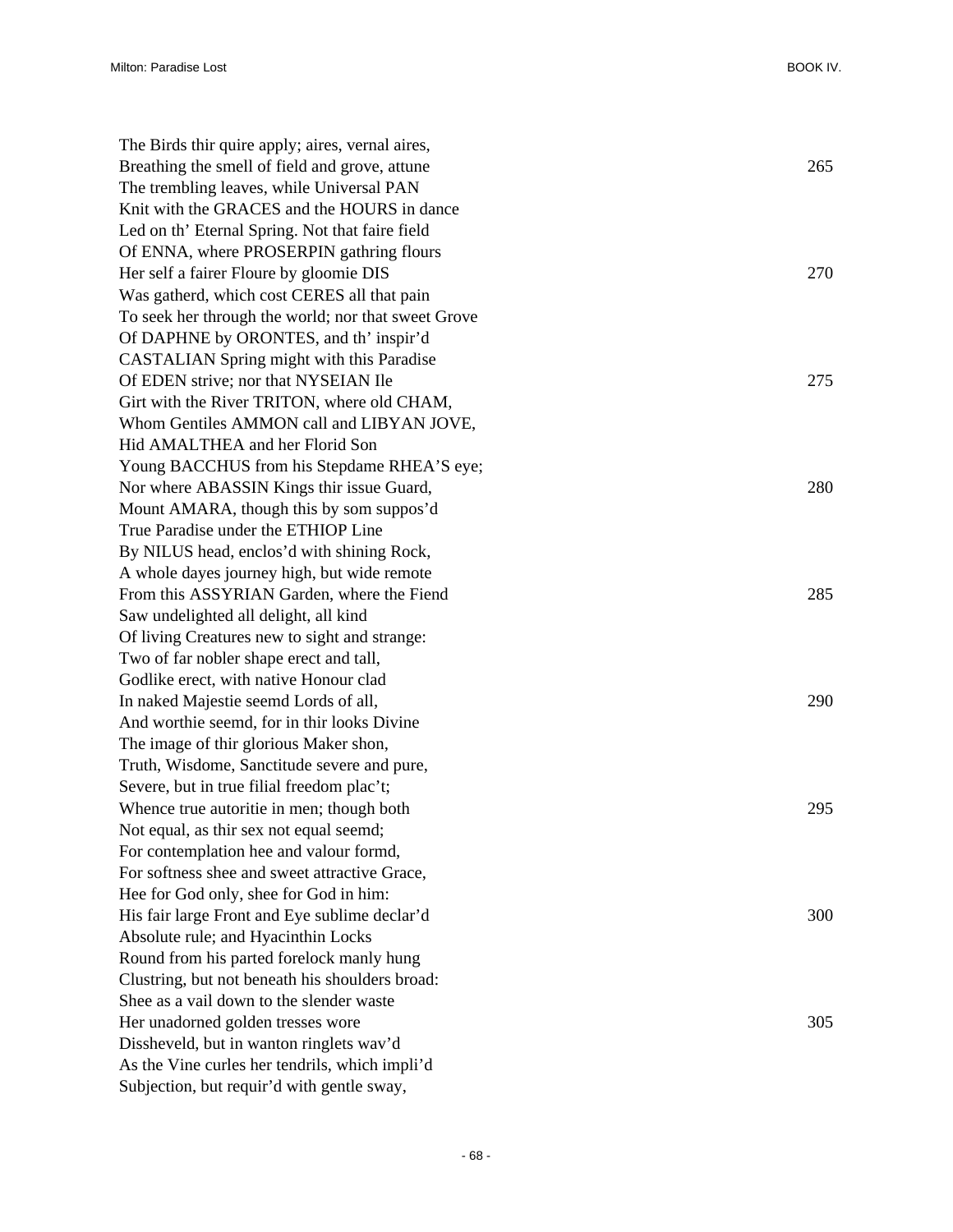| And by her yeilded, by him best receivd,               |     |
|--------------------------------------------------------|-----|
| Yeilded with coy submission, modest pride,             | 310 |
| And sweet reluctant amorous delay.                     |     |
| Nor those mysterious parts were then conceald,         |     |
| Then was not guiltie shame, dishonest shame            |     |
| Of natures works, honor dishonorable,                  |     |
| Sin-bred, how have ye troubl'd all mankind             | 315 |
| With shews instead, meer shews of seeming pure,        |     |
| And banisht from mans life his happiest life,          |     |
| Simplicitie and spotless innocence.                    |     |
| So passd they naked on, nor shund the sight            |     |
| Of God or Angel, for they thought no ill:              | 320 |
| So hand in hand they passd, the lovliest pair          |     |
| That ever since in loves imbraces met,                 |     |
| ADAM the goodliest man of men since borne              |     |
| His Sons, the fairest of her Daughters EVE.            |     |
| Under a tuft of shade that on a green                  | 325 |
| Stood whispering soft, by a fresh Fountain side        |     |
| They sat them down, and after no more toil             |     |
| Of thir sweet Gardning labour then suffic'd            |     |
| To recommend coole ZEPHYR, and made ease               |     |
| More easie, wholsom thirst and appetite                | 330 |
| More grateful, to thir Supper Fruits they fell,        |     |
| Nectarine Fruits which the compliant boughes           |     |
| Yeilded them, side-long as they sat recline            |     |
| On the soft downie Bank damaskt with flours:           |     |
| The savourie pulp they chew, and in the rinde          | 335 |
| Still as they thirsted scoop the brimming stream;      |     |
| Nor gentle purpose, nor endearing smiles               |     |
| Wanted, nor youthful dalliance as beseems              |     |
| Fair couple, linkt in happie nuptial League,           |     |
| Alone as they. About them frisking playd               | 340 |
| All Beasts of th' Earth, since wilde, and of all chase |     |
| In Wood or Wilderness, Forrest or Den;                 |     |
| Sporting the Lion rampd, and in his paw                |     |
| Dandl'd the Kid; Bears, Tygers, Ounces, Pards          |     |
| Gambold before them, th' unwieldy Elephant             | 345 |
| To make them mirth us'd all his might, & wreathd       |     |
| His Lithe Proboscis; close the Serpent sly             |     |
| Insinuating, wove with Gordian twine                   |     |
| His breaded train, and of his fatal guile              |     |
| Gave proof unheeded; others on the grass               | 350 |
| Coucht, and now fild with pasture gazing sat,          |     |
| Or Bedward ruminating: for the Sun                     |     |
| Declin'd was hasting now with prone carreer            |     |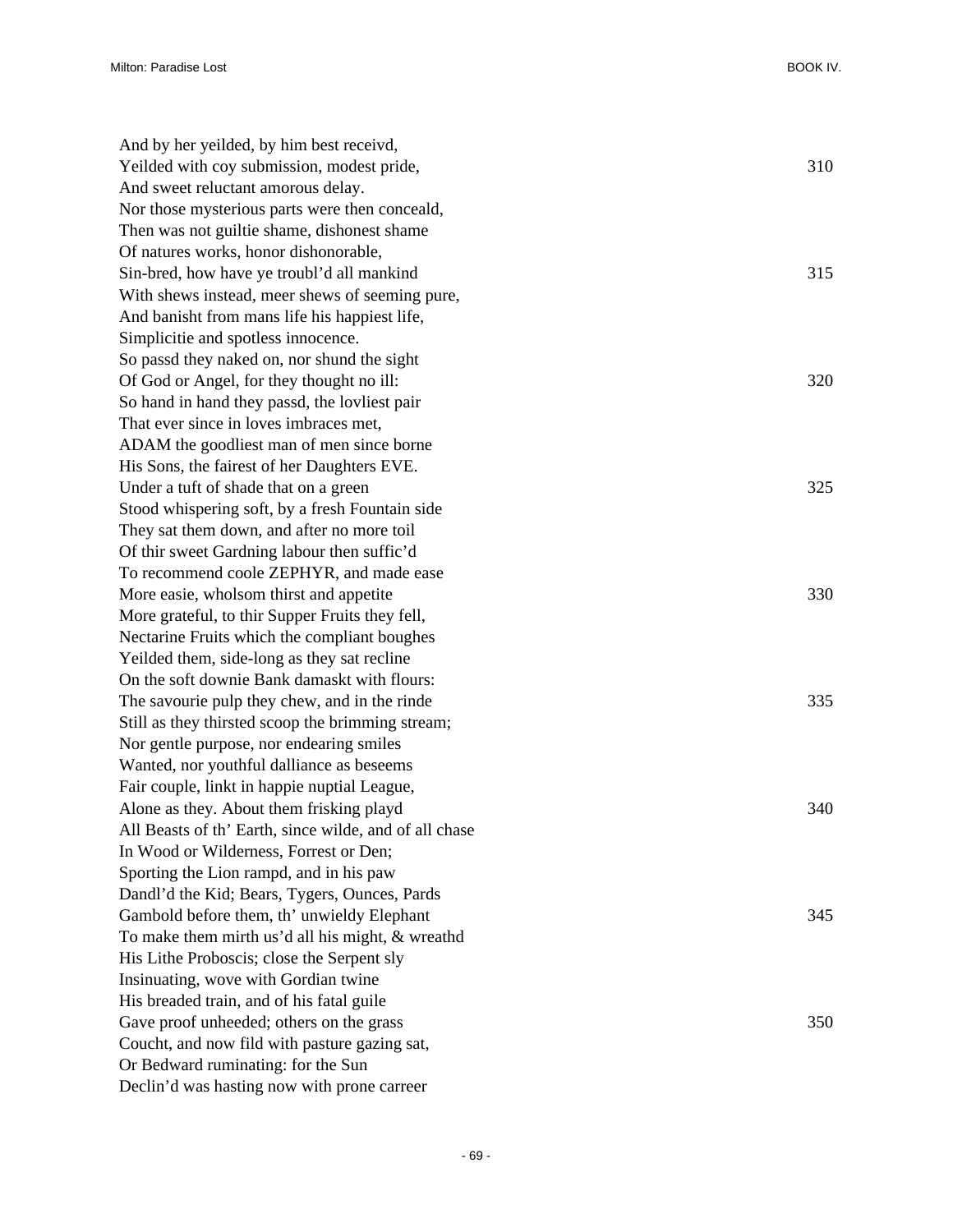| To th' Ocean Iles, and in th' ascending Scale      |     |
|----------------------------------------------------|-----|
| Of Heav'n the Starrs that usher Evening rose:      | 355 |
| When SATAN still in gaze, as first he stood,       |     |
| Scarce thus at length faild speech recoverd sad.   |     |
| O Hell! what doe mine eyes with grief behold,      |     |
| Into our room of bliss thus high advanc't          |     |
| Creatures of other mould, earth-born perhaps,      | 360 |
| Not Spirits, yet to heav'nly Spirits bright        |     |
| Little inferior; whom my thoughts pursue           |     |
| With wonder, and could love, so lively shines      |     |
| In them Divine resemblance, and such grace         |     |
| The hand that formd them on thir shape hath pourd. | 365 |
| Ah gentle pair, yee little think how nigh          |     |
| Your change approaches, when all these delights    |     |
| Will vanish and deliver ye to woe,                 |     |
| More woe, the more your taste is now of joy;       |     |
| Happie, but for so happie ill secur'd              | 370 |
| Long to continue, and this high seat your Heav'n   |     |
| Ill fenc't for Heav'n to keep out such a foe       |     |
| As now is enterd; yet no purpos'd foe              |     |
| To you whom I could pittie thus forlorne           |     |
| Though I unpittied: League with you I seek,        | 375 |
| And mutual amitie so streight, so close,           |     |
| That I with you must dwell, or you with me         |     |
| Henceforth; my dwelling haply may not please       |     |
| Like this fair Paradise, your sense, yet such      |     |
| Accept your Makers work; he gave it me,            | 380 |
| Which I as freely give; Hell shall unfould,        |     |
| To entertain you two, her widest Gates,            |     |
| And send forth all her Kings; there will be room,  |     |
| Not like these narrow limits, to receive           |     |
| Your numerous of spring; if no better place,       | 385 |
| Thank him who puts me loath to this revenge        |     |
| On you who wrong me not for him who wrongd.        |     |
| And should I at your harmless innocence            |     |
| Melt, as I doe, yet public reason just,            |     |
| Honour and Empire with revenge enlarg'd,           | 390 |
| By conquering this new World, compels me now       |     |
| To do what else though damnd I should abhorre.     |     |
| So spake the Fiend, and with necessitie,           |     |
| The Tyrants plea, excus'd his devilish deeds.      |     |

Then from his loftie stand on that high Tree 395

Down he alights among the sportful Herd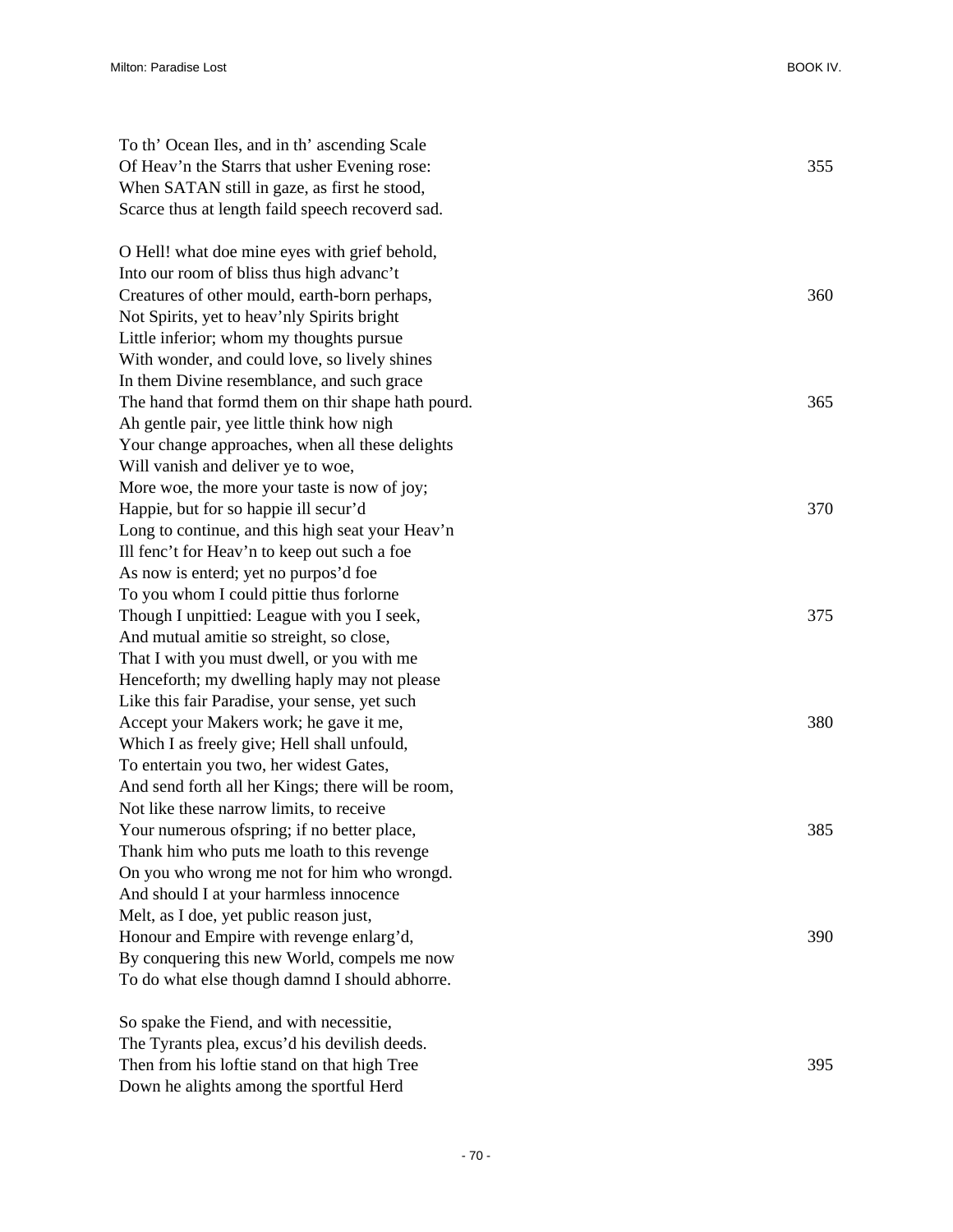| Of those fourfooted kindes, himself now one,        |     |
|-----------------------------------------------------|-----|
| Now other, as thir shape servd best his end         |     |
| Neerer to view his prey, and unespi'd               |     |
| To mark what of thir state he more might learn      | 400 |
| By word or action markt: about them round           |     |
| A Lion now he stalkes with fierie glare,            |     |
| Then as a Tiger, who by chance hath spi'd           |     |
| In some Purlieu two gentle Fawnes at play,          |     |
| Strait couches close, then rising changes oft       | 405 |
| His couchant watch, as one who chose his ground     |     |
| Whence rushing he might surest seise them both      |     |
| Grip't in each paw: when ADAM first of men          |     |
| To first of women EVE thus moving speech,           |     |
| Turnd him all eare to heare new utterance flow.     | 410 |
|                                                     |     |
| Sole partner and sole part of all these joyes,      |     |
| Dearer thy self then all; needs must the Power      |     |
| That made us, and for us this ample World           |     |
| Be infinitly good, and of his good                  |     |
| As liberal and free as infinite,                    | 415 |
| That rais'd us from the dust and plac't us here     |     |
| In all this happiness, who at his hand              |     |
| Have nothing merited, nor can performe              |     |
| Aught whereof hee hath need, hee who requires       |     |
| From us no other service then to keep               | 420 |
| This one, this easie charge, of all the Trees       |     |
| In Paradise that beare delicious fruit              |     |
|                                                     |     |
| So various, not to taste that onely Tree            |     |
| Of knowledge, planted by the Tree of Life,          |     |
| So neer grows Death to Life, what ere Death is,     | 425 |
| Som dreadful thing no doubt; for well thou knowst   |     |
| God hath pronounc't it death to taste that Tree,    |     |
| The only sign of our obedience left                 |     |
| Among so many signes of power and rule              |     |
| Conferrd upon us, and Dominion giv'n                | 430 |
| Over all other Creatures that possesse              |     |
| Earth, Aire, and Sea. Then let us not think hard    |     |
| One easie prohibition, who enjoy                    |     |
| Free leave so large to all things else, and choice  |     |
| Unlimited of manifold delights:                     | 435 |
| But let us ever praise him, and extoll              |     |
| His bountie, following our delightful task          |     |
| To prune these growing Plants, & tend these Flours, |     |
| Which were it toilsom, yet with thee were sweet.    |     |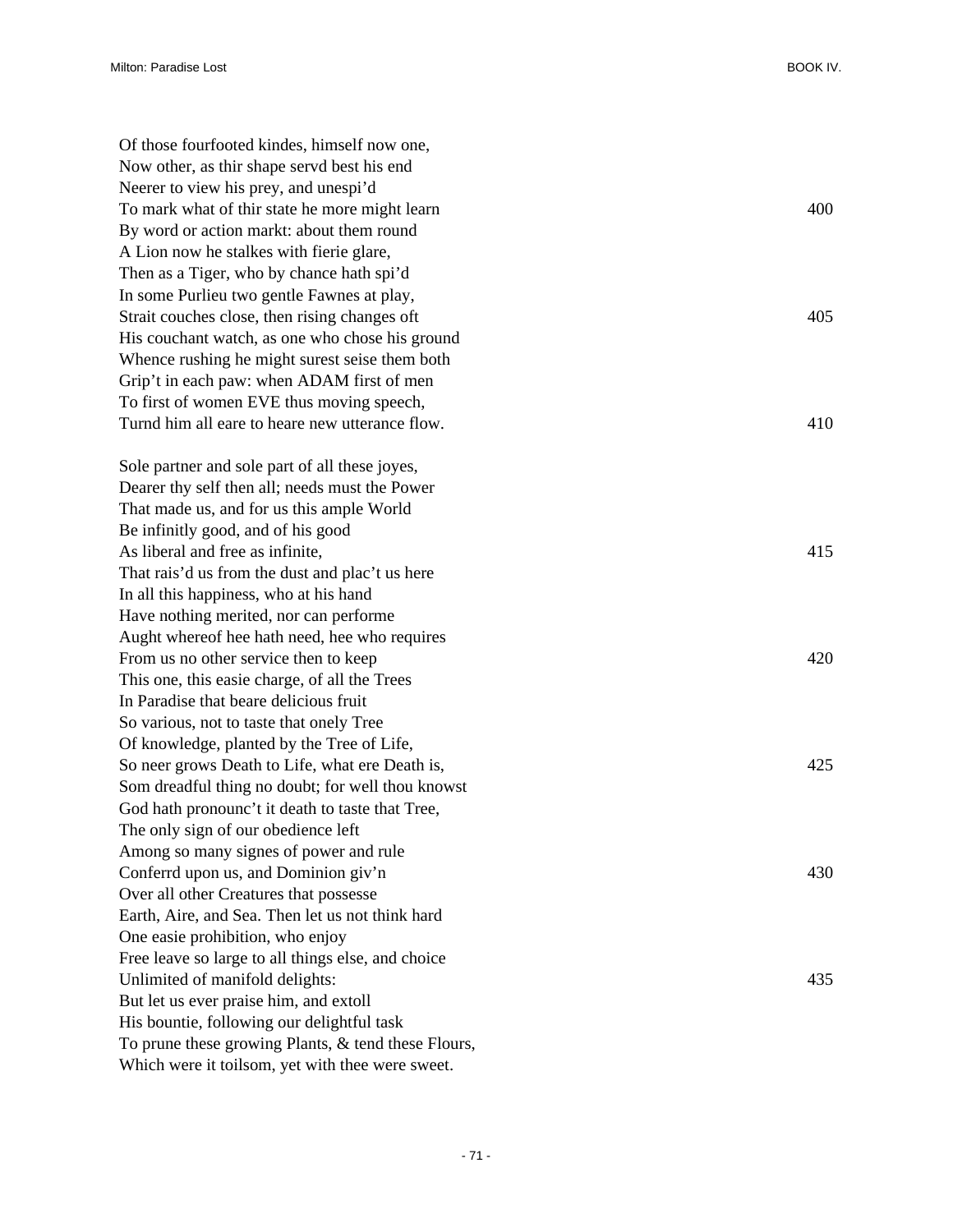| To whom thus Eve repli'd. O thou for whom            | 440 |
|------------------------------------------------------|-----|
| And from whom I was formd flesh of thy flesh,        |     |
| And without whom am to no end, my Guide              |     |
| And Head, what thou hast said is just and right.     |     |
| For wee to him indeed all praises owe,               |     |
| And daily thanks, I chiefly who enjoy                | 445 |
| So farr the happier Lot, enjoying thee               |     |
| Preeminent by so much odds, while thou               |     |
| Like consort to thy self canst no where find.        |     |
| That day I oft remember, when from sleep             |     |
| I first awak't, and found my self repos'd            | 450 |
| Under a shade on flours, much wondring where         |     |
| And what I was, whence thither brought, and how.     |     |
| Not distant far from thence a murmuring sound        |     |
| Of waters issu'd from a Cave and spread              |     |
| Into a liquid Plain, then stood unmov'd              | 455 |
| Pure as th' expanse of Heav'n; I thither went        |     |
| With unexperienc't thought, and laid me downe        |     |
| On the green bank, to look into the cleer            |     |
| Smooth Lake, that to me seemd another Skie.          |     |
| As I bent down to look, just opposite,               | 460 |
| A Shape within the watry gleam appeerd               |     |
| Bending to look on me, I started back,               |     |
| It started back, but pleasd I soon returnd,          |     |
| Pleas'd it returnd as soon with answering looks      |     |
| Of sympathie and love, there I had fixt              | 465 |
| Mine eyes till now, and pin'd with vain desire,      |     |
| Had not a voice thus warnd me, What thou seest,      |     |
| What there thou seest fair Creature is thy self,     |     |
| With thee it came and goes: but follow me,           |     |
| And I will bring thee where no shadow staies         | 470 |
| Thy coming, and thy soft imbraces, hee               |     |
| Whose image thou art, him thou shall enjoy           |     |
| Inseparablie thine, to him shalt beare               |     |
| Multitudes like thy self, and thence be call'd       |     |
| Mother of human Race: what could I doe,              | 475 |
| But follow strait, invisibly thus led?               |     |
| Till I espi'd thee, fair indeed and tall,            |     |
| Under a Platan, yet methought less faire,            |     |
| Less winning soft, less amiablie milde,              |     |
| Then that smooth watry image; back I turnd,          | 480 |
| Thou following cryd'st aloud, Return fair EVE,       |     |
| Whom fli'st thou? whom thou fli'st, of him thou art, |     |
| His flesh, his bone; to give thee being I lent       |     |
| Out of my side to thee, neerest my heart             |     |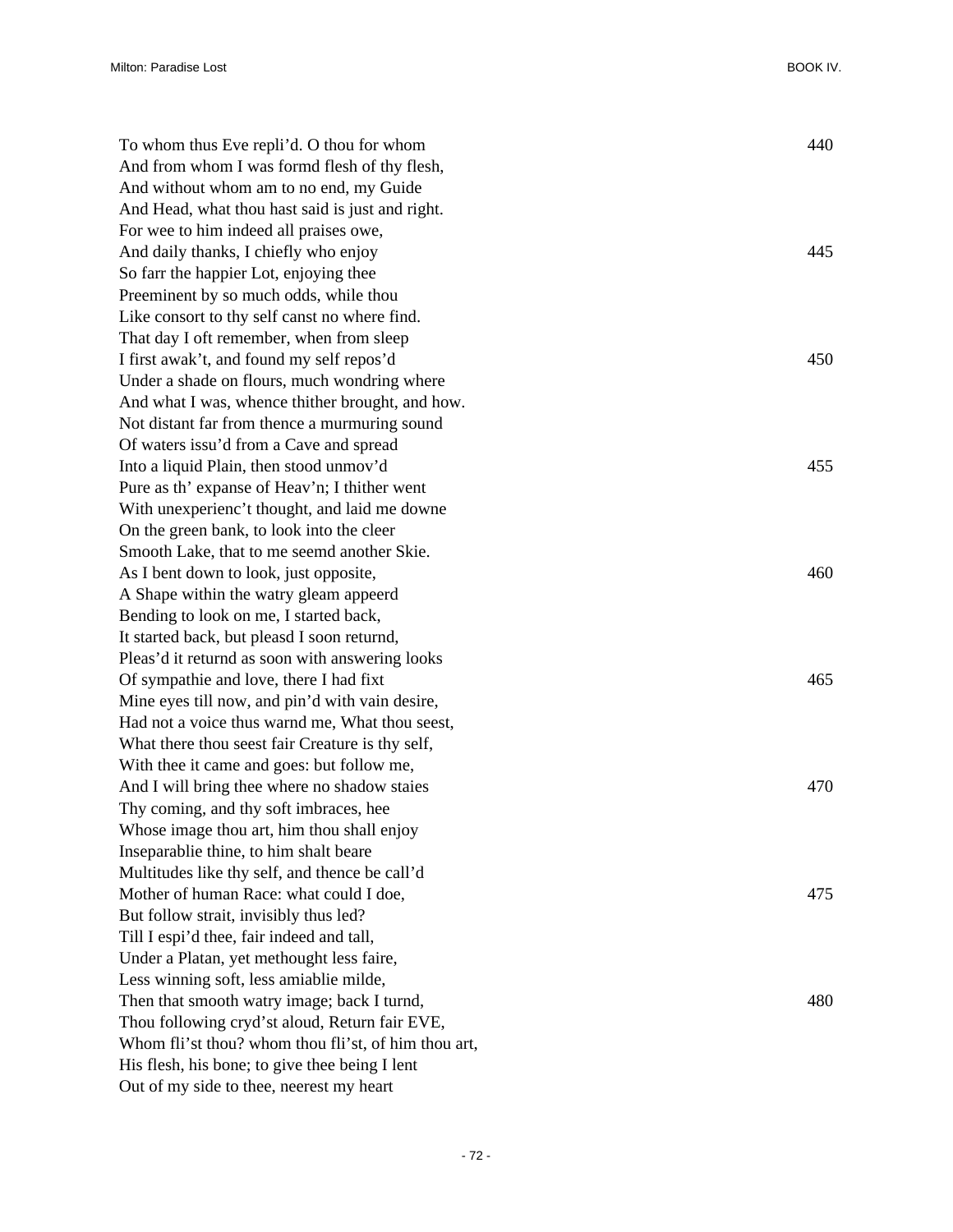| Substantial Life, to have thee by my side<br>Henceforth an individual solace dear;<br>Part of my Soul I seek thee, and thee claim<br>My other half: with that thy gentle hand<br>Seisd mine, I yeilded, and from that time see<br>How beauty is excelld by manly grace<br>And wisdom, which alone is truly fair. | 485<br>490 |
|------------------------------------------------------------------------------------------------------------------------------------------------------------------------------------------------------------------------------------------------------------------------------------------------------------------|------------|
| So spake our general Mother, and with eyes<br>Of conjugal attraction unreprov'd,                                                                                                                                                                                                                                 |            |
| And meek surrender, half imbracing leand                                                                                                                                                                                                                                                                         |            |
| On our first Father, half her swelling Breast                                                                                                                                                                                                                                                                    | 495        |
| Naked met his under the flowing Gold                                                                                                                                                                                                                                                                             |            |
| Of her loose tresses hid: he in delight                                                                                                                                                                                                                                                                          |            |
| Both of her Beauty and submissive Charms                                                                                                                                                                                                                                                                         |            |
| Smil'd with superior Love, as JUPITER                                                                                                                                                                                                                                                                            |            |
| On JUNO smiles, when he impregns the Clouds                                                                                                                                                                                                                                                                      | 500        |
| That shed MAY Flowers; and press'd her Matron lip                                                                                                                                                                                                                                                                |            |
| With kisses pure: aside the Devil turnd                                                                                                                                                                                                                                                                          |            |
| For envie, yet with jealous leer maligne                                                                                                                                                                                                                                                                         |            |
| Ey'd them askance, and to himself thus plaind.                                                                                                                                                                                                                                                                   |            |
| Sight hateful, sight tormenting! thus these two                                                                                                                                                                                                                                                                  | 505        |
| Imparadis't in one anothers arms                                                                                                                                                                                                                                                                                 |            |
| The happier EDEN, shall enjoy thir fill                                                                                                                                                                                                                                                                          |            |
| Of bliss on bliss, while I to Hell am thrust,                                                                                                                                                                                                                                                                    |            |
| Where neither joy nor love, but fierce desire,                                                                                                                                                                                                                                                                   |            |
| Among our other torments not the least,                                                                                                                                                                                                                                                                          | 510        |
| Still unfulfill'd with pain of longing pines;                                                                                                                                                                                                                                                                    |            |
| Yet let me not forget what I have gain'd                                                                                                                                                                                                                                                                         |            |
| From thir own mouths; all is not theirs it seems:                                                                                                                                                                                                                                                                |            |
| One fatal Tree there stands of Knowledge call'd,                                                                                                                                                                                                                                                                 |            |
| Forbidden them to taste: Knowledge forbidd'n?                                                                                                                                                                                                                                                                    | 515        |
| Suspicious, reasonless. Why should thir Lord                                                                                                                                                                                                                                                                     |            |
| Envie them that? can it be sin to know,                                                                                                                                                                                                                                                                          |            |
| Can it be death? and do they onely stand                                                                                                                                                                                                                                                                         |            |
| By Ignorance, is that thir happie state,                                                                                                                                                                                                                                                                         |            |
| The proof of thir obedience and thir faith?                                                                                                                                                                                                                                                                      | 520        |
| O fair foundation laid whereon to build                                                                                                                                                                                                                                                                          |            |
| Thir ruine! Hence I will excite thir minds                                                                                                                                                                                                                                                                       |            |
| With more desire to know, and to reject                                                                                                                                                                                                                                                                          |            |
| Envious commands, invented with designe                                                                                                                                                                                                                                                                          |            |
| To keep them low whom knowledge might exalt                                                                                                                                                                                                                                                                      | 525        |
| Equal with Gods; aspiring to be such,                                                                                                                                                                                                                                                                            |            |
| They taste and die: what likelier can ensue?                                                                                                                                                                                                                                                                     |            |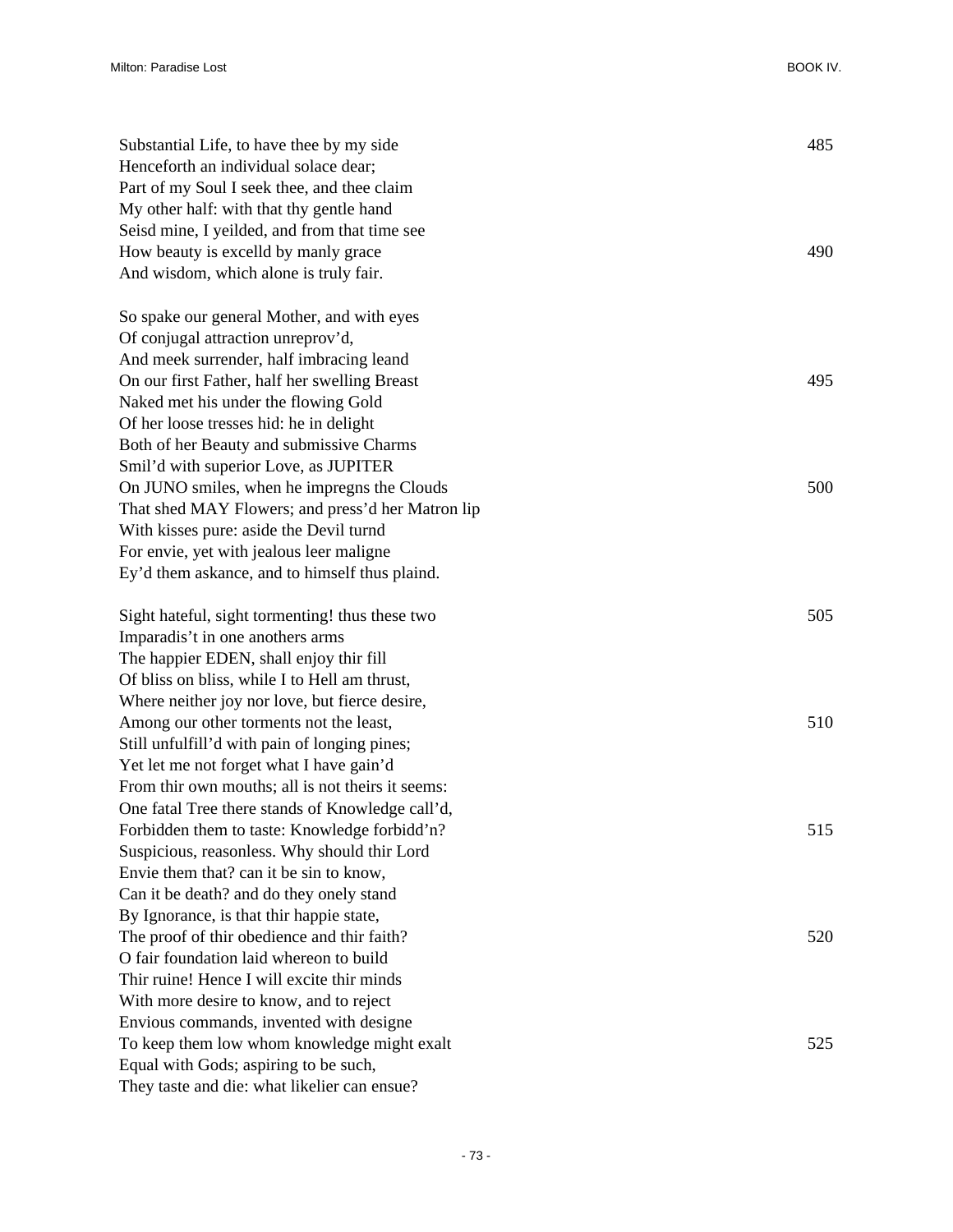| But first with narrow search I must walk round             |     |
|------------------------------------------------------------|-----|
| This Garden, and no corner leave unspi'd;                  |     |
| A chance but chance may lead where I may meet              | 530 |
| Some wandring Spirit of Heav'n, by Fountain side,          |     |
| Or in thick shade retir'd, from him to draw                |     |
| What further would be learnt. Live while ye may,           |     |
| Yet happie pair; enjoy, till I return,                     |     |
| Short pleasures, for long woes are to succeed.             | 535 |
| So saying, his proud step he scornful turn'd,              |     |
| But with sly circumspection, and began                     |     |
| Through wood, through waste, o're hil, o're dale his roam. |     |
| Mean while in utmost Longitude, where Heav'n               |     |
| With Earth and Ocean meets, the setting Sun                | 540 |
| Slowly descended, and with right aspect                    |     |
| Against the eastern Gate of Paradise                       |     |
| Leveld his eevning Rayes: it was a Rock                    |     |
| Of Alablaster, pil'd up to the Clouds,                     |     |
| Conspicuous farr, winding with one ascent                  | 545 |
| Accessible from Earth, one entrance high;                  |     |
| The rest was craggie cliff, that overhung                  |     |
| Still as it rose, impossible to climbe.                    |     |
| Betwixt these rockie Pillars GABRIEL sat                   |     |
| Chief of th' Angelic Guards, awaiting night;               | 550 |
| About him exercis'd Heroic Games                           |     |
| Th' unarmed Youth of Heav'n, but nigh at hand              |     |
| Celestial Armourie, Shields, Helmes, and Speares           |     |
| Hung high with Diamond flaming, and with Gold.             |     |
| Thither came URIEL, gliding through the Eeven              | 555 |
| On a Sun beam, swift as a shooting Starr                   |     |
| In AUTUMN thwarts the night, when vapors fir'd             |     |
| Impress the Air, and shews the Mariner                     |     |
| From what point of his Compass to beware                   |     |
| Impetuous winds: he thus began in haste.                   | 560 |
| GABRIEL, to thee thy cours by Lot hath giv'n               |     |
| Charge and strict watch that to this happie place          |     |
| No evil thing approach or enter in;                        |     |
| This day at highth of Noon came to my Spheare              |     |
| A Spirit, zealous, as he seem'd, to know                   | 565 |
| More of th' Almighties works, and chiefly Man              |     |
| Gods latest Image: I describ'd his way                     |     |
| Bent all on speed, and markt his Aerie Gate;               |     |
| But in the Mount that lies from EDEN North,                |     |
| Where he first lighted, soon discernd his looks            | 570 |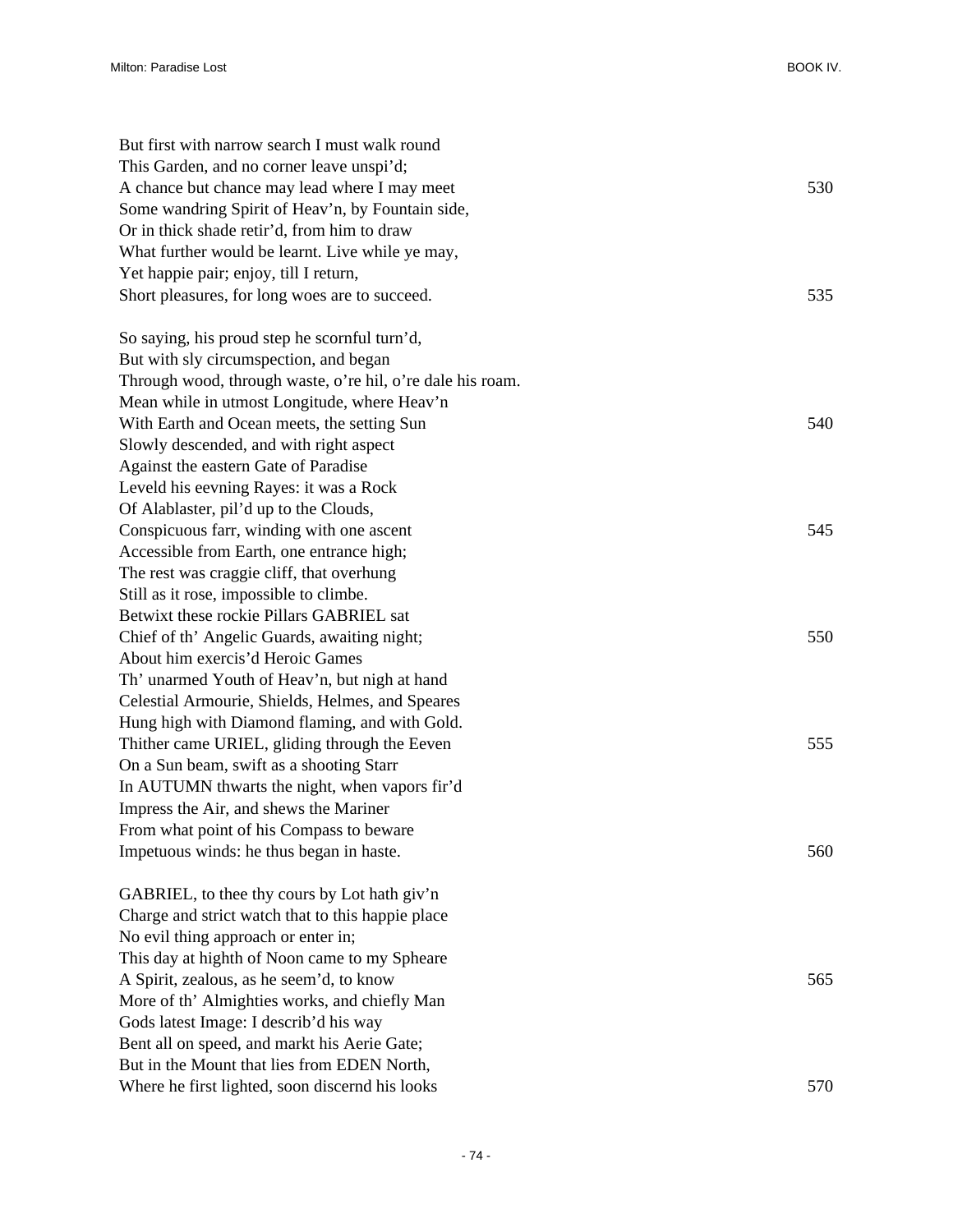Alien from Heav'n, with passions foul obscur'd: Mine eye pursu'd him still, but under shade Lost sight of him; one of the banisht crew I fear, hath ventur'd from the deep, to raise New troubles; him thy care must be to find. 575 To whom the winged Warriour thus returnd: URIEL, no wonder if thy perfet sight, Amid the Suns bright circle where thou sitst, See farr and wide: in at this Gate none pass The vigilance here plac't, but such as come 580 Well known from Heav'n; and since Meridian hour No Creature thence: if Spirit of other sort, So minded, have oreleapt these earthie bounds On purpose, hard thou knowst it to exclude Spiritual substance with corporeal barr. 585 But if within the circuit of these walks In whatsoever shape he lurk, of whom Thou telst, by morrow dawning I shall know. So promis'd hee, and URIEL to his charge Returnd on that bright beam, whose point now raisd 590 Bore him slope downward to the Sun now fall'n Beneath th' AZORES; whither the prime Orb, Incredible how swift, had thither rowl'd Diurnal, or this less volubil Earth By shorter flight to th' East, had left him there 595 Arraying with reflected Purple and Gold The Clouds that on his Western Throne attend: Now came still Eevning on, and Twilight gray Had in her sober Liverie all things clad; Silence accompanied, for Beast and Bird, 600 They to thir grassie Couch, these to thir Nests Were slunk, all but the wakeful Nightingale; She all night long her amorous descant sung; Silence was pleas'd: now glow'd the Firmament With living Saphirs: HESPERUS that led 605 The starrie Host, rode brightest, till the Moon Rising in clouded Majestie, at length Apparent Queen unvaild her peerless light, And o're the dark her Silver Mantle threw. When ADAM thus to EVE: Fair Consort, th' hour 610

Mind us of like repose, since God hath set

Of night, and all things now retir'd to rest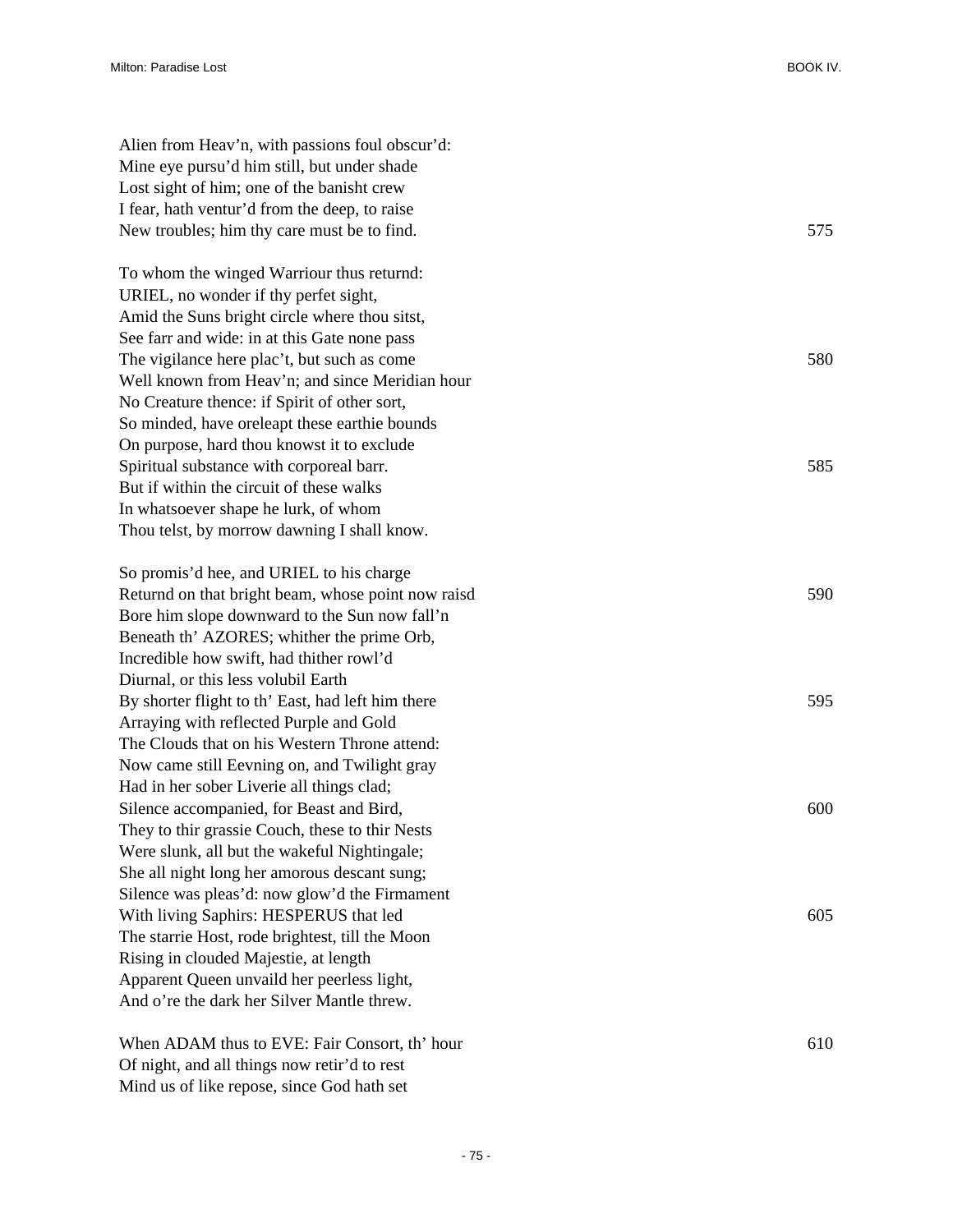Labour and rest, as day and night to men Successive, and the timely dew of sleep Now falling with soft slumbrous weight inclines 615 Our eye-lids; other Creatures all day long Rove idle unimploid, and less need rest; Man hath his daily work of body or mind Appointed, which declares his Dignitie, And the regard of Heav'n on all his waies; 620 While other Animals unactive range, And of thir doings God takes no account. Tomorrow ere fresh Morning streak the East With first approach of light, we must be ris'n, And at our pleasant labour, to reform 625 Yon flourie Arbors, yonder Allies green, Our walks at noon, with branches overgrown, That mock our scant manuring, and require More hands then ours to lop thir wanton growth: Those Blossoms also, and those dropping Gumms, 630 That lie bestrowne unsightly and unsmooth, Ask riddance, if we mean to tread with ease; Mean while, as Nature wills, Night bids us rest.

To whom thus EVE with perfet beauty adornd. My Author and Disposer, what thou bidst 635 Unargu'd I obey; so God ordains, God is thy Law, thou mine: to know no more Is womans happiest knowledge and her praise. With thee conversing I forget all time, All seasons and thir change, all please alike. 640 Sweet is the breath of morn, her rising sweet, With charm of earliest Birds; pleasant the Sun When first on this delightful Land he spreads His orient Beams, on herb, tree, fruit, and flour, Glistring with dew; fragrant the fertil earth 645 After soft showers; and sweet the coming on Of grateful Eevning milde, then silent Night With this her solemn Bird and this fair Moon, And these the Gemms of Heav'n, her starrie train: But neither breath of Morn when she ascends 650 With charm of earliest Birds, nor rising Sun On this delightful land, nor herb, fruit, floure, Glistring with dew, nor fragrance after showers, Nor grateful Evening mild, nor silent Night With this her solemn Bird, nor walk by Moon, 655 Or glittering Starr-light without thee is sweet.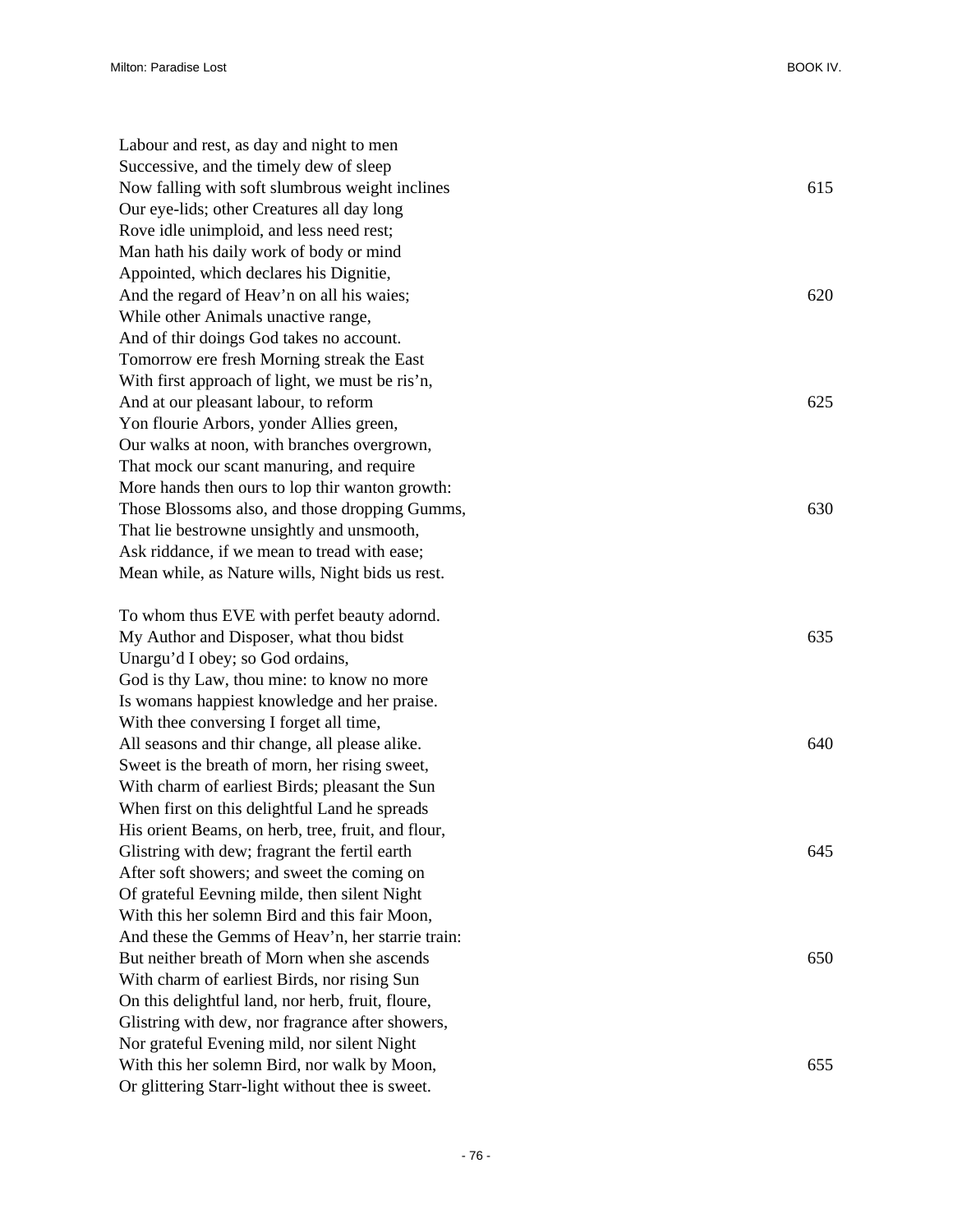But wherfore all night long shine these, for whom This glorious sight, when sleep hath shut all eyes?

To whom our general Ancestor repli'd. Daughter of God and Man, accomplisht EVE, 660 Those have thir course to finish, round the Earth, By morrow Eevning, and from Land to Land In order, though to Nations yet unborn, Ministring light prepar'd, they set and rise; Least total darkness should by Night regaine 665 Her old possession, and extinguish life In Nature and all things, which these soft fires Not only enlighten, but with kindly heate Of various influence foment and warme, Temper or nourish, or in part shed down 670 Thir stellar vertue on all kinds that grow On Earth, made hereby apter to receive Perfection from the Suns more potent Ray. These then, though unbeheld in deep of night, Shine not in vain, nor think, though men were none, 675 That heav'n would want spectators, God want praise; Millions of spiritual Creatures walk the Earth Unseen, both when we wake, and when we sleep: All these with ceasless praise his works behold Both day and night: how often from the steep 680 Of echoing Hill or Thicket have we heard Celestial voices to the midnight air, Sole, or responsive each to others note Singing thir great Creator: oft in bands While they keep watch, or nightly rounding walk 685 With Heav'nly touch of instrumental sounds In full harmonic number joind, thir songs Divide the night, and lift our thoughts to Heaven.

Thus talking hand in hand alone they pass'd On to thir blissful Bower; it was a place 690 Chos'n by the sovran Planter, when he fram'd All things to mans delightful use; the roofe Of thickest covert was inwoven shade Laurel and Mirtle, and what higher grew Of firm and fragrant leaf; on either side 695 ACANTHUS, and each odorous bushie shrub Fenc'd up the verdant wall; each beauteous flour, IRIS all hues, Roses, and Gessamin Rear'd high thir flourisht heads between, and wrought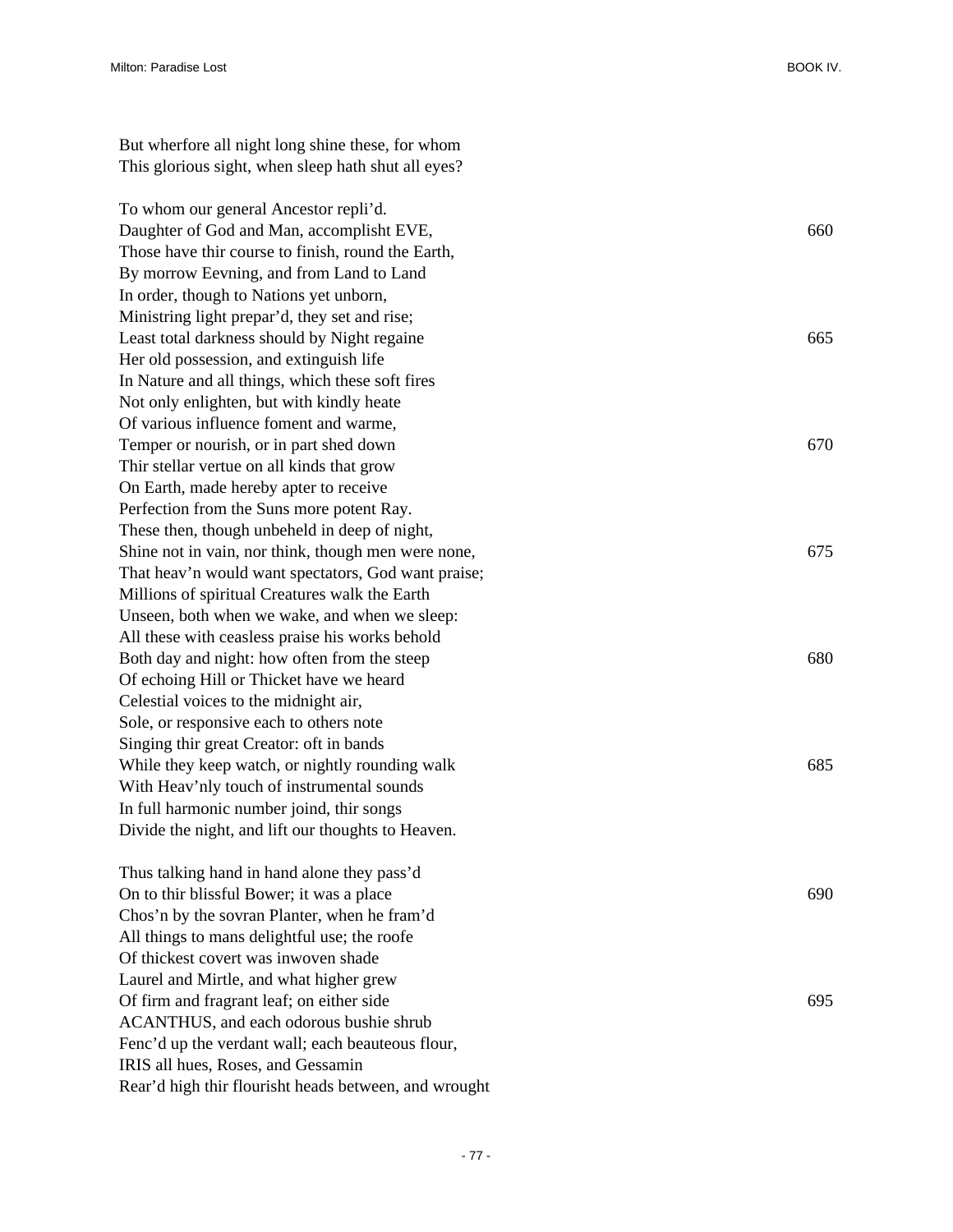| Mosaic; underfoot the Violet,                      | 700 |
|----------------------------------------------------|-----|
| Crocus, and Hyacinth with rich inlay               |     |
| Broiderd the ground, more colour'd then with stone |     |
| Of costliest Emblem: other Creature here           |     |
| Beast, Bird, Insect, or Worm durst enter none;     |     |
| Such was thir awe of man. In shadier Bower         | 705 |
| More sacred and sequesterd, though but feignd,     |     |
| PAN or SILVANUS never slept, nor Nymph,            |     |
| Nor FAUNUS haunted. Here in close recess           |     |
| With Flowers, Garlands, and sweet-smelling Herbs   |     |
| Espoused EVE deckt first her Nuptial Bed,          | 710 |
| And heav'nly Quires the Hymenaean sung,            |     |
| What day the genial Angel to our Sire              |     |
| Brought her in naked beauty more adorn'd,          |     |
| More lovely then PANDORA, whom the Gods            |     |
| Endowd with all thir gifts, and O too like         | 715 |
| In sad event, when to the unwiser Son              |     |
| Of JAPHET brought by HERMES, she ensnar'd          |     |
| Mankind with her faire looks, to be aveng'd        |     |
| On him who had stole JOVES authentic fire.         |     |
| Thus at thir shadie Lodge arriv'd, both stood,     | 720 |
| Both turnd, and under op'n Skie ador'd             |     |
| The God that made both Skie, Air, Earth & Heav'n   |     |
| Which they beheld, the Moons resplendent Globe     |     |
| And starrie Pole: Thou also mad'st the Night,      |     |
| Maker Omnipotent, and thou the Day,                | 725 |
| Which we in our appointed work imployd             |     |
| Have finisht happie in our mutual help             |     |
| And mutual love, the Crown of all our bliss        |     |
| Ordain'd by thee, and this delicious place         |     |
| For us too large, where thy abundance wants        | 730 |
| Partakers, and uncropt falls to the ground.        |     |
| But thou hast promis'd from us two a Race          |     |
| To fill the Earth, who shall with us extoll        |     |
| Thy goodness infinite, both when we wake,          |     |
| And when we seek, as now, thy gift of sleep.       | 735 |
| This said unanimous, and other Rites               |     |
| Observing none, but adoration pure                 |     |
| Which God likes best, into thir inmost bower       |     |
| Handed they went; and eas'd the putting off        |     |
| These troublesom disguises which wee wear,         | 740 |
| Strait side by side were laid, nor turnd I weene   |     |
|                                                    |     |

ADAM from his fair Spouse, nor EVE the Rites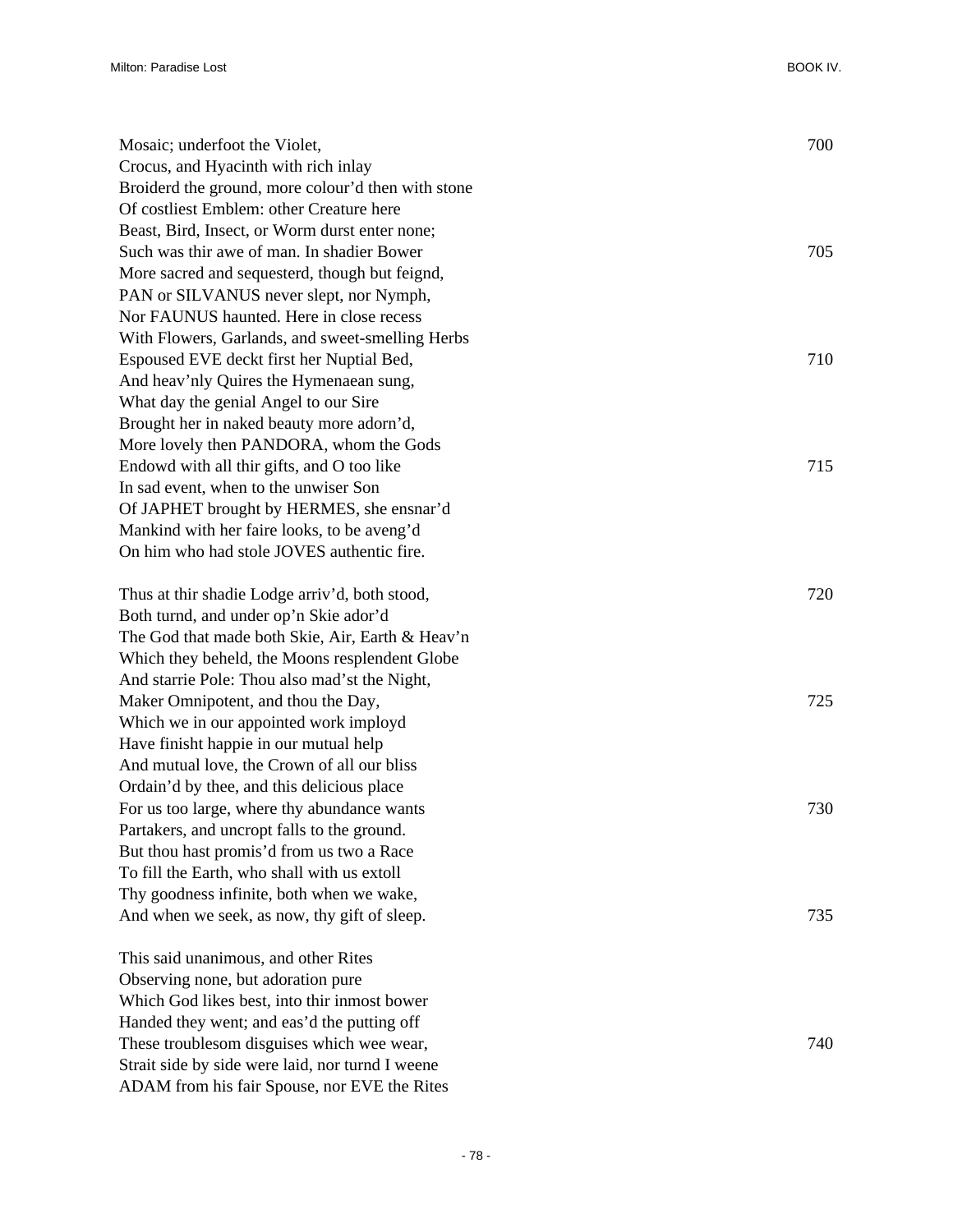| Mysterious of connubial Love refus'd:              |     |
|----------------------------------------------------|-----|
| Whatever Hypocrites austerely talk                 |     |
| Of puritie and place and innocence,                | 745 |
| Defaming as impure what God declares               |     |
| Pure, and commands to som, leaves free to all.     |     |
| Our Maker bids increase, who bids abstain          |     |
| But our Destroyer, foe to God and Man?             |     |
| Haile wedded Love, mysterious Law, true source     | 750 |
| Of human ofspring, sole proprietie,                |     |
| In Paradise of all things common else.             |     |
| By thee adulterous lust was driv'n from men        |     |
| Among the bestial herds to raunge, by thee         |     |
| Founded in Reason, Loyal, Just, and Pure,          | 755 |
| Relations dear, and all the Charities              |     |
| Of Father, Son, and Brother first were known.      |     |
| Farr be it, that I should write thee sin or blame, |     |
| Or think thee unbefitting holiest place,           |     |
| Perpetual Fountain of Domestic sweets,             | 760 |
| Whose Bed is undefil'd and chast pronounc't,       |     |
| Present, or past, as Saints and Patriarchs us'd.   |     |
| Here Love his golden shafts imploies, here lights  |     |
| His constant Lamp, and waves his purple wings,     |     |
| Reigns here and revels; not in the bought smile    | 765 |
| Of Harlots, loveless, joyless, unindeard,          |     |
| Casual fruition, nor in Court Amours               |     |
| Mixt Dance, or wanton Mask, or Midnight Bal,       |     |
| Or Serenate, which the stary'd Lover sings         |     |
| To his proud fair, best quitted with disdain.      | 770 |
| These lulld by Nightingales imbraceing slept,      |     |
| And on thir naked limbs the flourie roof           |     |
| Showrd Roses, which the Morn repair'd. Sleep on,   |     |
| Blest pair; and O yet happiest if ye seek          |     |
| No happier state, and know to know no more.        | 775 |
|                                                    |     |
| Now had night measur'd with her shaddowie Cone     |     |
| Half way up Hill this vast Sublunar Vault,         |     |
| And from thir Ivorie Port the Cherubim             |     |
| Forth issuing at th' accustomd hour stood armd     |     |
| To thir night watches in warlike Parade,           | 780 |
| When GABRIEL to his next in power thus spake.      |     |
|                                                    |     |
| UZZIEL, half these draw off, and coast the South   |     |
| With strictest watch; these other wheel the North, |     |
| Our circuit meets full West. As flame they part    |     |

Half wheeling to the Shield, half to the Spear. 785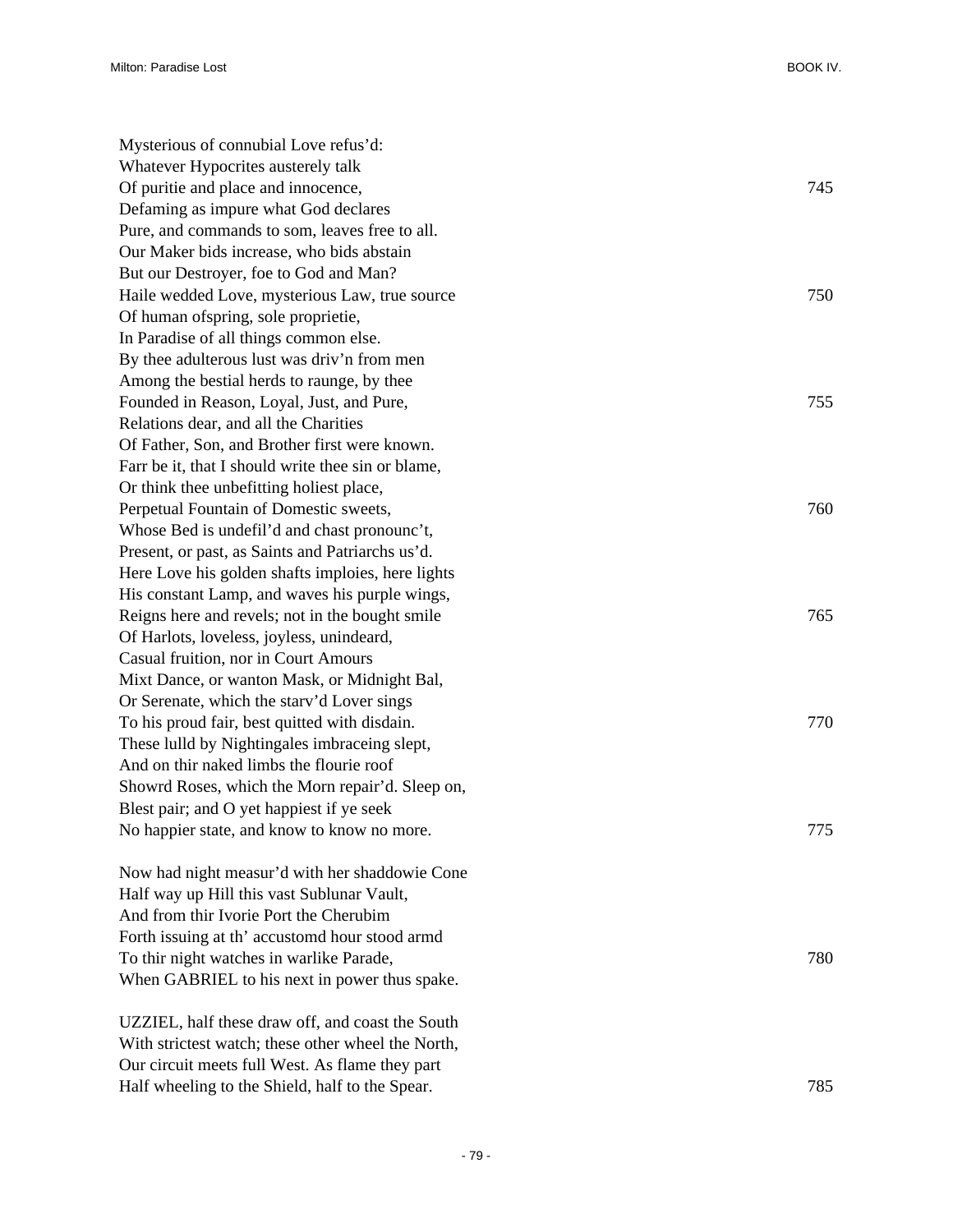From these, two strong and suttle Spirits he calld That neer him stood, and gave them thus in charge. ITHURIEL and ZEPHON, with wingd speed Search through this Garden, leav unsearcht no nook, But chiefly where those two fair Creatures Lodge,  $790$ Now laid perhaps asleep secure of harme. This Eevning from the Sun's decline arriv'd Who tells of som infernal Spirit seen Hitherward bent (who could have thought?) escap'd The barrs of Hell, on errand bad no doubt: 795 Such where ye find, seise fast, and hither bring. So saying, on he led his radiant Files, Daz'ling the Moon; these to the Bower direct In search of whom they sought: him there they found Squat like a Toad, close at the eare of EVE; 800 Assaying by his Devilish art to reach The Organs of her Fancie, and with them forge Illusions as he list, Phantasms and Dreams, Or if, inspiring venom, he might taint Th' animal Spirits that from pure blood arise 805 Like gentle breaths from Rivers pure, thence raise At least distemperd, discontented thoughts, Vain hopes, vain aimes, inordinate desires Blown up with high conceits ingendring pride. Him thus intent ITHURIEL with his Spear 810 Touch'd lightly; for no falshood can endure Touch of Celestial temper, but returns Of force to its own likeness: up he starts Discoverd and surpriz'd. As when a spark Lights on a heap of nitrous Powder, laid 815 Fit for the Tun som Magazin to store Against a rumord Warr, the Smuttie graine With sudden blaze diffus'd, inflames the Aire: So started up in his own shape the Fiend. Back stept those two fair Angels half amaz'd 820 So sudden to behold the grieslie King; Yet thus, unmovd with fear, accost him soon. Which of those rebell Spirits adjudg'd to Hell Com'st thou, escap'd thy prison, and transform'd,

Why satst thou like an enemie in waite 825

Here watching at the head of these that sleep?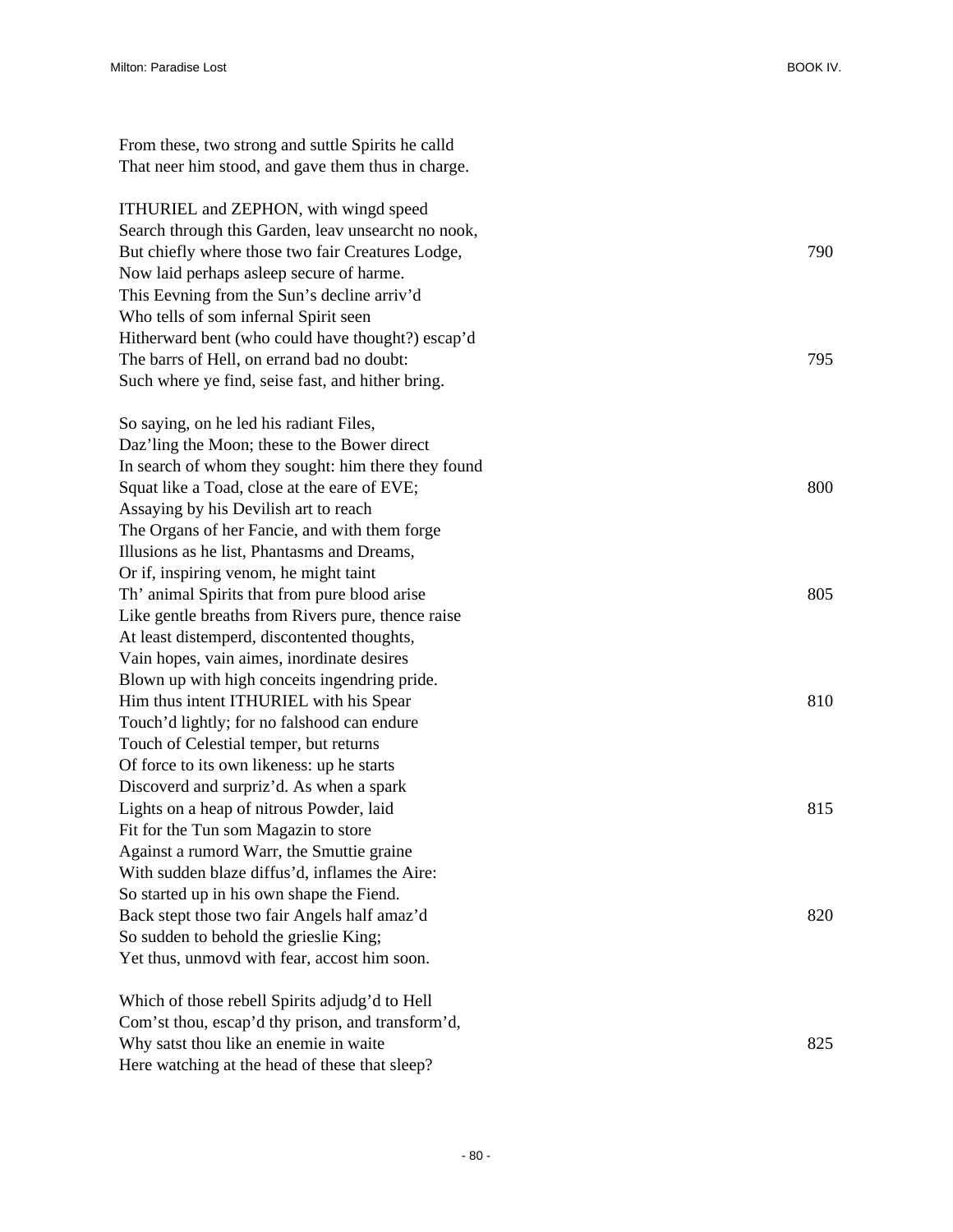| Know ye not then said SATAN, filld with scorn,      |     |
|-----------------------------------------------------|-----|
| Know ye not me? ye knew me once no mate             |     |
| For you, there sitting where ye durst not soare;    |     |
| Not to know mee argues your selves unknown,         | 830 |
| The lowest of your throng; or if ye know,           |     |
| Why ask ye, and superfluous begin                   |     |
| Your message, like to end as much in vain?          |     |
| To whom thus ZEPHON, answering scorn with scorn.    |     |
| Think not, revolted Spirit, thy shape the same,     | 835 |
| Or undiminisht brightness, to be known              |     |
| As when thou stoodst in Heav'n upright and pure;    |     |
| That Glorie then, when thou no more wast good,      |     |
| Departed from thee, and thou resembl'st now         |     |
| Thy sin and place of doom obscure and foule.        | 840 |
| But come, for thou, be sure, shalt give account     |     |
| To him who sent us, whose charge is to keep         |     |
| This place inviolable, and these from harm.         |     |
| So spake the Cherube, and his grave rebuke          |     |
| Severe in youthful beautie, added grace             | 845 |
| Invincible: abasht the Devil stood,                 |     |
| And felt how awful goodness is, and saw             |     |
| Vertue in her shape how lovly, saw, and pin'd       |     |
| His loss; but chiefly to find here observd          |     |
| His lustre visibly impar'd; yet seemd               | 850 |
| Undaunted. If I must contend, said he,              |     |
| Best with the best, the Sender not the sent,        |     |
| Or all at once; more glorie will be wonn,           |     |
| Or less be lost. Thy fear, said ZEPHON bold,        |     |
| Will save us trial what the least can doe           | 855 |
| Single against thee wicked, and thence weak.        |     |
| The Fiend repli'd not, overcome with rage;          |     |
| But like a proud Steed reind, went hautie on,       |     |
| Chaumping his iron curb: to strive or flie          |     |
| He held it vain; awe from above had quelld          | 860 |
| His heart, not else dismai'd. Now drew they nigh    |     |
| The western point, where those half-rounding guards |     |
| Just met, & closing stood in squadron joind         |     |
| Awaiting next command. To whom thir Chief           |     |
| GABRIEL from the Front thus calld aloud.            | 865 |
|                                                     |     |

O friends, I hear the tread of nimble feet Hasting this way, and now by glimps discerne ITHURIEL and ZEPHON through the shade,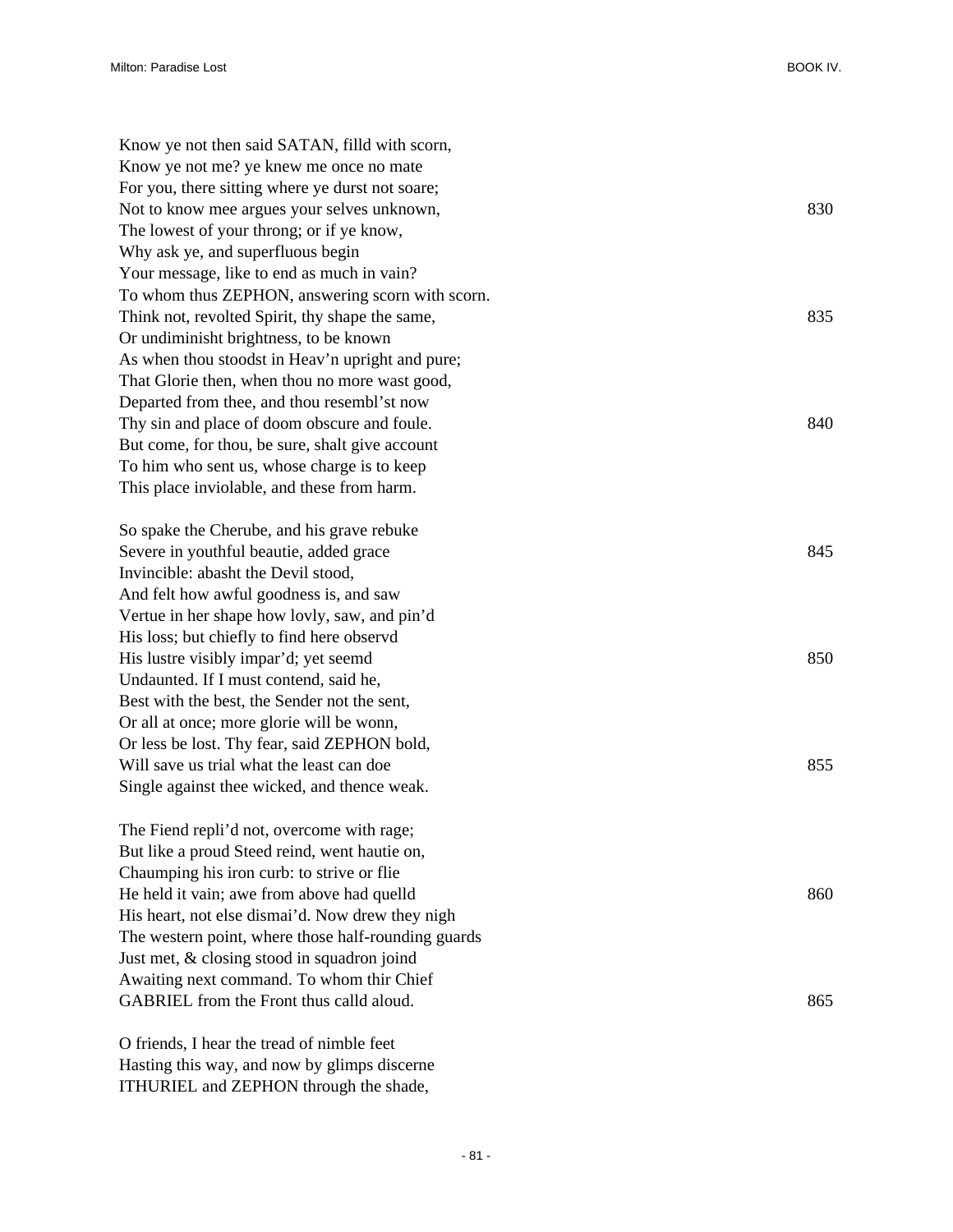| And with them comes a third of Regal port,<br>But faded splendor wan; who by his gate | 870 |
|---------------------------------------------------------------------------------------|-----|
| And fierce demeanour seems the Prince of Hell,                                        |     |
| Not likely to part hence without contest;                                             |     |
| Stand firm, for in his look defiance lours.                                           |     |
|                                                                                       |     |
| He scarce had ended, when those two approachd                                         |     |
| And brief related whom they brought, wher found,                                      | 875 |
| How busied, in what form and posture coucht.                                          |     |
|                                                                                       |     |
| To whom with stern regard thus GABRIEL spake.                                         |     |
| Why hast thou, SATAN, broke the bounds prescrib'd                                     |     |
| To thy transgressions, and disturbd the charge                                        |     |
| Of others, who approve not to transgress                                              | 880 |
| By thy example, but have power and right                                              |     |
| To question thy bold entrance on this place;                                          |     |
| Imploi'd it seems to violate sleep, and those                                         |     |
| Whose dwelling God hath planted here in bliss?                                        |     |
|                                                                                       |     |
| To whom thus SATAN with contemptuous brow.                                            | 885 |
| GABRIEL, thou hadst in Heav'n th' esteem of wise,                                     |     |
| And such I held thee; but this question askt                                          |     |
| Puts me in doubt. Lives ther who loves his pain?                                      |     |
| Who would not, finding way, break loose from Hell,                                    |     |
| Though thither doomd? Thou wouldst thy self, no doubt,                                | 890 |
| And boldly venture to whatever place                                                  |     |
| Farthest from pain, where thou mightst hope to change                                 |     |
| Torment with ease, & soonest recompence                                               |     |
| Dole with delight, which in this place I sought;                                      |     |
| To thee no reason; who knowst only good,                                              | 895 |
| But evil hast not tri'd: and wilt object                                              |     |
| His will who bound us? let him surer barr                                             |     |
| His Iron Gates, if he intends our stay                                                |     |
| In that dark durance: thus much what was askt.                                        |     |
| The rest is true, they found me where they say;                                       | 900 |
| But that implies not violence or harme.                                               |     |
| Thus hee in scorn. The warlike Angel mov'd,                                           |     |
| Disdainfully half smiling thus repli'd.                                               |     |
| O loss of one in Heav'n to judge of wise,                                             |     |
| Since SATAN fell, whom follie overthrew,                                              | 905 |
| And now returns him from his prison scap't,                                           |     |
| Gravely in doubt whether to hold them wise                                            |     |
| Or not, who ask what boldness brought him hither                                      |     |
| Unlicenc't from his bounds in Hell prescrib'd;                                        |     |
|                                                                                       |     |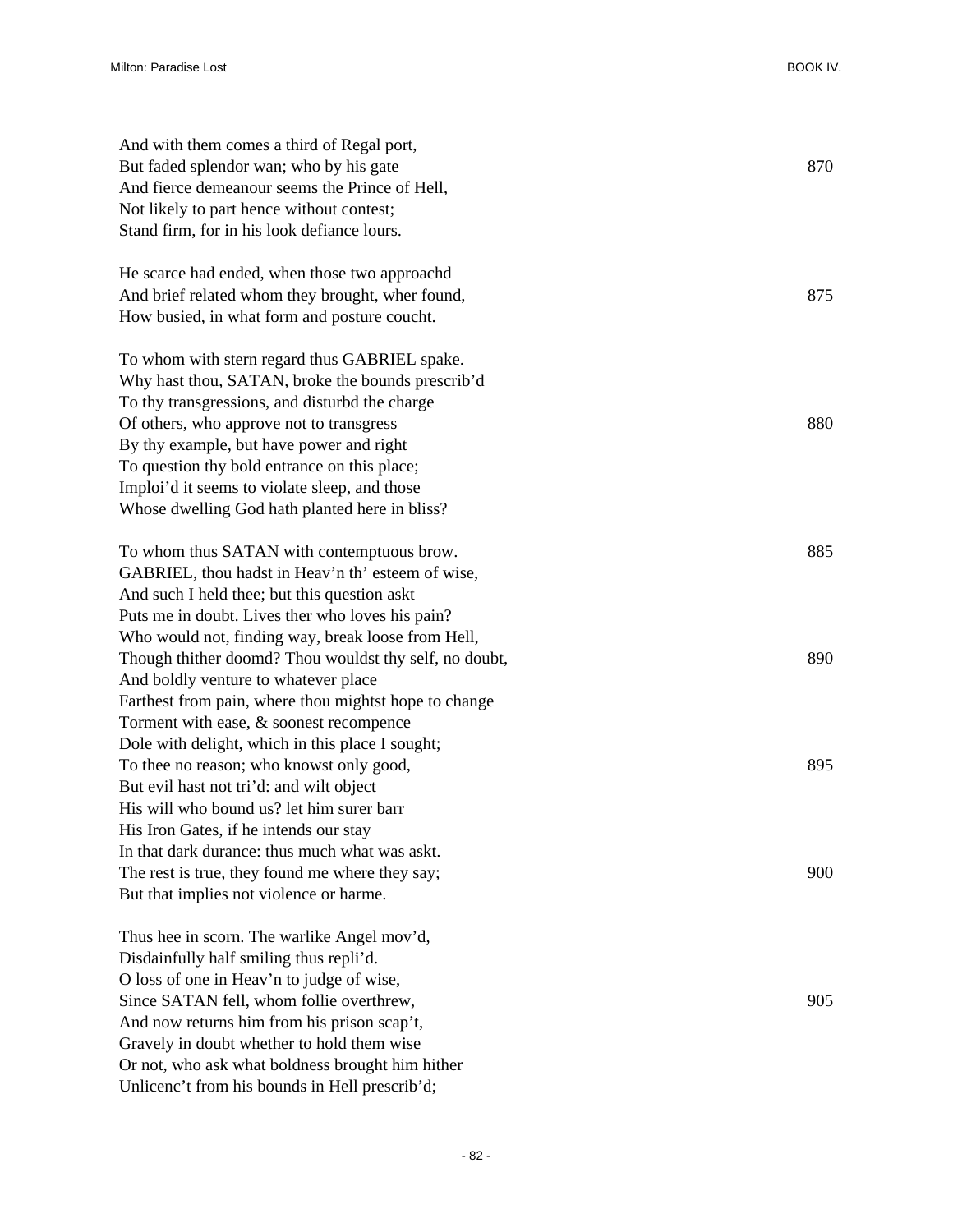| So wise he judges it to fly from pain<br>However, and to scape his punishment.<br>So judge thou still, presumptuous, till the wrauth, | 910 |
|---------------------------------------------------------------------------------------------------------------------------------------|-----|
| Which thou incurr'st by flying, meet thy flight                                                                                       |     |
| Seavenfold, and scourge that wisdom back to Hell,                                                                                     |     |
| Which taught thee yet no better, that no pain                                                                                         | 915 |
| Can equal anger infinite provok't.                                                                                                    |     |
| But wherefore thou alone? wherefore with thee                                                                                         |     |
| Came not all Hell broke loose? is pain to them                                                                                        |     |
| Less pain, less to be fled, or thou then they                                                                                         |     |
| Less hardie to endure? courageous Chief,                                                                                              | 920 |
| The first in flight from pain, had'st thou alleg'd                                                                                    |     |
| To thy deserted host this cause of flight,                                                                                            |     |
| Thou surely hadst not come sole fugitive.                                                                                             |     |
| To which the Fiend thus answerd frowning stern.                                                                                       |     |
| Not that I less endure, or shrink from pain,                                                                                          | 925 |
| Insulting Angel, well thou knowst I stood                                                                                             |     |
| Thy fiercest, when in Battel to thy aide                                                                                              |     |
| The blasting volied Thunder made all speed                                                                                            |     |
| And seconded thy else not dreaded Spear.                                                                                              |     |
| But still thy words at random, as before,                                                                                             | 930 |
| Argue thy inexperience what behooves                                                                                                  |     |
| From hard assaies and ill successes past                                                                                              |     |
| A faithful Leader, not to hazard all                                                                                                  |     |
| Through wayes of danger by himself untri'd.                                                                                           |     |
| I therefore, I alone first undertook                                                                                                  | 935 |
| To wing the desolate Abyss, and spie                                                                                                  |     |
| This new created World, whereof in Hell                                                                                               |     |
| Fame is not silent, here in hope to find                                                                                              |     |
| Better abode, and my afflicted Powers                                                                                                 |     |
| To settle here on Earth, or in mid Aire;                                                                                              | 940 |
| Though for possession put to try once more                                                                                            |     |
| What thou and thy gay Legions dare against;                                                                                           |     |
| Whose easier business were to serve thir Lord                                                                                         |     |
| High up in Heav'n, with songs to hymne his Throne,                                                                                    |     |
| And practis'd distances to cringe, not fight.                                                                                         | 945 |
| To whom the warriour Angel soon repli'd.                                                                                              |     |
| To say and strait unsay, pretending first                                                                                             |     |
| Wise to flie pain, professing next the Spie,                                                                                          |     |
| Argues no Leader, but a lyar trac't,                                                                                                  |     |
| SATAN, and couldst thou faithful add? O name,                                                                                         | 950 |
| O sacred name of faithfulness profan'd!                                                                                               |     |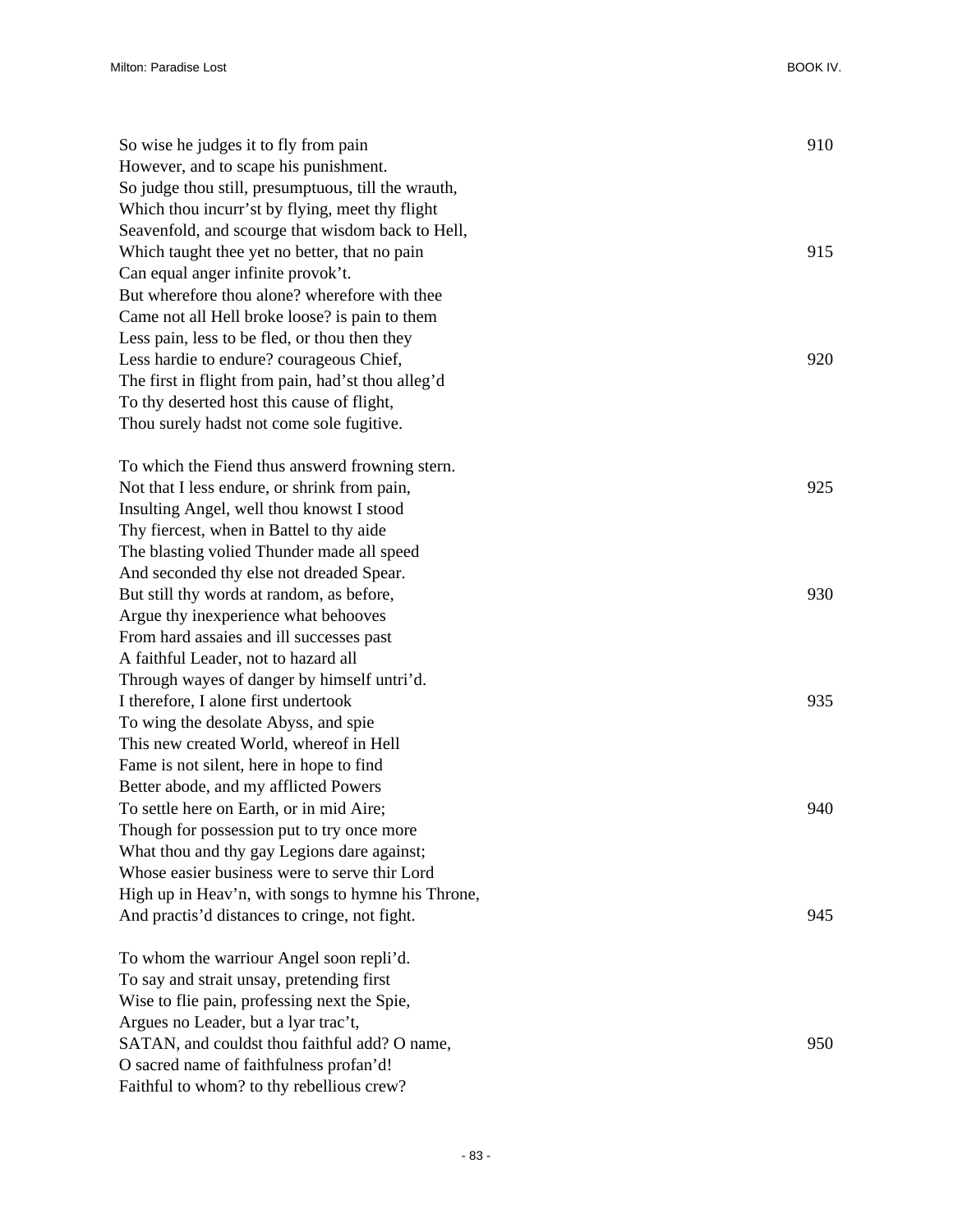| Armie of Fiends, fit body to fit head;               |     |
|------------------------------------------------------|-----|
| Was this your discipline and faith ingag'd,          |     |
| Your military obedience, to dissolve                 | 955 |
| Allegeance to th' acknowledg'd Power supream?        |     |
| And thou sly hypocrite, who now wouldst seem         |     |
| Patron of liberty, who more then thou                |     |
| Once fawn'd, and cring'd, and servilly ador'd        |     |
| Heav'ns awful Monarch? wherefore but in hope         | 960 |
| To dispossess him, and thy self to reigne?           |     |
| But mark what I arreede thee now, avant;             |     |
| Flie thither whence thou fledst: if from this houre  |     |
| Within these hallowd limits thou appeer,             |     |
| Back to th' infernal pit I drag thee chaind,         | 965 |
| And Seale thee so, as henceforth not to scorne       |     |
| The facil gates of hell too slightly barrd.          |     |
|                                                      |     |
| So threatn'd hee, but SATAN to no threats            |     |
| Gave heed, but waxing more in rage repli'd.          |     |
|                                                      |     |
| Then when I am thy captive talk of chaines,          | 970 |
| Proud limitarie Cherube, but ere then                |     |
| Farr heavier load thy self expect to feel            |     |
| From my prevailing arme, though Heavens King         |     |
| Ride on thy wings, and thou with thy Compeers,       |     |
| Us'd to the yoak, draw'st his triumphant wheels      | 975 |
| In progress through the rode of Heav'n Star-pav'd.   |     |
|                                                      |     |
| While thus he spake, th' Angelic Squadron bright     |     |
| Turnd fierie red, sharpning in mooned hornes         |     |
| Thir Phalanx, and began to hemm him round            |     |
| With ported Spears, as thick as when a field         | 980 |
| Of CERES ripe for harvest waving bends               |     |
| Her bearded Grove of ears, which way the wind        |     |
| Swayes them; the careful Plowman doubting stands     |     |
| Least on the threshing floore his hopeful sheaves    |     |
| Prove chaff. On th' other side SATAN allarm'd        | 985 |
| Collecting all his might dilated stood,              |     |
| Like TENERIFF or ATLAS unremov'd:                    |     |
| His stature reacht the Skie, and on his Crest        |     |
| Sat horror Plum'd; nor wanted in his graspe          |     |
| What seemd both Spear and Shield: now dreadful deeds | 990 |
| Might have ensu'd, nor onely Paradise                |     |
| In this commotion, but the Starrie Cope              |     |
| Of Heav'n perhaps, or all the Elements               |     |
| At least had gon to rack, disturbd and torne         |     |
|                                                      |     |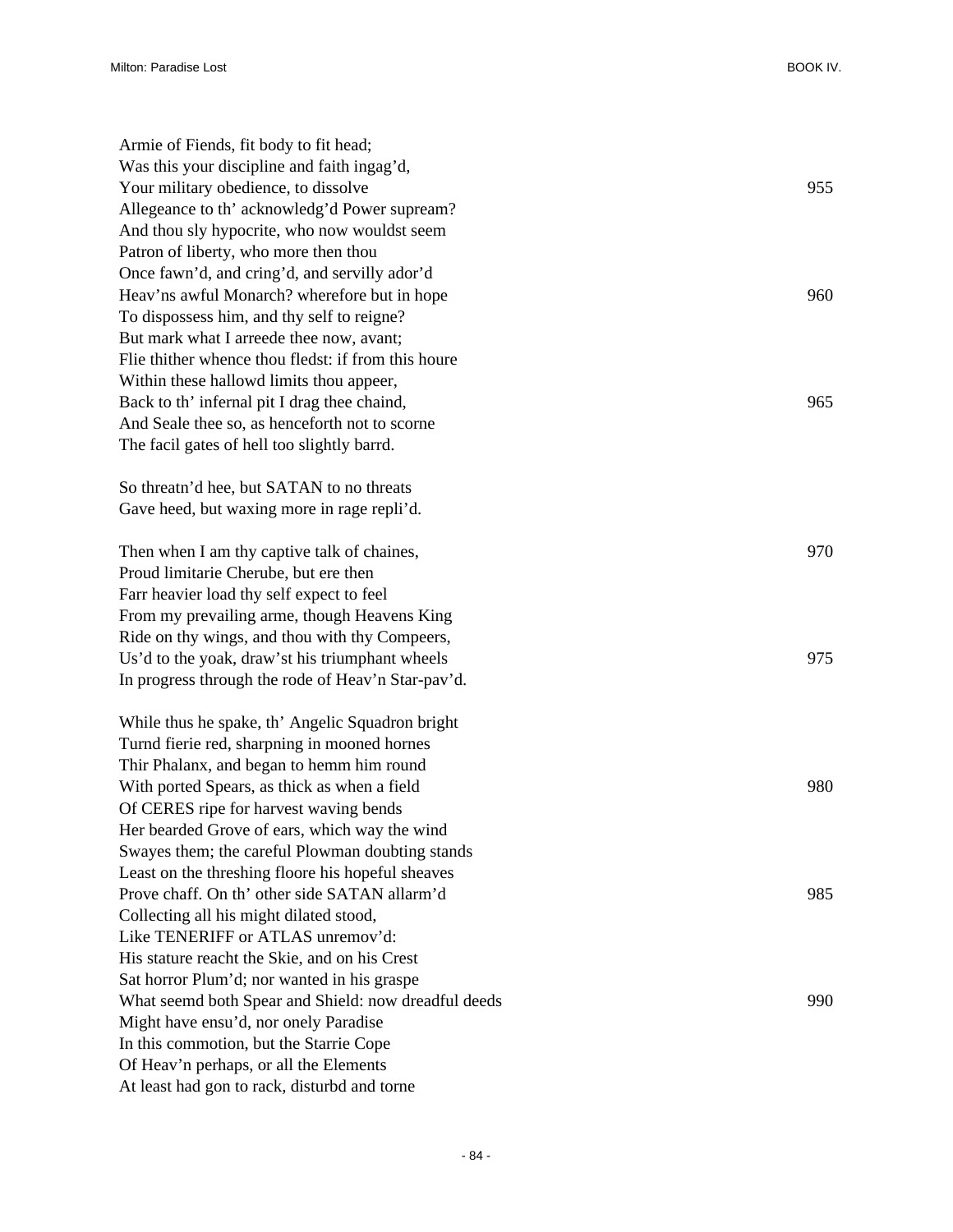| With violence of this conflict, had not soon            | 995  |
|---------------------------------------------------------|------|
| Th' Eternal to prevent such horrid fray                 |      |
| Hung forth in Heav'n his golden Scales, yet seen        |      |
| Betwixt ASTREA and the SCORPION signe,                  |      |
| Wherein all things created first he weighd,             |      |
| The pendulous round Earth with ballanc't Aire           | 1000 |
| In counterpoise, now ponders all events,                |      |
| Battels and Realms: in these he put two weights         |      |
| The sequel each of parting and of fight;                |      |
| The latter quick up flew, and kickt the beam;           |      |
| Which GABRIEL spying, thus bespake the Fiend.           | 1005 |
| SATAN, I know thy strength, and thou knowst mine,       |      |
| Neither our own but giv'n; what follie then             |      |
| To boast what Arms can doe, since thine no more         |      |
| Then Heav'n permits, nor mine, though doubld now        |      |
| To trample thee as mire: for proof look up,             | 1010 |
| And read thy Lot in yon celestial Sign                  |      |
| Where thou art weigh'd, $\&$ shown how light, how weak, |      |
| If thou resist. The Fiend lookt up and knew             |      |
| His mounted scale aloft: nor more; but fled             |      |
| Murmuring, and with him fled the shades of night.       | 1015 |
|                                                         |      |

## THE END OF THE FOURTH BOOK.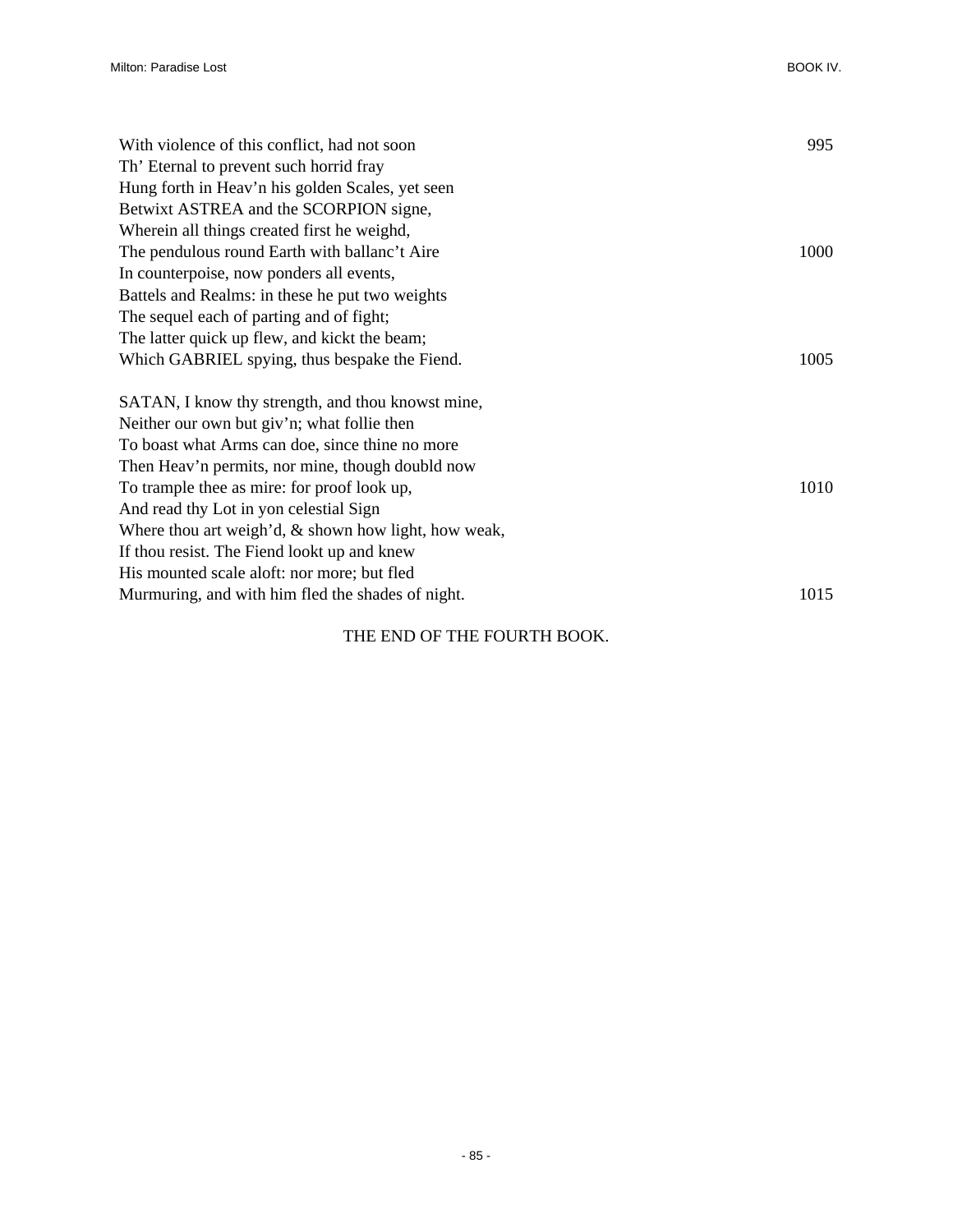## **BOOK V.**

Now Morn her rosie steps in th' Eastern Clime Advancing, sow'd the Earth with Orient Pearle, When ADAM wak't, so customd, for his sleep Was Aerie light, from pure digestion bred, And temperat vapors bland, which th' only sound 5 Of leaves and fuming rills, AURORA's fan, Lightly dispers'd, and the shrill Matin Song Of Birds on every bough; so much the more His wonder was to find unwak'nd EVE With Tresses discompos'd, and glowing Cheek, 10 As through unquiet rest: he on his side Leaning half-rais'd, with looks of cordial Love Hung over her enamour'd, and beheld Beautie, which whether waking or asleep, Shot forth peculiar Graces; then with voice 15 Milde, as when ZEPHYRUS on FLORA breathes, Her hand soft touching, whisperd thus. Awake My fairest, my espous'd, my latest found, Heav'ns last best gift, my ever new delight, Awake, the morning shines, and the fresh field 20 20 Calls us, we lose the prime, to mark how spring Our tended Plants, how blows the Citron Grove, What drops the Myrrhe, & what the balmie Reed, How Nature paints her colours, how the Bee Sits on the Bloom extracting liquid sweet. 25

Such whispering wak'd her, but with startl'd eye On ADAM, whom imbracing, thus she spake.

O Sole in whom my thoughts find all repose, My Glorie, my Perfection, glad I see Thy face, and Morn return'd, for I this Night, 30 Such night till this I never pass'd, have dream'd, If dream'd, not as I oft am wont, of thee, Works of day pass't, or morrows next designe, But of offence and trouble, which my mind Knew never till this irksom night; methought 35 Close at mine ear one call'd me forth to walk With gentle voice, I thought it thine; it said, Why sleepst thou EVE? now is the pleasant time, The cool, the silent, save where silence yields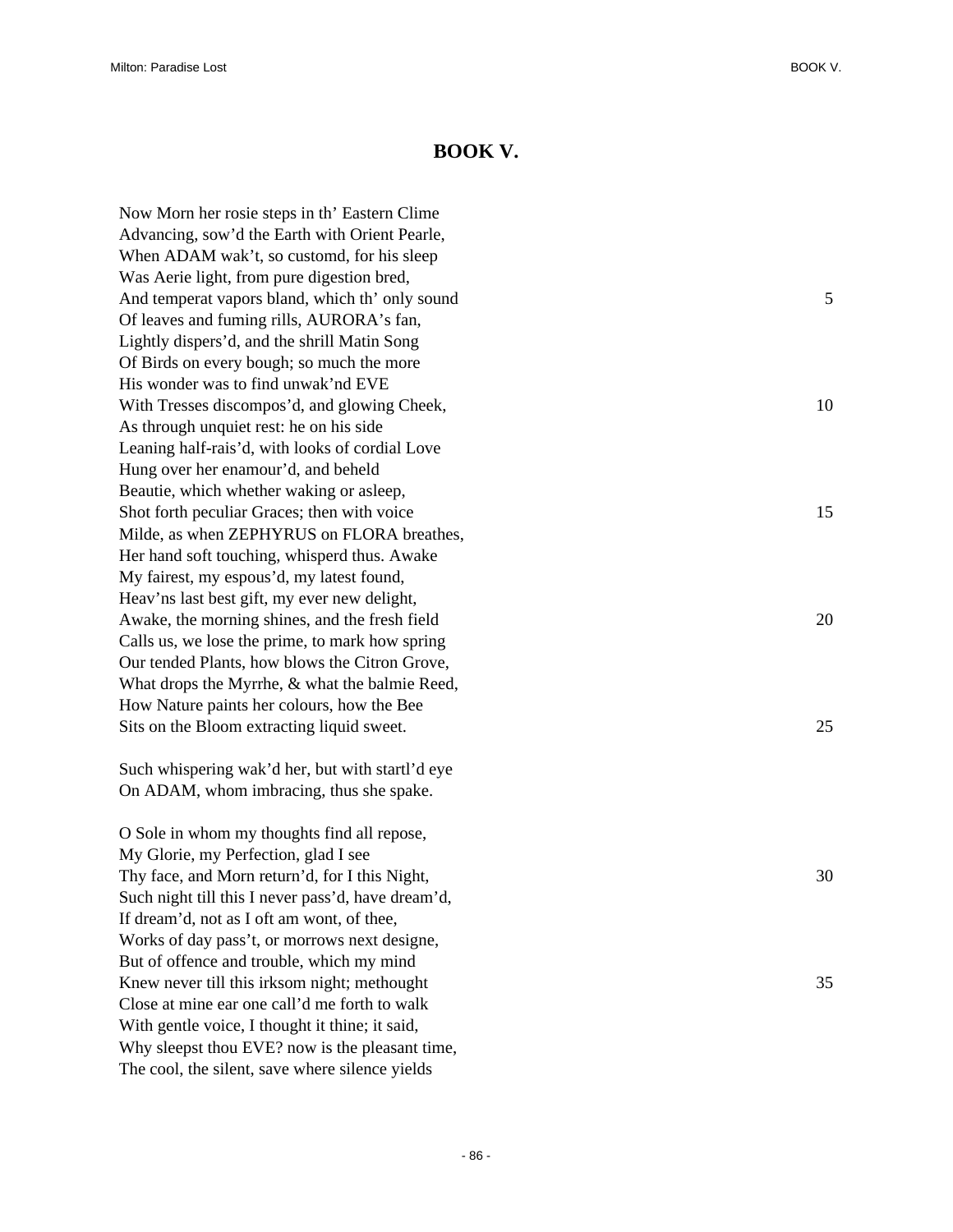| To the night-warbling Bird, that now awake         | 40 |
|----------------------------------------------------|----|
| Tunes sweetest his love-labor'd song; now reignes  |    |
| Full Orb'd the Moon, and with more pleasing light  |    |
| Shadowie sets off the face of things; in vain,     |    |
| If none regard; Heav'n wakes with all his eyes,    |    |
| Whom to behold but thee, Natures desire,           | 45 |
| In whose sight all things joy, with ravishment     |    |
| Attracted by thy beauty still to gaze.             |    |
| I rose as at thy call, but found thee not;         |    |
| To find thee I directed then my walk;              |    |
| And on, methought, alone I pass'd through ways     | 50 |
| That brought me on a sudden to the Tree            |    |
| Of interdicted Knowledge: fair it seem'd,          |    |
| Much fairer to my Fancie then by day:              |    |
| And as I wondring lookt, beside it stood           |    |
| One shap'd & wing'd like one of those from Heav'n  | 55 |
| By us oft seen; his dewie locks distill'd          |    |
| Ambrosia; on that Tree he also gaz'd;              |    |
| And O fair Plant, said he, with fruit surcharg'd,  |    |
| Deigns none to ease thy load and taste thy sweet,  |    |
| Nor God, nor Man; is Knowledge so despis'd?        | 60 |
| Or envie, or what reserve forbids to taste?        |    |
| Forbid who will, none shall from me withhold       |    |
| Longer thy offerd good, why else set here?         |    |
| This said he paus'd not, but with ventrous Arme    |    |
| He pluckt, he tasted; mee damp horror chil'd       | 65 |
| At such bold words voucht with a deed so bold:     |    |
| But he thus overjoy'd, O Fruit Divine,             |    |
| Sweet of thy self, but much more sweet thus cropt, |    |
| Forbidd'n here, it seems, as onely fit             |    |
| For Gods, yet able to make Gods of Men:            | 70 |
| And why not Gods of Men, since good, the more      |    |
| Communicated, more abundant growes,                |    |
| The Author not impair'd, but honourd more?         |    |
| Here, happie Creature, fair Angelic EVE,           |    |
| Partake thou also; happie though thou art,         | 75 |
| Happier thou mayst be, worthier canst not be:      |    |
| Taste this, and be henceforth among the Gods       |    |
| Thy self a Goddess, not to Earth confind,          |    |
| But somtimes in the Air, as wee, somtimes          |    |
| Ascend to Heav'n, by merit thine, and see          | 80 |
| What life the Gods live there, and such live thou. |    |
| So saying, he drew nigh, and to me held,           |    |
| Even to my mouth of that same fruit held part      |    |
| Which he had pluckt; the pleasant savourie smell   |    |
|                                                    |    |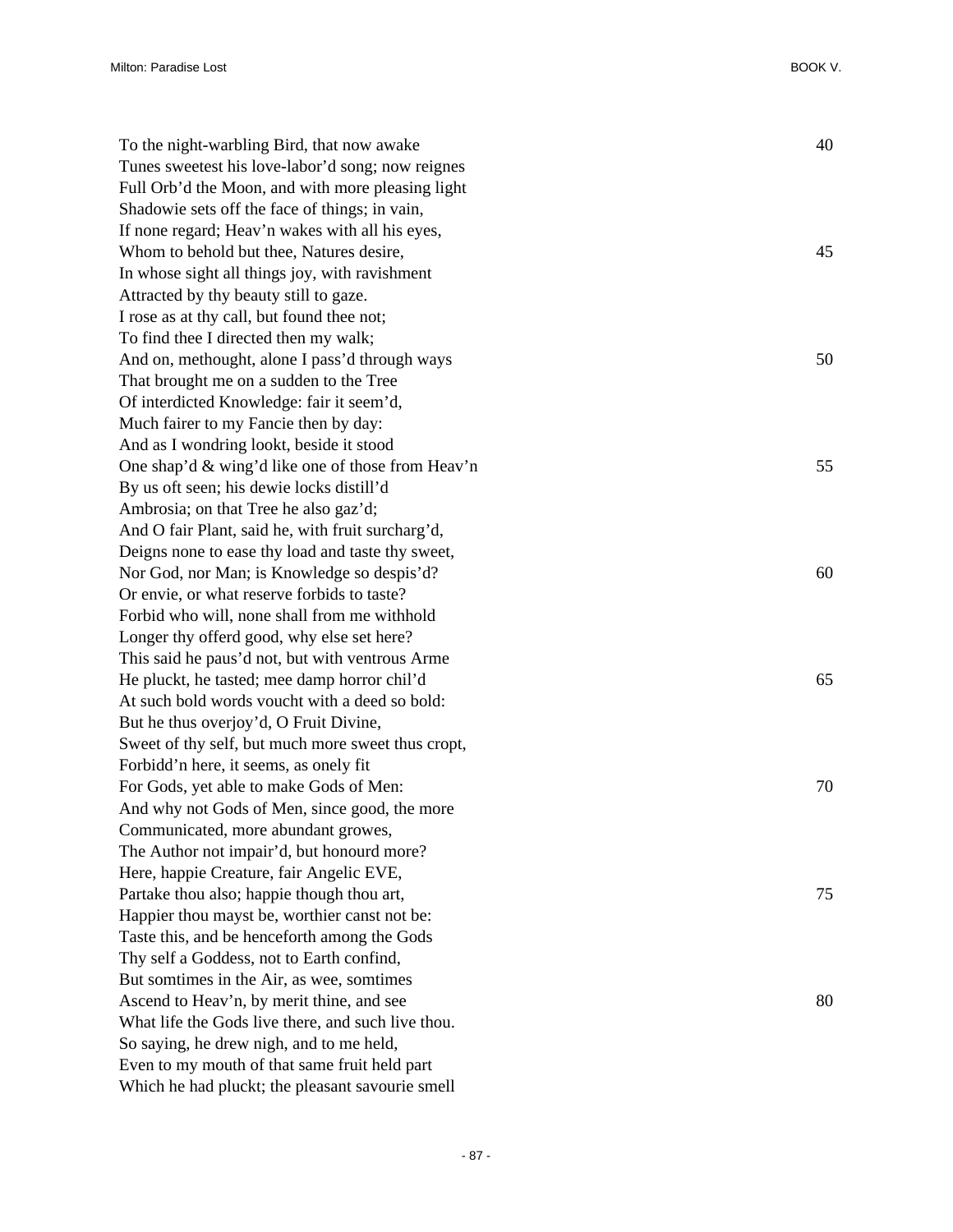| So quick'nd appetite, that I, methought,          | 85  |
|---------------------------------------------------|-----|
| Could not but taste. Forthwith up to the Clouds   |     |
| With him I flew, and underneath beheld            |     |
| The Earth outstretcht immense, a prospect wide    |     |
| And various: wondring at my flight and change     |     |
| To this high exaltation; suddenly                 | 90  |
| My Guide was gon, and I, me thought, sunk down,   |     |
| And fell asleep; but O how glad I wak'd           |     |
| To find this but a dream! Thus EVE her Night      |     |
| Related, and thus ADAM answerd sad.               |     |
|                                                   |     |
| Best Image of my self and dearer half,            | 95  |
| The trouble of thy thoughts this night in sleep   |     |
| Affects me equally; nor can I like                |     |
| This uncouth dream, of evil sprung I fear;        |     |
| Yet evil whence? in thee can harbour none,        |     |
| Created pure. But know that in the Soule          | 100 |
| Are many lesser Faculties that serve              |     |
| Reason as chief; among these Fansie next          |     |
| Her office holds; of all external things,         |     |
| Which the five watchful Senses represent,         |     |
| She forms Imaginations, Aerie shapes,             | 105 |
| Which Reason joyning or disjoyning, frames        |     |
| All what we affirm or what deny, and call         |     |
| Our knowledge or opinion; then retires            |     |
| Into her private Cell when Nature rests.          |     |
| Oft in her absence mimic Fansie wakes             | 110 |
| To imitate her; but misjoyning shapes,            |     |
| Wilde work produces oft, and most in dreams,      |     |
| Ill matching words and deeds long past or late.   |     |
| Som such resemblances methinks I find             |     |
| Of our last Eevnings talk, in this thy dream,     | 115 |
| But with addition strange; yet be not sad.        |     |
| Evil into the mind of God or Man                  |     |
| May come and go, so unapprov'd, and leave         |     |
| No spot or blame behind: Which gives me hope      |     |
| That what in sleep thou didst abhorr to dream,    | 120 |
| Waking thou never wilt consent to do.             |     |
| Be not disheart'nd then, nor cloud those looks    |     |
| That wont to be more chearful and serene          |     |
| Then when fair Morning first smiles on the World, |     |
| And let us to our fresh imployments rise          | 125 |
| Among the Groves, the Fountains, and the Flours   |     |
| That open now thir choicest bosom'd smells        |     |
| Reservd from night, and kept for thee in store.   |     |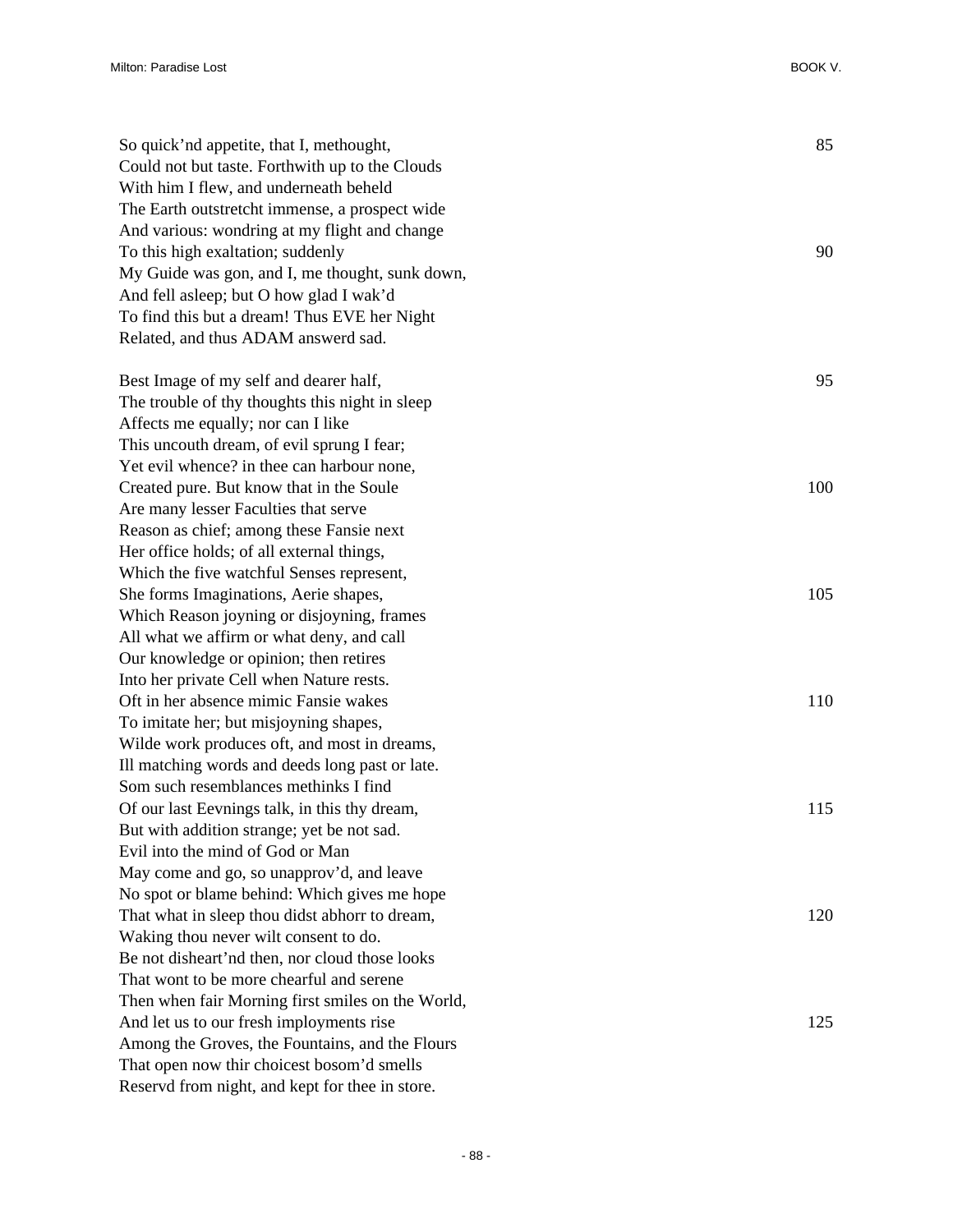| So cheard he his fair Spouse, and she was cheard,  |     |
|----------------------------------------------------|-----|
| But silently a gentle tear let fall                | 130 |
| From either eye, and wip'd them with her haire;    |     |
| Two other precious drops that ready stood,         |     |
| Each in thir chrystal sluce, hee ere they fell     |     |
| Kiss'd as the gracious signs of sweet remorse      |     |
| And pious awe, that feard to have offended.        | 135 |
| So all was cleard, and to the Field they haste.    |     |
| But first from under shadie arborous roof,         |     |
| Soon as they forth were come to open sight         |     |
| Of day-spring, and the Sun, who scarce up risen    |     |
| With wheels yet hov'ring o're the Ocean brim,      | 140 |
| Shot paralel to the earth his dewie ray,           |     |
| Discovering in wide Lantskip all the East          |     |
| Of Paradise and EDENS happie Plains,               |     |
| Lowly they bow'd adoring, and began                |     |
| Thir Orisons, each Morning duly paid               | 145 |
| In various style, for neither various style        |     |
| Nor holy rapture wanted they to praise             |     |
| Thir Maker, in fit strains pronounc't or sung      |     |
| Unmeditated, such prompt eloquence                 |     |
| Flowd from thir lips, in Prose or numerous Verse,  | 150 |
| More tuneable then needed Lute or Harp             |     |
| To add more sweetness, and they thus began.        |     |
| These are thy glorious works, Parent of good,      |     |
| Almightie, thine this universal Frame,             |     |
| Thus wondrous fair; thy self how wondrous then!    | 155 |
| Unspeakable, who sitst above these Heavens         |     |
| To us invisible or dimly seen                      |     |
| In these thy lowest works, yet these declare       |     |
| Thy goodness beyond thought, and Power Divine:     |     |
| Speak yee who best can tell, ye Sons of light,     | 160 |
| Angels, for yee behold him, and with songs         |     |
| And choral symphonies, Day without Night,          |     |
| Circle his Throne rejoycing, yee in Heav'n,        |     |
| On Earth joyn all yee Creatures to extoll          |     |
| Him first, him last, him midst, and without end.   | 165 |
| Fairest of Starrs, last in the train of Night,     |     |
| If better thou belong not to the dawn,             |     |
| Sure pledge of day, that crownst the smiling Morn  |     |
| With thy bright Circlet, praise him in thy Spheare |     |
| While day arises, that sweet hour of Prime.        | 170 |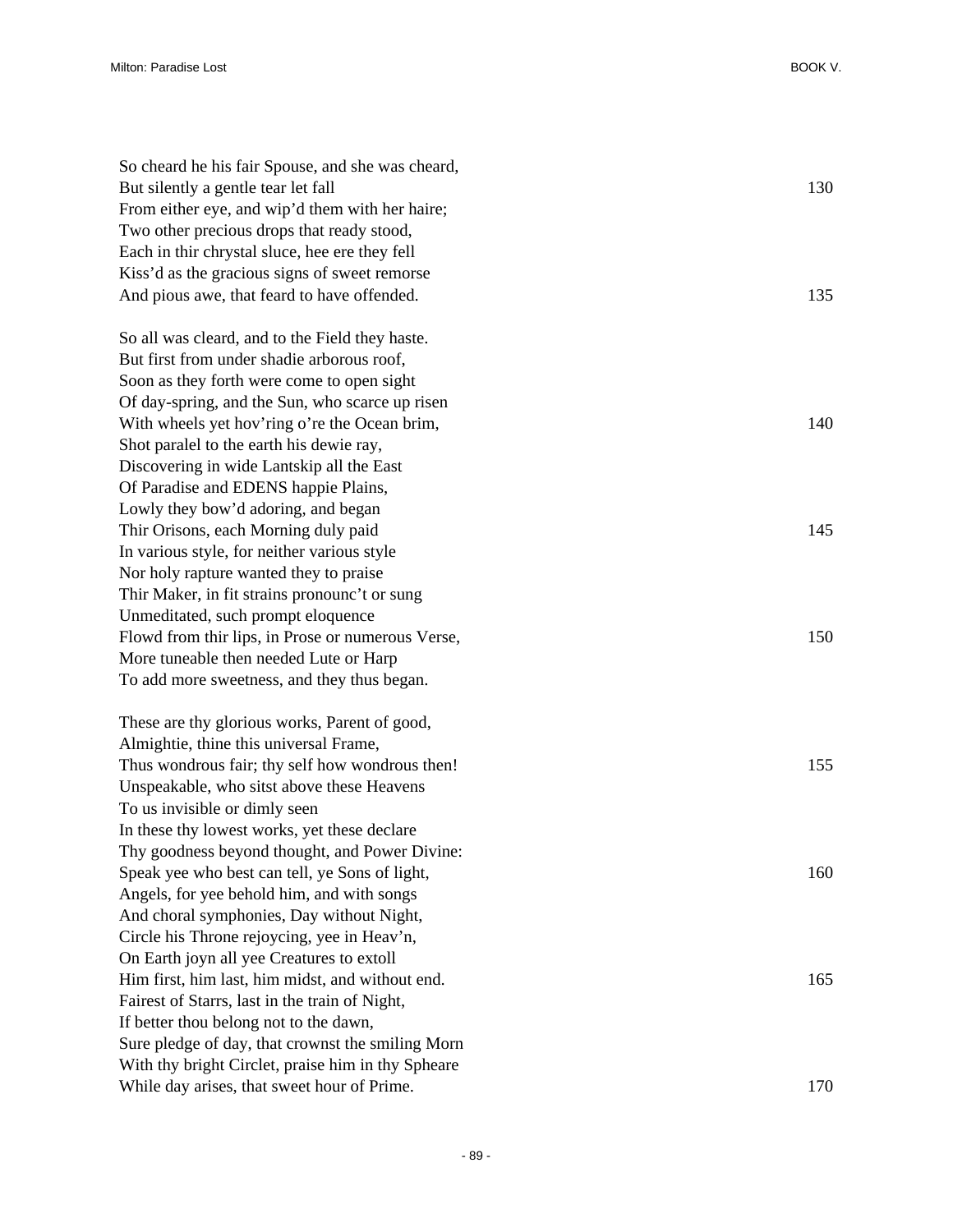Thou Sun, of this great World both Eye and Soule, Acknowledge him thy Greater, sound his praise In thy eternal course, both when thou climb'st, And when high Noon hast gaind, & when thou fallst. Moon, that now meetst the orient Sun, now fli'st 175 With the fixt Starrs, fixt in thir Orb that flies, And yee five other wandring Fires that move In mystic Dance not without Song, resound His praise, who out of Darkness call'd up Light. Aire, and ye Elements the eldest birth 180 Of Natures Womb, that in quaternion run Perpetual Circle, multiform; and mix And nourish all things, let your ceasless change Varie to our great Maker still new praise. Ye Mists and Exhalations that now rise 185 From Hill or steaming Lake, duskie or grey, Till the Sun paint your fleecie skirts with Gold, In honour to the Worlds great Author rise, Whether to deck with Clouds the uncolourd skie, Or wet the thirstie Earth with falling showers, 190 Rising or falling still advance his praise. His praise ye Winds, that from four Quarters blow, Breath soft or loud; and wave your tops, ye Pines, With every Plant, in sign of Worship wave. Fountains and yee, that warble, as ye flow, 195 Melodious murmurs, warbling tune his praise. Joyn voices all ye living Souls, ye Birds, That singing up to Heaven Gate ascend, Bear on your wings and in your notes his praise; Yee that in Waters glide, and yee that walk 200 The Earth, and stately tread, or lowly creep; Witness if I be silent, Morn or Eeven, To Hill, or Valley, Fountain, or fresh shade Made vocal by my Song, and taught his praise. Hail universal Lord, be bounteous still 205 To give us onely good; and if the night Have gathered aught of evil or conceald, Disperse it, as now light dispels the dark. So pray'd they innocent, and to thir thoughts Firm peace recoverd soon and wonted calm. 210

- 90 -

On to thir mornings rural work they haste Among sweet dewes and flours; where any row Of Fruit-trees overwoodie reachd too farr

Thir pamperd boughes, and needed hands to check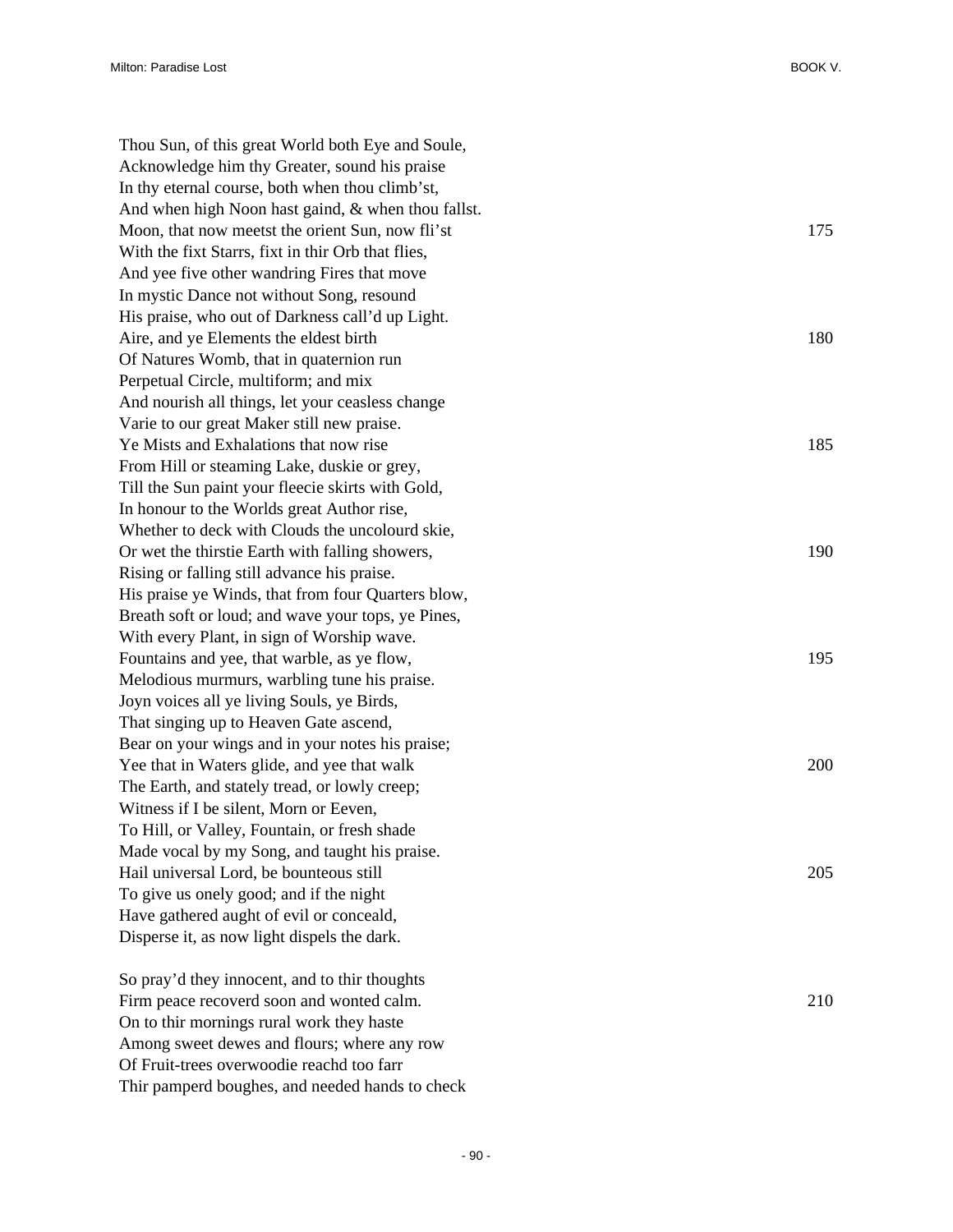| Fruitless imbraces: or they led the Vine             | 215 |
|------------------------------------------------------|-----|
| To wed her Elm; she spous'd about him twines         |     |
| Her mariageable arms, and with her brings            |     |
| Her dowr th' adopted Clusters, to adorn              |     |
| His barren leaves. Them thus imploid beheld          |     |
| With pittie Heav'ns high King, and to him call'd     | 220 |
| RAPHAEL, the sociable Spirit, that deign'd           |     |
| To travel with TOBIAS, and secur'd                   |     |
| His marriage with the seaventimes-wedded Maid.       |     |
| RAPHAEL, said hee, thou hear'st what stir on Earth   |     |
| SATAN from Hell scap't through the darksom Gulf      | 225 |
| Hath raisd in Paradise, and how disturbd             |     |
| This night the human pair, how he designes           |     |
| In them at once to ruin all mankind.                 |     |
| Go therefore, half this day as friend with friend    |     |
| Converse with ADAM, in what Bowre or shade           | 230 |
| Thou find'st him from the heat of Noon retir'd,      |     |
| To respit his day-labour with repast,                |     |
| Or with repose; and such discourse bring on,         |     |
| As may advise him of his happie state,               |     |
| Happiness in his power left free to will,            | 235 |
| Left to his own free Will, his Will though free,     |     |
| Yet mutable; whence warne him to beware              |     |
| He swerve not too secure: tell him withall           |     |
| His danger, and from whom, what enemie               |     |
| Late falln himself from Heav'n, is plotting now      | 240 |
| The fall of others from like state of bliss;         |     |
| By violence, no, for that shall be withstood,        |     |
| But by deceit and lies; this let him know,           |     |
| Least wilfully transgressing he pretend              |     |
| Surprisal, unadmonisht, unforewarnd.                 | 245 |
| So spake th' Eternal Father, and fulfilld            |     |
| All Justice: nor delaid the winged Saint             |     |
| After his charge receivd, but from among             |     |
| Thousand Celestial Ardors, where he stood            |     |
| Vaild with his gorgeous wings, up springing light    | 250 |
| Flew through the midst of Heav'n; th' angelic Quires |     |
| On each hand parting, to his speed gave way          |     |
| Through all th' Empyreal road; till at the Gate      |     |
| Of Heav'n arriv'd, the gate self-opend wide          |     |
| On golden Hinges turning, as by work                 | 255 |
| Divine the sov'ran Architect had fram'd.             |     |

From hence, no cloud, or, to obstruct his sight,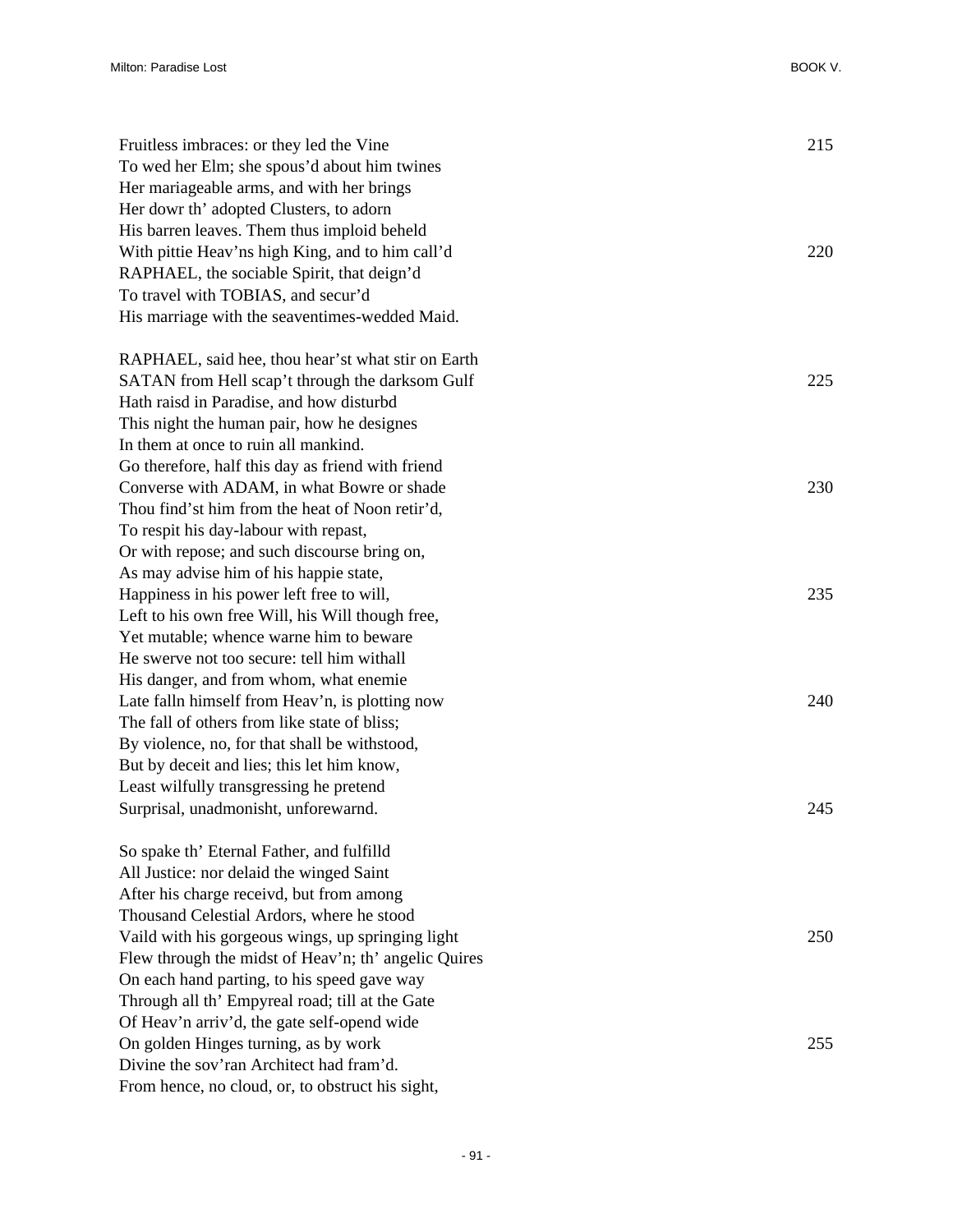Starr interpos'd, however small he sees, Not unconform to other shining Globes, Earth and the Gard'n of God, with Cedars crownd 260 Above all Hills. As when by night the Glass Of GALILEO, less assur'd, observes Imagind Lands and Regions in the Moon: Or Pilot from amidst the CYCLADES DELOS or SAMOS first appeering kenns 265 A cloudy spot. Down thither prone in flight He speeds, and through the vast Ethereal Skie Sailes between worlds & worlds, with steddie wing Now on the polar windes, then with quick Fann Winnows the buxom Air; till within soare 270 Of Towring Eagles, to all the Fowles he seems A PHOENIX, gaz'd by all, as that sole Bird When to enshrine his reliques in the Sun's Bright Temple, to AEGYPTIAN THEB'S he flies. At once on th' Eastern cliff of Paradise 275 He lights, and to his proper shape returns A Seraph wingd; six wings he wore, to shade His lineaments Divine; the pair that clad Each shoulder broad, came mantling o're his brest With regal Ornament; the middle pair 280 Girt like a Starrie Zone his waste, and round Skirted his loines and thighes with downie Gold And colours dipt in Heav'n; the third his feet Shaddowd from either heele with featherd maile Skie-tinctur'd grain. Like MAIA'S son he stood, 285 And shook his Plumes, that Heav'nly fragrance filld The circuit wide. Strait knew him all the bands Of Angels under watch; and to his state, And to his message high in honour rise; For on som message high they guessd him bound. 290 Thir glittering Tents he passd, and now is come Into the blissful field, through Groves of Myrrhe, And flouring Odours, Cassia, Nard, and Balme; A Wilderness of sweets; for Nature here Wantond as in her prime, and plaid at will 295 Her Virgin Fancies, pouring forth more sweet, Wilde above rule or art; enormous bliss. Him through the spicie Forrest onward com ADAM discernd, as in the dore he sat Of his coole Bowre, while now the mounted Sun 300 Shot down direct his fervid Raies, to warme Earths inmost womb, more warmth then ADAM need;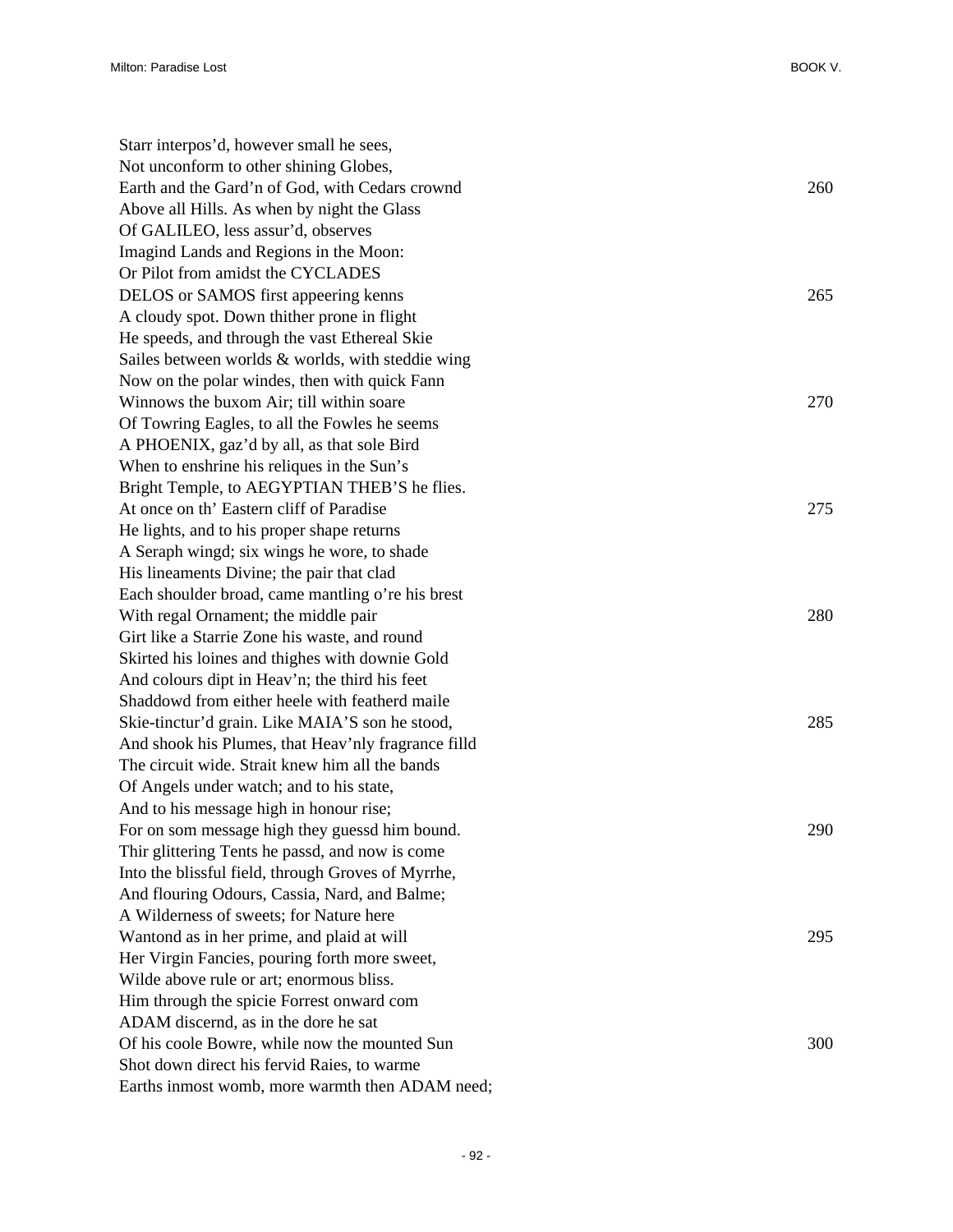| And EVE within, due at her hour prepar'd              |     |
|-------------------------------------------------------|-----|
| For dinner savourie fruits, of taste to please        |     |
| True appetite, and not disrelish thirst               | 305 |
| Of nectarous draughts between, from milkie stream,    |     |
| Berrie or Grape: to whom thus ADAM call'd.            |     |
|                                                       |     |
| Haste hither EVE, and worth thy sight behold          |     |
| Eastward among those Trees, what glorious shape       |     |
| Comes this way moving; seems another Morn             | 310 |
| Ris'n on mid-noon; som great behest from Heav'n       |     |
| To us perhaps he brings, and will voutsafe            |     |
| This day to be our Guest. But goe with speed,         |     |
| And what thy stores contain, bring forth and poure    |     |
| Abundance, fit to honour and receive                  | 315 |
| Our Heav'nly stranger; well we may afford             |     |
| Our givers thir own gifts, and large bestow           |     |
| From large bestowd, where Nature multiplies           |     |
| Her fertil growth, and by disburd'ning grows          |     |
| More fruitful, which instructs us not to spare.       | 320 |
|                                                       |     |
| To whom thus EVE. ADAM, earths hallowd mould,         |     |
| Of God inspir'd, small store will serve, where store, |     |
| All seasons, ripe for use hangs on the stalk;         |     |
| Save what by frugal storing firmness gains            |     |
| To nourish, and superfluous moist consumes:           | 325 |
| But I will haste and from each bough and break,       |     |
| Each Plant & juciest Gourd will pluck such choice     |     |
| To entertain our Angel guest, as hee                  |     |
| Beholding shall confess that here on Earth            |     |
| God hath dispenst his bounties as in Heav'n.          | 330 |
| So saying, with dispatchful looks in haste            |     |
| She turns, on hospitable thoughts intent              |     |
| What choice to chuse for delicacie best,              |     |
| What order, so contriv'd as not to mix                |     |
| Tastes, not well joynd, inelegant, but bring          | 335 |
| Taste after taste upheld with kindliest change,       |     |
| Bestirs her then, and from each tender stalk          |     |
| Whatever Earth all-bearing Mother yeilds              |     |
| In INDIA East or West, or middle shoare               |     |
| In PONTUS or the PUNIC Coast, or where                | 340 |
| ALCINOUS reign'd, fruit of all kindes, in coate,      |     |
| Rough, or smooth rin'd, or bearded husk, or shell     |     |
| She gathers, Tribute large, and on the board          |     |
| Heaps with unsparing hand; for drink the Grape        |     |
|                                                       |     |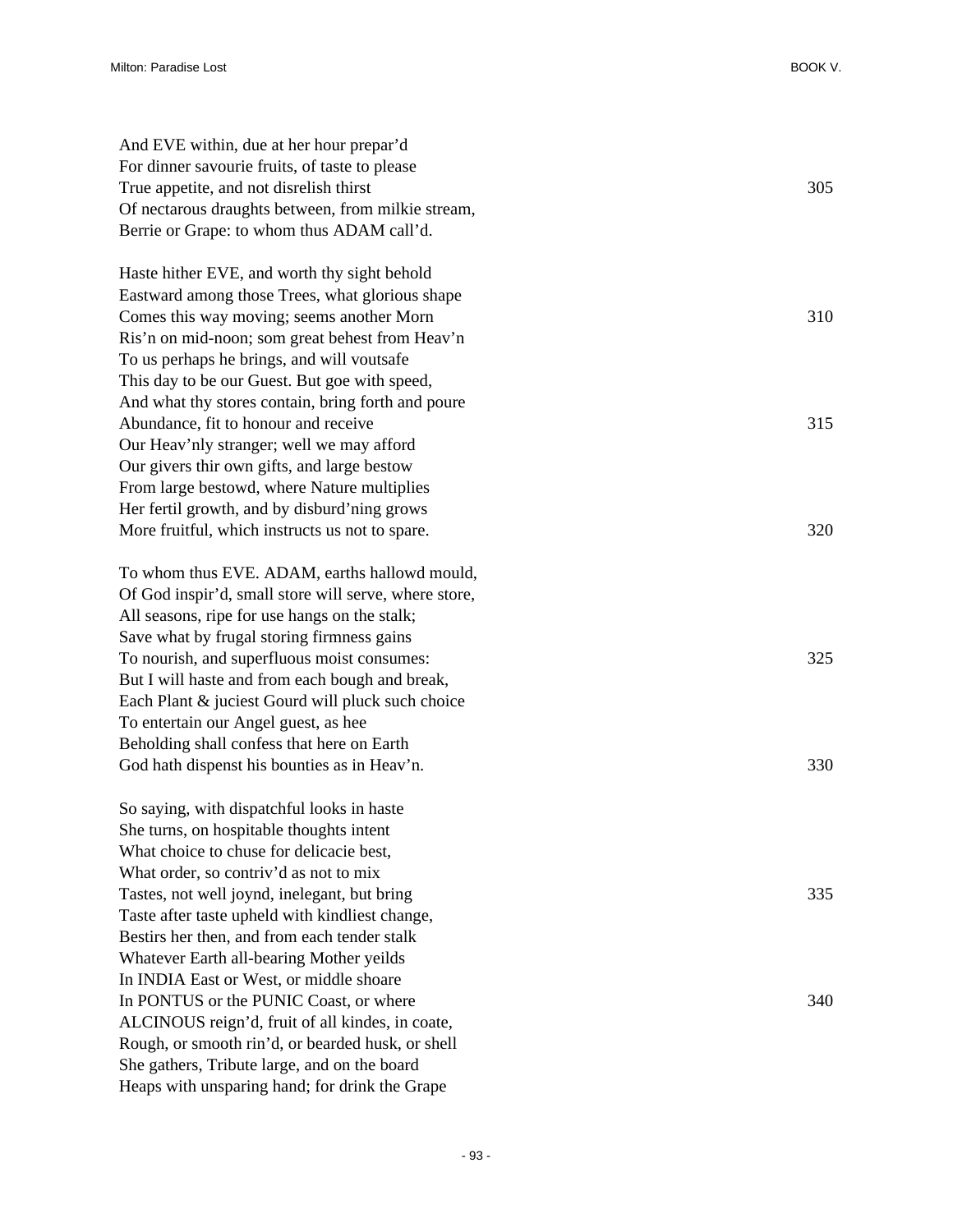| She crushes, inoffensive moust, and meathes         | 345 |
|-----------------------------------------------------|-----|
| From many a berrie, and from sweet kernels prest    |     |
| She tempers dulcet creams, nor these to hold        |     |
| Wants her fit vessels pure, then strews the ground  |     |
| With Rose and Odours from the shrub unfum'd.        |     |
| Mean while our Primitive great Sire, to meet        | 350 |
| His god-like Guest, walks forth, without more train |     |
| Accompani'd then with his own compleat              |     |
| Perfections, in himself was all his state,          |     |
| More solemn then the tedious pomp that waits        |     |
| On Princes, when thir rich Retinue long             | 355 |
| Of Horses led, and Grooms besmeard with Gold        |     |
| Dazles the croud, and sets them all agape.          |     |
| Neerer his presence ADAM though not awd,            |     |
| Yet with submiss approach and reverence meek,       |     |
| As to a superior Nature, bowing low,                | 360 |
| Thus said. Native of Heav'n, for other place        |     |
| None can then Heav'n such glorious shape contain;   |     |
| Since by descending from the Thrones above,         |     |
| Those happie places thou hast deignd a while        |     |
| To want, and honour these, voutsafe with us         | 365 |
| Two onely, who yet by sov'ran gift possess          |     |
| This spacious ground, in yonder shadie Bowre        |     |
| To rest, and what the Garden choicest bears         |     |
| To sit and taste, till this meridian heat           |     |
| Be over, and the Sun more coole decline.            | 370 |
| Whom thus the Angelic Vertue answerd milde.         |     |
| ADAM, I therefore came, nor art thou such           |     |
| Created, or such place hast here to dwell,          |     |
| As may not oft invite, though Spirits of Heav'n     |     |
| To visit thee; lead on then where thy Bowre         | 375 |
| Oreshades; for these mid-hours, till Eevning rise   |     |
| I have at will. So to the Silvan Lodge              |     |
| They came, that like POMONA'S Arbour smil'd         |     |
| With flourets deck't and fragrant smells; but EVE   |     |
| Undeckt, save with her self more lovely fair        | 380 |
| Then Wood-Nymph, or the fairest Goddess feign'd     |     |
| Of three that in Mount IDA naked strove,            |     |
| Stood to entertain her guest from Heav'n; no vaile  |     |
| Shee needed, Vertue-proof, no thought infirme       |     |
| Alterd her cheek. On whom the Angel HAILE           | 385 |
| Bestowd, the holy salutation us'd                   |     |
| Long after to blest MARIE, second EVE.              |     |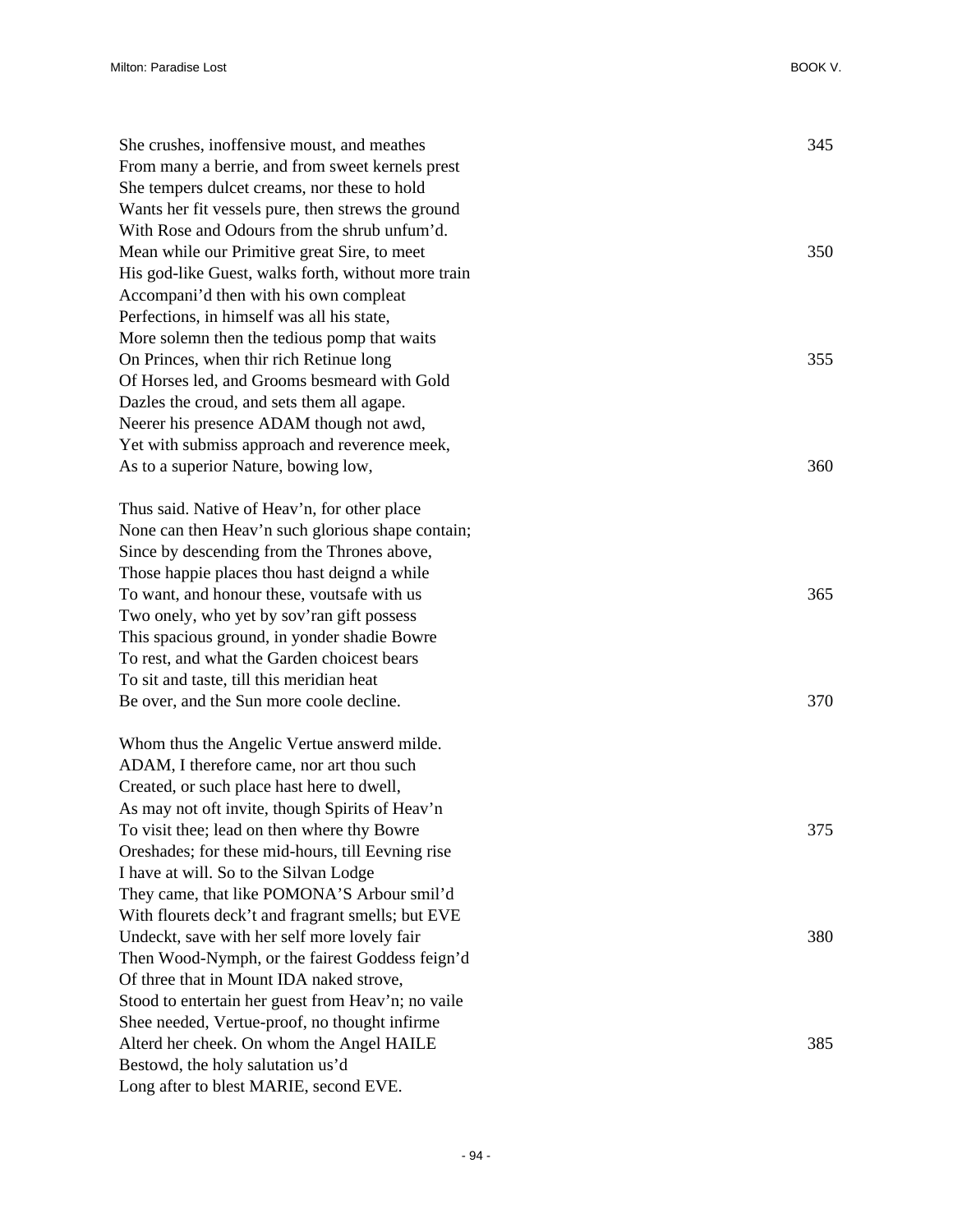| Haile Mother of Mankind, whose fruitful Womb           |     |
|--------------------------------------------------------|-----|
| Shall fill the World more numerous with thy Sons       |     |
| Then with these various fruits the Trees of God        | 390 |
| Have heap'd this Table. Rais'd of grassie terf         |     |
| Thir Table was, and mossie seats had round,            |     |
| And on her ample Square from side to side              |     |
| All AUTUMN pil'd, though SPRING and AUTUMN here        |     |
| Danc'd hand in hand. A while discourse they hold;      | 395 |
| No fear lest Dinner coole; when thus began             |     |
| Our Authour. Heav'nly stranger, please to taste        |     |
| These bounties which our Nourisher, from whom          |     |
| All perfet good unmeasur'd out, descends,              |     |
| To us for food and for delight hath caus'd             | 400 |
| The Earth to yeild; unsavourie food perhaps            |     |
| To spiritual Natures; only this I know,                |     |
| That one Celestial Father gives to all.                |     |
|                                                        |     |
| To whom the Angel. Therefore what he gives             |     |
| (Whose praise be ever sung) to man in part             | 405 |
| Spiritual, may of purest Spirits be found              |     |
| No ingrateful food: and food alike those pure          |     |
| Intelligential substances require                      |     |
| As doth your Rational; and both contain                |     |
| Within them every lower facultie                       | 410 |
| Of sense, whereby they hear, see, smell, touch, taste, |     |
| Tasting concoct, digest, assimilate,                   |     |
| And corporeal to incorporeal turn.                     |     |
| For know, whatever was created, needs                  |     |
| To be sustaind and fed; of Elements                    | 415 |
| The grosser feeds the purer, earth the sea,            |     |
| Earth and the Sea feed Air, the Air those Fires        |     |
| Ethereal, and as lowest first the Moon;                |     |
| Whence in her visage round those spots, unpurg'd       |     |
| Vapours not yet into her substance turnd.              | 420 |
| Nor doth the Moon no nourishment exhale                |     |
| From her moist Continent to higher Orbes.              |     |
| The Sun that light imparts to all, receives            |     |
| From all his alimental recompence                      |     |
| In humid exhalations, and at Even                      | 425 |
| Sups with the Ocean: though in Heav'n the Trees        |     |
| Of life ambrosial frutage bear, and vines              |     |
| Yeild Nectar, though from off the boughs each Morn     |     |
| We brush mellifluous Dewes, and find the ground        |     |
| Cover'd with pearly grain: yet God hath here           | 430 |
|                                                        |     |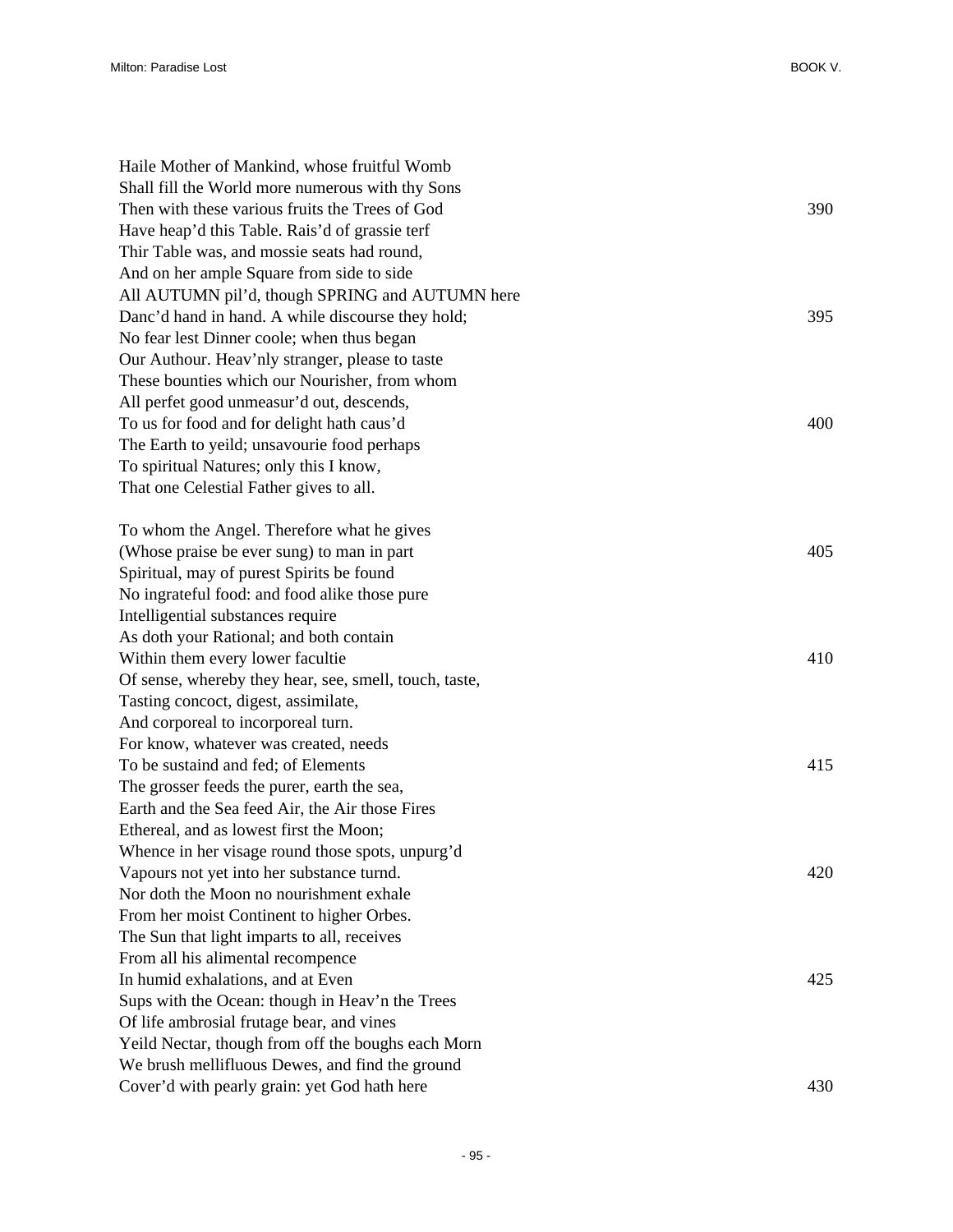| Varied his bounty so with new delights,                                                    |     |
|--------------------------------------------------------------------------------------------|-----|
| As may compare with Heaven; and to taste                                                   |     |
| Think not I shall be nice. So down they sat,                                               |     |
| And to thir viands fell, nor seemingly                                                     |     |
| The Angel, nor in mist, the common gloss                                                   | 435 |
| Of Theologians, but with keen dispatch                                                     |     |
| Of real hunger, and concoctive heate                                                       |     |
| To transubstantiate; what redounds, transpires                                             |     |
| Through Spirits with ease; nor wonder; if by fire                                          |     |
| Of sooty coal the Empiric Alchimist                                                        | 440 |
| Can turn, or holds it possible to turn                                                     |     |
| Metals of drossiest Ore to perfet Gold                                                     |     |
| As from the Mine. Mean while at Table EVE                                                  |     |
| Ministerd naked, and thir flowing cups                                                     |     |
| With pleasant liquors crown'd: O innocence                                                 | 445 |
| Deserving Paradise! if ever, then,                                                         |     |
| Then had the Sons of God excuse to have bin                                                |     |
| Enamour'd at that sight; but in those hearts                                               |     |
| Love unlibidinous reign'd, nor jealousie                                                   |     |
| Was understood, the injur'd Lovers Hell.                                                   | 450 |
| Thus when with meats $&$ drinks they had suffic'd,                                         |     |
| Not burd'nd Nature, sudden mind arose                                                      |     |
| In ADAM, not to let th' occasion pass                                                      |     |
| Given him by this great Conference to know                                                 |     |
| Of things above his World, and of thir being                                               | 455 |
| Who dwell in Heav'n, whose excellence he saw                                               |     |
| Transcend his own so farr, whose radiant forms                                             |     |
| Divine effulgence, whose high Power so far                                                 |     |
| Exceeded human, and his wary speech                                                        |     |
| Thus to th' Empyreal Minister he fram'd.                                                   | 460 |
|                                                                                            |     |
| Inhabitant with God, now know I well                                                       |     |
| Thy favour, in this honour done to man,                                                    |     |
| Under whose lowly roof thou hast voutsaf't<br>To enter, and these earthly fruits to taste, |     |
| Food not of Angels, yet accepted so,                                                       | 465 |
| As that more willingly thou couldst not seem                                               |     |
| At Heav'ns high feasts to have fed: yet what compare?                                      |     |
| To whom the winged Hierarch repli'd.                                                       |     |
| O ADAM, one Almightie is, from whom                                                        |     |
| All things proceed, and up to him return,                                                  | 470 |
| If not deprav'd from good, created all                                                     |     |
| Such to perfection, one first matter all,                                                  |     |
| Indu'd with various forms, various degrees                                                 |     |
|                                                                                            |     |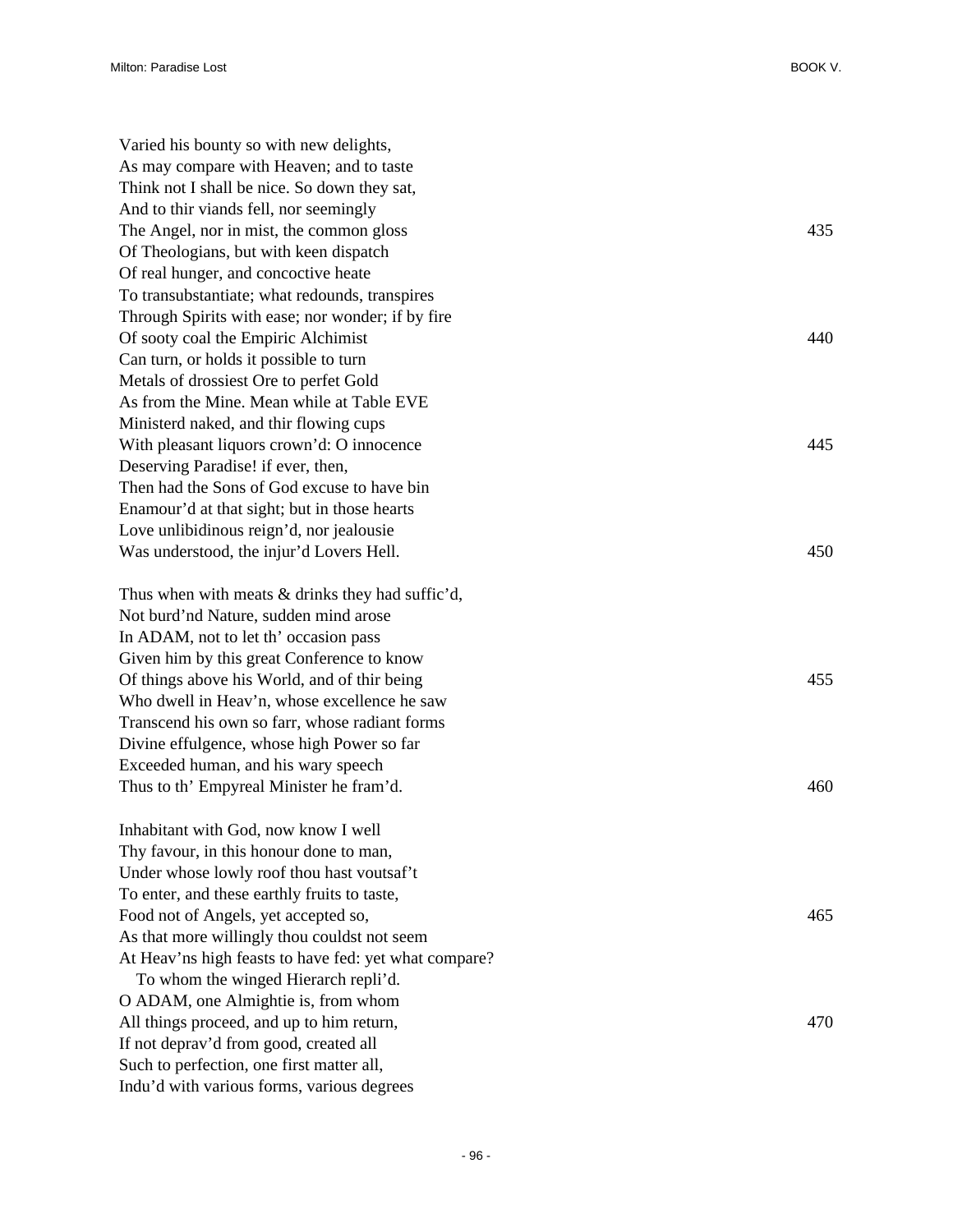| Of substance, and in things that live, of life;         |     |
|---------------------------------------------------------|-----|
| But more refin'd, more spiritous, and pure,             | 475 |
| As neerer to him plac't or neerer tending               |     |
| Each in thir several active Sphears assignd,            |     |
| Till body up to spirit work, in bounds                  |     |
| Proportiond to each kind. So from the root              |     |
| Springs lighter the green stalk, from thence the leaves | 480 |
| More aerie, last the bright consummate floure           |     |
| Spirits odorous breathes: flours and thir fruit         |     |
| Mans nourishment, by gradual scale sublim'd             |     |
| To vital Spirits aspire, to animal,                     |     |
| To intellectual, give both life and sense,              | 485 |
| Fansie and understanding, whence the soule              |     |
| Reason receives, and reason is her being,               |     |
| Discursive, or Intuitive; discourse                     |     |
| Is oftest yours, the latter most is ours,               |     |
| Differing but in degree, of kind the same.              | 490 |
| Wonder not then, what God for you saw good              |     |
| If I refuse not, but convert, as you,                   |     |
| To proper substance; time may come when men             |     |
| With Angels may participate, and find                   |     |
| No inconvenient Diet, nor too light Fare:               | 495 |
| And from these corporal nutriments perhaps              |     |
| Your bodies may at last turn all to Spirit              |     |
| Improv'd by tract of time, and wingd ascend             |     |
| Ethereal, as wee, or may at choice                      |     |
| Here or in Heav'nly Paradises dwell;                    | 500 |
| If ye be found obedient, and retain                     |     |
| Unalterably firm his love entire                        |     |
| Whose progenie you are. Mean while enjoy                |     |
| Your fill what happiness this happie state              |     |
| Can comprehend, incapable of more.                      | 505 |
| To whom the Patriarch of mankind repli'd.               |     |
| O favourable spirit, propitious guest,                  |     |
| Well hast thou taught the way that might direct         |     |
| Our knowledge, and the scale of Nature set              |     |
| From center to circumference, whereon                   | 510 |
| In contemplation of created things                      |     |
| By steps we may ascend to God. But say,                 |     |
| What meant that caution joind, IF YE BE FOUND           |     |
| <b>OBEDIENT?</b> can wee want obedience then            |     |
| To him, or possibly his love desert                     | 515 |
| Who formd us from the dust, and plac'd us here          |     |

Full to the utmost measure of what bliss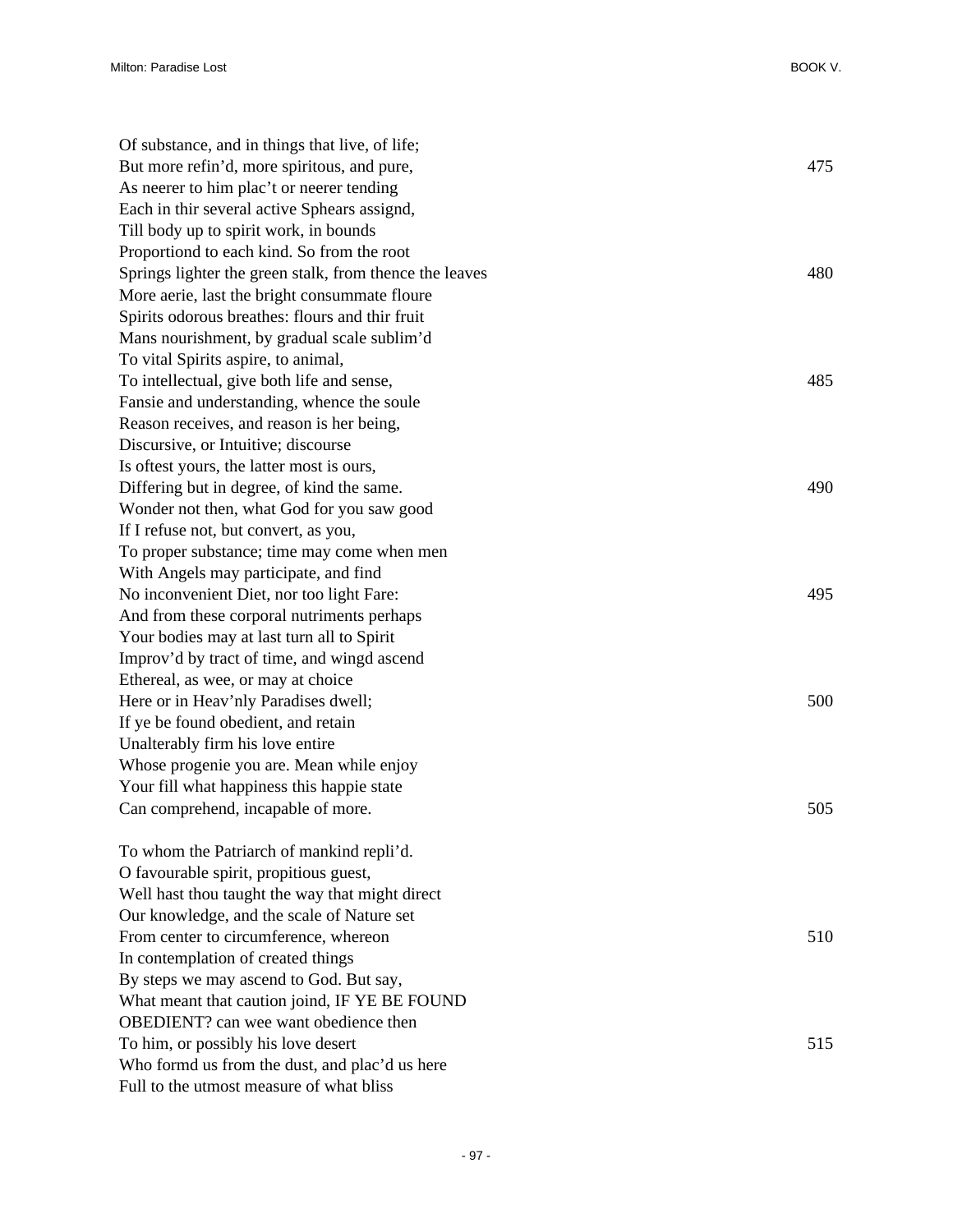Human desires can seek or apprehend?

To whom the Angel. Son of Heav'n and Earth, Attend: That thou art happie, owe to God; 520 That thou continu'st such, owe to thy self, That is, to thy obedience; therein stand. This was that caution giv'n thee; be advis'd. God made thee perfet, not immutable; And good he made thee, but to persevere 525 He left it in thy power, ordaind thy will By nature free, not over-rul'd by Fate Inextricable, or strict necessity; Our voluntarie service he requires, Not our necessitated, such with him 530 Findes no acceptance, nor can find, for how Can hearts, not free, be tri'd whether they serve Willing or no, who will but what they must By Destinie, and can no other choose? My self and all th' Angelic Host that stand 535 In sight of God enthron'd, our happie state Hold, as you yours, while our obedience holds; On other surety none; freely we serve. Because wee freely love, as in our will To love or not; in this we stand or fall: 540 And som are fall'n, to disobedience fall'n, And so from Heav'n to deepest Hell; O fall From what high state of bliss into what woe! To whom our great Progenitor. Thy words Attentive, and with more delighted eare 545 Divine instructer, I have heard, then when Cherubic Songs by night from neighbouring Hills Aereal Music send: nor knew I not To be both will and deed created free; Yet that we never shall forget to love 550 Our maker, and obey him whose command Single, is yet so just, my constant thoughts Assur'd me and still assure: though what thou tellst Hath past in Heav'n, som doubt within me move, But more desire to hear, if thou consent, 555 The full relation, which must needs be strange, Worthy of Sacred silence to be heard; And we have yet large day, for scarce the Sun Hath finisht half his journey, and scarce begins His other half in the great Zone of Heav'n. 560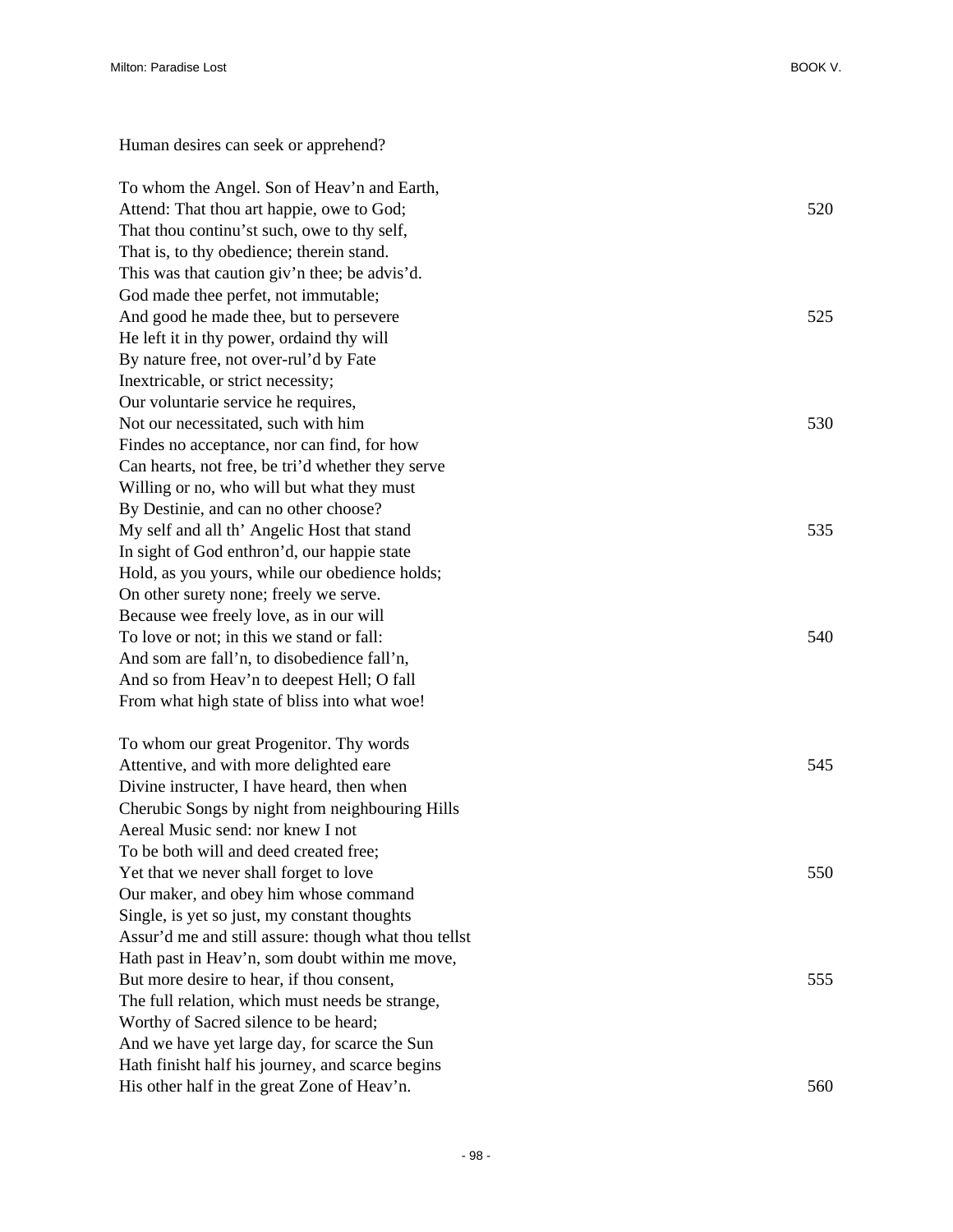| Thus ADAM made request, and RAPHAEL           |     |
|-----------------------------------------------|-----|
| After short pause assenting, thus began.      |     |
| High matter thou injoinst me, O prime of men, |     |
| Sad task and hard, for how shall I relate     |     |
| To human sense th' invisible exploits         | 565 |
| Of warring Spirite: how without ramorea       |     |

Of warring Spirits; how without remorse The ruin of so many glorious once And perfet while they stood; how last unfould The secrets of another world, perhaps Not lawful to reveal? yet for thy good 570 This is dispenc't, and what surmounts the reach Of human sense, I shall delineate so, By lik'ning spiritual to corporal forms, As may express them best, though what if Earth Be but the shaddow of Heav'n, and things therein 575 Each to other like, more then on earth is thought?

| As yet this world was not, and CHAOS wilde                 |     |
|------------------------------------------------------------|-----|
| Reignd where these Heav'ns now rowl, where Earth now rests |     |
| Upon her Center pois'd, when on a day                      |     |
| (For Time, though in Eternitie, appli'd                    | 580 |
| To motion, measures all things durable                     |     |
| By present, past, and future) on such day                  |     |
| As Heav'ns great Year brings forth, th' Empyreal Host      |     |
| Of Angels by Imperial summons call'd,                      |     |
| Innumerable before th' Almighties Throne                   | 585 |
| Forthwith from all the ends of Heav'n appeerd              |     |
| Under thir Hierarchs in orders bright                      |     |
| Ten thousand thousand Ensignes high advanc'd,              |     |
| Standards, and Gonfalons twixt Van and Reare               |     |
| Streame in the Aire, and for distinction serve             | 590 |
| Of Hierarchies, of Orders, and Degrees;                    |     |
| Or in thir glittering Tissues bear imblaz'd                |     |
| Holy Memorials, acts of Zeale and Love                     |     |
| Recorded eminent. Thus when in Orbes                       |     |
| Of circuit inexpressible they stood,                       | 595 |
| Orb within Orb, the Father infinite,                       |     |
| By whom in bliss imbosom'd sat the Son,                    |     |
| Amidst as from a flaming Mount, whoseop                    |     |
| Brightness had made invisible, thus spake.                 |     |
|                                                            |     |

Hear all ye Angels, Progenie of Light, 600 Thrones, Dominations, Princedoms, Vertues, Powers,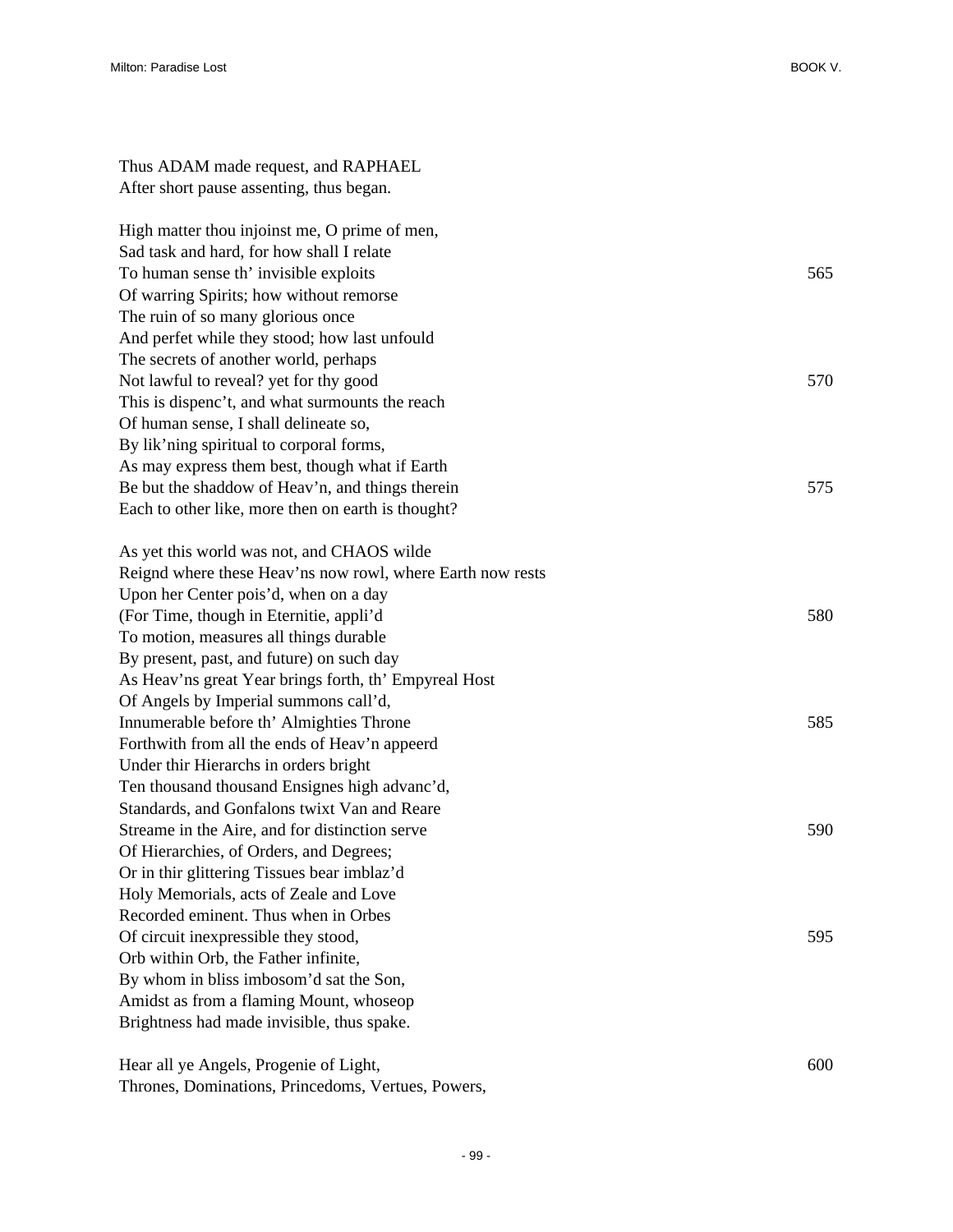| Hear my Decree, which unrevok't shall stand.          |     |
|-------------------------------------------------------|-----|
| This day I have begot whom I declare                  |     |
| My onely Son, and on this holy Hill                   |     |
| Him have anointed, whom ye now behold                 | 605 |
| At my right hand; your Head I him appoint;            |     |
| And by my Self have sworn to him shall bow            |     |
| All knees in Heav'n, and shall confess him Lord:      |     |
| Under his great Vice-gerent Reign abide               |     |
| United as one individual Soule                        | 610 |
| For ever happie: him who disobeyes                    |     |
| Mee disobeyes, breaks union, and that day             |     |
| Cast out from God and blessed vision, falls           |     |
| Into utter darkness, deep ingulft, his place          |     |
| Ordaind without redemption, without end.              | 615 |
| So spake th' Omnipotent, and with his words           |     |
| All seemd well pleas'd, all seem'd, but were not all. |     |
| That day, as other solem dayes, they spent            |     |
| In song and dance about the sacred Hill,              |     |
| Mystical dance, which yonder starrie Spheare          | 620 |
| Of Planets and of fixt in all her Wheeles             |     |
| Resembles nearest, mazes intricate,                   |     |
| Eccentric, intervolv'd, yet regular                   |     |
| Then most, when most irregular they seem:             |     |
| And in thir motions harmonie Divine                   | 625 |
| So smooths her charming tones, that Gods own ear      |     |
| Listens delighted. Eevning approachd                  |     |
| (For we have also our Eevning and our Morn,           |     |
| We ours for change delectable, not need)              |     |
| Forthwith from dance to sweet repast they turn        | 630 |
| Desirous, all in Circles as they stood,               |     |
| Tables are set, and on a sudden pil'd                 |     |
| With Angels Food, and rubied Nectar flows:            |     |
| In Pearl, in Diamond, and massie Gold,                |     |
| Fruit of delicious Vines, the growth of Heav'n.       | 635 |
| They eat, they drink, and with refection sweet        |     |
| Are fill'd, before th' all bounteous King, who showrd |     |
| With copious hand, rejoycing in thir joy.             |     |
| Now when ambrosial Night with Clouds exhal'd          |     |
| From that high mount of God, whence light & shade     | 640 |
| Spring both, the face of brightest Heav'n had changd  |     |
| To grateful Twilight (for Night comes not there       |     |
| In darker veile) and roseat Dews dispos'd             |     |
| All but the unsleeping eyes of God to rest,           |     |
| Wide over all the Plain, and wider farr               | 645 |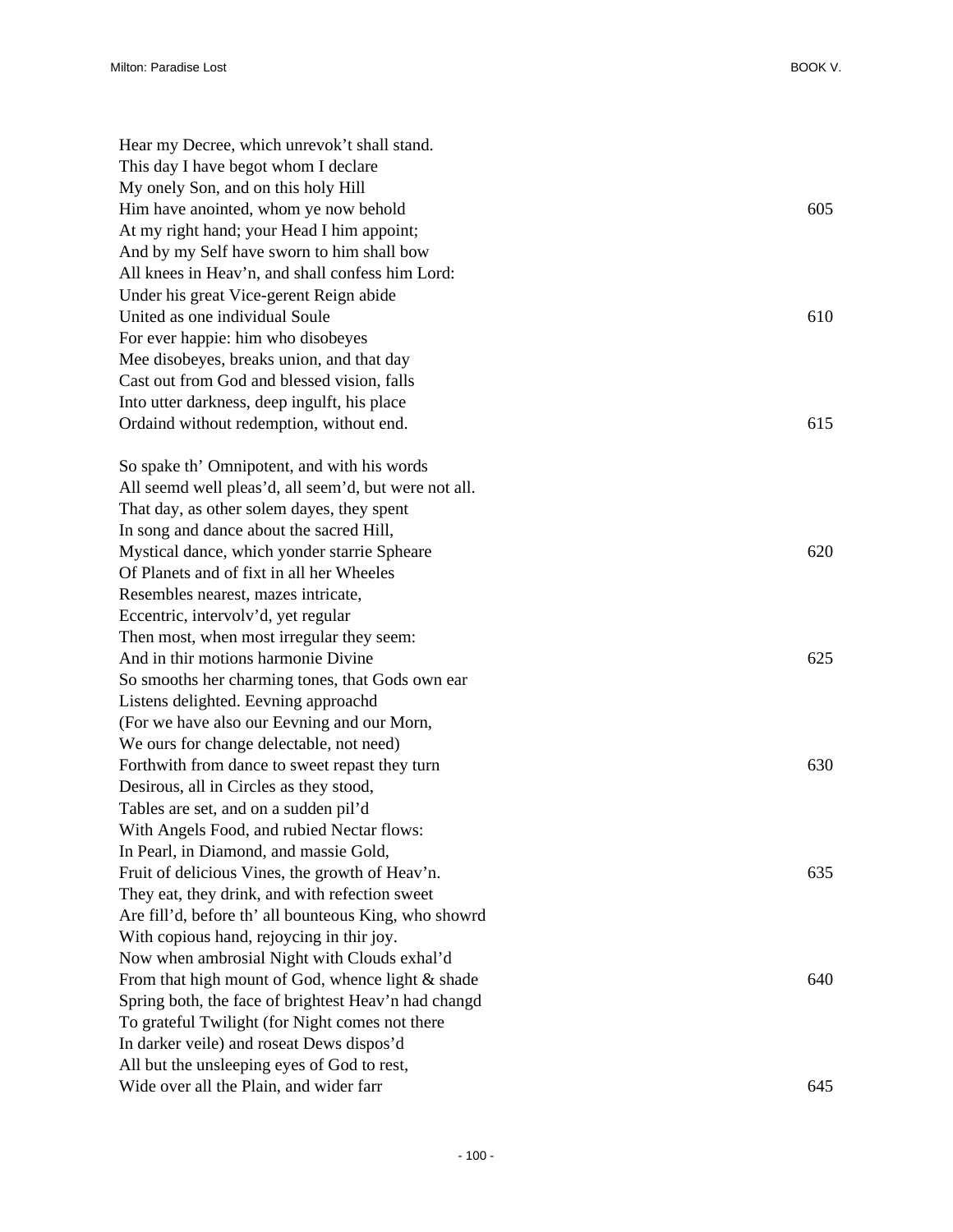| Then all this globous Earth in Plain outspred,         |     |
|--------------------------------------------------------|-----|
| (Such are the Courts of God) Th' Angelic throng        |     |
| Disperst in Bands and Files thir Camp extend           |     |
| By living Streams among the Trees of Life,             |     |
| Pavilions numberless, and sudden reard,                | 650 |
| Celestial Tabernacles, where they slept                |     |
| Fannd with coole Winds, save those who in thir course  |     |
| Melodious Hymns about the sovran Throne                |     |
| Alternate all night long: but not so wak'd             |     |
| SATAN, so call him now, his former name                | 655 |
| Is heard no more Heav'n; he of the first,              |     |
| If not the first Arch-Angel, great in Power,           |     |
| In favour and praeeminence, yet fraught                |     |
| With envie against the Son of God, that day            |     |
| Honourd by his great Father, and proclaimd             | 660 |
| MESSIAH King anointed, could not beare                 |     |
| Through pride that sight, and thought himself impaird. |     |
| Deep malice thence conceiving $&$ disdain,             |     |
| Soon as midnight brought on the duskie houre           |     |
| Friendliest to sleep and silence, he resolv'd          | 665 |
| With all his Legions to dislodge, and leave            |     |
| Unworshipt, unobey'd the Throne supream                |     |
| Contemptuous, and his next subordinate                 |     |
| Awak'ning, thus to him in secret spake.                |     |
| Sleepst thou Companion dear, what sleep can close      | 670 |
| Thy eye-lids? and remembrest what Decree               |     |
| Of yesterday, so late hath past the lips               |     |
| Of Heav'ns Almightie. Thou to me thy thoughts          |     |
| Wast wont, I mine to thee was wont to impart;          |     |
| Both waking we were one; how then can now              | 675 |
| Thy sleep dissent? new Laws thou seest impos'd;        |     |
| New Laws from him who reigns, new minds may raise      |     |
| In us who serve, new Counsels, to debate               |     |
| What doubtful may ensue, more in this place            |     |
| To utter is not safe. Assemble thou                    | 680 |
| Of all those Myriads which we lead the chief;          |     |
| Tell them that by command, ere yet dim Night           |     |
| Her shadowie Cloud withdraws, I am to haste,           |     |
| And all who under me thir Banners wave,                |     |
| Homeward with flying march where we possess            | 685 |
| The Quarters of the North, there to prepare            |     |
| Fit entertainment to receive our King                  |     |
| The great MESSIAH, and his new commands,               |     |
| Who speedily through all the Hierarchies               |     |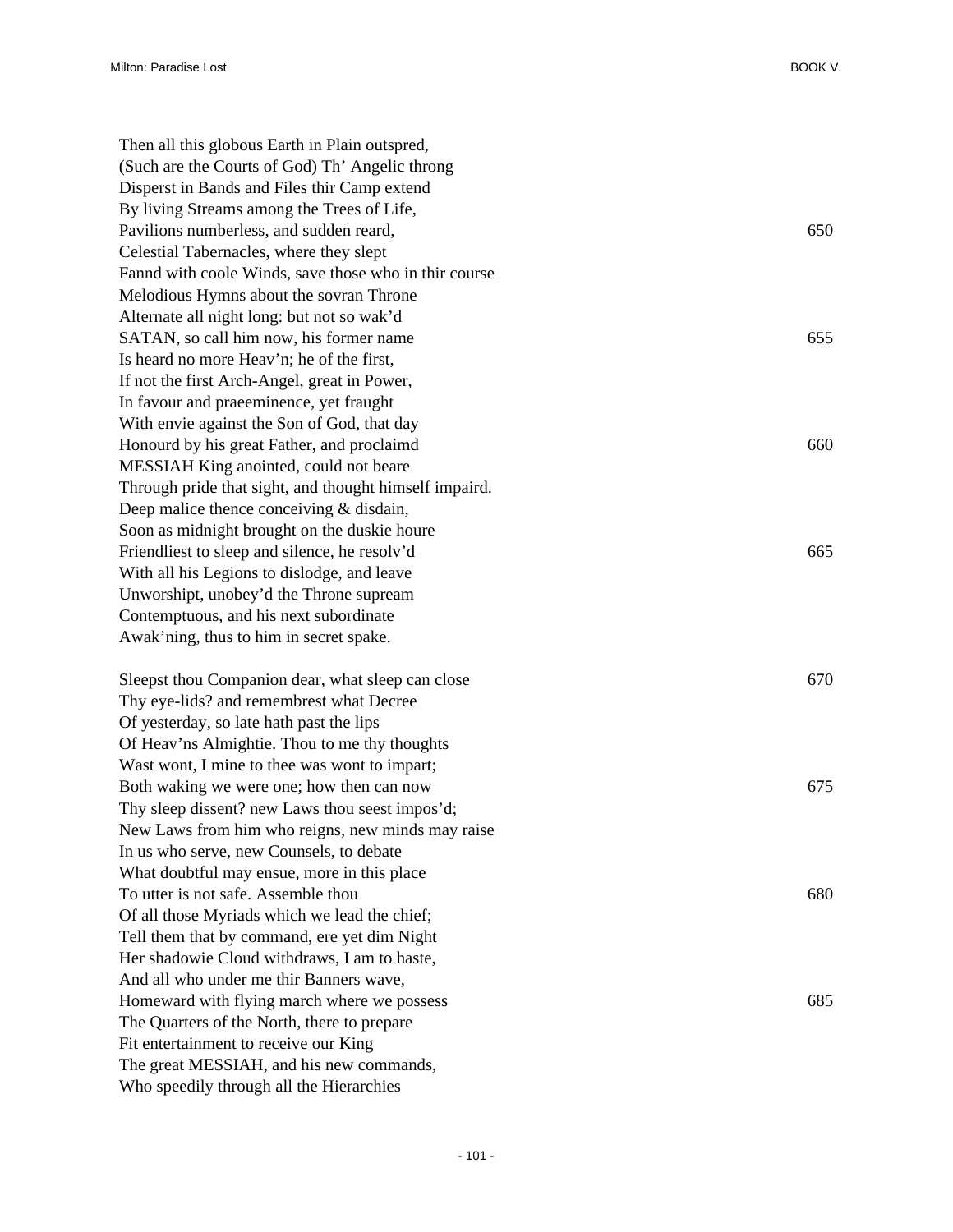| Intends to pass triumphant, and give Laws.        | 690 |
|---------------------------------------------------|-----|
| So spake the false Arch-Angel, and infus'd        |     |
| Bad influence into th' unwarie brest              |     |
| Of his Associate; hee together calls,             |     |
| Or several one by one, the Regent Powers,         |     |
| Under him Regent, tells, as he was taught,        | 695 |
| That the most High commanding, now ere Night,     |     |
| Now ere dim Night had disincumberd Heav'n,        |     |
| The great Hierarchal Standard was to move;        |     |
| Tells the suggested cause, and casts between      |     |
| Ambiguous words and jealousies, to sound          | 700 |
| Or taint integritie; but all obey'd               |     |
| The wonted signal, and superior voice             |     |
| Of thir great Potentate; for great indeed         |     |
| His name, and high was his degree in Heav'n;      |     |
| His count'nance, as the Morning Starr that guides | 705 |
| The starrie flock, allur'd them, and with lyes    |     |
| Drew after him the third part of Heav'ns Host:    |     |
| Mean while th' Eternal eye, whose sight discernes |     |
| Abstrusest thoughts, from forth his holy Mount    |     |
| And from within the golden Lamps that burne       | 710 |
| Nightly before him, saw without thir light        |     |
| Rebellion rising, saw in whom, how spred          |     |
| Among the sons of Morn, what multitudes           |     |
| Were banded to oppose his high Decree;            |     |
| And smiling to his onely Son thus said.           | 715 |
| Son, thou in whom my glory I behold               |     |
| In full resplendence, Heir of all my might,       |     |
| Neerly it now concernes us to be sure             |     |
| Of our Omnipotence, and with what Arms            |     |
| We mean to hold what anciently we claim           | 720 |
| Of Deitie or Empire, such a foe                   |     |
| Is rising, who intends to erect his Throne        |     |
| Equal to ours, throughout the spacious North;     |     |
| Nor so content, hath in his thought to trie       |     |
| In battel, what our Power is, or our right.       | 725 |
| Let us advise, and to this hazard draw            |     |
| With speed what force is left, and all imploy     |     |
| In our defence, lest unawares we lose             |     |
| This our high place, our Sanctuarie, our Hill.    |     |
| To whom the Son with calm aspect and cleer        | 730 |

Light'ning Divine, ineffable, serene,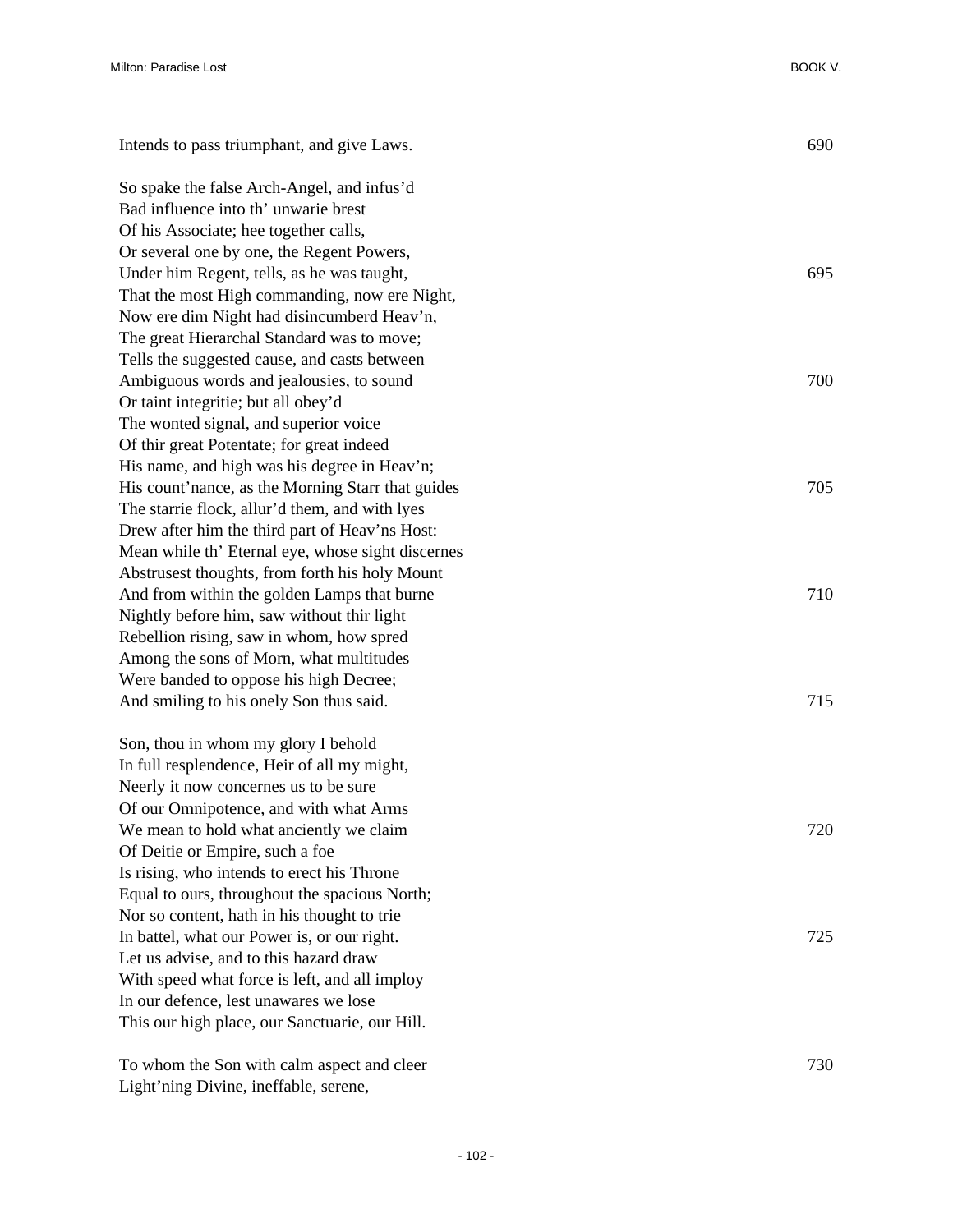| Made answer. Mightie Father, thou thy foes          |     |
|-----------------------------------------------------|-----|
| Justly hast in derision, and secure                 |     |
| Laugh'st at thir vain designes and tumults vain,    |     |
| Matter to mee of Glory, whom thir hate              | 735 |
| Illustrates, when they see all Regal Power          |     |
| Giv'n me to quell thir pride, and in event          |     |
| Know whether I be dextrous to subdue                |     |
| Thy Rebels, or be found the worst in Heav'n.        |     |
| So spake the Son, but SATAN with his Powers         | 740 |
| Farr was advanc't on winged speed, an Host          |     |
| Innumerable as the Starrs of Night,                 |     |
| Or Starrs of Morning, Dew-drops, which the Sun      |     |
| Impearls on every leaf and every flouer.            |     |
| Regions they pass'd, the mightie Regencies          | 745 |
| Of Seraphim and Potentates and Thrones              |     |
| In thir triple Degrees, Regions to which            |     |
| All thy Dominion, ADAM, is no more                  |     |
| Then what this Garden is to all the Earth,          |     |
| And all the Sea, from one entire globose            | 750 |
| Stretcht into Longitude; which having pass'd        |     |
| At length into the limits of the North              |     |
| They came, and SATAN to his Royal seat              |     |
| High on a Hill, far blazing, as a Mount             |     |
| Rais'd on a Mount, with Pyramids and Towrs          | 755 |
| From Diamond Quarries hew'n, & Rocks of Gold,       |     |
| The Palace of great LUCIFER, (so call               |     |
| That Structure in the Dialect of men                |     |
| Interpreted) which not long after, hee              |     |
| Affecting all equality with God,                    | 760 |
| In imitation of that Mount whereon                  |     |
| MESSIAH was declar'd in sight of Heav'n,            |     |
| The Mountain of the Congregation call'd;            |     |
| For thither he assembl'd all his Train,             |     |
| Pretending so commanded to consult                  | 765 |
| About the great reception of thir King,             |     |
| Thither to come, and with calumnious Art            |     |
| Of counterfeted truth thus held thir ears.          |     |
| Thrones, Dominations, Princedomes, Vertues, Powers, |     |
| If these magnific Titles yet remain                 | 770 |
| Not meerly titular, since by Decree                 |     |
| Another now hath to himself ingross't               |     |
| All Power, and us eclipst under the name            |     |

Of King anointed, for whom all this haste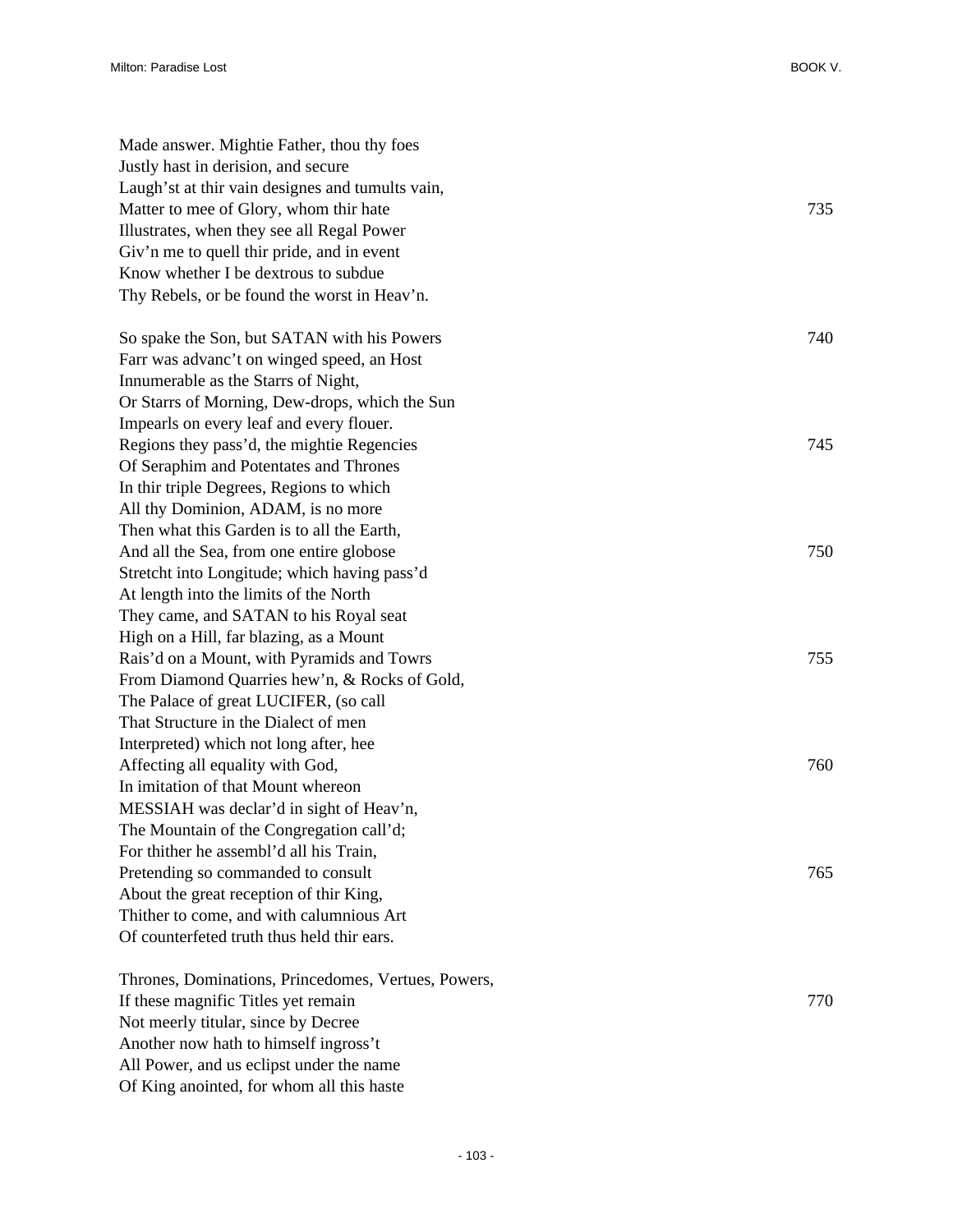| Of midnight march, and hurried meeting here,   | 775 |
|------------------------------------------------|-----|
| This onely to consult how we may best          |     |
| With what may be devis'd of honours new        |     |
| Receive him coming to receive from us          |     |
| Knee-tribute yet unpaid, prostration vile,     |     |
| Too much to one, but double how endur'd,       | 780 |
| To one and to his image now proclaim'd?        |     |
| But what if better counsels might erect        |     |
| Our minds and teach us to cast off this Yoke?  |     |
| Will ye submit your necks, and chuse to bend   |     |
| The supple knee? ye will not, if I trust       | 785 |
| To know ye right, or if ye know your selves    |     |
| Natives and Sons of Heav'n possest before      |     |
| By none, and if not equal all, yet free,       |     |
| Equally free; for Orders and Degrees           |     |
| Jarr not with liberty, but well consist.       | 790 |
| Who can in reason then or right assume         |     |
| Monarchie over such as live by right           |     |
| His equals, if in power and splendor less,     |     |
| In freedome equal? or can introduce            |     |
| Law and Edict on us, who without law           | 795 |
| Erre not, much less for this to be our Lord,   |     |
| And look for adoration to th' abuse            |     |
| Of those Imperial Titles which assert          |     |
| Our being ordain'd to govern, not to serve?    |     |
|                                                |     |
| Thus farr his bold discourse without controule | 800 |
| Had audience, when among the Seraphim          |     |
| ABDIEL, then whom none with more zeale ador'd  |     |
| The Deitie, and divine commands obei'd,        |     |
| Stood up, and in a flame of zeale severe       |     |
| The current of his fury thus oppos'd.          | 805 |
|                                                |     |
| O argument blasphemous, false and proud!       |     |
| Words which no eare ever to hear in Heav'n     |     |
| Expected, least of all from thee, ingrate      |     |
| In place thy self so high above thy Peeres.    |     |
| Canst thou with impious obloquie condemne      | 810 |
| The just Decree of God, pronounc't and sworn,  |     |
| That to his only Son by right endu'd           |     |
| With Regal Scepter, every Soule in Heav'n      |     |
| Shall bend the knee, and in that honour due    |     |
| Confess him rightful King? unjust thou saist   | 815 |
| Flatly unjust, to binde with Laws the free,    |     |

And equal over equals to let Reigne,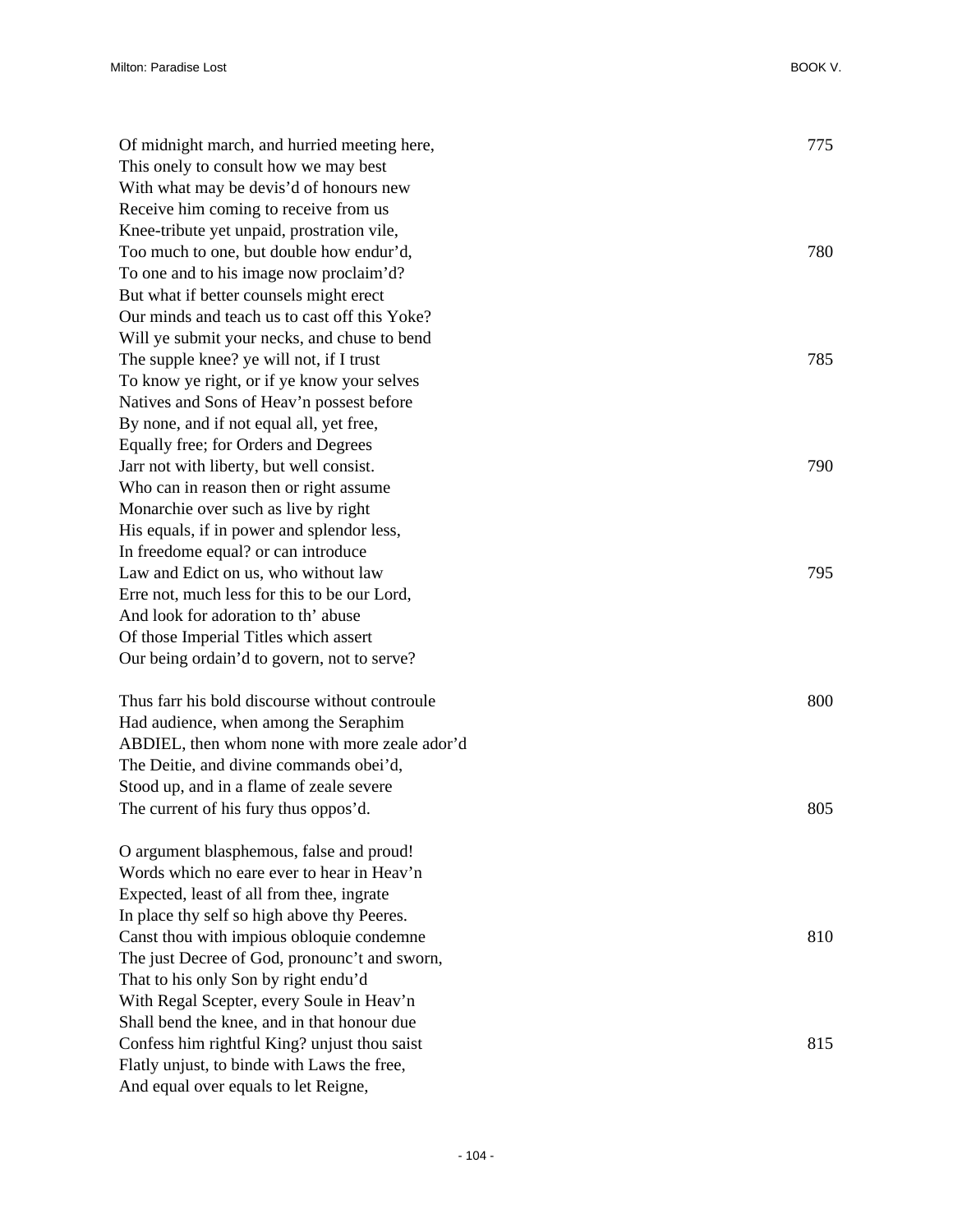| One over all with unsucceeded power.                 |     |
|------------------------------------------------------|-----|
| Shalt thou give Law to God, shalt thou dispute       |     |
| With him the points of libertie, who made            | 820 |
| Thee what thou art, & formd the Pow'rs of Heav'n     |     |
| Such as he pleasd, and circumscrib'd thir being?     |     |
| Yet by experience taught we know how good,           |     |
| And of our good, and of our dignitie                 |     |
| How provident he is, how farr from thought           | 825 |
| To make us less, bent rather to exalt                |     |
| Our happie state under one Head more neer            |     |
| United. But to grant it thee unjust,                 |     |
| That equal over equals Monarch Reigne:               |     |
| Thy self though great $\&$ glorious dost thou count, | 830 |
| Or all Angelic Nature joind in one,                  |     |
| Equal to him begotten Son, by whom                   |     |
| As by his Word the mighty Father made                |     |
| All things, ev'n thee, and all the Spirits of Heav'n |     |
| By him created in thir bright degrees,               | 835 |
| Crownd them with Glory, & to thir Glory nam'd        |     |
| Thrones, Dominations, Princedoms, Vertues, Powers    |     |
| Essential Powers, nor by his Reign obscur'd,         |     |
| But more illustrious made, since he the Head         |     |
| One of our number thus reduc't becomes,              | 840 |
| His Laws our Laws, all honour to him done            |     |
| Returns our own. Cease then this impious rage,       |     |
| And tempt not these; but hast'n to appease           |     |
| Th' incensed Father, and th' incensed Son,           |     |
| While Pardon may be found in time besought.          | 845 |
| So spake the fervent Angel, but his zeale            |     |
| None seconded, as out of season judg'd,              |     |
| Or singular and rash, whereat rejoic'd               |     |
| Th' Apostat, and more haughty thus repli'd.          |     |
| That we were formd then saist thou? $&$ the work     | 850 |
| Of secondarie hands, by task transferd               |     |
| From Father to his Son? strange point and new!       |     |
| Doctrin which we would know whence learnt: who saw   |     |
| When this creation was? rememberst thou              |     |
| Thy making, while the Maker gave thee being?         | 855 |
| We know no time when we were not as now;             |     |
| Know none before us, self-begot, self-rais'd         |     |
| By our own quick'ning power, when fatal course       |     |
| Had circl'd his full Orbe, the birth mature          |     |
| Of this our native Heav'n, Ethereal Sons.            | 860 |
| Our puissance is our own, our own right hand         |     |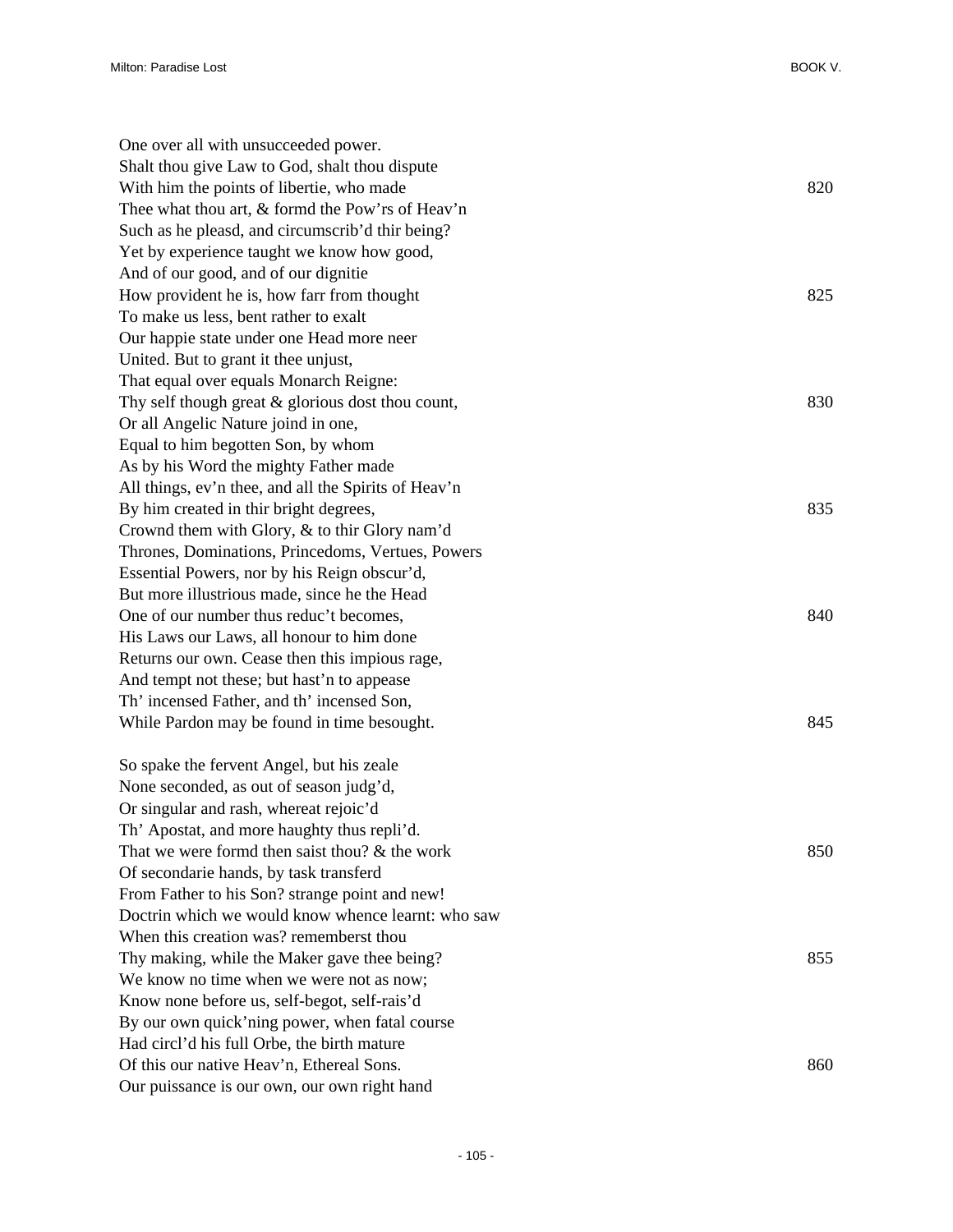| Shall teach us highest deeds, by proof to try<br>Who is our equal: then thou shalt behold |     |
|-------------------------------------------------------------------------------------------|-----|
| Whether by supplication we intend                                                         |     |
| Address, and to begirt th' Almighty Throne                                                | 865 |
| Beseeching or besieging. This report,                                                     |     |
| These tidings carrie to th' anointed King;                                                |     |
| And fly, ere evil intercept thy flight.                                                   |     |
|                                                                                           |     |
| He said, and as the sound of waters deep                                                  |     |
| Hoarce murmur echo'd to his words applause                                                | 870 |
| Through the infinite Host, nor less for that                                              |     |
| The flaming Seraph fearless, though alone                                                 |     |
| Encompass'd round with foes, thus answerd bold.                                           |     |
| O alienate from God, O spirit accurst,                                                    |     |
| Forsak'n of all good; I see thy fall                                                      | 875 |
| Determind, and thy hapless crew involv'd                                                  |     |
| In this perfidious fraud, contagion spred                                                 |     |
| Both of thy crime and punishment: henceforth                                              |     |
| No more be troubl'd how to quit the yoke                                                  |     |
| Of Gods MESSIAH; those indulgent Laws                                                     | 880 |
| Will not be now voutsaf't, other Decrees                                                  |     |
| Against thee are gon forth without recall;                                                |     |
| That Golden Scepter which thou didst reject                                               |     |
| Is now an Iron Rod to bruise and breake                                                   |     |
| Thy disobedience. Well thou didst advise,                                                 | 885 |
| Yet not for thy advise or threats I fly                                                   |     |
| These wicked Tents devoted, least the wrauth                                              |     |
| Impendent, raging into sudden flame                                                       |     |
| Distinguish not: for soon expect to feel                                                  |     |
| His Thunder on thy head, devouring fire.                                                  | 890 |
| Then who created thee lamenting learne,                                                   |     |
| When who can uncreate thee thou shalt know.                                               |     |
| So spake the Seraph ABDIEL faithful found,                                                |     |
| Among the faithless, faithful only hee;                                                   |     |
| Among innumerable false, unmov'd,                                                         | 895 |
| Unshak'n, unseduc'd, unterrifi'd                                                          |     |
| His Loyaltie he kept, his Love, his Zeale;                                                |     |
| Nor number, nor example with him wrought                                                  |     |
| To swerve from truth, or change his constant mind                                         |     |
| Though single. From amidst them forth he passd,                                           | 900 |
| Long way through hostile scorn, which he susteind                                         |     |
| Superior, nor of violence fear'd aught;                                                   |     |

And with retorted scorn his back he turn'd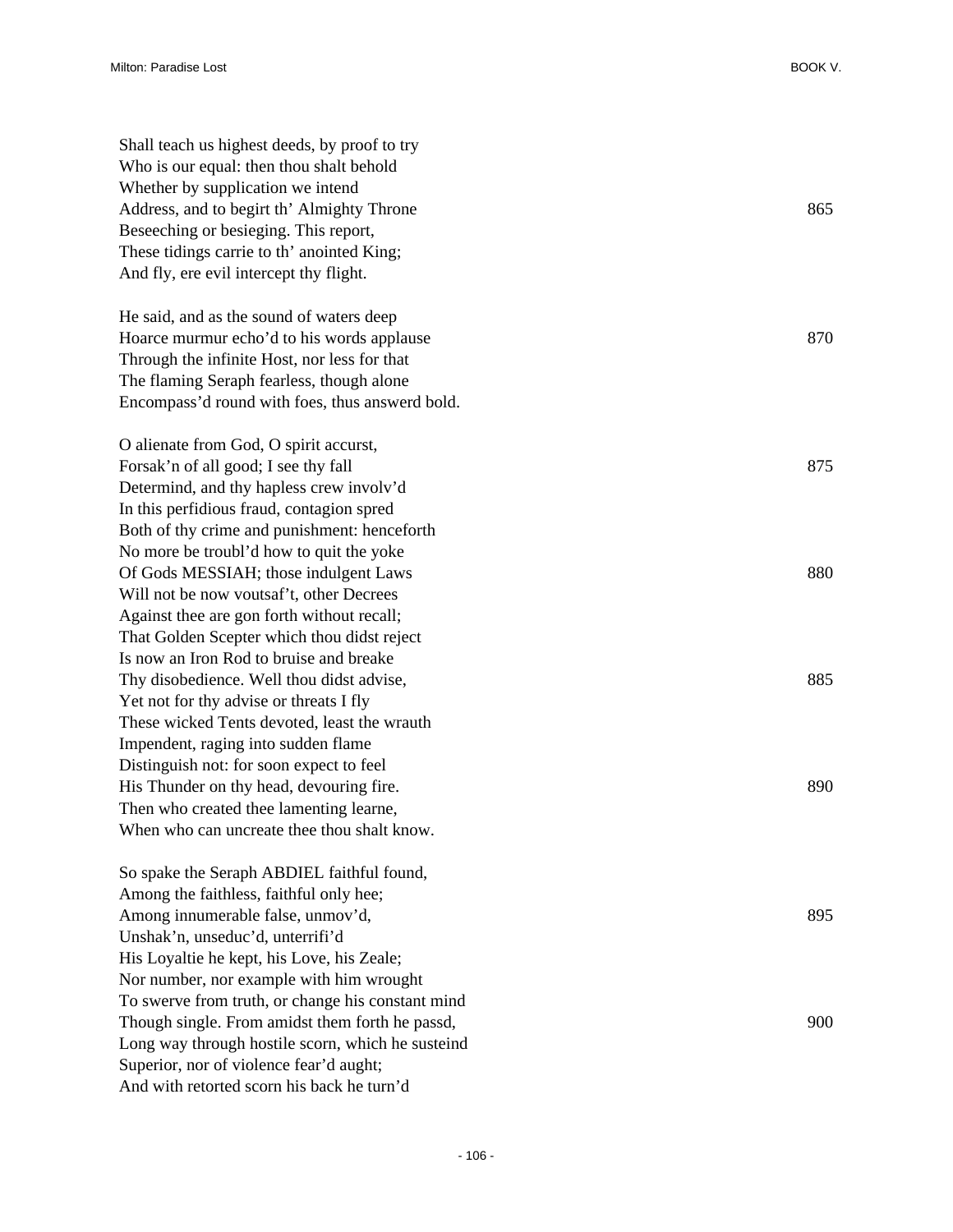On those proud Towrs to swift destruction doom'd.

## THE END OF THE FIFTH BOOK.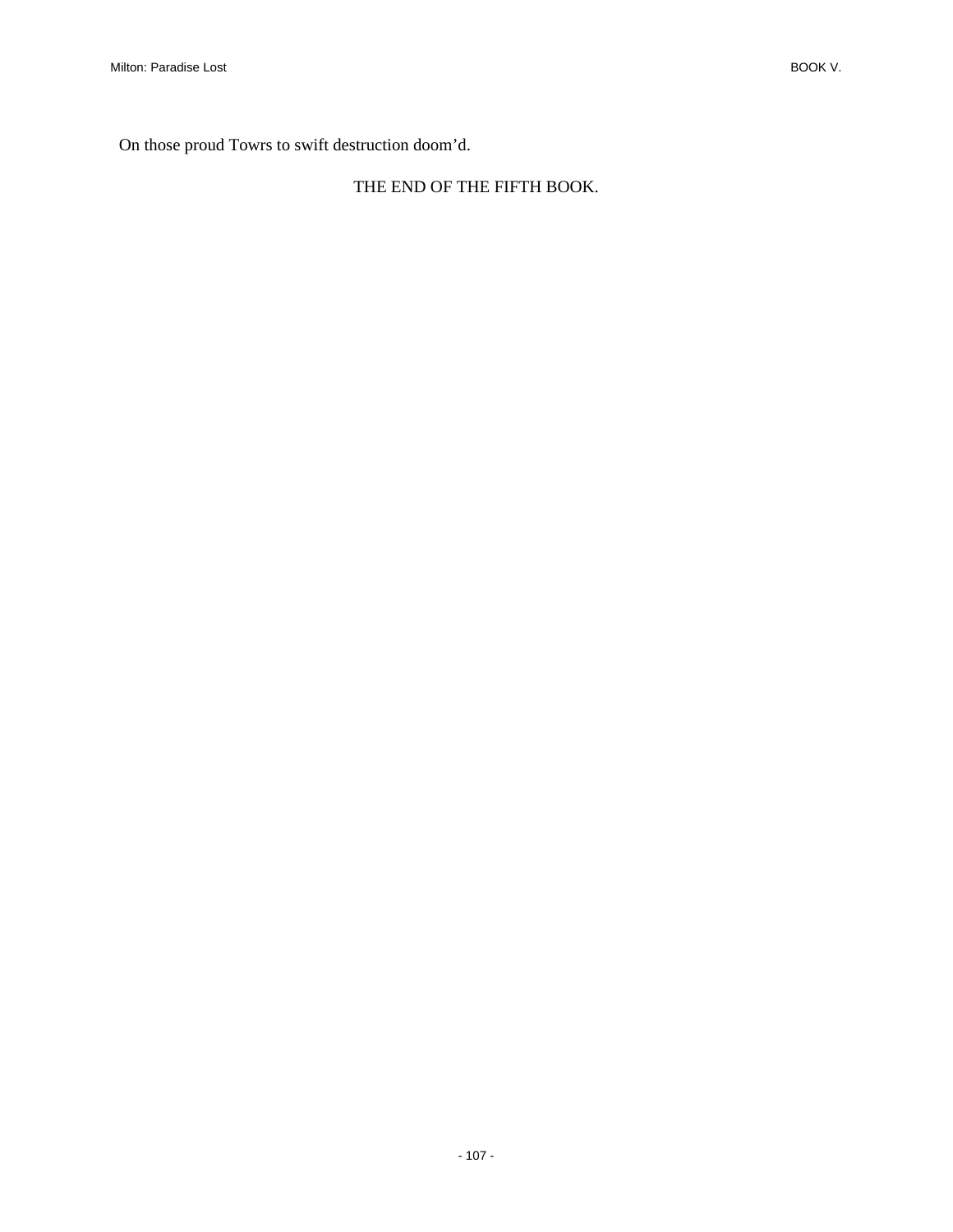## **BOOK VI.**

| All night the dreadless Angel unpursu'd                 |    |
|---------------------------------------------------------|----|
| Through Heav'ns wide Champain held his way, till Morn,  |    |
| Wak't by the circling Hours, with rosie hand            |    |
| Unbarr'd the gates of Light. There is a Cave            |    |
| Within the Mount of God, fast by his Throne,            | 5  |
| Where light and darkness in perpetual round             |    |
| Lodge and dislodge by turns, which makes through Heav'n |    |
| Grateful vicissitude, like Day and Night;               |    |
| Light issues forth, and at the other dore               |    |
| Obsequious darkness enters, till her houre              | 10 |
| To veile the Heav'n, though darkness there might well   |    |
| Seem twilight here; and now went forth the Morn         |    |
| Such as in highest Heav'n, arrayd in Gold               |    |
| Empyreal, from before her vanisht Night,                |    |
| Shot through with orient Beams: when all the Plain      | 15 |
| Coverd with thick embatteld Squadrons bright,           |    |
| Chariots and flaming Armes, and fierie Steeds           |    |
| Reflecting blaze on blaze, first met his view:          |    |
| Warr he perceav'd, warr in procinct, and found          |    |
| Already known what he for news had thought              | 20 |
| To have reported: gladly then he mixt                   |    |
| Among those friendly Powers who him receav'd            |    |
| With joy and acclamations loud, that one                |    |
| That of so many Myriads fall'n, yet one                 |    |
| Returnd not lost: On to the sacred hill                 | 25 |
| They led him high applauded, and present                |    |
| Before the seat supream; from whence a voice            |    |
| From midst a Golden Cloud thus milde was heard.         |    |
| Servant of God, well done, well hast thou fought        |    |
| The better fight, who single hast maintaind             | 30 |
| Against revolted multitudes the Cause                   |    |
| Of Truth, in word mightier then they in Armes;          |    |
| And for the testimonie of Truth hast born               |    |
| Universal reproach, far worse to beare                  |    |
| Then violence: for this was all thy care                | 35 |
| To stand approv'd in sight of God, though Worlds        |    |
| Judg'd thee perverse: the easier conquest now           |    |
| Remains thee, aided by this host of friends,            |    |
| Back on thy foes more glorious to return                |    |
| Then scornd thou didst depart, and to subdue            | 40 |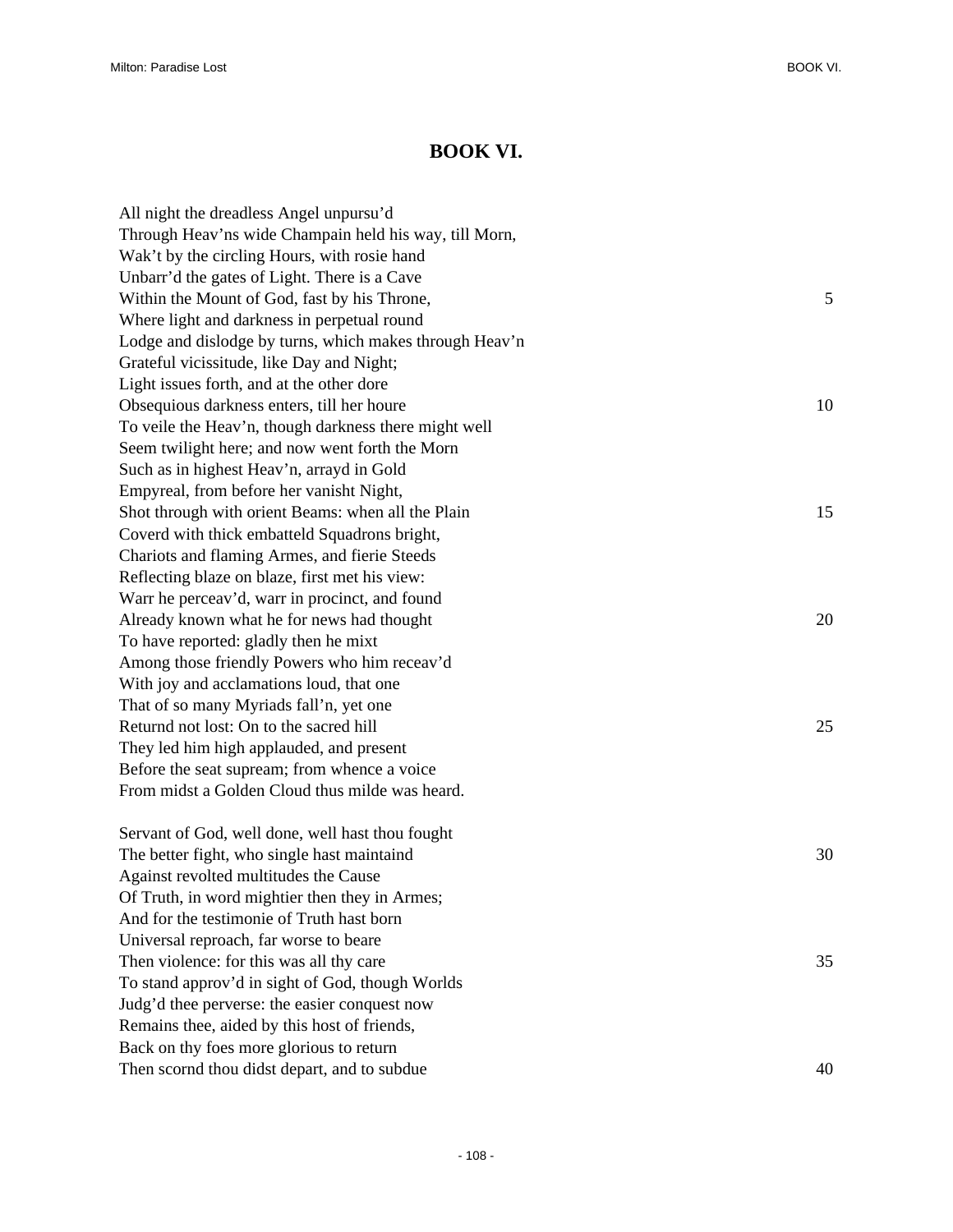By force, who reason for thir Law refuse, Right reason for thir Law, and for thir King MESSIAH, who by right of merit Reigns. Goe MICHAEL of Celestial Armies Prince, And thou in Military prowess next 45 GABRIEL, lead forth to Battel these my Sons Invincible, lead forth my armed Saints By Thousands and by Millions rang'd for fight; Equal in number to that Godless crew Rebellious, them with Fire and hostile Arms  $50$ Fearless assault, and to the brow of Heav'n Pursuing drive them out from God and bliss, Into thir place of punishment, the Gulf Of TARTARUS, which ready opens wide His fiery CHAOS to receave thir fall. 55

So spake the Sovran voice, and Clouds began To darken all the Hill, and smoak to rowl In duskie wreathes, reluctant flames, the signe Of wrauth awak't: nor with less dread the loud Ethereal Trumpet from on high gan blow: 60 At which command the Powers Militant, That stood for Heav'n, in mighty Quadrate joyn'd Of Union irresistible, mov'd on In silence thir bright Legions, to the sound Of instrumental Harmonie that breath'd 65 Heroic Ardor to advent'rous deeds Under thir God-like Leaders, in the Cause Of God and his MESSIAH. On they move Indissolubly firm; nor obvious Hill, Nor streit'ning Vale, nor Wood, nor Stream divides 70 Thir perfet ranks; for high above the ground Thir march was, and the passive Air upbore Thir nimble tread; as when the total kind Of Birds in orderly array on wing Came summond over EDEN to receive 75 Thir names of thee; so over many a tract Of Heav'n they march'd, and many a Province wide Tenfold the length of this terrene: at last Farr in th' Horizon to the North appeer'd From skirt to skirt a fierie Region, stretcht 80 In battailous aspect, and neerer view Bristl'd with upright beams innumerable Of rigid Spears, and Helmets throng'd, and Shields Various, with boastful Argument portraid,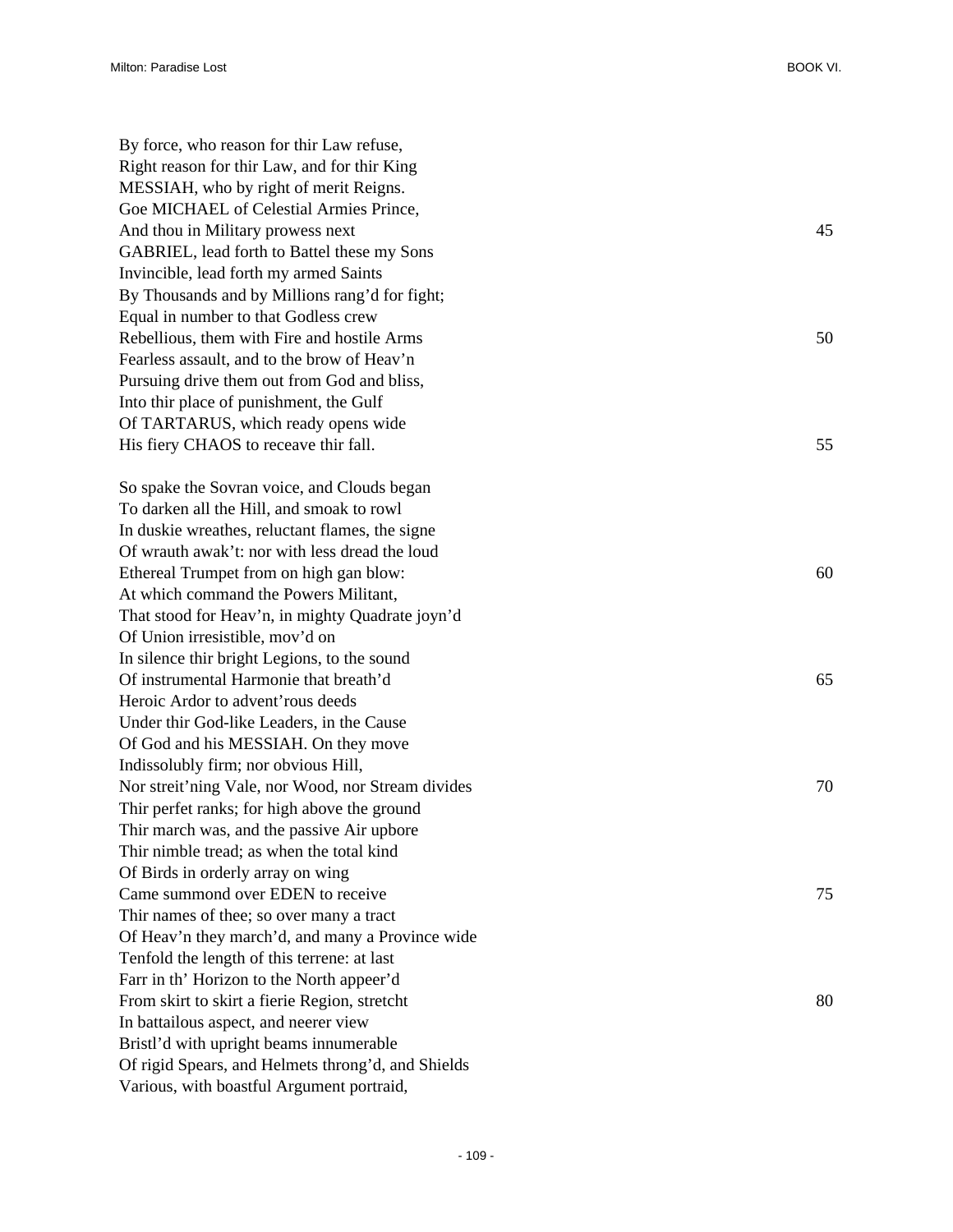| The banded Powers of SATAN hasting on            | 85  |
|--------------------------------------------------|-----|
| With furious expedition; for they weend          |     |
| That self same day by fight, or by surprize      |     |
| To win the Mount of God, and on his Throne       |     |
| To set the envier of his State, the proud        |     |
| Aspirer, but thir thoughts prov'd fond and vain  | 90  |
| In the mid way: though strange to us it seemd    |     |
| At first, that Angel should with Angel warr,     |     |
| And in fierce hosting meet, who wont to meet     |     |
| So oft in Festivals of joy and love              |     |
| Unanimous, as sons of one great Sire             | 95  |
| Hymning th' Eternal Father: but the shout        |     |
| Of Battel now began, and rushing sound           |     |
| Of onset ended soon each milder thought.         |     |
| High in the midst exalted as a God               |     |
| Th' Apostat in his Sun-bright Chariot sate       | 100 |
| Idol of Majestie Divine, enclos'd                |     |
| With Flaming Cherubim, and golden Shields;       |     |
| Then lighted from his gorgeous Throne, for now   |     |
| 'Twixt Host and Host but narrow space was left,  |     |
| A dreadful interval, and Front to Front          | 105 |
| Presented stood in terrible array                |     |
| Of hideous length: before the cloudie Van,       |     |
| On the rough edge of battel ere it joyn'd,       |     |
| SATAN with vast and haughtie strides advanc't,   |     |
| Came towring, armd in Adamant and Gold;          | 110 |
| ABDIEL that sight endur'd not, where he stood    |     |
| Among the mightiest, bent on highest deeds,      |     |
| And thus his own undaunted heart explores.       |     |
| O Heav'n! that such resemblance of the Highest   |     |
| Should yet remain, where faith and realtie       | 115 |
| Remain not; wherfore should not strength & might |     |
| There fail where Vertue fails, or weakest prove  |     |
| Where boldest; though to sight unconquerable?    |     |
| His puissance, trusting in th' Almightie's aide, |     |
| I mean to try, whose Reason I have tri'd         | 120 |
| Unsound and false; nor is it aught but just,     |     |
| That he who in debate of Truth hath won,         |     |
| Should win in Arms, in both disputes alike       |     |
| Victor; though brutish that contest and foule,   |     |
| When Reason hath to deal with force, yet so      | 125 |
|                                                  |     |

So pondering, and from his armed Peers

Most reason is that Reason overcome.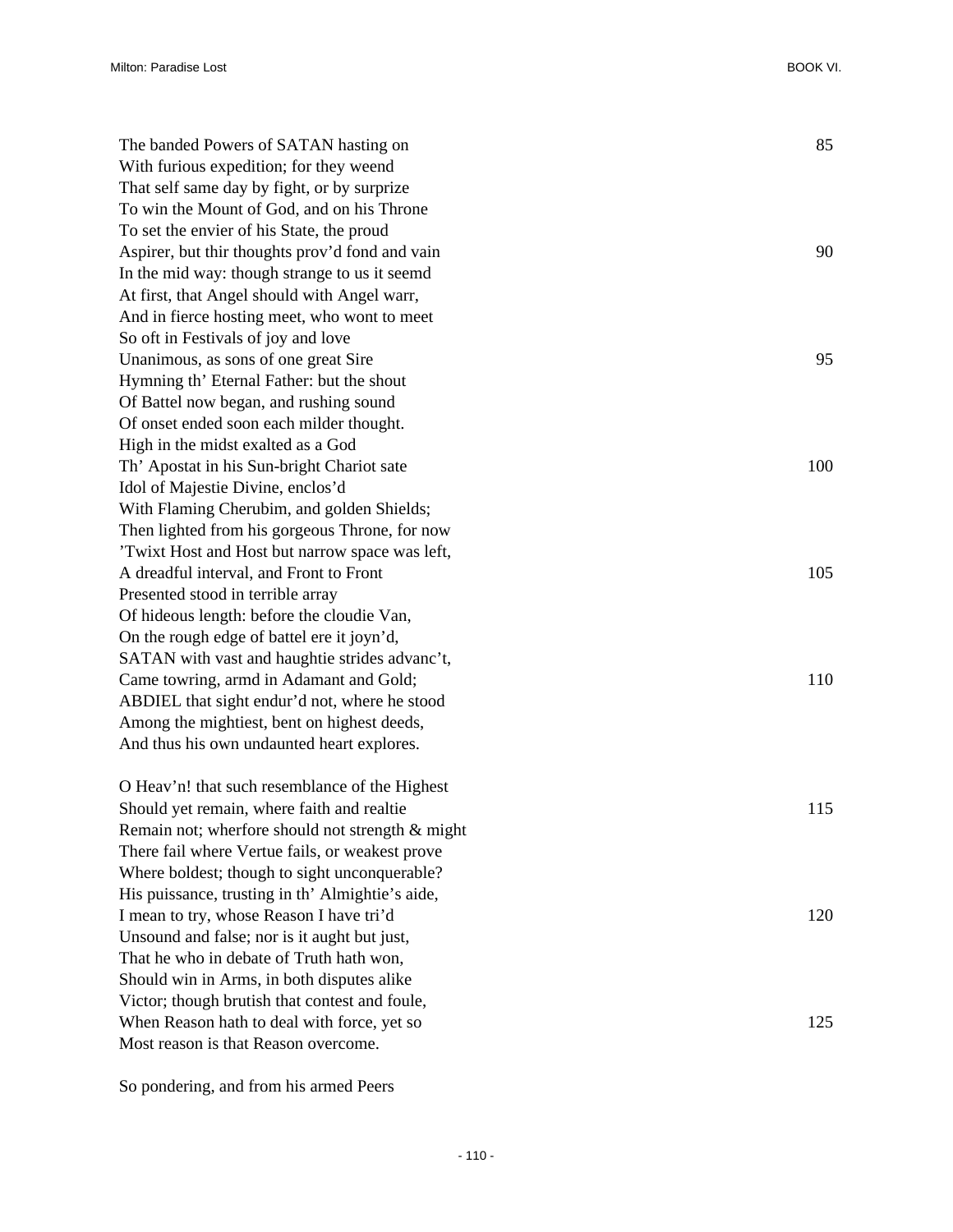| Forth stepping opposite, half way he met             |     |
|------------------------------------------------------|-----|
| His daring foe, at this prevention more              |     |
| Incens't, and thus securely him defi'd.              | 130 |
| Proud, art thou met? thy hope was to have reacht     |     |
| The highth of thy aspiring unoppos'd,                |     |
| The Throne of God unguarded, and his side            |     |
| Abandond at the terror of thy Power                  |     |
| Or potent tongue; fool, not to think how vain        | 135 |
| Against th' Omnipotent to rise in Arms;              |     |
| Who out of smallest things could without end         |     |
| Have rais'd incessant Armies to defeat               |     |
| Thy folly; or with solitarie hand                    |     |
| Reaching beyond all limit, at one blow               | 140 |
| Unaided could have finisht thee, and whelmd          |     |
| Thy Legions under darkness; but thou seest           |     |
| All are not of thy Train; there be who Faith         |     |
| Prefer, and Pietie to God, though then               |     |
| To thee not visible, when I alone                    | 145 |
| Seemd in thy World erroneous to dissent              |     |
| From all: my Sect thou seest, now learn too late     |     |
| How few somtimes may know, when thousands err.       |     |
| Whom the grand foe with scornful eye askance         |     |
| Thus answerd. Ill for thee, but in wisht houre       | 150 |
| Of my revenge, first sought for thou returnst        |     |
| From flight, seditious Angel, to receave             |     |
| Thy merited reward, the first assay                  |     |
| Of this right hand provok't, since first that tongue |     |
| Inspir'd with contradiction durst oppose             | 155 |
| A third part of the Gods, in Synod met               |     |
| Thir Deities to assert, who while they feel          |     |
| Vigour Divine within them, can allow                 |     |
| Omnipotence to none. But well thou comst             |     |
| Before thy fellows, ambitious to win                 | 160 |
| From me som Plume, that thy success may show         |     |
| Destruction to the rest: this pause between          |     |
| (Unanswerd least thou boast) to let thee know;       |     |
| At first I thought that Libertie and Heav'n          |     |
| To heav'nly Soules had bin all one; but now          | 165 |
| I see that most through sloth had rather serve,      |     |
| Ministring Spirits, traind up in Feast and Song;     |     |
| Such hast thou arm'd, the Minstrelsie of Heav'n,     |     |
| Servilitie with freedom to contend,                  |     |
| As both thir deeds compar'd this day shall prove.    | 170 |
|                                                      |     |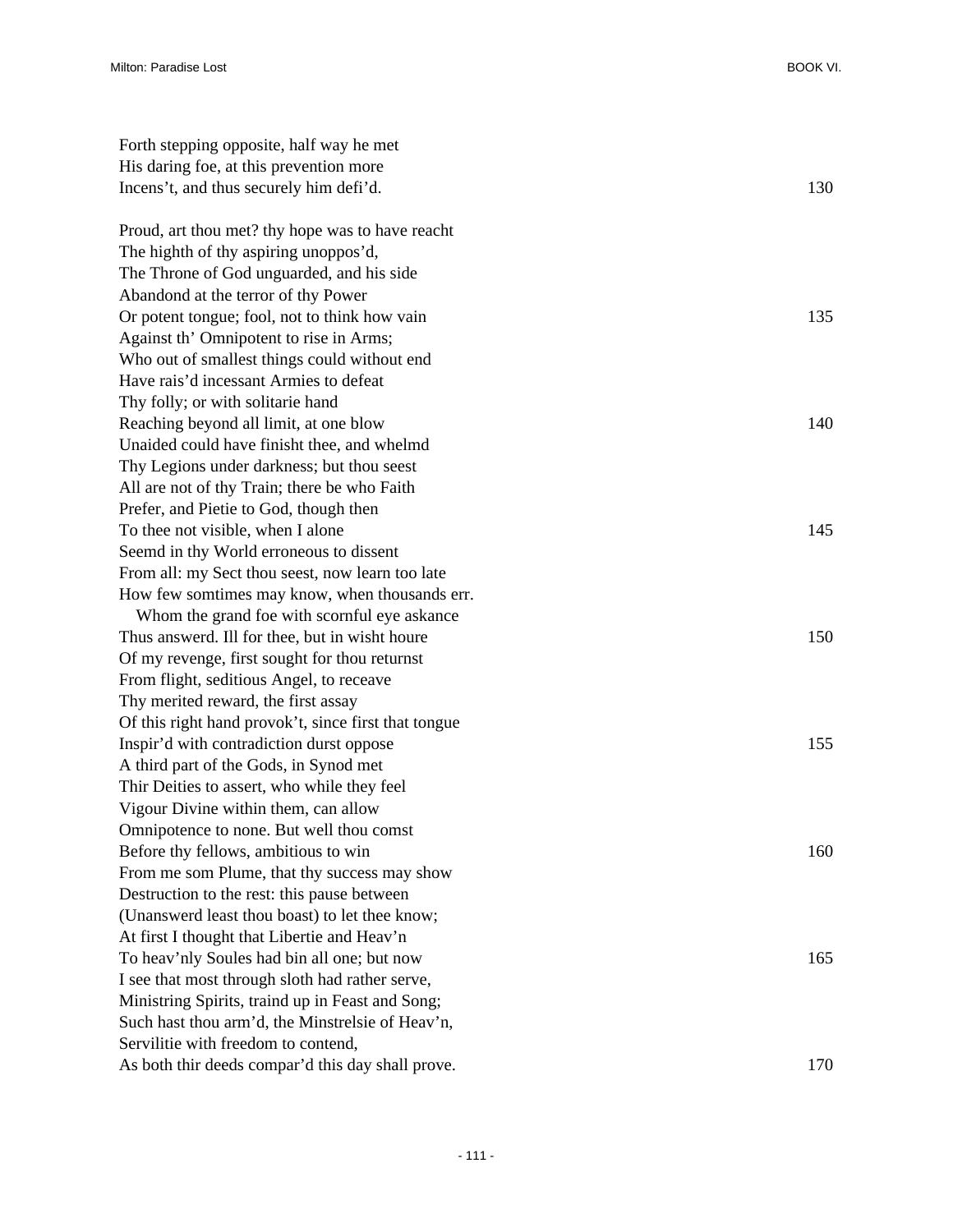| To whom in brief thus ABDIEL stern repli'd.            |     |
|--------------------------------------------------------|-----|
| Apostat, still thou errst, nor end wilt find           |     |
| Of erring, from the path of truth remote:              |     |
| Unjustly thou depray'st it with the name               |     |
| Of SERVITUDE to serve whom God ordains,                | 175 |
| Or Nature; God and Nature bid the same,                |     |
| When he who rules is worthiest, and excells            |     |
| Them whom he governs. This is servitude,               |     |
| To serve th' unwise, or him who hath rebelld           |     |
| Against his worthier, as thine now serve thee,         | 180 |
| Thy self not free, but to thy self enthrall'd;         |     |
| Yet leudly dar'st our ministring upbraid.              |     |
| Reign thou in Hell thy Kingdom, let mee serve          |     |
| In Heav'n God ever blessed, and his Divine             |     |
| Behests obey, worthiest to be obey'd,                  | 185 |
| Yet Chains in Hell, not Realms expect: mean while      |     |
| From mee returnd, as erst thou saidst, from flight,    |     |
| This greeting on thy impious Crest receive.            |     |
|                                                        |     |
| So saying, a noble stroke he lifted high,              |     |
| Which hung not, but so swift with tempest fell         | 190 |
| On the proud Crest of SATAN, that no sight,            |     |
| Nor motion of swift thought, less could his Shield     |     |
| Such ruin intercept: ten paces huge                    |     |
| He back recoild; the tenth on bended knee              |     |
| His massie Spear upstaid; as if on Earth               | 195 |
| Winds under ground or waters forcing way               |     |
| Sidelong, had push't a Mountain from his seat          |     |
| Half sunk with all his Pines. Amazement seis'd         |     |
| The Rebel Thrones, but greater rage to see             |     |
| Thus foil'd thir mightiest, ours joy filld, and shout, | 200 |
| Presage of Victorie and fierce desire                  |     |
| Of Battel: whereat MICHAEL bid sound                   |     |
| Th' Arch-Angel trumpet; through the vast of Heav'n     |     |
| It sounded, and the faithful Armies rung               |     |
| HOSANNA to the Highest: nor stood at gaze              | 205 |
| The adverse Legions, nor less hideous joyn'd           |     |
| The horrid shock: now storming furie rose,             |     |
| And clamour such as heard in Heav'n till now           |     |
| Was never, Arms on Armour clashing bray'd              |     |
| Horrible discord, and the madding Wheeles              | 210 |
| Of brazen Chariots rag'd; dire was the noise           |     |
| Of conflict; over head the dismal hiss                 |     |
| Of fiery Darts in flaming volies flew,                 |     |
| And flying vaulted either Host with fire.              |     |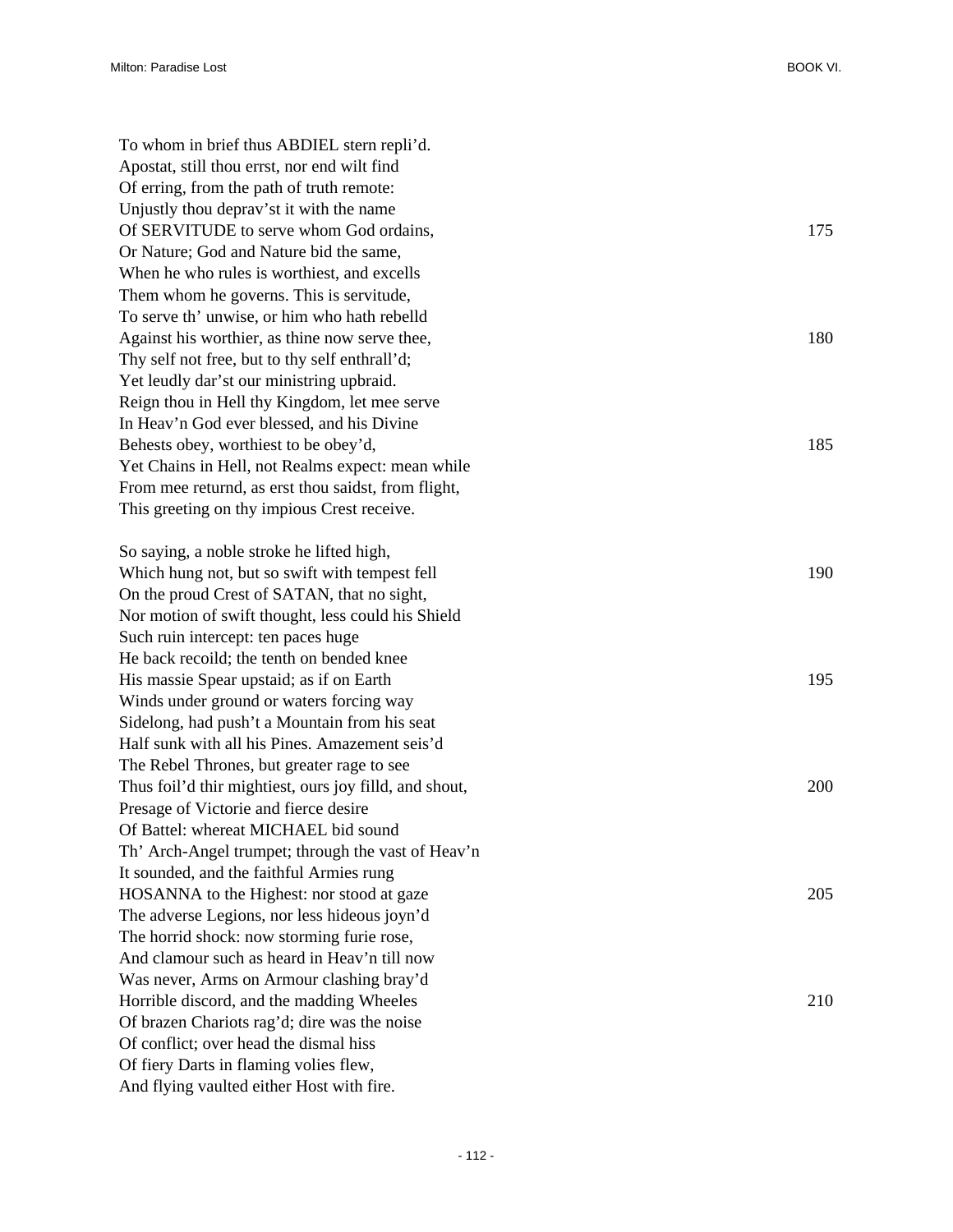| Sounder fierie Cope together rush'd              | 215 |
|--------------------------------------------------|-----|
| Both Battels maine, with ruinous assault         |     |
| And inextinguishable rage; all Heav'n            |     |
| Resounded, and had Earth bin then, all Earth     |     |
| Had to her Center shook. What wonder? when       |     |
| Millions of fierce encountring Angels fought     | 220 |
| On either side, the least of whom could weild    |     |
| These Elements, and arm him with the force       |     |
| Of all thir Regions: how much more of Power      |     |
| Armie against Armie numberless to raise          |     |
| Dreadful combustion warring, and disturb,        | 225 |
| Though not destroy, thir happie Native seat;     |     |
| Had not th' Eternal King Omnipotent              |     |
| From his strong hold of Heav'n high over-rul'd   |     |
| And limited thir might; though numberd such      |     |
| As each divided Legion might have seemd          | 230 |
| A numerous Host, in strength each armed hand     |     |
| A Legion; led in fight, yet Leader seemd         |     |
| Each Warriour single as in Chief, expert         |     |
| When to advance, or stand, or turn the sway      |     |
| Of Battel, open when, and when to close          | 235 |
| The ridges of grim Warr; no thought of flight,   |     |
| None of retreat, no unbecoming deed              |     |
| That argu'd fear; each on himself reli'd,        |     |
| As onely in his arm the moment lay               |     |
| Of victorie; deeds of eternal fame               | 240 |
| Were don, but infinite: for wide was spred       |     |
| That Warr and various; somtimes on firm ground   |     |
| A standing fight, then soaring on main wing      |     |
| Tormented all the Air; all Air seemd then        |     |
| Conflicting Fire: long time in eeven scale       | 245 |
| The Battel hung; till SATAN, who that day        |     |
| Prodigious power had shewn, and met in Armes     |     |
| No equal, raunging through the dire attack       |     |
| Of fighting Seraphim confus'd, at length         |     |
| Saw where the Sword of MICHAEL smote, and fell'd | 250 |
| Squadrons at once, with huge two-handed sway     |     |
| Brandisht aloft the horrid edge came down        |     |
| Wide wasting; such destruction to withstand      |     |
| He hasted, and oppos'd the rockie Orb            |     |
| Of tenfold Adamant, his ample Shield             | 255 |
| A vast circumference: At his approach            |     |
| The great Arch-Angel from his warlike toile      |     |
| Surceas'd, and glad as hoping here to end        |     |
| Intestine War in Heav'n, the arch foe subdu'd    |     |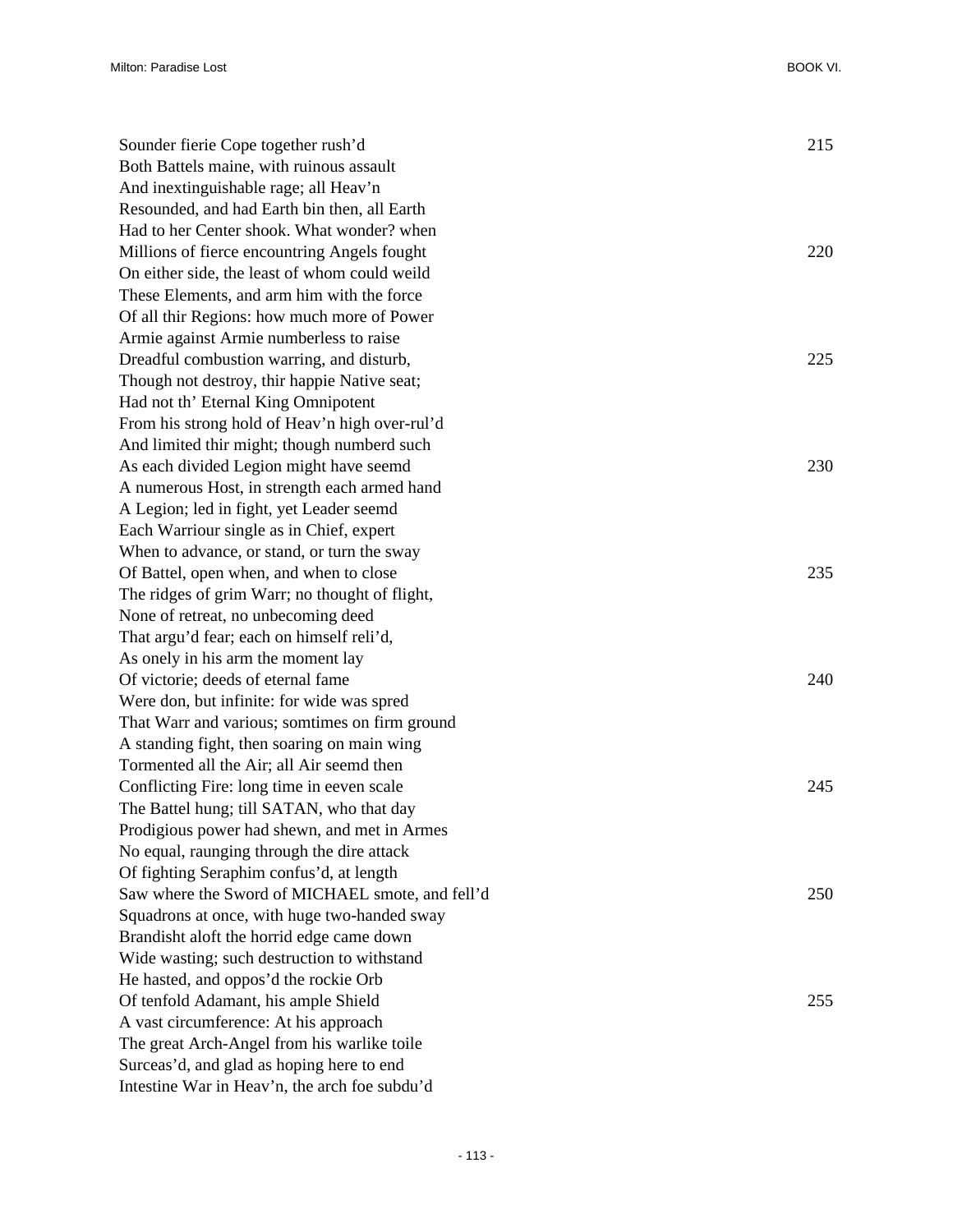| Or Captive drag'd in Chains, with hostile frown       | 260 |
|-------------------------------------------------------|-----|
| And visage all enflam'd first thus began.             |     |
| Author of evil, unknown till thy revolt,              |     |
| Unnam'd in Heav'n, now plenteous, as thou seest       |     |
| These Acts of hateful strife, hateful to all,         |     |
| Though heaviest by just measure on thy self           | 265 |
| And thy adherents: how hast thou disturb'd            |     |
| Heav'ns blessed peace, and into Nature brought        |     |
| Miserie, uncreated till the crime                     |     |
| Of thy Rebellion? how hast thou instill'd             |     |
| Thy malice into thousands, once upright               | 270 |
| And faithful, now prov'd false. But think not here    |     |
| To trouble Holy Rest; Heav'n casts thee out           |     |
| From all her Confines. Heav'n the seat of bliss       |     |
| Brooks not the works of violence and Warr.            |     |
| Hence then, and evil go with thee along               | 275 |
| Thy of spring, to the place of evil, Hell,            |     |
| Thou and thy wicked crew; there mingle broiles,       |     |
| Ere this avenging Sword begin thy doome,              |     |
| Or som more sudden vengeance wing'd from God          |     |
| Precipitate thee with augmented paine.                | 280 |
| So spake the Prince of Angels; to whom thus           |     |
| The Adversarie. Nor think thou with wind              |     |
| Of airie threats to aw whom yet with deeds            |     |
| Thou canst not. Hast thou turnd the least of these    |     |
| To flight, or if to fall, but that they rise          | 285 |
| Unvanquisht, easier to transact with mee              |     |
| That thou shouldst hope, imperious, $\&$ with threats |     |
| To chase me hence? erre not that so shall end         |     |
| The strife which thou call'st evil, but wee style     |     |
| The strife of Glorie: which we mean to win,           | 290 |
| Or turn this Heav'n it self into the Hell             |     |
| Thou fablest, here however to dwell free,             |     |
| If not to reign: mean while thy utmost force,         |     |
| And join him nam'd ALMIGHTIE to thy aid,              |     |
| I flie not, but have sought thee farr and nigh.       | 295 |
| They ended parle, and both addrest for fight          |     |
| Unspeakable; for who, though with the tongue          |     |
| Of Angels, can relate, or to what things              |     |
| Liken on Earth conspicuous, that may lift             |     |
| Human imagination to such highth                      | 300 |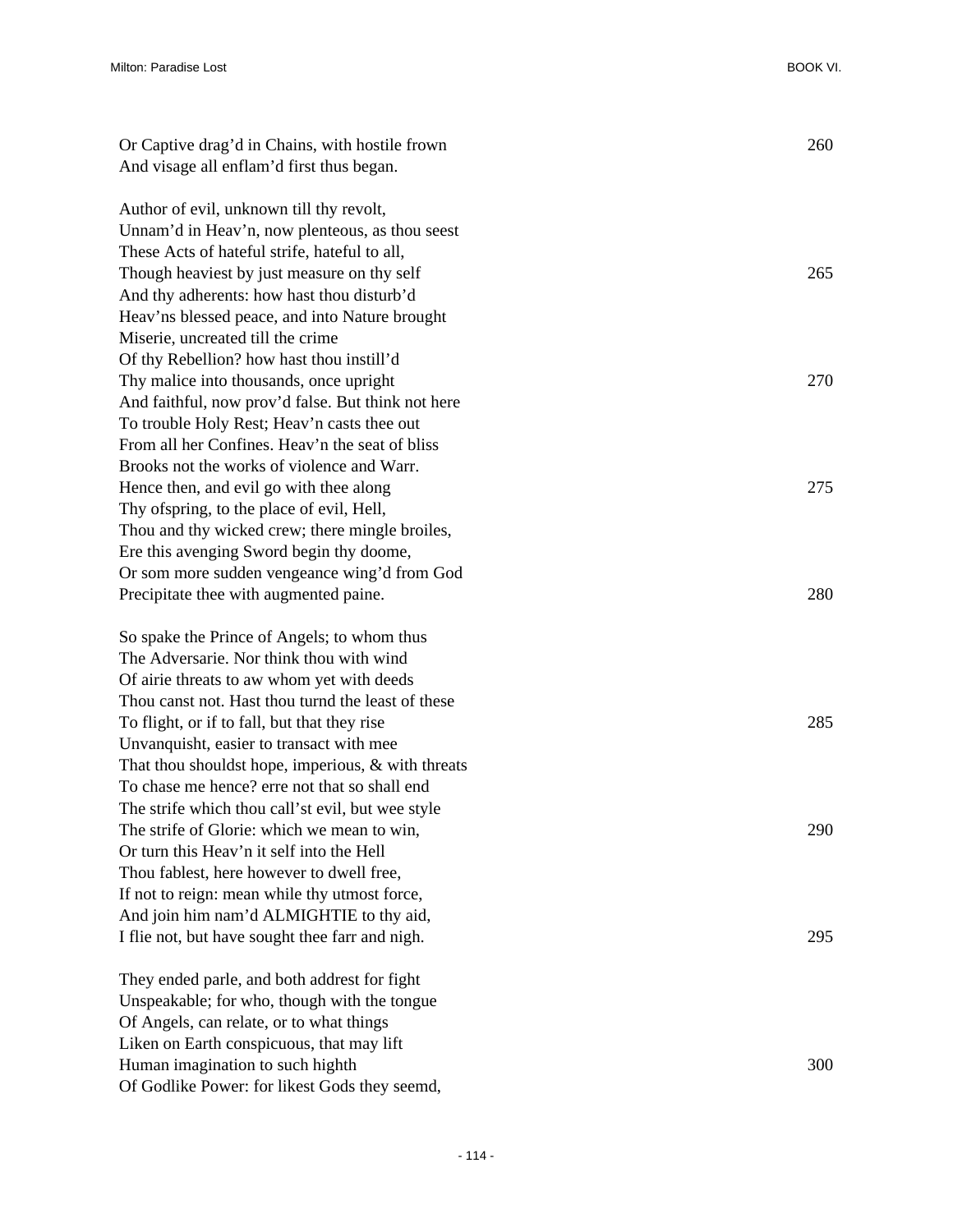| Stood they or mov'd, in stature, motion, arms         |     |
|-------------------------------------------------------|-----|
| Fit to decide the Empire of great Heav'n.             |     |
| Now way'd thir fierie Swords, and in the Aire         |     |
| Made horrid Circles; two broad Suns thir Shields      | 305 |
| Blaz'd opposite, while expectation stood              |     |
| In horror; from each hand with speed retir'd          |     |
| Where erst was thickest fight, th' Angelic throng,    |     |
| And left large field, unsafe within the wind          |     |
| Of such commotion, such as to set forth               | 310 |
| Great things by small, If Natures concord broke,      |     |
| Among the Constellations warr were sprung,            |     |
| Two Planets rushing from aspect maligne               |     |
| Of fiercest opposition in mid Skie,                   |     |
| Should combat, and thir jarring Sphears confound.     | 315 |
| Together both with next to Almightie Arme,            |     |
| Uplifted imminent one stroke they aim'd               |     |
| That might determine, and not need repeate,           |     |
| As not of power, at once; nor odds appeerd            |     |
| In might or swift prevention; but the sword           | 320 |
| Of MICHAEL from the Armorie of God                    |     |
| Was giv'n him temperd so, that neither keen           |     |
| Nor solid might resist that edge: it met              |     |
| The sword of SATAN with steep force to smite          |     |
| Descending, and in half cut sheere, nor staid,        | 325 |
| But with swift wheele reverse, deep entring shar'd    |     |
| All his right side; then SATAN first knew pain,       |     |
| And writh'd him to and fro convolv'd; so sore         |     |
| The griding sword with discontinuous wound            |     |
| Pass'd through him, but th' Ethereal substance clos'd | 330 |
| Not long divisible, and from the gash                 |     |
| A stream of Nectarous humor issuing flow'd            |     |
| Sanguin, such as Celestial Spirits may bleed,         |     |
| And all his Armour staind ere while so bright.        |     |
| Forthwith on all sides to his aide was run            | 335 |
| By Angels many and strong, who interpos'd             |     |
| Defence, while others bore him on thir Shields        |     |
| Back to his Chariot; where it stood retir'd           |     |
| From off the files of warr; there they him laid       |     |
| Gnashing for anguish and despite and shame            | 340 |
| To find himself not matchless, and his pride          |     |
| Humbl'd by such rebuke, so farr beneath               |     |
| His confidence to equal God in power.                 |     |
| Yet soon he heal'd; for Spirits that live throughout  |     |
| Vital in every part, not as frail man                 | 345 |
| In Entrailes, Heart or Head, Liver or Reines,         |     |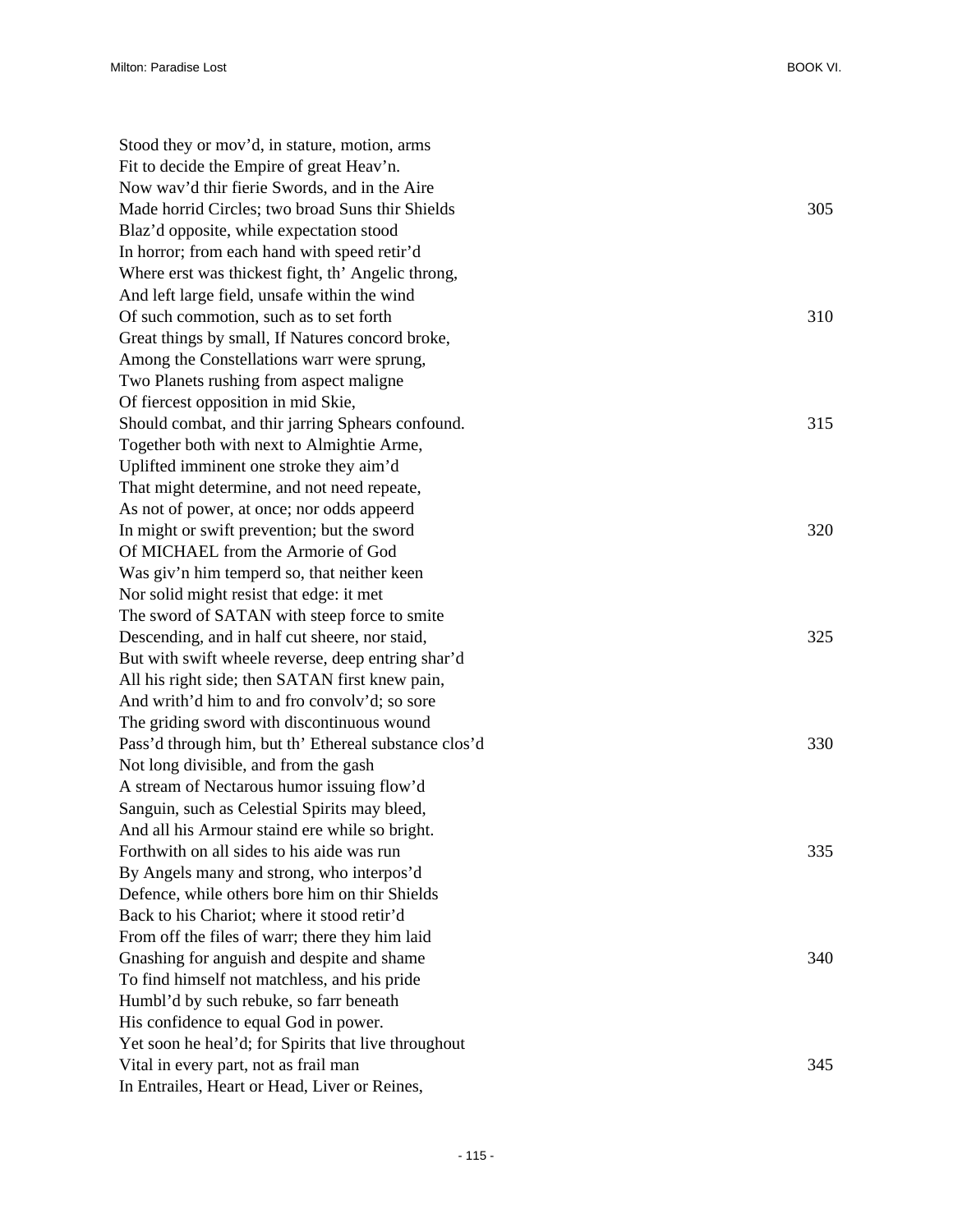| Cannot but by annihilating die;                       |     |
|-------------------------------------------------------|-----|
| Nor in thir liquid texture mortal wound               |     |
| Receive, no more then can the fluid Aire:             |     |
| All Heart they live, all Head, all Eye, all Eare,     | 350 |
| All Intellect, all Sense, and as they please,         |     |
| They Limb themselves, and colour, shape or size       |     |
| Assume, as likes them best, condense or rare.         |     |
| Mean while in other parts like deeds deservd          |     |
| Memorial, where the might of GABRIEL fought,          | 355 |
| And with fierce Ensignes pierc'd the deep array       |     |
| Of MOLOC furious King, who him defi'd,                |     |
| And at his Chariot wheeles to drag him bound          |     |
| Threatn'd, nor from the Holie One of Heav'n           |     |
| Refrein'd his tongue blasphemous; but anon            | 360 |
| Down clov'n to the waste, with shatterd Armes         |     |
| And uncouth paine fled bellowing. On each wing        |     |
| URIEL and RAPHAEL his vaunting foe,                   |     |
| Though huge, and in a Rock of Diamond Armd,           |     |
| Vanquish'd ADRAMELEC, and ASMADAI,                    | 365 |
| Two potent Thrones, that to be less then Gods         |     |
| Disdain'd, but meaner thoughts learnd in thir flight, |     |
| Mangl'd with gastly wounds through Plate and Maile.   |     |
| Nor stood unmindful ABDIEL to annoy                   |     |
| The Atheist crew, but with redoubl'd blow             | 370 |
| ARIEL and ARIOC, and the violence                     |     |
| Of RAMIEL scorcht and blasted overthrew.              |     |
| I might relate of thousands, and thir names           |     |
| Eternize here on Earth; but those elect               |     |
| Angels contented with thir fame in Heav'n             | 375 |
| Seek not the praise of men: the other sort            |     |
| In might though wondrous and in Acts of Warr,         |     |
| Nor of Renown less eager, yet by doome                |     |
| Canceld from Heav'n and sacred memorie,               |     |
| Nameless in dark oblivion let them dwell.             | 380 |
| For strength from Truth divided and from Just,        |     |
| Illaudable, naught merits but dispraise               |     |
| And ignominie, yet to glorie aspires                  |     |
| Vain glorious, and through infamie seeks fame:        |     |
| Therfore Eternal silence be thir doome.               | 385 |
| And now thir mightiest quelld, the battel swerv'd,    |     |

With many an inrode gor'd; deformed rout Enter'd, and foul disorder; all the ground With shiverd armour strow'n, and on a heap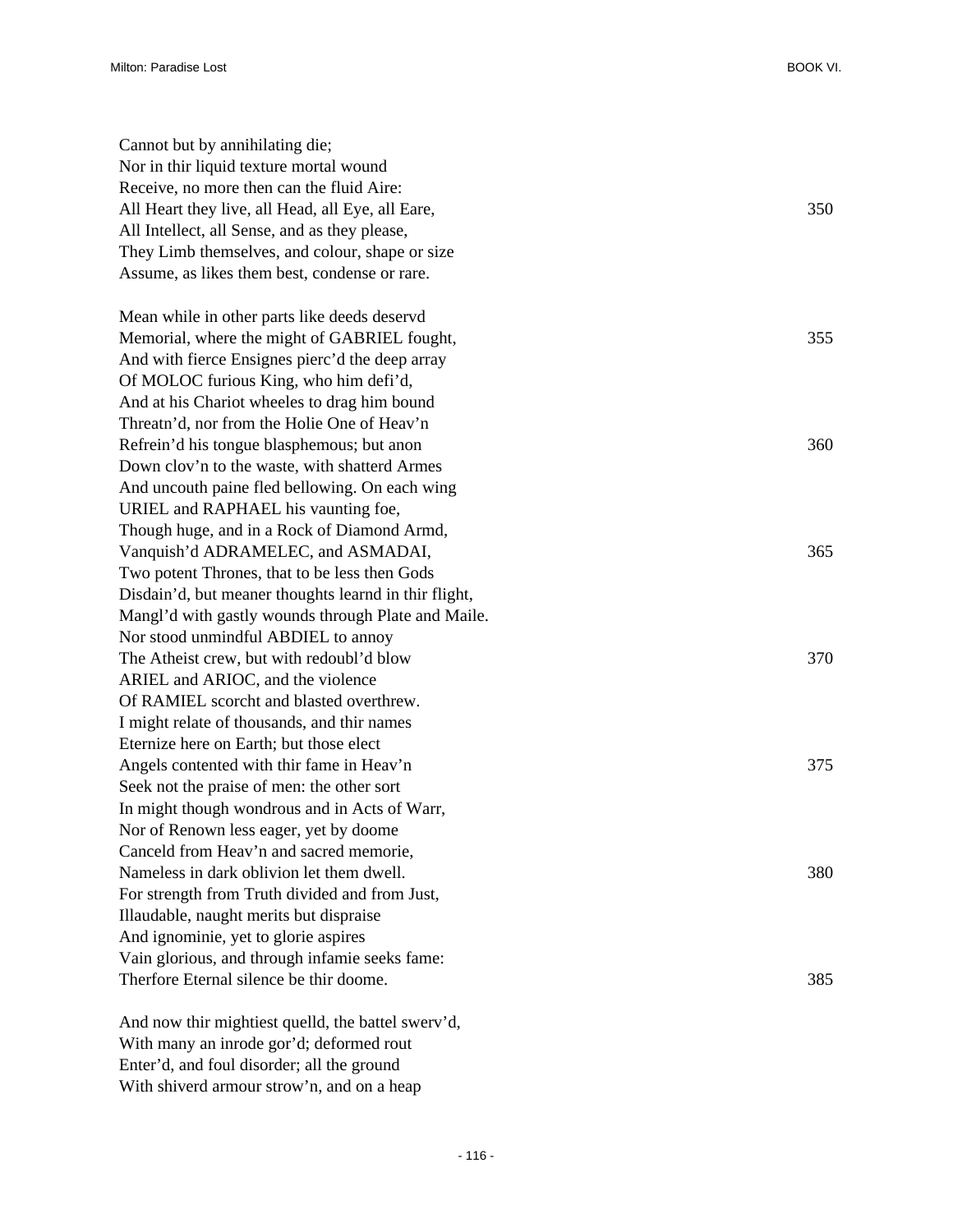| 390<br>Chariot and Charioter lay overturnd<br>And fierie foaming Steeds; what stood, recoyld<br>Orewearied, through the faint Satanic Host<br>Defensive scarse, or with pale fear surpris'd,<br>Then first with fear surpris'd and sense of paine<br>Fled ignominious, to such evil brought<br>395<br>By sinne of disobedience, till that hour<br>Not liable to fear or flight or paine. |
|------------------------------------------------------------------------------------------------------------------------------------------------------------------------------------------------------------------------------------------------------------------------------------------------------------------------------------------------------------------------------------------|
|                                                                                                                                                                                                                                                                                                                                                                                          |
|                                                                                                                                                                                                                                                                                                                                                                                          |
|                                                                                                                                                                                                                                                                                                                                                                                          |
|                                                                                                                                                                                                                                                                                                                                                                                          |
|                                                                                                                                                                                                                                                                                                                                                                                          |
|                                                                                                                                                                                                                                                                                                                                                                                          |
|                                                                                                                                                                                                                                                                                                                                                                                          |
| Far otherwise th' inviolable Saints                                                                                                                                                                                                                                                                                                                                                      |
| In Cubic Phalanx firm advanc't entire,                                                                                                                                                                                                                                                                                                                                                   |
| Invulnerable, impenitrably arm'd:<br>400                                                                                                                                                                                                                                                                                                                                                 |
| Such high advantages thir innocence                                                                                                                                                                                                                                                                                                                                                      |
| Gave them above thir foes, not to have sinnd,                                                                                                                                                                                                                                                                                                                                            |
| Not to have disobei'd; in fight they stood                                                                                                                                                                                                                                                                                                                                               |
| Unwearied, unobnoxious to be pain'd                                                                                                                                                                                                                                                                                                                                                      |
| By wound, though from thir place by violence mov'd.<br>405                                                                                                                                                                                                                                                                                                                               |
| Now Night her course began, and over Heav'n                                                                                                                                                                                                                                                                                                                                              |
| Inducing darkness, grateful truce impos'd,                                                                                                                                                                                                                                                                                                                                               |
| And silence on the odious dinn of Warr:                                                                                                                                                                                                                                                                                                                                                  |
| Under her Cloudie covert both retir'd,                                                                                                                                                                                                                                                                                                                                                   |
| Victor and Vanquisht: on the foughten field<br>410                                                                                                                                                                                                                                                                                                                                       |
| MICHAEL and his Angels prevalent                                                                                                                                                                                                                                                                                                                                                         |
| Encamping, plac'd in Guard thir Watches round,                                                                                                                                                                                                                                                                                                                                           |
| Cherubic waving fires: on th' other part                                                                                                                                                                                                                                                                                                                                                 |
| SATAN with his rebellious disappeerd,                                                                                                                                                                                                                                                                                                                                                    |
| Far in the dark dislodg'd, and void of rest,<br>415                                                                                                                                                                                                                                                                                                                                      |
| His Potentates to Councel call'd by night;                                                                                                                                                                                                                                                                                                                                               |
| And in the midst thus undismai'd began.                                                                                                                                                                                                                                                                                                                                                  |
| O now in danger tri'd, now known in Armes                                                                                                                                                                                                                                                                                                                                                |
| Not to be overpowerd, Companions deare,                                                                                                                                                                                                                                                                                                                                                  |
| 420<br>Found worthy not of Libertie alone,                                                                                                                                                                                                                                                                                                                                               |
| Too mean pretense, but what we more affect,                                                                                                                                                                                                                                                                                                                                              |
| Honour, Dominion, Glorie, and renowne,                                                                                                                                                                                                                                                                                                                                                   |
| Who have sustaind one day in doubtful fight,                                                                                                                                                                                                                                                                                                                                             |
| (And if one day, why not Eternal dayes?)                                                                                                                                                                                                                                                                                                                                                 |
| What Heavens Lord had powerfullest to send<br>425                                                                                                                                                                                                                                                                                                                                        |
| Against us from about his Throne, and judg'd                                                                                                                                                                                                                                                                                                                                             |
| Sufficient to subdue us to his will,                                                                                                                                                                                                                                                                                                                                                     |
| But proves not so: then fallible, it seems,                                                                                                                                                                                                                                                                                                                                              |
| Of future we may deem him, though till now                                                                                                                                                                                                                                                                                                                                               |
| Omniscient thought. True is, less firmly arm'd,<br>430                                                                                                                                                                                                                                                                                                                                   |
| Some disadvantage we endur'd and paine,                                                                                                                                                                                                                                                                                                                                                  |

Till now not known, but known as soon contemnd,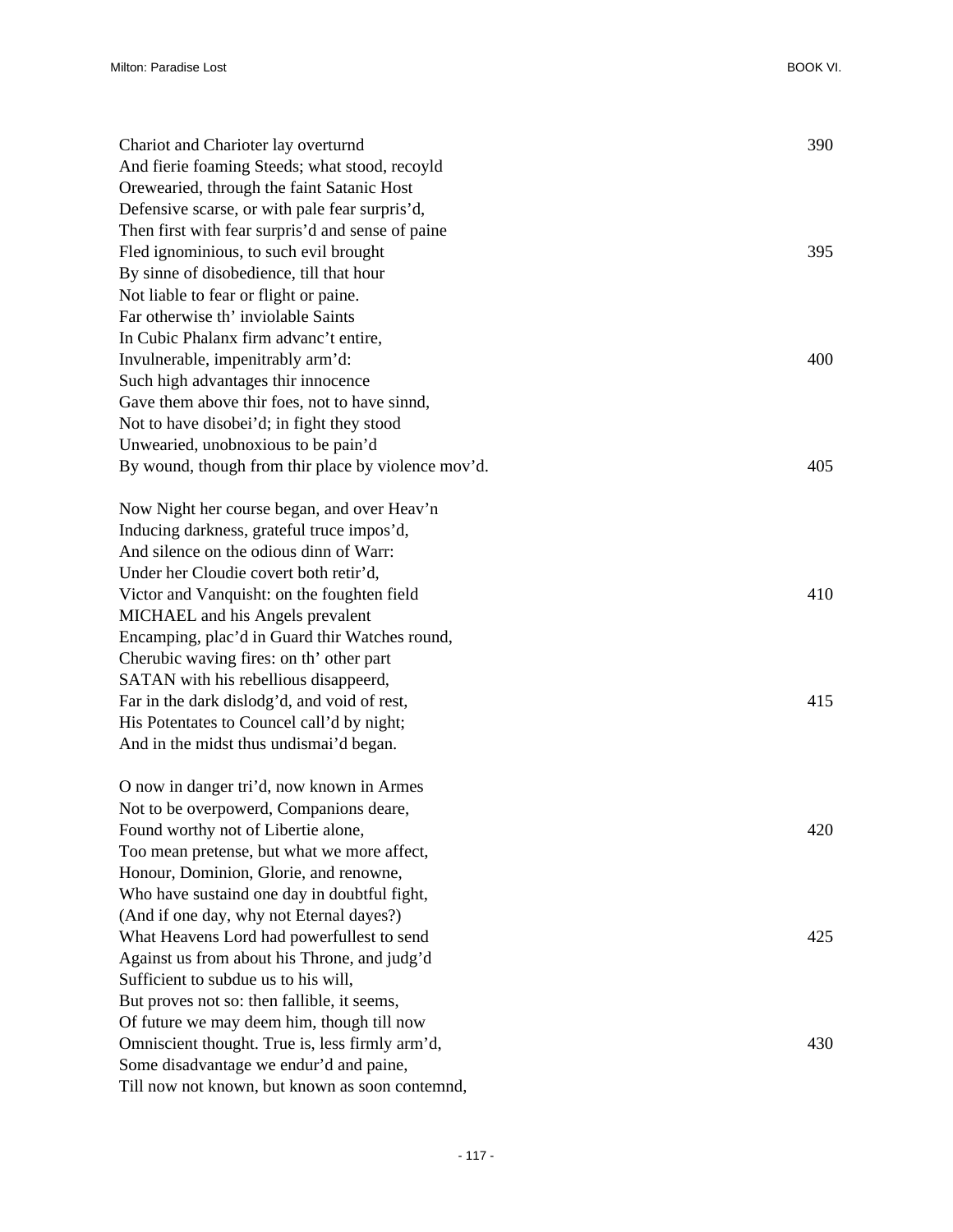| Since now we find this our Empyreal forme              |     |
|--------------------------------------------------------|-----|
| Incapable of mortal injurie                            |     |
| Imperishable, and though peirc'd with wound,           | 435 |
| Soon closing, and by native vigour heal'd.             |     |
| Of evil then so small as easie think                   |     |
| The remedie; perhaps more valid Armes,                 |     |
| Weapons more violent, when next we meet,               |     |
| May serve to better us, and worse our foes,            | 440 |
| Or equal what between us made the odds,                |     |
| In Nature none: if other hidden cause                  |     |
| Left them Superiour, while we can preserve             |     |
| Unhurt our mindes, and understanding sound,            |     |
| Due search and consultation will disclose.             | 445 |
| He sat; and in th' assembly next upstood               |     |
| NISROC, of Principalities the prime;                   |     |
| As one he stood escap't from cruel fight,              |     |
| Sore toild, his riv'n Armes to havoc hewn,             |     |
| And cloudie in aspect thus answering spake.            | 450 |
| Deliverer from new Lords, leader to free               |     |
| Enjoyment of our right as Gods; yet hard               |     |
| For Gods, and too unequal work we find                 |     |
| Against unequal armes to fight in paine,               |     |
| Against unpaind, impassive; from which evil            | 455 |
| Ruin must needs ensue; for what availes                |     |
| Valour or strength, though matchless, quelld with pain |     |
| Which all subdues, and makes remiss the hands          |     |
| Of Mightiest. Sense of pleasure we may well            |     |
| Spare out of life perhaps, and not repine,             | 460 |
| But live content, which is the calmest life:           |     |
| But pain is perfet miserie, the worst                  |     |
| Of evils, and excessive, overturnes                    |     |
| All patience. He who therefore can invent              |     |
| With what more forcible we may offend                  | 465 |
| Our yet unwounded Enemies, or arme                     |     |
| Our selves with like defence, to mee deserves          |     |
| No less then for deliverance what we owe.              |     |
| Whereto with look compos'd SATAN repli'd.              |     |
| Not uninvented that, which thou aright                 | 470 |
| Beleivst so main to our success, I bring;              |     |
| Which of us who beholds the bright surface             |     |
| Of this Ethereous mould whereon we stand,              |     |
| This continent of spacious Heav'n, adornd              |     |
| With Plant, Fruit, Flour Ambrosial, Gemms & Gold,      | 475 |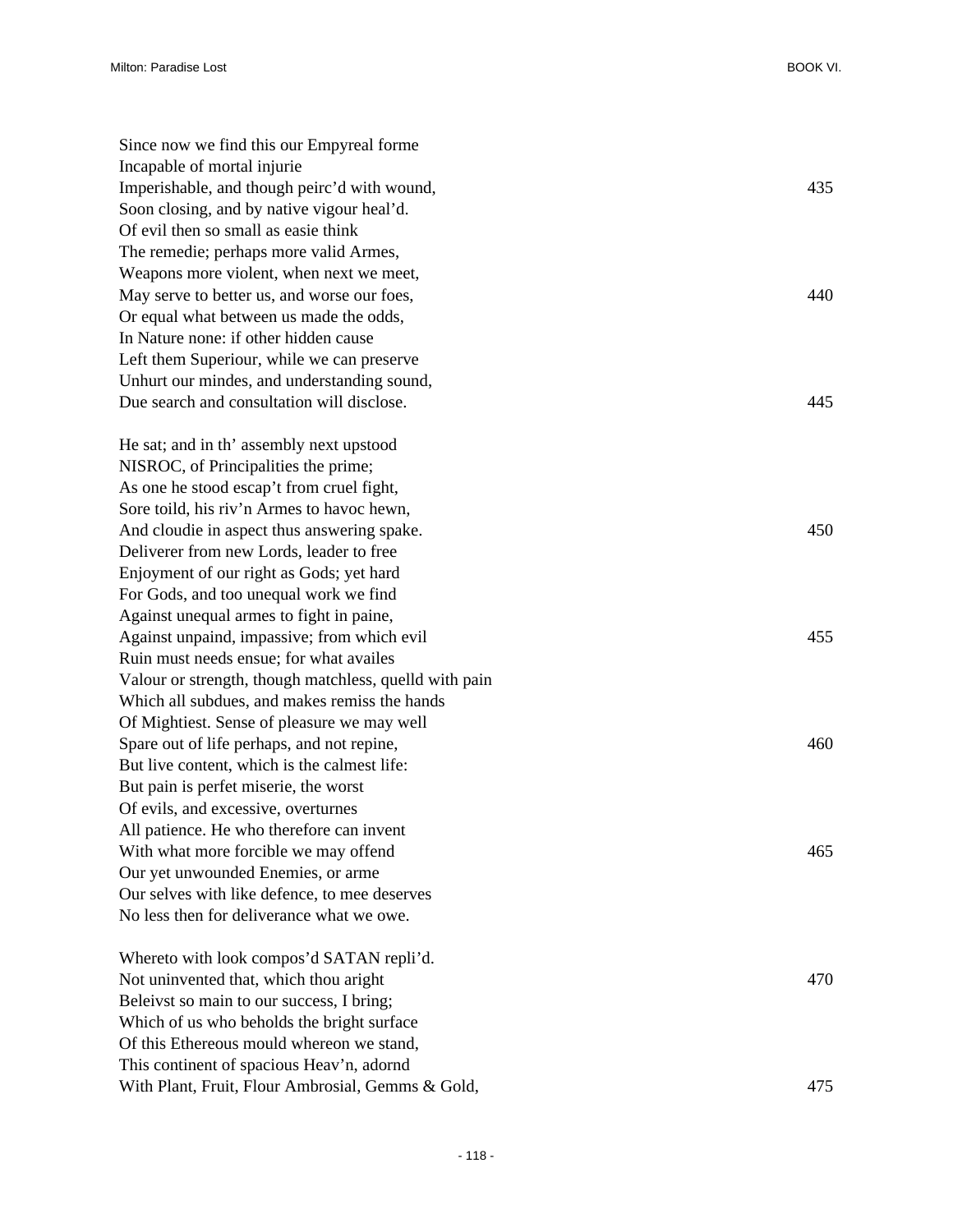| Whose Eye so superficially surveyes<br>These things, as not to mind from whence they grow    |     |
|----------------------------------------------------------------------------------------------|-----|
| Deep under ground, materials dark and crude,                                                 |     |
|                                                                                              |     |
| Of spiritous and fierie spume, till toucht<br>With Heav'ns ray, and temperd they shoot forth | 480 |
|                                                                                              |     |
| So beauteous, op'ning to the ambient light.                                                  |     |
| These in thir dark Nativitie the Deep                                                        |     |
| Shall yeild us, pregnant with infernal flame,                                                |     |
| Which into hallow Engins long and round                                                      |     |
| Thick-rammd, at th' other bore with touch of fire                                            | 485 |
| Dilated and infuriate shall send forth                                                       |     |
| From far with thundring noise among our foes                                                 |     |
| Such implements of mischief as shall dash                                                    |     |
| To pieces, and orewhelm whatever stands                                                      |     |
| Adverse, that they shall fear we have disarmd                                                | 490 |
| The Thunderer of his only dreaded bolt.                                                      |     |
| Nor long shall be our labour, yet ere dawne,                                                 |     |
| Effect shall end our wish. Mean while revive;                                                |     |
| Abandon fear; to strength and counsel joind                                                  |     |
| Think nothing hard, much less to be despaird.                                                | 495 |
| He ended, and his words thir drooping chere                                                  |     |
| Enlightn'd, and thir languisht hope reviv'd.                                                 |     |
| Th' invention all admir'd, and each, how hee                                                 |     |
| To be th' inventer miss'd, so easie it seemd                                                 |     |
| Once found, which yet unfound most would have thought                                        | 500 |
| Impossible: yet haply of thy Race                                                            |     |
| In future dayes, if Malice should abound,                                                    |     |
| Some one intent on mischief, or inspir'd                                                     |     |
| With dev'lish machination might devise                                                       |     |
| Like instrument to plague the Sons of men                                                    | 505 |
| For sin, on warr and mutual slaughter bent.                                                  |     |
| Forthwith from Councel to the work they flew,                                                |     |
| None arguing stood, innumerable hands                                                        |     |
| Were ready, in a moment up they turnd                                                        |     |
| Wide the Celestial soile, and saw beneath                                                    | 510 |
| Th' originals of Nature in thir crude                                                        |     |
| Conception; Sulphurous and Nitrous Foame                                                     |     |
| They found, they mingl'd, and with suttle Art,                                               |     |
| Concocted and adusted they reduc'd                                                           |     |
| To blackest grain, and into store conveyd:                                                   | 515 |
| Part hidd'n veins diggd up (nor hath this Earth                                              |     |
| Entrails unlike) of Mineral and Stone,                                                       |     |
| Whereof to found thir Engins and thir Balls                                                  |     |
| Of missive ruin; part incentive reed                                                         |     |
| Provide, pernicious with one touch to fire.                                                  | 520 |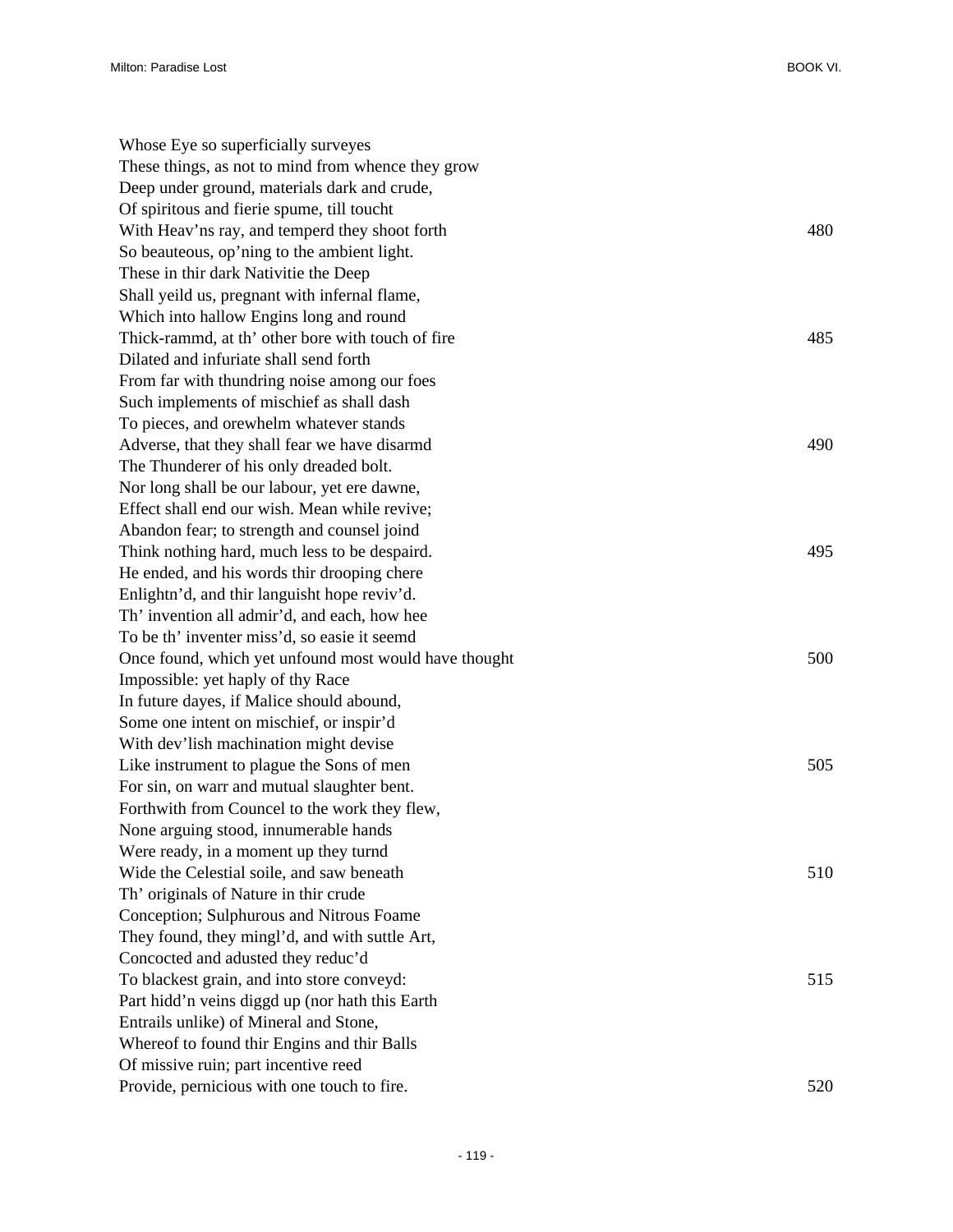| So all ere day spring, under conscious Night           |     |
|--------------------------------------------------------|-----|
| Secret they finish'd, and in order set,                |     |
| With silent circumspection unespi'd.                   |     |
| Now when fair Morn Orient in Heav'n appeerd            |     |
| Up rose the Victor Angels, and to Arms                 | 525 |
| The matin Trumpet Sung: in Arms they stood             |     |
| Of Golden Panoplie, refulgent Host,                    |     |
| Soon banded; others from the dawning Hills             |     |
| Lookd round, and Scouts each Coast light-armed scoure, |     |
| Each quarter, to descrie the distant foe,              | 530 |
| Where lodg'd, or whither fled, or if for fight,        |     |
| In motion or in alt: him soon they met                 |     |
| Under spred Ensignes moving nigh, in slow              |     |
| But firm Battalion; back with speediest Sail           |     |
| ZEPHIEL, of Cherubim the swiftest wing,                | 535 |
| Came flying, and in mid Aire aloud thus cri'd.         |     |
|                                                        |     |
| Arme, Warriours, Arme for fight, the foe at hand,      |     |
| Whom fled we thought, will save us long pursuit        |     |
| This day, fear not his flight; so thick a Cloud        |     |
| He comes, and settl'd in his face I see                | 540 |
| Sad resolution and secure: let each                    |     |
| His Adamantine coat gird well, and each                |     |
| Fit well his Helme, gripe fast his orbed Shield,       |     |
| Born eevn or high, for this day will pour down,        |     |
| If I conjecture aught, no drizling showr,              | 545 |
| But ratling storm of Arrows barbd with fire.           |     |
| So warnd he them aware themselves, and soon            |     |
| In order, quit of all impediment;                      |     |
| Instant without disturb they took Allarm,              |     |
| And onward move Embattelld; when behold                | 550 |
| Not distant far with heavie pace the Foe               |     |
| Approaching gross and huge; in hollow Cube             |     |
| Training his devilish Enginrie, impal'd                |     |
| On every side with shaddowing Squadrons Deep,          |     |
| To hide the fraud. At interview both stood             | 555 |
| A while, but suddenly at head appeerd                  |     |
| SATAN: And thus was heard Commanding loud.             |     |
|                                                        |     |
| Vangard, to Right and Left the Front unfould;          |     |
| That all may see who hate us, how we seek              |     |

Peace and composure, and with open brest 560

Stand readie to receive them, if they like Our overture, and turn not back perverse; But that I doubt, however witness Heaven,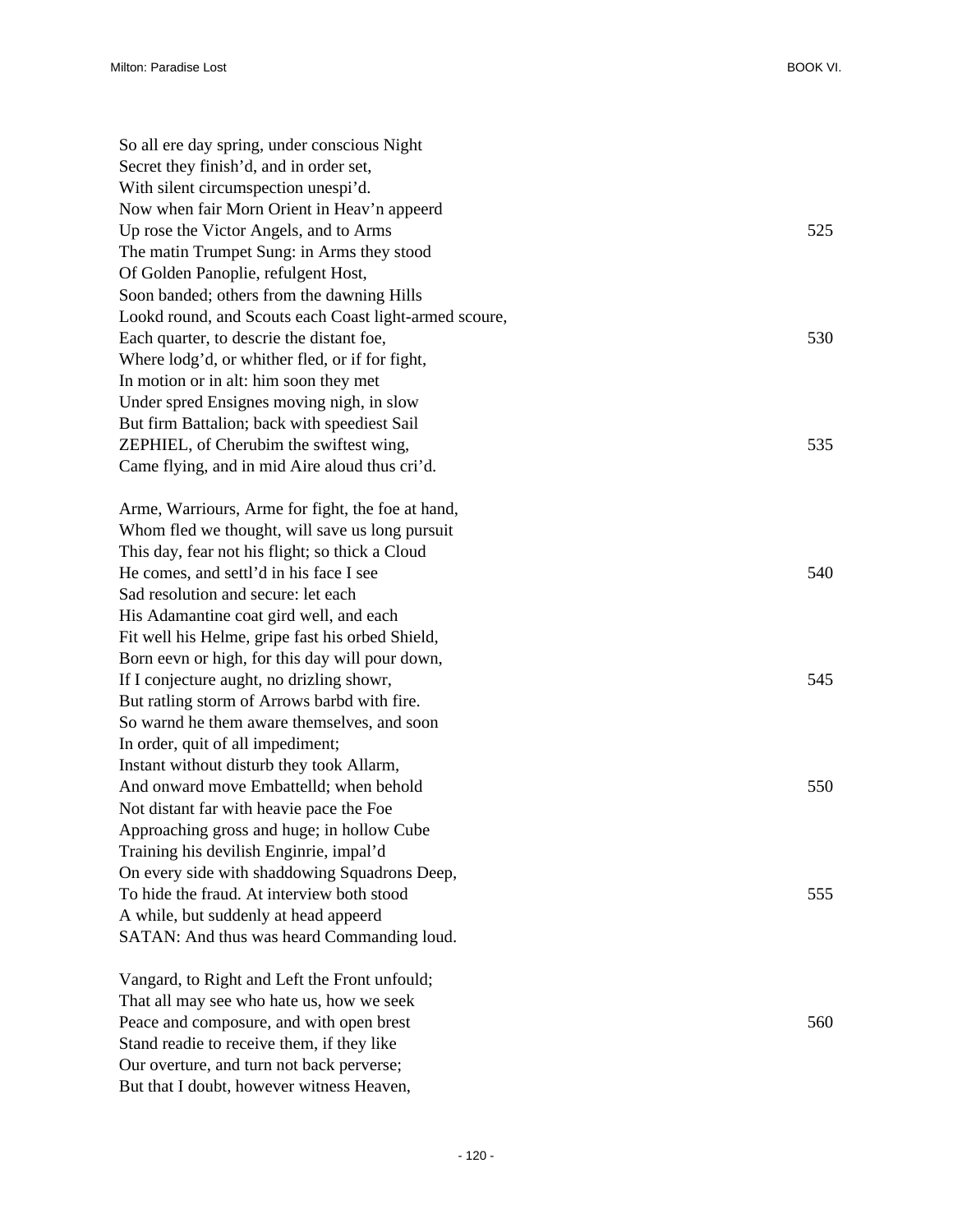| Heav'n witness thou anon, while we discharge                                   |     |
|--------------------------------------------------------------------------------|-----|
| Freely our part: yee who appointed stand                                       | 565 |
| Do as you have in charge, and briefly touch                                    |     |
| What we propound, and loud that all may hear.                                  |     |
| So scoffing in ambiguous words, he scarce                                      |     |
| Had ended; when to Right and Left the Front                                    |     |
| Divided, and to either Flank retir'd.                                          | 570 |
| Which to our eyes discoverd new and strange,                                   |     |
| A triple-mounted row of Pillars laid                                           |     |
| On Wheels (for like to Pillars most they seem'd                                |     |
| Or hollow'd bodies made of Oak or Firr                                         |     |
| With branches lopt, in Wood or Mountain fell'd)                                | 575 |
| Brass, Iron, Stonie mould, had not thir mouthes                                |     |
| With hideous orifice gap't on us wide,                                         |     |
| Portending hollow truce; at each behind                                        |     |
| A Seraph stood, and in his hand a Reed                                         |     |
| Stood waving tipt with fire; while we suspense,                                | 580 |
| Collected stood within our thoughts amus'd,                                    |     |
| Not long, for sudden all at once thir Reeds                                    |     |
| Put forth, and to a narrow vent appli'd                                        |     |
| With nicest touch. Immediate in a flame,                                       |     |
| But soon obscur'd with smoak, all Heav'n appeerd,                              | 585 |
| From those deep-throated Engins belcht, whose roar                             |     |
| Emboweld with outragious noise the Air,                                        |     |
| And all her entrails tore, disgorging foule                                    |     |
| Thir devillish glut, chaind Thunderbolts and Hail                              |     |
| Of Iron Globes, which on the Victor Host                                       | 590 |
| Level'd, with such impetuous furie smote,                                      |     |
| That whom they hit, none on thir feet might stand,                             |     |
| Though standing else as Rocks, but down they fell                              |     |
| By thousands, Angel on Arch-Angel rowl'd;                                      | 595 |
| The sooner for thir Arms, unarm'd they might                                   |     |
| Have easily as Spirits evaded swift<br>By quick contraction or remove; but now |     |
| Foule dissipation follow'd and forc't rout;                                    |     |
| Nor serv'd it to relax thir serried files.                                     |     |
| What should they do? if on they rusht, repulse                                 | 600 |
| Repeated, and indecent overthrow                                               |     |
| Doubl'd, would render them yet more despis'd,                                  |     |
| And to thir foes a laughter; for in view                                       |     |
| Stood rankt of Seraphim another row                                            |     |
| In posture to displode thir second tire                                        | 605 |
| Of Thunder: back defeated to return                                            |     |
| They worse abhorr'd. SATAN beheld thir plight,                                 |     |
|                                                                                |     |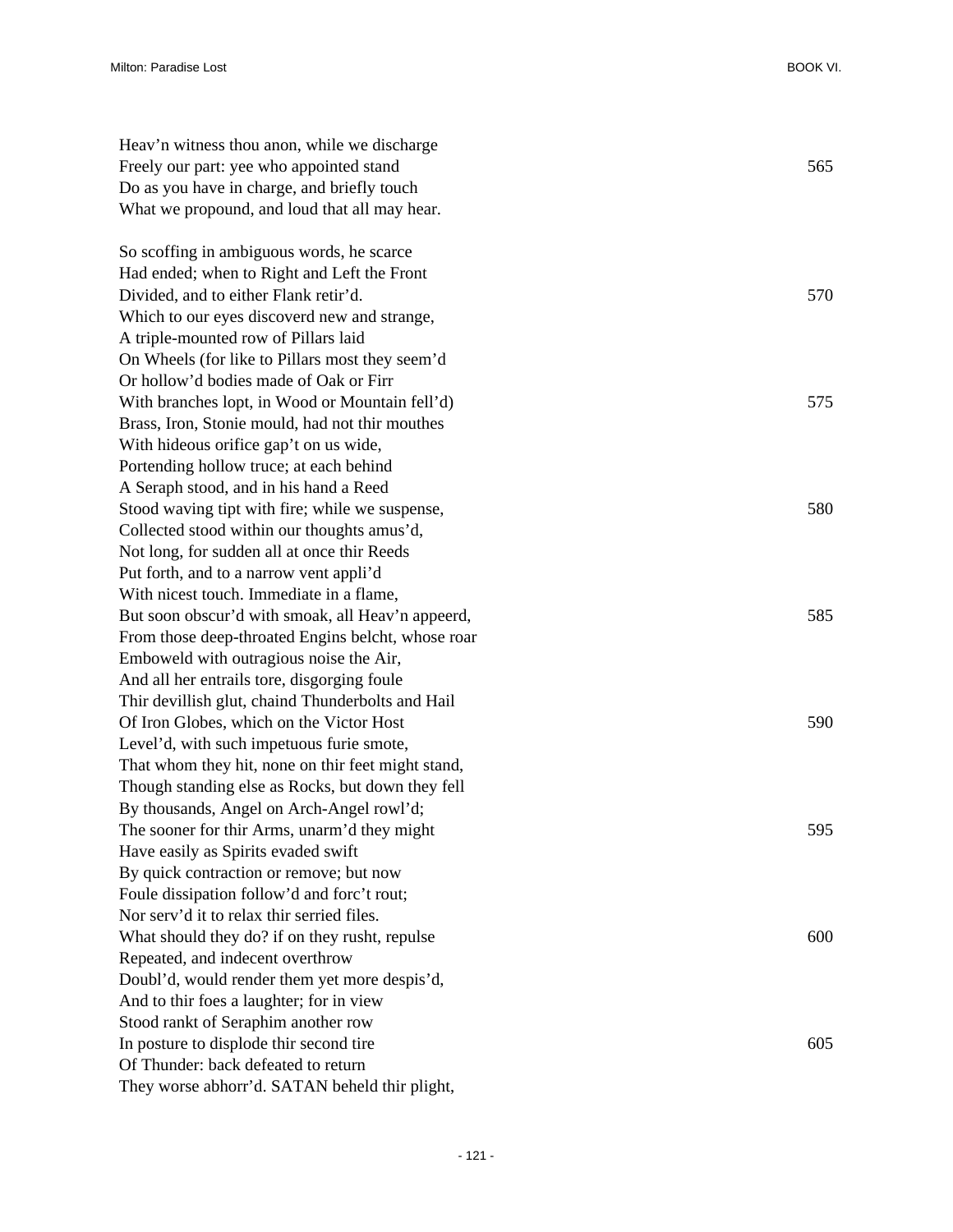And to his Mates thus in derision call'd.

The bottom of the Mountains upward turn'd,

O Friends, why come not on these Victors proud? Ere while they fierce were coming, and when wee, 610 To entertain them fair with open Front And Brest, (what could we more?) propounded terms Of composition, strait they chang'd thir minds, Flew off, and into strange vagaries fell, As they would dance, yet for a dance they seemd 615 Somwhat extravagant and wilde, perhaps For joy of offerd peace: but I suppose If our proposals once again were heard We should compel them to a quick result. To whom thus BELIAL in like gamesom mood. 620 Leader, the terms we sent were terms of weight, Of hard contents, and full of force urg'd home, Such as we might perceive amus'd them all, And stumbl'd many, who receives them right, Had need from head to foot well understand; 625 Not understood, this gift they have besides, They shew us when our foes walk not upright. So they among themselves in pleasant veine Stood scoffing, highthn'd in thir thoughts beyond All doubt of Victorie, eternal might 630 To match with thir inventions they presum'd So easie, and of his Thunder made a scorn, And all his Host derided, while they stood A while in trouble; but they stood not long, Rage prompted them at length, & found them arms 635 Against such hellish mischief fit to oppose. Forthwith (behold the excellence, the power Which God hath in his mighty Angels plac'd) Thir Arms away they threw, and to the Hills (For Earth hath this variety from Heav'n 640) Of pleasure situate in Hill and Dale) Light as the Lightning glimps they ran, they flew, From thir foundations loosning to and fro They pluckt the seated Hills with all thir load, Rocks, Waters, Woods, and by the shaggie tops 645 Up lifting bore them in thir hands: Amaze, Be sure, and terrour seis'd the rebel Host, When coming towards them so dread they saw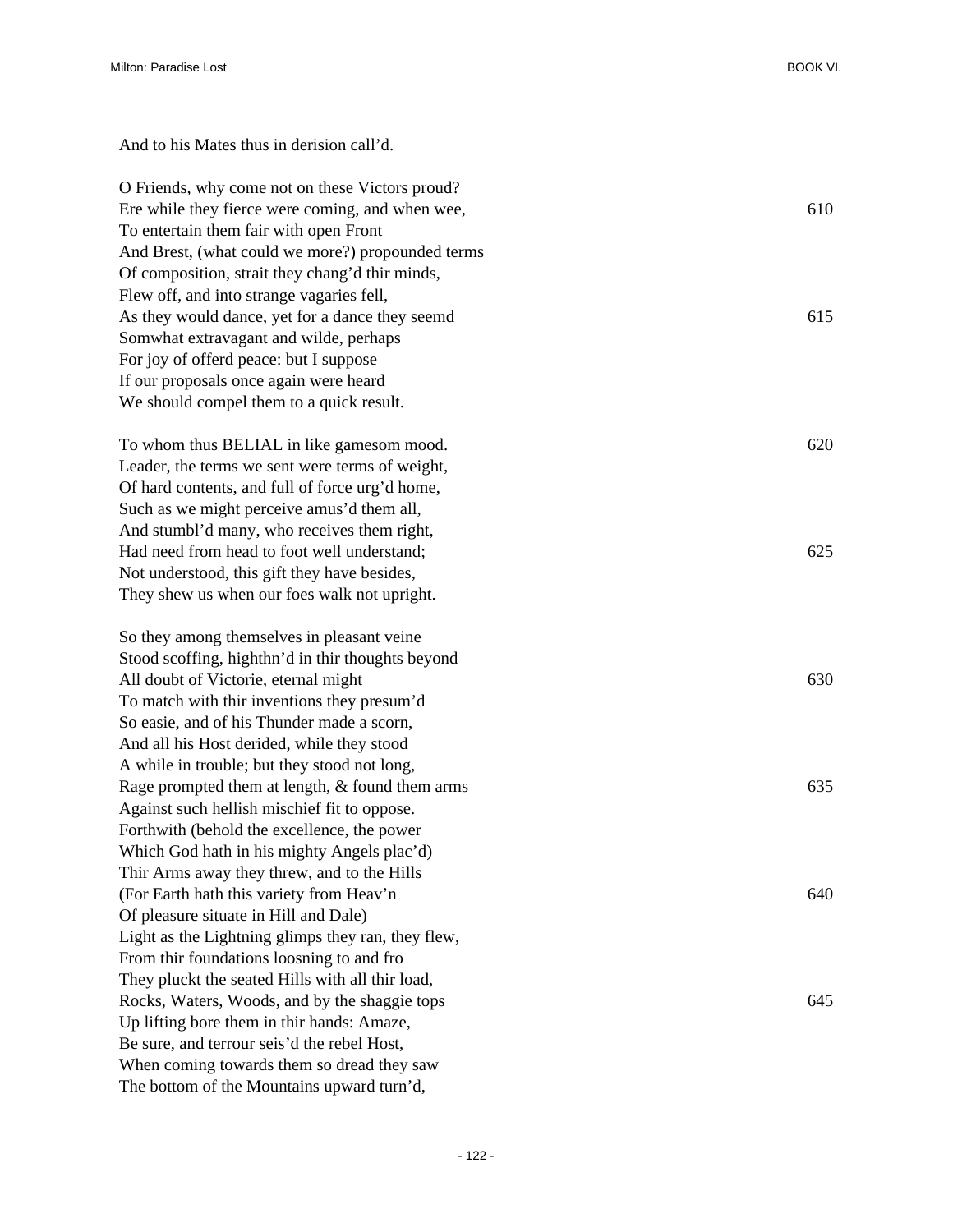| Till on those cursed Engins triple-row              | 650 |
|-----------------------------------------------------|-----|
| They saw them whelmd, and all thir confidence       |     |
| Under the weight of Mountains buried deep,          |     |
| Themselves invaded next, and on thir heads          |     |
| Main Promontories flung, which in the Air           |     |
| Came shadowing, and opprest whole Legions arm'd,    | 655 |
| Thir armor help'd thir harm, crush't in and brus'd  |     |
| Into thir substance pent, which wrought them pain   |     |
| Implacable, and many a dolorous groan,              |     |
| Long strugling underneath, ere they could wind      |     |
| Out of such prison, though Spirits of purest light, | 660 |
| Purest at first, now gross by sinning grown.        |     |
| The rest in imitation to like Armes                 |     |
| Betook them, and the neighbouring Hills uptore;     |     |
| So Hills amid the Air encounterd Hills              |     |
| Hurl'd to and fro with jaculation dire,             | 665 |
| That under ground they fought in dismal shade;      |     |
| Infernal noise; Warr seem'd a civil Game            |     |
| To this uproar; horrid confusion heapt              |     |
| Upon confusion rose: and now all Heav'n             |     |
| Had gone to wrack, with ruin overspred,             | 670 |
| Had not th' Almightie Father where he sits          |     |
| Shrin'd in his Sanctuarie of Heav'n secure,         |     |
| Consulting on the sum of things, foreseen           |     |
| This tumult, and permitted all, advis'd:            |     |
| That his great purpose he might so fulfill,         | 675 |
| To honour his Anointed Son aveng'd                  |     |
| Upon his enemies, and to declare                    |     |
| All power on him transferr'd: whence to his Son     |     |
| Th' Assessor of his Throne he thus began.           |     |
| Effulgence of my Glorie, Son belov'd,               | 680 |
| Son in whose face invisible is beheld               |     |
| Visibly, what by Deitie I am,                       |     |
| And in whose hand what by Decree I doe,             |     |
| Second Omnipotence, two dayes are past,             |     |
| Two dayes, as we compute the dayes of Heav'n,       | 685 |
| Since MICHAEL and his Powers went forth to tame     |     |
| These disobedient; sore hath been thir fight,       |     |
| As likeliest was, when two such Foes met arm'd;     |     |
| For to themselves I left them, and thou knowst,     |     |
| Equal in their Creation they were form'd,           | 690 |
| Save what sin hath impaird, which yet hath wrought  |     |
| Insensibly, for I suspend thir doom;                |     |

Whence in perpetual fight they needs must last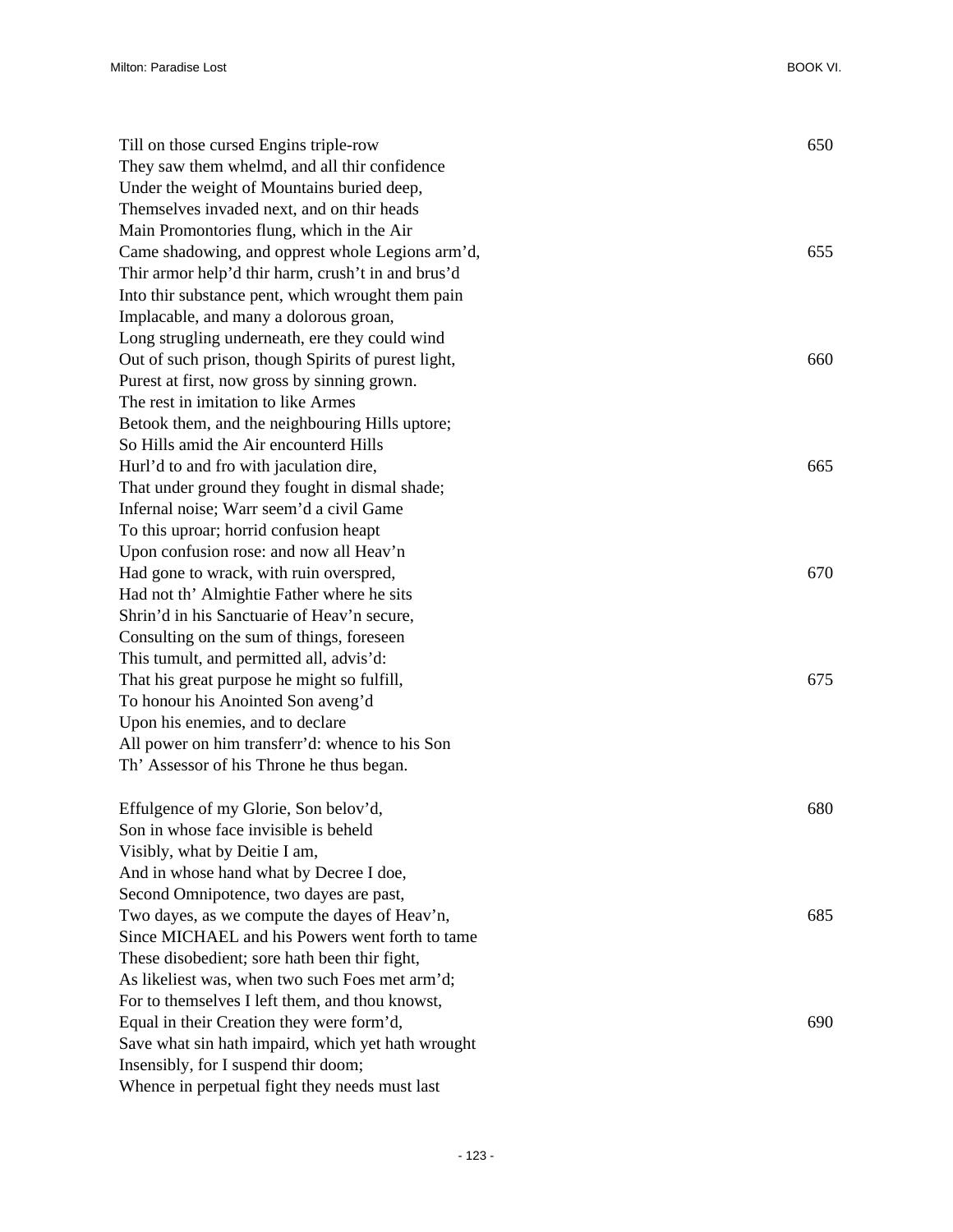| Endless, and no solution will be found:            |     |
|----------------------------------------------------|-----|
| Warr wearied hath perform'd what Warr can do,      | 695 |
| And to disorder'd rage let loose the reines,       |     |
| With Mountains as with Weapons arm'd, which makes  |     |
| Wild work in Heav'n, and dangerous to the maine.   |     |
| Two dayes are therefore past, the third is thine;  |     |
| For thee I have ordain'd it, and thus farr         | 700 |
| Have sufferd, that the Glorie may be thine         |     |
| Of ending this great Warr, since none but Thou     |     |
| Can end it. Into thee such Vertue and Grace        |     |
| Immense I have transfus'd, that all may know       |     |
| In Heav'n and Hell thy Power above compare,        | 705 |
| And this perverse Commotion governd thus,          |     |
| To manifest thee worthiest to be Heir              |     |
| Of all things, to be Heir and to be King           |     |
| By Sacred Unction, thy deserved right.             |     |
| Go then thou Mightiest in thy Fathers might,       | 710 |
| Ascend my Chariot, guide the rapid Wheeles         |     |
| That shake Heav'ns basis, bring forth all my Warr, |     |
| My Bow and Thunder, my Almightie Arms              |     |
| Gird on, and Sword upon thy puissant Thigh;        |     |
| Pursue these sons of Darkness, drive them out      | 715 |
| From all Heav'ns bounds into the utter Deep:       |     |
| There let them learn, as likes them, to despise    |     |
| God and MESSIAH his anointed King.                 |     |
| He said, and on his Son with Rayes direct          |     |
| Shon full, he all his Father full exprest          | 720 |
| Ineffably into his face receiv'd,                  |     |
| And thus the filial Godhead answering spake.       |     |
| O Father, O Supream of heav'nly Thrones,           |     |
| First, Highest, Holiest, Best, thou alwayes seekst |     |
| To glorifie thy Son, I alwayes thee,               | 725 |
| As is most just; this I my Glorie account,         |     |
| My exaltation, and my whole delight,               |     |
| That thou in me well pleas'd, declarst thy will    |     |
| Fulfill'd, which to fulfil is all my bliss.        |     |
| Scepter and Power, thy giving, I assume,           | 730 |
| And gladlier shall resign, when in the end         |     |
| Thou shalt be All in All, and I in thee            |     |
| For ever, and in mee all whom thou lov'st:         |     |
| But whom thou hat'st, I hate, and can put on       |     |
| Thy terrors, as I put thy mildness on,             | 735 |
| Image of thee in all things; and shall soon,       |     |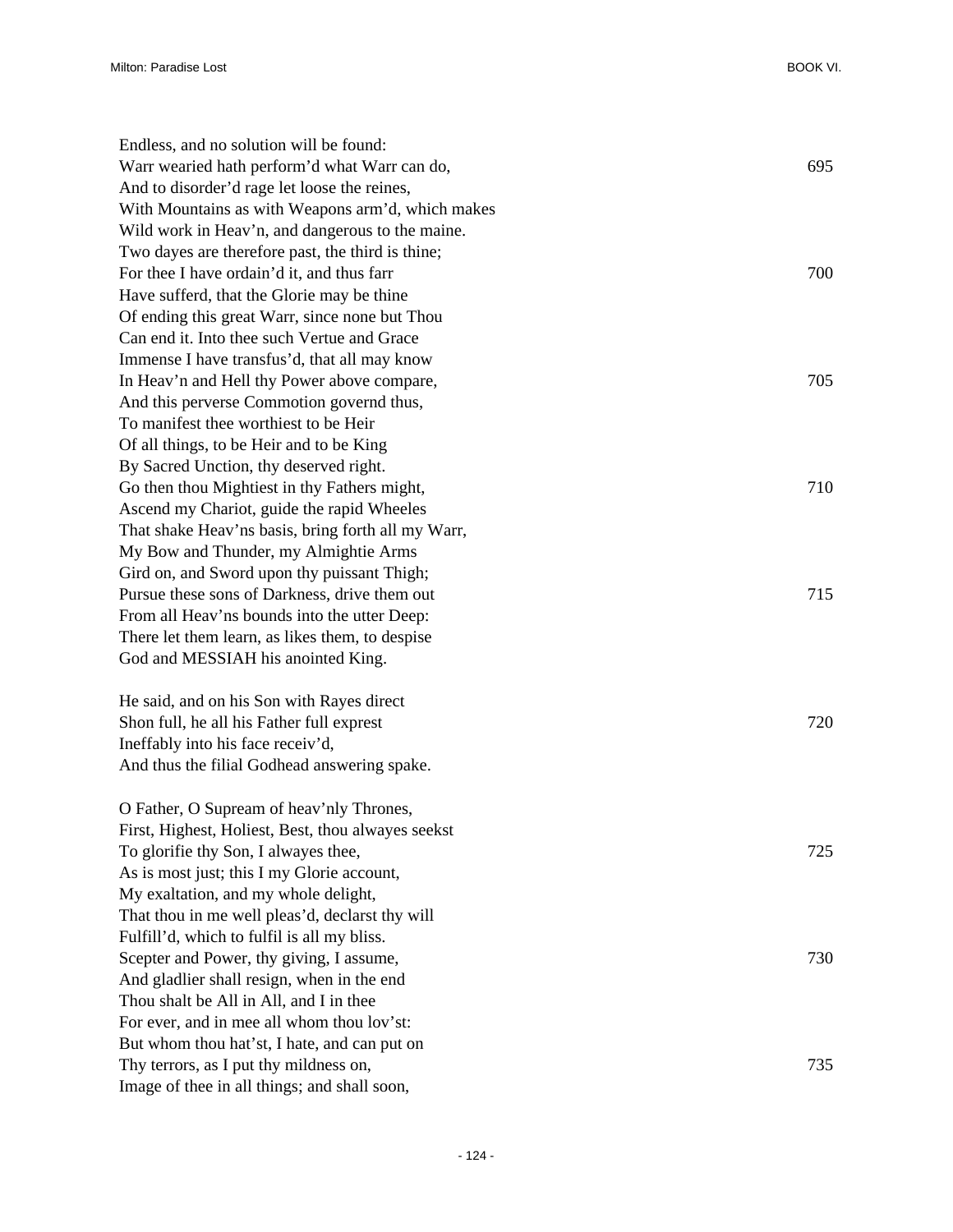| Armd with thy might, rid heav'n of these rebell'd,        |     |
|-----------------------------------------------------------|-----|
| To thir prepar'd ill Mansion driven down                  |     |
| To chains of Darkness, and th' undying Worm,              |     |
| That from thy just obedience could revolt,                | 740 |
| Whom to obey is happiness entire.                         |     |
| Then shall thy Saints unmixt, and from th' impure         |     |
| Farr separate, circling thy holy Mount                    |     |
| Unfained HALLELUIAHS to thee sing,                        |     |
| Hymns of high praise, and I among them chief.             | 745 |
| So said, he o're his Scepter bowing, rose                 |     |
| From the right hand of Glorie where he sate,              |     |
| And the third sacred Morn began to shine                  |     |
| Dawning through Heav'n: forth rush'd with whirlwind sound |     |
| The Chariot of Paternal Deitie,                           | 750 |
| Flashing thick flames, Wheele within Wheele undrawn,      |     |
| It self instinct with Spirit, but convoyd                 |     |
| By four Cherubic shapes, four Faces each                  |     |
| Had wondrous, as with Starrs thir bodies all              |     |
| And Wings were set with Eyes, with Eyes the Wheels        | 755 |
| Of Beril, and careering Fires between;                    |     |
| Over thir heads a chrystal Firmament,                     |     |
| Whereon a Saphir Throne, inlaid with pure                 |     |
| Amber, and colours of the showrie Arch.                   |     |
| Hee in Celestial Panoplie all armd                        | 760 |
| Of radiant URIM, work divinely wrought,                   |     |
| Ascended, at his right hand Victorie                      |     |
| Sate Eagle-wing'd, beside him hung his Bow                |     |
| And Quiver with three-bolted Thunder stor'd,              |     |
| And from about him fierce Effusion rowld                  | 765 |
| Of smoak and bickering flame, and sparkles dire;          |     |
| Attended with ten thousand thousand Saints,               |     |
| He onward came, farr off his coming shon,                 |     |
| And twentie thousand (I thir number heard)                |     |
| Chariots of God, half on each hand were seen:             | 770 |
| Hee on the wings of Cherub rode sublime                   |     |
| On the Crystallin Skie, in Saphir Thron'd.                |     |
| Illustrious farr and wide, but by his own                 |     |
| First seen, them unexpected joy surpriz'd,                |     |
| When the great Ensign of MESSIAH blaz'd                   | 775 |
| Aloft by Angels born, his Sign in Heav'n:                 |     |
| Under whose Conduct MICHAEL soon reduc'd                  |     |
| His Armie, circumfus'd on either Wing,                    |     |
| Under thir Head imbodied all in one.                      |     |
| Before him Power Divine his way prepar'd;                 | 780 |
| At his command the uprooted Hills retir'd                 |     |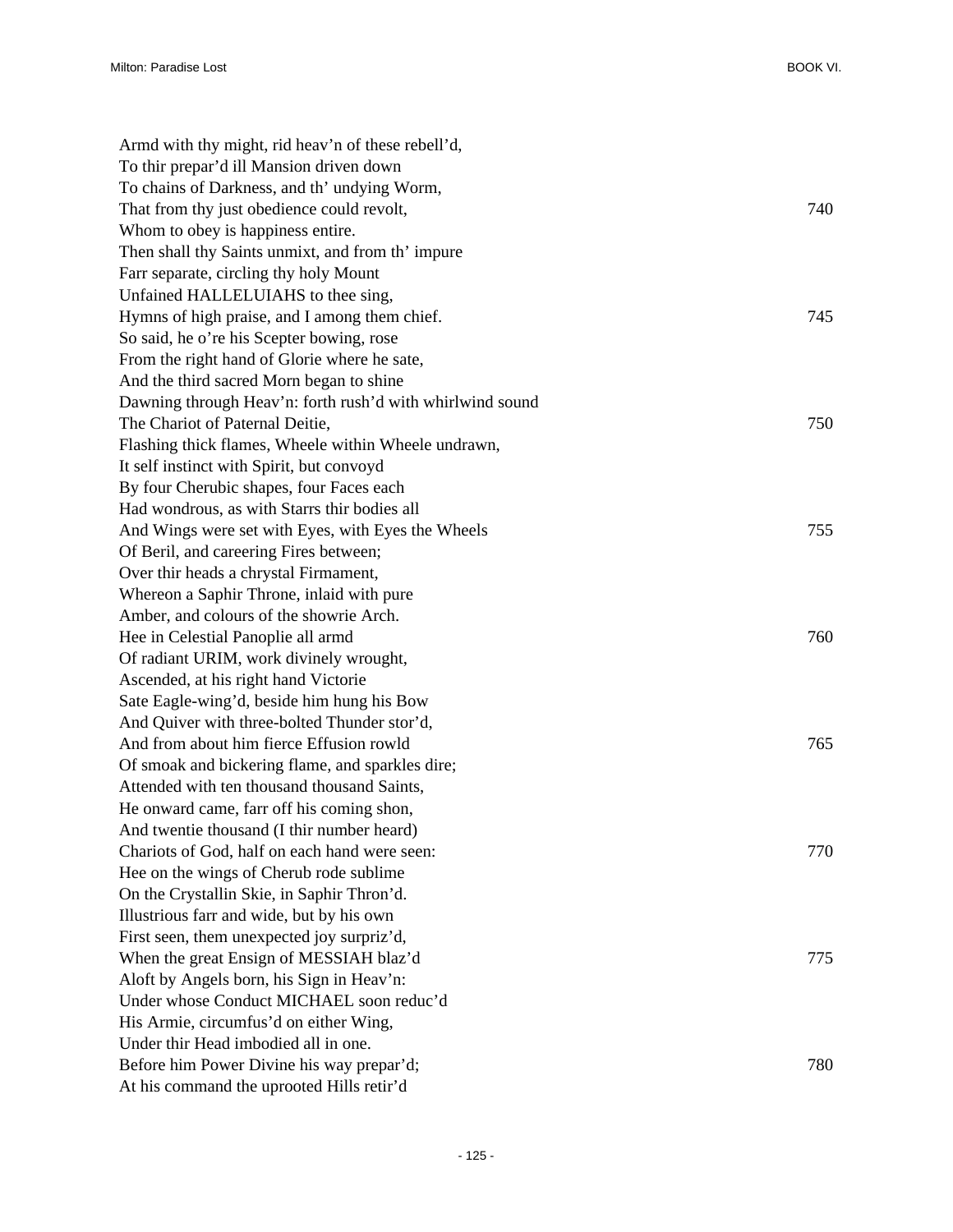Each to his place, they heard his voice and went Obsequious, Heav'n his wonted face renewd, And with fresh Flourets Hill and Valley smil'd. This saw his hapless Foes, but stood obdur'd, 785 And to rebellious fight rallied thir Powers Insensate, hope conceiving from despair. In heav'nly Spirits could such perverseness dwell? But to convince the proud what Signs availe, Or Wonders move th' obdurate to relent? 790 They hard'nd more by what might most reclame, Grieving to see his Glorie, at the sight Took envie, and aspiring to his highth, Stood reimbattell'd fierce, by force or fraud Weening to prosper, and at length prevaile 795 Against God and MESSIAH, or to fall In universal ruin last, and now To final Battel drew, disdaining flight, Or faint retreat; when the great Son of God To all his Host on either hand thus spake. 800 Stand still in bright array ye Saints, here stand

Ye Angels arm'd, this day from Battel rest; Faithful hath been your Warfare, and of God Accepted, fearless in his righteous Cause, And as ye have receivd, so have ye don 805 Invincibly; but of this cursed crew The punishment to other hand belongs, Vengeance is his, or whose he sole appoints; Number to this dayes work is not ordain'd Nor multitude, stand onely and behold 810 Gods indignation on these Godless pourd By mee; not you but mee they have despis'd, Yet envied; against mee is all thir rage, Because the Father, t' whom in Heav'n supream Kingdom and Power and Glorie appertains, 815 Hath honourd me according to his will. Therefore to mee thir doom he hath assig'n'd; That they may have thir wish, to trie with mee In Battel which the stronger proves, they all, Or I alone against them, since by strength 820 They measure all, of other excellence Not emulous, nor care who them excells; Nor other strife with them do I voutsafe.

So spake the Son, and into terrour chang'd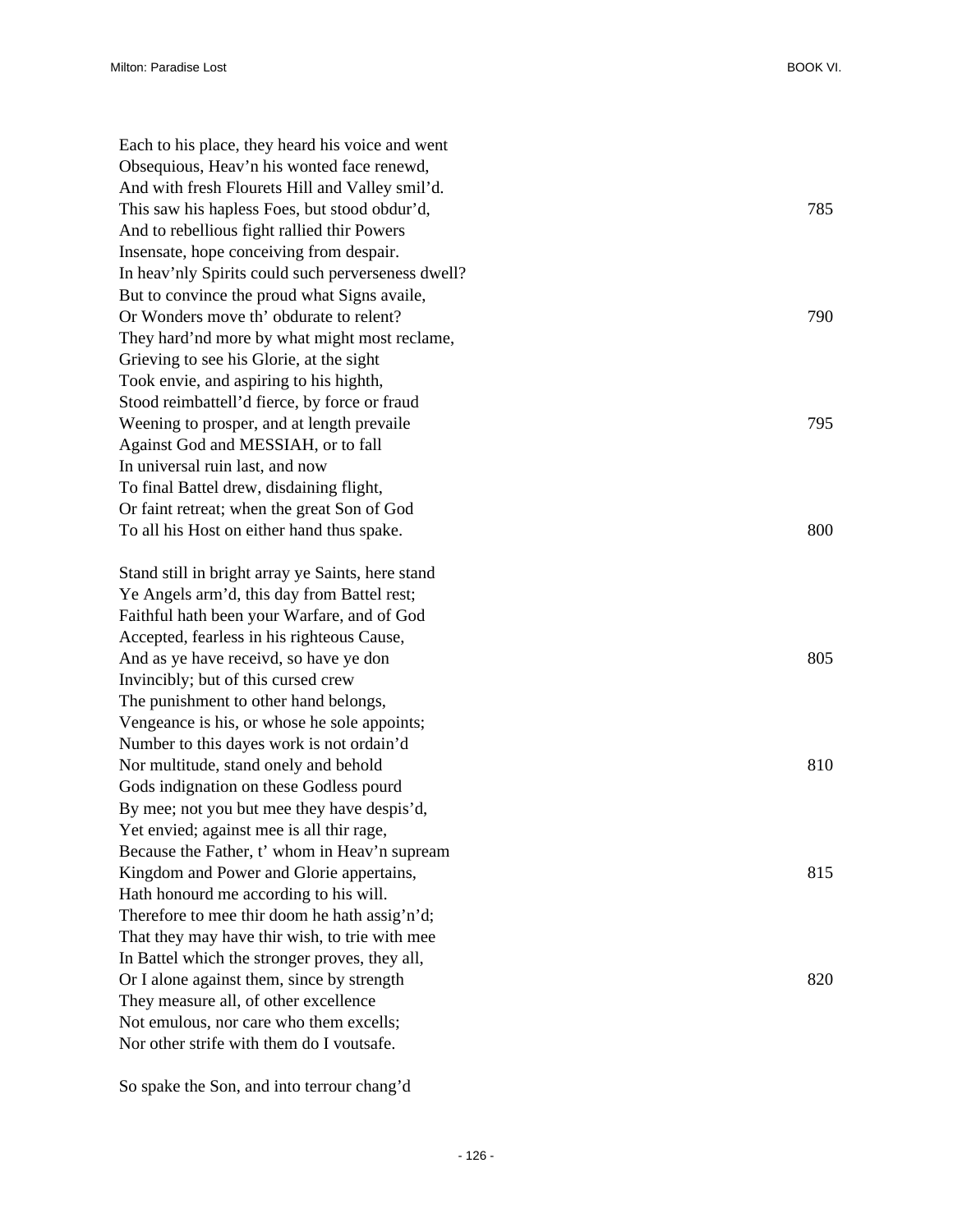| His count'nance too severe to be beheld             | 825 |
|-----------------------------------------------------|-----|
| And full of wrauth bent on his Enemies.             |     |
| At once the Four spred out thir Starrie wings       |     |
| With dreadful shade contiguous, and the Orbes       |     |
| Of his fierce Chariot rowld, as with the sound      |     |
| Of torrent Floods, or of a numerous Host.           | 830 |
| Hee on his impious Foes right onward drove,         |     |
| Gloomie as Night; under his burning Wheeles         |     |
| The stedfast Empyrean shook throughout,             |     |
| All but the Throne it self of God. Full soon        |     |
| Among them he arriv'd; in his right hand            | 835 |
| Grasping ten thousand Thunders, which he sent       |     |
| Before him, such as in thir Soules infix'd          |     |
| Plagues; they astonisht all resistance lost,        |     |
| All courage; down thir idle weapons drop'd;         |     |
| O're Shields and Helmes, and helmed heads he rode   | 840 |
| Of Thrones and mighty Seraphim prostrate,           |     |
| That wish'd the Mountains now might be again        |     |
| Thrown on them as a shelter from his ire.           |     |
| Nor less on either side tempestuous fell            |     |
| His arrows, from the fourfold-visag'd Foure,        | 845 |
| Distinct with eyes, and from the living Wheels,     |     |
| Distinct alike with multitude of eyes,              |     |
| One Spirit in them rul'd, and every eye             |     |
| Glar'd lightning, and shot forth pernicious fire    |     |
| Among th' accurst, that witherd all thir strength,  | 850 |
| And of thir wonted vigour left them draind,         |     |
| Exhausted, spiritless, afflicted, fall'n.           |     |
| Yet half his strength he put not forth, but check'd |     |
| His Thunder in mid Volie, for he meant              |     |
| Not to destroy, but root them out of Heav'n:        | 855 |
| The overthrown he rais'd, and as a Heard            |     |
| Of Goats or timerous flock together throngd         |     |
| Drove them before him Thunder-struck, pursu'd       |     |
| With terrors and with furies to the bounds          |     |
| And Chrystall wall of Heav'n, which op'ning wide,   | 860 |
| Rowld inward, and a spacious Gap disclos'd          |     |
| Into the wastful Deep; the monstrous sight          |     |
| Strook them with horror backward, but far worse     |     |
| Urg'd them behind; headlong themselvs they threw    |     |
| Down from the verge of Heav'n, Eternal wrauth       | 865 |
| Burnt after them to the bottomless pit.             |     |

Hell heard th' unsufferable noise, Hell saw Heav'n ruining from Heav'n and would have fled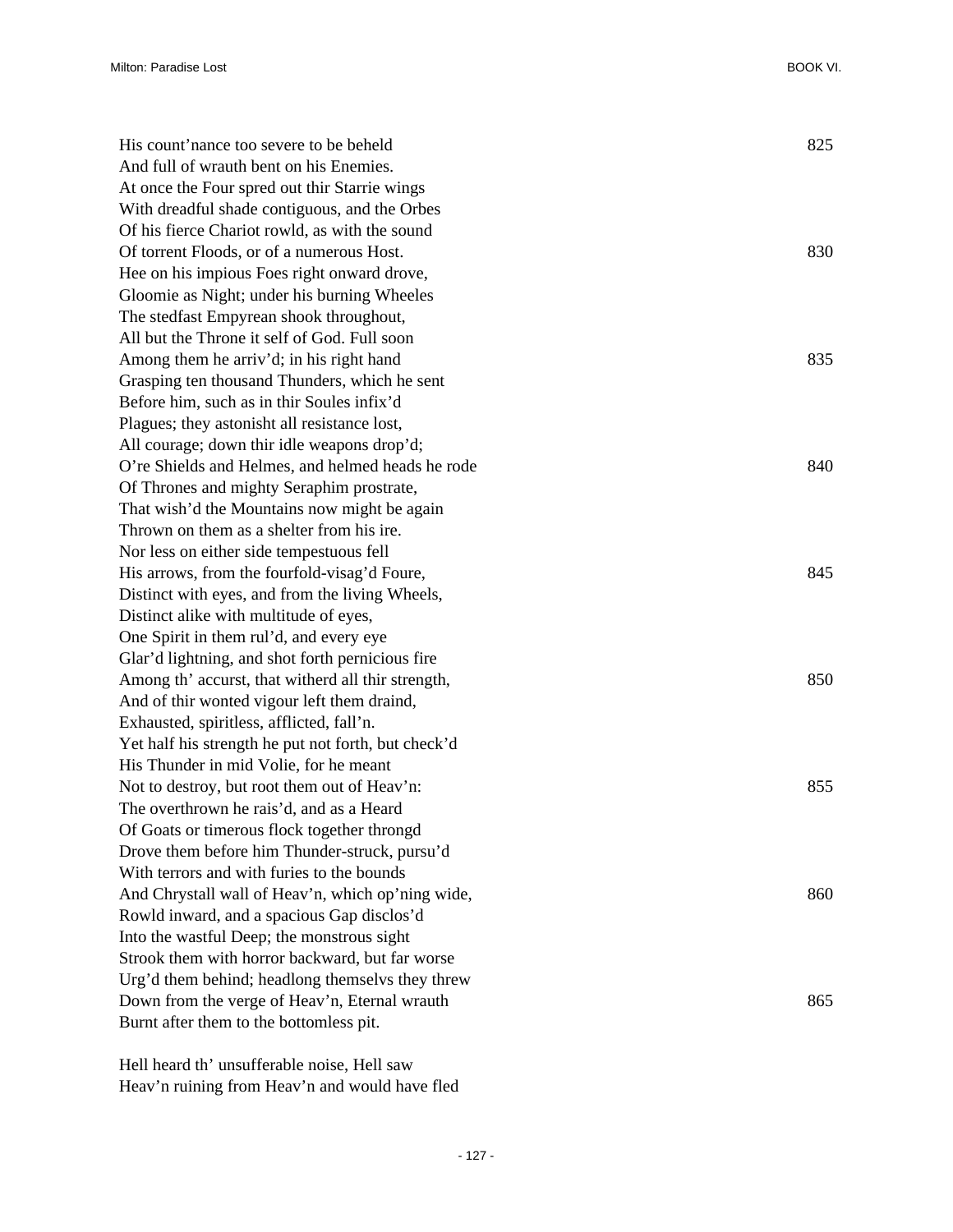| Affrighted; but strict Fate had cast too deep      |     |
|----------------------------------------------------|-----|
| Her dark foundations, and too fast had bound.      | 870 |
| Nine dayes they fell; confounded CHAOS roard,      |     |
| And felt tenfold confusion in thir fall            |     |
| Through his wilde Anarchie, so huge a rout         |     |
| Incumberd him with ruin: Hell at last              |     |
| Yawning receavd them whole, and on them clos'd,    | 875 |
| Hell thir fit habitation fraught with fire         |     |
| Unquenchable, the house of woe and paine.          |     |
| Disburd'nd Heav'n rejoic'd, and soon repaird       |     |
| Her mural breach, returning whence it rowld.       |     |
| Sole Victor from th' expulsion of his Foes         | 880 |
| MESSIAH his triumphal Chariot turnd:               |     |
| To meet him all his Saints, who silent stood       |     |
| Eye witnesses of his Almightie Acts,               |     |
| With Jubilie advanc'd; and as they went,           |     |
| Shaded with branching Palme, each order bright,    | 885 |
| Sung Triumph, and him sung Victorious King,        |     |
| Son, Heire, and Lord, to him Dominion giv'n,       |     |
| Worthiest to Reign: he celebrated rode             |     |
| Triumphant through mid Heav'n, into the Courts     |     |
| And Temple of his mightie Father Thron'd           | 890 |
| On high; who into Glorie him receav'd,             |     |
| Where now he sits at the right hand of bliss.      |     |
| Thus measuring things in Heav'n by things on Earth |     |
| At thy request, and that thou maist beware         |     |
| By what is past, to thee I have reveal'd           | 895 |
| What might have else to human Race bin hid;        |     |
| The discord which befel, and Warr in Heav'n        |     |
| Among th' Angelic Powers, and the deep fall        |     |
| Of those too high aspiring, who rebelld            |     |
| With SATAN, hee who envies now thy state,          | 900 |
| Who now is plotting how he may seduce              |     |
| Thee also from obedience, that with him            |     |
| Bereavd of happiness thou maist partake            |     |
| His punishment, Eternal miserie;                   |     |
| Which would be all his solace and revenge,         | 905 |
| As a despite don against the most High,            |     |
| Thee once to gaine Companion of his woe.           |     |
| But list'n not to his Temptations, warne           |     |
| Thy weaker; let it profit thee to have heard       |     |
| By terrible Example the reward                     | 910 |
| Of disobedience; firm they might have stood,       |     |
| Yet fell; remember, and fear to transgress.        |     |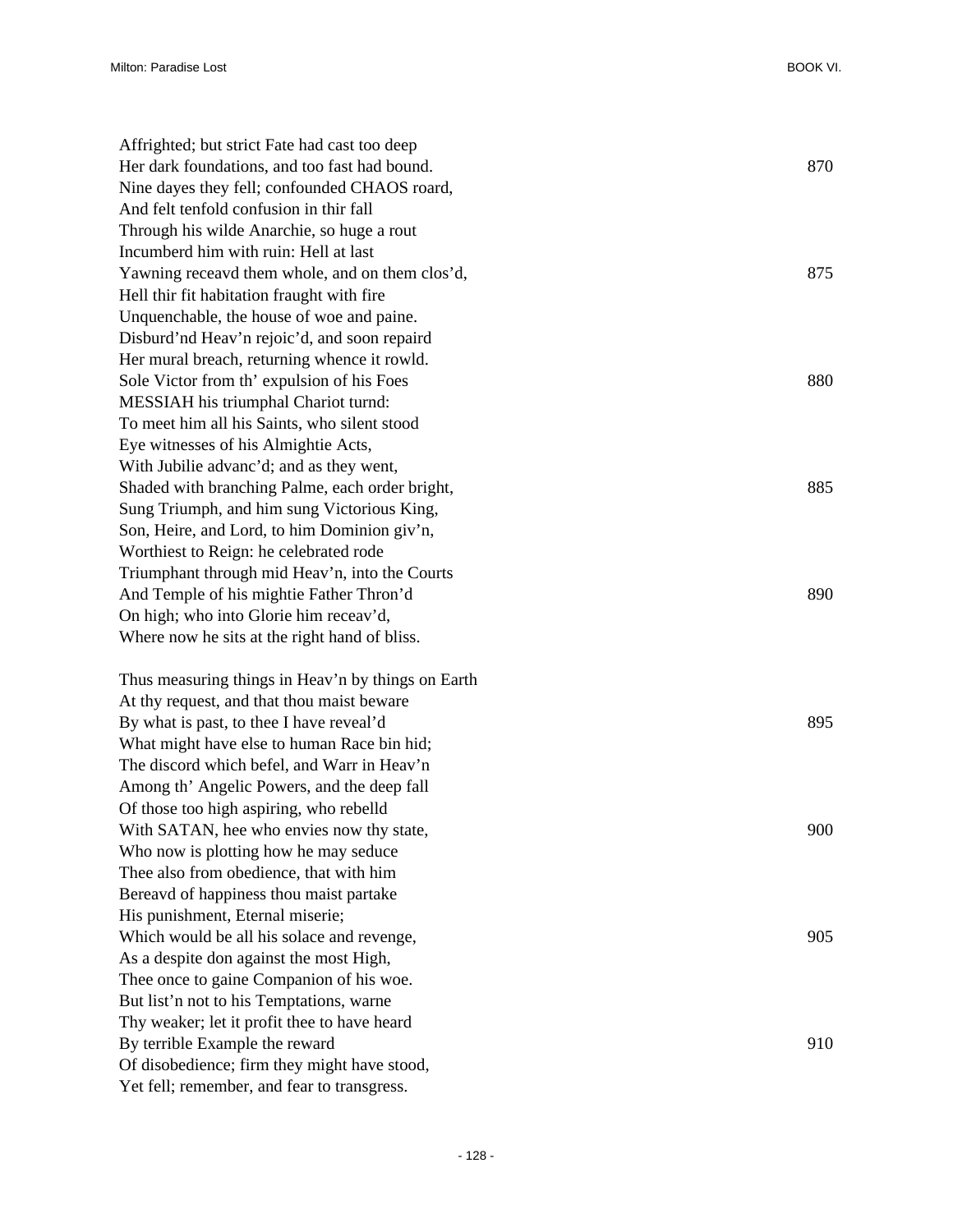## THE END OF THE SIXTH BOOK.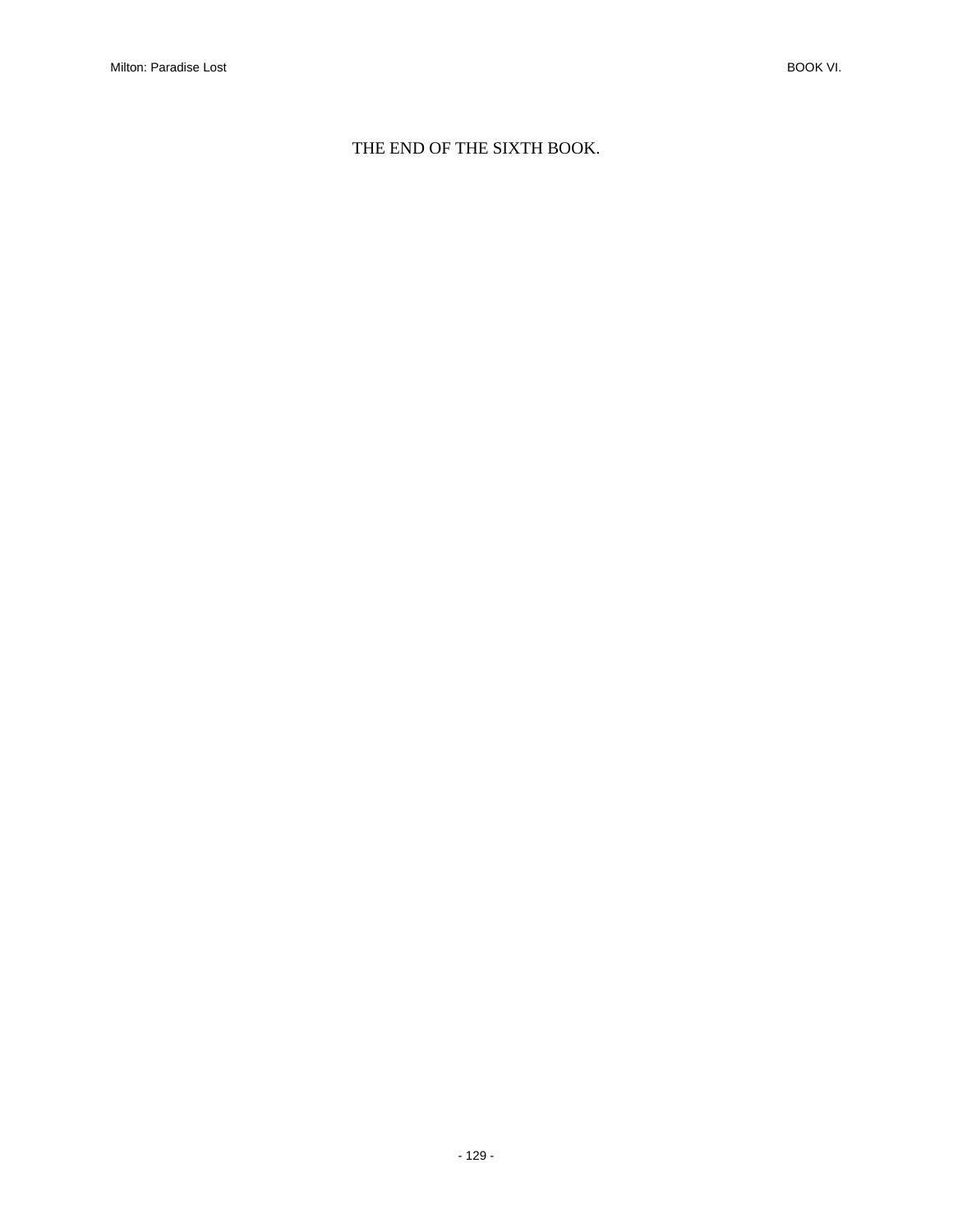## **BOOK VII.**

Descend from Heav'n URANIA, by that name If rightly thou art call'd, whose Voice divine Following, above th' OLYMPIAN Hill I soare, Above the flight of PEGASEAN wing. The meaning, not the Name I call: for thou 5 Nor of the Muses nine, nor on the top Of old OLYMPUS dwell'st, but Heav'nlie borne, Before the Hills appeerd, or Fountain flow'd, Thou with Eternal wisdom didst converse, Wisdom thy Sister, and with her didst play 10 In presence of th' Almightie Father, pleas'd With thy Celestial Song. Up led by thee Into the Heav'n of Heav'ns I have presum'd, An Earthlie Guest, and drawn Empyreal Aire, Thy tempring; with like safetie guided down 15 Return me to my Native Element: Least from this flying Steed unrein'd, (as once BELLEROPHON, though from a lower Clime) Dismounted, on th' ALEIAN Field I fall Erroneous, there to wander and forlorne. 20 Half yet remaines unsung, but narrower bound Within the visible Diurnal Spheare; Standing on Earth, not rapt above the Pole, More safe I Sing with mortal voice, unchang'd To hoarce or mute, though fall'n on evil dayes, 25 On evil dayes though fall'n, and evil tongues; In darkness, and with dangers compast rouud, And solitude; yet not alone, while thou Visit'st my slumbers Nightly, or when Morn Purples the East: still govern thou my Song, 30 URANIA, and fit audience find, though few. But drive farr off the barbarous dissonance Of BACCHUS and his Revellers, the Race Of that wilde Rout that tore the THRACIAN Bard In RHODOPE, where Woods and Rocks had Eares 35 To rapture, till the savage clamor dround Both Harp and Voice; nor could the Muse defend Her Son. So fail not thou, who thee implores: For thou art Heav'nlie, shee an empty dreame.

Say Goddess, what ensu'd when RAPHAEL,  $40$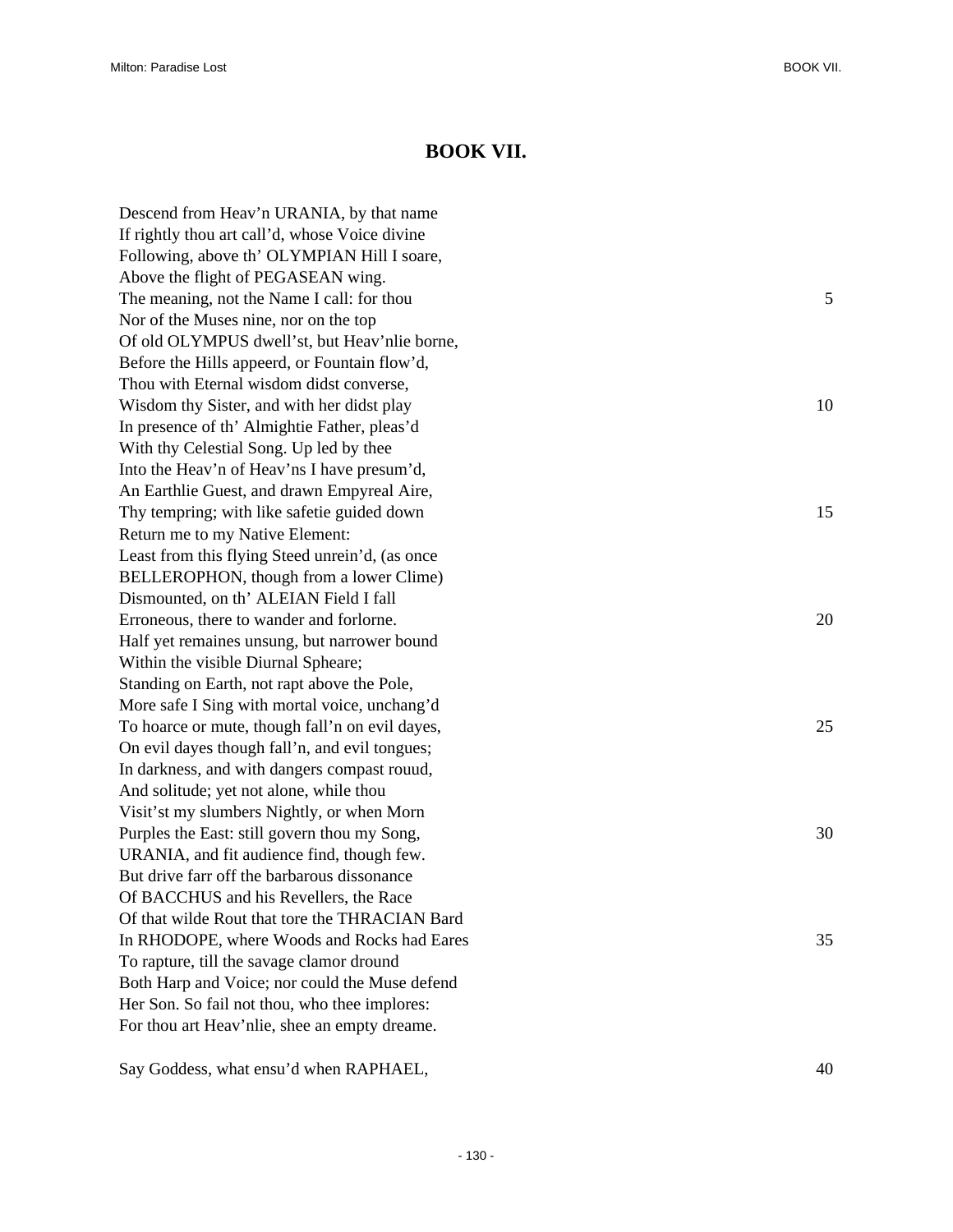| The affable Arch-angel, had forewarn'd                |    |
|-------------------------------------------------------|----|
| ADAM by dire example to beware                        |    |
| Apostasie, by what befell in Heaven                   |    |
| To those Apostates, least the like befall             |    |
| In Paradise to ADAM or his Race,                      | 45 |
| Charg'd not to touch the interdicted Tree,            |    |
| If they transgress, and slight that sole command,     |    |
| So easily obeyd amid the choice                       |    |
| Of all tasts else to please thir appetite,            |    |
| Though wandring. He with his consorted EVE            | 50 |
| The storie heard attentive, and was fill'd            |    |
| With admiration, and deep Muse to heare               |    |
| Of things so high and strange, things to thir thought |    |
| So unimaginable as hate in Heav'n,                    |    |
| And Warr so neer the Peace of God in bliss            | 55 |
| With such confusion: but the evil soon                |    |
| Driv'n back redounded as a flood on those             |    |
| From whom it sprung, impossible to mix                |    |
| With Blessedness. Whence ADAM soon repeal'd           |    |
| The doubts that in his heart arose: and now           | 60 |
| Led on, yet sinless, with desire to know              |    |
| What neerer might concern him, how this World         |    |
| Of Heav'n and Earth conspicuous first began,          |    |
| When, and whereof created, for what cause,            |    |
| What within EDEN or without was done                  | 65 |
| Before his memorie, as one whose drouth               |    |
| Yet scarce allay'd still eyes the current streame,    |    |
| Whose liquid murmur heard new thirst excites,         |    |
| Proceeded thus to ask his Heav'nly Guest.             |    |
| Great things, and full of wonder in our eares,        | 70 |
| Farr differing from this World, thou hast reveal'd    |    |
| Divine Interpreter, by favour sent                    |    |
| Down from the Empyrean to forewarne                   |    |
| Us timely of what might else have bin our loss,       |    |
| Unknown, which human knowledg could not reach:        | 75 |
| For which to the infinitly Good we owe                |    |
| Immortal thanks, and his admonishment                 |    |
| Receave with solemne purpose to observe               |    |
| Immutably his sovran will, the end                    |    |
| Of what we are. But since thou hast voutsaf't         | 80 |
| Gently for our instruction to impart                  |    |
| Things above Earthly thought, which yet concernd      |    |
| Our knowing, as to highest wisdom seemd,              |    |
| Deign to descend now lower, and relate                |    |
|                                                       |    |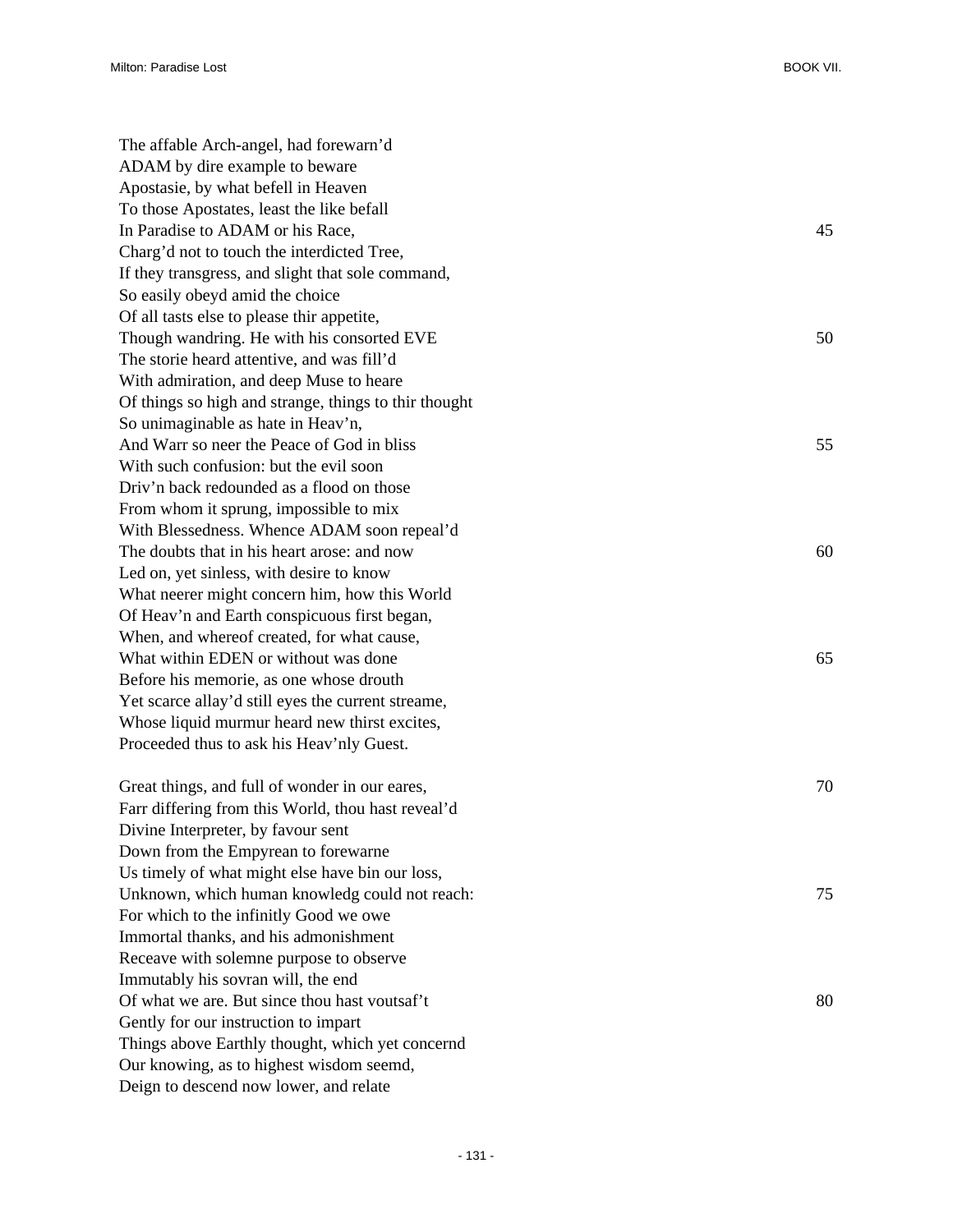| What may no less perhaps availe us known,        | 85  |
|--------------------------------------------------|-----|
| How first began this Heav'n which we behold      |     |
| Distant so high, with moving Fires adornd        |     |
| Innumerable, and this which yeelds or fills      |     |
| All space, the ambient Aire wide interfus'd      |     |
| Imbracing round this florid Earth, what cause    | 90  |
| Mov'd the Creator in his holy Rest               |     |
| Through all Eternitie so late to build           |     |
| In CHAOS, and the work begun, how soon           |     |
| Absolv'd, if unforbid thou maist unfould         |     |
| What wee, not to explore the secrets aske        | 95  |
| Of his Eternal Empire, but the more              |     |
| To magnifie his works, the more we know.         |     |
| And the great Light of Day yet wants to run      |     |
| Much of his Race though steep, suspens in Heav'n |     |
| Held by thy voice, thy potent voice he heares,   | 100 |
| And longer will delay to heare thee tell         |     |
| His Generation, and the rising Birth             |     |
| Of Nature from the unapparent Deep:              |     |
| Or if the Starr of Eevning and the Moon          |     |
| Haste to thy audience, Night with her will bring | 105 |
| Silence, and Sleep listning to thee will watch,  |     |
| Or we can bid his absence, till thy Song         |     |
| End, and dismiss thee ere the Morning shine.     |     |
| Thus ADAM his illustrous Guest besought:         |     |
|                                                  |     |
| And thus the Godlike Angel answerd milde.        | 110 |
| This also thy request with caution askt          |     |
| Obtaine: though to recount Almightie works       |     |
| What words or tongue of Seraph can suffice,      |     |
| Or heart of man suffice to comprehend?           |     |
| Yet what thou canst attain, which best may serve | 115 |
| To glorifie the Maker, and inferr                |     |
| Thee also happier, shall not be withheld         |     |
| Thy hearing, such Commission from above          |     |
| I have receav'd, to answer thy desire            |     |
| Of knowledge within bounds; beyond abstain       | 120 |
| To ask, nor let thine own inventions hope        |     |
| Things not reveal'd, which th' invisible King,   |     |
| Onely Omniscient, hath supprest in Night,        |     |
| To none communicable in Earth or Heaven:         |     |
| Anough is left besides to search and know.       | 125 |
| But Knowledge is as food, and needs no less      |     |
| Her Temperance over Appetite, to know            |     |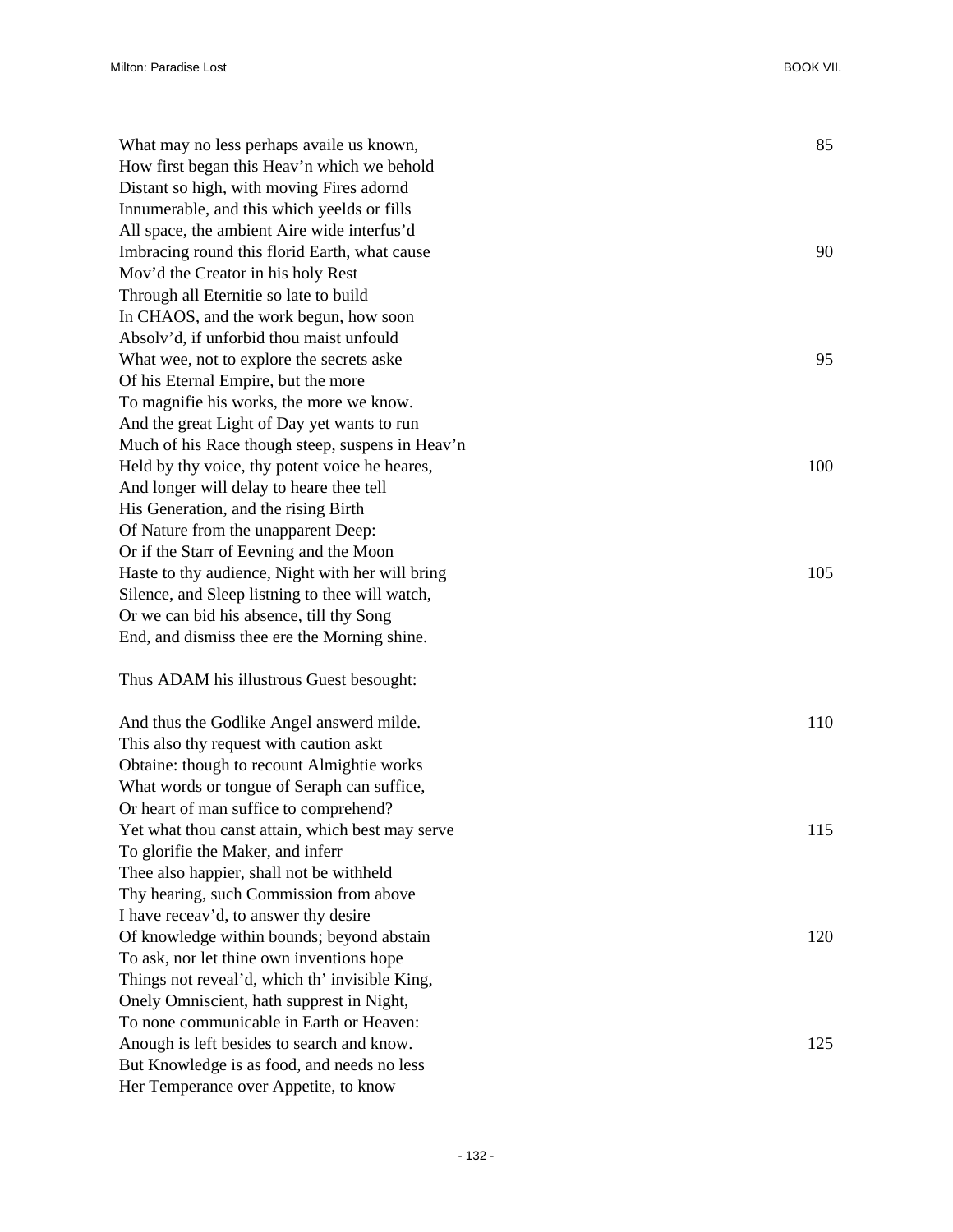| In measure what the mind may well contain,        |     |
|---------------------------------------------------|-----|
| Oppresses else with Surfet, and soon turns        |     |
| Wisdom to Folly, as Nourishment to Winde.         | 130 |
| Know then, that after LUCIFER from Heav'n         |     |
| (So call him, brighter once amidst the Host       |     |
| Of Angels, then that Starr the Starrs among)      |     |
| Fell with his flaming Legions through the Deep    |     |
| Into his place, and the great Son returnd         | 135 |
| Victorious with his Saints, th' Omnipotent        |     |
| Eternal Father from his Throne beheld             |     |
| Thir multitude, and to his Son thus spake.        |     |
| At least our envious Foe hath fail'd, who thought |     |
| All like himself rebellious, by whose aid         | 140 |
| This inaccessible high strength, the seat         |     |
| Of Deitie supream, us dispossest,                 |     |
| He trusted to have seis'd, and into fraud         |     |
| Drew many, whom thir place knows here no more;    |     |
| Yet farr the greater part have kept, I see,       | 145 |
| Thir station, Heav'n yet populous retaines        |     |
| Number sufficient to possess her Realmes          |     |
| Though wide, and this high Temple to frequent     |     |
| With Ministeries due and solemn Rites:            |     |
| But least his heart exalt him in the harme        | 150 |
| Already done, to have dispeopl'd Heav'n,          |     |
| My damage fondly deem'd, I can repaire            |     |
| That detriment, if such it be to lose             |     |
| Self-lost, and in a moment will create            |     |
| Another World, out of one man a Race              | 155 |
| Of men innumerable, there to dwell,               |     |
| Not here, till by degrees of merit rais'd         |     |
| They open to themselves at length the way         |     |
| Up hither, under long obedience tri'd,            |     |
| And Earth be chang'd to Heavn, & Heav'n to Earth, | 160 |
| One Kingdom, Joy and Union without end.           |     |
| Mean while inhabit laxe, ye Powers of Heav'n,     |     |
| And thou my Word, begotten Son, by thee           |     |
| This I perform, speak thou, and be it don:        |     |
| My overshadowing Spirit and might with thee       | 165 |
| I send along, ride forth, and bid the Deep        |     |
| Within appointed bounds be Heav'n and Earth,      |     |
| Boundless the Deep, because I am who fill         |     |
| Infinitude, nor vacuous the space.                |     |
| Though I uncircumscrib'd my self retire,          | 170 |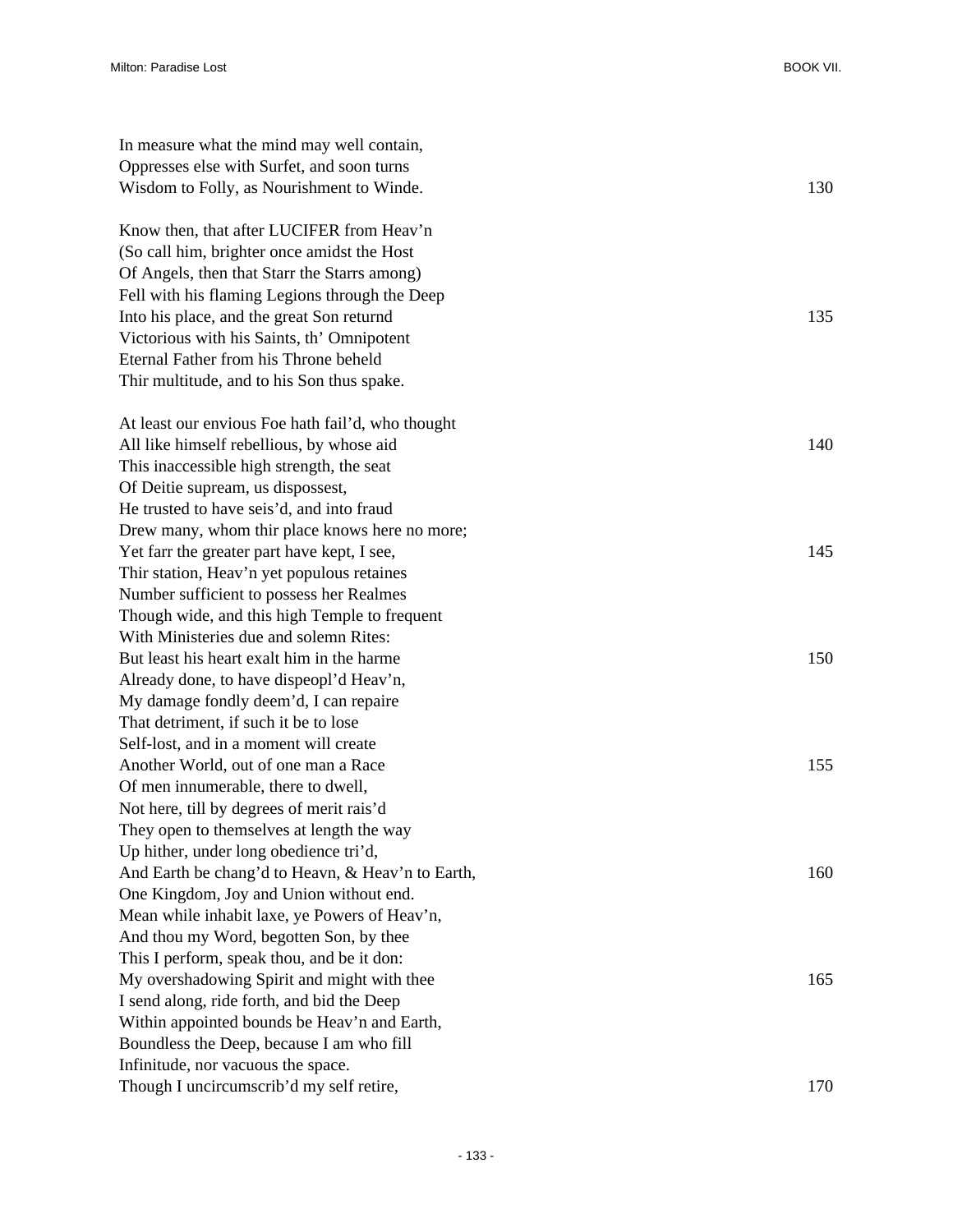And put not forth my goodness, which is free To act or not, Necessitie and Chance Approach not mee, and what I will is Fate.

So spake th' Almightie, and to what he spake His Word, the Filial Godhead, gave effect. 175 Immediate are the Acts of God, more swift Then time or motion, but to human ears Cannot without process of speech be told, So told as earthly notion can receave. Great triumph and rejoycing was in Heav'n 180 When such was heard declar'd the Almightie's will; Glorie they sung to the most High, good will To future men, and in thir dwellings peace: Glorie to him whose just avenging ire Had driven out th' ungodly from his sight 185 And th' habitations of the just; to him Glorie and praise, whose wisdom had ordain'd Good out of evil to create, in stead Of Spirits maligne a better Race to bring Into thir vacant room, and thence diffuse 190 His good to Worlds and Ages infinite. So sang the Hierarchies: Mean while the Son On his great Expedition now appeer'd, Girt with Omnipotence, with Radiance crown'd Of Majestie Divine, Sapience and Love 195 Immense, and all his Father in him shon. About his Chariot numberless were pour'd Cherub and Seraph, Potentates and Thrones, And Vertues, winged Spirits, and Chariots wing'd, From the Armoury of God, where stand of old 200 Myriads between two brazen Mountains lodg'd Against a solemn day, harnest at hand, Celestial Equipage; and now came forth Spontaneous, for within them Spirit livd, Attendant on thir Lord: Heav'n op'nd wide 205 Her ever during Gates, Harmonious sound On golden Hinges moving, to let forth The King of Glorie in his powerful Word And Spirit coming to create new Worlds. On heav'nly ground they stood, and from the shore 210 They view'd the vast immeasurable Abyss Outrageous as a Sea, dark, wasteful, wilde, Up from the bottom turn'd by furious windes And surging waves, as Mountains to assault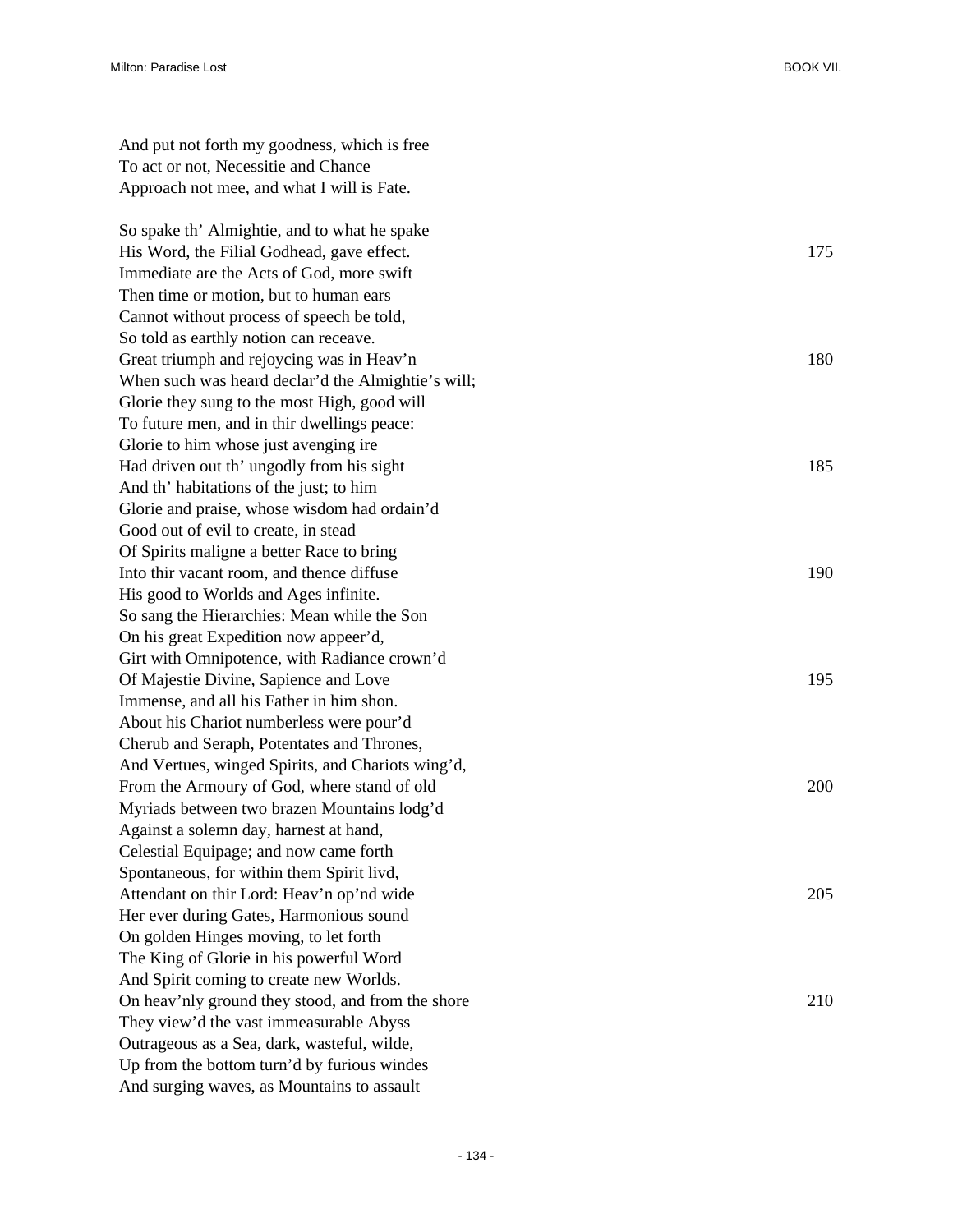| Heav'ns highth, and with the Center mix the Pole. | 215 |
|---------------------------------------------------|-----|
| Silence, ye troubl'd waves, and thou Deep, peace, |     |
| Said then th' Omnific Word, your discord end:     |     |
|                                                   |     |
| Nor staid, but on the Wings of Cherubim           |     |
| Uplifted, in Paternal Glorie rode                 |     |
| Farr into CHAOS, and the World unborn;            | 220 |
| For CHAOS heard his voice: him all his Traine     |     |
| Follow'd in bright procession to behold           |     |
| Creation, and the wonders of his might.           |     |
| Then staid the fervid Wheeles, and in his hand    |     |
| He took the golden Compasses, prepar'd            | 225 |
| In Gods Eternal store, to circumscribe            |     |
| This Universe, and all created things:            |     |
| One foot he center'd, and the other turn'd        |     |
| Round through the vast profunditie obscure,       |     |
| And said, thus farr extend, thus farr thy bounds, | 230 |
| This be thy just Circumference, O World.          |     |
| Thus God the Heav'n created, thus the Earth,      |     |
| Matter unform'd and void: Darkness profound       |     |
| Cover'd th' Abyss: but on the watrie calme        |     |
| His brooding wings the Spirit of God outspred,    | 235 |
| And vital vertue infus'd, and vital warmth        |     |
| Throughout the fluid Mass, but downward purg'd    |     |
| The black tartareous cold infernal dregs          |     |
| Adverse to life: then founded, then conglob'd     |     |
| Like things to like, the rest to several place    | 240 |
| Disparted, and between spun out the Air,          |     |
| And Earth self-ballanc't on her Center hung.      |     |
| Let ther be Light, said God, and forthwith Light  |     |
| Ethereal, first of things, quintessence pure      |     |
| Sprung from the Deep, and from her Native East    | 245 |
| To journie through the airie gloom began,         |     |
| Sphear'd in a radiant Cloud, for yet the Sun      |     |
| Was not; shee in a cloudie Tabernacle             |     |
| Sojourn'd the while. God saw the Light was good;  |     |
| And light from darkness by the Hemisphere         | 250 |
| Divided: Light the Day, and Darkness Night        |     |
| He nam'd. Thus was the first Day Eev'n and Morn:  |     |
| Nor past uncelebrated, nor unsung                 |     |
| By the Celestial Quires, when Orient Light        |     |
| Exhaling first from Darkness they beheld;         | 255 |
| Birth-day of Heav'n and Earth; with joy and shout |     |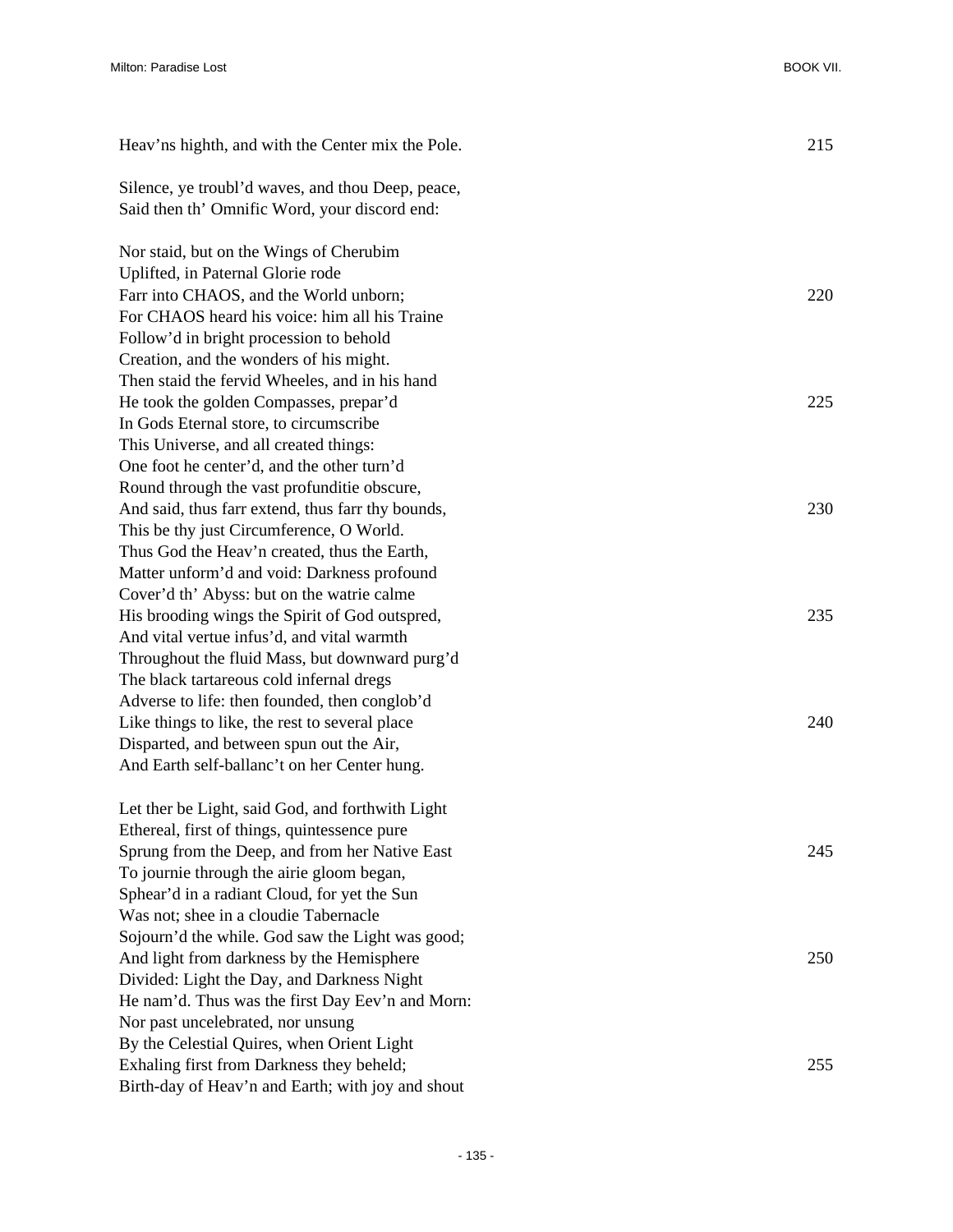| The hollow Universal Orb they fill'd,              |     |
|----------------------------------------------------|-----|
| And touch't thir Golden Harps, & hymning prais'd   |     |
| God and his works, Creatour him they sung,         |     |
| Both when first Eevning was, and when first Morn.  | 260 |
|                                                    |     |
| Again, God said, let ther be Firmament             |     |
| Amid the Waters, and let it divide                 |     |
| The Waters from the Waters: and God made           |     |
| The Firmament, expanse of liquid, pure,            |     |
| Transparent, Elemental Air, diffus'd               | 265 |
| In circuit to the uttermost convex                 |     |
| Of this great Round: partition firm and sure,      |     |
| The Waters underneath from those above             |     |
| Dividing: for as Earth, so hee the World           |     |
| Built on circumfluous Waters calme, in wide        | 270 |
| Crystallin Ocean, and the loud misrule             |     |
| Of CHAOS farr remov'd, least fierce extreames      |     |
| Contiguous might distemper the whole frame:        |     |
| And Heav'n he nam'd the Firmament: So Eev'n        |     |
| And Morning CHORUS sung the second Day.            | 275 |
|                                                    |     |
| The Earth was form'd, but in the Womb as yet       |     |
| Of Waters, Embryon immature involv'd,              |     |
| Appeer'd not: over all the face of Earth           |     |
| Main Ocean flow'd, not idle, but with warme        |     |
| Prolific humour soft'ning all her Globe,           | 280 |
| Fermented the great Mother to conceave,            |     |
| Satiate with genial moisture, when God said        |     |
| Be gather'd now ye Waters under Heav'n             |     |
| Into one place, and let dry Land appeer.           |     |
| Immediately the Mountains huge appeer              | 285 |
| Emergent, and thir broad bare backs upheave        |     |
| Into the Clouds, thir tops ascend the Skie:        |     |
| So high as heav'd the tumid Hills, so low          |     |
| Down sunk a hollow bottom broad and deep,          |     |
| Capacious bed of Waters: thither they              | 290 |
| Hasted with glad precipitance, uprowld             |     |
| As drops on dust conglobing from the drie;         |     |
| Part rise in crystal Wall, or ridge direct,        |     |
| For haste; such flight the great command impress'd |     |
| On the swift flouds: as Armies at the call         | 295 |
| Of Trumpet (for of Armies thou hast heard)         |     |
| Troop to thir Standard, so the watrie throng,      |     |
| Wave rowling after Wave, where way they found,     |     |
| If steep, with torrent rapture, if through Plaine, |     |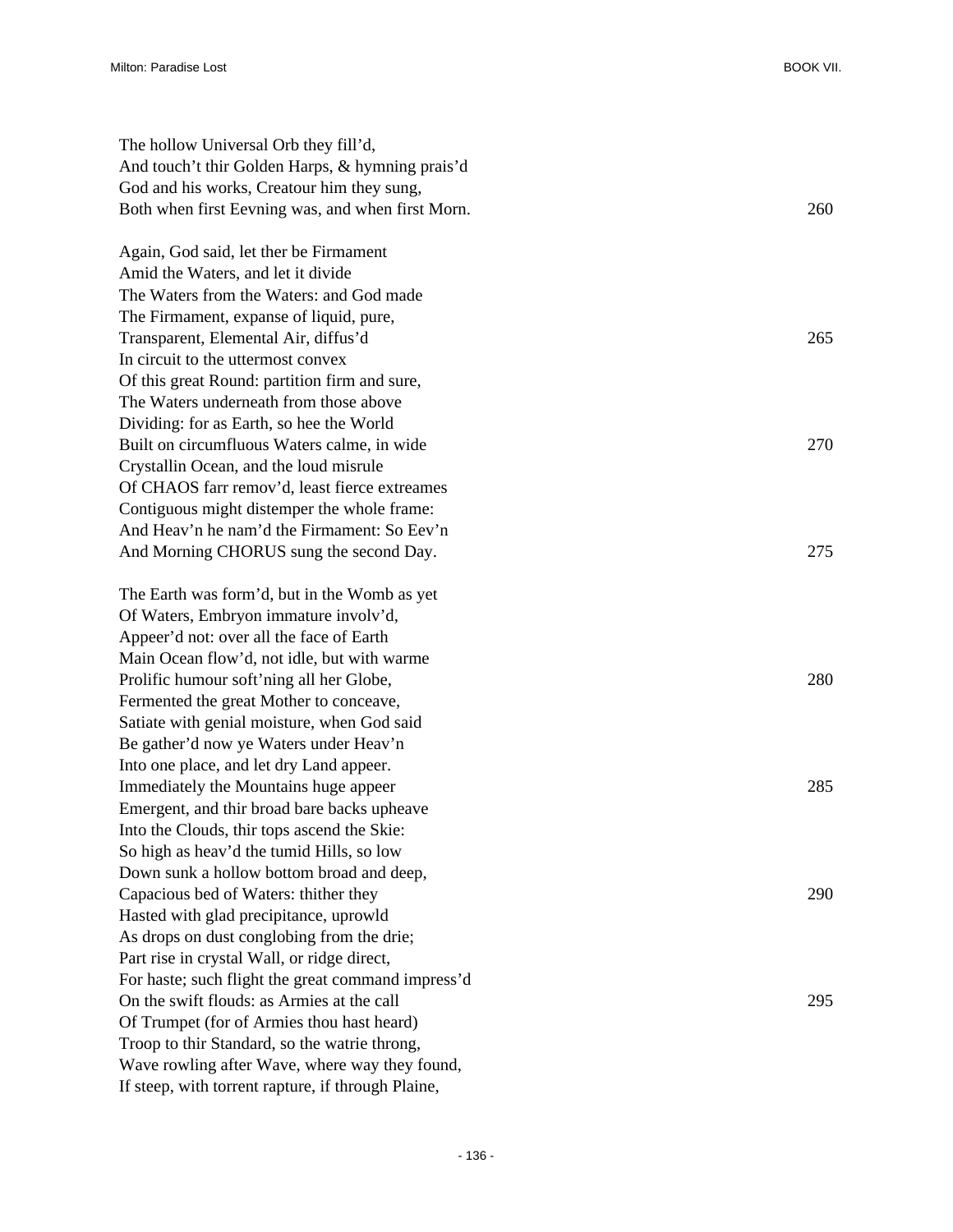| Soft-ebbing; nor withstood them Rock or Hill,          | 300 |
|--------------------------------------------------------|-----|
| But they, or under ground, or circuit wide             |     |
| With Serpent errour wandring, found thir way,          |     |
| And on the washie Oose deep Channels wore;             |     |
| Easie, e're God had bid the ground be drie,            |     |
| All but within those banks, where Rivers now           | 305 |
| Stream, and perpetual draw thir humid traine.          |     |
| The dry Land, Earth, and the great receptacle          |     |
| Of congregated Waters he call'd Seas:                  |     |
| And saw that it was good, and said, Let th' Earth      |     |
| Put forth the verdant Grass, Herb yeilding Seed,       | 310 |
| And Fruit Tree yeilding Fruit after her kind;          |     |
| Whose Seed is in her self upon the Earth.              |     |
| He scarce had said, when the bare Earth, till then     |     |
| Desert and bare, unsightly, unadorn'd,                 |     |
| Brought forth the tender Grass, whose verdure clad     | 315 |
| Her Universal Face with pleasant green,                |     |
| Then Herbs of every leaf, that sudden flour'd          |     |
| Op'ning thir various colours, and made gay             |     |
| Her bosom smelling sweet: and these scarce blown,      |     |
| Forth flourish't thick the clustring Vine, forth crept | 320 |
| The smelling Gourd, up stood the cornie Reed           |     |
| Embattell'd in her field: add the humble Shrub,        |     |
| And Bush with frizl'd hair implicit: last              |     |
| Rose as in Dance the stately Trees, and spred          |     |
| Thir branches hung with copious Fruit; or gemm'd       | 325 |
| Thir Blossoms: with high Woods the Hills were crownd,  |     |
| With tufts the vallies $\&$ each fountain side,        |     |
| With borders long the Rivers. That Earth now           |     |
| Seemd like to Heav'n, a seat where Gods might dwell,   |     |
| Or wander with delight, and love to haunt              | 330 |
| Her sacred shades: though God had yet not rain'd       |     |
| Upon the Earth, and man to till the ground             |     |
| None was, but from the Earth a dewie Mist              |     |
| Went up and waterd all the ground, and each            |     |
| Plant of the field, which e're it was in the Earth     | 335 |
| God made, and every Herb, before it grew               |     |
| On the green stemm; God saw that it was good:          |     |
| So Eev'n and Morn recorded the Third Day.              |     |
| Again th' Almightie spake: Let there be Lights         |     |
| High in th' expanse of Heaven to divide                | 340 |
| The Day from Night; and let them be for Signes,        |     |
| For Seasons, and for Dayes, and circling Years,        |     |

And let them be for Lights as I ordaine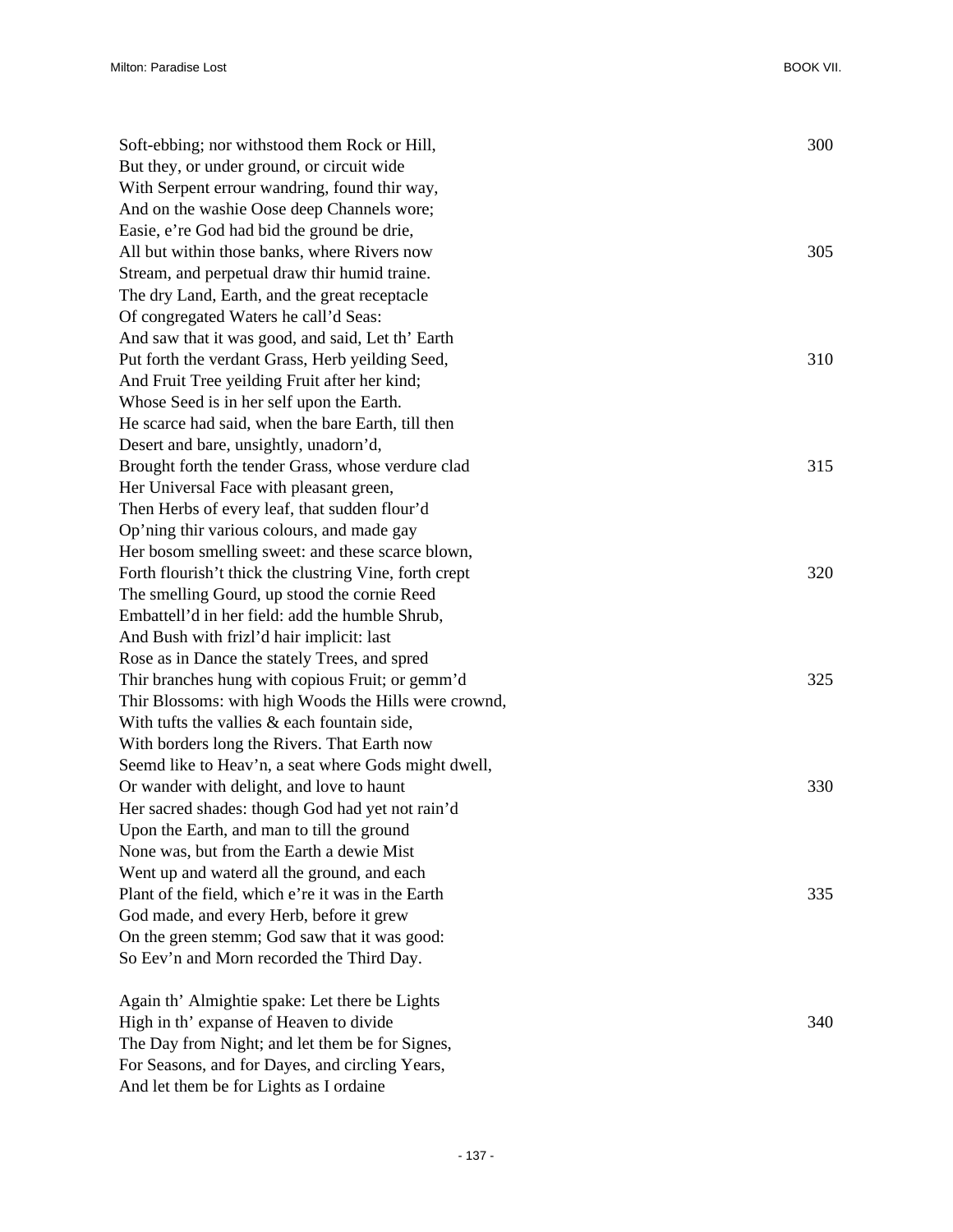| Thir Office in the Firmament of Heav'n             |     |
|----------------------------------------------------|-----|
| To give Light on the Earth; and it was so.         | 345 |
| And God made two great Lights, great for thir use  |     |
| To Man, the greater to have rule by Day,           |     |
| The less by Night alterne: and made the Starrs,    |     |
| And set them in the Firmament of Heav'n            |     |
| To illuminate the Earth, and rule the Day          | 350 |
| In thir vicissitude, and rule the Night,           |     |
| And Light from Darkness to divide. God saw,        |     |
| Surveying his great Work, that it was good:        |     |
| For of Celestial Bodies first the Sun              |     |
| A mightie Spheare he fram'd, unlightsom first,     | 355 |
| Though of Ethereal Mould: then form'd the Moon     |     |
| Globose, and everie magnitude of Starrs,           |     |
| And sowd with Starrs the Heav'n thick as a field:  |     |
| Of Light by farr the greater part he took,         |     |
| Transplanted from her cloudie Shrine, and plac'd   | 360 |
| In the Suns Orb, made porous to receive            |     |
| And drink the liquid Light, firm to retaine        |     |
| Her gather'd beams, great Palace now of Light.     |     |
| Hither as to thir Fountain other Starrs            |     |
| Repairing, in thir gold'n Urns draw Light,         | 365 |
| And hence the Morning Planet guilds his horns;     |     |
| By tincture or reflection they augment             |     |
| Thir small peculiar, though from human sight       |     |
| So farr remote, with diminution seen.              |     |
| First in his East the glorious Lamp was seen,      | 370 |
| Regent of Day, and all th' Horizon round           |     |
| Invested with bright Rayes, jocond to run          |     |
| His Longitude through Heav'ns high rode: the gray  |     |
| Dawn, and the PLEIADES before him danc'd           |     |
| Shedding sweet influence: less bright the Moon,    | 375 |
| But opposite in leveld West was set                |     |
| His mirror, with full face borrowing her Light     |     |
| From him, for other light she needed none          |     |
| In that aspect, and still that distance keepes     |     |
| Till night, then in the East her turn she shines,  | 380 |
| Revolvd on Heav'ns great Axle, and her Reign       |     |
| With thousand lesser Lights dividual holds,        |     |
| With thousand thousand Starres, that then appeer'd |     |
| Spangling the Hemisphere: then first adornd        |     |
| With thir bright Luminaries that Set and Rose,     | 385 |
| Glad Eevning & glad Morn crownd the fourth day.    |     |

And God said, let the Waters generate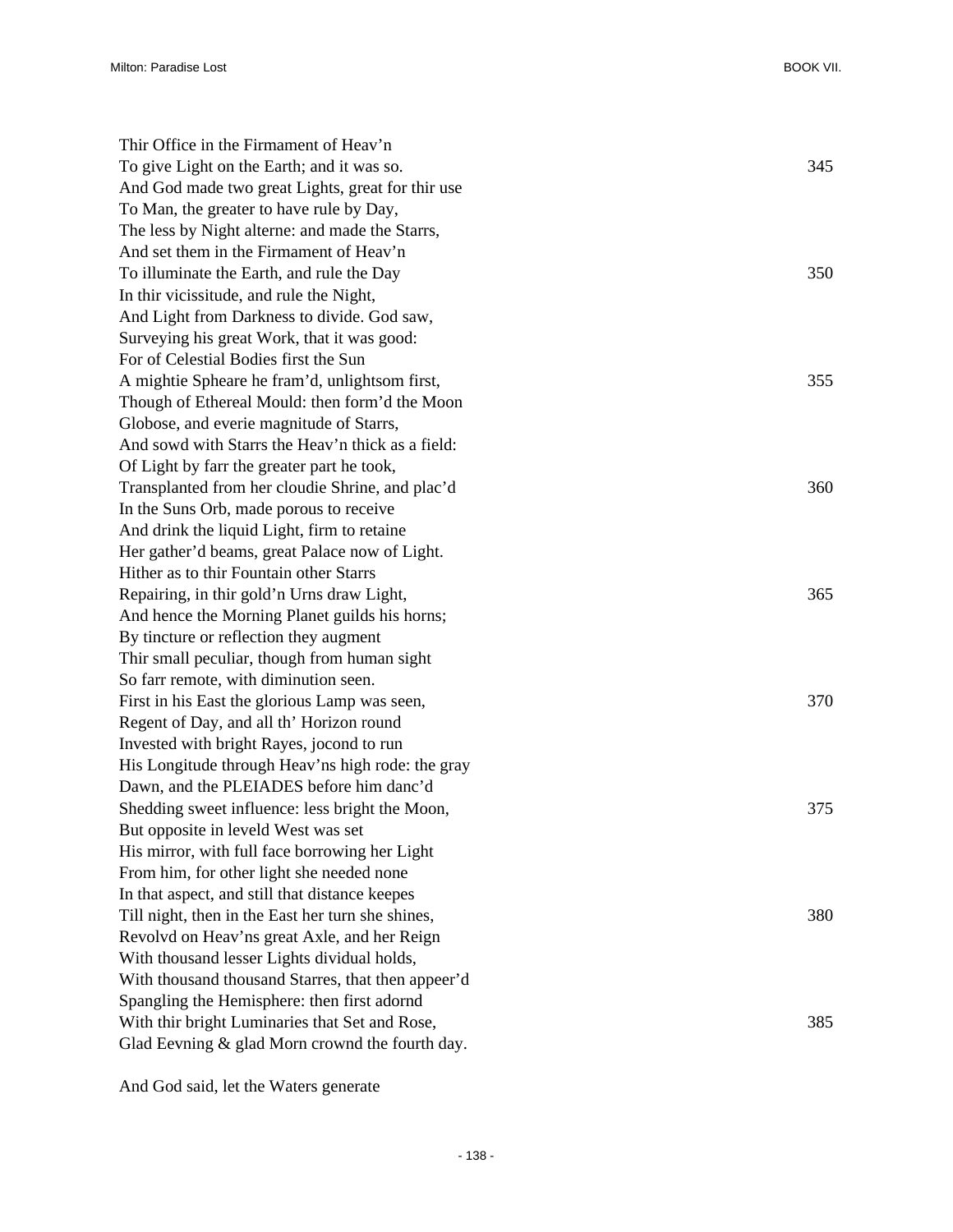Reptil with Spawn abundant, living Soule: And let Fowle flie above the Earth, with wings Displayd on the op'n Firmament of Heav'n. 390 And God created the great Whales, and each Soul living, each that crept, which plenteously The waters generated by thir kindes, And every Bird of wing after his kinde; And saw that it was good, and bless'd them, saying,  $395$ Be fruitful, multiply, and in the Seas And Lakes and running Streams the waters fill; And let the Fowle be multiply'd on the Earth. Forthwith the Sounds and Seas, each Creek & Bay With Frie innumerable swarme, and Shoales 400 Of Fish that with thir Finns and shining Scales Glide under the green Wave, in Sculles that oft Bank the mid Sea: part single or with mate Graze the Sea weed thir pasture, & through Groves Of Coral stray, or sporting with quick glance 405 Show to the Sun thir wav'd coats dropt with Gold, Or in thir Pearlie shells at ease, attend Moist nutriment, or under Rocks thir food In jointed Armour watch: on smooth the Seale, And bended Dolphins play: part huge of bulk 410 Wallowing unweildie, enormous in thir Gate Tempest the Ocean: there Leviathan Hugest of living Creatures, on the Deep Stretcht like a Promontorie sleeps or swimmes, And seems a moving Land, and at his Gilles 415 Draws in, and at his Trunck spouts out a Sea. Mean while the tepid Caves, and Fens and shoares Thir Brood as numerous hatch, from the Egg that soon Bursting with kindly rupture forth disclos'd Thir callow young, but featherd soon and fledge 420 They summ'd thir Penns, and soaring th' air sublime With clang despis'd the ground, under a cloud In prospect; there the Eagle and the Stork On Cliffs and Cedar tops thir Eyries build: Part loosly wing the Region, part more wise 425 In common, rang'd in figure wedge thir way, Intelligent of seasons, and set forth Thir Aierie Caravan high over Sea's Flying, and over Lands with mutual wing Easing thir flight; so stears the prudent Crane 430 Her annual Voiage, born on Windes; the Aire Floats, as they pass, fann'd with unnumber'd plumes: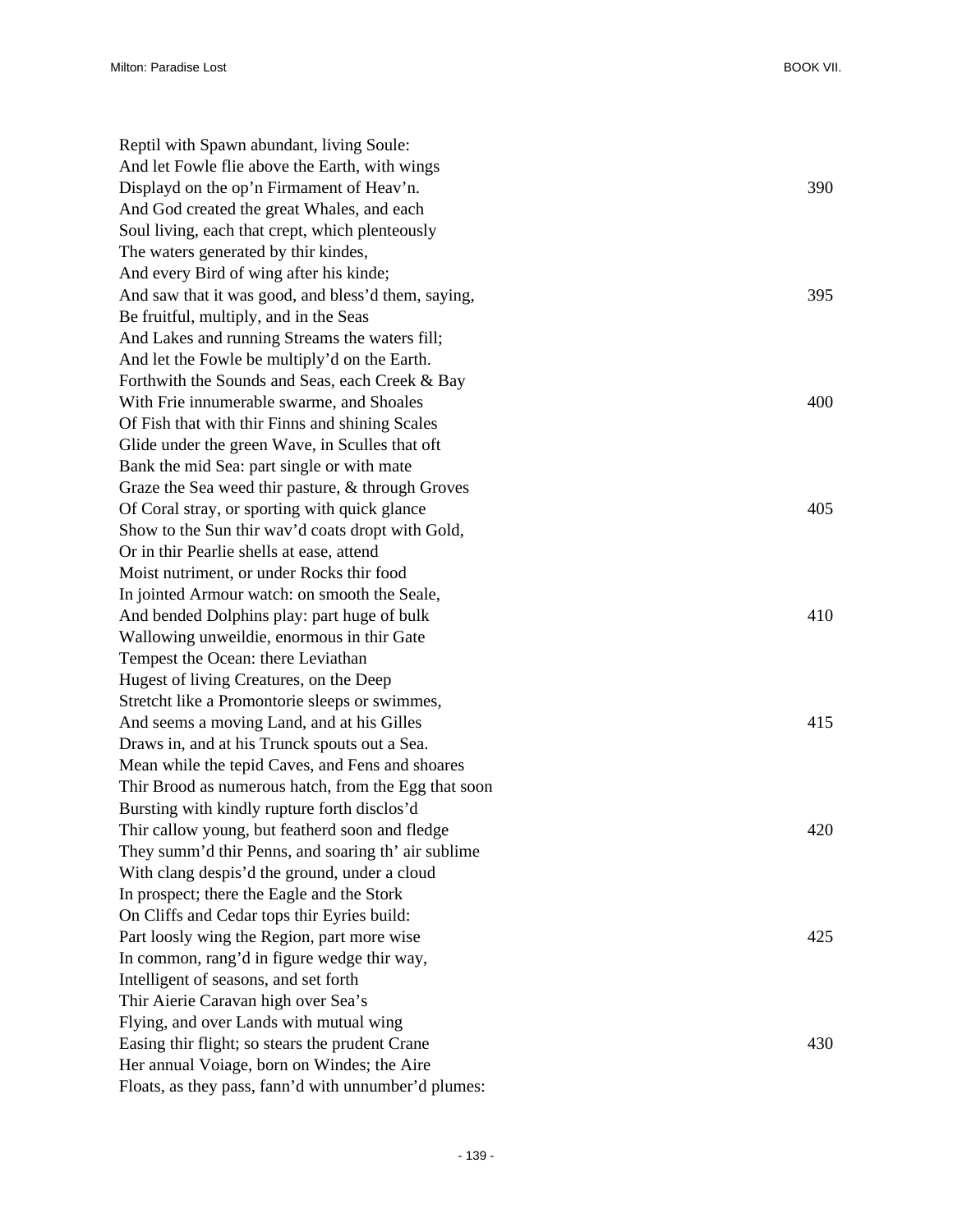From Branch to Branch the smaller Birds with song Solac'd the Woods, and spred thir painted wings Till Ev'n, nor then the solemn Nightingal 435 Ceas'd warbling, but all night tun'd her soft layes: Others on Silver Lakes and Rivers Bath'd Thir downie Brest; the Swan with Arched neck Between her white wings mantling proudly, Rowes Her state with Oarie feet: yet oft they quit 440 The Dank, and rising on stiff Pennons, towre The mid Aereal Skie: Others on ground Walk'd firm; the crested Cock whose clarion sounds The silent hours, and th' other whose gay Traine Adorns him, colour'd with the Florid hue 445 Of Rainbows and Starrie Eyes. The Waters thus With Fish replenisht, and the Aire with Fowle, Ev'ning and Morn solemniz'd the Fift day. The Sixt, and of Creation last arose With Eevning Harps and Mattin, when God said,  $450$ Let th' Earth bring forth Fowle living in her kinde, Cattel and Creeping things, and Beast of the Earth, Each in their kinde. The Earth obey'd, and strait Op'ning her fertil Woomb teem'd at a Birth Innumerous living Creatures, perfet formes, 455 Limb'd and full grown: out of the ground up-rose As from his Laire the wilde Beast where he wonns In Forrest wilde, in Thicket, Brake, or Den; Among the Trees in Pairs they rose, they walk'd: The Cattel in the Fields and Meddowes green: 460 Those rare and solitarie, these in flocks Pasturing at once, and in broad Herds upsprung: The grassie Clods now Calv'd, now half appeer'd The Tawnie Lion, pawing to get free His hinder parts, then springs as broke from Bonds, 465 And Rampant shakes his Brinded main; the Ounce, The Libbard, and the Tyger, as the Moale Rising, the crumbl'd Earth above them threw In Hillocks; the swift Stag from under ground Bore up his branching head: scarse from his mould 470 BEHEMOTH biggest born of Earth upheav'd His vastness: Fleec't the Flocks and bleating rose, As Plants: ambiguous between Sea and Land The River Horse and scalie Crocodile. At once came forth whatever creeps the ground,  $475$ Insect or Worme; those wav'd thir limber fans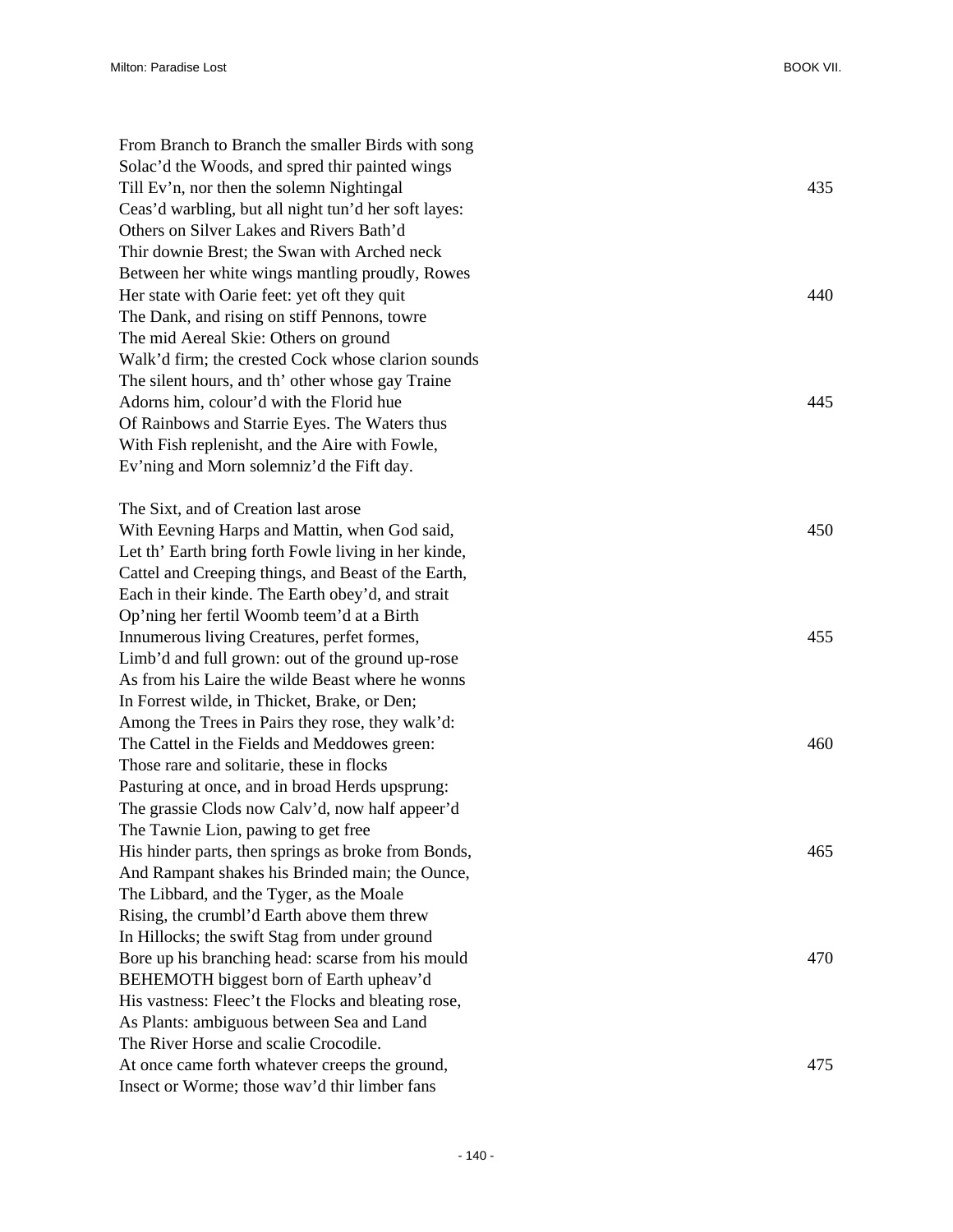| For wings, and smallest Lineaments exact              |     |
|-------------------------------------------------------|-----|
| In all the Liveries dect of Summers pride             |     |
| With spots of Gold and Purple, azure and green:       |     |
| These as a line thir long dimension drew,             | 480 |
| Streaking the ground with sinuous trace; not all      |     |
| Minims of Nature; some of Serpent kinde               |     |
| Wondrous in length and corpulence involv'd            |     |
| Thir Snakie foulds, and added wings. First crept      |     |
| The Parsimonious Emmet, provident                     | 485 |
| Of future, in small room large heart enclos'd,        |     |
| Pattern of just equalitie perhaps                     |     |
| Hereafter, join'd in her popular Tribes               |     |
| Of Commonaltie: swarming next appeer'd                |     |
| The Femal Bee that feeds her Husband Drone            | 490 |
| Deliciously, and builds her waxen Cells               |     |
| With Honey stor'd: the rest are numberless,           |     |
| And thou thir Natures know'st, and gav'st them Names, |     |
| Needlest to thee repeaed; nor unknown                 |     |
| The Serpent suttl'st Beast of all the field,          | 495 |
| Of huge extent somtimes, with brazen Eyes             |     |
| And hairie Main terrific, though to thee              |     |
| Not noxious, but obedient at thy call.                |     |
| Now Heav'n in all her Glorie shon, and rowld          |     |
| Her motions, as the great first-Movers hand           | 500 |
| First wheeld thir course; Earth in her rich attire    |     |
| Consummate lovly smil'd; Aire, Water, Earth,          |     |
| By Fowl, Fish, Beast, was flown, was swum, was walkt  |     |
| Frequent; and of the Sixt day yet remain'd;           |     |
| There wanted yet the Master work, the end             | 505 |
| Of all yet don; a Creature who not prone              |     |
| And Brute as other Creatures, but endu'd              |     |
| With Sanctitie of Reason, might erect                 |     |
| His Stature, and upright with Front serene            |     |
| Govern the rest, self-knowing, and from thence        | 510 |
| Magnanimous to correspond with Heav'n,                |     |
| But grateful to acknowledge whence his good           |     |
| Descends, thither with heart and voice and eyes       |     |
| Directed in Devotion, to adore                        |     |
| And worship God Supream, who made him chief           | 515 |
| Of all his works: therefore the Omnipotent            |     |
| Eternal Father (For where is not hee                  |     |
| Present) thus to his Son audibly spake.               |     |
| Let us make now Man in our image, Man                 |     |

In our similitude, and let them rule 520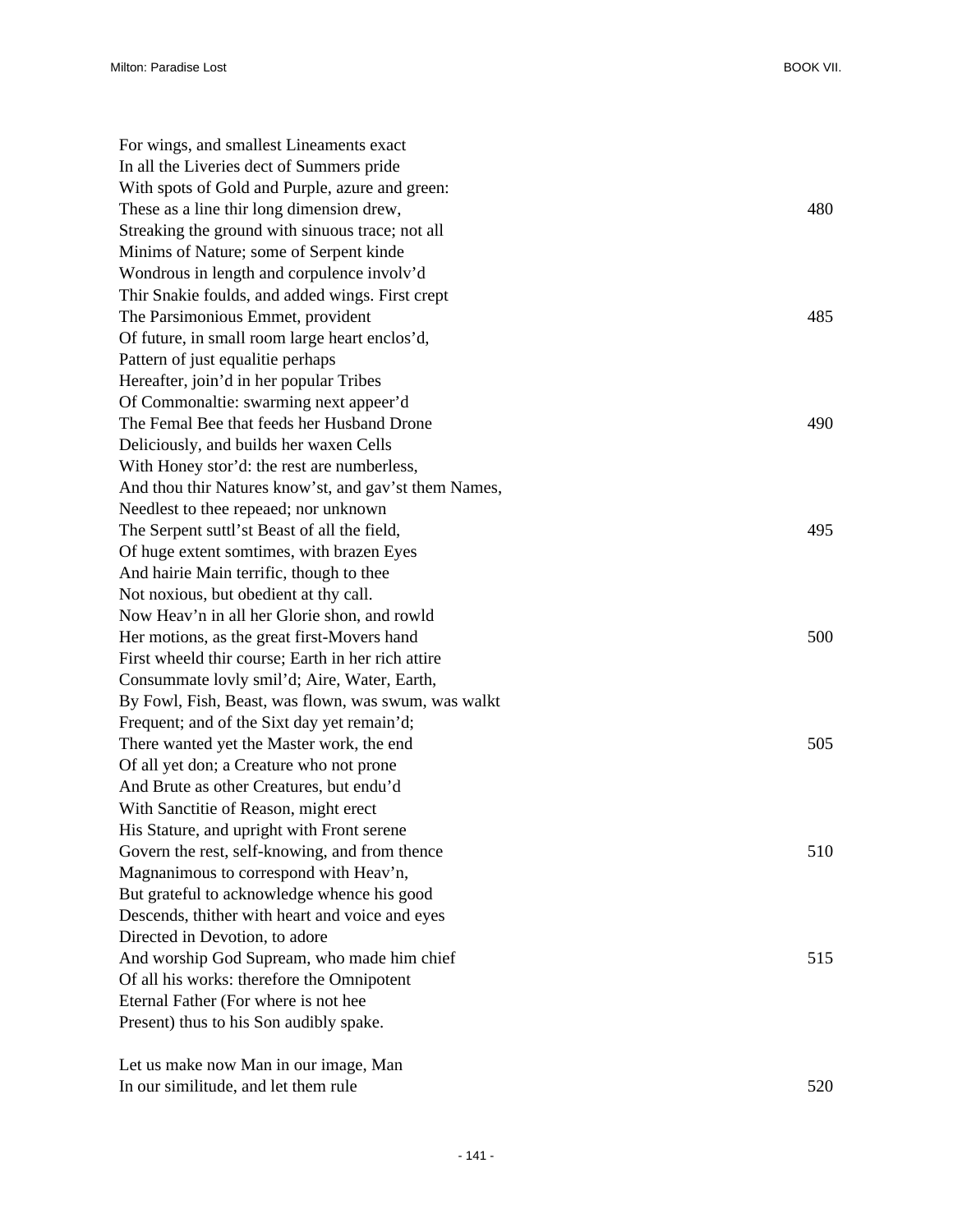| Over the Fish and Fowle of Sea and Aire,                 |     |
|----------------------------------------------------------|-----|
| Beast of the Field, and over all the Earth,              |     |
| And every creeping thing that creeps the ground.         |     |
| This said, he formd thee, ADAM, thee O Man               |     |
| Dust of the ground, and in thy nostrils breath'd         | 525 |
| The breath of Life; in his own Image hee                 |     |
| Created thee, in the Image of God                        |     |
| Express, and thou becam'st a living Soul.                |     |
| Male he created thee, but thy consort                    |     |
| Femal for Race; then bless'd Mankinde, and said,         | 530 |
| Be fruitful, multiplie, and fill the Earth,              |     |
| Subdue it, and throughout Dominion hold                  |     |
| Over Fish of the Sea, and Fowle of the Aire,             |     |
| And every living thing that moves on the Earth.          |     |
| Wherever thus created, for no place                      | 535 |
| Is yet distinct by name, thence, as thou know'st         |     |
| He brought thee into this delicious Grove,               |     |
| This Garden, planted with the Trees of God,              |     |
| Delectable both to behold and taste;                     |     |
| And freely all thir pleasant fruit for food              | 540 |
| Gave thee, all sorts are here that all th' Earth yeelds, |     |
| Varietie without end; but of the Tree                    |     |
| Which tasted works knowledge of Good and Evil,           |     |
| Thou mai'st not; in the day thou eat'st, thou di'st;     |     |
| Death is the penaltie impos'd, beware,                   | 545 |
| And govern well thy appetite, least sin                  |     |
| Surprise thee, and her black attendant Death.            |     |
| Here finish'd hee, and all that he had made              |     |
| View'd, and behold all was entirely good;                |     |
| So Ev'n and Morn accomplish'd the Sixt day:              | 550 |
| Yet not till the Creator from his work                   |     |
| Desisting, though unwearied, up returnd                  |     |
| Up to the Heav'n of Heav'ns his high abode,              |     |
| Thence to behold this new created World                  |     |
| Th' addition of his Empire, how it shew'd                | 555 |
| In prospect from his Throne, how good, how faire,        |     |
| Answering his great Idea. Up he rode                     |     |
| Followd with acclamation and the sound                   |     |
| Symphonious of ten thousand Harpes that tun'd            |     |
| Angelic harmonies: the Earth, the Aire                   | 560 |
| Resounded, (thou remember'st, for thou heardst)          |     |
| The Heav'ns and all the Constellations rung,             |     |
| The Planets in thir stations list'ning stood,            |     |
| While the bright Pomp ascended jubilant.                 |     |
| Open, ye everlasting Gates, they sung,                   | 565 |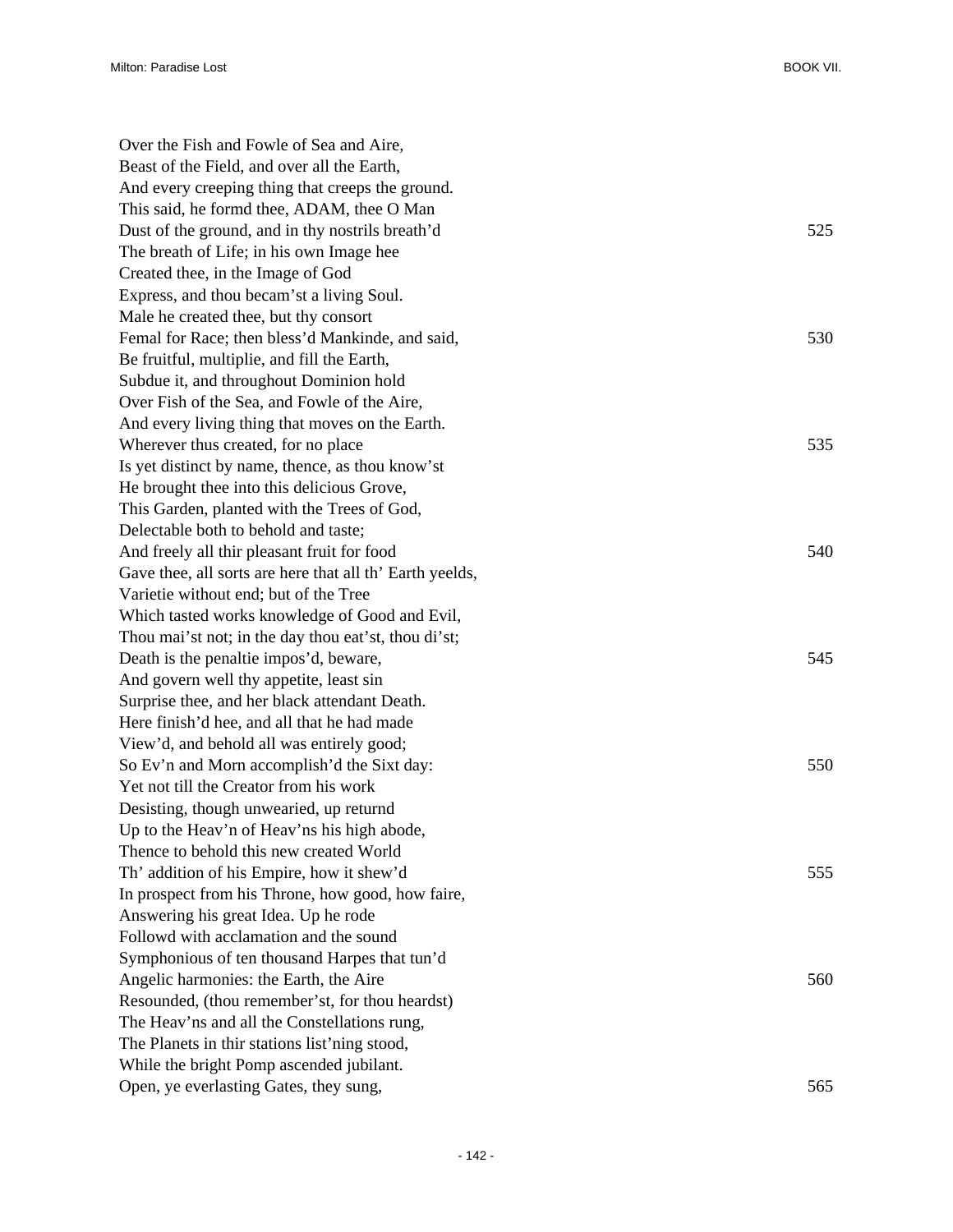| Open, ye Heav'ns, your living dores; let in        |     |
|----------------------------------------------------|-----|
| The great Creator from his work returnd            |     |
| Magnificent, his Six days work, a World;           |     |
| Open, and henceforth oft; for God will deigne      |     |
| To visit oft the dwellings of just Men             | 570 |
| Delighted, and with frequent intercourse           |     |
| Thither will send his winged Messengers            |     |
| On errands of supernal Grace. So sung              |     |
| The glorious Train ascending: He through Heav'n,   |     |
| That open'd wide her blazing Portals, led          | 575 |
| To Gods Eternal house direct the way,              |     |
| A broad and ample rode, whose dust is Gold         |     |
| And pavement Starrs, as Starrs to thee appeer,     |     |
| Seen in the Galaxie, that Milkie way               |     |
| Which nightly as a circling Zone thou seest        | 580 |
| Pouderd with Starrs. And now on Earth the Seaventh |     |
| Eev'ning arose in EDEN, for the Sun                |     |
| Was set, and twilight from the East came on,       |     |
| Forerunning Night; when at the holy mount          |     |
| Of Heav'ns high-seated top, th' Impereal Throne    | 585 |
| Of Godhead, fixt for ever firm and sure,           |     |
| The Filial Power arriv'd, and sate him down        |     |
| With his great Father (for he also went            |     |
| Invisible, yet staid (such priviledge              |     |
| Hath Omnipresence) and the work ordain'd,          | 590 |
| Author and end of all things, and from work        |     |
| Now resting, bless'd and hallowd the Seav'nth day, |     |
| As resting on that day from all his work,          |     |
| But not in silence holy kept; the Harp             |     |
| Had work and rested not, the solemn Pipe,          | 595 |
| And Dulcimer, all Organs of sweet stop,            |     |
| All sounds on Fret by String or Golden Wire        |     |
| Temper'd soft Tunings, intermixt with Voice        |     |
| Choral or Unison: of incense Clouds                |     |
| Fuming from Golden Censers hid the Mount.          | 600 |
| Creation and the Six dayes acts they sung,         |     |
| Great are thy works, JEHOVAH, infinite             |     |
| Thy power; what thought can measure thee or tongue |     |
| Relate thee; greater now in thy return             |     |
| Then from the Giant Angels; thee that day          | 605 |
| Thy Thunders magnifi'd; but to create              |     |
| Is greater then created to destroy.                |     |
| Who can impair thee, mighty King, or bound         |     |
| Thy Empire? easily the proud attempt               |     |
| Of Spirits apostat and thir Counsels vaine         | 610 |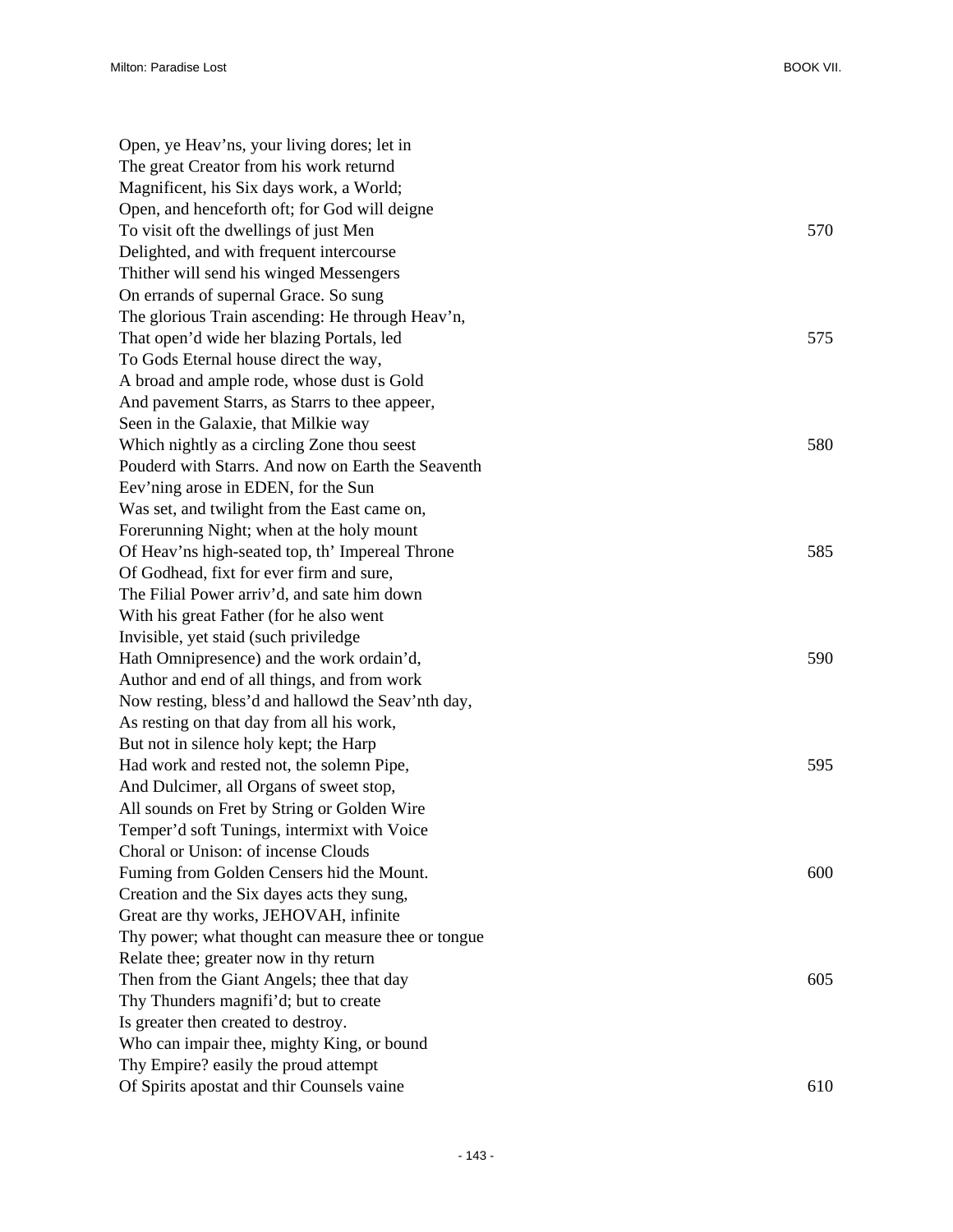Thou hast repeld, while impiously they thought Thee to diminish, and from thee withdraw The number of thy worshippers. Who seekes To lessen thee, against his purpose serves To manifest the more thy might: his evil 615 Thou usest, and from thence creat'st more good. Witness this new-made World, another Heav'n From Heaven Gate not farr, founded in view On the cleer HYALINE, the Glassie Sea; Of amplitude almost immense, with Starr's 620 Numerous, and every Starr perhaps a World Of destind habitation; but thou know'st Thir seasons: among these the seat of men, Earth with her nether Ocean circumfus'd, Thir pleasant dwelling place. Thrice happie men, 625 And sons of men, whom God hath thus advanc't, Created in his Image, there to dwell And worship him, and in reward to rule Over his Works, on Earth, in Sea, or Air, And multiply a Race of Worshippers 630 Holy and just: thrice happie if they know Thir happiness, and persevere upright.

So sung they, and the Empyrean rung, With HALLELUIAHS: Thus was Sabbath kept. And thy request think now fulfill'd, that ask'd 635 How first this World and face of things began, And what before thy memorie was don From the beginning, that posteritie Informd by thee might know; if else thou seekst Aught, not surpassing human measure, say. 640

To whom thus ADAM gratefully repli'd. What thanks sufficient, or what recompence Equal have I to render thee, Divine Hystorian, who thus largely hast allayd The thirst I had of knowledge, and voutsaf't  $645$ This friendly condescention to relate Things else by me unsearchable, now heard With wonder, but delight, and, as is due, With glorie attributed to the high Creator; some thing yet of doubt remaines, 650 Which onely thy solution can resolve. When I behold this goodly Frame, this World Of Heav'n and Earth consisting, and compute,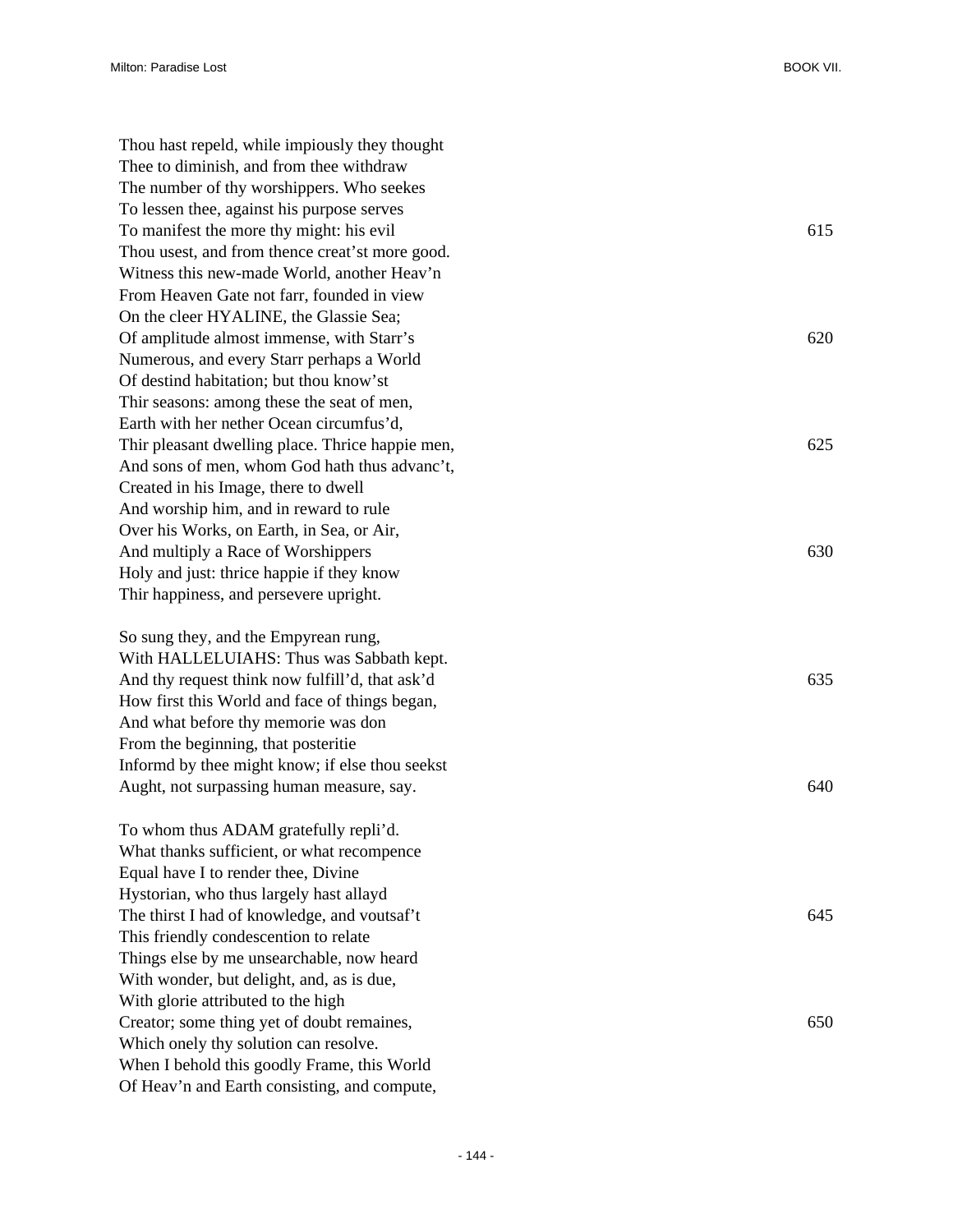| Thir magnitudes, this Earth a spot, a graine,     |     |
|---------------------------------------------------|-----|
| An Atom, with the Firmament compar'd              | 655 |
| And all her numberd Starrs, that seem to rowle    |     |
| Spaces incomprehensible (for such                 |     |
| Thir distance argues and thir swift return        |     |
| Diurnal) meerly to officiate light                |     |
| Round this opacous Earth, this punctual spot,     | 660 |
| One day and night; in all thir vast survey        |     |
| Useless besides, reasoning I oft admire,          |     |
| How Nature wise and frugal could commit           |     |
| Such disproportions, with superfluous hand        |     |
| So many nobler Bodies to create,                  | 665 |
| Greater so manifold to this one use,              |     |
| For aught appeers, and on thir Orbs impose        |     |
| Such restless revolution day by day               |     |
| Repeated, while the sedentarie Earth,             |     |
| That better might with farr less compass move,    | 670 |
| Serv'd by more noble then her self, attaines      |     |
| Her end without least motion, and receaves,       |     |
| As Tribute such a sumless journey brought         |     |
| Of incorporeal speed, her warmth and light;       |     |
| Speed, to describe whose swiftness Number failes. | 675 |
| So spake our Sire, and by his count'nance seemd   |     |
| Entring on studious thoughts abstruse, which EVE  |     |
| Perceaving where she sat retir'd in sight,        |     |
| With lowliness Majestic from her seat,            |     |
| And Grace that won who saw to wish her stay,      | 680 |
| Rose, and went forth among her Fruits and Flours, |     |
| To visit how they prosper'd, bud and bloom,       |     |
| Her Nurserie; they at her coming sprung           |     |
| And toucht by her fair tendance gladlier grew.    |     |
| Yet went she not, as not with such discourse      | 685 |
| Delighted, or not capable her eare                |     |
| Of what was high: such pleasure she reserv'd,     |     |
| ADAM relating, she sole Auditress;                |     |
| Her Husband the Relater she preferr'd             |     |
| Before the Angel, and of him to ask               | 690 |
| Chose rather; hee, she knew would intermix        |     |
| Grateful digressions, and solve high dispute      |     |
| With conjugal Caresses, from his Lip              |     |
| Not Words alone pleas'd her. O when meet now      |     |
| Such pairs, in Love and mutual Honour joyn'd?     | 695 |
| With Goddess-like demeanour forth she went;       |     |
| Not unattended, for on her as Queen               |     |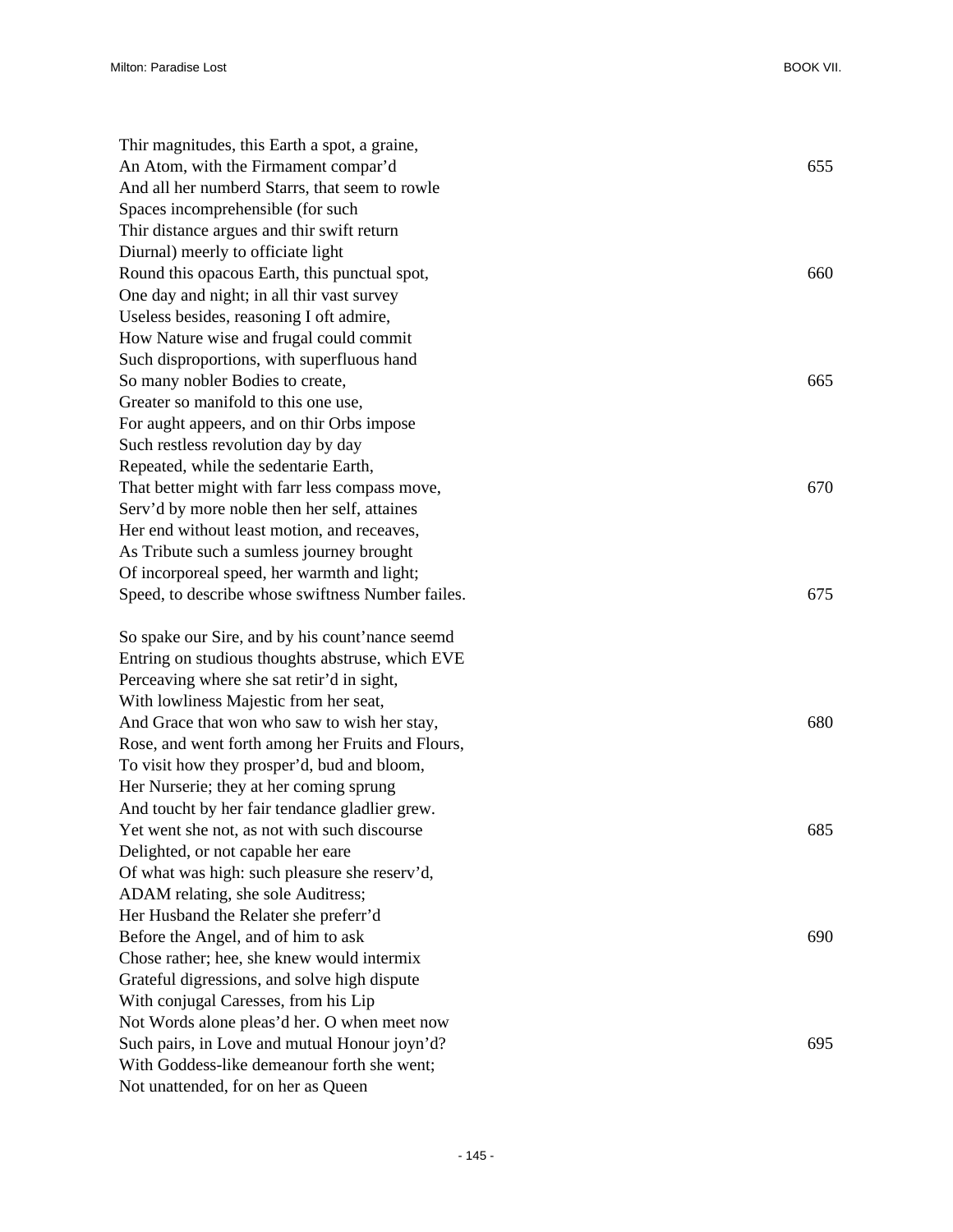| A pomp of winning Graces waited still,             |     |
|----------------------------------------------------|-----|
| And from about her shot Darts of desire            |     |
| Into all Eyes to wish her still in sight.          | 700 |
| And RAPHAEL now to ADAM's doubt propos'd           |     |
| Benevolent and facil thus repli'd.                 |     |
| To ask or search I blame thee not, for Heav'n      |     |
| Is as the Book of God before thee set,             |     |
| Wherein to read his wondrous Works, and learne     | 705 |
| His Seasons, Hours, or Days, or Months, or Yeares: |     |
| This to attain, whether Heav'n move or Earth,      |     |
| Imports not, if thou reck'n right, the rest        |     |
| From Man or Angel the great Architect              |     |
| Did wisely to conceal, and not divulge             | 710 |
| His secrets to be scann'd by them who ought        |     |
| Rather admire; or if they list to try              |     |
| Conjecture, he his Fabric of the Heav'ns           |     |
| Hath left to thir disputes, perhaps to move        |     |
| His laughter at thir quaint Opinions wide          | 715 |
| Hereafter, when they come to model Heav'n          |     |
| And calculate the Starrs, how they will weild      |     |
| The mightie frame, how build, unbuild, contrive    |     |
| To save appeerances, how gird the Sphear           |     |
| With Centric and Eccentric scribl'd o're,          | 720 |
| Cycle and Epicycle, Orb in Orb:                    |     |
| Alreadie by thy reasoning this I guess,            |     |
| Who art to lead thy ofspring, and supposest        |     |
| That Bodies bright and greater should not serve    |     |
| The less not bright, nor Heav'n such journies run, | 725 |
| Earth sitting still, when she alone receaves       |     |
| The benefit: consider first, that Great            |     |
| Or Bright inferrs not Excellence: the Earth        |     |
| Though, in comparison of Heav'n, so small,         |     |
| Nor glistering, may of solid good containe         | 730 |
| More plenty then the Sun that barren shines,       |     |
| Whose vertue on it self workes no effect,          |     |
| But in the fruitful Earth; there first receavd     |     |
| His beams, unactive else, thir vigor find.         |     |
| Yet not to Earth are those bright Luminaries       | 735 |
| Officious, but to thee Earths habitant.            |     |
| And for the Heav'ns wide Circuit, let it speak     |     |
| The Makers high magnificence, who built            |     |
| So spacious, and his Line stretcht out so farr;    |     |
| That Man may know he dwells not in his own;        | 740 |
| An Edifice too large for him to fill,              |     |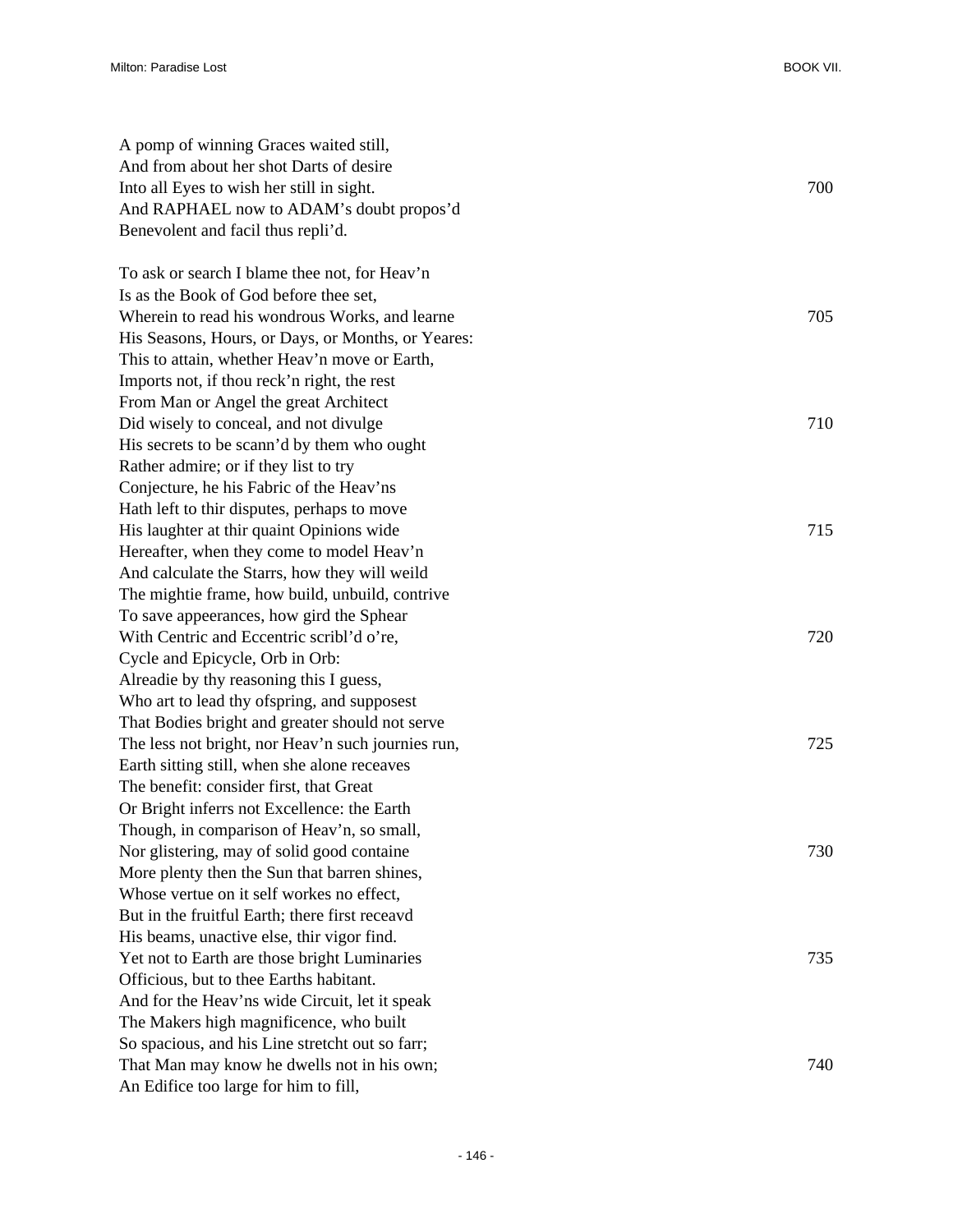| Lodg'd in a small partition, and the rest             |     |
|-------------------------------------------------------|-----|
| Ordain'd for uses to his Lord best known.             |     |
| The swiftness of those Circles attribute,             |     |
| Though numberless, to his Omnipotence,                | 745 |
| That to corporeal substances could adde               |     |
| Speed almost Spiritual; mee thou thinkst not slow,    |     |
| Who since the Morning hour set out from Heav'n        |     |
| Where God resides, and ere mid-day arriv'd            |     |
| In EDEN, distance inexpressible                       | 750 |
| By Numbers that have name. But this I urge,           |     |
| Admitting Motion in the Heav'ns, to shew              |     |
| Invalid that which thee to doubt it mov'd;            |     |
| Not that I so affirm, though so it seem               |     |
| To thee who hast thy dwelling here on Earth.          | 755 |
| God to remove his wayes from human sense,             |     |
| Plac'd Heav'n from Earth so farr, that earthly sight, |     |
| If it presume, might erre in things too high,         |     |
| And no advantage gaine. What if the Sun               |     |
| Be Center to the World, and other Starrs              | 760 |
| By his attractive vertue and thir own                 |     |
| Incited, dance about him various rounds?              |     |
| Thir wandring course now high, now low, then hid,     |     |
| Progressive, retrograde, or standing still,           |     |
| In six thou seest, and what if sev'nth to these       | 765 |
| The Planet Earth, so stedfast though she seem,        |     |
| Insensibly three different Motions move?              |     |
| Which else to several Sphears thou must ascribe,      |     |
| Mov'd contrarie with thwart obliquities,              |     |
| Or save the Sun his labour, and that swift            | 770 |
| Nocturnal and Diurnal rhomb suppos'd,                 |     |
| Invisible else above all Starrs, the Wheele           |     |
| Of Day and Night; which needs not thy beleefe,        |     |
| If Earth industrious of her self fetch Day            |     |
| Travelling East, and with her part averse             | 775 |
| From the Suns beam meet Night, her other part         |     |
| Still luminous by his ray. What if that light         |     |
| Sent from her through the wide transpicuous aire,     |     |
| To the terrestrial Moon be as a Starr                 |     |
| Enlightning her by Day, as she by Night               | 780 |
| This Earth? reciprocal, if Land be there,             |     |
| Feilds and Inhabitants: Her spots thou seest          |     |
| As Clouds, and Clouds may rain, and Rain produce      |     |
| Fruits in her soft'nd Soile, for some to eate         |     |
| Allotted there; and other Suns perhaps                | 785 |
| With thir attendant Moons thou wilt descrie           |     |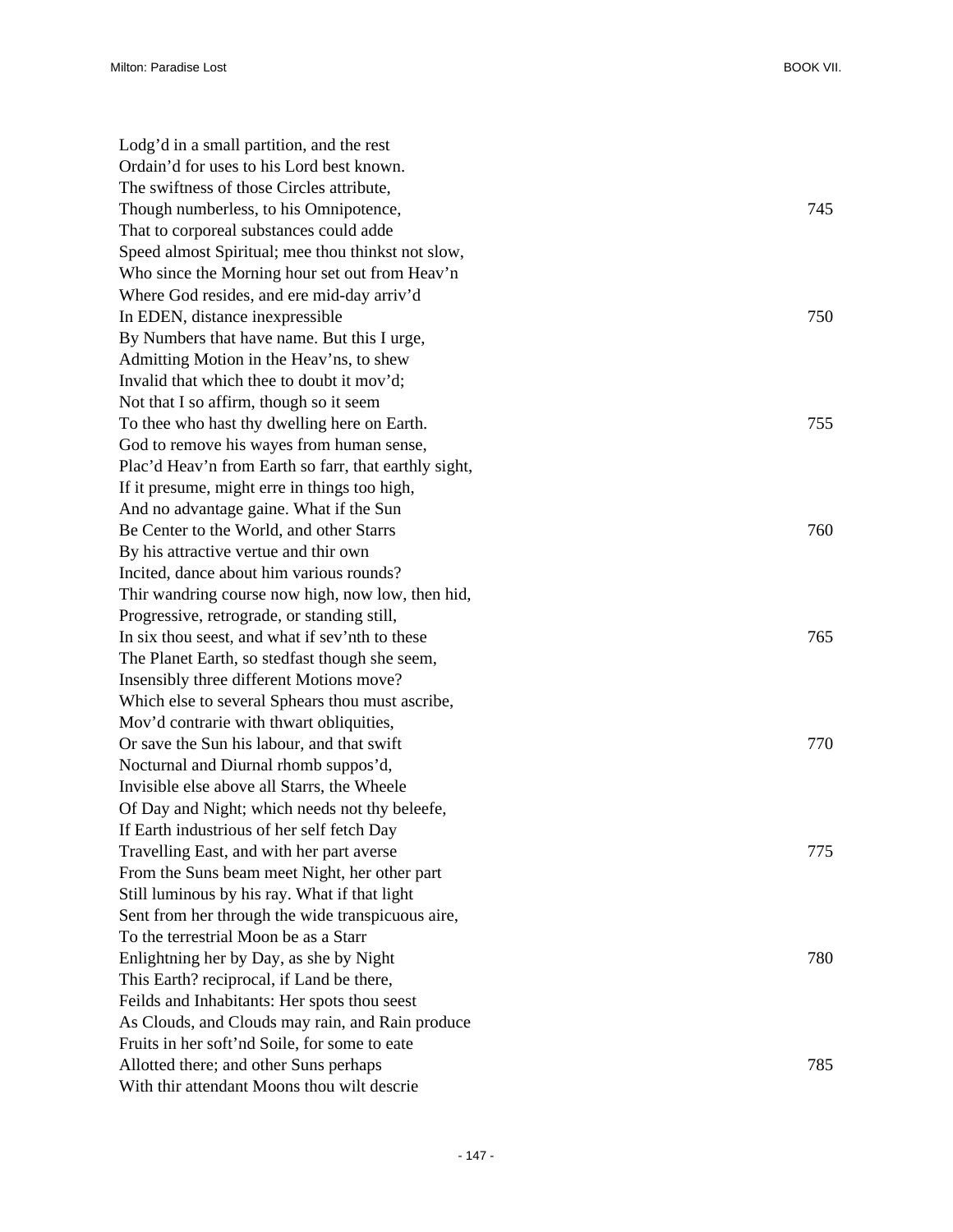Communicating Male and Femal Light, Which two great Sexes animate the World, Stor'd in each Orb perhaps with some that live. For such vast room in Nature unpossest 790 By living Soule, desert and desolate, Onely to shine, yet scarce to contribute Each Orb a glimps of Light, conveyd so farr Down to this habitable, which returnes Light back to them, is obvious to dispute. 795 But whether thus these things, or whether not, Whether the Sun predominant in Heav'n Rise on the Earth, or Earth rise on the Sun, Hee from the East his flaming rode begin, Or Shee from West her silent course advance 800 With inoffensive pace that spinning sleeps On her soft Axle, while she paces Eev'n, And bears thee soft with the smooth Air along, Sollicit not thy thoughts with matters hid, Leave them to God above, him serve and feare: 805 Of other Creatures, as him pleases best, Wherever plac't, let him dispose: joy thou In what he gives to thee, this Paradise And thy faire EVE; Heav'n is for thee too high To know what passes there; be lowlie wise: 810 Think onely what concernes thee and thy being; Dream not of other Worlds, what Creatures there Live, in what state, condition or degree, Contented that thus farr hath been reveal'd Not of Earth onely but of highest Heav'n. 815 To whom thus ADAM cleerd of doubt, repli'd.

How fully hast thou satisfi'd mee, pure Intelligence of Heav'n, Angel serene, And freed from intricacies, taught to live, The easiest way, nor with perplexing thoughts 820 To interrupt the sweet of Life, from which God hath bid dwell farr off all anxious cares, And not molest us, unless we our selves Seek them with wandring thoughts, and notions vaine. But apt the Mind or Fancie is to roave 825 Uncheckt, and of her roaving is no end; Till warn'd, or by experience taught, she learne, That not to know at large of things remote From use, obscure and suttle, but to know That which before us lies in daily life, 830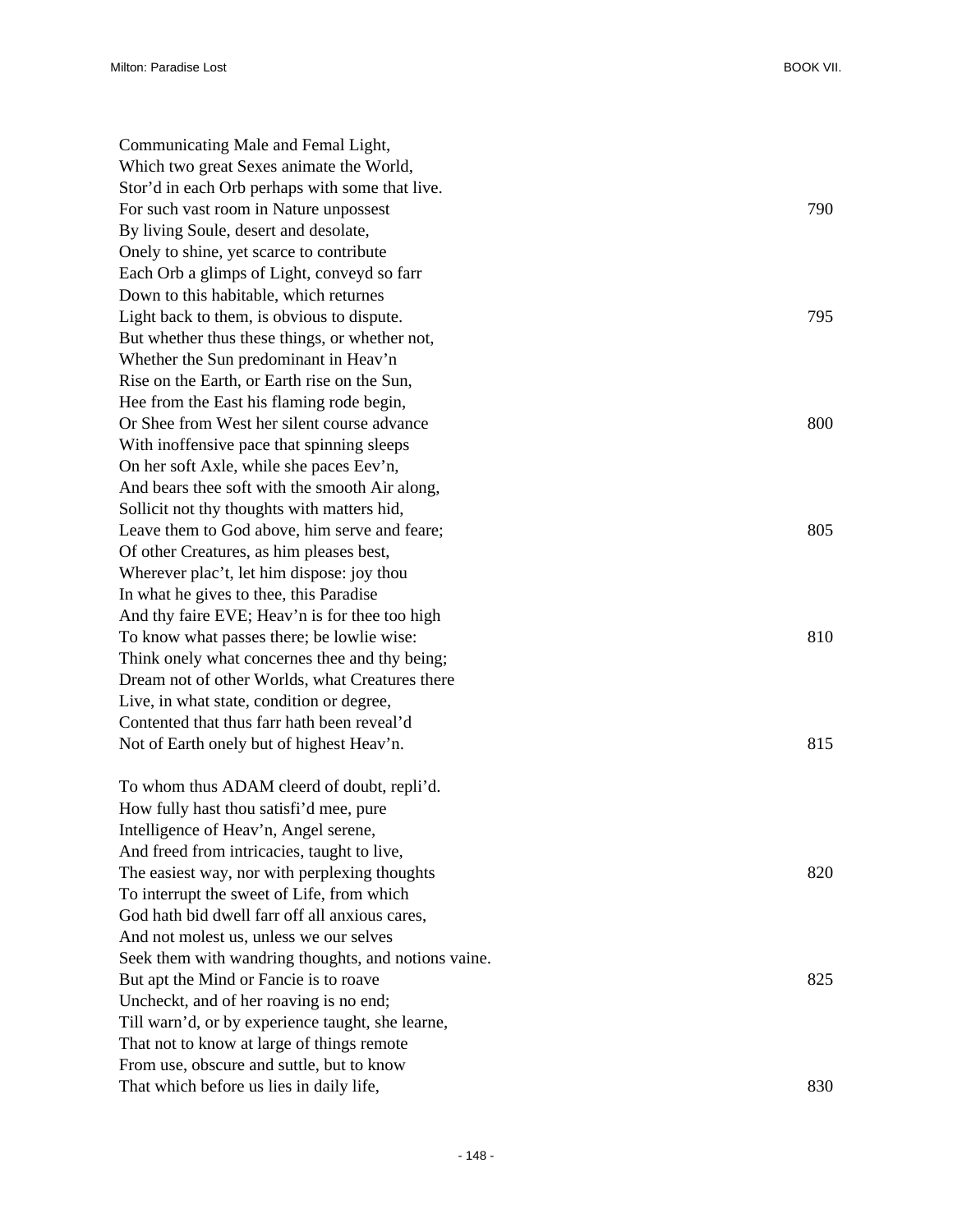Is the prime Wisdom, what is more, is fume, Or emptiness, or fond impertinence, And renders us in things that most concerne Unpractis'd, unprepar'd, and still to seek. Therefore from this high pitch let us descend 835 A lower flight, and speak of things at hand Useful, whence haply mention may arise Of somthing not unseasonable to ask By sufferance, and thy wonted favour deign'd. Thee I have heard relating what was don 840 Ere my remembrance: now hear mee relate My Storie, which perhaps thou hast not heard; And Day is yet not spent; till then thou seest How suttly to detaine thee I devise, Inviting thee to hear while I relate, 845 Fond, were it not in hope of thy reply: For while I sit with thee, I seem in Heav'n, And sweeter thy discourse is to my eare Then Fruits of Palm-tree pleasantest to thirst And hunger both, from labour, at the houre 850 Of sweet repast; they satiate, and soon fill, Though pleasant, but thy words with Grace Divine Imbu'd, bring to thir sweetness no satietie. To whom thus RAPHAEL answer'd heav'nly meek. Nor are thy lips ungraceful, Sire of men, 855 Nor tongue ineloquent; for God on thee Abundantly his gifts hath also pour'd, Inward and outward both, his image faire: Speaking or mute all comliness and grace Attends thee, and each word, each motion formes. 860 Nor less think wee in Heav'n of thee on Earth Then of our fellow servant, and inquire Gladly into the wayes of God with Man: For God we see hath honour'd thee, and set On Man his equal Love: say therefore on; 865 For I that Day was absent, as befell, Bound on a voyage uncouth and obscure, Farr on excursion toward the Gates of Hell; Squar'd in full Legion (such command we had) To see that none thence issu'd forth a spie, 870 Or enemie, while God was in his work, Least hee incenst at such eruption bold, Destruction with Creation might have mixt. Not that they durst without his leave attempt,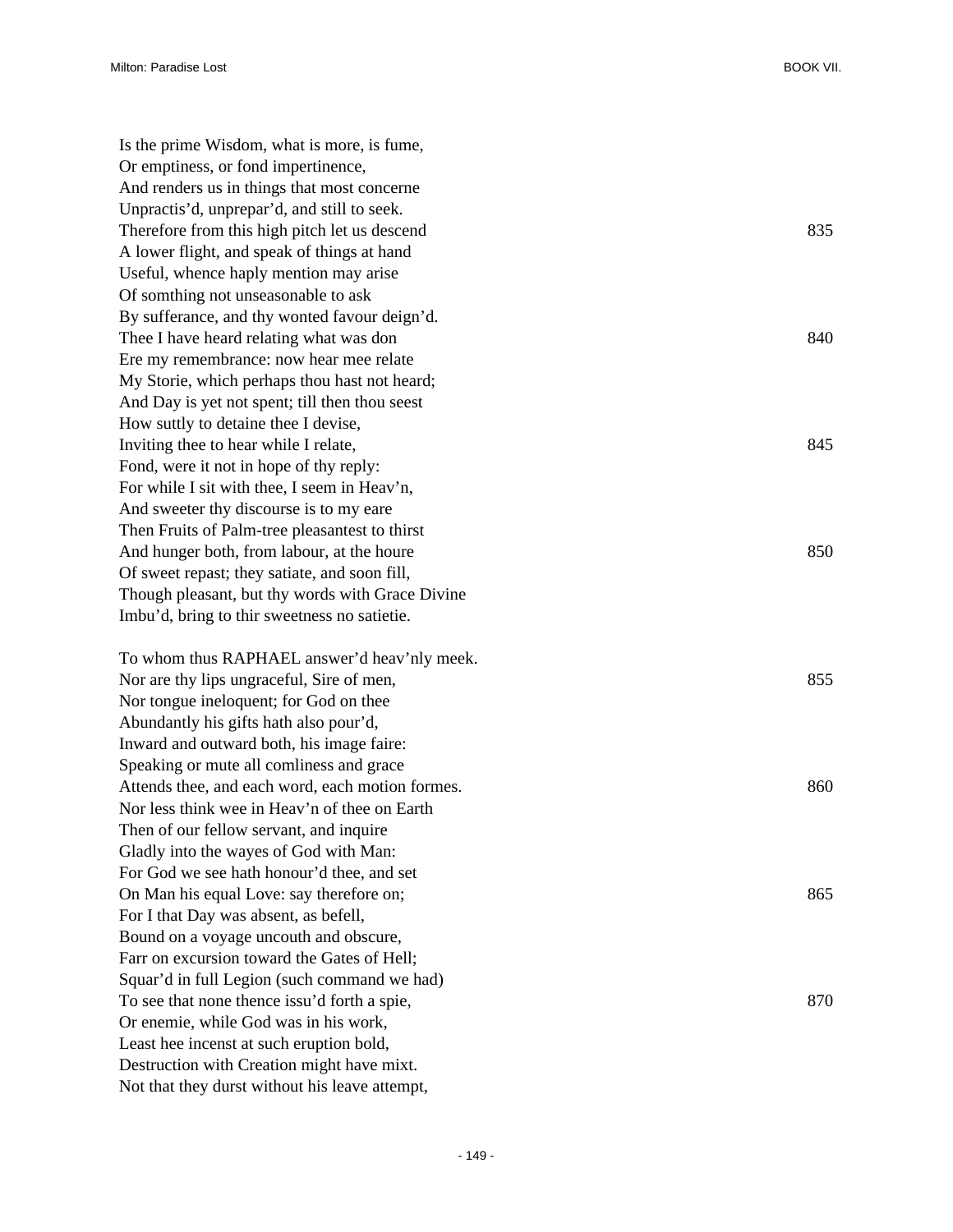| But us he sends upon his high behests<br>For state, as Sovran King, and to enure | 875 |
|----------------------------------------------------------------------------------|-----|
| Our prompt obedience. Fast we found, fast shut                                   |     |
| The dismal Gates, and barricado'd strong;                                        |     |
| But long ere our approaching heard within                                        |     |
| Noise, other then the sound of Dance or Song,                                    | 880 |
| Torment, and lowd lament, and furious rage.                                      |     |
| Glad we return'd up to the coasts of Light                                       |     |
| Ere Sabbath Eev'ning: so we had in charge.                                       |     |
| But thy relation now; for I attend,                                              |     |
| Pleas'd with thy words no less then thou with mine.                              | 885 |
| So spake the Godlike Power, and thus our Sire.                                   |     |
| For Man to tell how human Life began                                             |     |
| Is hard; for who himself beginning knew?                                         |     |
| Desire with thee still longer to converse                                        |     |
| Induc'd me. As new wak't from soundest sleep                                     | 890 |
| Soft on the flourie herb I found me laid                                         |     |
| In Balmie Sweat, which with his Beames the Sun                                   |     |
| Soon dri'd, and on the reaking moisture fed.                                     |     |
| Strait toward Heav'n my wondring Eyes I turnd,                                   |     |
| And gaz'd a while the ample Skie, till rais'd                                    | 895 |
| By quick instinctive motion up I sprung,                                         |     |
| As thitherward endevoring, and upright                                           |     |
| Stood on my feet; about me round I saw                                           |     |
| Hill, Dale, and shadie Woods, and sunnie Plaines,                                |     |
| And liquid Lapse of murmuring Streams; by these,                                 | 900 |
| Creatures that livd, and movd, and walk'd, or flew,                              |     |
| Birds on the branches warbling; all things smil'd,                               |     |
| With fragrance and with joy my heart oreflow'd.                                  |     |
| My self I then perus'd, and Limb by Limb                                         |     |
| Survey'd, and sometimes went, and sometimes ran                                  | 905 |
| With supple joints, as lively vigour led:                                        |     |
| But who I was, or where, or from what cause,                                     |     |
| Knew not; to speak I tri'd, and forthwith spake,                                 |     |
| My Tongue obey'd and readily could name                                          |     |
| What e're I saw. Thou Sun, said I, faire Light,                                  | 910 |
| And thou enlight'nd Earth, so fresh and gay,                                     |     |
| Ye Hills and Dales, ye Rivers, Woods, and Plaines,                               |     |
| And ye that live and move, fair Creatures, tell,                                 |     |
| Tell, if ye saw, how came I thus, how here?                                      |     |
| Not of my self; by some great Maker then,                                        | 915 |
| In goodness and in power praeeminent;                                            |     |
| Tell me, how may I know him, how adore,                                          |     |
| From whom I have that thus I move and live,                                      |     |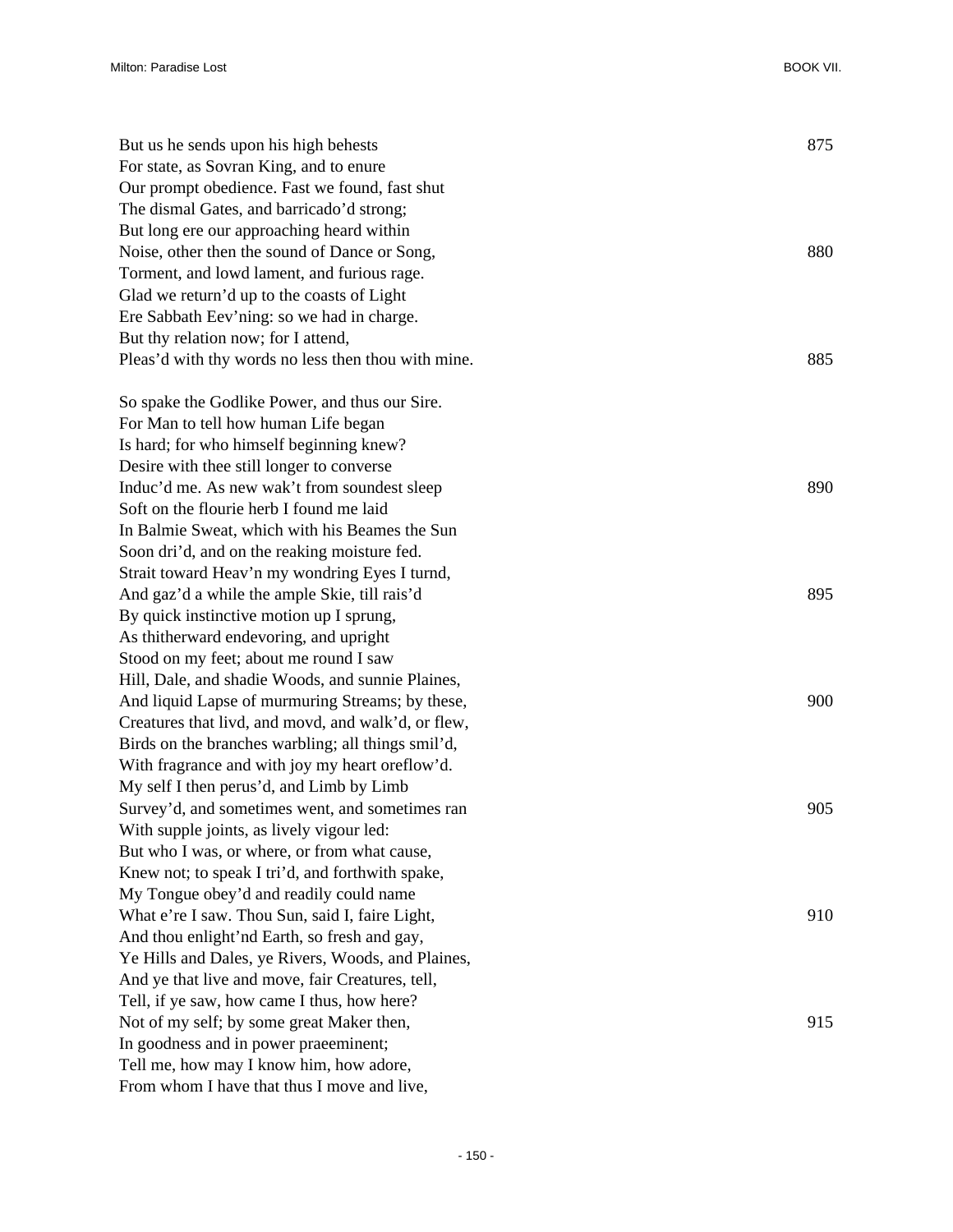| And feel that I am happier then I know.              |     |
|------------------------------------------------------|-----|
| While thus I call'd, and stray'd I knew not whither, | 920 |
| From where I first drew Aire, and first beheld       |     |
| This happie Light, when answer none return'd,        |     |
| On a green shadie Bank profuse of Flours             |     |
| Pensive I sate me down; there gentle sleep           |     |
| First found me, and with soft oppression seis'd      | 925 |
| My droused sense, untroubl'd, though I thought       |     |
| I then was passing to my former state                |     |
| Insensible, and forthwith to dissolve:               |     |
| When suddenly stood at my Head a dream,              |     |
| Whose inward apparition gently mov'd                 | 930 |
| My Fancy to believe I yet had being,                 |     |
| And livd: One came, methought, of shape Divine,      |     |
| And said, thy Mansion wants thee, ADAM, rise,        |     |
| First Man, of Men innumerable ordain'd               |     |
| First Father, call'd by thee I come thy Guide        | 935 |
| To the Garden of bliss, thy seat prepar'd.           |     |
| So saying, by the hand he took me rais'd,            |     |
| And over Fields and Waters, as in Aire               |     |
| Smooth sliding without step, last led me up          |     |
| A woodie Mountain; whose high top was plaine,        | 940 |
| A Circuit wide, enclos'd, with goodliest Trees       |     |
| Planted, with Walks, and Bowers, that what I saw     |     |
| Of Earth before scarse pleasant seemd. Each Tree     |     |
| Load'n with fairest Fruit, that hung to the Eye      |     |
| Tempting, stirr'd in me sudden appetite              | 945 |
| To pluck and eate; whereat I wak'd, and found        |     |
| Before mine Eyes all real, as the dream              |     |
| Had lively shadowd: Here had new begun               |     |
| My wandring, had not hee who was my Guide            |     |
| Up hither, from among the Trees appeer'd,            | 950 |
| Presence Divine. Rejoycing, but with aw              |     |
| In adoration at his feet I fell                      |     |
| Submiss: he rear'd me, & Whom thou soughtst I am,    |     |
| Said mildely, Author of all this thou seest          |     |
| Above, or round about thee or beneath.               | 955 |
| This Paradise I give thee, count it thine            |     |
| To Till and keep, and of the Fruit to eate:          |     |
| Of every Tree that in the Garden growes              |     |
| Eate freely with glad heart; fear here no dearth:    |     |
| But of the Tree whose operation brings               | 960 |
| Knowledg of good and ill, which I have set           |     |
| The Pledge of thy Obedience and thy Faith,           |     |
| Amid the Garden by the Tree of Life,                 |     |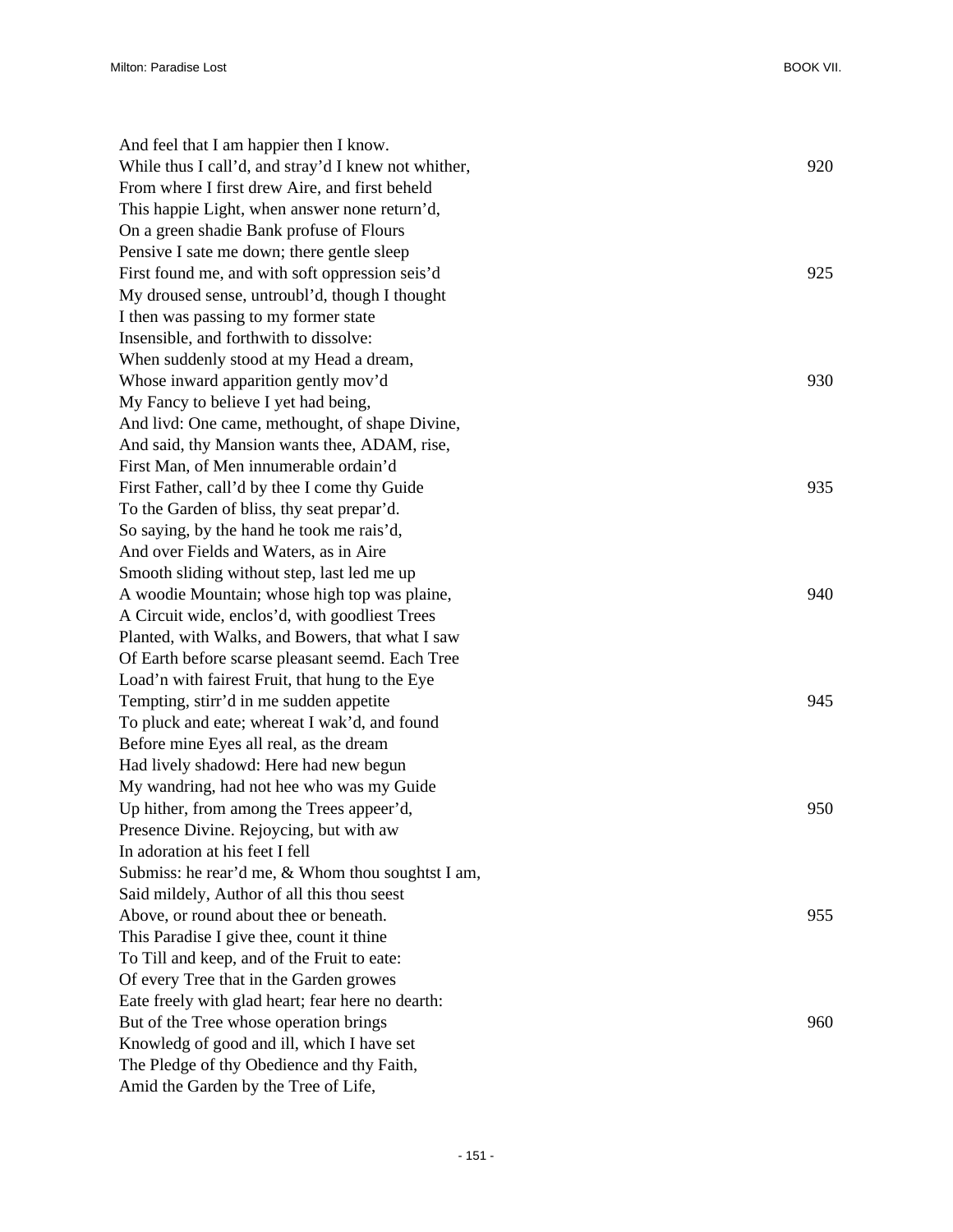| Remember what I warne thee, shun to taste,        |      |
|---------------------------------------------------|------|
| And shun the bitter consequence: for know,        | 965  |
| The day thou eat'st thereof, my sole command      |      |
| Transgrest, inevitably thou shalt dye;            |      |
| From that day mortal, and this happie State       |      |
| Shalt loose, expell'd from hence into a World     |      |
| Of woe and sorrow. Sternly he pronounc'd          | 970  |
| The rigid interdiction, which resounds            |      |
| Yet dreadful in mine eare, though in my choice    |      |
| Not to incur; but soon his cleer aspect           |      |
| Return'd and gratious purpose thus renew'd.       |      |
| Not onely these fair bounds, but all the Earth    | 975  |
| To thee and to thy Race I give; as Lords          |      |
| Possess it, and all things that therein live,     |      |
| Or live in Sea, or Aire, Beast, Fish, and Fowle.  |      |
| In signe whereof each Bird and Beast behold       |      |
| After thir kindes; I bring them to receave        | 980  |
| From thee thir Names, and pay thee fealtie        |      |
| With low subjection; understand the same          |      |
| Of Fish within thir watry residence,              |      |
| Not hither summond, since they cannot change      |      |
| Thir Element to draw the thinner Aire.            | 985  |
| As thus he spake, each Bird and Beast behold      |      |
| Approaching two and two, These cowring low        |      |
| With blandishment, each Bird stoop'd on his wing. |      |
| I nam'd them, as they pass'd, and understood      |      |
| Thir Nature, with such knowledg God endu'd        | 990  |
| My sudden apprehension: but in these              |      |
| I found not what me thought I wanted still;       |      |
| And to the Heav'nly vision thus presum'd.         |      |
| O by what Name, for thou above all these,         |      |
| Above mankinde, or aught then mankinde higher,    | 995  |
| Surpassest farr my naming, how may I              |      |
| Adore thee, Author of this Universe,              |      |
| And all this good to man, for whose well being    |      |
| So amply, and with hands so liberal               |      |
| Thou hast provided all things: but with mee       | 1000 |
| I see not who partakes. In solitude               |      |
| What happiness, who can enjoy alone,              |      |
| Or all enjoying, what contentment find?           |      |
| Thus I presumptuous; and the vision bright,       |      |
| As with a smile more bright'nd, thus repli'd.     | 1005 |
|                                                   |      |

What call'st thou solitude, is not the Earth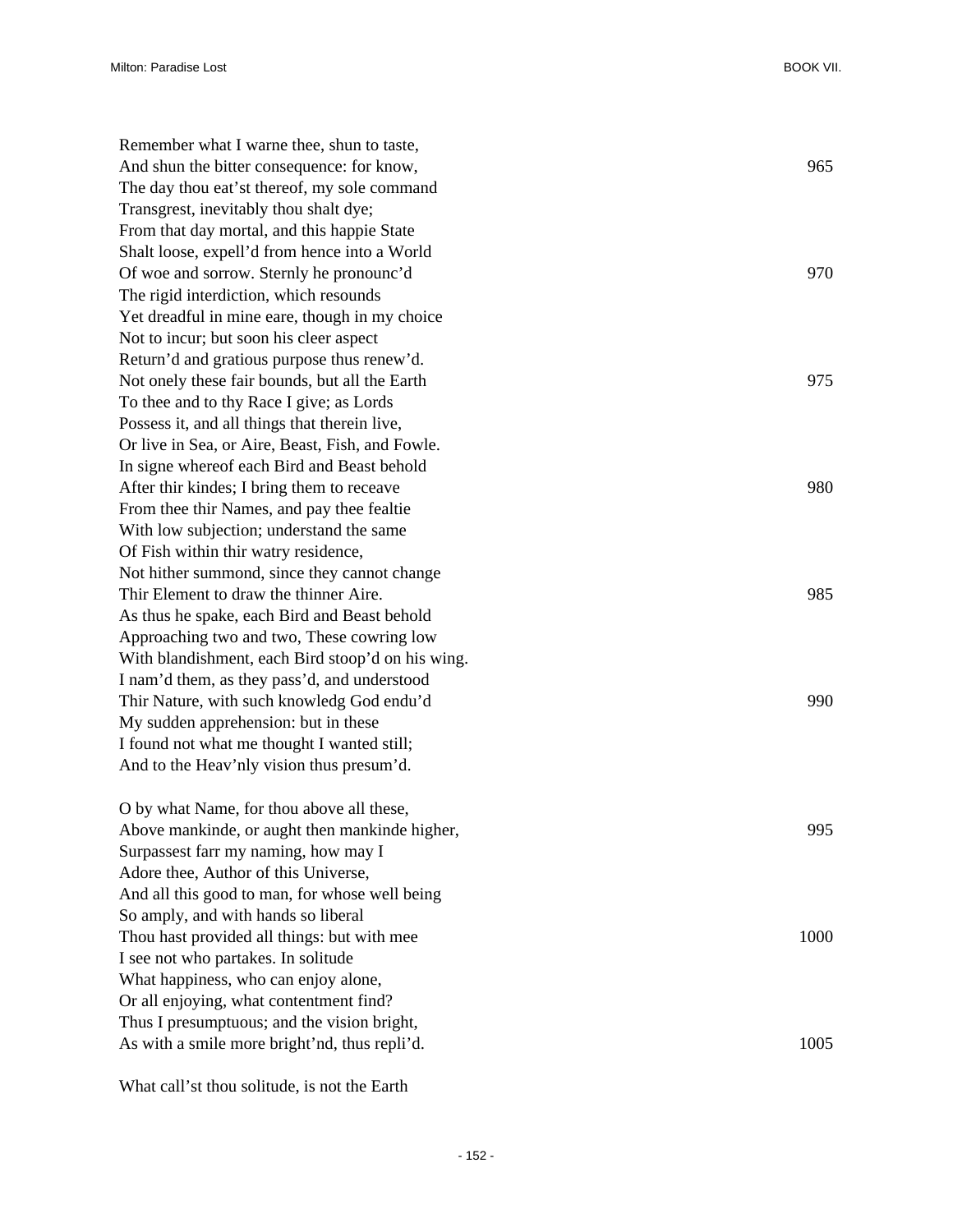| With various living creatures, and the Aire       |      |
|---------------------------------------------------|------|
| Replenisht, and all these at thy command          |      |
| To come and play before thee, know'st thou not    |      |
| Thir language and thir wayes, they also know,     | 1010 |
| And reason not contemptibly; with these           |      |
| Find pastime, and beare rule; thy Realm is large. |      |
| So spake the Universal Lord, and seem'd           |      |
| So ordering. I with leave of speech implor'd,     |      |
| And humble deprecation thus repli'd.              | 1015 |
| Let not my words offend thee, Heav'nly Power,     |      |
| My Maker, be propitious while I speak.            |      |
| Hast thou not made me here thy substitute,        |      |
| And these inferiour farr beneath me set?          |      |
| Among unequals what societie                      | 1020 |
| Can sort, what harmonie or true delight?          |      |
| Which must be mutual, in proportion due           |      |
| Giv'n and receiv'd; but in disparitie             |      |
| The one intense, the other still remiss           |      |
| Cannot well suite with either, but soon prove     | 1025 |
| Tedious alike: Of fellowship I speak              |      |
| Such as I seek, fit to participate                |      |
| All rational delight, wherein the brute           |      |
| Cannot be human consort; they rejoyce             |      |
| Each with thir kinde, Lion with Lioness;          | 1030 |
| So fitly them in pairs thou hast combin'd;        |      |
| Much less can Bird with Beast, or Fish with Fowle |      |
| So well converse, nor with the Ox the Ape;        |      |
| Wors then can Man with Beast, and least of all.   |      |
| Whereto th' Almighty answer'd, not displeas'd.    | 1035 |
| A nice and suttle happiness I see                 |      |
| Thou to thy self proposest, in the choice         |      |
| Of thy Associates, ADAM, and wilt taste           |      |
| No pleasure, though in pleasure, solitarie.       |      |
| What thinkst thou then of mee, and this my State, | 1040 |
| Seem I to thee sufficiently possest               |      |
| Of happiness, or not? who am alone                |      |
| From all Eternitie, for none I know               |      |
| Second to mee or like, equal much less.           |      |
| How have I then with whom to hold converse        | 1045 |
| Save with the Creatures which I made, and those   |      |
| To me inferiour, infinite descents                |      |
| Beneath what other Creatures are to thee?         |      |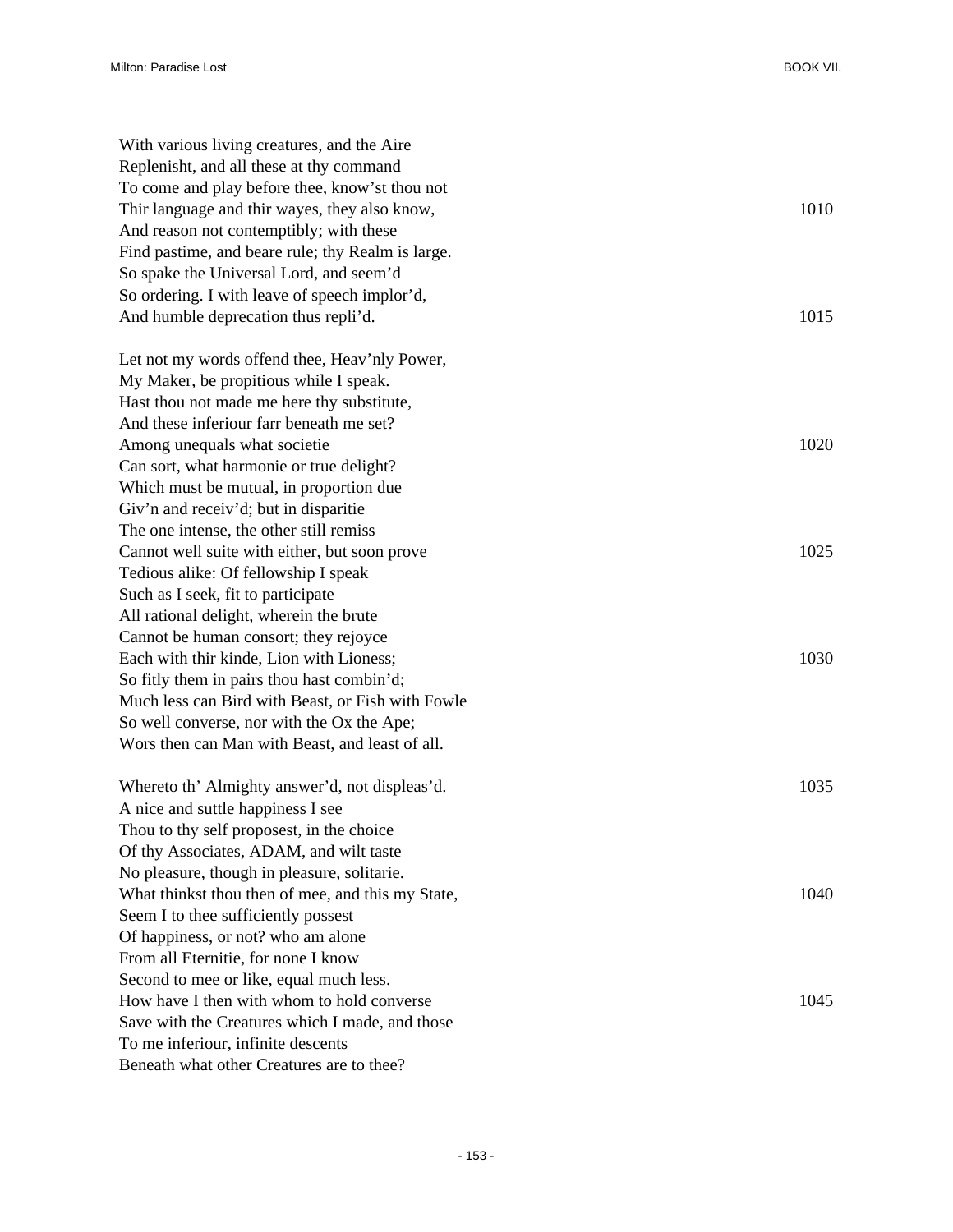| He ceas'd, I lowly answer'd. To attaine           |      |
|---------------------------------------------------|------|
| The highth and depth of thy Eternal wayes         | 1050 |
| All human thoughts come short, Supream of things; |      |
| Thou in thy self art perfet, and in thee          |      |
| Is no deficience found; not so is Man,            |      |
| But in degree, the cause of his desire            |      |
| By conversation with his like to help,            | 1055 |
| Or solace his defects. No need that thou          |      |
| Shouldst propagat, already infinite;              |      |
| And through all numbers absolute, though One;     |      |
| But Man by number is to manifest                  |      |
| His single imperfection, and beget                | 1060 |
| Like of his like, his Image multipli'd,           |      |
| In unitie defective, which requires               |      |
| Collateral love, and deerest amitie.              |      |
| Thou in thy secresie although alone,              |      |
| Best with thy self accompanied, seek'st not       | 1065 |
| Social communication, yet so pleas'd,             |      |
| Canst raise thy Creature to what highth thou wilt |      |
| Of Union or Communion, deifi'd;                   |      |
| I by conversing cannot these erect                |      |
| From prone, nor in thir wayes complacence find.   | 1070 |
| Thus I embold'nd spake, and freedom us'd          |      |
| Permissive, and acceptance found, which gain'd    |      |
| This answer from the gratious voice Divine.       |      |
|                                                   |      |
| Thus farr to try thee, ADAM, I was pleas'd,       |      |
| And finde thee knowing not of Beasts alone,       | 1075 |
| Which thou hast rightly nam'd, but of thy self,   |      |
| Expressing well the spirit within thee free,      |      |
| My Image, not imparted to the Brute,              |      |
| Whose fellowship therefore unmeet for thee        |      |
| Good reason was thou freely shouldst dislike,     | 1080 |
| And be so minded still; I, ere thou spak'st,      |      |
| Knew it not good for Man to be alone,             |      |
| And no such companie as then thou saw'st          |      |
| Intended thee, for trial onely brought,           |      |
| To see how thou could'st judge of fit and meet:   | 1085 |
| What next I bring shall please thee, be assur'd,  |      |
| Thy likeness, thy fit help, thy other self,       |      |
| Thy wish, exactly to thy hearts desire.           |      |
| Hee ended, or I heard no more, for now            |      |
| My earthly by his Heav'nly overpowerd,            | 1090 |

Which it had long stood under, streind to the highth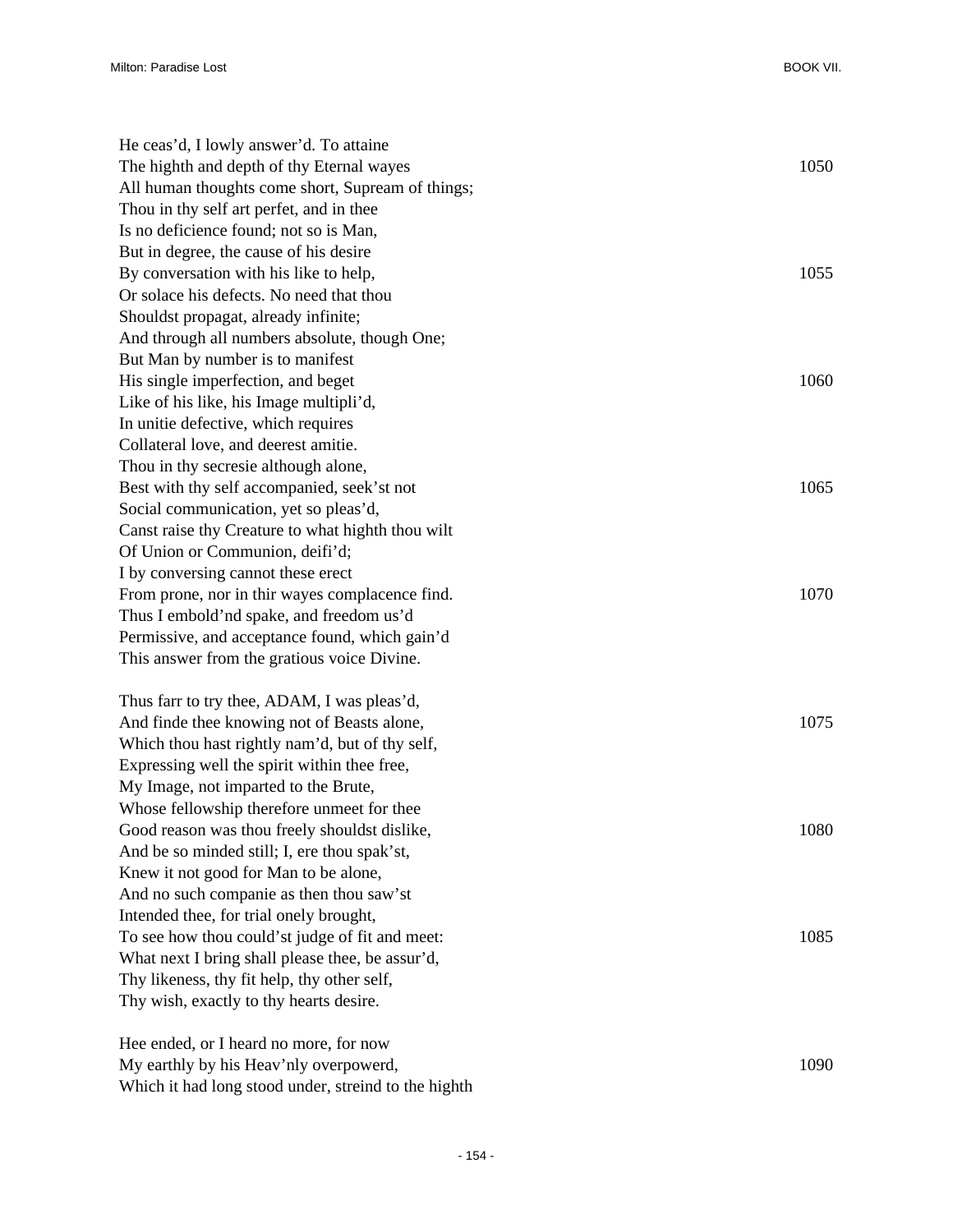| In that celestial Colloquie sublime,                                                     |      |
|------------------------------------------------------------------------------------------|------|
| As with an object that excels the sense,                                                 |      |
| Dazl'd and spent, sunk down, and sought repair                                           |      |
| Of sleep, which instantly fell on me, call'd                                             | 1095 |
| By Nature as in aide, and clos'd mine eyes.                                              |      |
| Mine eyes he clos'd, but op'n left the Cell                                              |      |
| Of Fancie my internal sight, by which                                                    |      |
| Abstract as in a transe methought I saw,                                                 |      |
| Though sleeping, where I lay, and saw the shape                                          | 1100 |
| Still glorious before whom awake I stood;                                                |      |
| Who stooping op'nd my left side, and took                                                |      |
| From thence a Rib, with cordial spirits warme,                                           |      |
| And Life-blood streaming fresh; wide was the wound,                                      |      |
| But suddenly with flesh fill'd up & heal'd:                                              | 1105 |
| The Rib he formd and fashond with his hands;                                             |      |
| Under his forming hands a Creature grew,                                                 |      |
| Manlike, but different sex, so lovly faire,                                              |      |
| That what seemd fair in all the World, seemd now                                         |      |
| Mean, or in her summd up, in her containd                                                | 1110 |
| And in her looks, which from that time infus'd                                           |      |
| Sweetness into my heart, unfelt before,                                                  |      |
| And into all things from her Aire inspir'd                                               |      |
| The spirit of love and amorous delight.                                                  |      |
| She disappeerd, and left me dark, I wak'd                                                | 1115 |
| To find her, or for ever to deplore                                                      |      |
| Her loss, and other pleasures all abjure:                                                |      |
| When out of hope, behold her, not farr off,                                              |      |
| Such as I saw her in my dream, adornd                                                    |      |
| With what all Earth or Heaven could bestow                                               | 1120 |
| To make her amiable: On she came,                                                        |      |
| Led by her Heav'nly Maker, though unseen,                                                |      |
| And guided by his voice, nor uninformd                                                   |      |
| Of nuptial Sanctitie and marriage Rites:                                                 |      |
| Grace was in all her steps, Heav'n in her Eye,                                           | 1125 |
| In every gesture dignitie and love.                                                      |      |
| I overjoyd could not forbear aloud.                                                      |      |
| This turn hath made amends; thou hast fulfill'd                                          |      |
|                                                                                          |      |
| Thy words, Creator bounteous and benigne,<br>Giver of all things faire, but fairest this | 1130 |
| Of all thy gifts, nor enviest. I now see                                                 |      |
| Bone of my Bone, Flesh of my Flesh, my Self                                              |      |
| Before me; Woman is her Name, of Man                                                     |      |
| Extracted; for this cause he shall forgoe                                                |      |
| Father and Mother, and to his Wife adhere;                                               | 1135 |
|                                                                                          |      |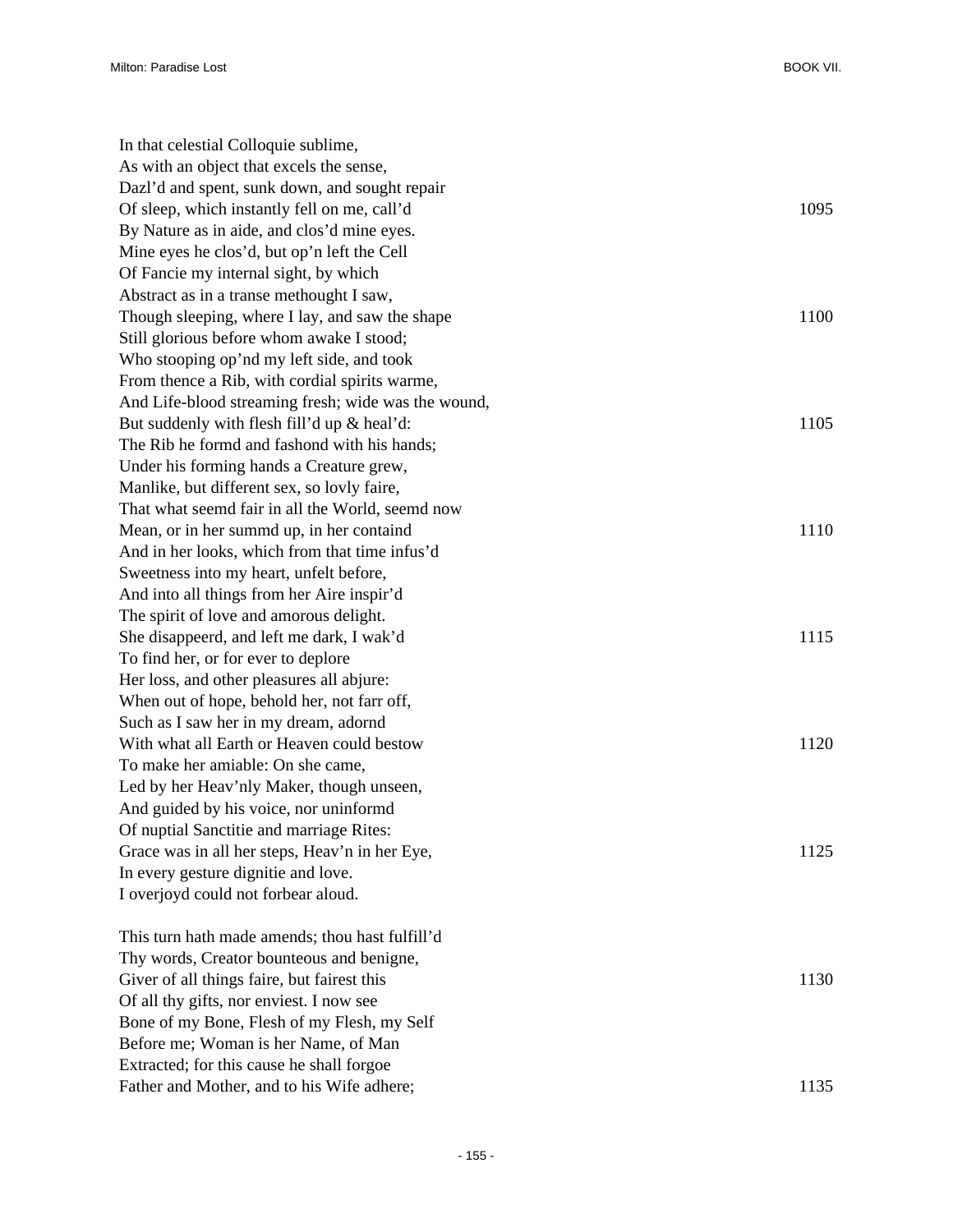And they shall be one Flesh, one Heart, one Soule. She heard me thus, and though divinely brought, Yet Innocence and Virgin Modestie, Her vertue and the conscience of her worth, That would be woo'd, and not unsought be won, 1140 Not obvious, not obtrusive, but retir'd, The more desirable, or to say all, Nature her self, though pure of sinful thought, Wrought in her so, that seeing me, she turn'd; I follow'd her, she what was Honour knew, 1145 And with obsequious Majestie approv'd My pleaded reason. To the Nuptial Bowre I led her blushing like the Morn: all Heav'n, And happie Constellations on that houre Shed thir selectest influence: the Earth 1150 Gave sign of gratulation, and each Hill; Joyous the Birds; fresh Gales and gentle Aires Whisper'd it to the Woods, and from thir wings Flung Rose, flung Odours from the spicie Shrub, Disporting, till the amorous Bird of Night 1155 Sung Spousal, and bid haste the Eevning Starr On his Hill top, to light the bridal Lamp. Thus I have told thee all my State, and brought My Storie to the sum of earthly bliss Which I enjoy, and must confess to find 1160 In all things else delight indeed, but such As us'd or not, works in the mind no change, Nor vehement desire, these delicacies I mean of Taste, Sight, Smell, Herbs, Fruits, & Flours, Walks, and the melodie of Birds; but here 1165 Farr otherwise, transported I behold, Transported touch; here passion first I felt, Commotion strange, in all enjoyments else Superiour and unmov'd, here onely weake Against the charm of Beauties powerful glance. 1170 Or Nature faild in mee, and left some part Not proof enough such Object to sustain, Or from my side subducting, took perhaps More then enough; at least on her bestow'd Too much of Ornament, in outward shew 1175 Elaborate, of inward less exact. For well I understand in the prime end Of Nature her th' inferiour, in the mind

And inward Faculties, which most excell,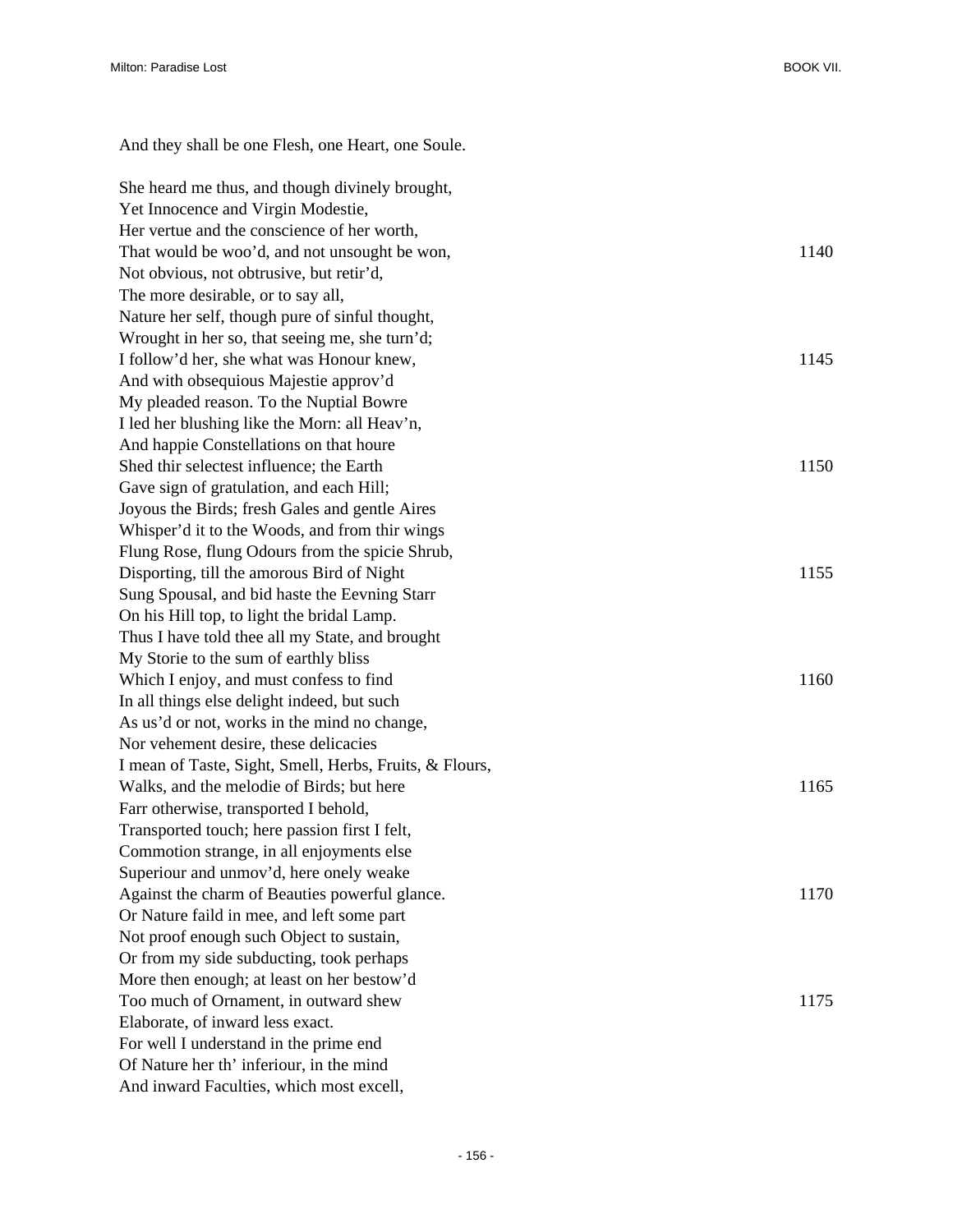| In outward also her resembling less                | 1180 |
|----------------------------------------------------|------|
| His Image who made both, and less expressing       |      |
| The character of that Dominion giv'n               |      |
| O're other Creatures; yet when I approach          |      |
| Her loveliness, so absolute she seems              |      |
| And in her self compleat, so well to know          | 1185 |
| Her own, that what she wills to do or say,         |      |
| Seems wisest, vertuousest, discreetest, best;      |      |
| All higher knowledge in her presence falls         |      |
| Degraded, Wisdom in discourse with her             |      |
| Looses discount'nanc't, and like folly shewes;     | 1190 |
| Authoritie and Reason on her waite,                |      |
| As one intended first, not after made              |      |
| Occasionally; and to consummate all,               |      |
| Greatness of mind and nobleness thir seat          |      |
| Build in her loveliest, and create an awe          | 1195 |
| About her, as a guard Angelic plac't.              |      |
| To whom the Angel with contracted brow.            |      |
|                                                    |      |
| Accuse not Nature, she hath don her part;          |      |
| Do thou but thine, and be not diffident            |      |
| Of Wisdom, she deserts thee not, if thou           | 1200 |
| Dismiss not her, when most thou needst her nigh,   |      |
| By attributing overmuch to things                  |      |
| Less excellent, as thou thy self perceav'st.       |      |
| For what admir'st thou, what transports thee so,   |      |
| An outside? fair no doubt, and worthy well         | 1205 |
| Thy cherishing, thy honouring, and thy love,       |      |
| Not thy subjection: weigh with her thy self;       |      |
| Then value: Oft times nothing profits more         |      |
| Then self-esteem, grounded on just and right       |      |
| Well manag'd; of that skill the more thou know'st, | 1210 |
| The more she will acknowledge thee her Head,       |      |
| And to realities yeild all her shows;              |      |
| Made so adorn for thy delight the more,            |      |
| So awful, that with honour thou maist love         |      |
| Thy mate, who sees when thou art seen least wise.  | 1215 |
| But if the sense of touch whereby mankind          |      |
| Is propagated seem such dear delight               |      |
| Beyond all other, think the same voutsaf't         |      |
| To Cattel and each Beast; which would not be       |      |
| To them made common & divulg'd, if aught           | 1220 |
| Therein enjoy'd were worthy to subdue              |      |
| The Soule of Man, or passion in him move.          |      |

What higher in her societie thou findst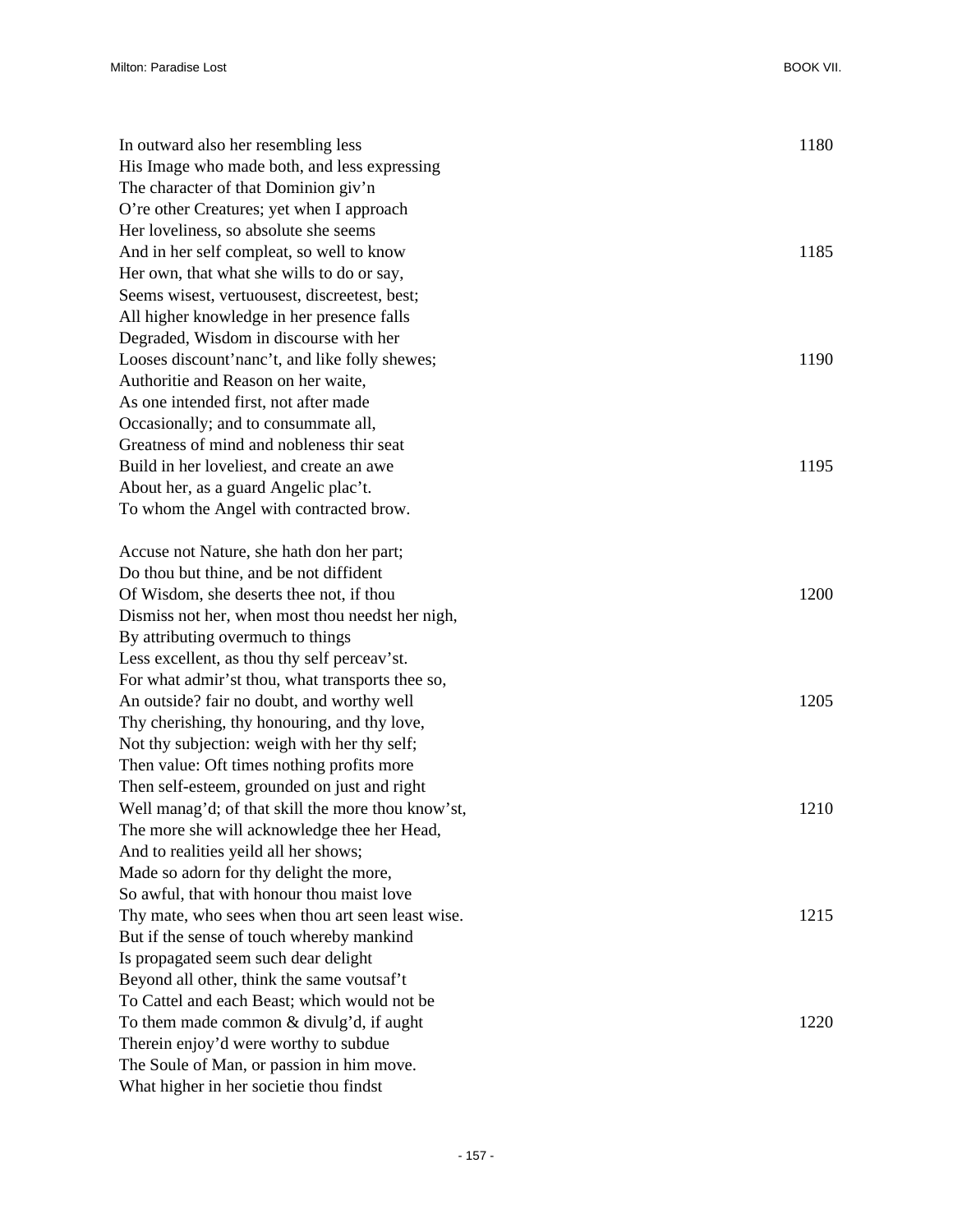| Attractive, human, rational, love still;<br>In loving thou dost well, in passion not, | 1225 |
|---------------------------------------------------------------------------------------|------|
| Wherein true Love consists not; love refines                                          |      |
| The thoughts, and heart enlarges, hath his seat                                       |      |
| In Reason, and is judicious, is the scale                                             |      |
| By which to heav'nly Love thou maist ascend,                                          |      |
| Not sunk in carnal pleasure, for which cause                                          | 1230 |
| Among the Beasts no Mate for thee was found.                                          |      |
| To whom thus half abash't ADAM repli'd.                                               |      |
| Neither her out-side formd so fair, nor aught                                         |      |
| In procreation common to all kindes                                                   |      |
| (Though higher of the genial Bed by far,                                              | 1235 |
| And with mysterious reverence I deem)                                                 |      |
| So much delights me, as those graceful acts,                                          |      |
| Those thousand decencies that daily flow                                              |      |
| From all her words and actions, mixt with Love                                        |      |
| And sweet compliance, which declare unfeign'd                                         | 1240 |
| Union of Mind, or in us both one Soule;                                               |      |
| Harmonie to behold in wedded pair                                                     |      |
| More grateful then harmonious sound to the eare.                                      |      |
| Yet these subject not; I to thee disclose                                             |      |
| What inward thence I feel, not therefore foild,                                       | 1245 |
| Who meet with various objects, from the sense                                         |      |
| Variously representing; yet still free                                                |      |
| Approve the best, and follow what I approve.                                          |      |
| To love thou blam'st me not, for love thou saist                                      |      |
| Leads up to Heav'n, is both the way and guide;                                        | 1250 |
| Bear with me then, if lawful what I ask;                                              |      |
| Love not the heav'nly Spirits, and how thir Love                                      |      |
| Express they, by looks onely, or do they mix                                          |      |
| Irradiance, virtual or immediate touch?                                               |      |
| To whom the Angel with a smile that glow'd                                            | 1255 |
| Celestial rosie red, Loves proper hue,                                                |      |
| Answer'd. Let it suffice thee that thou know'st                                       |      |
| Us happie, and without Love no happiness.                                             |      |
| Whatever pure thou in the body enjoy'st                                               |      |
| (And pure thou wert created) we enjoy                                                 | 1260 |
| In eminence, and obstacle find none                                                   |      |
| Of membrane, joynt, or limb, exclusive barrs:                                         |      |
| Easier then Air with Air, if Spirits embrace,                                         |      |
| Total they mix, Union of Pure with Pure                                               |      |
| Desiring; nor restrain'd conveyance need                                              | 1265 |
| As Flesh to mix with Flesh, or Soul with Soul.                                        |      |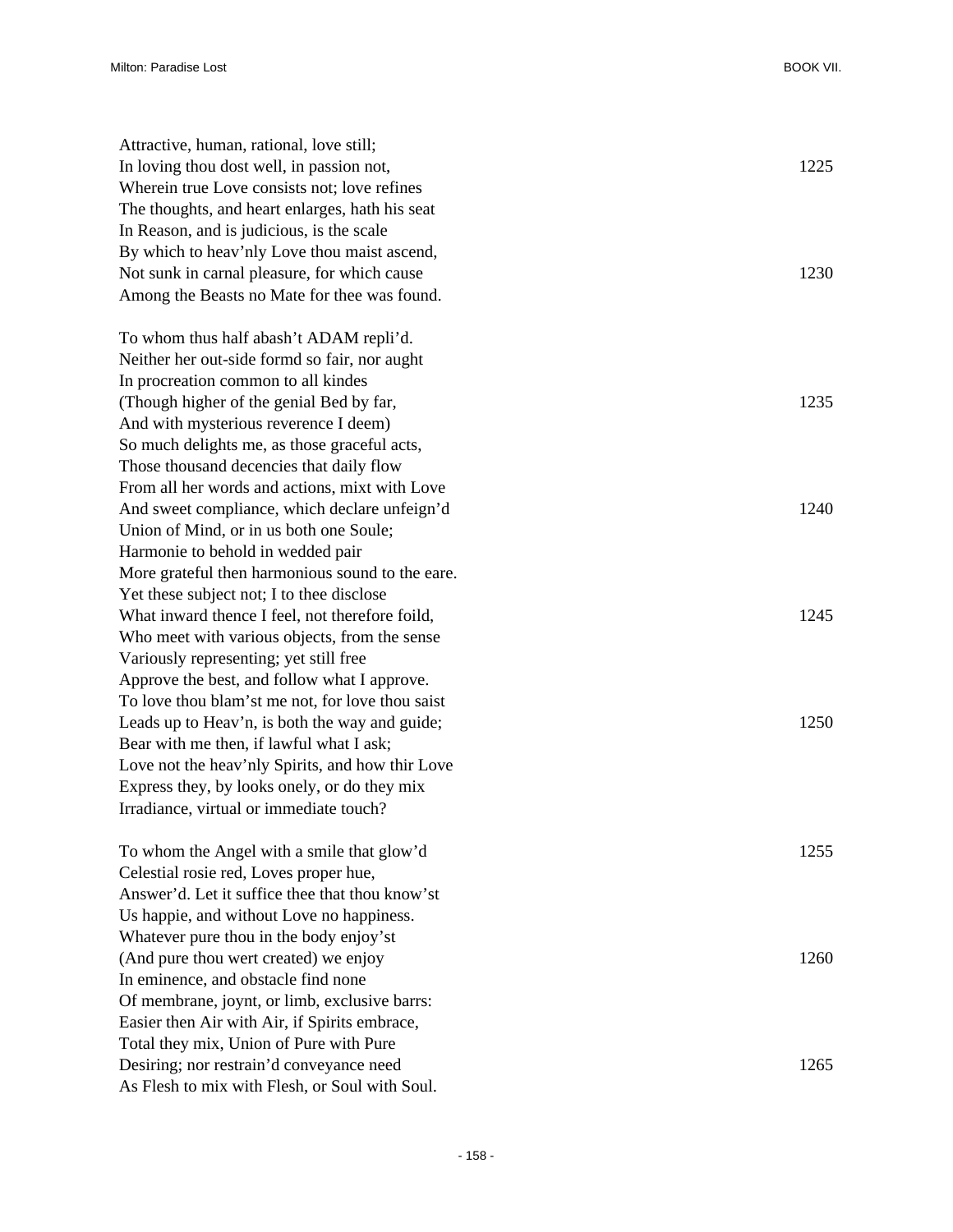| But I can now no more; the parting Sun             |      |
|----------------------------------------------------|------|
| Beyond the Earths green Cape and verdant Isles     |      |
| HESPEREAN sets, my Signal to depart.               |      |
| Be strong, live happie, and love, but first of all | 1270 |
| Him whom to love is to obey, and keep              |      |
| His great command; take heed least Passion sway    |      |
| Thy Judgement to do aught, which else free Will    |      |
| Would not admit; thine and of all thy Sons         |      |
| The weal or woe in thee is plac't; beware.         | 1275 |
| I in thy persevering shall rejoyce,                |      |
| And all the Blest: stand fast; to stand or fall    |      |
| Free in thine own Arbitrement it lies.             |      |
| Perfet within, no outward aid require;             |      |
| And all temptation to transgress repel.            | 1280 |
| So saying, he arose; whom ADAM thus                |      |
| Follow'd with benediction. Since to part,          |      |
| Go heavenly Guest, Ethereal Messenger,             |      |
| Sent from whose sovran goodness I adore.           |      |
| Gentle to me and affable hath been                 | 1285 |
| Thy condescension, and shall be honour'd ever      |      |
| With grateful Memorie: thou to mankind             |      |
| Be good and friendly still, and oft return.        |      |
| So parted they, the Angel up to Heav'n             |      |
| From the thick shade, and ADAM to his Bowre.       | 1290 |

## THE END OF THE SEVENTH BOOK.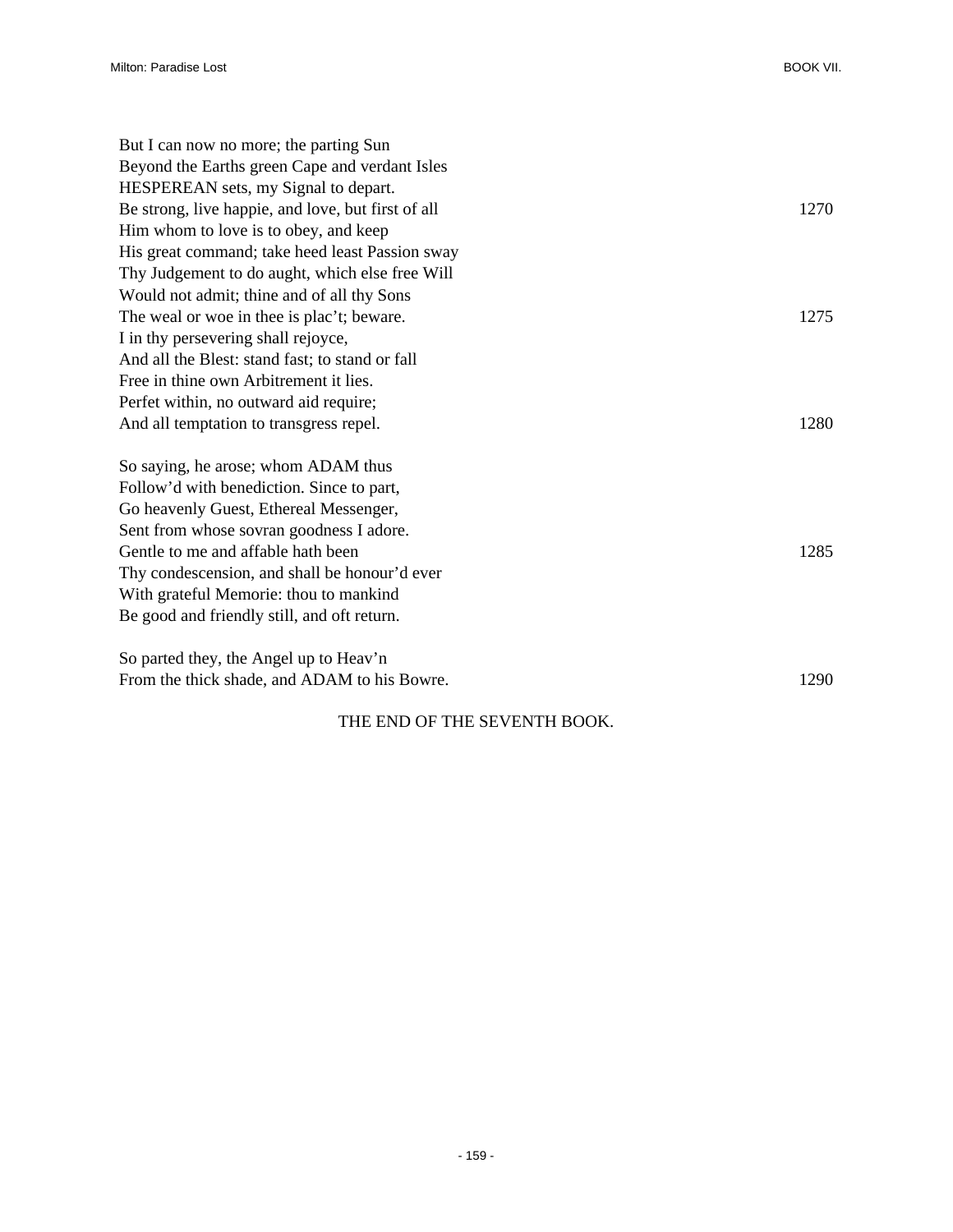## **BOOK VIII.**

No more of talk where God or Angel Guest With Man, as with his Friend, familiar us'd To sit indulgent, and with him partake Rural repast, permitting him the while Venial discourse unblam'd: I now must change 5 Those Notes to Tragic; foul distrust, and breach Disloyal on the part of Man, revolt And disobedience: On the part of Heav'n Now alienated, distance and distaste, Anger and just rebuke, and judgement giv'n, 10 That brought into this World a world of woe, Sinne and her shadow Death, and Miserie Deaths Harbinger: Sad task, yet argument Not less but more Heroic then the wrauth Of stern ACHILLES on his Foe pursu'd 15 Thrice Fugitive about TROY Wall; or rage Of TURNUS for LAVINIA disespous'd, Or NEPTUN'S ire or JUNO'S, that so long Perplex'd the GREEK and CYTHEREA'S Son; If answerable style I can obtaine 20 Of my Celestial Patroness, who deignes Her nightly visitation unimplor'd, And dictates to me slumbring, or inspires Easie my unpremeditated Verse: Since first this subject for Heroic Song 25 Pleas'd me long choosing, and beginning late; Not sedulous by Nature to indite Warrs, hitherto the onely Argument Heroic deem'd, chief maistrie to dissect With long and tedious havoc fabl'd Knights 30 and the state of the state 30 and the state 30 and the state 30 and the state 30 and the state 30 and the state 30 and the state 30 and the state 30 and the state 30 and the st In Battels feign'd; the better fortitude Of Patience and Heroic Martyrdom Unsung; or to describe Races and Games, Or tilting Furniture, emblazon'd Shields, Impreses quaint, Caparisons and Steeds; 35 Bases and tinsel Trappings, gorgious Knights At Joust and Torneament; then marshal'd Feast Serv'd up in Hall with Sewers, and Seneshals; The skill of Artifice or Office mean, Not that which justly gives Heroic name 40 To Person or to Poem. Mee of these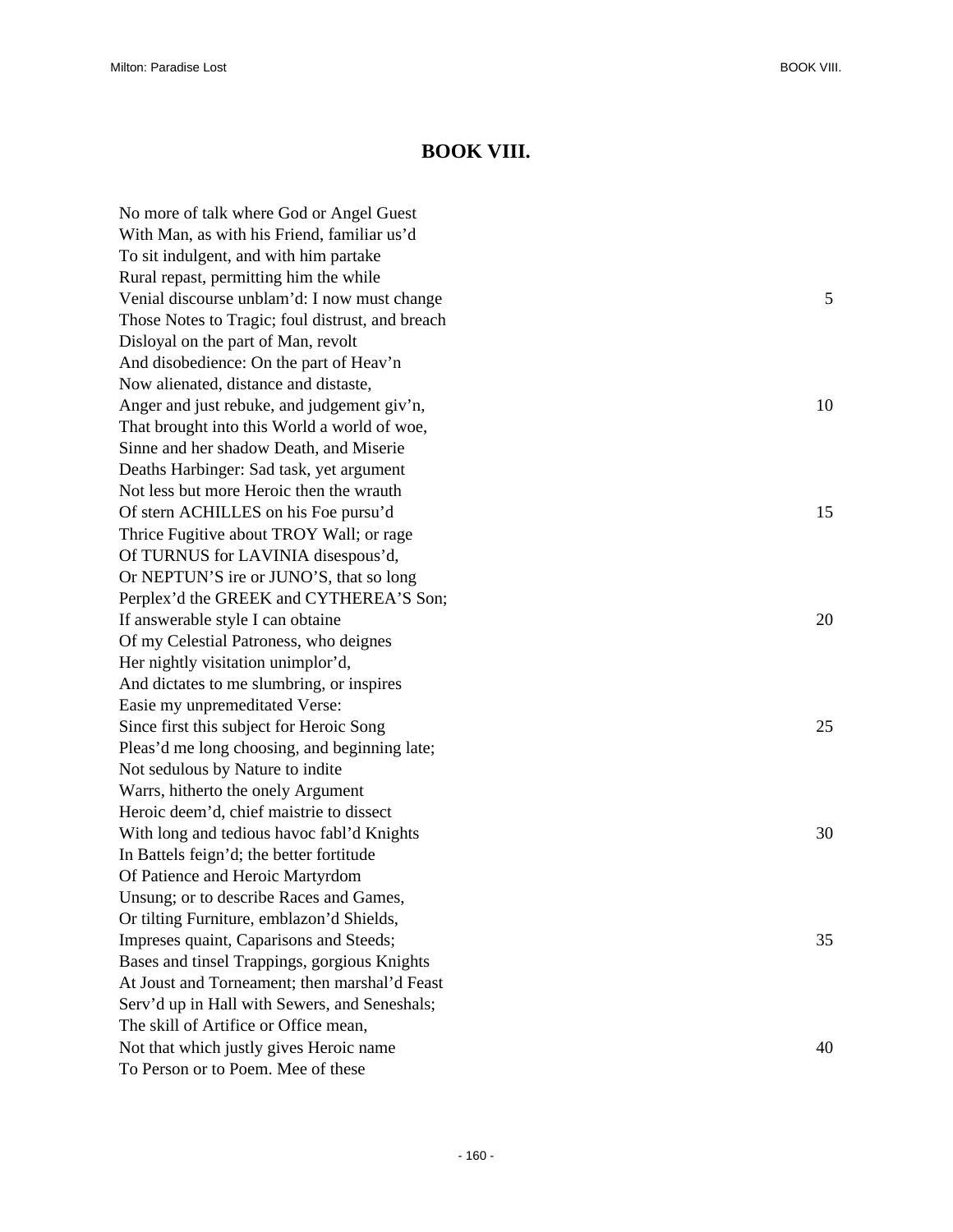| Nor skilld nor studious, higher Argument                 |    |
|----------------------------------------------------------|----|
| Remaines, sufficient of it self to raise                 |    |
| That name, unless an age too late, or cold               |    |
| Climat, or Years damp my intended wing                   | 45 |
| Deprest, and much they may, if all be mine,              |    |
| Not Hers who brings it nightly to my Ear.                |    |
|                                                          |    |
| The Sun was sunk, and after him the Starr                |    |
| Of HESPERUS, whose Office is to bring                    |    |
| Twilight upon the Earth, short Arbiter                   | 50 |
| Twixt Day and Night, and now from end to end             |    |
| Nights Hemisphere had veild the Horizon round:           |    |
| When SATAN who late fled before the threats              |    |
| Of GABRIEL out of EDEN, now improv'd                     |    |
| In meditated fraud and malice, bent                      | 55 |
| On mans destruction, maugre what might hap               |    |
| Of heavier on himself, fearless return'd.                |    |
| By Night he fled, and at Midnight return'd               |    |
| From compassing the Earth, cautious of day,              |    |
| Since URIEL Regent of the Sun descri'd                   | 60 |
| His entrance, and forewarnd the Cherubim                 |    |
| That kept thir watch; thence full of anguish driv'n,     |    |
| The space of seven continu'd Nights he rode              |    |
| With darkness, thrice the Equinoctial Line               |    |
| He circl'd, four times cross'd the Carr of Night         | 65 |
| From Pole to Pole, traversing each Colure;               |    |
| On the eighth return'd, and on the Coast averse          |    |
| From entrance or Cherubic Watch, by stealth              |    |
| Found unsuspected way. There was a place,                |    |
| Now not, though Sin, not Time, first wraught the change, | 70 |
| Where TIGRIS at the foot of Paradise                     |    |
| Into a Gulf shot under ground, till part                 |    |
| Rose up a Fountain by the Tree of Life;                  |    |
| In with the River sunk, and with it rose                 |    |
| Satan involv'd in rising Mist, then sought               | 75 |
| Where to lie hid; Sea he had searcht and Land            |    |
| From EDEN over PONTUS, and the Poole                     |    |
| MAEOTIS, up beyond the River OB;                         |    |
| Downward as farr Antartic; and in length                 |    |
| West from ORANTES to the Ocean barr'd                    | 80 |
| At DARIEN, thence to the Land where flowes               |    |
| GANGES and INDUS: thus the Orb he roam'd                 |    |
| With narrow search; and with inspection deep             |    |
| Consider'd every Creature, which of all                  |    |
| Most opportune might serve his Wiles, and found          | 85 |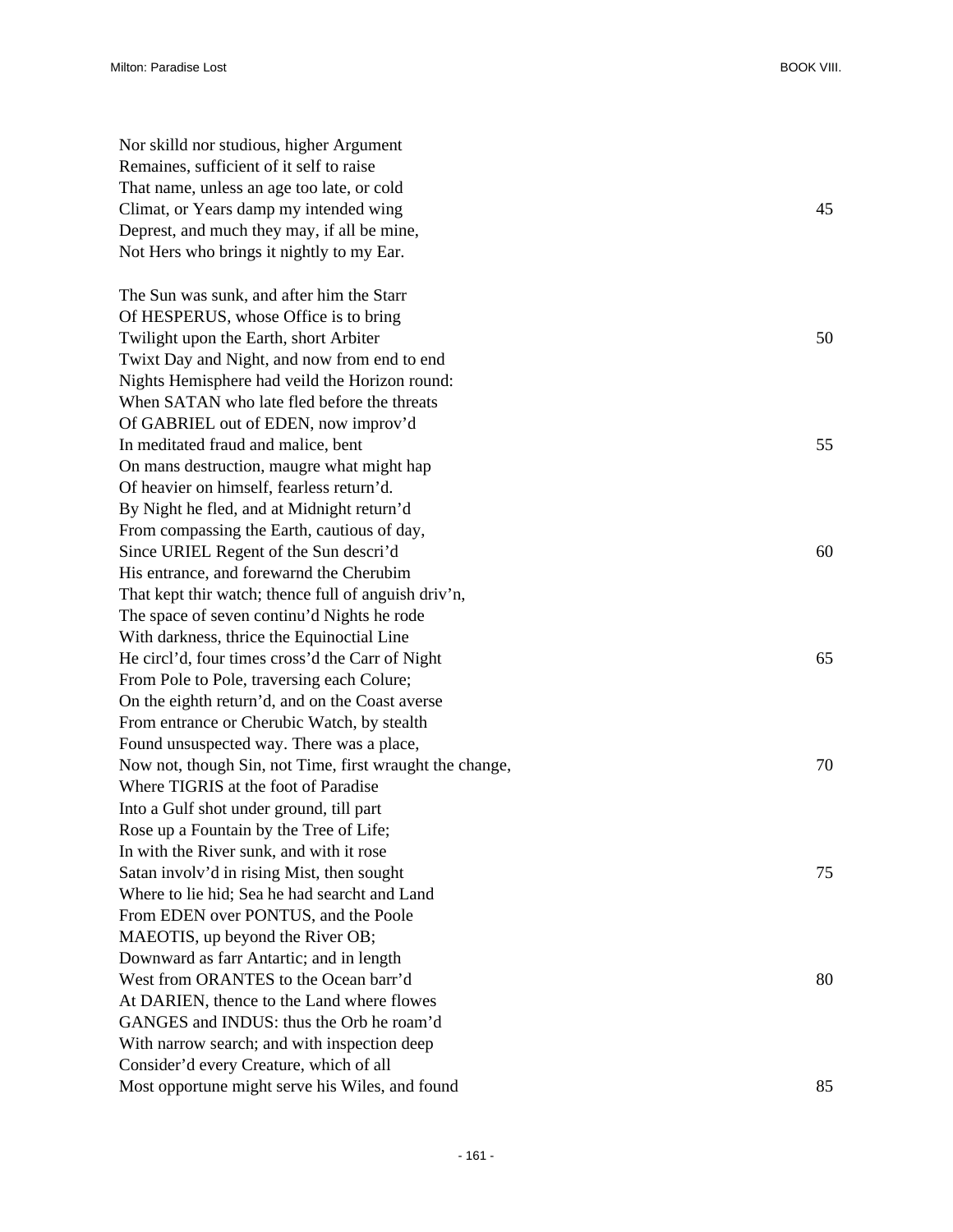| The Serpent suttlest Beast of all the Field.      |     |
|---------------------------------------------------|-----|
| Him after long debate, irresolute                 |     |
| Of thoughts revolv'd, his final sentence chose    |     |
| Fit Vessel, fittest Imp of fraud, in whom         |     |
| To enter, and his dark suggestions hide           | 90  |
| From sharpest sight: for in the wille Snake,      |     |
| Whatever sleights none would suspicious mark,     |     |
| As from his wit and native suttletie              |     |
| Proceeding, which in other Beasts observ'd        |     |
| Doubt might beget of Diabolic pow'r               | 95  |
| Active within beyond the sense of brute.          |     |
| Thus he resolv'd, but first from inward griefe    |     |
| His bursting passion into plaints thus pour'd:    |     |
| O Earth, how like to Heav'n, if not preferrd      |     |
| More justly, Seat worthier of Gods, as built      | 100 |
| With second thoughts, reforming what was old!     |     |
| For what God after better worse would build?      |     |
| Terrestrial Heav'n, danc't round by other Heav'ns |     |
| That shine, yet bear thir bright officious Lamps, |     |
| Light above Light, for thee alone, as seems,      | 105 |
| In thee concentring all thir precious beams       |     |
| Of sacred influence: As God in Heav'n             |     |
| Is Center, yet extends to all, so thou            |     |
| Centring receav'st from all those Orbs; in thee,  |     |
| Not in themselves, all thir known vertue appeers  | 110 |
| Productive in Herb, Plant, and nobler birth       |     |
| Of Creatures animate with gradual life            |     |
| Of Growth, Sense, Reason, all summ'd up in Man.   |     |
| With what delight could I have walkt thee round   |     |
| If I could joy in aught, sweet interchange        | 115 |
| Of Hill and Vallie, Rivers, Woods and Plaines,    |     |
| Now Land, now Sea, & Shores with Forrest crownd,  |     |
| Rocks, Dens, and Caves; but I in none of these    |     |
| Find place or refuge; and the more I see          |     |
| Pleasures about me, so much more I feel           | 120 |
| Torment within me, as from the hateful siege      |     |
| Of contraries; all good to me becomes             |     |
| Bane, and in Heav'n much worse would be my state. |     |
| But neither here seek I, no nor in Heav'n         |     |
| To dwell, unless by maistring Heav'ns Supreame;   | 125 |
| Nor hope to be my self less miserable             |     |
| By what I seek, but others to make such           |     |
| As I though thereby worse to me redound:          |     |
| For onely in destroying I finde ease              |     |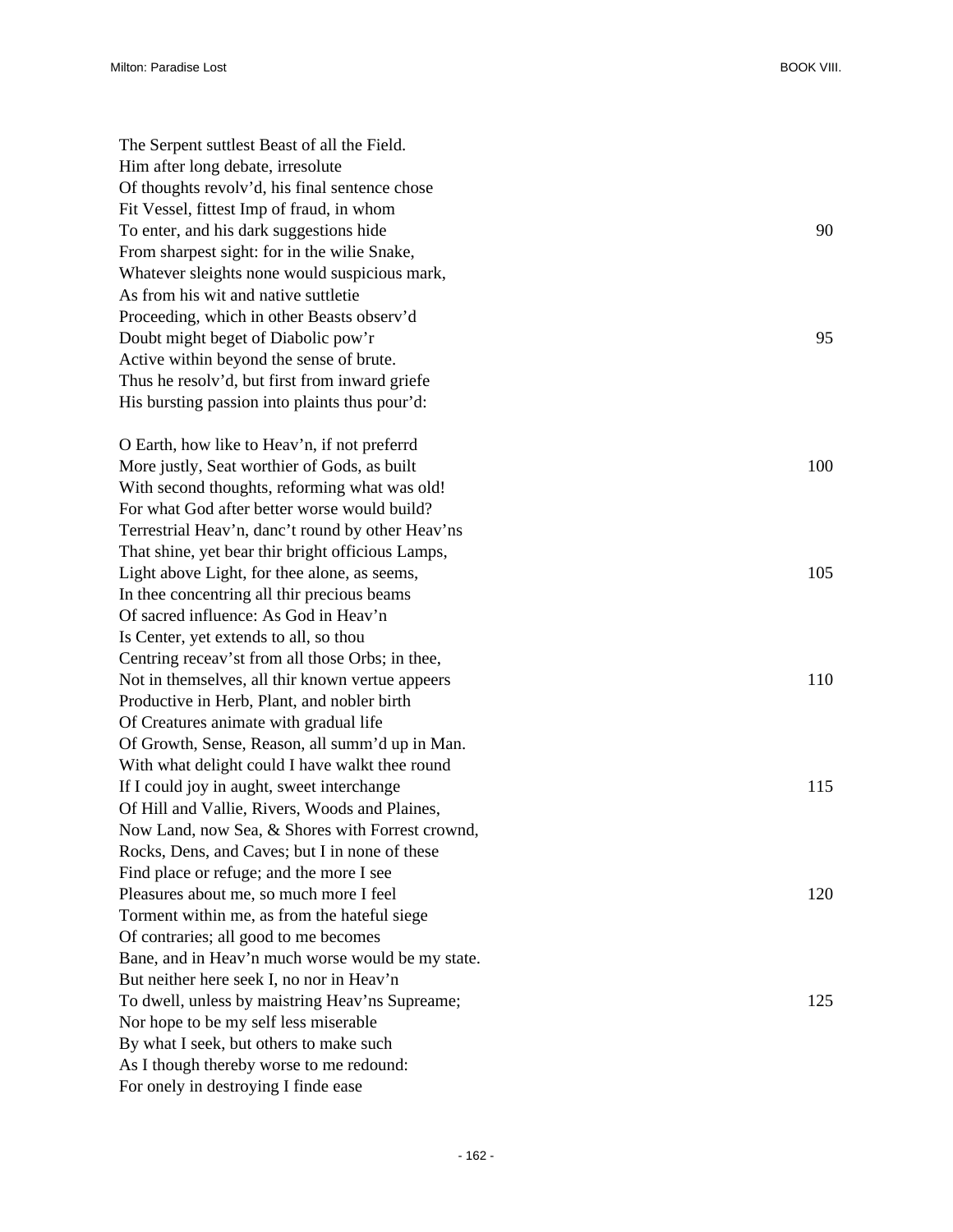| To my relentless thoughts; and him destroyd,      | 130 |
|---------------------------------------------------|-----|
| Or won to what may work his utter loss,           |     |
| For whom all this was made, all this will soon    |     |
| Follow, as to him linkt in weal or woe,           |     |
| In wo then; that destruction wide may range:      |     |
| To mee shall be the glorie sole among             | 135 |
| The infernal Powers, in one day to have marr'd    |     |
| What he ALMIGHTIE styl'd, six Nights and Days     |     |
| Continu'd making, and who knows how long          |     |
| Before had bin contriving, though perhaps         |     |
| Not longer then since I in one Night freed        | 140 |
| From servitude inglorious welnigh half            |     |
| Th' Angelic Name, and thinner left the throng     |     |
| Of his adorers: hee to be aveng'd,                |     |
| And to repaire his numbers thus impair'd,         |     |
| Whether such vertue spent of old now faild        | 145 |
| More Angels to Create, if they at least           |     |
| Are his Created or to spite us more,              |     |
| Determin'd to advance into our room               |     |
| A Creature form'd of Earth, and him endow,        |     |
| Exalted from so base original,                    | 150 |
| With Heav'nly spoils, our spoils: What he decreed |     |
| He effected; Man he made, and for him built       |     |
| Magnificent this World, and Earth his seat,       |     |
| Him Lord pronounc'd, and, O indignitie!           |     |
| Subjected to his service Angel wings,             | 155 |
| And flaming Ministers to watch and tend           |     |
| Thir earthlie Charge: Of these the vigilance      |     |
| I dread, and to elude, thus wrapt in mist         |     |
| Of midnight vapor glide obscure, and prie         |     |
| In every Bush and Brake, where hap may finde      | 160 |
| The Serpent sleeping, in whose mazie foulds       |     |
| To hide me, and the dark intent I bring.          |     |
| O foul descent! that I who erst contended         |     |
| With Gods to sit the highest, am now constraind   |     |
| Into a Beast, and mixt with bestial slime,        | 165 |
| This essence to incarnate and imbrute,            |     |
| That to the hight of Deitie aspir'd;              |     |
| But what will not Ambition and Revenge            |     |
| Descend to? who aspires must down as low          |     |
| As high he soard, obnoxious first or last         | 170 |
| To basest things. Revenge, at first though sweet, |     |
| Bitter ere long back on it self recoiles;         |     |
| Let it; I reck not, so it light well aim'd,       |     |
| Since higher I fall short, on him who next        |     |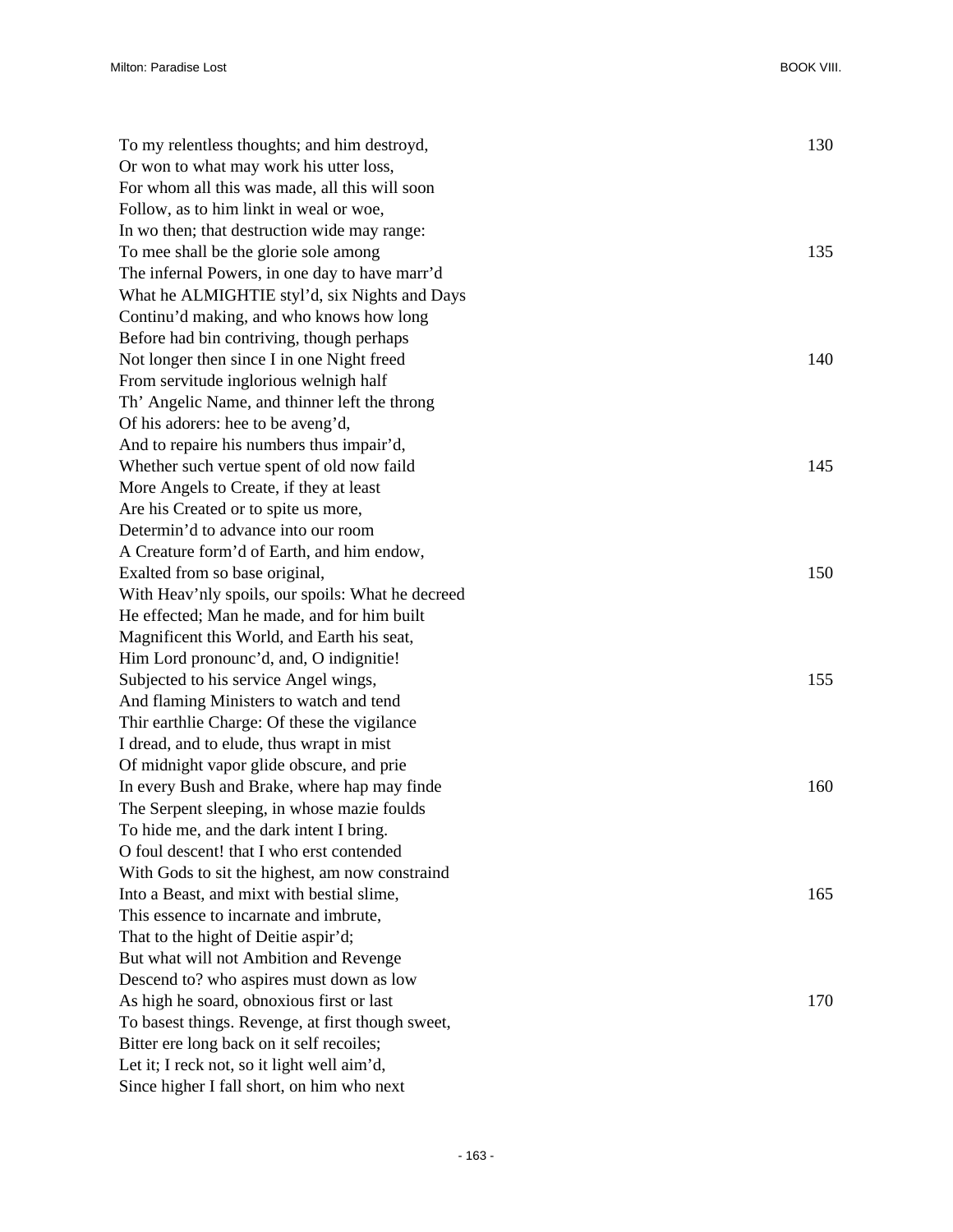| Provokes my envie, this new Favorite<br>Of Heav'n, this Man of Clay, Son of despite, | 175 |
|--------------------------------------------------------------------------------------|-----|
| Whom us the more to spite his Maker rais'd                                           |     |
| From dust: spite then with spite is best repaid.                                     |     |
|                                                                                      |     |
| So saying, through each Thicket Danck or Drie,                                       |     |
| Like a black mist low creeping, he held on                                           | 180 |
| His midnight search, where soonest he might finde                                    |     |
| The Serpent: him fast sleeping soon he found                                         |     |
| In Labyrinth of many a round self-rowl'd,                                            |     |
| His head the midst, well stor'd with suttle wiles:                                   |     |
| Not yet in horrid Shade or dismal Den,                                               | 185 |
| Not nocent yet, but on the grassie Herbe                                             |     |
| Fearless unfeard he slept: in at his Mouth                                           |     |
| The Devil enterd, and his brutal sense,                                              |     |
| In heart or head, possessing soon inspir'd                                           |     |
| With act intelligential; but his sleep                                               | 190 |
| Disturbd not, waiting close th' approach of Morn.                                    |     |
| Now whenas sacred Light began to dawne                                               |     |
| In EDEN on the humid Flours, that breathd                                            |     |
| Thir morning Incense, when all things that breath,                                   |     |
| From th' Earths great Altar send up silent praise                                    | 195 |
| To the Creator, and his Nostrils fill                                                |     |
| With gratefull Smell, forth came the human pair                                      |     |
| And joynd thir vocal Worship to the Quire                                            |     |
| Of Creatures wanting voice, that done, partake                                       |     |
| The season, prime for sweetest Sents and Aires:                                      | 200 |
| Then commune how that day they best may ply                                          |     |
| Thir growing work: for much thir work outgrew                                        |     |
| The hands dispatch of two Gardning so wide.                                          |     |
| And EVE first to her Husband thus began.                                             |     |
|                                                                                      |     |
| ADAM, well may we labour still to dress                                              | 205 |
| This Garden, still to tend Plant, Herb and Flour.                                    |     |
| Our pleasant task enjoyn'd, but till more hands                                      |     |
| Aid us, the work under our labour grows,                                             |     |
| Luxurious by restraint; what we by day                                               |     |
| Lop overgrown, or prune, or prop, or bind,                                           | 210 |
| One night or two with wanton growth derides                                          |     |
| Tending to wilde. Thou therefore now advise                                          |     |
| Or hear what to my mind first thoughts present,                                      |     |
| Let us divide our labours, thou where choice                                         |     |

Leads thee, or where most needs, whether to wind 215

The Woodbine round this Arbour, or direct The clasping Ivie where to climb, while I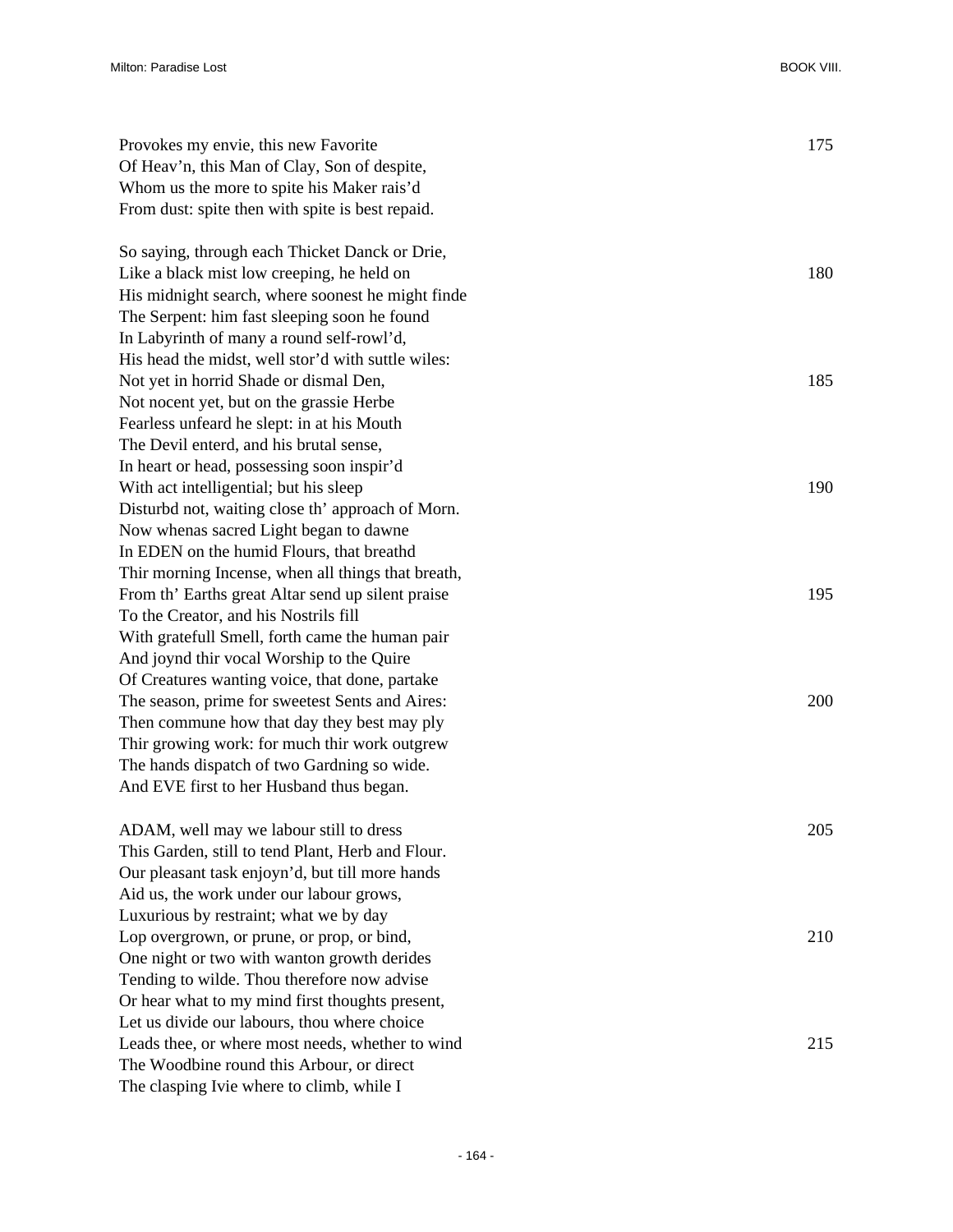| In yonder Spring of Roses intermixt               |     |
|---------------------------------------------------|-----|
| With Myrtle, find what to redress till Noon:      |     |
| For while so near each other thus all day         | 220 |
| Our task we choose, what wonder if no near        |     |
| Looks intervene and smiles, or object new         |     |
| Casual discourse draw on, which intermits         |     |
| Our dayes work brought to little, though begun    |     |
| Early, and th' hour of Supper comes unearn'd.     | 225 |
|                                                   |     |
| To whom mild answer ADAM thus return'd.           |     |
| Sole EVE, Associate sole, to me beyond            |     |
| Compare above all living Creatures deare,         |     |
| Well hast thou motion'd, wel thy thoughts imployd |     |
| How we might best fulfill the work which here     | 230 |
| God hath assign'd us, nor of me shalt pass        |     |
| Unprais'd: for nothing lovelier can be found      |     |
| In woman, then to studie houshold good,           |     |
| And good workes in her Husband to promote.        |     |
| Yet not so strictly hath our Lord impos'd         | 235 |
| Labour, as to debarr us when we need              |     |
| Refreshment, whether food, or talk between,       |     |
| Food of the mind, or this sweet intercourse       |     |
| Of looks and smiles, for smiles from Reason flow, |     |
| To brute deni'd, and are of Love the food,        | 240 |
| Love not the lowest end of human life.            |     |
| For not to irksom toile, but to delight           |     |
| He made us, and delight to Reason joyn'd.         |     |
| These paths and Bowers doubt not but our joynt    |     |
| Will keep from Wilderness with ease, as wide      | 245 |
| As we need walk, till younger hands ere long      |     |
| Assist us: But if much converse perhaps           |     |
| Thee satiate, to short absence I could yeild.     |     |
| For solitude somtimes is best societie,           |     |
| And short retirement urges sweet returne.         | 250 |
| But other doubt possesses me, least harm          |     |
| Befall thee sever'd from me; for thou knowst      |     |
| What hath bin warn'd us, what malicious Foe       |     |
| Envying our happiness, and of his own             |     |
| Despairing, seeks to work us woe and shame        | 255 |
| By sly assault; and somwhere nigh at hand         |     |
| Watches, no doubt, with greedy hope to find       |     |
| His wish and best advantage, us asunder,          |     |
| Hopeless to circumvent us joynd, where each       |     |
| To other speedie aide might lend at need;         | 260 |
| Whether his first design be to withdraw           |     |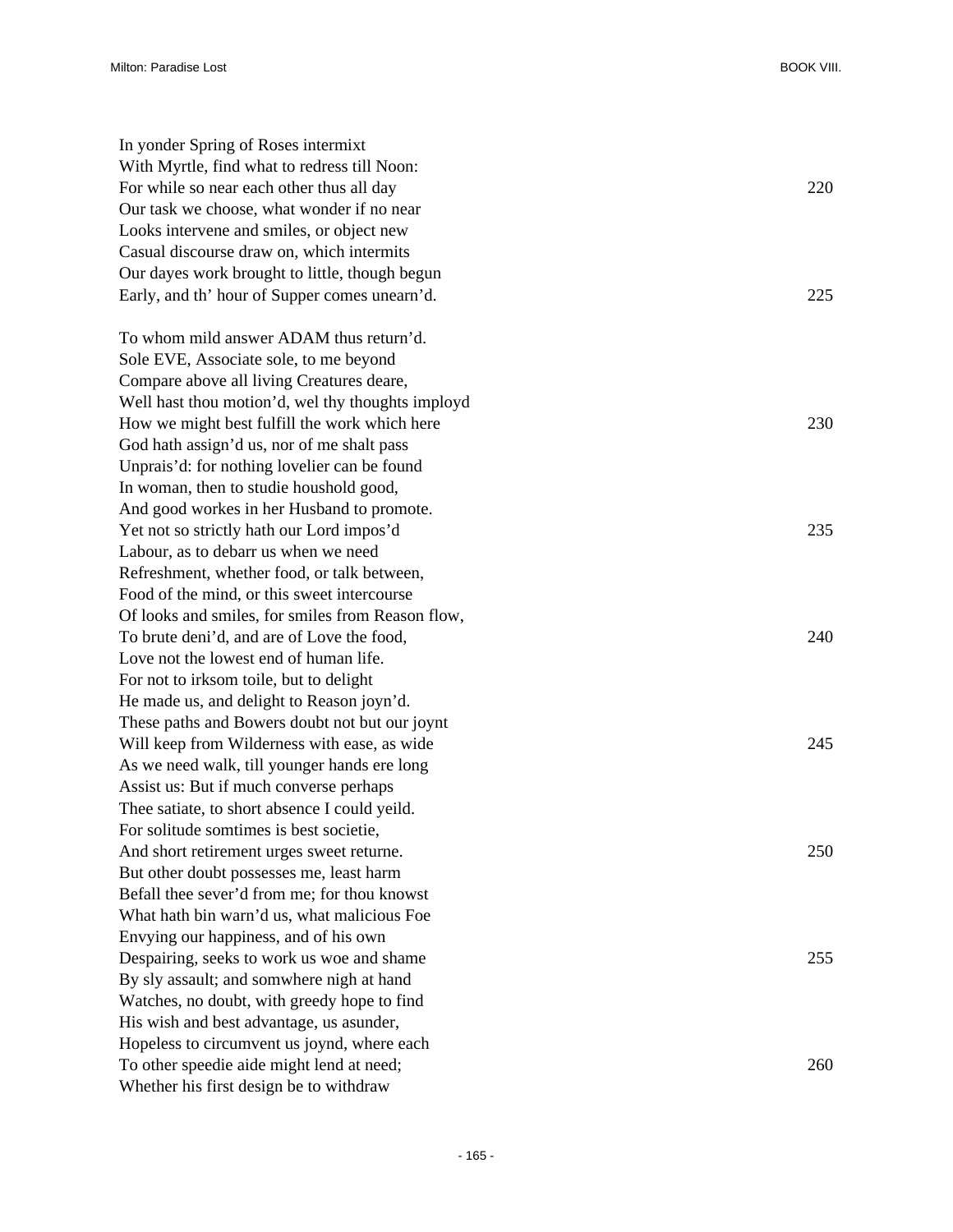| Our fealtie from God, or to disturb<br>Conjugal Love, then which perhaps no bliss<br>Enjoy'd by us excites his envie more;<br>Or this, or worse, leave not the faithful side<br>That gave thee being, stil shades thee and protects.<br>The Wife, where danger or dishonour lurks,<br>Safest and seemliest by her Husband staies,<br>Who guards her, or with her the worst endures. | 265 |
|-------------------------------------------------------------------------------------------------------------------------------------------------------------------------------------------------------------------------------------------------------------------------------------------------------------------------------------------------------------------------------------|-----|
| To whom the Virgin Majestie of EVE,<br>As one who loves, and some unkindness meets,<br>With sweet austeer composure thus reply'd.                                                                                                                                                                                                                                                   | 270 |
| Ofspring of Heav'n and Earth, and all Earths Lord,<br>That such an enemie we have, who seeks<br>Our ruin, both by thee informd I learne,<br>And from the parting Angel over-heard<br>As in a shadie nook I stood behind,<br>Just then returnd at shut of Evening Flours.                                                                                                            | 275 |
| But that thou shouldst my firmness therefore doubt<br>To God or thee, because we have a foe<br>May tempt it, I expected not to hear.<br>His violence thou fearst not, being such,<br>As wee, not capable of death or paine,                                                                                                                                                         | 280 |
| Can either not receave, or can repell.<br>His fraud is then thy fear, which plain inferrs<br>Thy equal fear that my firm Faith and Love<br>Can by his fraud be shak'n or seduc't;<br>Thoughts, which how found they harbour in thy Brest,<br>ADAM, misthought of her to thee so dear?                                                                                               | 285 |
| To whom with healing words ADAM reply'd.<br>Daughter of God and Man, immortal EVE,<br>For such thou art, from sin and blame entire:<br>Not diffident of thee do I dissuade                                                                                                                                                                                                          | 290 |
| Thy absence from my sight, but to avoid<br>Th' attempt it self, intended by our Foe.<br>For hee who tempts, though in vain, at least asperses<br>The tempted with dishonour foul, suppos'd                                                                                                                                                                                          | 295 |
| Not incorruptible of Faith, not prooff<br>Against temptation: thou thy self with scorne<br>And anger wouldst resent the offer'd wrong,<br>Though ineffectual found: misdeem not then,<br>If such affront I labour to avert<br>From thee alone, which on us both at once                                                                                                             | 300 |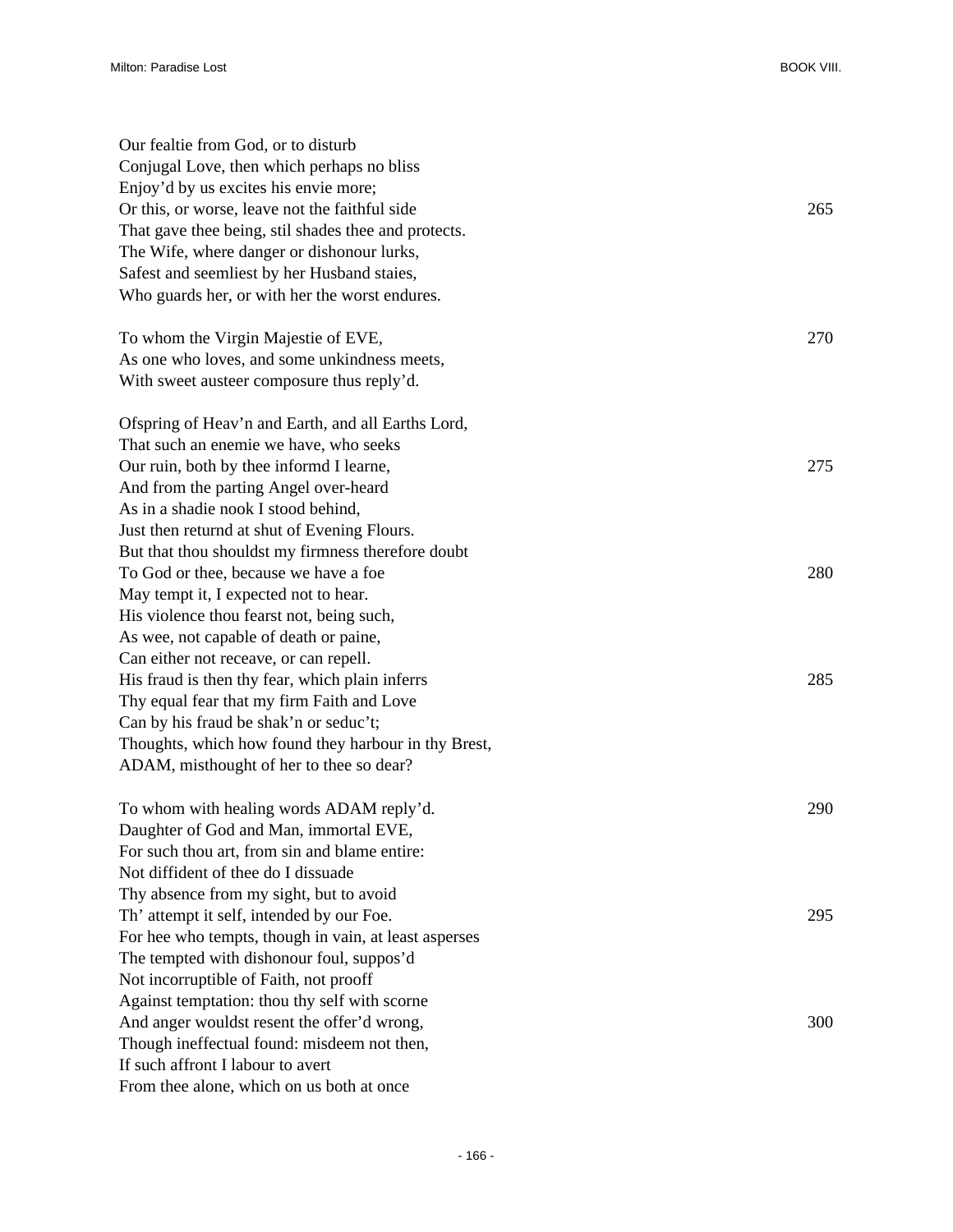| The Enemie, though bold, will hardly dare,         |     |
|----------------------------------------------------|-----|
| Or daring, first on mee th' assault shall light.   | 305 |
| Nor thou his malice and false guile contemn;       |     |
| Suttle he needs must be, who could seduce          |     |
| Angels, nor think superfluous others aid.          |     |
| I from the influence of thy looks receave          |     |
| Access in every Vertue, in thy sight               | 310 |
| More wise, more watchful, stronger, if need were   |     |
| Of outward strength; while shame, thou looking on, |     |
| Shame to be overcome or over-reacht                |     |
| Would utmost vigor raise, and rais'd unite.        |     |
| Why shouldst not thou like sense within thee feel  | 315 |
| When I am present, and thy trial choose            |     |
| With me, best witness of thy Vertue tri'd.         |     |
|                                                    |     |
| So spake domestick ADAM in his care                |     |
| And Matrimonial Love, but EVE, who thought         |     |
| Less attributed to her Faith sincere,              | 320 |
| Thus her reply with accent sweet renewd.           |     |
|                                                    |     |
| If this be our condition, thus to dwell            |     |
| In narrow circuit strait'nd by a Foe,              |     |
| Suttle or violent, we not endu'd                   |     |
| Single with like defence, wherever met,            | 325 |
| How are we happie, still in fear of harm?          |     |
| But harm precedes not sin: onely our Foe           |     |
| Tempting affronts us with his foul esteem          |     |
| Of our integritie: his foul esteeme                |     |
| Sticks no dishonor on our Front, but turns         | 330 |
| Foul on himself; then wherfore shund or feard      |     |
| By us? who rather double honour gaine              |     |
| From his surmise prov'd false, finde peace within, |     |
| Favour from Heav'n, our witness from th' event.    |     |
| And what is Faith, Love, Vertue unassaid           | 335 |
| Alone, without exterior help sustaind?             |     |
| Let us not then suspect our happie State           |     |
| Left so imperfet by the Maker wise,                |     |
| As not secure to single or combin'd.               |     |
| Fraile is our happiness, if this be so,            | 340 |
| And EDEN were no EDEN thus expos'd.                |     |
|                                                    |     |
| To whom thus ADAM fervently repli'd.               |     |
| O Woman, best are all things as the will           |     |
| Of God ordaind them, his creating hand             |     |
| Nothing imperfet or deficient left                 | 345 |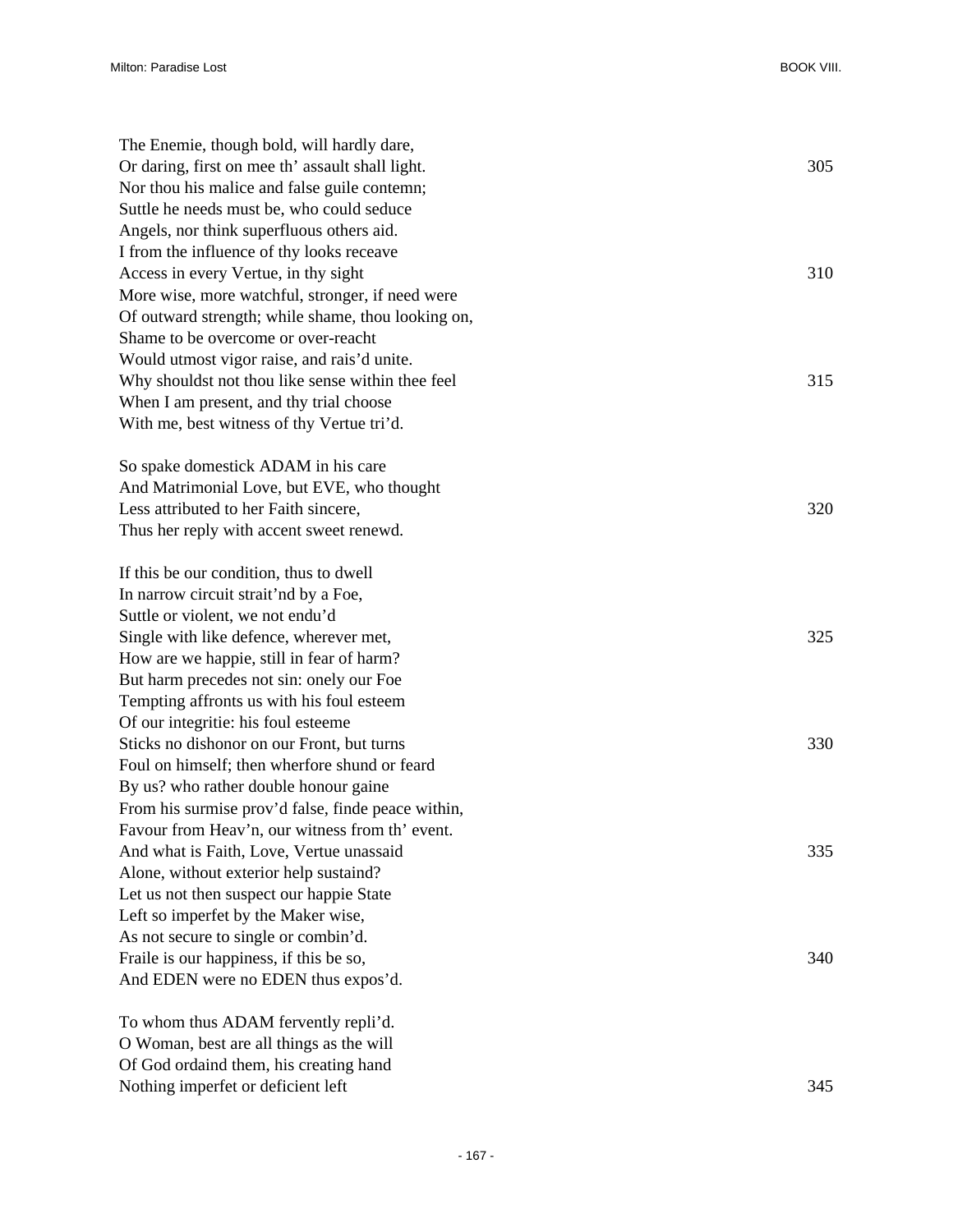Of all that he Created, much less Man, Or ought that might his happie State secure, Secure from outward force; within himself The danger lies, yet lies within his power: Against his will he can receave no harme. 350 But God left free the Will, for what obeyes Reason, is free, and Reason he made right, But bid her well beware, and still erect, Least by some faire appeering good surpris'd She dictate false, and missinforme the Will 355 To do what God expresly hath forbid. Not then mistrust, but tender love enjoynes, That I should mind thee oft, and mind thou me. Firm we subsist, yet possible to swerve, Since Reason not impossibly may meet 360 Some specious object by the Foe subornd, And fall into deception unaware, Not keeping strictest watch, as she was warnd. Seek not temptation then, which to avoide Were better, and most likelie if from mee 365 Thou sever not; Trial will come unsought. Wouldst thou approve thy constancie, approve First thy obedience; th' other who can know, Not seeing thee attempted, who attest? But if thou think, trial unsought may finde 370 Us both securer then thus warnd thou seemst, Go; for thy stay, not free, absents thee more; Go in thy native innocence, relie On what thou hast of vertue, summon all, For God towards thee hath done his part, do thine. 375

So spake the Patriarch of Mankinde, but EVE Persisted, yet submiss, though last, repli'd.

With thy permission then, and thus forewarnd Chiefly by what thy own last reasoning words Touchd onely, that our trial, when least sought,  $380$ May finde us both perhaps farr less prepar'd, The willinger I goe, nor much expect A Foe so proud will first the weaker seek; So bent, the more shall shame him his repulse. Thus saying, from her Husbands hand her hand 385 Soft she withdrew, and like a Wood-Nymph light OREAD or DRYAD, or of DELIA's Traine, Betook her to the Groves, but DELIA's self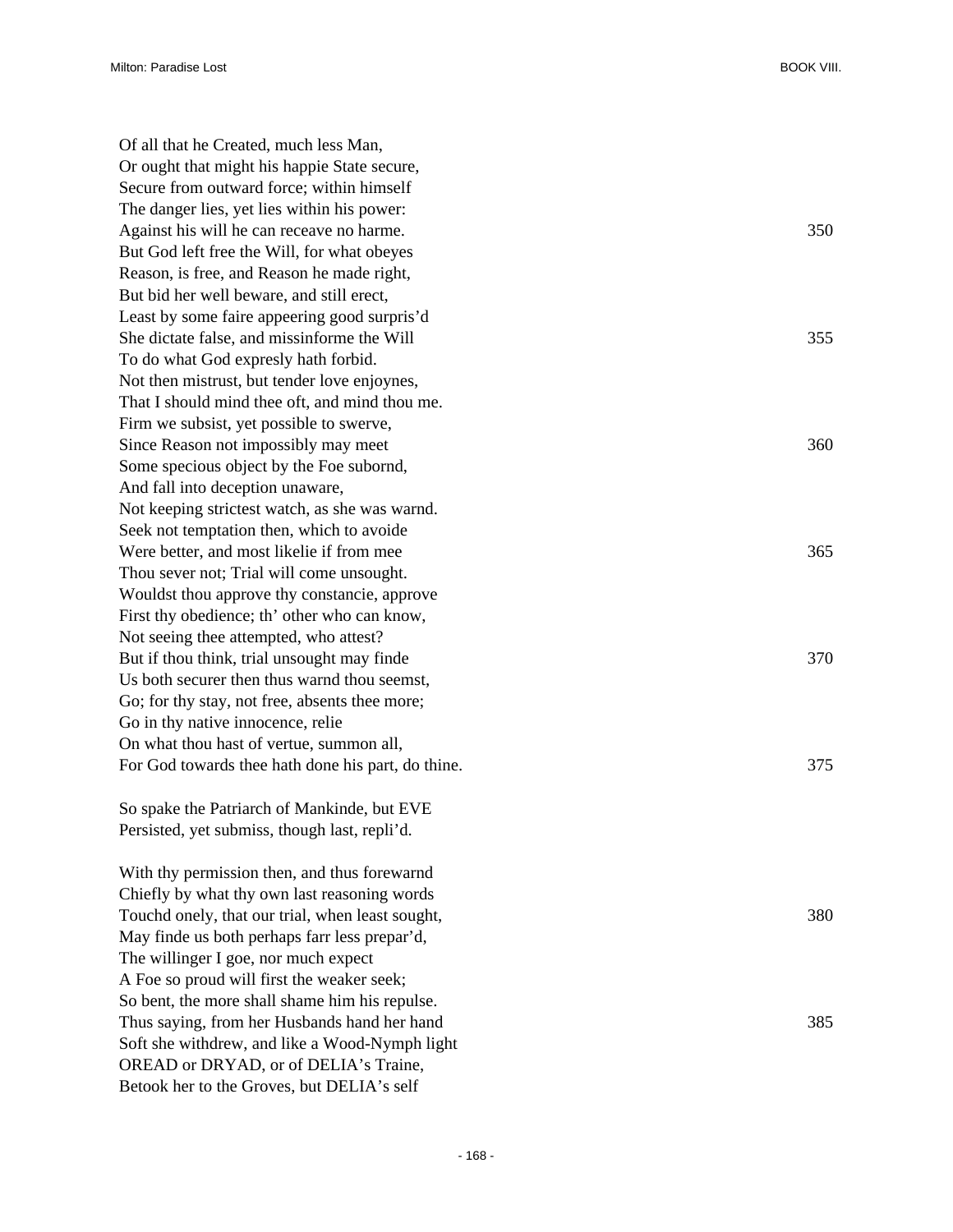| In gate surpass'd and Goddess-like deport,         |     |
|----------------------------------------------------|-----|
| Though not as shee with Bow and Quiver armd,       | 390 |
| But with such Gardning Tools as Are yet rude,      |     |
| Guiltless of fire had formd, or Angels brought,    |     |
| To PALES, or POMONA, thus adornd,                  |     |
| Likest she seemd, POMONA when she fled             |     |
| VERTUMNUS, or to CERES in her Prime,               | 395 |
| Yet Virgin of PROSERPINA from JOVE.                |     |
| Her long with ardent look his EYE pursu'd          |     |
| Delighted, but desiring more her stay.             |     |
| Oft he to her his charge of quick returne,         |     |
| Repeated, shee to him as oft engag'd               | 400 |
| To be returnd by Noon amid the Bowre,              |     |
| And all things in best order to invite             |     |
| Noontide repast, or Afternoons repose.             |     |
| O much deceav'd, much failing, hapless EVE,        |     |
| Of thy presum'd return! event perverse!            | 405 |
| Thou never from that houre in Paradise             |     |
| Foundst either sweet repast, or found repose;      |     |
| Such ambush hid among sweet Flours and Shades      |     |
| Waited with hellish rancor imminent                |     |
| To intercept thy way, or send thee back            | 410 |
| Despoild of Innocence, of Faith, of Bliss.         |     |
| For now, and since first break of dawne the Fiend, |     |
| Meer Serpent in appearance, forth was come,        |     |
| And on his Quest, where likeliest he might finde   |     |
| The onely two of Mankinde, but in them             | 415 |
| The whole included Race, his purposd prey.         |     |
| In Bowre and Field he sought, where any tuft       |     |
| Of Grove or Garden-Plot more pleasant lay,         |     |
| Thir tendance or Plantation for delight,           |     |
| By Fountain or by shadie Rivulet                   | 420 |
| He sought them both, but wish'd his hap might find |     |
| EVE separate, he wish'd, but not with hope         |     |
| Of what so seldom chanc'd, when to his wish,       |     |
| Beyond his hope, EVE separate he spies,            |     |
| Veild in a Cloud of Fragrance, where she stood,    | 425 |
| Half spi'd, so thick the Roses bushing round       |     |
| About her glowd, oft stooping to support           |     |
| Each Flour of slender stalk, whose head though gay |     |
| Carnation, Purple, Azure, or spect with Gold,      |     |
| Hung drooping unsustaind, them she upstaies        | 430 |
| Gently with Mirtle band, mindless the while,       |     |
| Her self, though fairest unsupported Flour,        |     |
| From her best prop so farr, and storn so nigh.     |     |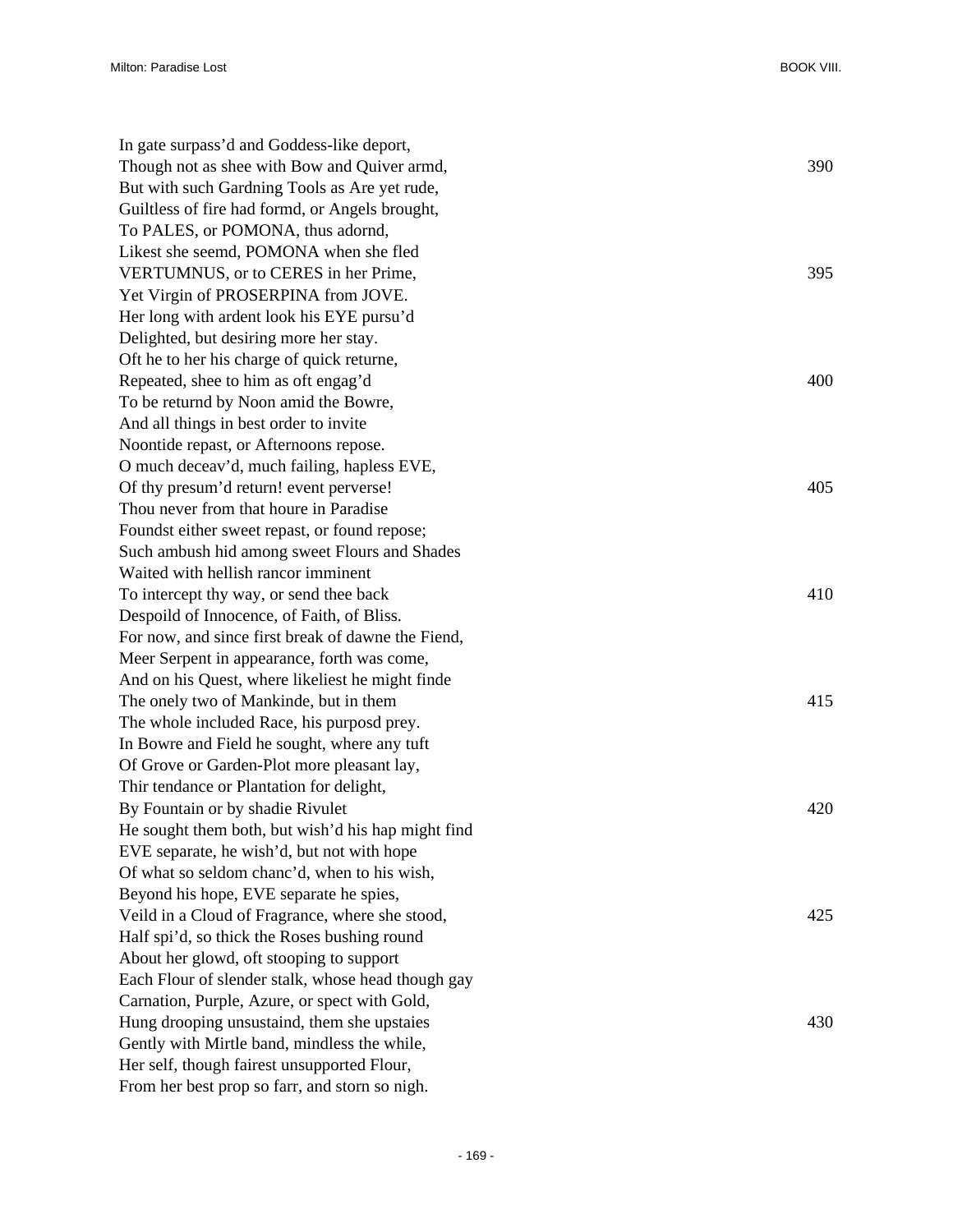| Neererhe drew, and many a walk travers'd<br>Of stateliest Covert, Cedar, Pine, or Palme,<br>Then voluble and bold, now hid, now seen | 435 |
|--------------------------------------------------------------------------------------------------------------------------------------|-----|
| Among thick-wov'n Arborets and Flours                                                                                                |     |
| Imborderd on each Bank, the hand of EVE:                                                                                             |     |
| Spot more delicious then those Gardens feign'd                                                                                       |     |
| Or of reviv'd ADONIS, or renownd                                                                                                     | 440 |
| ALCINOUS, host of old LAERTES Son,                                                                                                   |     |
| Or that, not Mystic, where the Sapient King                                                                                          |     |
| Held dalliance with his faire EGYPTIAN Spouse.                                                                                       |     |
| Much hee the Place admir'd, the Person more.                                                                                         |     |
| As one who long in populous City pent,                                                                                               | 445 |
| Where Houses thick and Sewers annoy the Aire,                                                                                        |     |
| Forth issuing on a Summers Morn, to breathe                                                                                          |     |
| Among the pleasant Villages and Farmes                                                                                               |     |
| Adjoynd, from each thing met conceaves delight,                                                                                      |     |
| The smell of Grain, or tedded Grass, or Kine,                                                                                        | 450 |
| Or Dairie, each rural sight, each rural sound;                                                                                       |     |
| If chance with Nymphlike step fair Virgin pass,                                                                                      |     |
| What pleasing seemd, for her now pleases more,                                                                                       |     |
| She most, and in her look summs all Delight.                                                                                         |     |
| Such Pleasure took the Serpent to behold                                                                                             | 455 |
| This Flourie Plat, the sweet recess of EVE                                                                                           |     |
| Thus earlie, thus alone; her Heav'nly forme                                                                                          |     |
| Angelic, but more soft, and Feminine,                                                                                                |     |
| Her graceful Innocence, her every Aire                                                                                               |     |
| Of gesture or lest action overawd                                                                                                    | 460 |
| His Malice, and with rapine sweet bereav'd                                                                                           |     |
| His fierceness of the fierce intent it brought:                                                                                      |     |
| That space the Evil one abstracted stood                                                                                             |     |
| From his own evil, and for the time remaind                                                                                          |     |
| Stupidly good, of enmitie disarm'd,                                                                                                  | 465 |
| Of guile, of hate, of envie, of revenge;                                                                                             |     |
| But the hot Hell that alwayes in him burnes,                                                                                         |     |
| Though in mid Heav'n, soon ended his delight,                                                                                        |     |
| And tortures him now more, the more he sees                                                                                          |     |
| Of pleasure not for him ordain'd: then soon                                                                                          | 470 |
| Fierce hate he recollects, and all his thoughts                                                                                      |     |
| Of mischief, gratulating, thus excites.                                                                                              |     |
|                                                                                                                                      |     |
| Thoughts, whither have he led me, with what sweet                                                                                    |     |
| Compulsion thus transported to forget                                                                                                |     |

Of Paradise for Hell, hope here to taste Of pleasure, but all pleasure to destroy,

What hither brought us, hate, not love, nor hope 475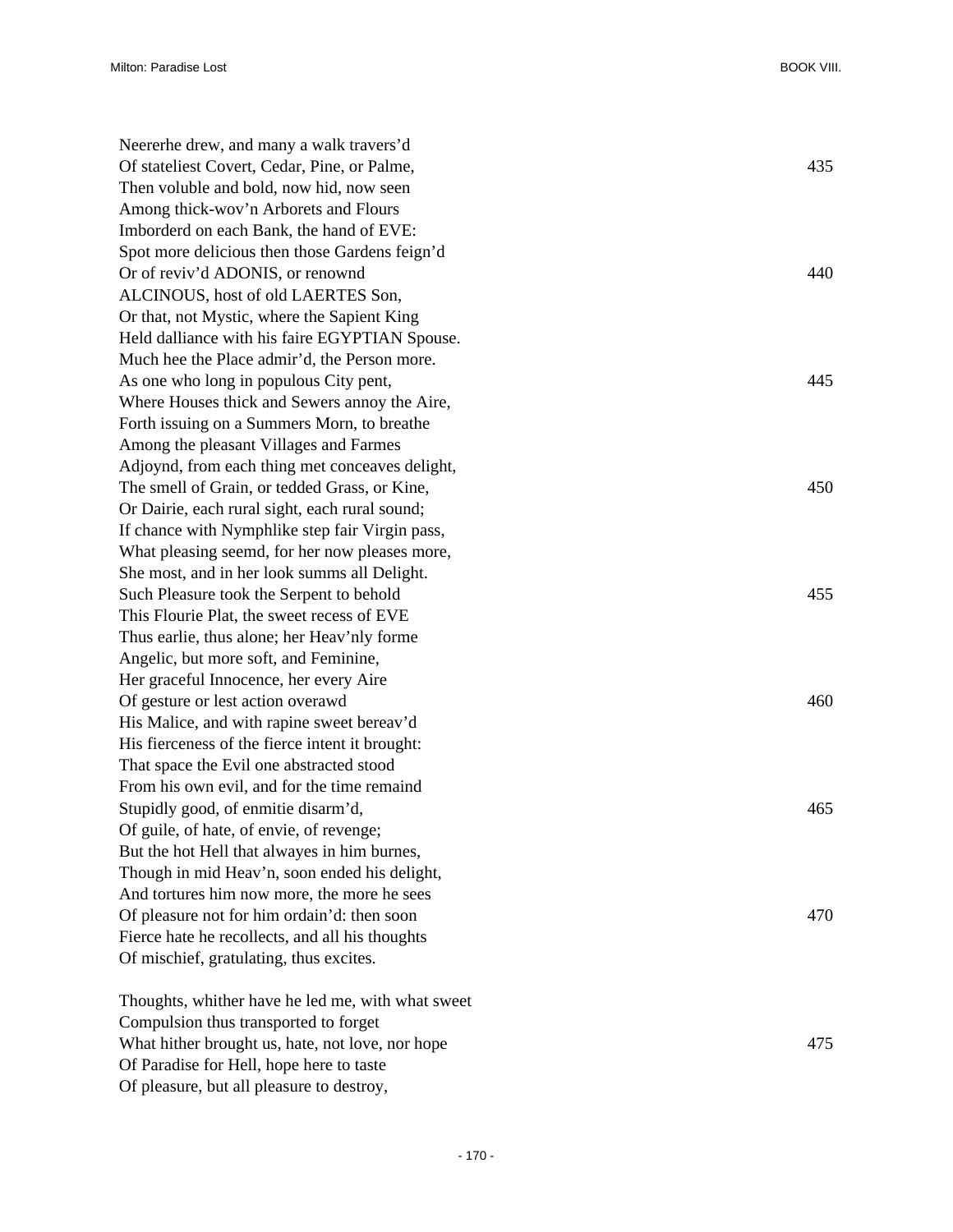Save what is in destroying, other joy To me is lost. Then let me not let pass Occasion which now smiles, behold alone 480 The Woman, opportune to all attempts, Her Husband, for I view far round, not nigh, Whose higher intellectual more I shun, And strength, of courage hautie, and of limb Heroic built, though of terrestrial mould,  $485$ Foe not informidable, exempt from wound, I not; so much hath Hell debas'd, and paine Infeebl'd me, to what I was in Heav'n. Shee fair, divinely fair, fit Love for Gods, Not terrible, though terrour be in Love 490 And beautie, not approacht by stronger hate, Hate stronger, under shew of Love well feign'd, The way which to her ruin now I tend.

So spake the Enemie of Mankind, enclos'd In Serpent, Inmate bad, and toward EVE 495 Address'd his way, not with indented wave, Prone on the ground, as since, but on his reare, Circular base of rising foulds, that tour'd Fould above fould a surging Maze, his Head Crested aloft, and Carbuncle his Eyes; 500 With burnisht Neck of verdant Gold, erect Amidst his circling Spires, that on the grass Floted redundant: pleasing was his shape, And lovely, never since of Serpent kind Lovelier, not those that in ILLYRIA chang'd 505 HERMIONE and CADMUS, or the God In EPIDAURUS; nor to which transformd AMMONIAN JOVE, or CAPITOLINE was seen, Hee with OLYMPIAS, this with her who bore SCIPIO the highth of ROME. With tract oblique 510 At first, as one who sought access, but feard To interrupt, side-long he works his way. As when a Ship by skilful Stearsman wrought Nigh Rivers mouth or Foreland, where the Wind Veres oft, as oft so steers, and shifts her Saile; 515 So varied hee, and of his tortuous Traine Curld many a wanton wreath in sight of EVE, To lure her Eye; shee busied heard the sound Of rusling Leaves, but minded not, as us'd To such disport before her through the Field, 520 From every Beast, more duteous at her call,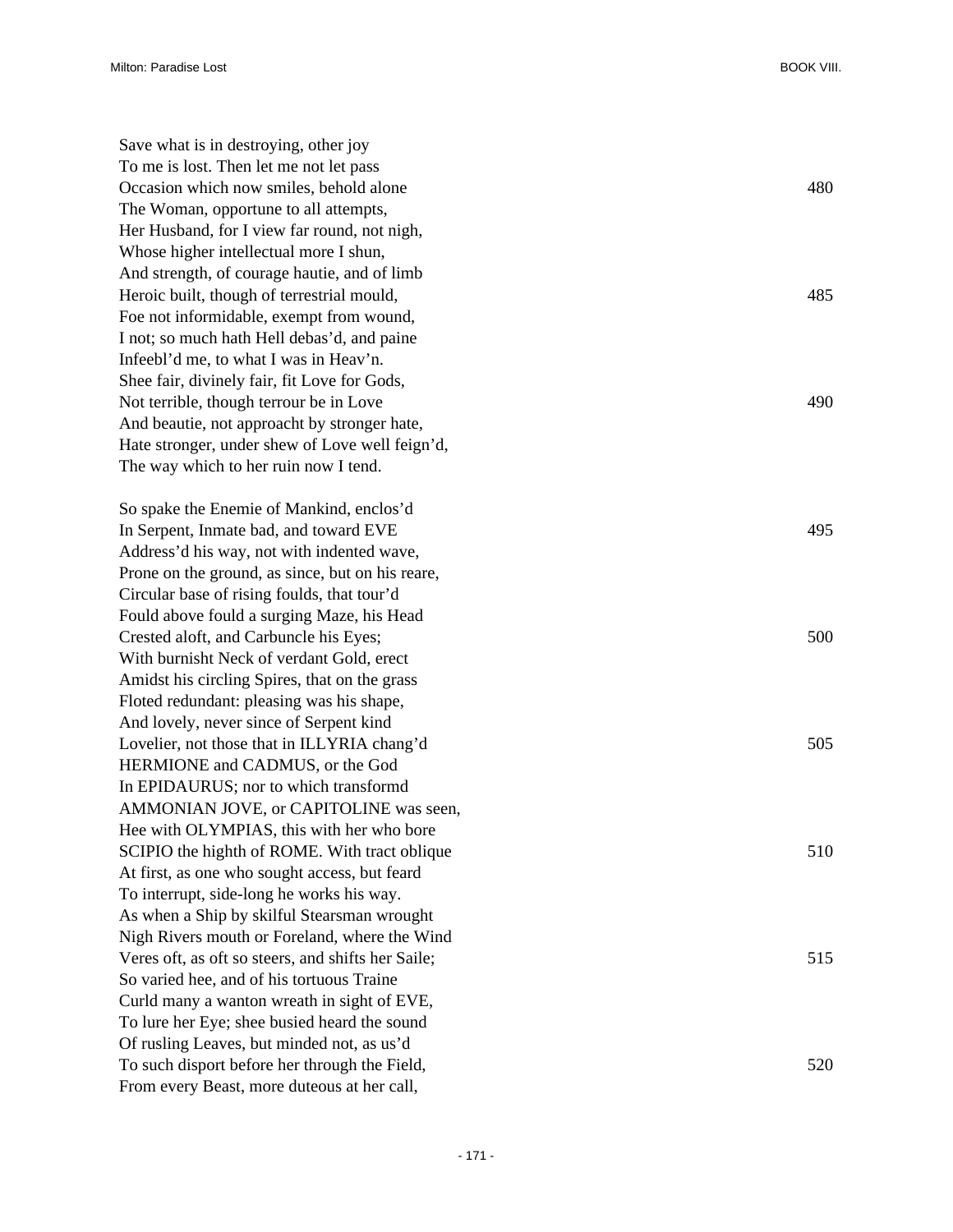| Then at CIRCEAN call the Herd disguis'd.               |     |
|--------------------------------------------------------|-----|
| Hee boulder now, uncall'd before her stood;            |     |
| But as in gaze admiring: Oft he bowd                   |     |
| His turret Crest, and sleek enamel'd Neck,             | 525 |
| Fawning, and lick'd the ground whereon she trod.       |     |
| His gentle dumb expression turnd at length             |     |
| The Eye of EVE to mark his play; he glad               |     |
| Of her attention gaind, with Serpent Tongue            |     |
| Organic, or impulse of vocal Air,                      | 530 |
| His fraudulent temptation thus began.                  |     |
| Wonder not, sovran Mistress, if perhaps                |     |
| Thou canst, who art sole Wonder, much less arm         |     |
| Thy looks, the Heav'n of mildness, with disdain,       |     |
| Displeas'd that I approach thee thus, and gaze         | 535 |
| Insatiate, I thus single; nor have feard               |     |
| Thy awful brow, more awful thus retir'd.               |     |
| Fairest resemblance of thy Maker faire,                |     |
| Thee all living things gaze on, all things thine       |     |
| By gift, and thy Celestial Beautie adore               | 540 |
| With ravishment beheld, there best beheld              |     |
| Where universally admir'd; but here                    |     |
| In this enclosure wild, these Beasts among,            |     |
| Beholders rude, and shallow to discerne                |     |
| Half what in thee is fair, one man except,             | 545 |
| Who sees thee? (and what is one?) who shouldst be seen |     |
| A Goddess among Gods, ador'd and serv'd                |     |
| By Angels numberless, thy daily Train.                 |     |
| So gloz'd the Tempter, and his Proem tun'd;            |     |
| Into the Heart of EVE his words made way,              | 550 |
| Though at the voice much marveling; at length          |     |
| Not unamaz'd she thus in answer spake.                 |     |
| What may this mean? Language of Man pronounc't         |     |
| By Tongue of Brute, and human sense exprest?           |     |
| The first at lest of these I thought deni'd            | 555 |
| To Beasts, whom God on their Creation-Day              |     |
| Created mute to all articulat sound;                   |     |
| The latter I demurre, for in thir looks                |     |
| Much reason, and in thir actions oft appeers.          |     |
| Thee, Serpent, suttlest beast of all the field         | 560 |
| I knew, but not with human voice endu'd;               |     |
| Redouble then this miracle, and say,                   |     |
| How cam'st thou speakable of mute, and how             |     |
| To me so friendly grown above the rest                 |     |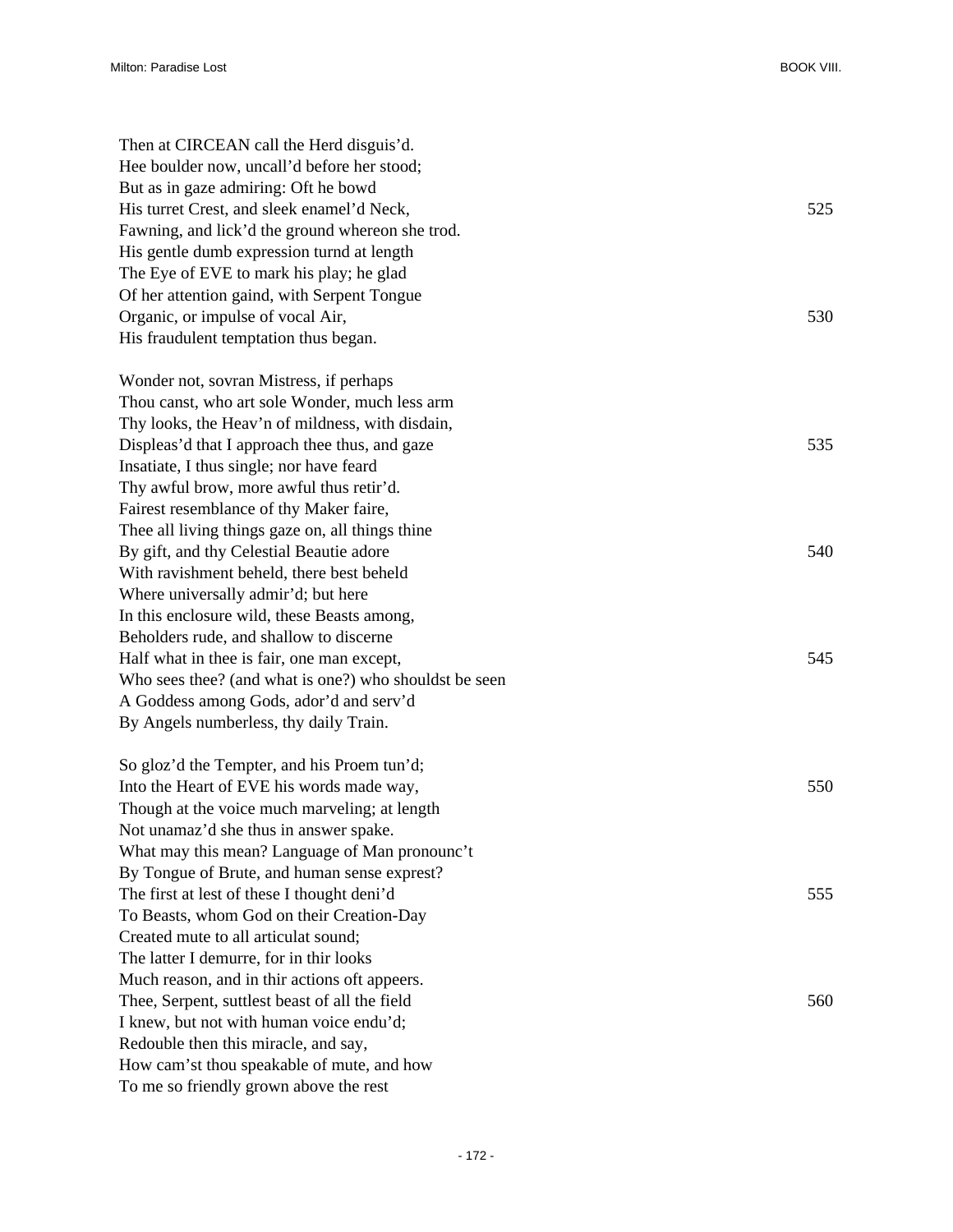| Of brutal kind, that daily are in sight?               | 565 |
|--------------------------------------------------------|-----|
| Say, for such wonder claims attention due.             |     |
|                                                        |     |
| To whom the guileful Tempter thus reply'd.             |     |
| Empress of this fair World, resplendent EVE,           |     |
| Easie to mee it is to tell thee all                    |     |
| What thou commandst, and right thou shouldst be obeyd: | 570 |
| I was at first as other Beasts that graze              |     |
| The trodden Herb, of abject thoughts and low,          |     |
| As was my food, nor aught but food discern'd           |     |
| Or Sex, and apprehended nothing high:                  |     |
| Till on a day roaving the field, I chanc'd             | 575 |
| A goodly Tree farr distant to behold                   |     |
| Loaden with fruit of fairest colours mixt,             |     |
| Ruddie and Gold: I nearer drew to gaze;                |     |
| When from the boughes a savorie odour blow'n,          |     |
| Grateful to appetite, more pleas'd my sense            | 580 |
| Then smell of sweetest Fenel, or the Teats             |     |
| Of Ewe or Goat dropping with Milk at Eevn,             |     |
| Unsuckt of Lamb or Kid, that tend thir play.           |     |
| To satisfie the sharp desire I had                     |     |
| Of tasting those fair Apples, I resolv'd               | 585 |
| Not to deferr; hunger and thirst at once,              |     |
| Powerful perswaders, quick'nd at the scent             |     |
| Of that alluring fruit, urg'd me so keene.             |     |
| About the Mossie Trunk I wound me soon,                |     |
| For high from ground the branches would require        | 590 |
| Thy utmost reach or ADAMS: Round the Tree              |     |
| All other Beasts that saw, with like desire            |     |
| Longing and envying stood, but could not reach.        |     |
| Amid the Tree now got, where plentie hung              |     |
| Tempting so nigh, to pluck and eat my fill             | 595 |
| I spar'd not, for such pleasure till that hour         |     |
| At Feed or Fountain never had I found.                 |     |
| Sated at length, ere long I might perceave             |     |
| Strange alteration in me, to degree                    |     |
| Of Reason in my inward Powers, and Speech              | 600 |
| Wanted not long, though to this shape retaind.         |     |
| Thenceforth to Speculations high or deep               |     |
| I turnd my thoughts, and with capacious mind           |     |
| Considerd all things visible in Heav'n,                |     |
| Or Earth, or Middle, all things fair and good;         | 605 |
| But all that fair and good in thy Divine               |     |
| Semblance, and in thy Beauties heav'nly Ray            |     |
| United I beheld; no Fair to thine                      |     |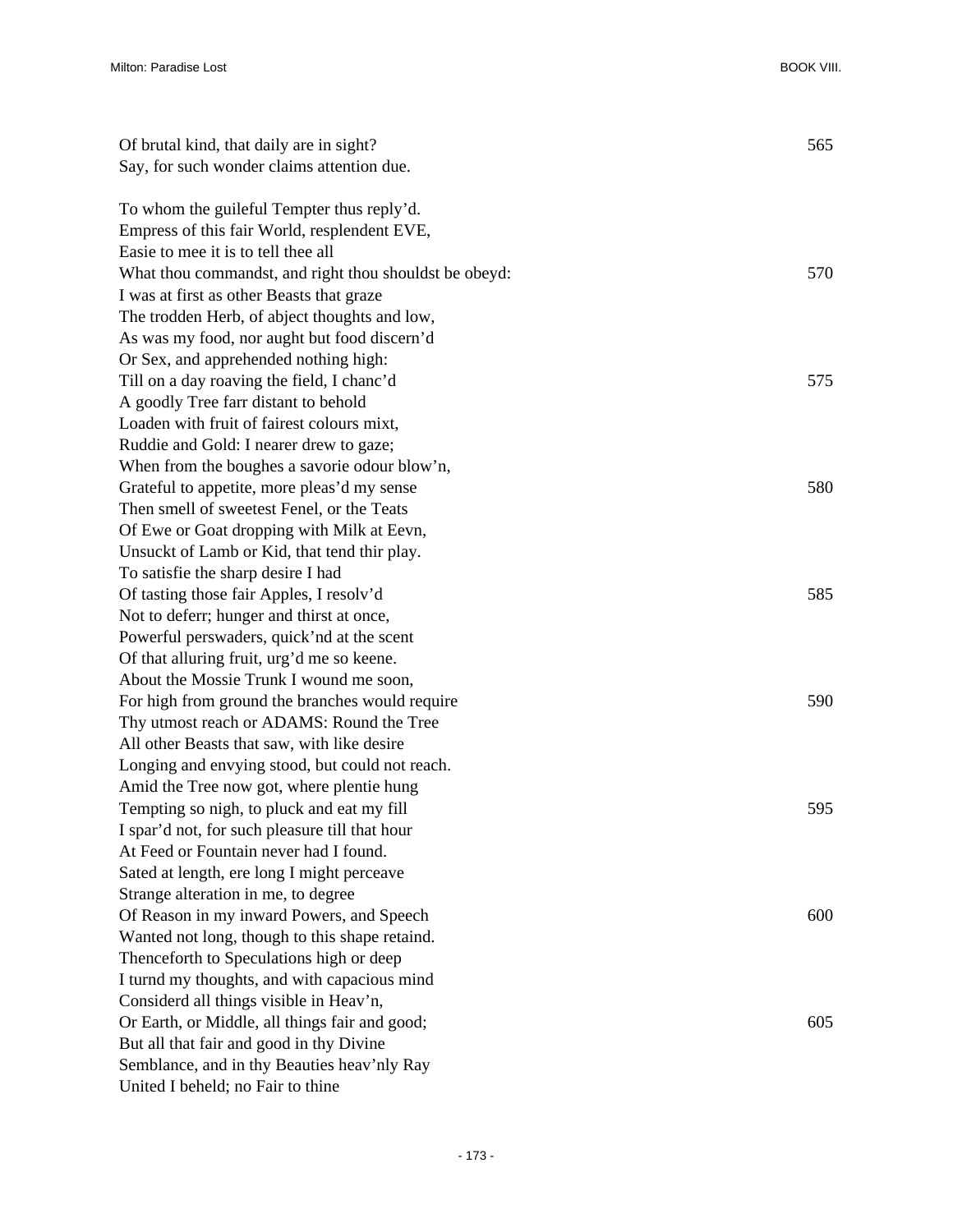| Equivalent or second, which compel'd<br>Mee thus, though importune perhaps, to come<br>And gaze, and worship thee of right declar'd<br>Sovran of Creatures, universal Dame.                                                                       | 610        |
|---------------------------------------------------------------------------------------------------------------------------------------------------------------------------------------------------------------------------------------------------|------------|
| So talk'd the spirited sly Snake; and EVE<br>Yet more amaz'd unwarie thus reply'd.                                                                                                                                                                |            |
| Serpent, thy overpraising leaves in doubt<br>The vertue of that Fruit, in thee first prov'd:<br>But say, where grows the Tree, from hence how far?<br>For many are the Trees of God that grow<br>In Paradise, and various, yet unknown            | 615        |
| To us, in such abundance lies our choice,<br>As leaves a greater store of Fruit untoucht,<br>Still hanging incorruptible, till men<br>Grow up to thir provision, and more hands<br>Help to disburden Nature of her Bearth.                        | 620        |
| To whom the wille Adder, blithe and glad.<br>Empress, the way is readie, and not long,<br>Beyond a row of Myrtles, on a Flat,<br>Fast by a Fountain, one small Thicket past<br>Of blowing Myrrh and Balme; if thou accept                         | 625<br>630 |
| My conduct, I can bring thee thither soon.<br>Lead then, said EVE. Hee leading swiftly rowld<br>In tangles, and make intricate seem strait,<br>To mischief swift. Hope elevates, and joy<br>Bright'ns his Crest, as when a wandring Fire          |            |
| Compact of unctuous vapor, which the Night<br>Condenses, and the cold invirons round,<br>Kindl'd through agitation to a Flame,<br>Which oft, they say, some evil Spirit attends,<br>Hovering and blazing with delusive Light,                     | 635        |
| Misleads th' amaz'd Night-wanderer from his way<br>To Boggs and Mires, & oft through Pond or Poole,<br>There swallow'd up and lost, from succour farr.<br>So glister'd the dire Snake and into fraud<br>Led EVE our credulous Mother, to the Tree | 640        |
| Of prohibition, root of all our woe;<br>Which when she saw, thus to her guide she spake.                                                                                                                                                          | 645        |

Serpent, we might have spar'd our coming hither, Fruitless to me, though Fruit be here to excess,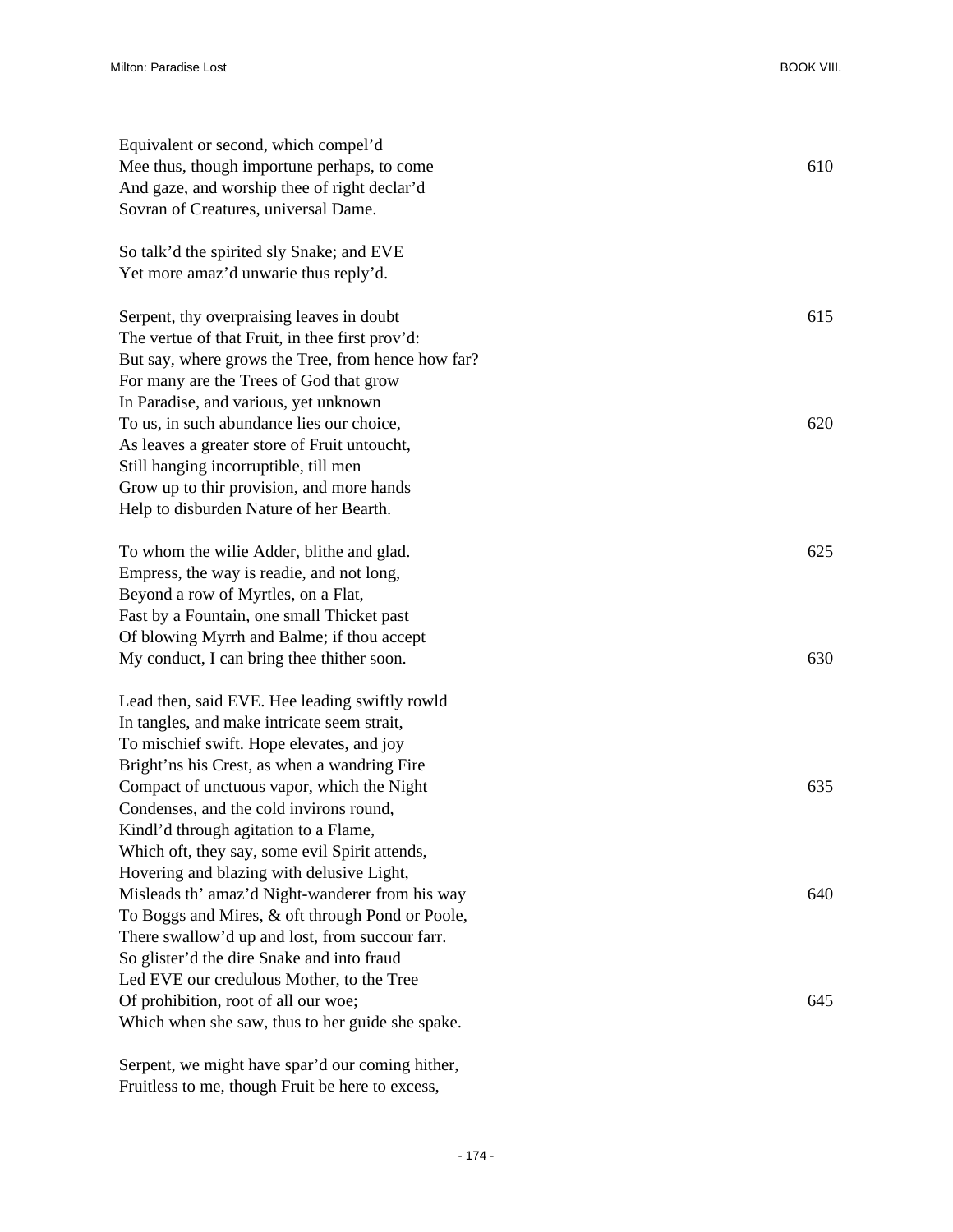| The credit of whose vertue rest with thee,            |     |
|-------------------------------------------------------|-----|
| Wondrous indeed, if cause of such effects.            | 650 |
| But of this Tree we may not taste nor touch;          |     |
| God so commanded, and left that Command               |     |
| Sole Daughter of his voice; the rest, we live         |     |
| Law to our selves, our Reason is our Law.             |     |
| To whom the Tempter guilefully repli'd.               | 655 |
| Indeed? hath God then said that of the Fruit          |     |
| Of all these Garden Trees ye shall not eate,          |     |
| Yet Lords declar'd of all in Earth or Aire?           |     |
| To whom thus EVE yet sinless. Of the Fruit            |     |
| Of each Tree in the Garden we may eate,               | 660 |
| But of the Fruit of this fair Tree amidst             |     |
| The Garden, God hath said, Ye shall not eate          |     |
| Thereof, nor shall ye touch it, least ye die.         |     |
| She scarse had said, though brief, when now more bold |     |
| The Tempter, but with shew of Zeale and Love          | 665 |
| To Man, and indignation at his wrong,                 |     |
| New part puts on, and as to passion mov'd,            |     |
| Fluctuats disturbd, yet comely, and in act            |     |
| Rais'd, as of som great matter to begin.              |     |
| As when of old som Orator renound                     | 670 |
| In ATHENS or free ROME, where Eloquence               |     |
| Flourishd, since mute, to som great cause addrest,    |     |
| Stood in himself collected, while each part,          |     |
| Motion, each act won audience ere the tongue,         |     |
| Somtimes in highth began, as no delay                 | 675 |
| Of Preface brooking through his Zeal of Right.        |     |
| So standing, moving, or to highth upgrown             |     |
| The Tempter all impassiond thus began.                |     |
| O Sacred, Wise, and Wisdom-giving Plant,              |     |
| Mother of Science, Now I feel thy Power               | 680 |
| Within me cleere, not onely to discerne               |     |
| Things in thir Causes, but to trace the wayes         |     |
| Of highest Agents, deemd however wise.                |     |
| Queen of this Universe, doe not believe               |     |
| Those rigid threats of Death; ye shall not Die:       | 685 |
| How should ye? by the Fruit? it gives you Life        |     |
| To Knowledge? By the Threatner, look on mee,          |     |
| Mee who have touch'd and tasted, yet both live,       |     |
| And life more perfet have attaind then Fate           |     |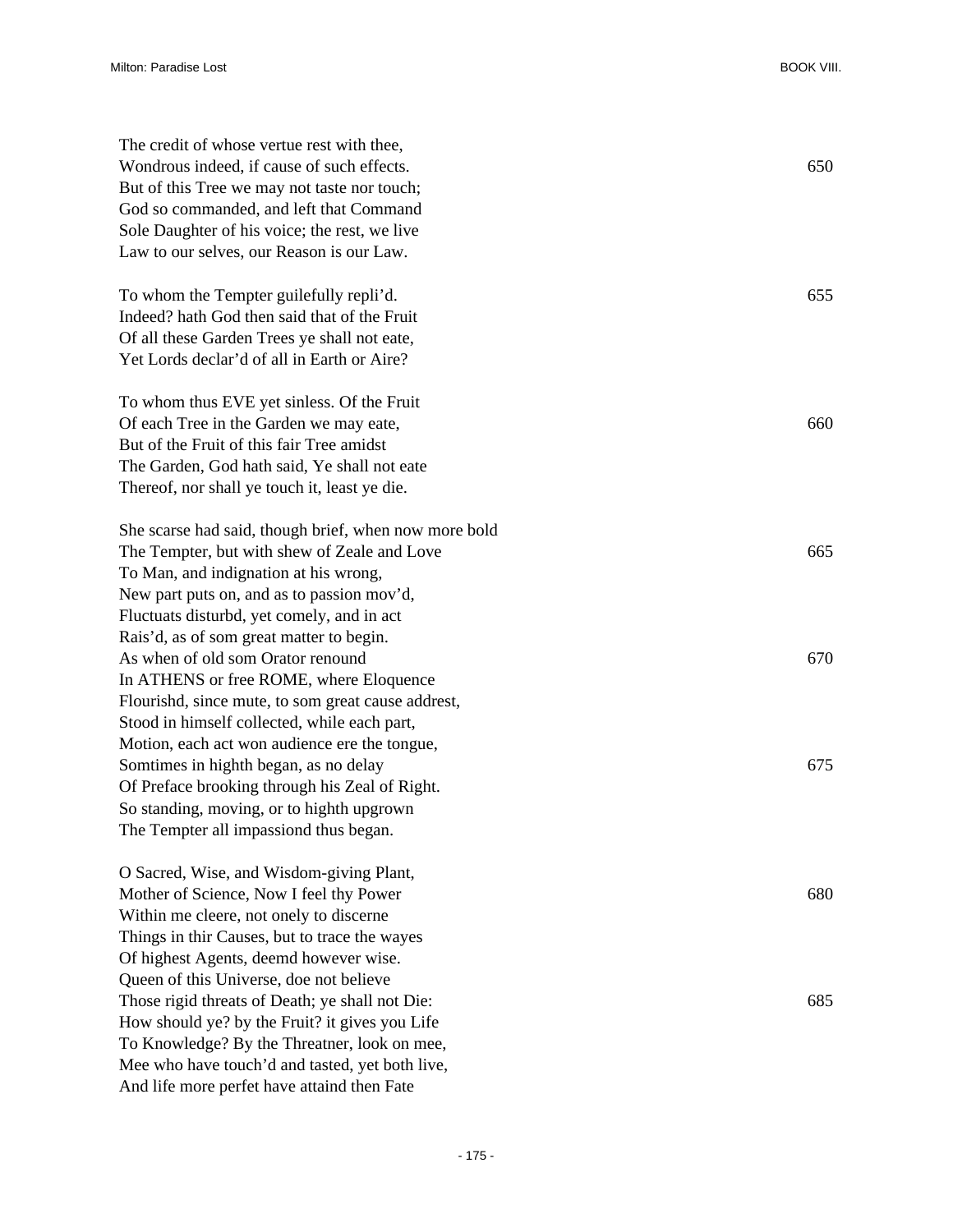| Meant mee, by ventring higher then my Lot.           | 690 |
|------------------------------------------------------|-----|
| Shall that be shut to Man, which to the Beast        |     |
| Is open? or will God incense his ire                 |     |
| For such a pretty Trespass, and not praise           |     |
| Rather your dauntless vertue, whom the pain          |     |
| Of Death denounc't, whatever thing Death be,         | 695 |
| Deterrd not from atchieving what might leade         |     |
| To happier life, knowledge of Good and Evil;         |     |
| Of good, how just? of evil, if what is evil          |     |
| Be real, why not known, since easier shunnd?         |     |
| God therefore cannot hurt ye, and be just;           | 700 |
| Not just, not God; not feard then, nor obeid:        |     |
| Your feare it self of Death removes the feare.       |     |
| Why then was this forbid? Why but to awe,            |     |
| Why but to keep ye low and ignorant,                 |     |
| His worshippers; he knows that in the day            | 705 |
| Ye Eate thereof, your Eyes that seem so cleere,      |     |
| Yet are but dim, shall perfetly be then              |     |
| Op'nd and cleerd, and ye shall be as Gods,           |     |
| Knowing both Good and Evil as they know.             |     |
| That ye should be as Gods, since I as Man,           | 710 |
| Internal Man, is but proportion meet,                |     |
| I of brute human, yee of human Gods.                 |     |
| So ye shalt die perhaps, by putting off              |     |
| Human, to put on Gods, death to be wisht,            |     |
| Though threat'nd, which no worse then this can bring | 715 |
| And what are Gods that Man may not become            |     |
| As they, participating God-like food?                |     |
| The Gods are first, and that advantage use           |     |
| On our belief, that all from them proceeds,          |     |
| I question it, for this fair Earth I see,            | 720 |
| Warm'd by the Sun, producing every kind,             |     |
| Them nothing: If they all things, who enclos'd       |     |
| Knowledge of Good and Evil in this Tree,             |     |
| That whoso eats thereof, forthwith attains           |     |
| Wisdom without their leave? and wherein lies         | 725 |
| Th' offence, that Man should thus attain to know?    |     |
| What can your knowledge hurt him, or this Tree       |     |
| Impart against his will if all be his?               |     |
| Or is it envie, and can envie dwell                  |     |
| In heav'nly brests? these, these and many more       | 730 |
| Causes import your need of this fair Fruit.          |     |
| Goddess humane, reach then, and freely taste.        |     |

He ended, and his words replete with guile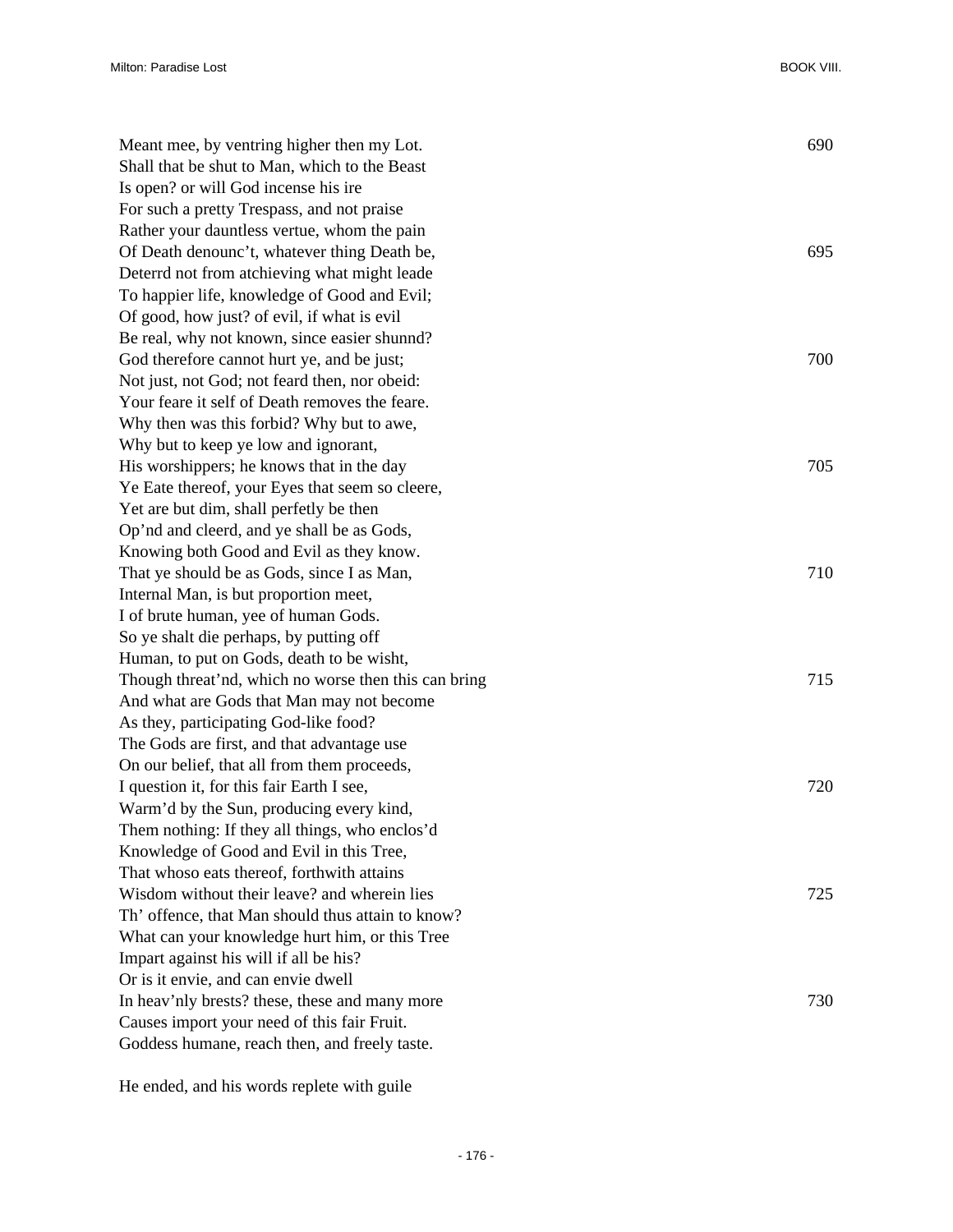| Into her heart too easie entrance won:              |     |
|-----------------------------------------------------|-----|
| Fixt on the Fruit she gaz'd, which to behold        | 735 |
| Might tempt alone, and in her ears the sound        |     |
| Yet rung of his perswasive words, impregn'd         |     |
| With Reason, to her seeming, and with Truth;        |     |
| Meanwhile the hour of Noon drew on, and wak'd       |     |
| An eager appetite, rais'd by the smell              | 740 |
| So savorie of that Fruit, which with desire,        |     |
| Inclinable now grown to touch or taste,             |     |
| Sollicited her longing eye; yet first               |     |
| Pausing a while, thus to her self she mus'd.        |     |
|                                                     |     |
| Great are thy Vertues, doubtless, best of Fruits,   | 745 |
| Though kept from Man, & worthy to be admir'd,       |     |
| Whose taste, too long forborn, at first assay       |     |
| Gave elocution to the mute, and taught              |     |
| The Tongue not made for Speech to speak thy praise: |     |
| Thy praise hee also who forbids thy use,            | 750 |
| Conceales not from us, naming thee the Tree         |     |
| Of Knowledge, knowledge both of good and evil;      |     |
| Forbids us then to taste, but his forbidding        |     |
| Commends thee more, while it inferrs the good       |     |
| By thee communicated, and our want:                 | 755 |
| For good unknown, sure is not had, or had           |     |
| And yet unknown, is as not had at all.              |     |
| In plain then, what forbids he but to know,         |     |
| Forbids us good, forbids us to be wise?             |     |
| Such prohibitions binde not. But if Death           | 760 |
| Bind us with after-bands, what profits then         |     |
| Our inward freedom? In the day we eate              |     |
| Of this fair Fruit, our doom is, we shall die.      |     |
| How dies the Serpent? hee hath eat'n and lives,     |     |
| And knows, and speaks, and reasons, and discernes,  | 765 |
| Irrational till then. For us alone                  |     |
| Was death invented? or to us deni'd                 |     |
| This intellectual food, for beasts reserv'd?        |     |
| For Beasts it seems: yet that one Beast which first |     |
| Hath tasted, envies not, but brings with joy        | 770 |
| The good befall'n him, Author unsuspect,            |     |
| Friendly to man, farr from deceit or guile.         |     |
| What fear I then, rather what know to feare         |     |
| Under this ignorance of Good and Evil,              |     |
| Of God or Death, of Law or Penaltie?                | 775 |
| Here grows the Cure of all, this Fruit Divine,      |     |
| Fair to the Eye, inviting to the Taste,             |     |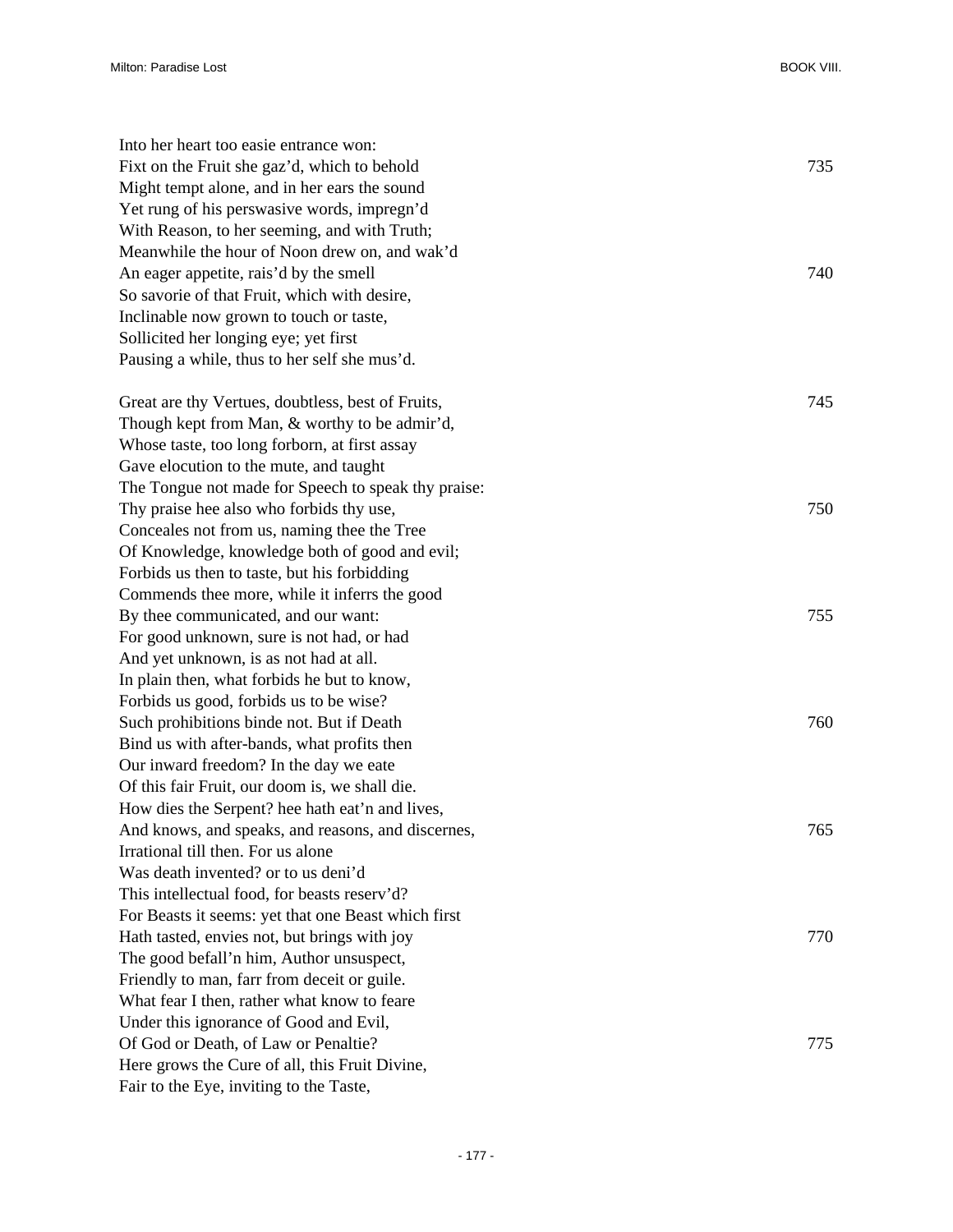Of vertue to make wise: what hinders then To reach, and feed at once both Bodie and Mind? So saying, her rash hand in evil hour 780 Forth reaching to the Fruit, she pluck'd, she eat: Earth felt the wound, and Nature from her seat Sighing through all her Works gave signs of woe, That all was lost. Back to the Thicket slunk The guiltie Serpent, and well might, for EVE 785 Intent now wholly on her taste, naught else Regarded, such delight till then, as seemd, In Fruit she never tasted, whether true Or fansied so, through expectation high

Of knowledg, nor was God-head from her thought. 790 Greedily she ingorg'd without restraint, And knew not eating Death: Satiate at length, And hight'nd as with Wine, jocond and boon, Thus to her self she pleasingly began.

O Sovran, vertuous, precious of all Trees 795 In Paradise, of operation blest To Sapience, hitherto obscur'd, infam'd, And thy fair Fruit let hang, as to no end Created; but henceforth my early care, Not without Song, each Morning, and due praise 800 Shall tend thee, and the fertil burden ease Of thy full branches offer'd free to all; Till dieted by thee I grow mature In knowledge, as the Gods who all things know; Though others envie what they cannot give; 805 For had the gift bin theirs, it had not here Thus grown. Experience, next to thee I owe, Best guide; not following thee, I had remaind In ignorance, thou op'nst Wisdoms way, And giv'st access, though secret she retire. 810 And I perhaps am secret; Heav'n is high, High and remote to see from thence distinct Each thing on Earth; and other care perhaps May have diverted from continual watch Our great Forbidder, safe with all his Spies 815 About him. But to ADAM in what sort Shall I appeer? shall I to him make known As yet my change, and give him to partake Full happiness with mee, or rather not, But keep the odds of Knowledge in my power 820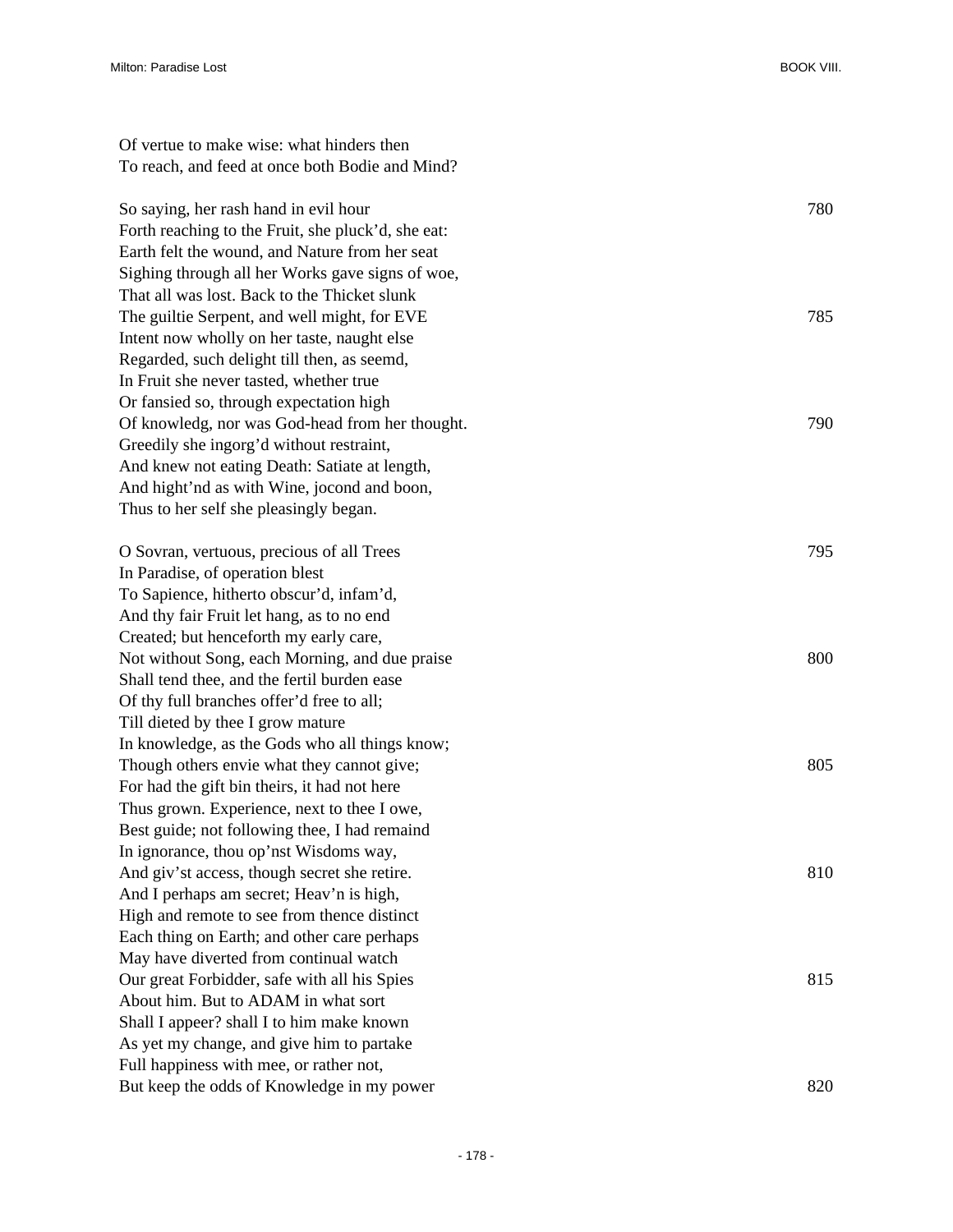Without Copartner? so to add what wants In Femal Sex, the more to draw his Love, And render me more equal, and perhaps A thing not undesireable, somtime Superior; for inferior who is free? 825 This may be well: but what if God have seen, And Death ensue? then I shall be no more, And ADAM wedded to another EVE, Shall live with her enjoying, I extinct; A death to think. Confirm'd then I resolve, 830 ADAM shall share with me in bliss or woe: So dear I love him, that with him all deaths I could endure; without him live no life.

So saying, from the Tree her step she turnd, But first low Reverence don, as to the power 835 That dwelt within, whose presence had infus'd Into the plant sciential sap, deriv'd From Nectar, drink of Gods. ADAM the while Waiting desirous her return, had wove Of choicest Flours a Garland to adorne 840 Her Tresses, and her rural labours crown As Reapers oft are wont thir Harvest Queen. Great joy he promis'd to his thoughts, and new Solace in her return, so long delay'd; Yet oft his heart, divine of somthing ill, 845 Misgave him; hee the faultring measure felt; And forth to meet her went, the way she took That Morn when first they parted; by the Tree Of Knowledge he must pass, there he her met, Scarse from the Tree returning; in her hand 850 A bough of fairest fruit that downie smil'd, New gatherd, and ambrosial smell diffus'd. To him she hasted, in her face excuse Came Prologue, and Apologie to prompt, Which with bland words at will she thus addrest. 855

Hast thou not wonderd, ADAM, at my stay? Thee I have misst, and thought it long, depriv'd Thy presence, agonie of love till now Not felt, nor shall be twice, for never more Mean I to trie, what rash untri'd I sought,  $860$ The paine of absence from thy sight. But strange Hath bin the cause, and wonderful to heare: This Tree is not as we are told, a Tree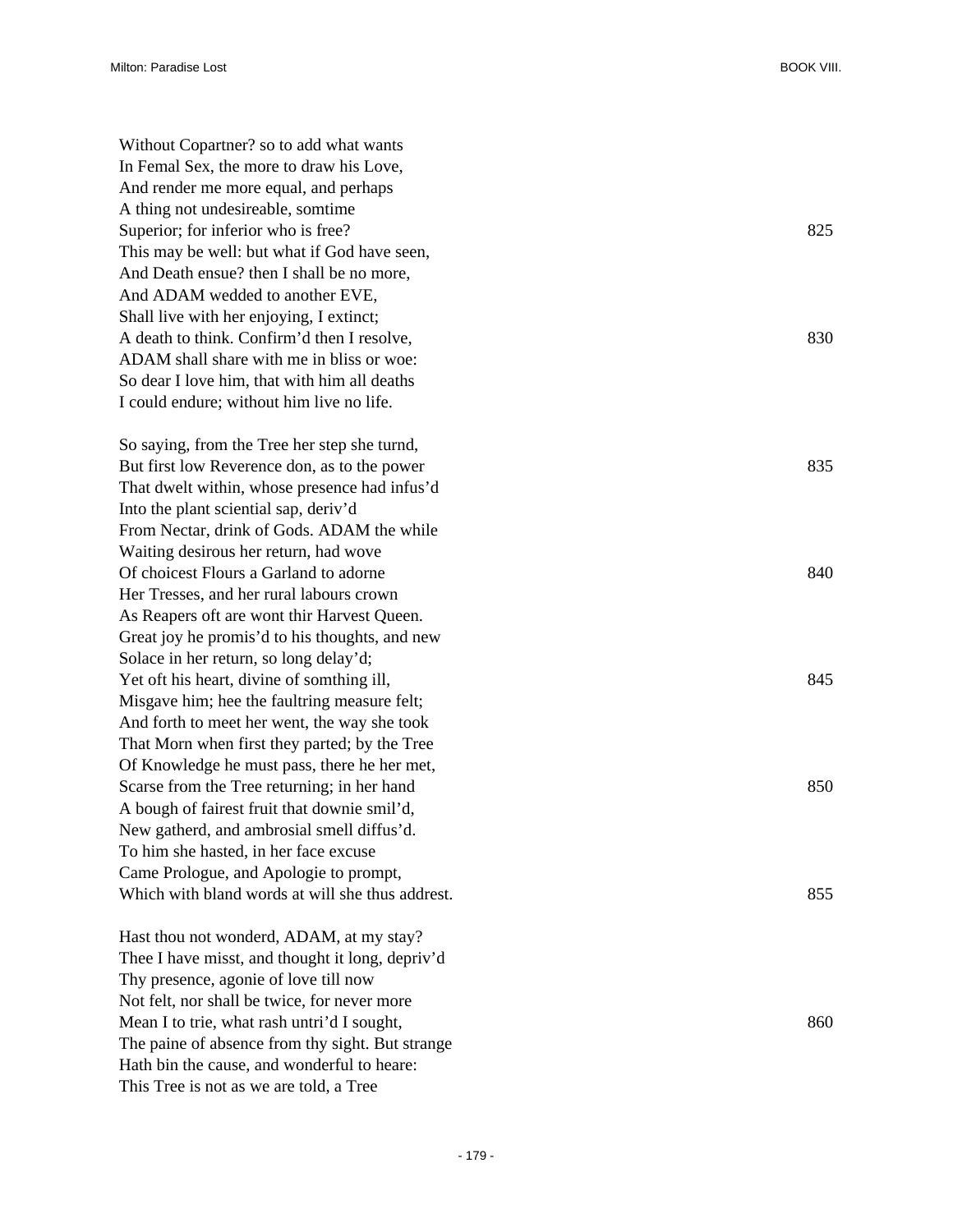| Of danger tasted, nor to evil unknown              |     |
|----------------------------------------------------|-----|
| Op'ning the way, but of Divine effect              | 865 |
| To open Eyes, and make them Gods who taste;        |     |
| And hath bin tasted such; the Serpent wise,        |     |
| Or not restraind as wee, or not obeying,           |     |
| Hath eat'n of the fruit, and is become,            |     |
| Not dead, as we are threatn'd, but thenceforth     | 870 |
| Endu'd with human voice and human sense,           |     |
| Reasoning to admiration, and with mee              |     |
| Perswasively hath so prevaild, that I              |     |
| Have also tasted, and have also found              |     |
| Th' effects to correspond, opener mine Eyes,       | 875 |
| Dimm erst, dilated Spirits, ampler Heart,          |     |
| And growing up to Godhead; which for thee          |     |
| Chiefly I sought, without thee can despise.        |     |
| For bliss, as thou hast part, to me is bliss,      |     |
| Tedious, unshar'd with thee, and odious soon.      | 880 |
| Thou therefore also taste, that equal Lot          |     |
| May joyne us, equal Joy, as equal Love;            |     |
| Least thou not tasting, different degree           |     |
| Disjoyne us, and I then too late renounce          |     |
| Deitie for thee, when Fate will not permit.        | 885 |
| Thus EVE with Countnance blithe her storie told;   |     |
| But in her Cheek distemper flushing glowd.         |     |
| On th' other side, ADAM, soon as he heard          |     |
| The fatal Trespass don by EVE, amaz'd,             |     |
| Astonied stood and Blank, while horror chill       | 890 |
| Ran through his veins, and all his joynts relax'd; |     |
| From his slack hand the Garland wreath'd for EVE   |     |
| Down drop'd, and all the faded Roses shed:         |     |
| Speechless he stood and pale, till thus at length  |     |
| First to himself he inward silence broke.          | 895 |
| O fairest of Creation, last and best               |     |
| Of all Gods Works, Creature in whom excell'd       |     |
| Whatever can to fight or thought be found,         |     |
| Holy, divine, good, amiable, or sweet!             |     |
| How art thou lost, how on a sudden lost,           | 900 |
| Defac't, deflourd, and now to Death devote?        |     |
| Rather how hast thou yeelded to transgress         |     |
| The strict forbiddance, how to violate             |     |
| The sacred Fruit forbidd'n! som cursed fraud       |     |
| Of Enemie hath beguil'd thee, yet unknown,         | 905 |

And mee with thee hath ruind, for with thee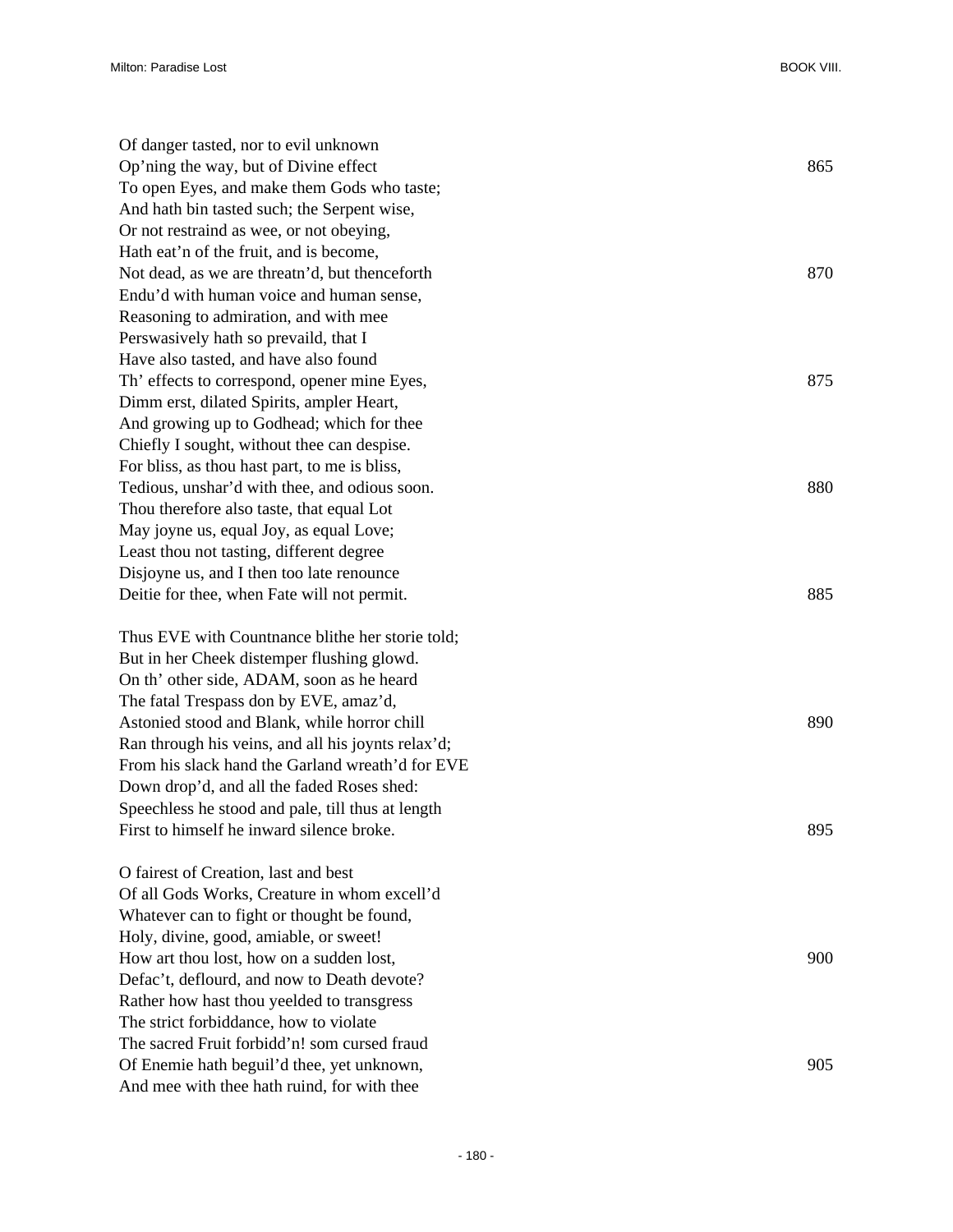| Certain my resolution is to Die;<br>How can I live without thee, how forgoe |     |
|-----------------------------------------------------------------------------|-----|
| Thy sweet Converse and Love so dearly joyn'd,                               |     |
| To live again in these wilde Woods forlorn?                                 | 910 |
| Should God create another EVE, and I                                        |     |
| Another Rib afford, yet loss of thee                                        |     |
| Would never from my heart; no no, I feel                                    |     |
| The Link of Nature draw me: Flesh of Flesh,                                 |     |
| Bone of my Bone thou art, and from thy State                                | 915 |
| Mine never shall be parted, bliss or woe.                                   |     |
|                                                                             |     |
| So having said, as one from sad dismay                                      |     |
| Recomforted, and after thoughts disturbd                                    |     |
| Submitting to what seemd remediless,                                        |     |
| Thus in calme mood his Words to EVE he turnd.                               | 920 |
|                                                                             |     |
| Bold deed thou hast presum'd, adventrous EVE,                               |     |
| And peril great provok't, who thus hast dar'd                               |     |
| Had it bin onely coveting to Eye                                            |     |
| That sacred Fruit, sacred to abstinence,                                    |     |
| Much more to taste it under banne to touch.                                 | 925 |
| But past who can recall, or don undoe?                                      |     |
| Not God omnipotent, for Fate, yet so                                        |     |
| Perhaps thou shalt not Die, perhaps the Fact                                |     |
| Is not so hainous now, foretasted Fruit,                                    |     |
| Profan'd first by the Serpent, by him first                                 | 930 |
| Made common and unhallowd: ere one tastes;                                  |     |
| Nor yet on him found deadly; he yet lives,                                  |     |
| Lives, as thou saidst, and gaines to live as Man                            |     |
| Higher degree of Life, inducement strong                                    |     |
| To us, as likely tasting to attaine                                         | 935 |
| Proportional ascent, which cannot be                                        |     |
| But to be Gods, or Angels Demi-gods.                                        |     |
| Nor can I think that God, Creator wise,                                     |     |
| Though threatning, will in earnest so destroy                               |     |
| Us his prime Creatures, dignifi'd so high,                                  | 940 |
| Set over all his Works, which in our Fall,                                  |     |
| For us created, needs with us must faile,                                   |     |
| Dependent made; so God shall uncreate,                                      |     |
| Be frustrate, do, undo, and labour loose,                                   |     |
| Not well conceav'd of God, who though his Power                             | 945 |
| Creation could repeate, yet would be loath                                  |     |
| Us to abolish, least the Adversary                                          |     |
| Triumph and say; Fickle their State whom God                                |     |
| Most Favors, who can please him long? Mee first                             |     |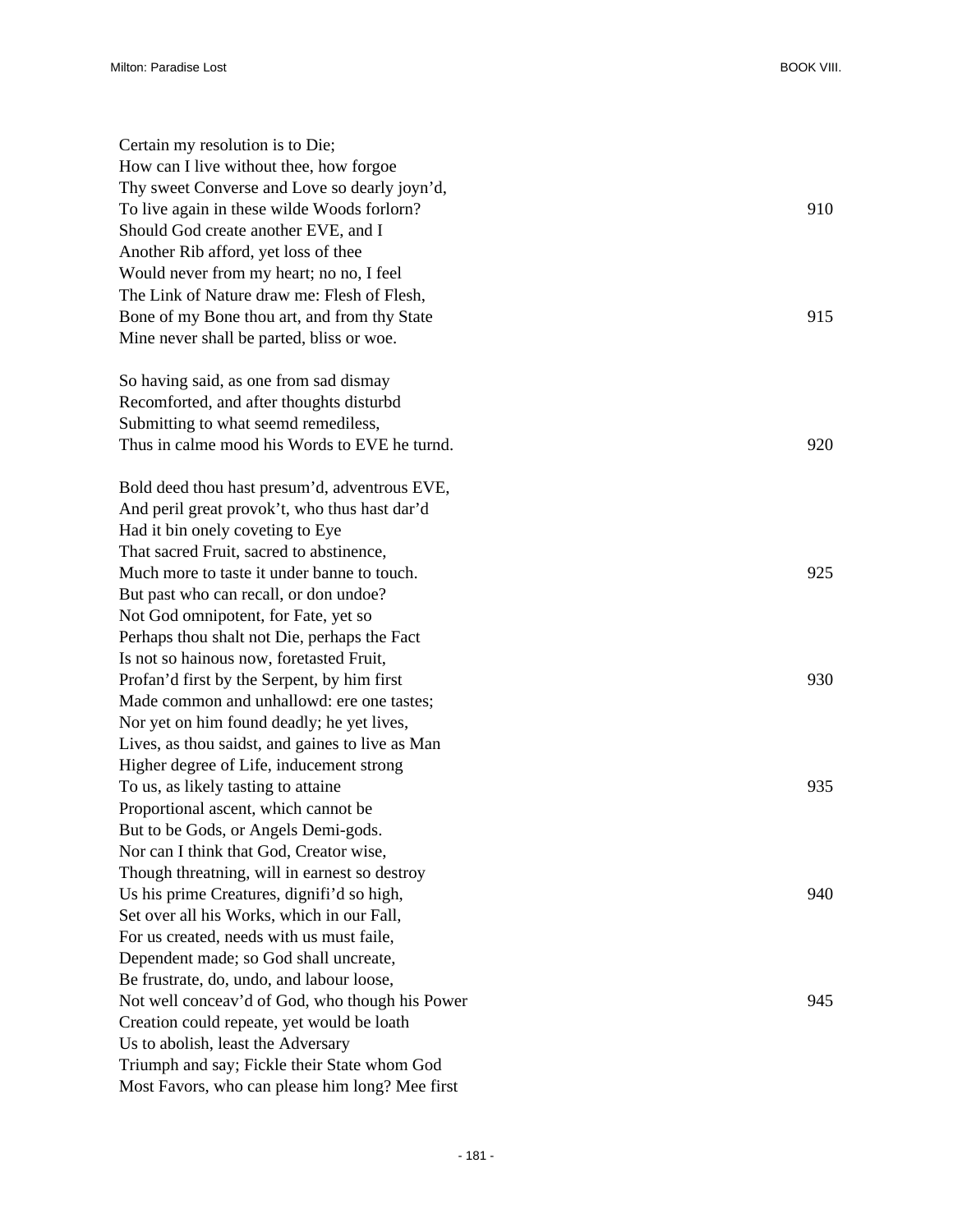| He ruind, now Mankind; whom will he next?<br>Matter of scorne, not to be given the Foe.<br>However I with thee have fixt my Lot,<br>Certain to undergoe like doom, if Death | 950 |
|-----------------------------------------------------------------------------------------------------------------------------------------------------------------------------|-----|
| Consort with thee, Death is to mee as Life;<br>So forcible within my heart I feel<br>The Bond of Nature draw me to my owne,                                                 | 955 |
| My own in thee, for what thou art is mine;                                                                                                                                  |     |
| Our State cannot be severd, we are one,                                                                                                                                     |     |
| One Flesh; to loose thee were to loose my self.                                                                                                                             |     |
| So ADAM, and thus EVE to him repli'd.                                                                                                                                       | 960 |
| O glorious trial of exceeding Love,                                                                                                                                         |     |
| Illustrious evidence, example high!                                                                                                                                         |     |
| Ingaging me to emulate, but short                                                                                                                                           |     |
| Of thy perfection, how shall I attaine,                                                                                                                                     |     |
| ADAM, from whose deare side I boast me sprung,                                                                                                                              | 965 |
| And gladly of our Union heare thee speak,                                                                                                                                   |     |
| One Heart, one Soul in both; whereof good prooff                                                                                                                            |     |
| This day affords, declaring thee resolvd,                                                                                                                                   |     |
| Rather then Death or aught then Death more dread                                                                                                                            |     |
| Shall separate us, linkt in Love so deare,                                                                                                                                  | 970 |
| To undergoe with mee one Guilt, one Crime,                                                                                                                                  |     |
| If any be, of tasting this fair Fruit,                                                                                                                                      |     |
| Whose vertue, for of good still good proceeds,                                                                                                                              |     |
| Direct, or by occasion hath presented                                                                                                                                       |     |
| This happie trial of thy Love, which else                                                                                                                                   | 975 |
| So eminently never had bin known.                                                                                                                                           |     |
| Were it I thought Death menac't would ensue                                                                                                                                 |     |
| This my attempt, I would sustain alone                                                                                                                                      |     |
| The worst, and not perswade thee, rather die                                                                                                                                |     |
| Deserted, then oblige thee with a fact                                                                                                                                      | 980 |
| Pernicious to thy Peace, chiefly assur'd                                                                                                                                    |     |
| Remarkably so late of thy so true,                                                                                                                                          |     |
| So faithful Love unequald; but I feel                                                                                                                                       |     |
| Farr otherwise th' event, not Death, but Life                                                                                                                               |     |
| Augmented, op'nd Eyes, new Hopes, new Joyes,                                                                                                                                | 985 |
| Taste so Divine, that what of sweet before                                                                                                                                  |     |
| Hath toucht my sense, flat seems to this, and harsh.                                                                                                                        |     |
| On my experience, ADAM, freely taste,                                                                                                                                       |     |
| And fear of Death deliver to the Windes.                                                                                                                                    |     |
| So saying, she embrac'd him, and for joy                                                                                                                                    | 990 |
| Tenderly wept, much won that he his Love                                                                                                                                    |     |

- 182 -

Had so enobl'd, as of choice to incurr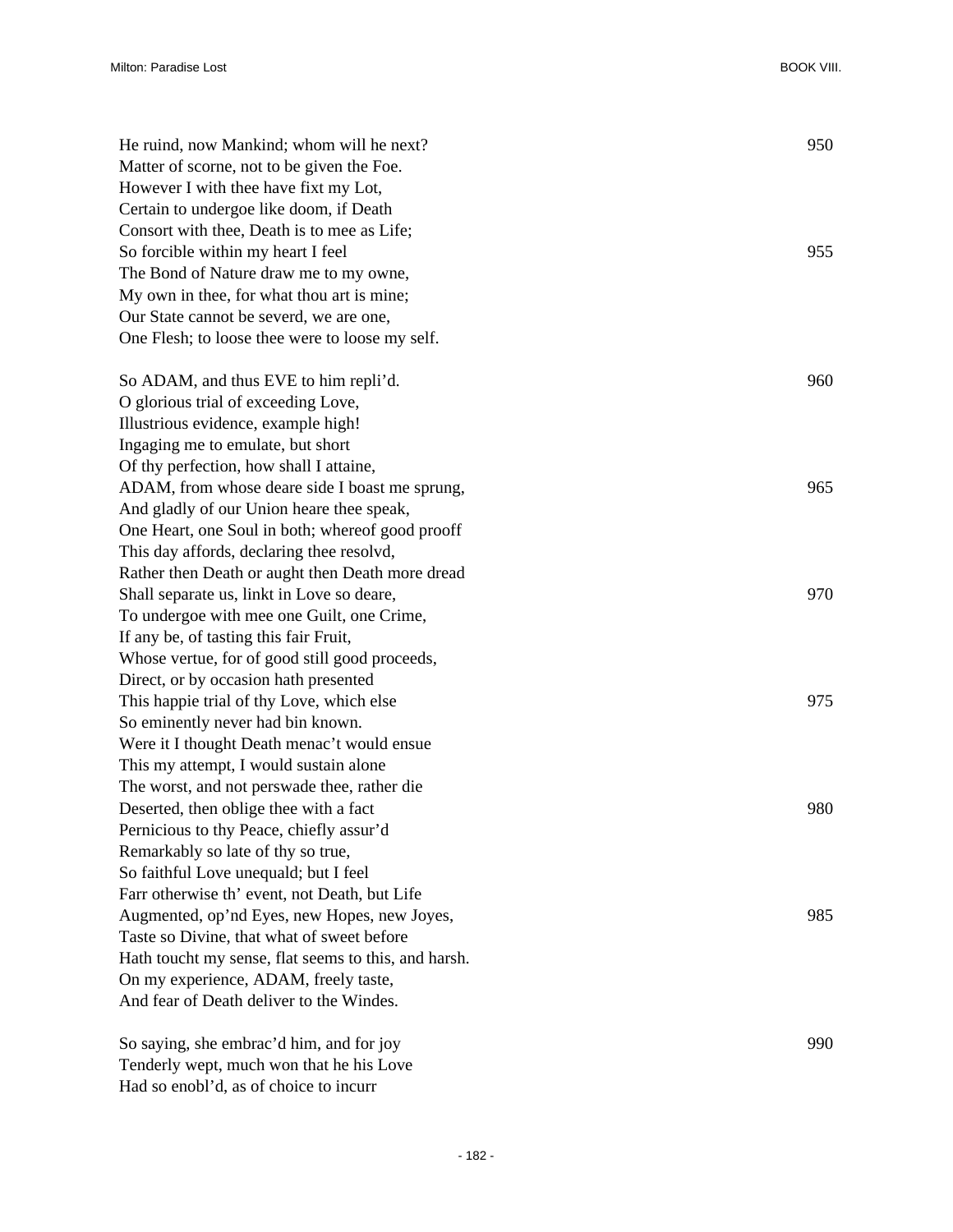| Divine displeasure for her sake, or Death.         |      |
|----------------------------------------------------|------|
| In recompence (for such compliance bad             |      |
| Such recompence best merits) from the bough        | 995  |
| She gave him of that fair enticing Fruit           |      |
| With liberal hand: he scrupl'd not to eat          |      |
| Against his better knowledge, not deceav'd,        |      |
| But fondly overcome with Femal charm.              |      |
| Earth trembl'd from her entrails, as again         | 1000 |
| In pangs, and Nature gave a second groan,          |      |
| Skie lowr'd, and muttering Thunder, som sad drops  |      |
| Wept at compleating of the mortal Sin              |      |
| Original; while ADAM took no thought,              |      |
| Eating his fill, nor EVE to iterate                | 1005 |
| Her former trespass fear'd, the more to soothe     |      |
| Him with her lov'd societie, that now              |      |
| As with new Wine intoxicated both                  |      |
| They swim in mirth, and fansie that they feel      |      |
| Divinitie within them breeding wings               | 1010 |
| Wherewith to scorn the Earth: but that false Fruit |      |
| Farr other operation first displaid,               |      |
| Carnal desire enflaming, hee on EVE                |      |
| Began to cast lascivious Eyes, she him             |      |
| As wantonly repaid; in Lust they burne:            | 1015 |
| Till ADAM thus 'gan EVE to dalliance move.         |      |
| EVE, now I see thou art exact of taste,            |      |
| And elegant, of Sapience no small part,            |      |
| Since to each meaning savour we apply,             |      |
| And Palate call judicious; I the praise            | 1020 |
| Yeild thee, so well this day thou hast purvey'd.   |      |
| Much pleasure we have lost, while we abstain'd     |      |
| From this delightful Fruit, nor known till now     |      |
| True relish, tasting; if such pleasure be          |      |
| In things to us forbidden, it might be wish'd,     | 1025 |
| For this one Tree had bin forbidden ten.           |      |
| But come, so well refresh't, now let us play,      |      |
| As meet is, after such delicious Fare;             |      |
| For never did thy Beautie since the day            |      |
| I saw thee first and wedded thee, adorn'd          | 1030 |
| With all perfections, so enflame my sense          |      |
| With ardor to enjoy thee, fairer now               |      |
| Then ever, bountie of this vertuous Tree.          |      |
| So said he, and forbore not glance or toy          |      |
| Of amorous intent, well understood                 | 1035 |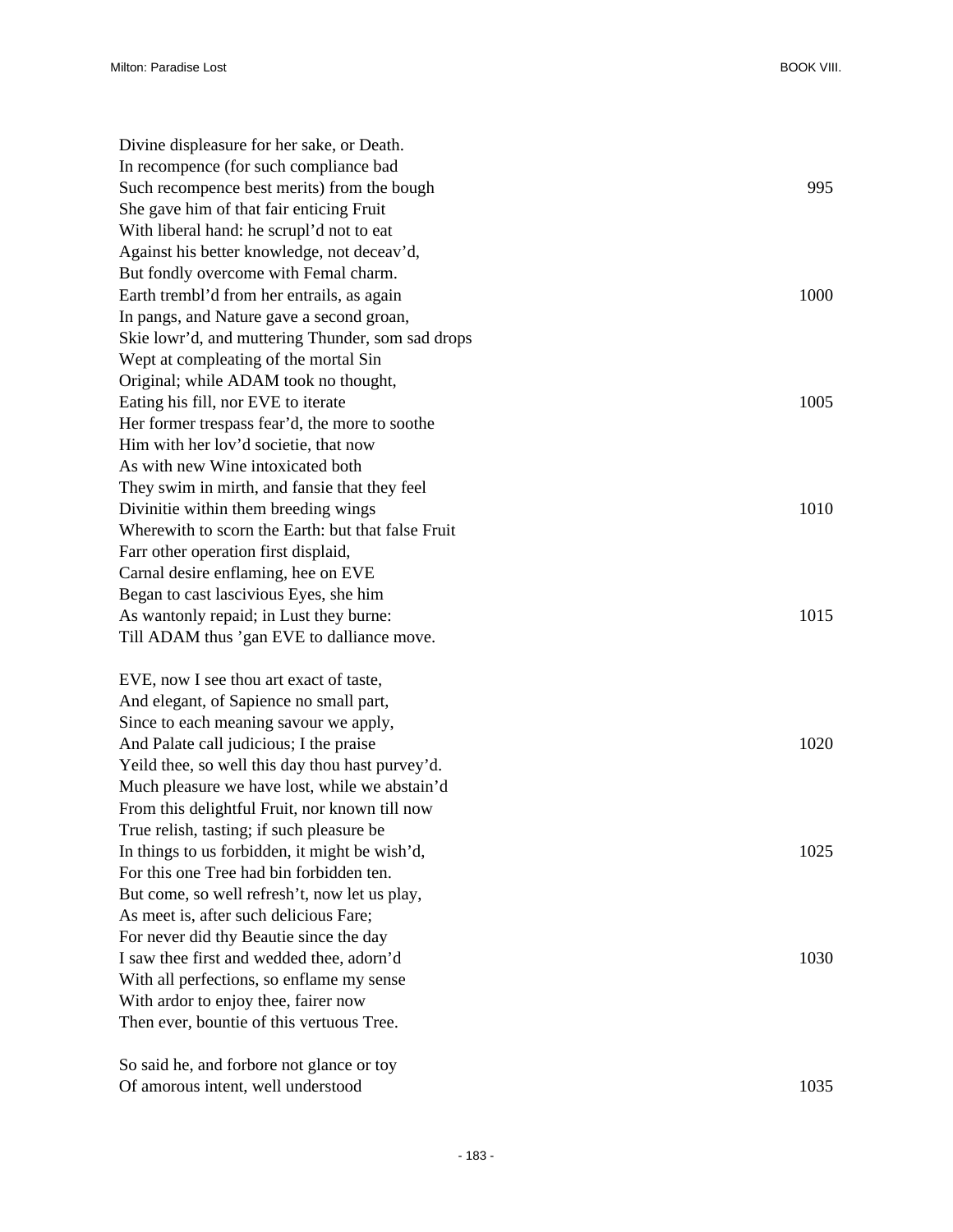| Of EVE, whose Eye darted contagious Fire.           |      |
|-----------------------------------------------------|------|
| Her hand he seis'd, and to a shadie bank,           |      |
| Thick overhead with verdant roof imbowr'd           |      |
| He led her nothing loath; Flours were the Couch,    |      |
| Pansies, and Violets, and Asphodel,                 | 1040 |
| And Hyacinth, Earths freshest softest lap.          |      |
| There they thir fill of Love and Loves disport      |      |
| Took largely, of thir mutual guilt the Seale,       |      |
| The solace of thir sin, till dewie sleep            |      |
| Oppress'd them, wearied with thir amorous play.     | 1045 |
| Soon as the force of that fallacious Fruit,         |      |
| That with exhilerating vapour bland                 |      |
| About thir spirits had plaid, and inmost powers     |      |
| Made erre, was now exhal'd, and grosser sleep       |      |
| Bred of unkindly fumes, with conscious dreams       | 1050 |
| Encumberd, now had left them, up they rose          |      |
| As from unrest, and each the other viewing,         |      |
| Soon found thir Eyes how op'nd, and thir minds      |      |
| How dark'nd; innocence, that as a veile             |      |
| Had shadow'd them from knowing ill, was gon,        | 1055 |
| Just confidence, and native righteousness,          |      |
| And honour from about them, naked left              |      |
| To guiltie shame hee cover'd, but his Robe          |      |
| Uncover'd more. So rose the DANITE strong           |      |
| HERCULEAN SAMSON from the Harlot-lap                | 1060 |
| Of PHILISTEAN DALILAH, and wak'd                    |      |
| Shorn of his strength, They destitute and bare      |      |
| Of all thir vertue: silent, and in face             |      |
| Confounded long they sate, as struck'n mute,        |      |
| Till ADAM, though not less then EVE abasht,         | 1065 |
| At length gave utterance to these words constraind. |      |
| O EVE, in evil hour thou didst give care            |      |
| To that false Worm, of whomsoever taught            |      |
| To counterfet Mans voice, true in our Fall,         |      |
| False in our promis'd Rising; since our Eyes        | 1070 |
| Op'nd we find indeed, and find we know              |      |
| Both Good and Evil, Good lost and Evil got,         |      |
| Bad Fruit of Knowledge, if this be to know,         |      |
| Which leaves us naked thus, of Honour void,         |      |
| Of Innocence, of Faith, of Puritie,                 | 1075 |
| Our wonted Ornaments now soild and staind,          |      |
| And in our Faces evident the signes                 |      |
| Of foul concupiscence; whence evil store;           |      |

Even shame, the last of evils; of the first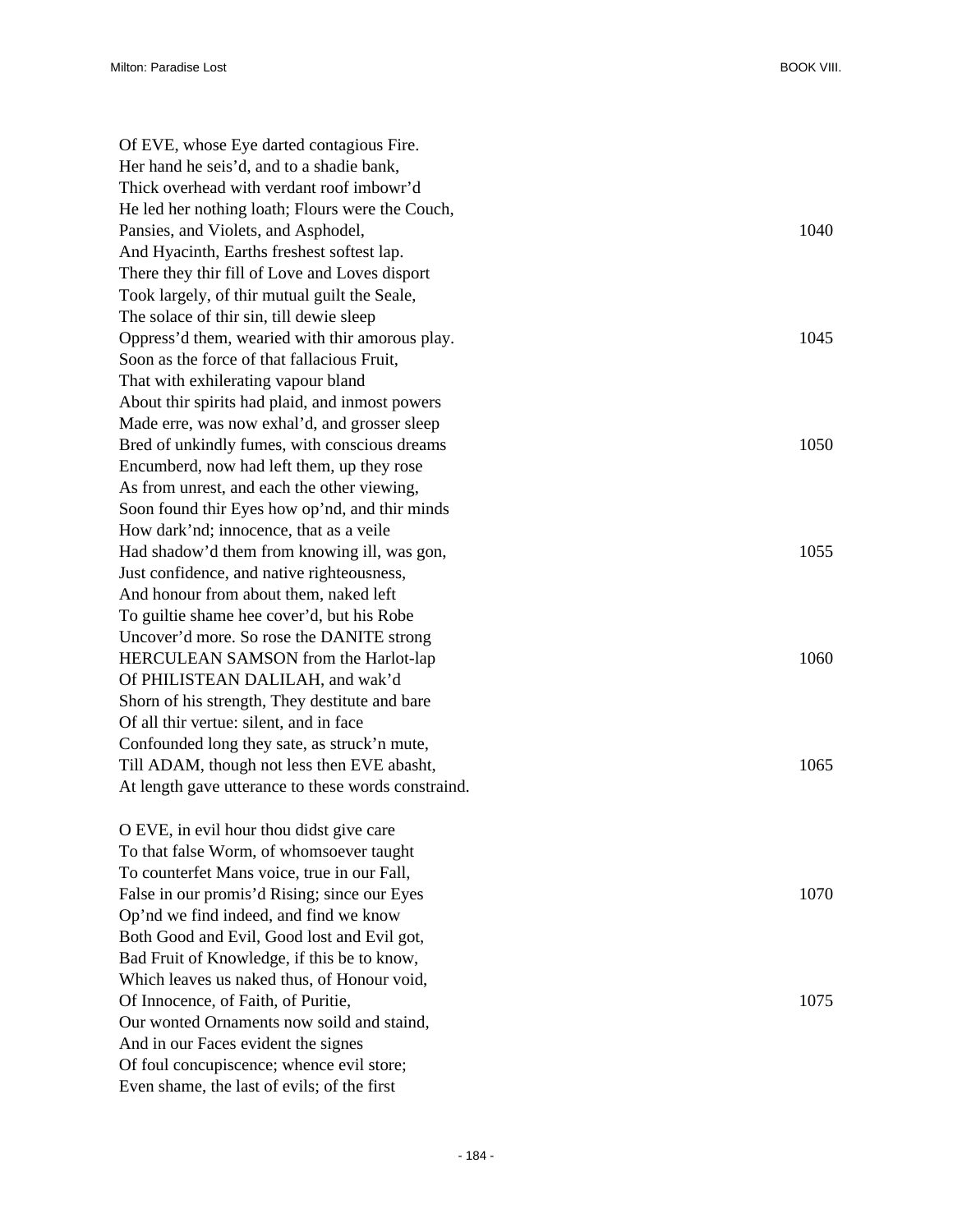| Be sure then. How shall I behold the face                                                        | 1080 |
|--------------------------------------------------------------------------------------------------|------|
| Henceforth of God or Angel, earst with joy                                                       |      |
| And rapture so oft beheld? those heav'nly shapes                                                 |      |
| Will dazle now this earthly, with thir blaze                                                     |      |
| Insufferably bright. O might I here                                                              |      |
| In solitude live savage, in some glad                                                            | 1085 |
| Obscur'd, where highest Woods impenetrable                                                       |      |
| To Starr or Sun-light, spread thir umbrage broad,                                                |      |
| And brown as Evening: Cover me ye Pines,                                                         |      |
| Ye Cedars, with innumerable boughs                                                               |      |
| Hide me, where I may never see them more.                                                        | 1090 |
| But let us now, as in bad plight, devise                                                         |      |
| What best may for the present serve to hide                                                      |      |
| The Parts of each from other, that seem most                                                     |      |
| To shame obnoxious, and unseemliest seen,                                                        |      |
| Some Tree whose broad smooth Leaves together sowd,                                               | 1095 |
| And girded on our loyns, may cover round                                                         |      |
| Those middle parts, that this new commer, Shame,                                                 |      |
| There sit not, and reproach us as unclean.                                                       |      |
| So counsel'd hee, and both together went                                                         |      |
| Into the thickest Wood, there soon they chose                                                    | 1100 |
| The Figtree, not that kind for Fruit renown'd,                                                   |      |
| But such as at this day to INDIANS known                                                         |      |
| In MALABAR or DECAN spreds her Armes                                                             |      |
| Braunching so broad and long, that in the ground                                                 |      |
| The bended Twigs take root, and Daughters grow                                                   | 1105 |
| About the Mother Tree, a Pillard shade                                                           |      |
| High overarch't, and echoing Walks between;                                                      |      |
| There oft the INDIAN Herdsman shunning heate                                                     |      |
| Shelters in coole, and tends his pasturing Herds                                                 |      |
| At Loopholes cut through thickest shade: Those Leaves                                            | 1110 |
| They gatherd, broad as AMAZONIAN Targe,                                                          |      |
| And with what skill they had, together sowd,                                                     |      |
| To gird thir waste, vain Covering if to hide                                                     |      |
| Thir guilt and dreaded shame; O how unlike                                                       |      |
| To that first naked Glorie. Such of late                                                         | 1115 |
| COLUMBUS found th' AMERICAN to girt                                                              |      |
| With featherd Cincture, naked else and wilde                                                     |      |
|                                                                                                  |      |
| Among the Trees on Iles and woodie Shores.                                                       |      |
| Thus fenc't, and as they thought, thir shame in part<br>Coverd, but not at rest or ease of Mind, | 1120 |
|                                                                                                  |      |
| They sate them down to weep, nor onely Teares                                                    |      |
| Raind at thir Eyes, but high Winds worse within                                                  |      |
| Began to rise, high Passions, Anger, Hate,                                                       |      |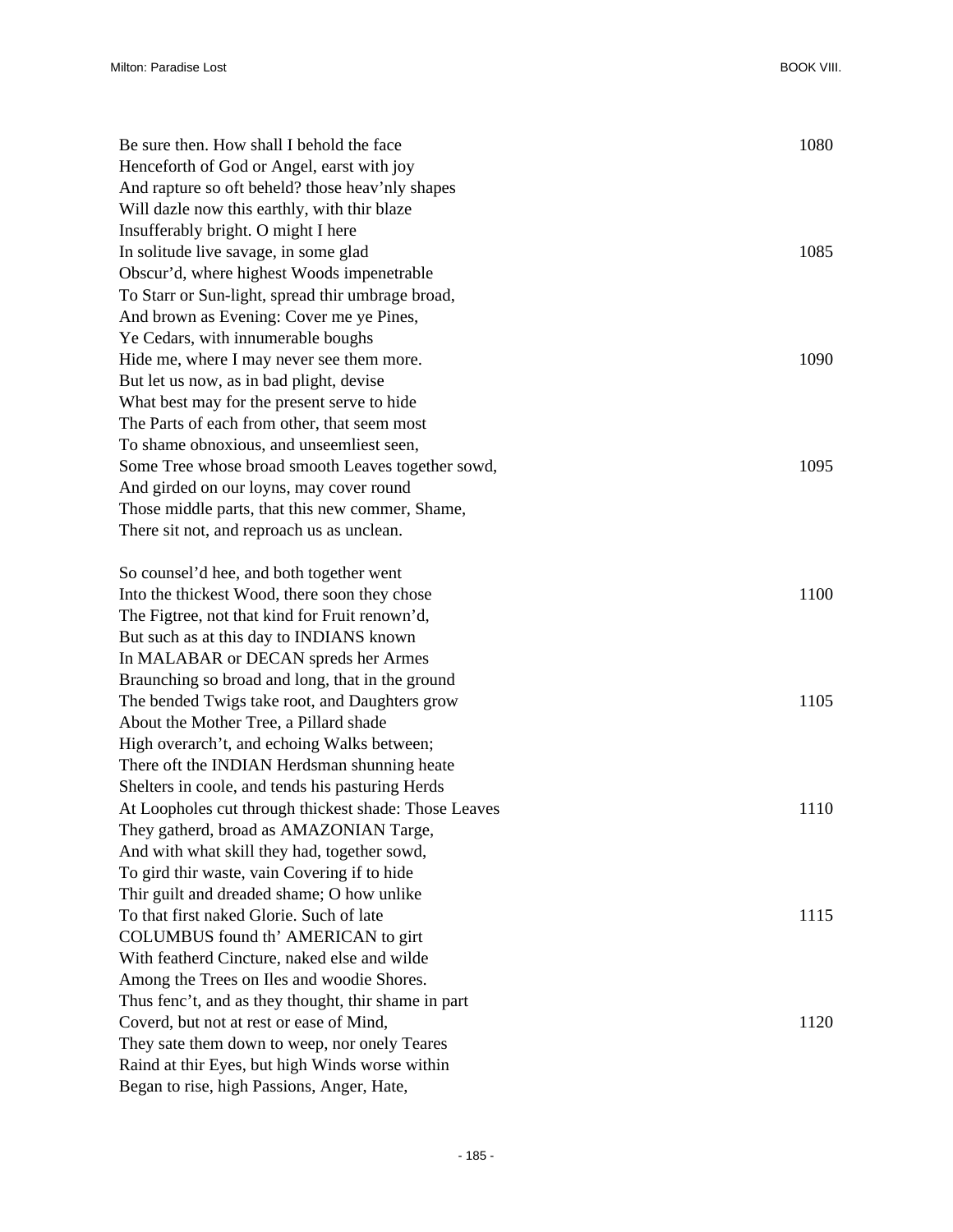| Mistrust, Suspicion, Discord, and shook sore        |      |
|-----------------------------------------------------|------|
| Thir inward State of Mind, calme Region once        | 1125 |
| And full of Peace, now tost and turbulent:          |      |
| For Understanding rul'd not, and the Will           |      |
| Heard not her lore, both in subjection now          |      |
| To sensual Appetite, who from beneathe              |      |
| Usurping over sovran Reason claimd                  | 1130 |
| Superior sway: From thus distemperd brest,          |      |
| ADAM, estrang'd in look and alterd stile,           |      |
| Speech intermitted thus to EVE renewd.              |      |
| Would thou hadst heark'nd to my words, & stai'd     |      |
| With me, as I besought thee, when that strange      | 1135 |
| Desire of wandring this unhappie Morn,              |      |
| I know not whence possessd thee; we had then        |      |
| Remaind still happie, not as now, despoild          |      |
| Of all our good, sham'd, naked, miserable.          |      |
| Let none henceforth seek needless cause to approve  | 1140 |
| The Faith they owe; when earnestly they seek        |      |
| Such proof, conclude, they then begin to faile.     |      |
| To whom soon mov'd with touch of blame thus EVE.    |      |
| What words have past thy Lips, ADAM severe,         |      |
| Imput'st thou that to my default, or will           | 1145 |
| Of wandering, as thou call'st it, which who knows   |      |
| But might as ill have happ'nd thou being by,        |      |
| Or to thy self perhaps: hadst thou bin there,       |      |
| Or bere th' attempt, thou couldst not have discernd |      |
| Fraud in the Serpent, speaking as he spake;         | 1150 |
| No ground of enmitie between us known,              |      |
| Why hee should mean me ill, or seek to harme.       |      |
| Was I to have never parted from thy side?           |      |
| As good have grown there still a liveless Rib.      |      |
| Being as I am, why didst not thou the Head          | 1155 |
| Command me absolutely not to go,                    |      |
| Going into such danger as thou saidst?              |      |
| Too facil then thou didst not much gainsay,         |      |
| Nay, didst permit, approve, and fair dismiss.       |      |
| Hadst thou bin firm and fixt in thy dissent,        | 1160 |
| Neither had I transgress'd, nor thou with mee.      |      |
| To whom then first incenst ADAM repli'd.            |      |
| Is this the Love, is the recompence                 |      |
| Of mine to thee, ingrateful EVE, exprest            |      |
| Immutable when thou wert lost, not I,               | 1165 |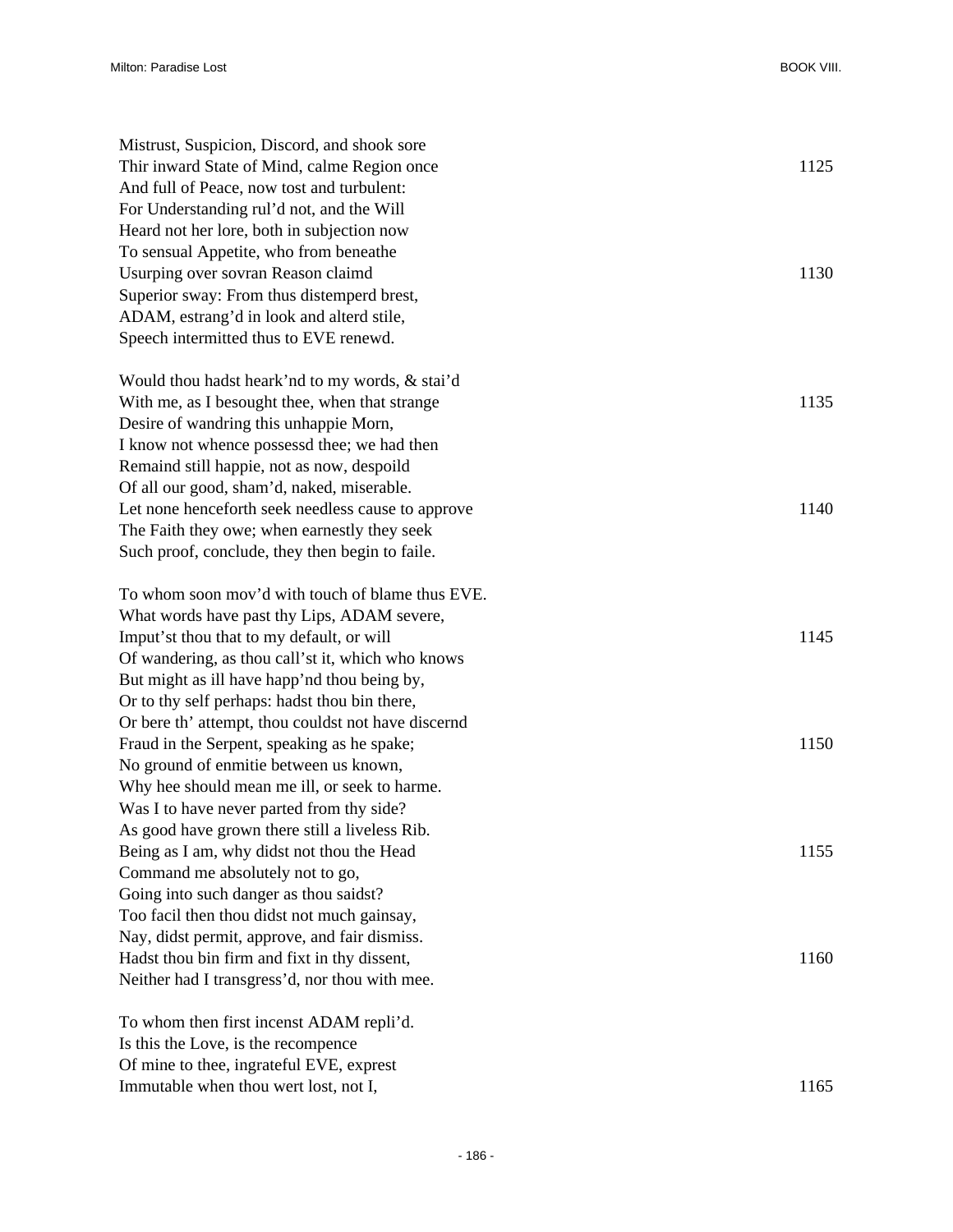| Who might have liv'd and joyd immortal bliss,     |      |
|---------------------------------------------------|------|
| Yet willingly chose rather Death with thee:       |      |
| And am I now upbraided, as the cause              |      |
| Of thy transgressing? not enough severe,          |      |
| It seems, in thy restraint: what could I more?    | 1170 |
| I warn'd thee, I admonish'd thee, foretold        |      |
| The danger, and the lurking Enemie                |      |
| That lay in wait; beyond this had bin force,      |      |
| And force upon free Will hath here no place.      |      |
| But confidence then bore thee on, secure          | 1175 |
| Either to meet no danger, or to finde             |      |
| Matter of glorious trial; and perhaps             |      |
| I also err'd in overmuch admiring                 |      |
| What seemd in thee so perfet, that I thought      |      |
| No evil durst attempt thee, but I rue             | 1180 |
| That errour now, which is become my crime,        |      |
| And thou th' accuser. Thus it shall befall        |      |
| Him who to worth in Women overtrusting            |      |
| Lets her Will rule; restraint she will not brook, |      |
| And left to her self, if evil thence ensue,       | 1185 |
| Shee first his weak indulgence will accuse.       |      |
|                                                   |      |
| Thus they in mutual accusation spent              |      |

The fruitless hours, but neither self-condemning And of thir vain contest appeer'd no end.

## THE END OF THE EIGHTH BOOK.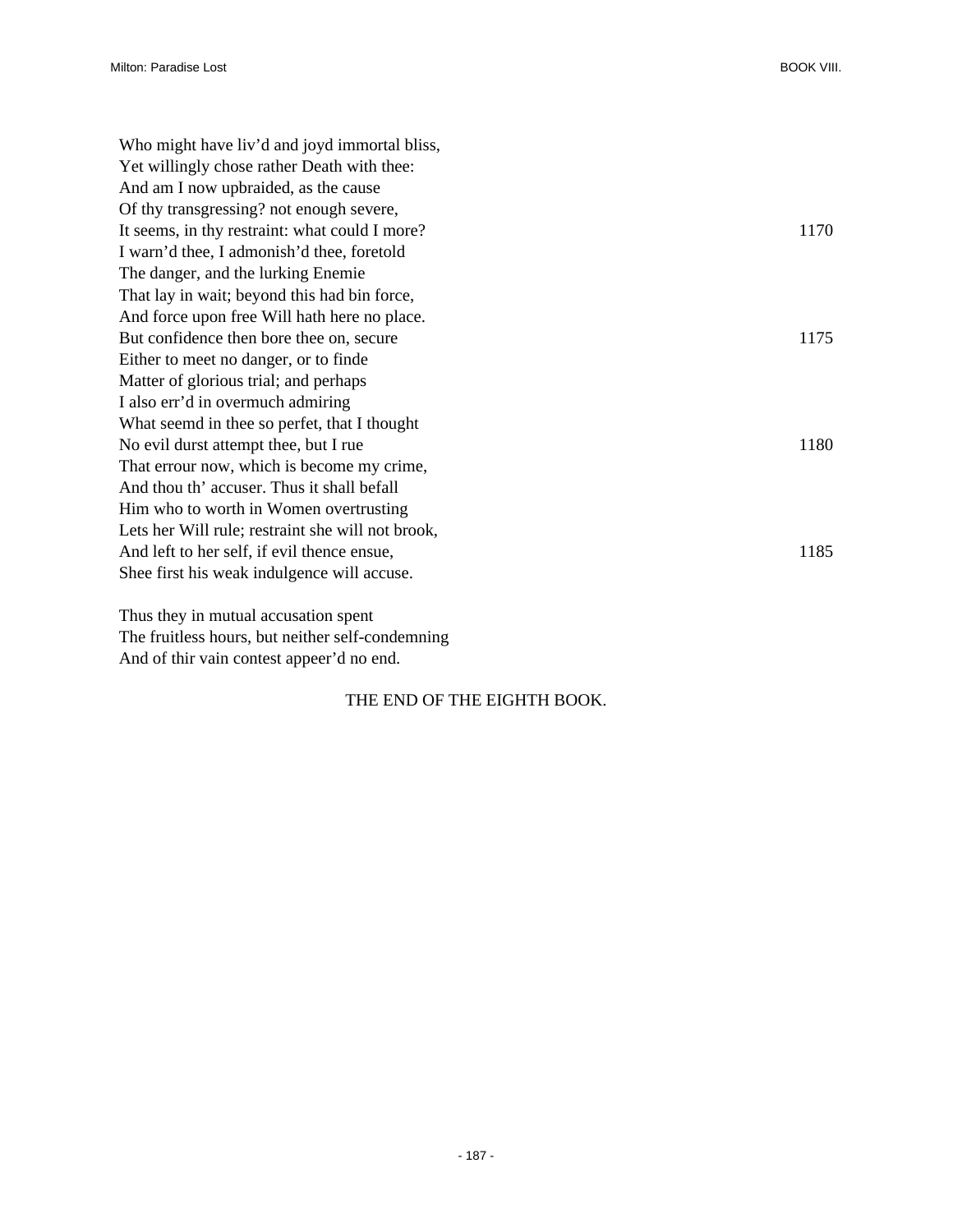## **BOOK IX.**

| Meanwhile the hainous and despightfull act              |    |
|---------------------------------------------------------|----|
| Of SATAN done in Paradise, and how                      |    |
| Hee in the Serpent had perverted EVE,                   |    |
| Her Husband shee, to taste the fatall fruit,            |    |
| Was known in Heav'n; for what can scape the Eye         | 5  |
| Of God All-seeing, or deceave his Heart                 |    |
| Omniscient, who in all things wise and just,            |    |
| Hinder'd not SATAN to attempt the minde                 |    |
| Of Man, with strength entire, and free Will arm'd,      |    |
| Complete to have discover'd and repulst                 | 10 |
| Whatever wiles of Foe or seeming Friend.                |    |
| For still they knew, and ought to have still remember'd |    |
| The high Injunction not to taste that Fruit,            |    |
| Whoever tempted; which they not obeying,                |    |
| Incurr'd, what could they less, the penaltie,           | 15 |
| And manifold in sin, deserv'd to fall.                  |    |
| Up into Heav'n from Paradise in hast                    |    |
| Th' Angelic Guards ascended, mute and sad               |    |
| For Man, for of his state by this they knew,            |    |
| Much wondring how the suttle Fiend had stoln            | 20 |
| Entrance unseen. Soon as th' unwelcome news             |    |
| From Earth arriv'd at Heaven Gate, displeas'd           |    |
| All were who heard, dim sadness did not spare           |    |
| That time Celestial visages, yet mixt                   |    |
| With pitie, violated not thir bliss.                    | 25 |
| About the new-arriv'd, in multitudes                    |    |
| Th' ethereal People ran, to hear and know               |    |
| How all befell: they towards the Throne Supream         |    |
| Accountable made haste to make appear                   |    |
| With righteous plea, thir utmost vigilance,             | 30 |
| And easily approv'd; when the most High                 |    |
| Eternal Father from his secret Cloud,                   |    |
| Amidst in Thunder utter'd thus his voice.               |    |
| Assembl'd Angels, and ye Powers return'd                |    |
| From unsuccessful charge, be not dismaid,               | 35 |
| Nor troubl'd at these tidings from the Earth,           |    |
| Which your sincerest care could not prevent,            |    |
| Foretold so lately what would come to pass,             |    |
| When first this Tempter cross'd the Gulf from Hell.     |    |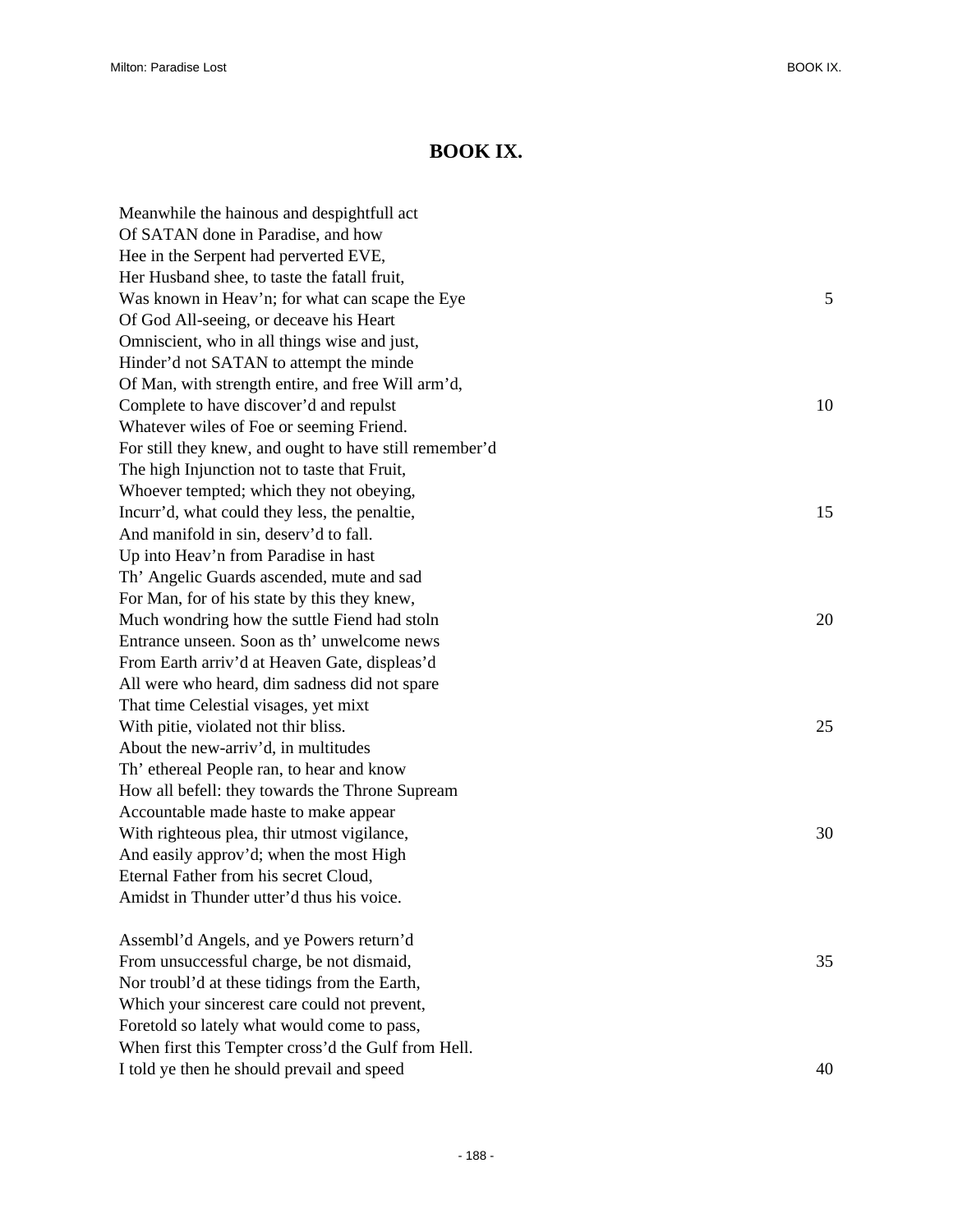| On his bad Errand, Man should be seduc't             |    |
|------------------------------------------------------|----|
| And flatter'd out of all, believing lies             |    |
| Against his Maker; no Decree of mine                 |    |
| Concurring to necessitate his Fall,                  |    |
| Or touch with lightest moment of impulse             | 45 |
| His free Will, to her own inclining left             |    |
| In eevn scale. But fall'n he is, and now             |    |
| What rests, but that the mortal Sentence pass        |    |
| On his transgression, Death denounc't that day,      |    |
| Which he presumes already vain and void,             | 50 |
| Because not yet inflicted, as he fear'd,             |    |
| By some immediate stroak; but soon shall find        |    |
| Forbearance no acquittance ere day end.              |    |
| Justice shall not return as bountie scorn'd.         |    |
| But whom send I to judge them? whom but thee         | 55 |
| Vicegerent Son, to thee I have transferr'd           |    |
| All Judgement, whether in Heav'n, or Earth; or Hell. |    |
| Easie it may be seen that I intend                   |    |
| Mercie collegue with Justice, sending thee           |    |
| Mans Friend, his Mediator, his design'd              | 60 |
| Both Ransom and Redeemer voluntarie,                 |    |
| And destin'd Man himself to judge Man fall'n.        |    |
| So spake the Father, and unfoulding bright           |    |
| Toward the right hand his Glorie, on the Son         |    |
| Blaz'd forth unclouded Deitie; he full               | 65 |
| Resplendent all his Father manifest                  |    |
| Express'd, and thus divinely answer'd milde.         |    |
| Father Eternal, thine is to decree,                  |    |
| Mine both in Heav'n and Earth to do thy will         |    |
| Supream, that thou in mee thy Son belov'd            | 70 |
| Mayst ever rest well pleas'd. I go to judge          |    |
| On Earth these thy transgressors, but thou knowst,   |    |
| Whoever judg'd, the worst on mee must light,         |    |
| When time shall be, for so I undertook               |    |
| Before thee; and not repenting, this obtaine         | 75 |
| Of right, that I may mitigate thir doom              |    |
| On me deriv'd, yet I shall temper so                 |    |
| Justice with Mercie, as may illustrate most          |    |
| Them fully satisfied, and thee appease.              |    |
| Attendance none shall need, nor Train, where none    | 80 |
| Are to behold the Judgement, but the judg'd,         |    |
| Those two; the third best absent is condemn'd,       |    |
| Convict by flight, and Rebel to all Law              |    |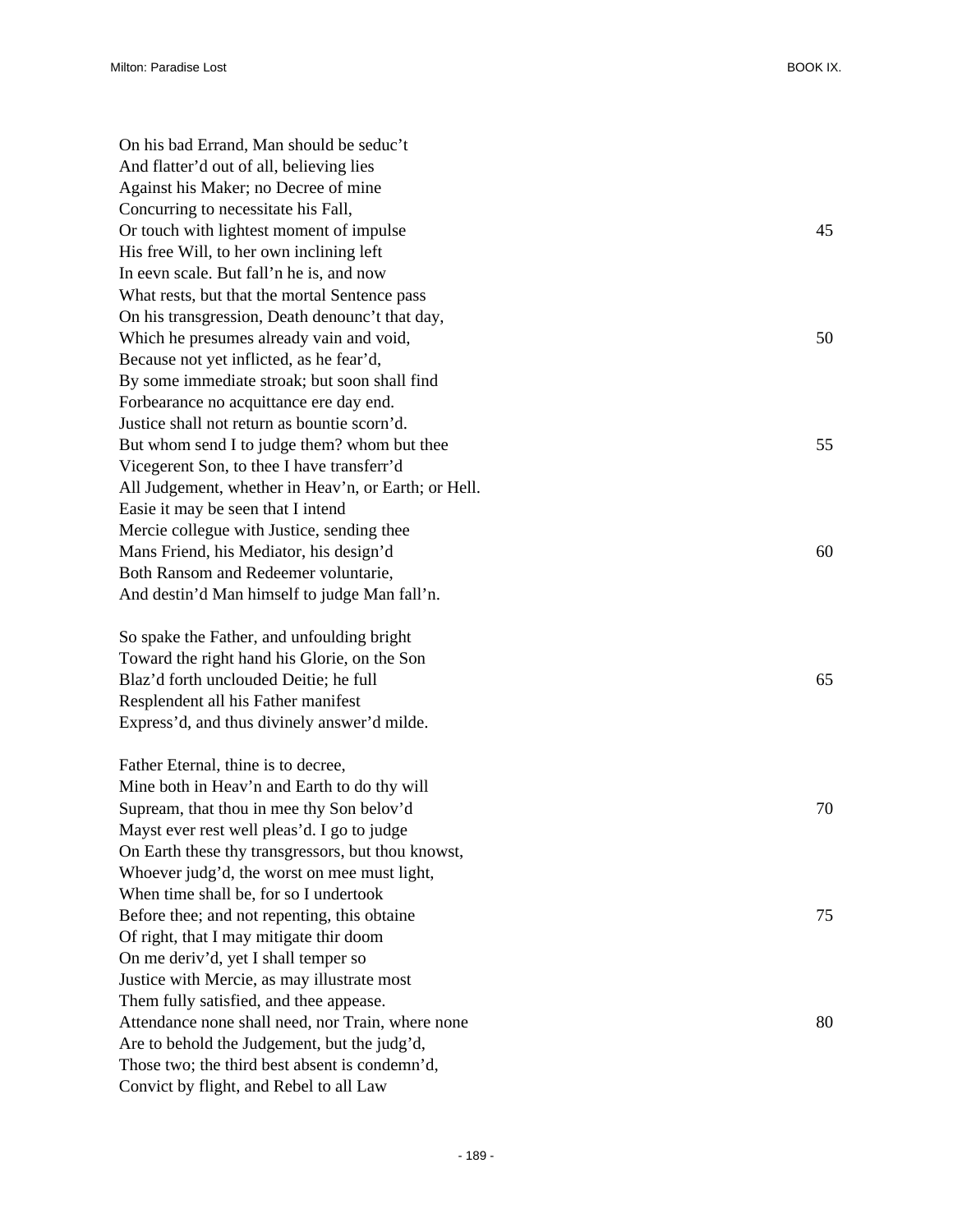Conviction to the Serpent none belongs.

Thus saying, from his radiant Seat he rose 85 Of high collateral glorie: him Thrones and Powers, Princedoms, and Dominations ministrant Accompanied to Heaven Gate, from whence EDEN and all the Coast in prospect lay. Down he descended strait; the speed of Gods 90 Time counts not, though with swiftest minutes wing'd. Now was the Sun in Western cadence low From Noon, and gentle Aires due at thir hour To fan the Earth now wak'd, and usher in The Eevning coole when he from wrauth more coole 95 Came the mild Judge and Intercessor both To sentence Man: the voice of God they heard Now walking in the Garden, by soft windes Brought to thir Ears, while day declin'd, they heard And from his presence hid themselves among 100 The thickest Trees, both Man and Wife, till God Approaching, thus to ADAM call'd aloud. Where art thou ADAM, wont with joy to meet My coming seen far off? I miss thee here, Not pleas'd, thus entertaind with solitude, 105 Where obvious dutie erewhile appear'd unsaught: Or come I less conspicuous, or what change Absents thee, or what chance detains? Come forth. He came, and with him EVE, more loth, though first To offend, discount'nanc't both, and discompos'd; 110 Love was not in thir looks, either to God Or to each other, but apparent guilt, And shame, and perturbation, and despaire, Anger, and obstinacie, and hate, and guile. Whence ADAM faultring long, thus answer'd brief. 115 I heard thee in the Garden, and of thy voice Affraid, being naked, hid my self. To whom The gracious Judge without revile repli'd.

My voice thou oft hast heard, and hast not fear'd, But still rejoyc't, how is it now become 120 So dreadful to thee? that thou art naked, who Hath told thee? hast thou eaten of the Tree Whereof I gave thee charge thou shouldst not eat?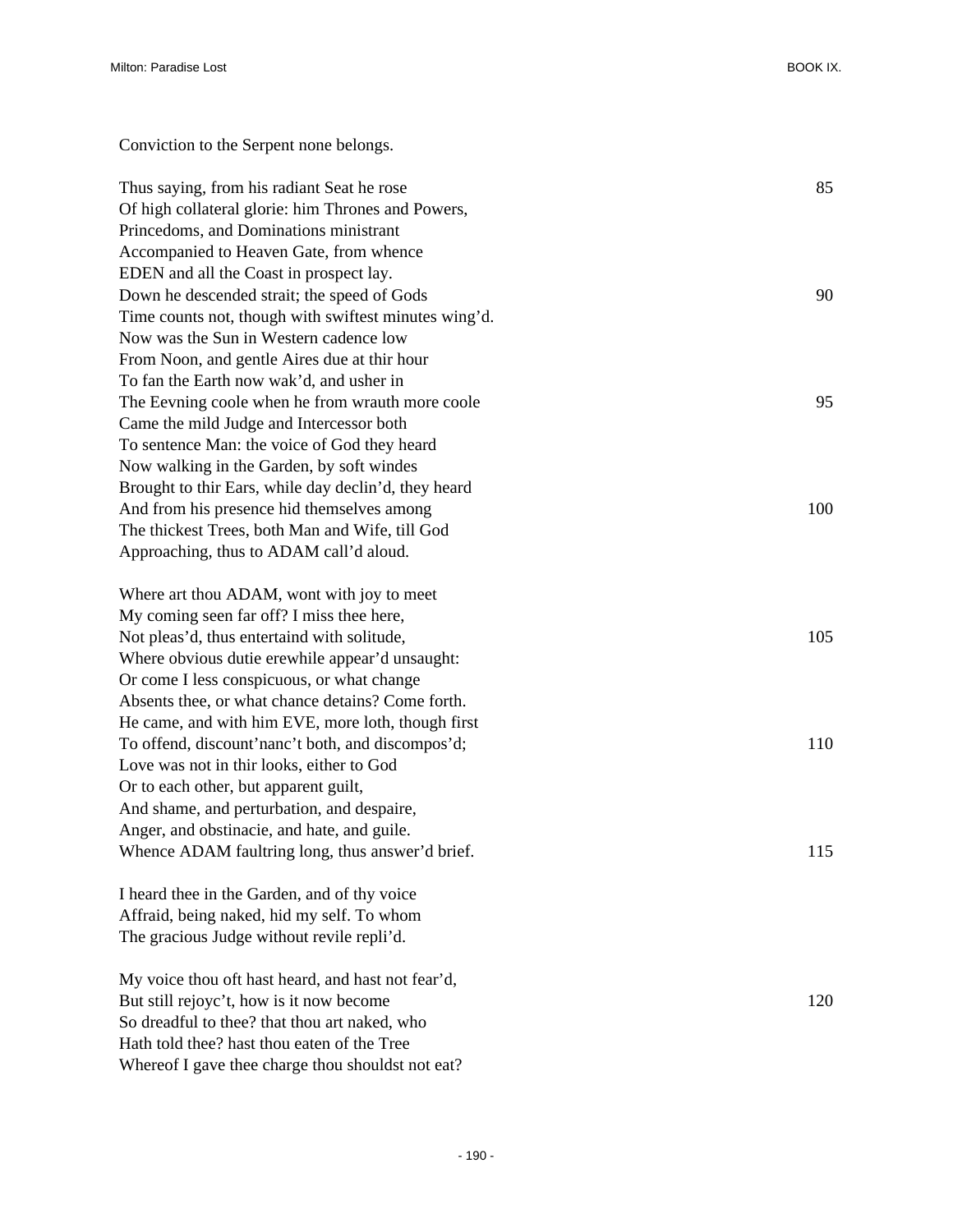| To whom thus ADAM sore beset repli'd.             |     |
|---------------------------------------------------|-----|
| O Heav'n! in evil strait this day I stand         | 125 |
| Before my Judge, either to undergoe               |     |
| My self the total Crime, or to accuse             |     |
| My other self, the partner of my life;            |     |
| Whose failing, while her Faith to me remaines,    |     |
| I should conceal, and not expose to blame         | 130 |
| By my complaint; but strict necessitie            |     |
| Subdues me, and calamitous constraint,            |     |
| Least on my head both sin and punishment,         |     |
| However insupportable, be all                     |     |
| Devolv'd; though should I hold my peace, yet thou | 135 |
| Wouldst easily detect what I conceale.            |     |
| This Woman whom thou mad'st to be my help,        |     |
| And gav'st me as thy perfet gift, so good,        |     |
| So fit, so acceptable, so Divine,                 |     |
| That from her hand I could suspect no ill,        | 140 |
| And what she did, whatever in it self,            |     |
| Her doing seem'd to justifie the deed;            |     |
| Shee gave me of the Tree, and I did eate.         |     |
| To whom the sovran Presence thus repli'd.         |     |
| Was shee thy God, that her thou didst obey        | 145 |
| Before his voice, or was shee made thy guide,     |     |
| Superior, or but equal, that to her               |     |
| Thou did'st resigne thy Manhood, and the Place    |     |
| Wherein God set thee above her made of thee,      |     |
| And for thee, whose perfection farr excell'd      | 150 |
| Hers in all real dignitie: Adornd                 |     |
| She was indeed, and lovely to attract             |     |
| Thy Love, not thy Subjection, and her Gifts       |     |
| Were such as under Government well seem'd,        |     |
| Unseemly to beare rule, which was thy part        | 155 |
| And person, had'st thou known thy self aright.    |     |
| So having said, he thus to EVE in few:            |     |
| Say Woman, what is this which thou hast done?     |     |
| To whom sad EVE with shame nigh overwhelm'd,      |     |
| Confessing soon, yet not before her Judge         | 160 |
| Bold or loquacious, thus abasht repli'd.          |     |
| The Serpent me beguil'd and I did eate.           |     |

Which when the Lord God heard, without delay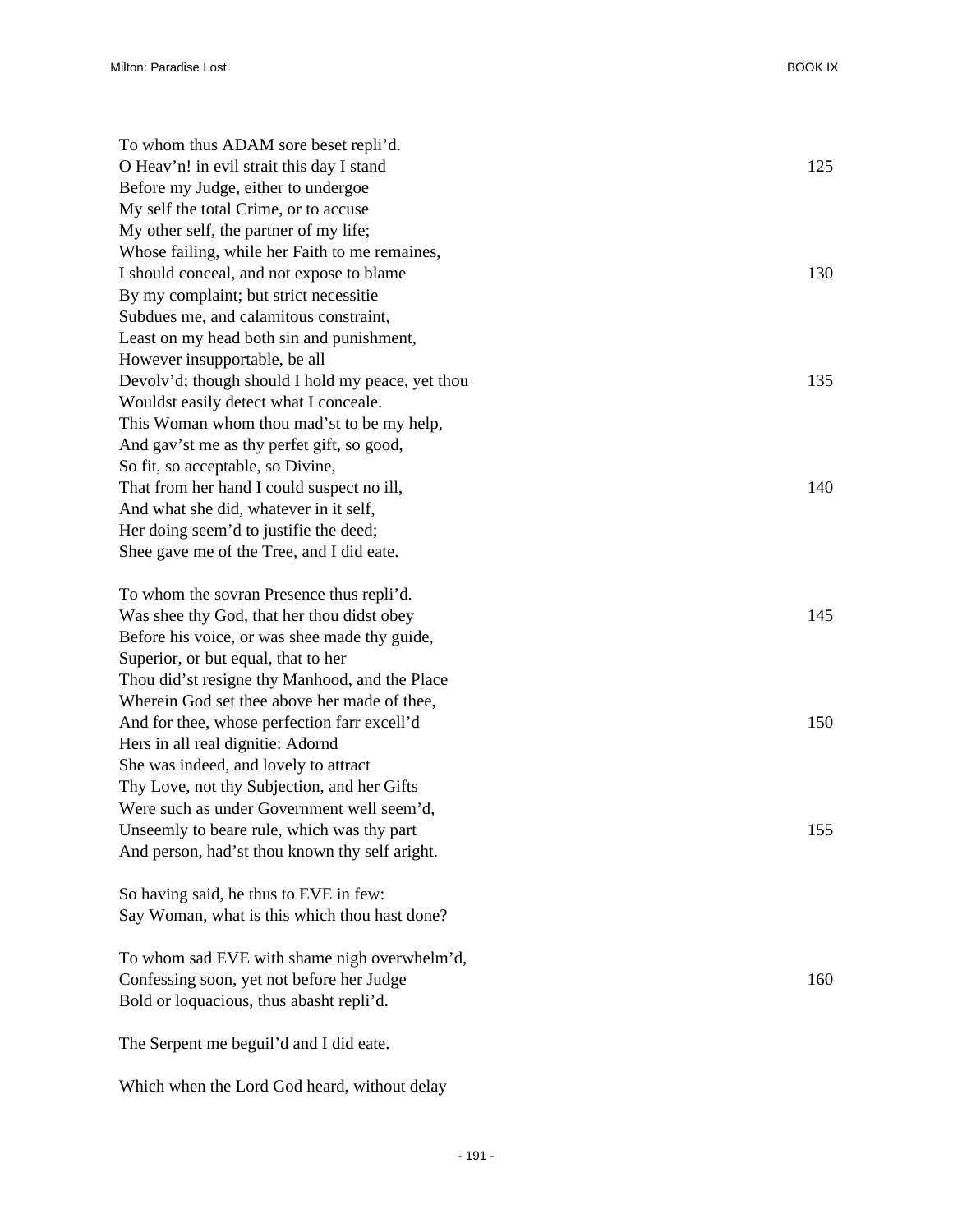| To Judgement he proceeded on th' accus'd              |     |
|-------------------------------------------------------|-----|
| Serpent though brute, unable to transferre            | 165 |
| The Guilt on him who made him instrument              |     |
| Of mischief, and polluted from the end                |     |
| Of his Creation; justly then accurst,                 |     |
| As vitiated in Nature: more to know                   |     |
| Concern'd not Man (since he no further knew)          | 170 |
| Nor alter'd his offence; yet God at last              |     |
| To Satan first in sin his doom apply'd,               |     |
| Though in mysterious terms, judg'd as then best:      |     |
| And on the Serpent thus his curse let fall.           |     |
| Because thou hast done this, thou art accurst         | 175 |
| Above all Cattel, each Beast of the Field;            |     |
| Upon thy Belly groveling thou shalt goe,              |     |
| And dust shalt eat all the days of thy Life.          |     |
| Between Thee and the Woman I will put                 |     |
| Enmitie, and between thine and her Seed;              | 180 |
| Her Seed shall bruise thy head, thou bruise his heel. |     |
| So spake this Oracle, then verifi'd                   |     |
| When JESUS son of MARY second EVE,                    |     |
| Saw Satan fall like Lightning down from Heav'n,       |     |
| Prince of the Aire; then rising from his Grave        | 185 |
| Spoild Principalities and Powers, triumpht            |     |
| In open shew, and with ascention bright               |     |
| Captivity led captive through the Aire,               |     |
| The Realme it self of Satan long usurpt,              |     |
| Whom he shall tread at last under our feet;           | 190 |
| Eevn hee who now foretold his fatal bruise,           |     |
| And to the Woman thus his Sentence turn'd.            |     |
| Thy sorrow I will greatly multiplie                   |     |
| By thy Conception; Children thou shalt bring          |     |
| In sorrow forth, and to thy Husbands will             | 195 |
| Thine shall submit, hee over thee shall rule.         |     |
| On ADAM last thus judgement he pronounc'd.            |     |
| Because thou hast heark'nd to the voice of thy Wife,  |     |
| And eaten of the Tree concerning which                |     |
| I charg'd thee, saying: Thou shalt not eate thereof,  | 200 |
| Curs'd is the ground for thy sake, thou in sorrow     |     |
| Shalt eate thereof all the days of thy Life;          |     |
| Thornes also and Thistles it shall bring thee forth   |     |

Unbid, and thou shalt eate th' Herb of th' Field,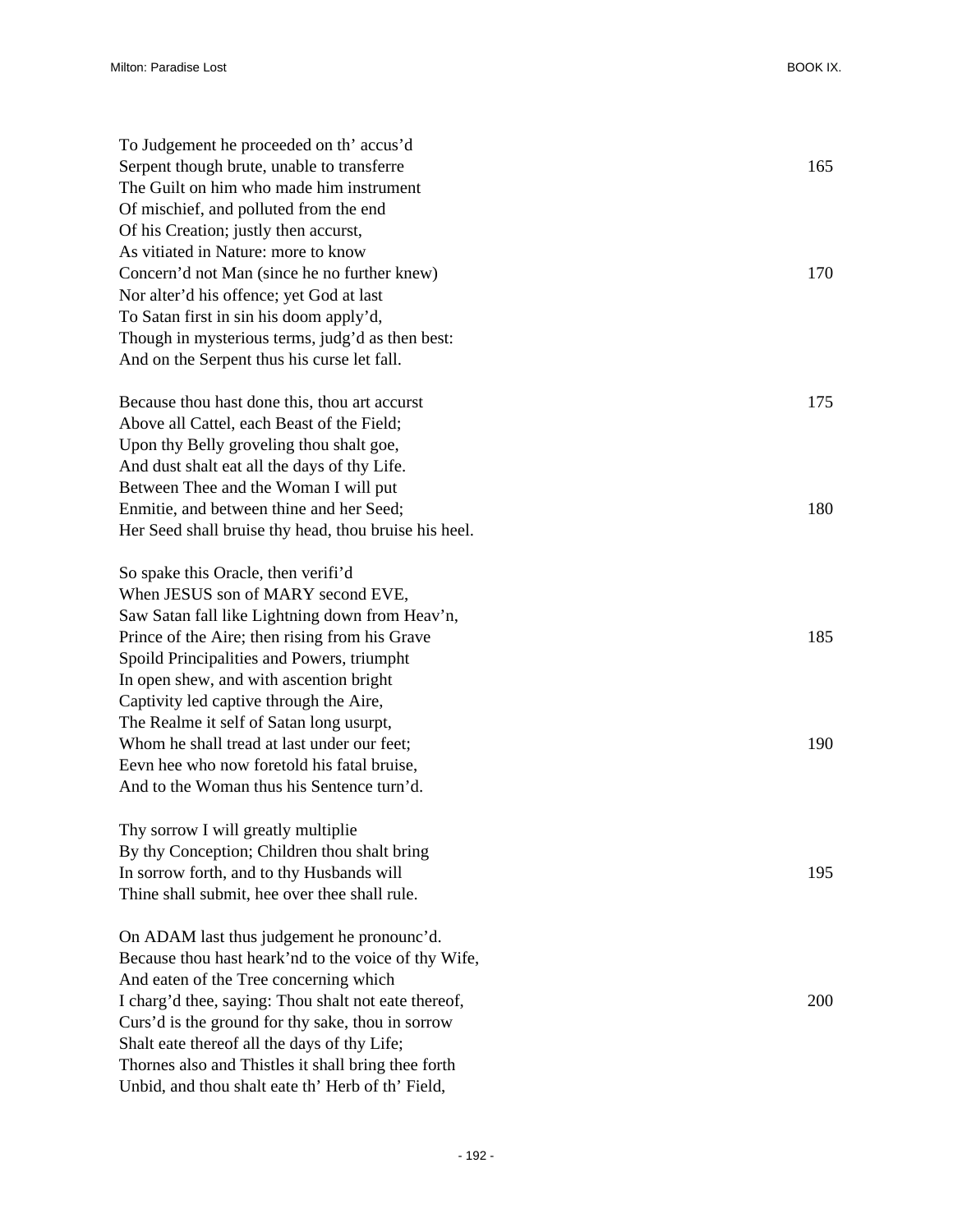| In the sweat of thy Face shalt thou eate Bread,    | 205 |
|----------------------------------------------------|-----|
| Till thou return unto the ground, for thou         |     |
| Out of the ground wast taken, know thy Birth,      |     |
| For dust thou art, and shalt to dust returne.      |     |
| So judg'd he Man, both Judge and Saviour sent,     |     |
| And th' instant stroke of Death denounc't that day | 210 |
| Remov'd farr off; then pittying how they stood     |     |
| Before him naked to the aire, that now             |     |
| Must suffer change, disdain'd not to begin         |     |
| Thenceforth the forme of servant to assume,        |     |
| As when he wash'd his servants feet, so now        | 215 |
| As Father of his Familie he clad                   |     |
| Thir nakedness with Skins of Beasts, or slain,     |     |
| Or as the Snake with youthful Coate repaid;        |     |
| And thought not much to cloath his Enemies:        |     |
| Nor hee thir outward onely with the Skins          | 220 |
| Of Beasts, but inward nakedness, much more         |     |
| Opprobrious, with his Robe of righteousness,       |     |
| Araying cover'd from his Fathers sight.            |     |
| To him with swift ascent he up returnd,            |     |
| Into his blissful bosom reassum'd                  | 225 |
| In glory as of old, to him appeas'd                |     |
| All, though all-knowing, what had past with Man    |     |
| Recounted, mixing intercession sweet.              |     |
| Meanwhile ere thus was sin'd and judg'd on Earth,  |     |
| Within the Gates of Hell sate Sin and Death,       | 230 |
| In counterview within the Gates, that now          |     |
| Stood open wide, belching outrageous flame         |     |
| Farr into CHAOS, since the Fiend pass'd through,   |     |
| Sin opening, who thus now to Death began.          |     |
|                                                    |     |
| O Son, why sit we here each other viewing          | 235 |
| Idlely, while Satan our great Author thrives       |     |
| In other Worlds, and happier Seat provides         |     |
| For us his of spring deare? It cannot be           |     |
| But that success attends him; if mishap,           |     |
| Ere this he had return'd, with fury driv'n         | 240 |
| By his Avenger, since no place like this           |     |
| Can fit his punishment, or their revenge.          |     |
| Methinks I feel new strength within me rise,       |     |
| Wings growing, and Dominion giv'n me large         |     |
| Beyond this Deep; whatever drawes me on,           | 245 |
| Or sympathie, or som connatural force              |     |
| Powerful at greatest distance to unite             |     |

- 193 -

With secret amity things of like kinde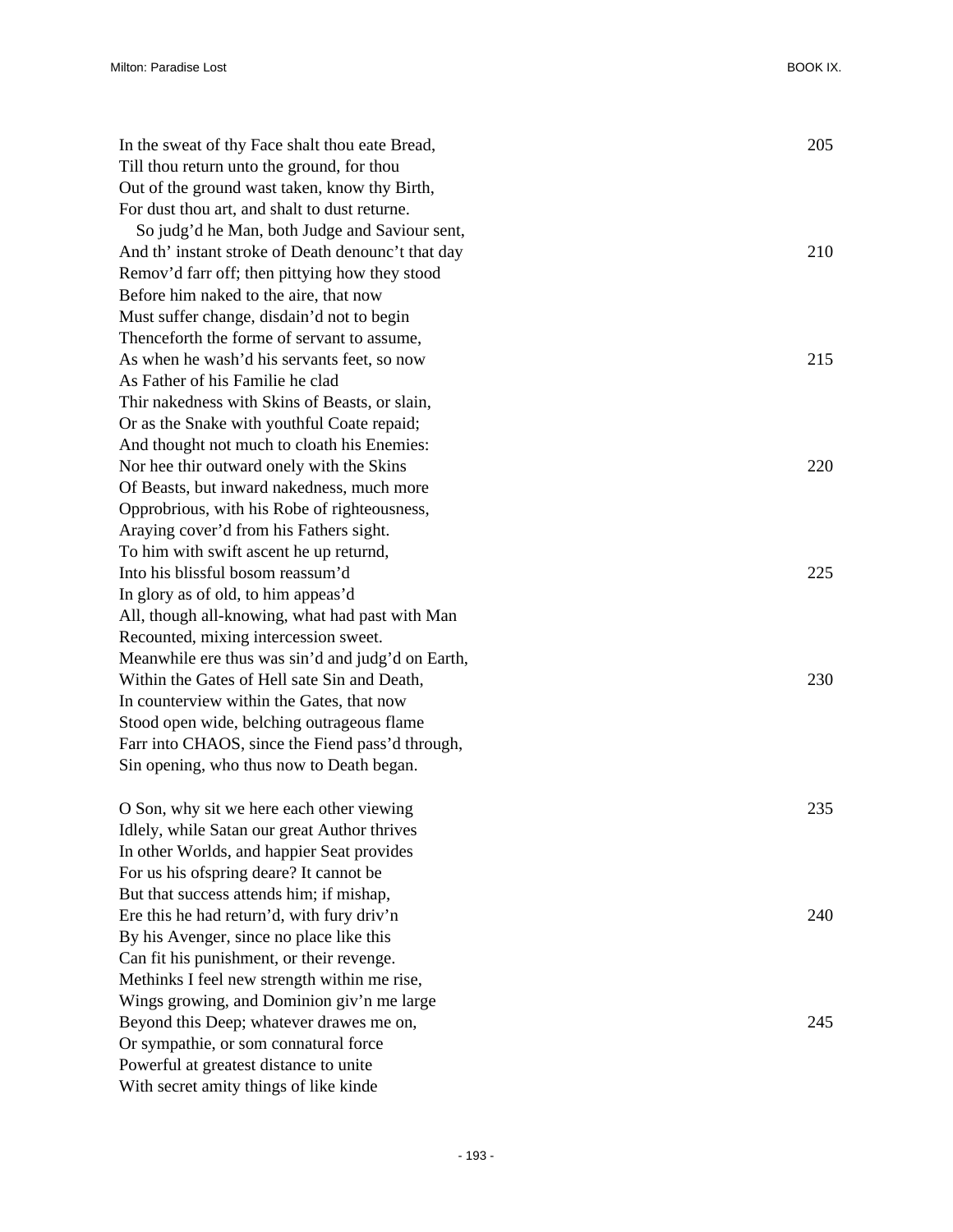| By secretest conveyance. Thou my Shade               |     |
|------------------------------------------------------|-----|
| Inseparable must with mee along:                     | 250 |
| For Death from Sin no power can separate.            |     |
| But least the difficultie of passing back            |     |
| Stay his returne perhaps over this Gulfe             |     |
| Impassable, impervious, let us try                   |     |
| Adventrous work, yet to thy power and mine           | 255 |
| Not unagreeable, to found a path                     |     |
| Over this Maine from Hell to that new World          |     |
| Where Satan now prevailes, a Monument                |     |
| Of merit high to all th' infernal Host,              |     |
| Easing thir passage hence, for intercourse,          | 260 |
| Or transmigration, as thir lot shall lead.           |     |
| Nor can I miss the way, so strongly drawn            |     |
| By this new felt attraction and instinct.            |     |
|                                                      |     |
| Whom thus the meager Shadow answerd soon.            |     |
| Goe whither Fate and inclination strong              | 265 |
| Leads thee, I shall not lag behinde, nor erre        |     |
| The way, thou leading, such a sent I draw            |     |
| Of carnage, prey innumerable, and taste              |     |
| The savour of Death from all things there that live: |     |
| Nor shall I to the work thou enterprisest            | 270 |
| Be wanting, but afford thee equal aid.               |     |
|                                                      |     |
| So saying, with delight he snuff'd the smell         |     |
| Of mortal change on Earth. As when a flock           |     |
| Of ravenous Fowl, though many a League remote,       |     |
| Against the day of Battel, to a Field,               | 275 |
| Where Armies lie encampt, come flying, lur'd         |     |
| With sent of living Carcasses design'd               |     |
| For death, the following day, in bloodie fight.      |     |
| So sented the grim Feature, and upturn'd             |     |
| His Nostril wide into the murkie Air,                | 280 |
| Sagacious of his Quarrey from so farr.               |     |
| Then Both from out Hell Gates into the waste         |     |
| Wide Anarchie of CHAOS damp and dark                 |     |
| Flew divers, & with Power (thir Power was great)     |     |
| Hovering upon the Waters; what they met              | 285 |
| Solid or slimie, as in raging Sea                    |     |
| Tost up and down, together crowded drove             |     |
| From each side shoaling towards the mouth of Hell.   |     |
| As when two Polar Winds blowing adverse              |     |
| Upon the CRONIAN Sea, together drive                 | 290 |
| Mountains of Ice, that stop th' imagin'd way         |     |
|                                                      |     |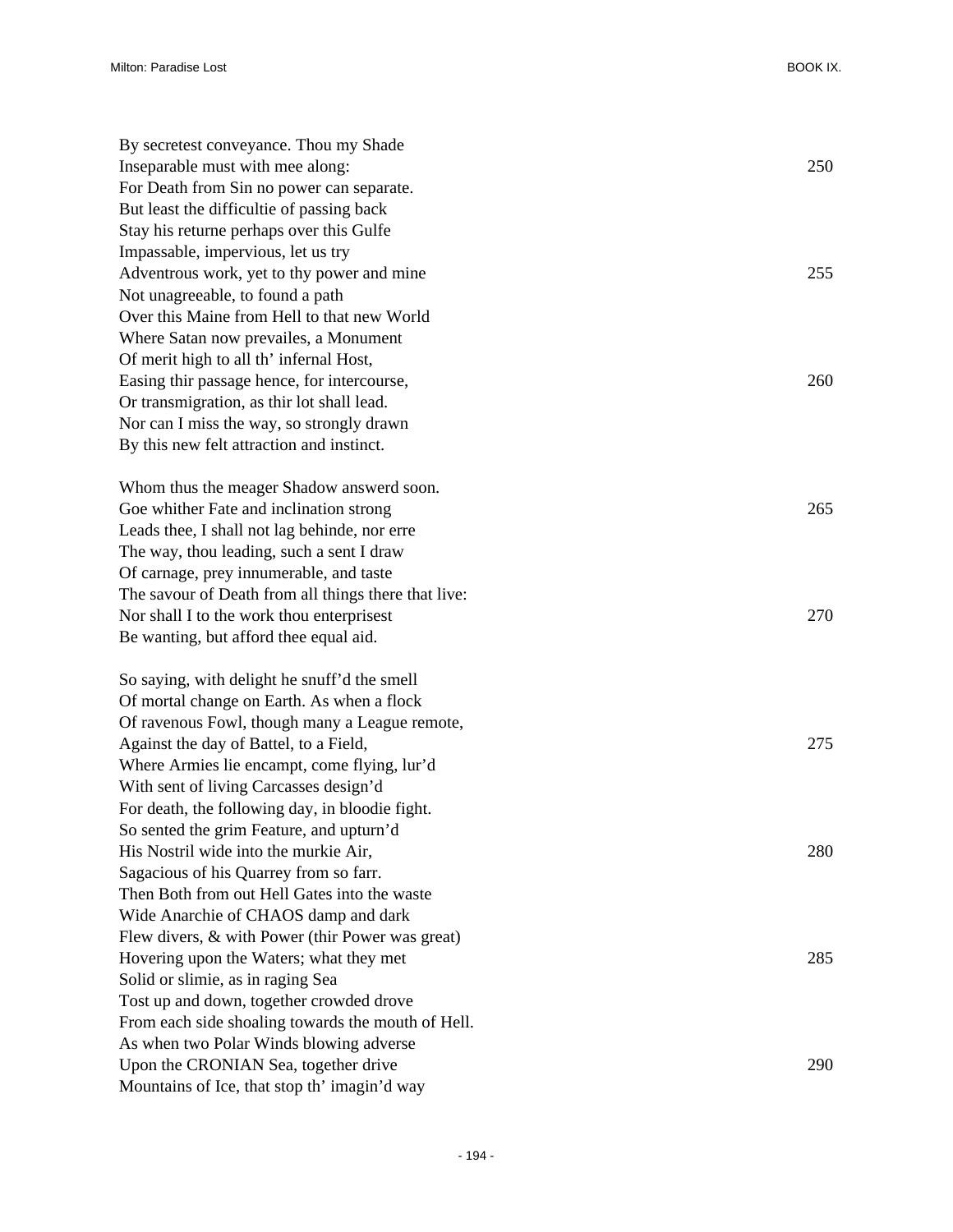| Beyond PETSORA Eastward, to the rich                 |     |
|------------------------------------------------------|-----|
| <b>CATHAIAN Coast. The aggregated Soyle</b>          |     |
| Death with his Mace petrific, cold and dry,          |     |
| As with a Trident smote, and fix't as firm           | 295 |
| As DELOS floating once; the rest his look            |     |
| Bound with GORGONIAN rigor not to move,              |     |
| And with ASPHALTIC slime; broad as the Gate,         |     |
| Deep to the Roots of Hell the gather'd beach         |     |
| They fasten'd, and the Mole immense wraught on       | 300 |
| Over the foaming deep high Archt, a Bridge           |     |
| Of length prodigious joyning to the Wall             |     |
| Immoveable of this now fenceless world               |     |
| Forfeit to Death; from hence a passage broad,        |     |
| Smooth, easie, inoffensive down to Hell.             | 305 |
| So, if great things to small may be compar'd,        |     |
| XERXES, the Libertie of GREECE to yoke,              |     |
| From SUSA his MEMNONIAN Palace high                  |     |
| Came to the Sea, and over HELLESPONT                 |     |
| Bridging his way, EUROPE with ASIA joyn'd,           | 310 |
| And scourg'd with many a stroak th' indignant waves. |     |
| Now had they brought the work by wondrous Art        |     |
| Pontifical, a ridge of pendent Rock                  |     |
| Over the vext Abyss, following the track             |     |
| Of SATAN, to the selfsame place where hee            | 315 |
| First lighted from his Wing, and landed safe         |     |
| From out of CHAOS to the outside bare                |     |
| Of this round World: with Pinns of Adamant           |     |
| And Chains they made all fast, too fast they made    |     |
| And durable; and now in little space                 | 320 |
| The Confines met of Empyrean Heav'n                  |     |
| And of this World, and on the left hand Hell         |     |
| With long reach interpos'd; three sev'ral wayes      |     |
| In sight, to each of these three places led.         |     |
| And now thir way to Earth they had descri'd,         | 325 |
| To Paradise first tending, when behold               |     |
| SATAN in likeness of an Angel bright                 |     |
| Betwixt the CENTAURE and the SCORPION stearing       |     |
| His ZENITH, while the Sun in ARIES rose:             |     |
| Disguis'd he came, but those his Children dear       | 330 |
| Thir Parent soon discern'd, though in disguise.      |     |
| Hee, after EVE seduc't, unminded slunk               |     |
| Into the Wood fast by, and changing shape            |     |
| To observe the sequel, saw his guileful act          |     |
| By EVE, though all unweeting, seconded               | 335 |
| Upon her Husband, saw thir shame that sought         |     |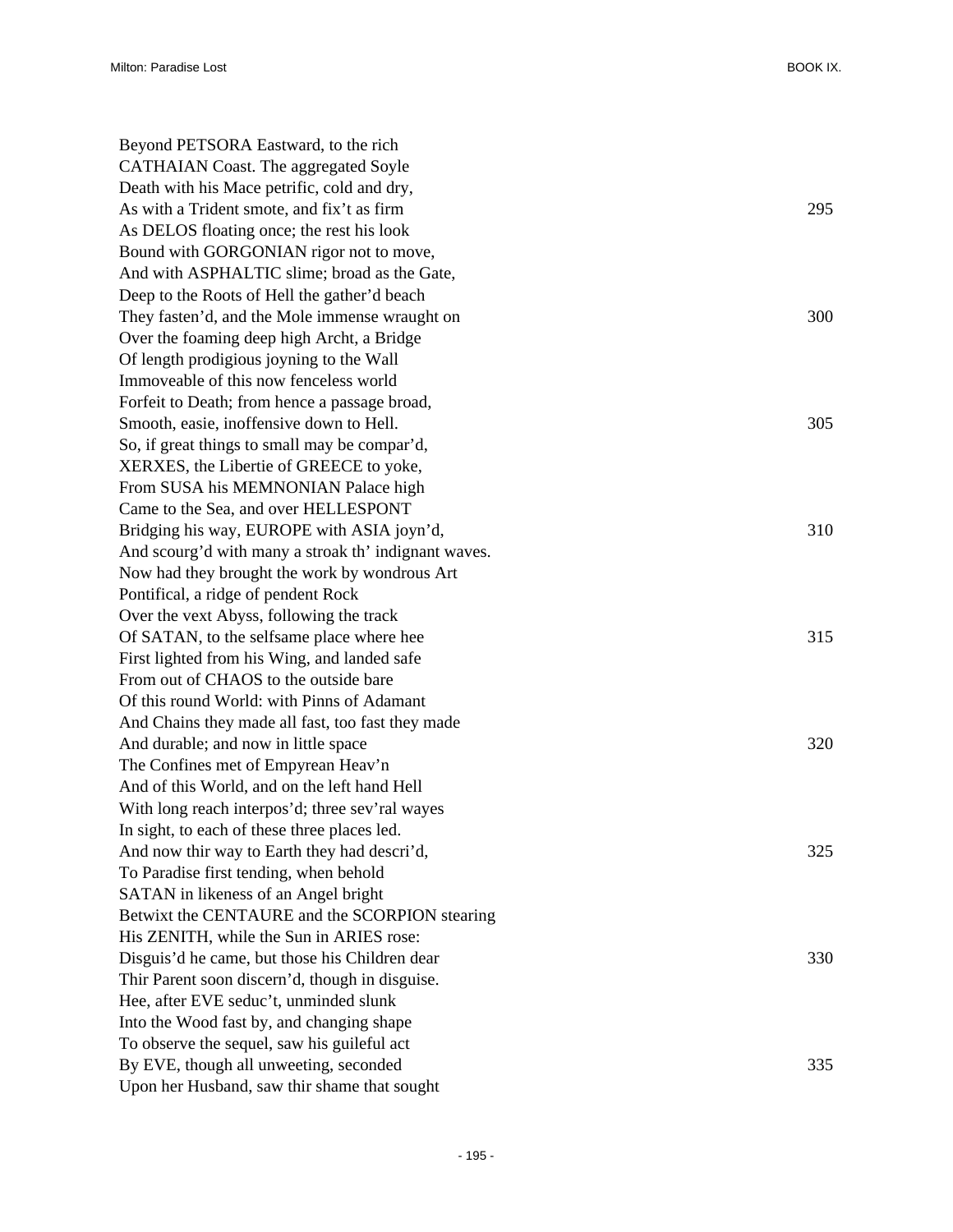| Vain covertures; but when he saw descend            |     |
|-----------------------------------------------------|-----|
| The Son of God to judge them, terrifi'd             |     |
| Hee fled, not hoping to escape, but shun            |     |
| The present, fearing guiltie what his wrauth        | 340 |
| Might suddenly inflict; that past, return'd         |     |
| By Night, and listning where the hapless Paire      |     |
| Sate in thir sad discourse, and various plaint,     |     |
| Thence gatherd his own doom, which understood       |     |
| Not instant, but of future time. With joy           | 345 |
| And tidings fraught, to Hell he now return'd,       |     |
| And at the brink of CHAOS, neer the foot            |     |
| Of this new wondrous Pontifice, unhop't             |     |
| Met who to meet him came, his Ofspring dear.        |     |
| Great joy was at thir meeting, and at sight         | 350 |
| Of that stupendious Bridge his joy encreas'd.       |     |
| Long hee admiring stood, till Sin, his faire        |     |
| Inchanting Daughter, thus the silence broke.        |     |
| O Parent, these are thy magnific deeds,             |     |
| Thy Trophies, which thou view'st as not thine own,  | 355 |
| Thou art thir Author and prime Architect:           |     |
| For I no sooner in my Heart divin'd,                |     |
| My Heart, which by a secret harmonie                |     |
| Still moves with thine, joyn'd in connexion sweet,  |     |
| That thou on Earth hadst prosper'd, which thy looks | 360 |
| Now also evidence, but straight I felt              |     |
| Though distant from thee Worlds between, yet felt   |     |
| That I must after thee with this thy Son;           |     |
| Such fatal consequence unites us three:             |     |
| Hell could no longer hold us in her bounds,         | 365 |
| Nor this unvoyageable Gulf obscure                  |     |
| Detain from following thy illustrious track.        |     |
| Thou hast atchiev'd our libertie, confin'd          |     |
| Within Hell Gates till now, thou us impow'rd        |     |
| To fortifie thus farr, and overlay                  | 370 |
| With this portentous Bridge the dark Abyss.         |     |
| Thine now is all this World, thy vertue hath won    |     |
| What thy hands builded not, thy Wisdom gain'd       |     |
| With odds what Warr hath lost, and fully aveng'd    |     |
| Our foile in Heav'n; here thou shalt Monarch reign, | 375 |
| There didst not; there let him still Victor sway,   |     |
| As Battel hath adjudg'd, from this new World        |     |
| Retiring, by his own doom alienated,                |     |
| And henceforth Monarchie with thee divide           |     |
| Of all things, parted by th' Empyreal bounds,       | 380 |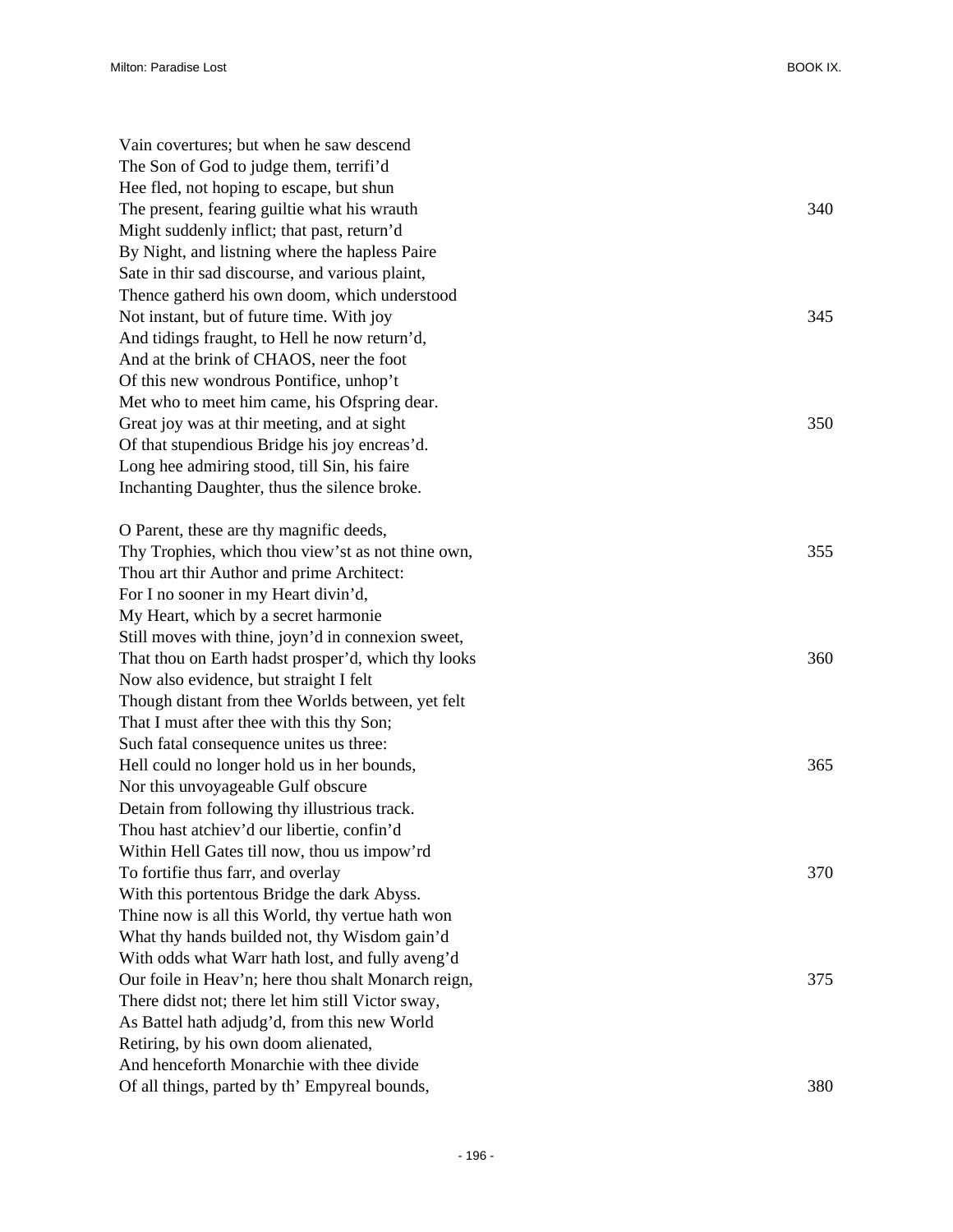| His Quadrature, from thy Orbicular World,           |     |
|-----------------------------------------------------|-----|
| Or trie thee now more dang' rous to his Throne.     |     |
|                                                     |     |
| Whom thus the Prince of Darkness answerd glad.      |     |
| Fair Daughter, and thou Son and Grandchild both,    |     |
| High proof ye now have giv'n to be the Race         | 385 |
| Of SATAN (for I glorie in the name,                 |     |
| Antagonist of Heav'ns Almightie King)               |     |
| Amply have merited of me, of all                    |     |
| Th' Infernal Empire, that so neer Heav'ns dore      |     |
| Triumphal with triumphal act have met,              | 390 |
| Mine with this glorious Work, & made one Realm      |     |
| Hell and this World, one Realm, one Continent       |     |
| Of easie thorough-fare. Therefore while I           |     |
| Descend through Darkness, on your Rode with ease    |     |
| To my associate Powers, them to acquaint            | 395 |
| With these successes, and with them rejoyce,        |     |
| You two this way, among those numerous Orbs         |     |
| All yours, right down to Paradise descend;          |     |
| There dwell $&$ Reign in bliss, thence on the Earth |     |
| Dominion exercise and in the Aire,                  | 400 |
| Chiefly on Man, sole Lord of all declar'd,          |     |
| Him first make sure your thrall, and lastly kill.   |     |
| My Substitutes I send ye, and Create                |     |
| Plenipotent on Earth, of matchless might            |     |
| Issuing from mee: on your joynt vigor now           | 405 |
| My hold of this new Kingdom all depends,            |     |
| Through Sin to Death expos'd by my exploit.         |     |
| If your joynt power prevaile, th' affaires of Hell  |     |
| No detriment need feare, goe and be strong.         |     |
| So saying he dismiss'd them, they with speed        | 410 |
| Thir course through thickest Constellations held    |     |
| Spreading thir bane; the blasted Starrs lookt wan,  |     |
| And Planets, Planet-strook, real Eclips             |     |
| Then sufferd. Th' other way SATAN went down         |     |
| The Causey to Hell Gate; on either side             | 415 |
| Disparted CHAOS over built exclaimd,                |     |
| And with rebounding surge the barrs assaild,        |     |
| That scorn'd his indignation: through the Gate,     |     |

And all about found desolate; for those 420

Wide open and unguarded, SATAN pass'd,

Appointed to sit there, had left thir charge, Flown to the upper World; the rest were all Farr to the inland retir'd, about the walls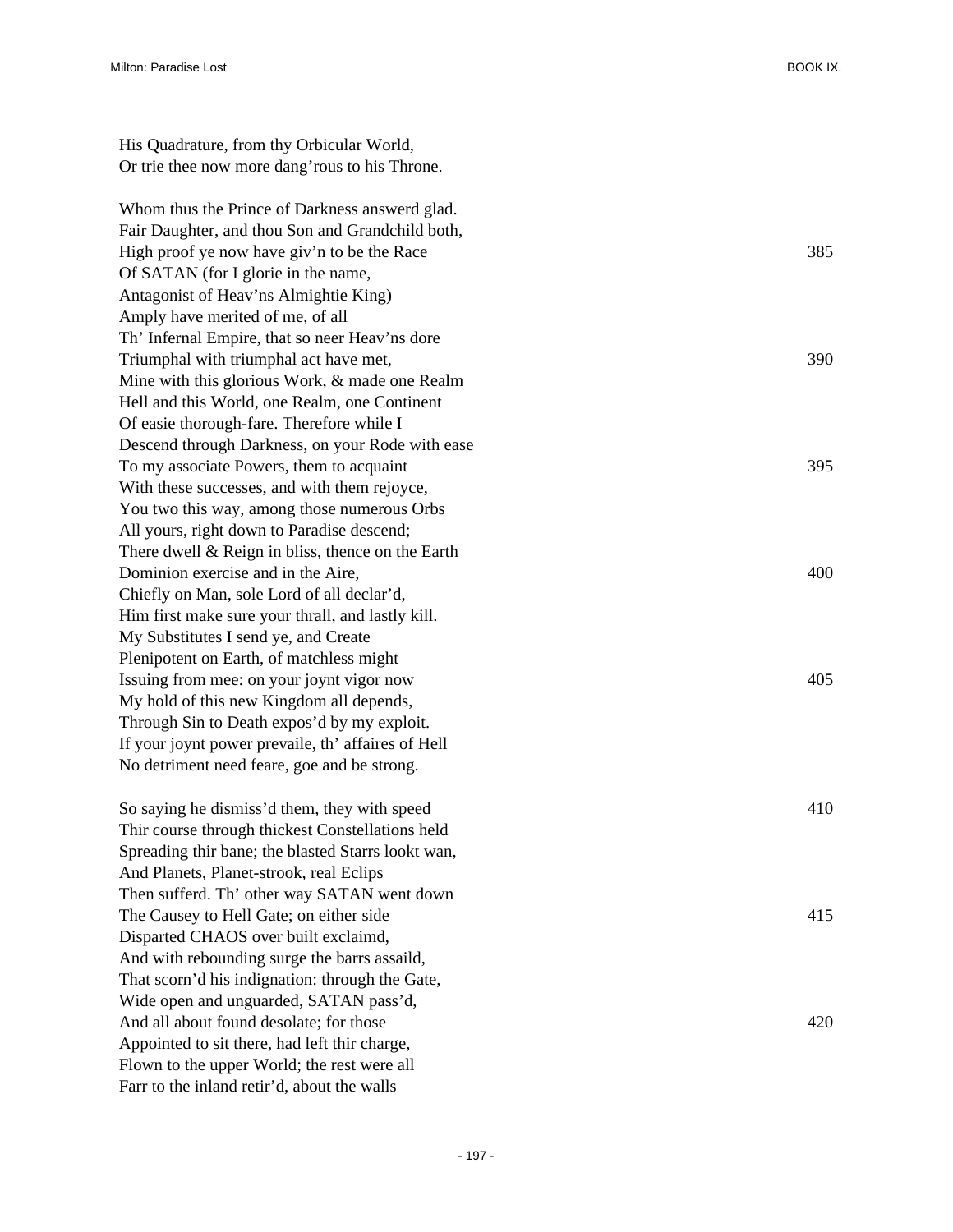| Of PANDEMONIUM, Citie and proud seate              |     |
|----------------------------------------------------|-----|
| Of LUCIFER, so by allusion calld,                  | 425 |
| Of that bright Starr to SATAN paragond.            |     |
| There kept thir Watch the Legions, while the Grand |     |
| In Council sate, sollicitous what chance           |     |
| Might intercept thir Emperour sent, so hee         |     |
| Departing gave command, and they observ'd.         | 430 |
| As when the TARTAR from his RUSSIAN Foe            |     |
| By ASTRACAN over the Snowie Plaines                |     |
| Retires, or BACTRIAN Sophi from the hornes         |     |
| Of TURKISH Crescent, leaves all waste beyond       |     |
| The Realme of ALADULE, in his retreate             | 435 |
| To TAURIS or CASBEEN. So these the late            |     |
| Heav'n-banisht Host, left desert utmost Hell       |     |
| Many a dark League, reduc't in careful Watch       |     |
| Round thir Metropolis, and now expecting           |     |
| Each hour their great adventurer from the search   | 440 |
| Of Forrein Worlds: he through the midst unmarkt,   |     |
| In shew plebeian Angel militant                    |     |
| Of lowest order, past; and from the dore           |     |
| Of that PLUTONIAN Hall, invisible                  |     |
| Ascended his high Throne, which under state        | 445 |
| Of richest texture spred, at th' upper end         |     |
| Was plac't in regal lustre. Down a while           |     |
| He sate, and round about him saw unseen:           |     |
| At last as from a Cloud his fulgent head           |     |
| And shape Starr bright appeer'd, or brighter, clad | 450 |
| With what permissive glory since his fall          |     |
| Was left him, or false glitter: All amaz'd         |     |
| At that so sudden blaze the STYGIAN throng         |     |
| Bent thir aspect, and whom they wish'd beheld,     |     |
| Thir mighty Chief returnd: loud was th' acclaime:  | 455 |
| Forth rush'd in haste the great consulting Peers,  |     |
| Rais'd from thir dark DIVAN, and with like joy     |     |
| Congratulant approach'd him, who with hand         |     |
| Silence, and with these words attention won.       |     |
| Thrones, Dominations, Princedoms, Vertues, Powers, | 460 |
| For in possession such, not onely of right,        |     |
| I call ye and declare ye now, returnd              |     |
| Successful beyond hope, to lead ye forth           |     |
| Triumphant out of this infernal Pit                |     |
| Abominable, accurst, the house of woe,             | 465 |
| And Dungeon of our Tyrant: Now possess,            |     |
| As Lords, a spacious World, to our native Heaven   |     |
|                                                    |     |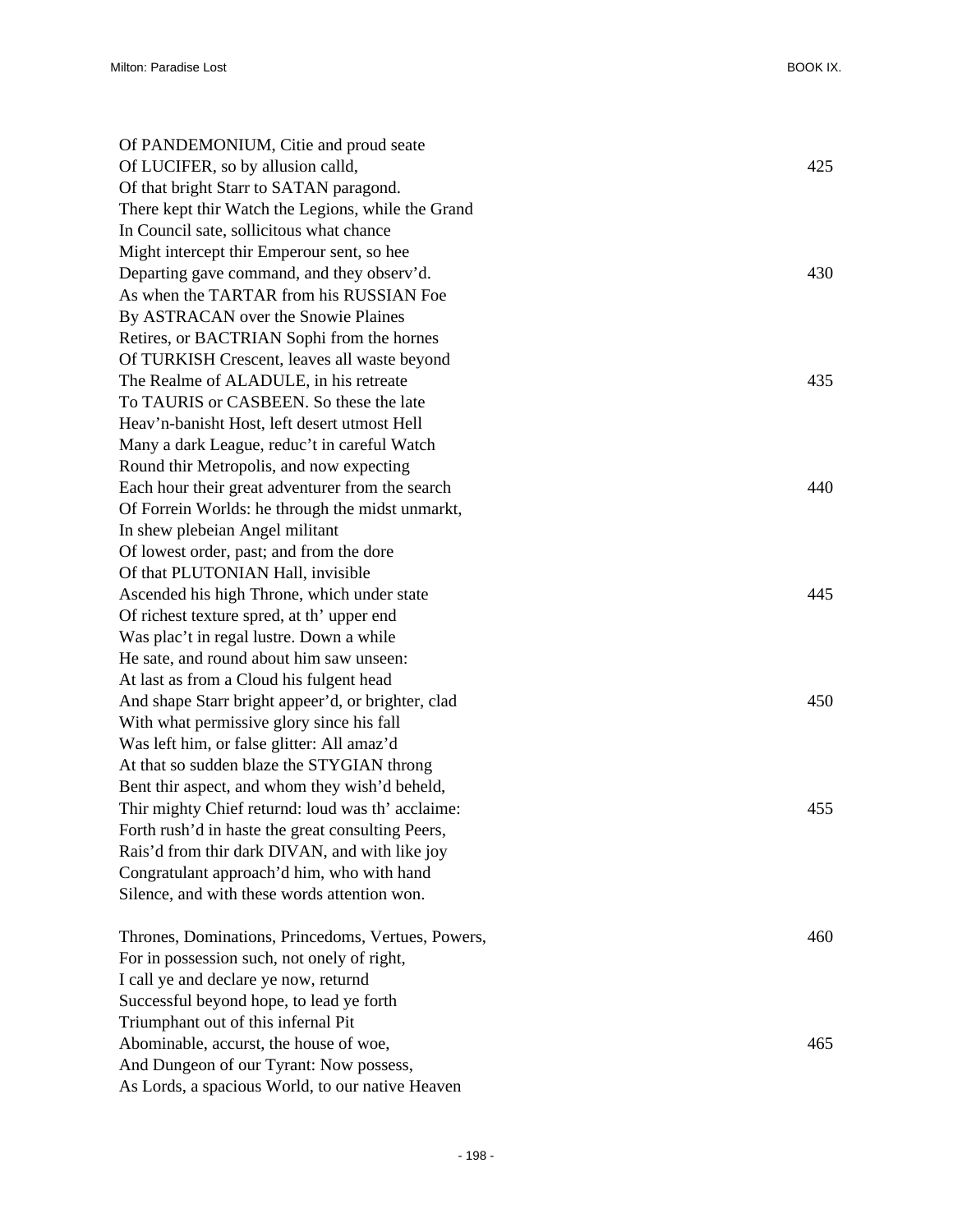Little inferiour, by my adventure hard With peril great atchiev'd. Long were to tell What I have don, what sufferd, with what paine 470 Voyag'd the unreal, vast, unbounded deep Of horrible confusion, over which By Sin and Death a broad way now is pav'd To expedite your glorious march; but I Toild out my uncouth passage, forc't to ride 475 Th' untractable Abysse, plung'd in the womb Of unoriginal NIGHT and CHAOS wilde, That jealous of thir secrets fiercely oppos'd My journey strange, with clamorous uproare Protesting Fate supreame; thence how I found 480 The new created World, which fame in Heav'n Long had foretold, a Fabrick wonderful Of absolute perfection, therein Man Plac't in a Paradise, by our exile Made happie: Him by fraud I have seduc'd 485 From his Creator, and the more to increase Your wonder, with an Apple; he thereat Offended, worth your laughter, hath giv'n up Both his beloved Man and all his World, To Sin and Death a prey, and so to us, 490 Without our hazard, labour or allarme, To range in, and to dwell, and over Man To rule, as over all he should have rul'd. True is, mee also he hath judg'd, or rather Mee not, but the brute Serpent in whose shape 495 Man I deceav'd: that which to mee belongs, Is enmity, which he will put between Mee and Mankinde; I am to bruise his heel; His Seed, when is not set, shall bruise my head: A World who would not purchase with a bruise, 500 Or much more grievous pain? Ye have th' account Of my performance: What remaines, ye Gods, But up and enter now into full bliss.

So having said, a while he stood, expecting Thir universal shout and high applause 505 To fill his eare, when contrary he hears On all sides, from innumerable tongues A dismal universal hiss, the sound Of public scorn; he wonderd, but not long Had leasure, wondring at himself now more; 510 His Visage drawn he felt to sharp and spare,

| 48 |
|----|
|    |
| 48 |
|    |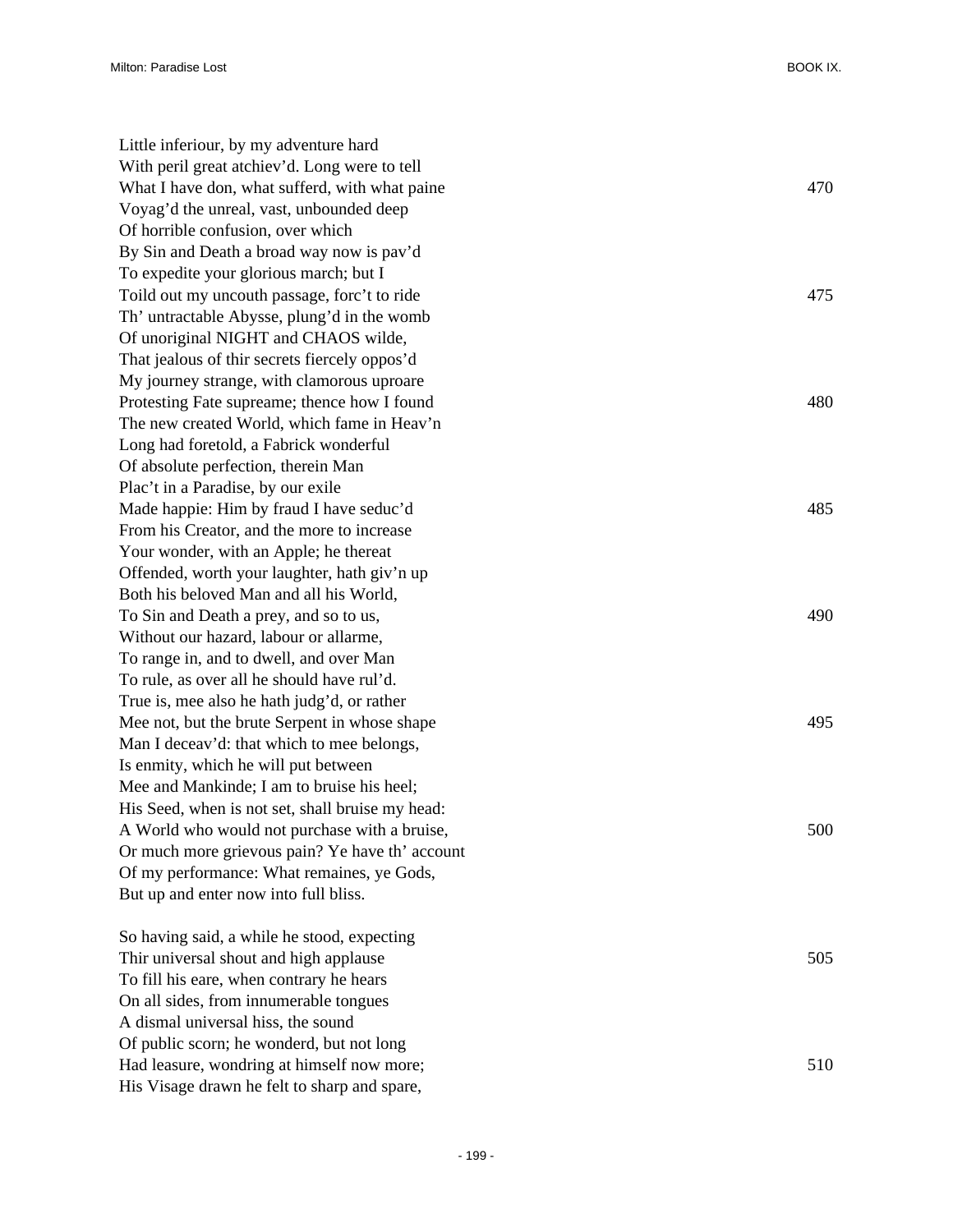| His Armes clung to his Ribs, his Leggs entwining     |     |
|------------------------------------------------------|-----|
| Each other, till supplanted down he fell             |     |
| A monstrous Serpent on his Belly prone,              |     |
| Reluctant, but in vaine, a greater power             | 515 |
| Now rul'd him, punisht in the shape he sin'd,        |     |
| According to his doom: he would have spoke,          |     |
| But hiss for hiss returnd with forked tongue         |     |
| To forked tongue, for now were all transform'd       |     |
| Alike, to Serpents all as accessories                | 520 |
| To his bold Riot: dreadful was the din               |     |
| Of hissing through the Hall, thick swarming now      |     |
| With complicated monsters, head and taile,           |     |
| Scorpion and Asp, and AMPHISBAENA dire,              |     |
| CERASTES hornd, HYDRUS, and ELLOPS drear,            | 525 |
| And DIPSAS (Not so thick swarm'd once the Soil       |     |
| Bedropt with blood of Gorgon, or the Isle            |     |
| OPHIUSA) but still greatest hee the midst,           |     |
| Now Dragon grown, larger then whom the Sun           |     |
| Ingenderd in the PYTHIAN Vale on slime,              | 530 |
| Huge PYTHON, and his Power no less he seem'd         |     |
| Above the rest still to retain; they all             |     |
| Him follow'd issuing forth to th' open Field,        |     |
| Where all yet left of that revolted Rout             |     |
| Heav'n-fall'n, in station stood or just array,       | 535 |
| Sublime with expectation when to see                 |     |
| In Triumph issuing forth thir glorious Chief;        |     |
| They saw, but other sight instead, a crowd           |     |
| Of ugly Serpents; horror on them fell,               |     |
| And horrid sympathie; for what they saw,             | 540 |
| They felt themselvs now changing; down thir arms,    |     |
| Down fell both Spear and Shield, down they as fast,  |     |
| And the dire hiss renew'd, and the dire form         |     |
| Catcht by Contagion, like in punishment,             |     |
| As in thir crime. Thus was th' applause they meant,  | 545 |
| Turnd to exploding hiss, triumph to shame            |     |
| Cast on themselves from thir own mouths. There stood |     |
| A Grove hard by, sprung up with this thir change,    |     |
| His will who reigns above, to aggravate              |     |
| Thir penance, laden with fair Fruit, like that       | 550 |
| Which grew in Paradise, the bait of EVE              |     |
| Us'd by the Tempter: on that prospect strange        |     |
| Thir earnest eyes they fix'd, imagining              |     |
| For one forbidden Tree a multitude                   |     |
| Now ris'n, to work them furder woe or shame;         | 555 |
| Yet parcht with scalding thurst and hunger fierce,   |     |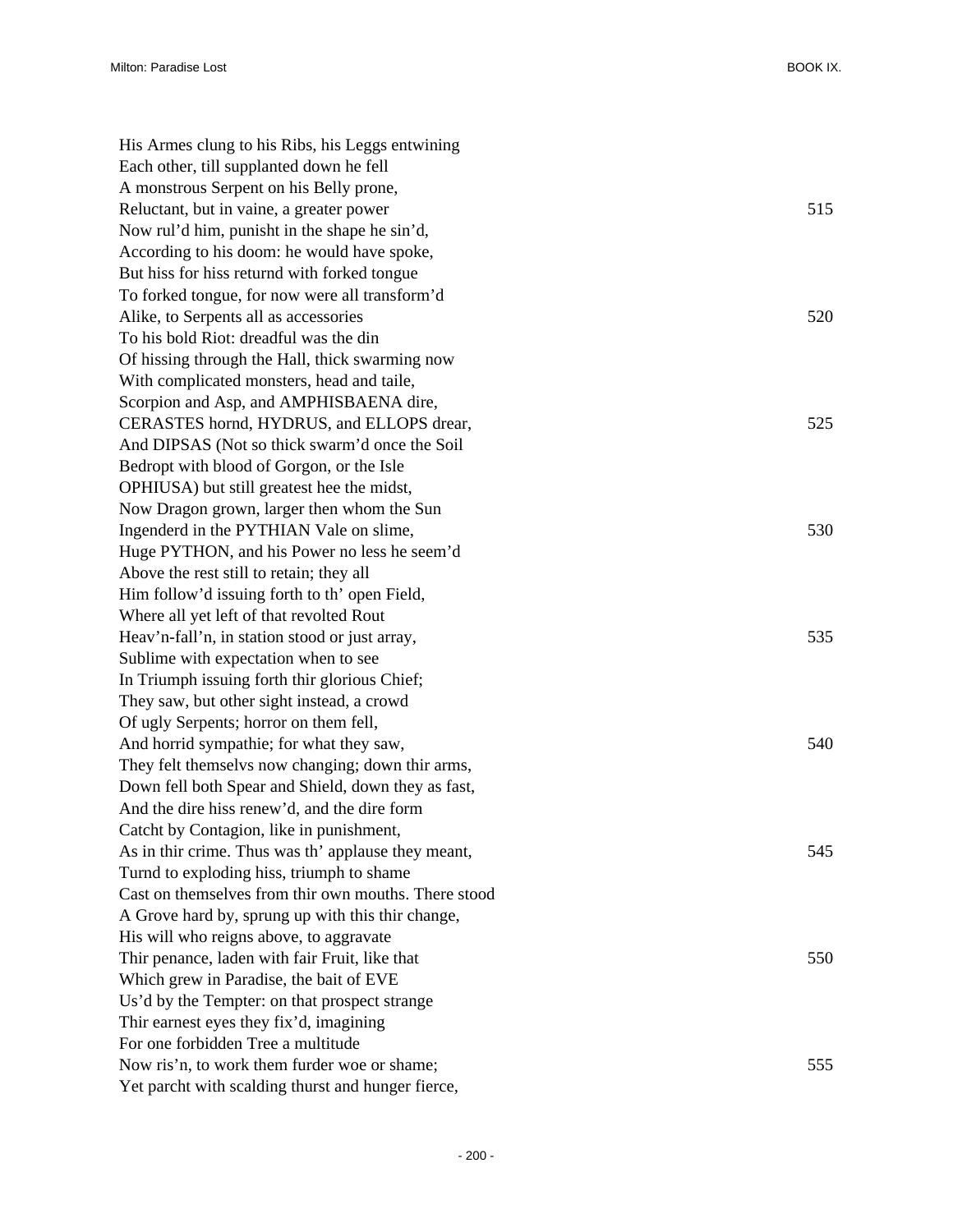| Though to delude them sent, could not abstain,         |     |
|--------------------------------------------------------|-----|
| But on they rould in heaps, and up the Trees           |     |
| Climbing, sat thicker then the snakie locks            |     |
| That curld MEGAERA: greedily they pluck'd              | 560 |
| The Frutage fair to sight, like that which grew        |     |
| Neer that bituminous Lake where SODOM flam'd;          |     |
| This more delusive, not the touch, but taste           |     |
| Deceav'd; they fondly thinking to allay                |     |
| Thir appetite with gust, instead of Fruit              | 565 |
| Chewd bitter Ashes, which th' offended taste           |     |
| With spattering noise rejected: oft they assayd,       |     |
| Hunger and thirst constraining, drugd as oft,          |     |
| With hatefullest disrelish writh'd thir jaws           |     |
| With foot and cinders fill'd; so oft they fell         | 570 |
| Into the same illusion, not as Man                     |     |
| Whom they triumph'd once lapst. Thus were they plagu'd |     |
| And worn with Famin, long and ceasless hiss,           |     |
| Till thir lost shape, permitted, they resum'd,         |     |
| Yearly enjoynd, some say, to undergo                   | 575 |
| This annual humbling certain number'd days,            |     |
| To dash thir pride, and joy for Man seduc't.           |     |
| However some tradition they dispers'd                  |     |
| Among the Heathen of thir purchase got,                |     |
| And Fabl'd how the Serpent, whom they calld            | 580 |
| OPHION with EURYNOME, the wide-                        |     |
| Encroaching EVE perhaps, had first the rule            |     |
| Of high OLYMPUS, thence by SATURN driv'n               |     |
| And OPS, ere yet DICTAEAN JOVE was born.               |     |
| Mean while in Paradise the hellish pair                | 585 |
| Too soon arriv'd, SIN there in power before,           |     |
| Once actual, now in body, and to dwell                 |     |
| Habitual habitant; behind her DEATH                    |     |
| Close following pace for pace, not mounted yet         |     |
| On his pale Horse: to whom SIN thus began.             | 590 |
| Second of SATAN sprung, all conquering Death,          |     |
| What thinkst thou of our Empire now, though earnd      |     |
| With travail difficult, not better farr                |     |
| Then stil at Hels dark threshold to have sate watch,   |     |
| Unnam'd, undreaded, and thy self half starv'd?         | 595 |
| Whom thus the Sin-born Monster answerd soon.           |     |
| To mee, who with eternal Famin pine,                   |     |

Alike is Hell, or Paradise, or Heaven,

There best, where most with ravin I may meet;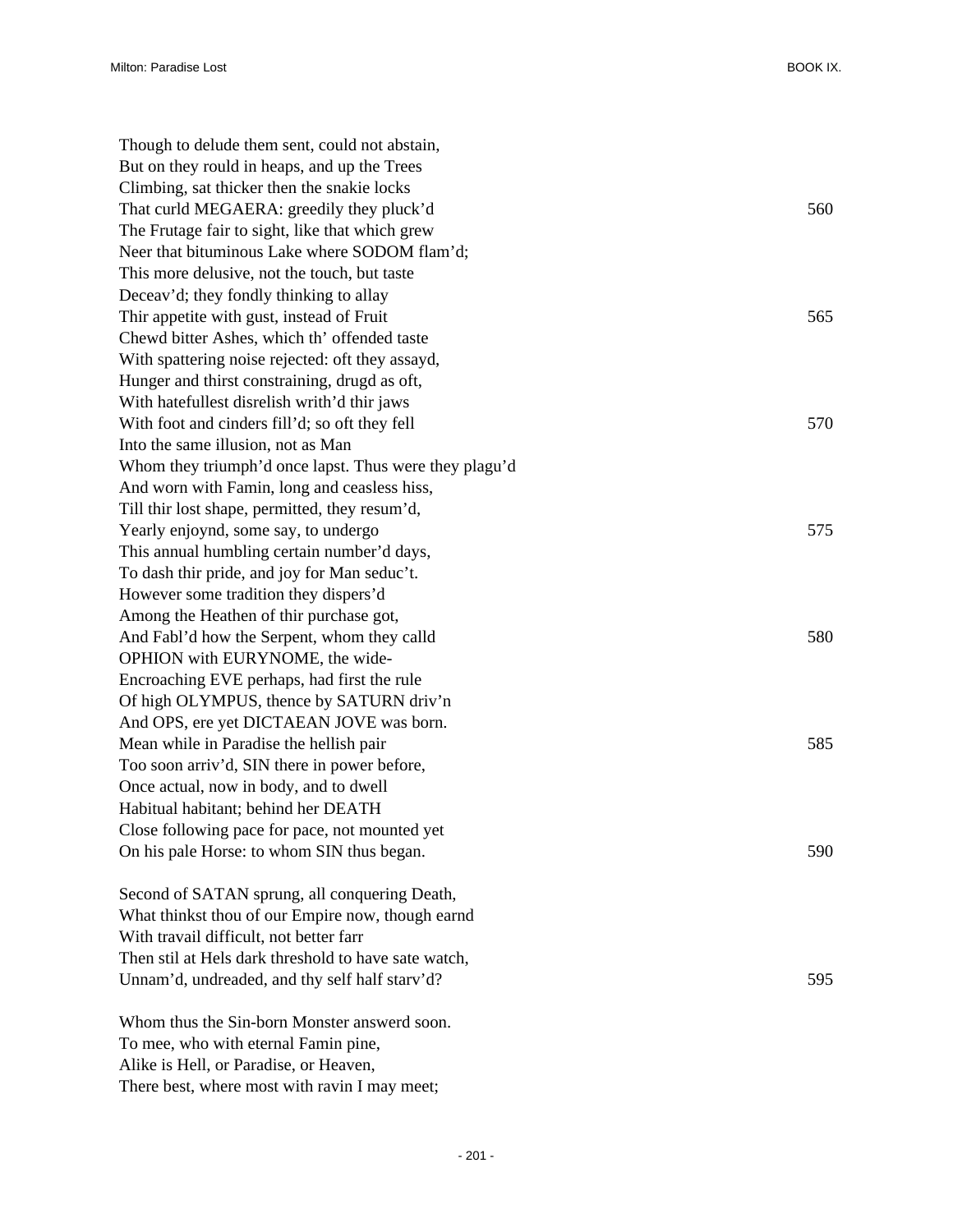| Which here, though plenteous, all too little seems<br>To stuff this Maw, this vast unhide-bound Corps. | 600 |
|--------------------------------------------------------------------------------------------------------|-----|
| To whom th' incestuous Mother thus repli'd.                                                            |     |
| Thou therefore on these Herbs, and Fruits, & Flours                                                    |     |
| Feed first, on each Beast next, and Fish, and Fowle,                                                   |     |
| No homely morsels, and whatever thing                                                                  | 605 |
| The Sithe of Time mowes down, devour unspar'd,                                                         |     |
| Till I in Man residing through the Race,                                                               |     |
| His thoughts, his looks, words, actions all infect,                                                    |     |
| And season him thy last and sweetest prey.                                                             |     |
| This said, they both betook them several wayes,                                                        | 610 |
| Both to destroy, or unimmortal make                                                                    |     |
| All kinds, and for destruction to mature                                                               |     |
| Sooner or later; which th' Almightie seeing,                                                           |     |
| From his transcendent Seat the Saints among,                                                           |     |
| To those bright Orders utterd thus his voice.                                                          | 615 |
| See with what heat these Dogs of Hell advance                                                          |     |
| To waste and havoc yonder World, which I                                                               |     |
| So fair and good created, and had still                                                                |     |
| Kept in that state, had not the folly of Man                                                           |     |
| Let in these wastful Furies, who impute                                                                | 620 |
| Folly to mee, so doth the Prince of Hell                                                               |     |
| And his Adherents, that with so much ease                                                              |     |
| I suffer them to enter and possess                                                                     |     |
| A place so heav'nly, and conniving seem                                                                |     |
| To gratifie my scornful Enemies,                                                                       | 625 |
| That laugh, as if transported with some fit                                                            |     |
| Of Passion, I to them had quitted all,                                                                 |     |
| At random yeilded up to their misrule;                                                                 |     |
| And know not that I call'd and drew them thither                                                       |     |
| My Hell-hounds, to lick up the draff and filth                                                         | 630 |
| Which mans polluting Sin with taint hath shed                                                          |     |
| On what was pure, till cramm'd and gorg'd, nigh burst                                                  |     |
| With suckt and glutted offal, at one fling                                                             |     |
| Of thy victorious Arm, well-pleasing Son,                                                              |     |
| Both SIN, and DEATH, and yawning GRAVE at last                                                         | 635 |
| Through CHAOS hurld, obstruct the mouth of Hell                                                        |     |
| For ever, and seal up his ravenous Jawes.                                                              |     |
| Then Heav'n and Earth renewd shall be made pure                                                        |     |
| To sanctitie that shall receive no staine:                                                             |     |
| Till then the Curse pronounc't on both precedes.                                                       | 640 |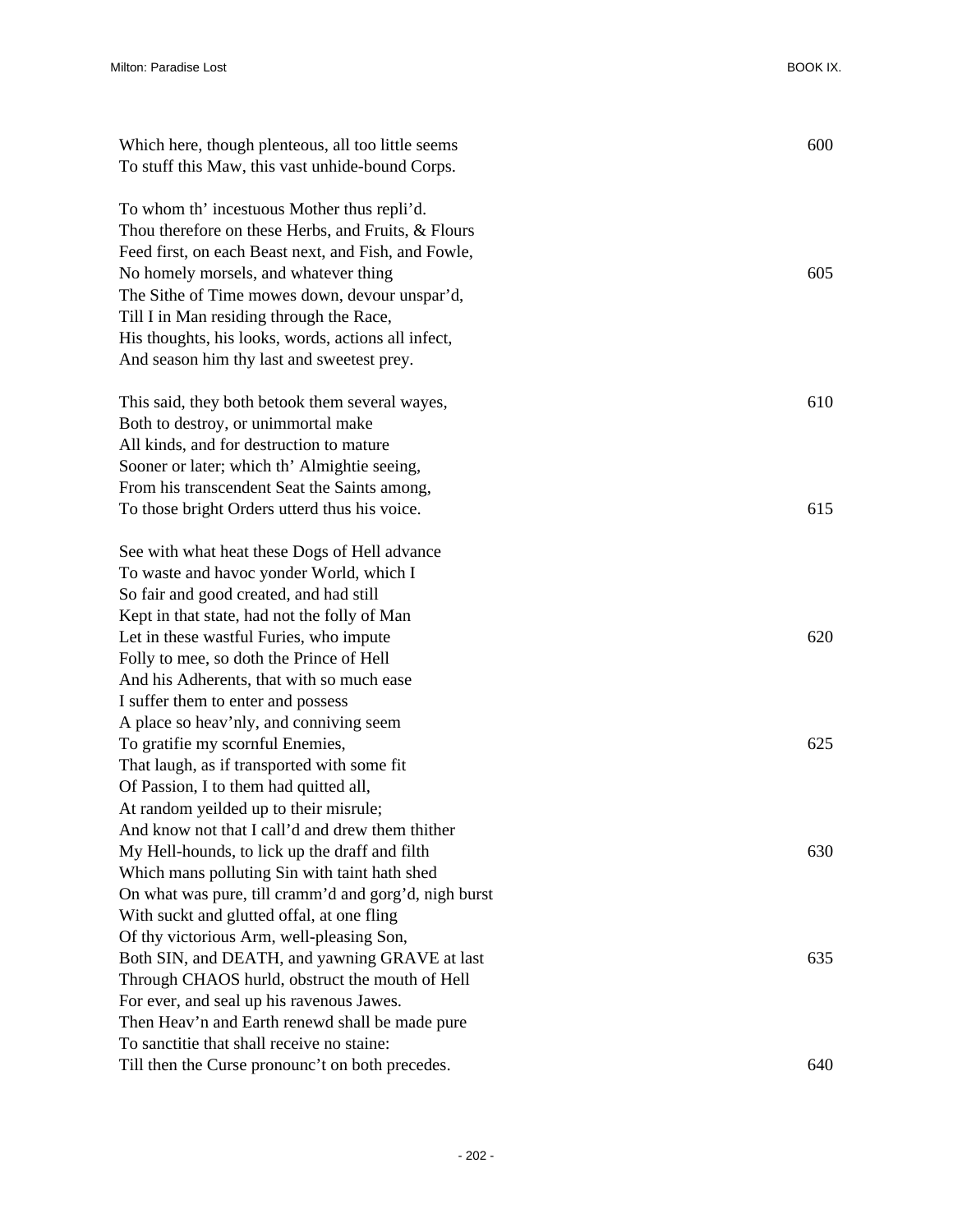| Hee ended, and the heav'nly Audience loud        |     |
|--------------------------------------------------|-----|
| Sung HALLELUIA, as the sound of Seas,            |     |
| Through multitude that sung: Just are thy ways,  |     |
| Righteous are thy Decrees on all thy Works;      |     |
| Who can extenuate thee? Next, to the Son,        | 645 |
| Destin'd restorer of Mankind, by whom            |     |
| New Heav'n and Earth shall to the Ages rise,     |     |
| Or down from Heav'n descend. Such was thir song, |     |
| While the Creator calling forth by name          |     |
| His mightie Angels gave them several charge,     | 650 |
| As sorted best with present things. The Sun      |     |
| Had first his precept so to move, so shine,      |     |
| As might affect the Earth with cold and heat     |     |
| Scarce tollerable, and from the North to call    |     |
| Decrepit Winter, from the South to bring         | 655 |
| Solstitial summers heat. To the blanc Moone      |     |
| Her office they prescrib'd, to th' other five    |     |
| Thir planetarie motions and aspects              |     |
| In SEXTILE, SQUARE, and TRINE, and OPPOSITE,     |     |
| Of noxious efficacie, and when to joyne          | 660 |
| In Synod unbenigne, and taught the fixt          |     |
| Thir influence malignant when to showre,         |     |
| Which of them rising with the Sun, or falling,   |     |
| Should prove tempestuous: To the Winds they set  |     |
| Thir corners, when with bluster to confound      | 665 |
| Sea, Aire, and Shoar, the Thunder when to rowle  |     |
| With terror through the dark Aereal Hall.        |     |
| Some say he bid his Angels turne ascanse         |     |
| The Poles of Earth twice ten degrees and more    |     |
| From the Suns Axle; they with labour push'd      | 670 |
| Oblique the Centric Globe: Som say the Sun       |     |
| Was bid turn Reines from th' Equinoctial Rode    |     |
| Like distant breadth to TAURUS with the Seav'n   |     |
| <b>ATLANTICK Sisters, and the SPARTAN Twins</b>  |     |
| Up to the TROPIC Crab; thence down amaine        | 675 |
| By LEO and the VIRGIN and the SCALES,            |     |
| As deep as CAPRICORNE, to bring in change        |     |
| Of Seasons to each Clime; else had the Spring    |     |
| Perpetual smil'd on Earth with vernant Flours,   |     |
| Equal in Days and Nights, except to those        | 680 |
| Beyond the Polar Circles; to them Day            |     |
| Had unbenighted shon, while the low Sun          |     |
| To recompence his distance, in thir sight        |     |
| Had rounded still th' HORIZON, and not known     |     |
| Or East or West, which had forbid the Snow       | 685 |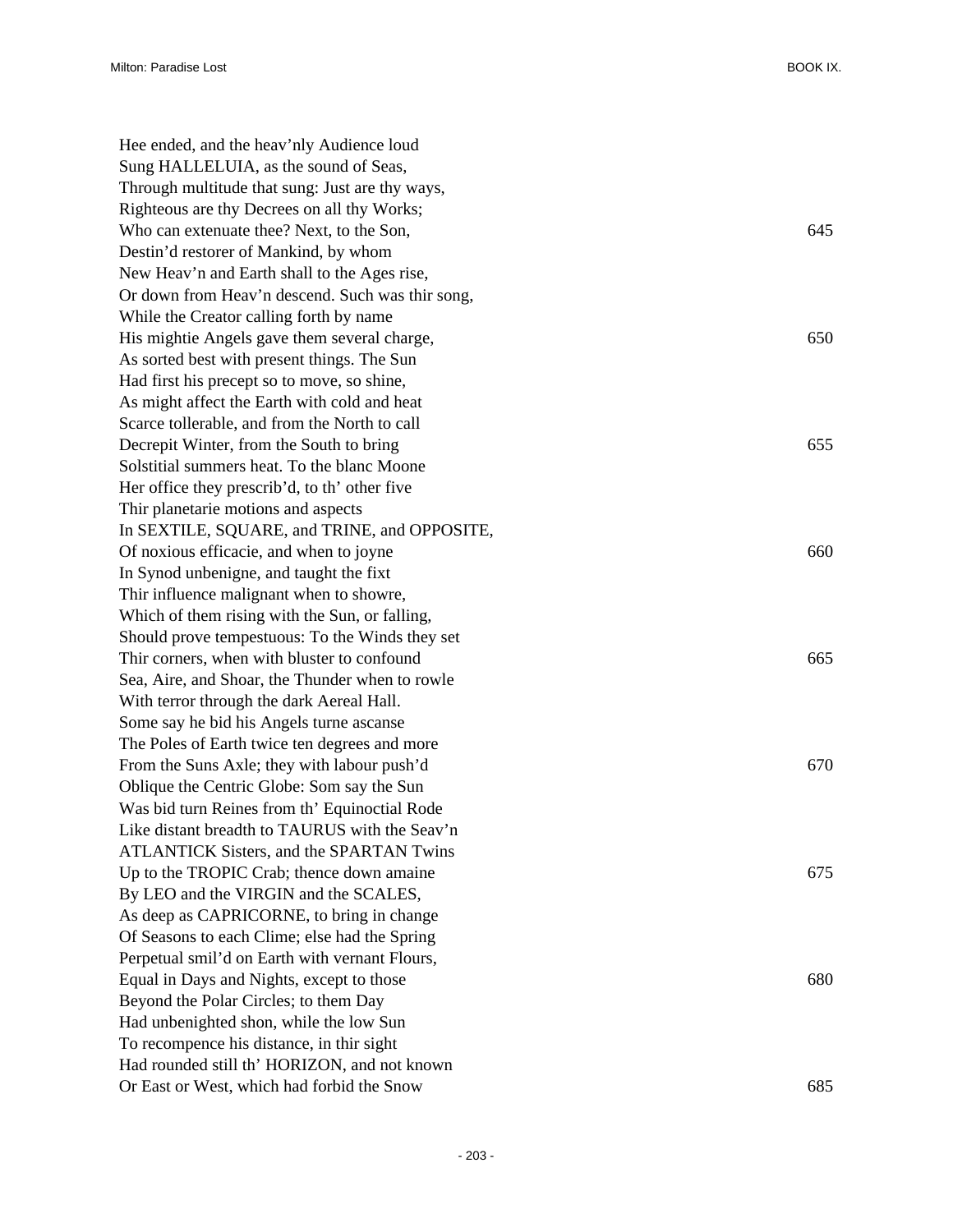| From cold ESTOTILAND, and South as farr             |     |
|-----------------------------------------------------|-----|
| Beneath MAGELLAN. At that tasted Fruit              |     |
| The Sun, as from THYESTEAN Banquet, turn'd          |     |
| His course intended; else how had the World         |     |
| Inhabited, though sinless, more then now,           | 690 |
| Avoided pinching cold and scorching heate?          |     |
| These changes in the Heav'ns, though slow, produc'd |     |
| Like change on Sea and Land, sideral blast,         |     |
| Vapour, and Mist, and Exhalation hot,               |     |
| Corrupt and Pestilent: Now from the North           | 695 |
| Of NORUMBEGA, and the SAMOED shoar                  |     |
| Bursting thir brazen Dungeon, armd with ice         |     |
| And snow and haile and stormie gust and flaw,       |     |
| BOREAS and CAECIAS and ARGESTES loud                |     |
| And THRASCIAS rend the Woods and Seas upturn;       | 700 |
| With adverse blast up-turns them from the South     |     |
| NOTUS and AFER black with thundrous Clouds          |     |
| From SERRALIONA; thwart of these as fierce          |     |
| Forth rush the LEVANT and the PONENT Windes         |     |
| EURUS and ZEPHIR with thir lateral noise,           | 705 |
| SIROCCO, and LIBECCHIO. Thus began                  |     |
| Outrage from liveless things; but Discord first     |     |
| Daughter of Sin, among th' irrational,              |     |
| Death introduc'd through fierce antipathie:         |     |
| Beast now with Beast gan war, & Fowle with Fowle,   | 710 |
| And Fish with Fish; to graze the Herb all leaving,  |     |
| Devourd each other; nor stood much in awe           |     |
| Of Man, but fled him, or with count'nance grim      |     |
| Glar'd on him passing: these were from without      |     |
| The growing miseries, which ADAM saw                | 715 |
| Alreadie in part, though hid in gloomiest shade,    |     |
| To sorrow abandond, but worse felt within,          |     |
| And in a troubl'd Sea of passion tost,              |     |
| Thus to disburd'n sought with sad complaint.        |     |
|                                                     |     |
| O miserable of happie! is this the end              | 720 |
| Of this new glorious World, and mee so late         |     |
| The Glory of that Glory, who now becom              |     |
| Accurst of blessed, hide me from the face           |     |
| Of God, whom to behold was then my highth           |     |
| Of happiness: yet well, if here would end           | 725 |
| The miserie, I deserv'd it, and would beare         |     |

My own deservings; but this will not serve; All that I eate or drink, or shall beget, Is propagated curse. O voice once heard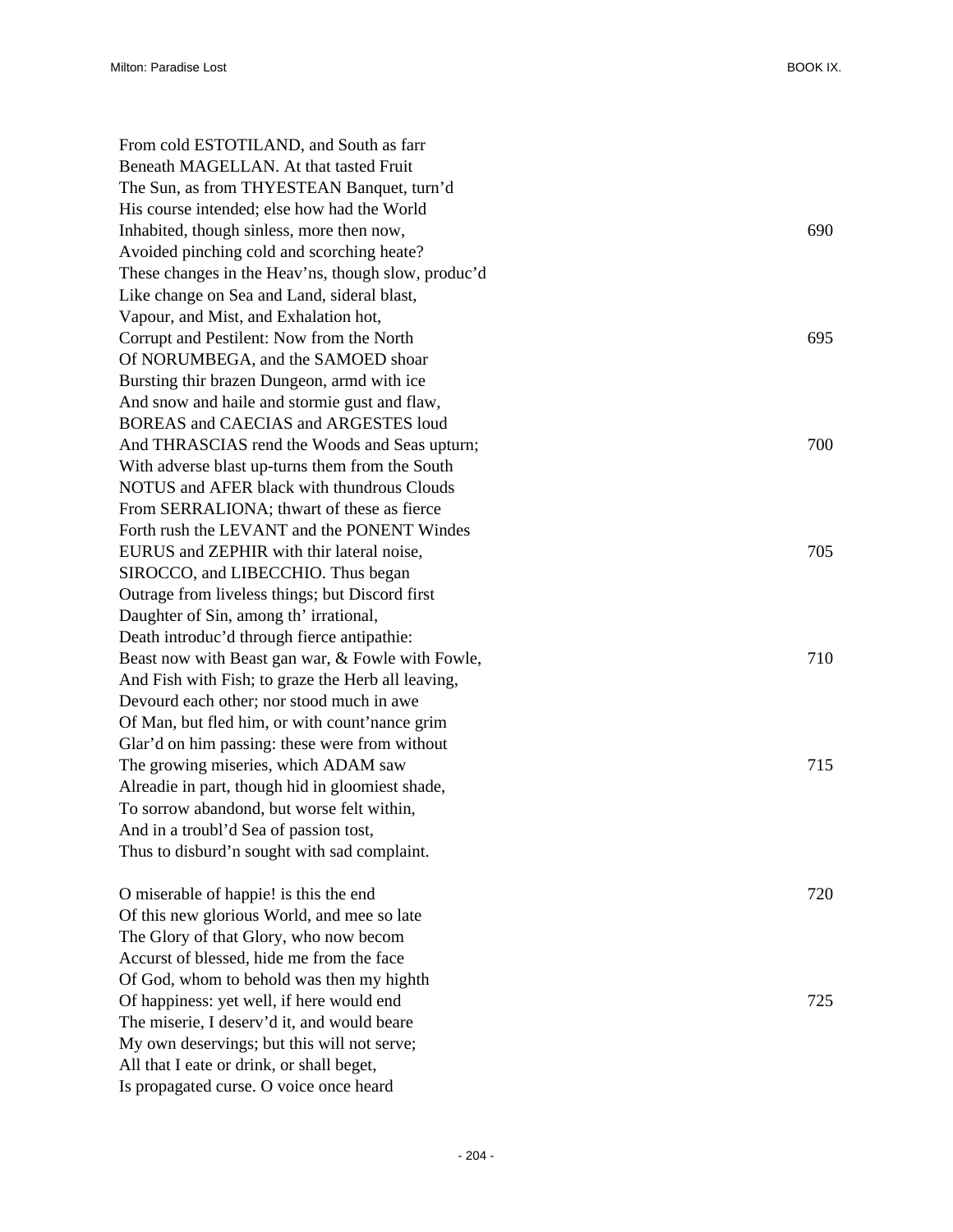| Delightfully, ENCREASE AND MULTIPLY,              | 730 |
|---------------------------------------------------|-----|
| Now death to heare! for what can I encrease       |     |
| Or multiplie, but curses on my head?              |     |
| Who of all Ages to succeed, but feeling           |     |
| The evil on him brought by me, will curse         |     |
| My Head, Ill fare our Ancestor impure,            | 735 |
| For this we may thank ADAM; but his thanks        |     |
| Shall be the execration; so besides               |     |
| Mine own that bide upon me, all from mee          |     |
| Shall with a fierce reflux on mee redound,        |     |
| On mee as on thir natural center light            | 740 |
| Heavie, though in thir place. O fleeting joyes    |     |
| Of Paradise, deare bought with lasting woes!      |     |
| Did I request thee, Maker, from my Clay           |     |
| To mould me Man, did I sollicite thee             |     |
| From darkness to promote me, or here place        | 745 |
| In this delicious Garden? as my Will              |     |
| Concurd not to my being, it were but right        |     |
| And equal to reduce me to my dust,                |     |
| Desirous to resigne, and render back              |     |
| All I receav'd, unable to performe                | 750 |
| Thy terms too hard, by which I was to hold        |     |
| The good I sought not. To the loss of that,       |     |
| Sufficient penaltie, why hast thou added          |     |
| The sense of endless woes? inexplicable           |     |
| Thy Justice seems; yet to say truth, too late,    | 755 |
| I thus contest; then should have been refusd      |     |
| Those terms whatever, when they were propos'd:    |     |
| Thou didst accept them; wilt thou enjoy the good, |     |
| Then cavil the conditions? and though God         |     |
| Made thee without thy leave, what if thy Son      | 760 |
| Prove disobedient, and reprov'd, retort,          |     |
| Wherefore didst thou beget me? I sought it not:   |     |
| Wouldst thou admit for his contempt of thee       |     |
| That proud excuse? yet him not thy election,      |     |
| But Natural necessity begot.                      | 765 |
| God made thee of choice his own, and of his own   |     |
| To serve him, thy reward was of his grace,        |     |
| Thy punishment then justly is at his Will.        |     |
| Be it so, for I submit, his doom is fair,         |     |
| That dust I am, and shall to dust returne:        | 770 |
| O welcom hour whenever! why delayes               |     |
| His hand to execute what his Decree               |     |
| Fixd on this day? why do I overlive,              |     |
| Why am I mockt with death, and length'nd out      |     |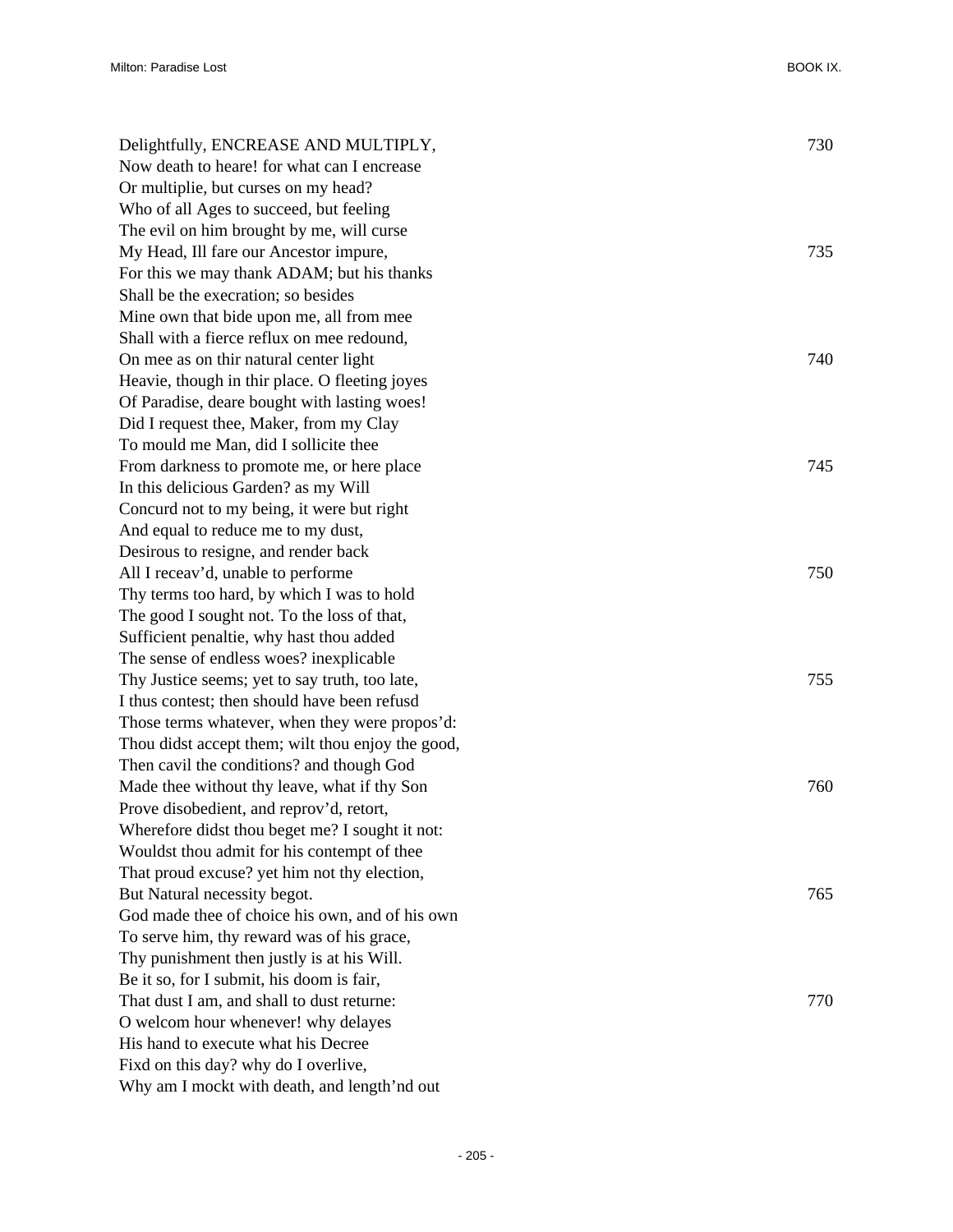| To deathless pain? how gladly would I meet        | 775 |
|---------------------------------------------------|-----|
| Mortalitie my sentence, and be Earth              |     |
| Insensible, how glad would lay me down            |     |
| As in my Mothers lap? there I should rest         |     |
| And sleep secure; his dreadful voice no more      |     |
| Would Thunder in my ears, no fear of worse        | 780 |
| To mee and to my ofspring would torment me        |     |
| With cruel expectation. Yet one doubt             |     |
| Pursues me still, least all I cannot die,         |     |
| Least that pure breath of Life, the Spirit of Man |     |
| Which God inspir'd, cannot together perish        | 785 |
| With this corporeal Clod; then in the Grave,      |     |
| Or in some other dismal place, who knows          |     |
| But I shall die a living Death? O thought         |     |
| Horrid, if true! yet why? it was but breath       |     |
| Of Life that sinn'd; what dies but what had life  | 790 |
| And sin? the Bodie properly hath neither.         |     |
| All of me then shall die: let this appease        |     |
| The doubt, since humane reach no further knows.   |     |
| For though the Lord of all be infinite,           |     |
| Is his wrauth also? be it, man is not so,         | 795 |
| But mortal doom'd. How can he exercise            |     |
| Wrath without end on Man whom Death must end?     |     |
| Can he make deathless Death? that were to make    |     |
| Strange contradiction, which to God himself       |     |
| Impossible is held, as Argument                   | 800 |
| Of weakness, not of Power. Will he, draw out,     |     |
| For angers sake, finite to infinite               |     |
| In punisht man, to satisfie his rigour            |     |
| Satisfi'd never; that were to extend              |     |
| His Sentence beyond dust and Natures Law,         | 805 |
| By which all Causes else according still          |     |
| To the reception of thir matter act,              |     |
| Not to th' extent of thir own Spheare. But say    |     |
| That Death be not one stroak, as I suppos'd,      |     |
| Bereaving sense, but endless miserie              | 810 |
| From this day onward, which I feel begun          |     |
| Both in me, and without me, and so last           |     |
| To perpetuitie; Ay me, that fear                  |     |
| Comes thundring back with dreadful revolution     |     |
| On my defensless head; both Death and I           | 815 |
| Am found Eternal, and incorporate both,           |     |
| Nor I on my part single, in mee all               |     |
| Posteritie stands curst: Fair Patrimonie          |     |
| That I must leave ye, Sons; O were I able         |     |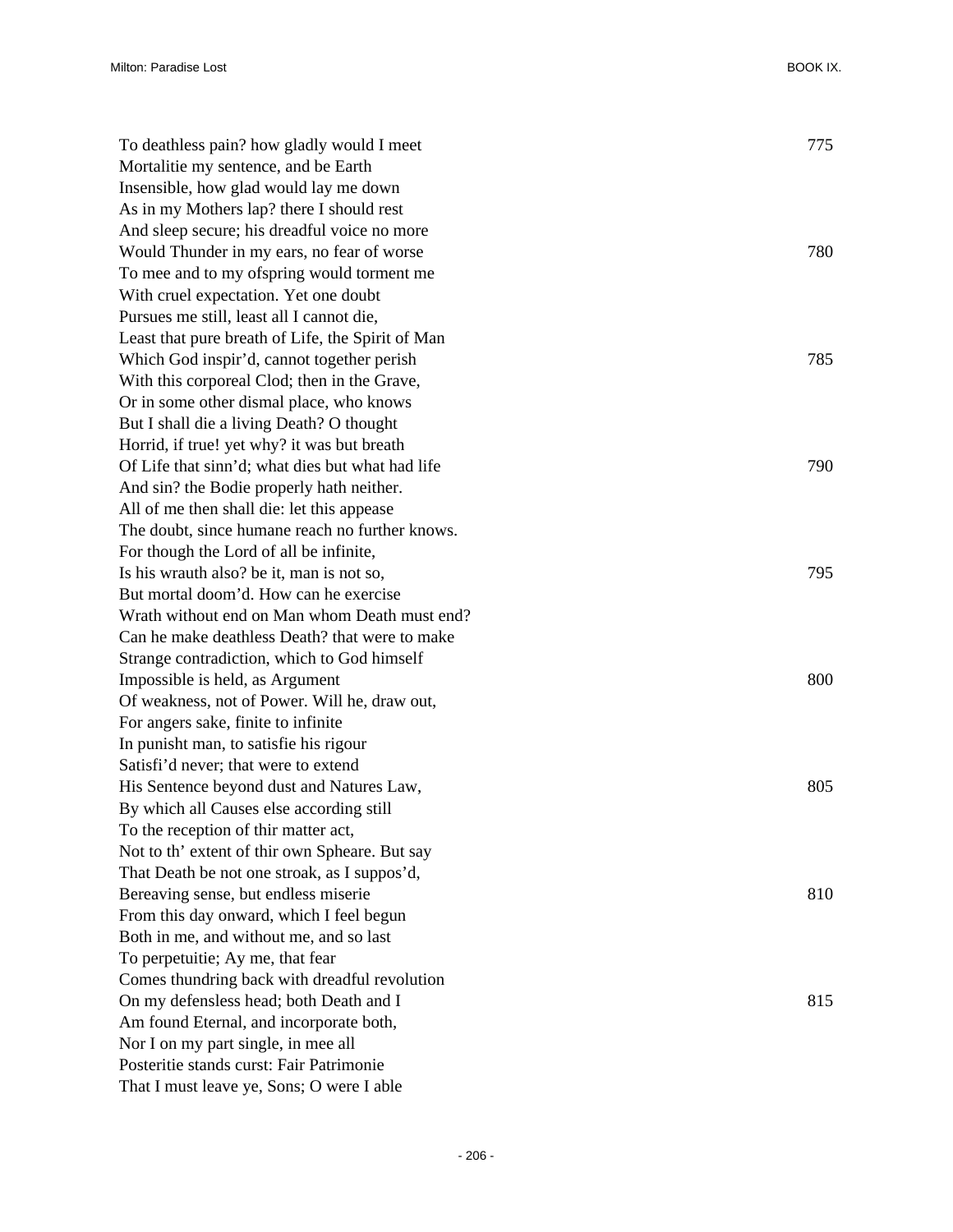Milton: Paradise Lost BOOK IX.

| To waste it all my self, and leave ye none!          | 820 |
|------------------------------------------------------|-----|
| So disinherited how would ye bless                   |     |
| Me now your Curse! Ah, why should all mankind        |     |
| For one mans fault thus guiltless be condemn'd,      |     |
| If guiltless? But from mee what can proceed,         |     |
| But all corrupt, both Mind and Will deprav'd,        | 825 |
| Not to do onely, but to will the same                |     |
| With me? how can they acquitted stand                |     |
| In sight of God? Him after all Disputes              |     |
| Forc't I absolve: all my evasions vain               |     |
| And reasonings, though through Mazes, lead me still  | 830 |
| But to my own conviction: first and last             |     |
| On mee, mee onely, as the sourse and spring          |     |
| Of all corruption, all the blame lights due;         |     |
| So might the wrauth, Fond wish! couldst thou support |     |
| That burden heavier then the Earth to bear,          | 835 |
| Then all the world much heavier, though divided      |     |
| With that bad Woman? Thus what thou desir'st,        |     |
| And what thou fearst, alike destroyes all hope       |     |
| Of refuge, and concludes thee miserable              |     |
| Beyond all past example and future,                  | 840 |
| To SATAN onely like both crime and doom.             |     |
| O Conscience, into what Abyss of fears               |     |
| And horrors hast thou driv'n me; out of which        |     |
| I find no way, from deep to deeper plung'd!          |     |
|                                                      |     |
| Thus ADAM to himself lamented loud                   | 845 |
| Through the still Night, now now, as ere man fell,   |     |
| Wholsom and cool, and mild, but with black Air       |     |
| Accompanied, with damps and dreadful gloom,          |     |
| Which to his evil Conscience represented             |     |
| All things with double terror: On the ground         | 850 |
| Outstretcht he lay, on the cold ground, and oft      |     |
| Curs'd his Creation, Death as oft accus'd            |     |
| Of tardie execution, since denounc't                 |     |
| The day of his offence. Why comes not Death,         |     |
| Said hee, with one thrice acceptable stroke          | 855 |
| To end me? Shall Truth fail to keep her word,        |     |
| Justice Divine not hast'n to be just?                |     |
| But Death comes not at call, Justice Divine          |     |
| Mends not her slowest pace for prayers or cries.     |     |
| O Woods, O Fountains, Hillocks, Dales and Bowrs,     | 860 |
| With other echo farr I taught your Shades            |     |
| To answer, and resound farr other Song.              |     |
| Whom thus afflicted when sad EVE beheld,             |     |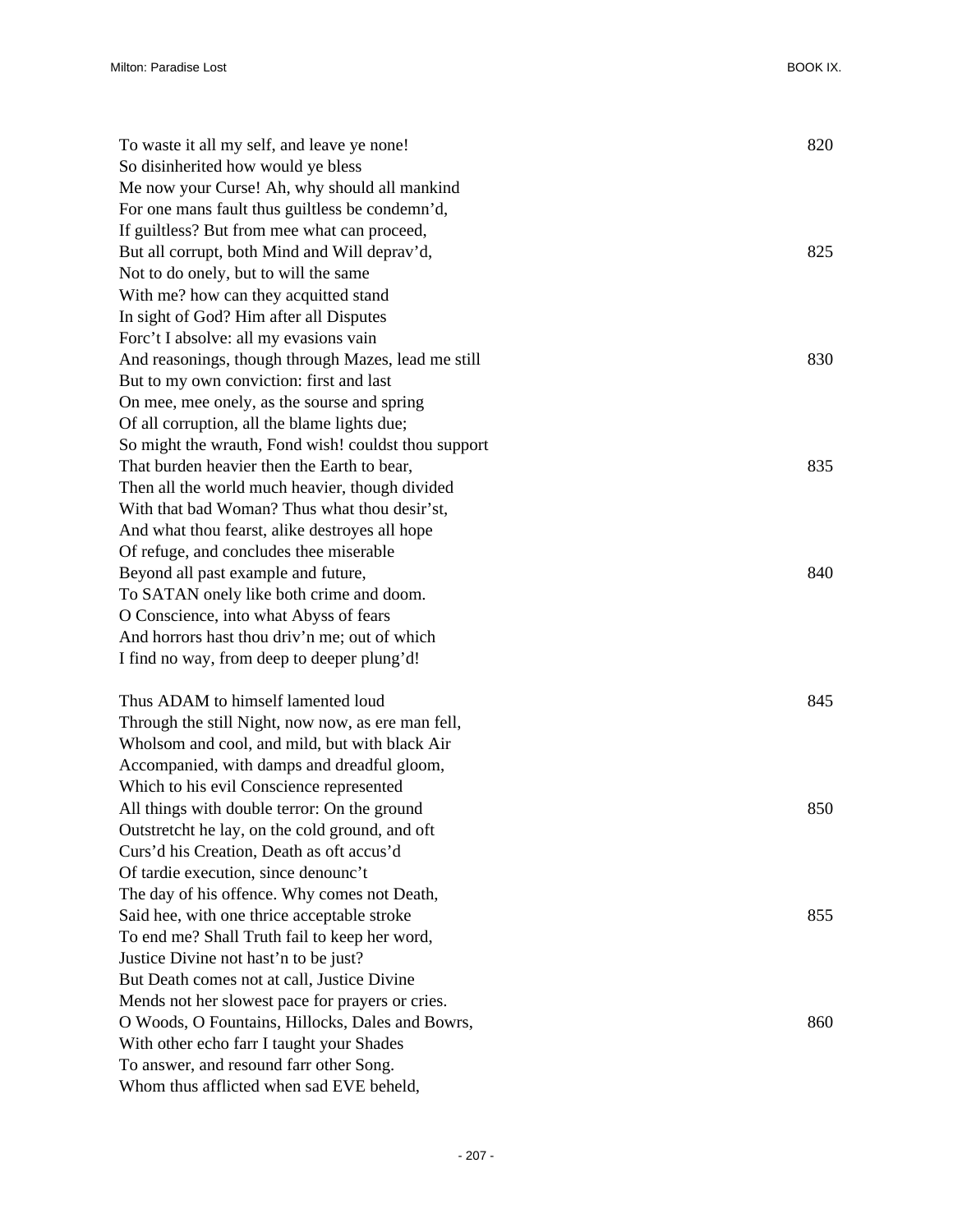| Desolate where she sate, approaching nigh,          |     |
|-----------------------------------------------------|-----|
| Soft words to his fierce passion she assay'd:       | 865 |
| But her with stern regard he thus repell'd.         |     |
| Out of my sight, thou Serpent, that name best       |     |
| Befits thee with him leagu'd, thy self as false     |     |
| And hateful; nothing wants, but that thy shape,     |     |
| Like his, and colour Serpentine may shew            | 870 |
| Thy inward fraud, to warn all Creatures from thee   |     |
| Henceforth; least that too heav'nly form, pretended |     |
| To hellish falshood, snare them. But for thee       |     |
| I had persisted happie, had not thy pride           |     |
| And wandring vanitie, when lest was safe,           | 875 |
| Rejected my forewarning, and disdain'd              |     |
| Not to be trusted, longing to be seen               |     |
| Though by the Devil himself, him overweening        |     |
| To over-reach, but with the Serpent meeting         |     |
| Fool'd and beguil'd, by him thou, I by thee,        | 880 |
| To trust thee from my side, imagin'd wise,          |     |
| Constant, mature, proof against all assaults,       |     |
| And understood not all was but a shew               |     |
| Rather then solid vertu, all but a Rib              |     |
| Crooked by nature, bent, as now appears,            | 885 |
| More to the part sinister from me drawn,            |     |
| Well if thrown out, as supernumerarie               |     |
| To my just number found. O why did God,             |     |
| Creator wise, that peopl'd highest Heav'n           |     |
| With Spirits Masculine, create at last              | 890 |
| This noveltie on Earth, this fair defect            |     |
| Of Nature, and not fill the World at once           |     |
| With Men as Angels without Feminine,                |     |
| Or find some other way to generate                  |     |
| Mankind? this mischief had not then befall'n,       | 895 |
| And more that shall befall, innumerable             |     |
| Disturbances on Earth through Femal snares,         |     |
| And straight conjunction with this Sex: for either  |     |
| He never shall find out fit Mate, but such          |     |
| As some misfortune brings him, or mistake,          | 900 |
| Or whom he wishes most shall seldom gain            |     |
| Through her perverseness, but shall see her gaind   |     |
| By a farr worse, or if she love, withheld           |     |
| By Parents, or his happiest choice too late         |     |
| Shall meet, alreadie linkt and Wedlock-bound        | 905 |
| To a fell Adversarie, his hate or shame:            |     |
| Which infinite calamitie shall cause                |     |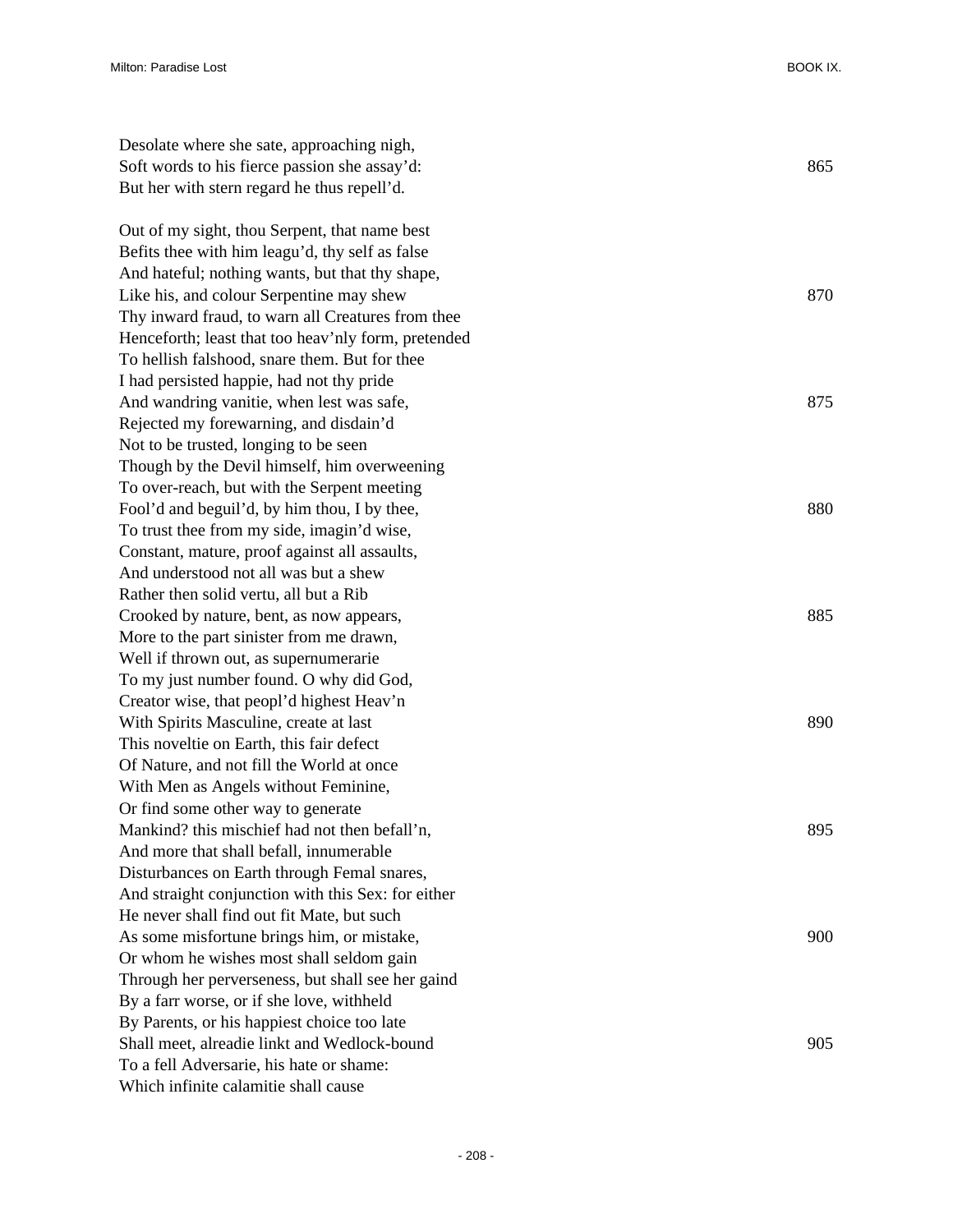To humane life, and houshold peace confound. He added not, and from her turn'd, but EVE Not so repulst, with Tears that ceas'd not flowing, 910 910 And tresses all disorderd, at his feet Fell humble, and imbracing them, besaught His peace, and thus proceeded in her plaint. Forsake me not thus, ADAM, witness Heav'n What love sincere, and reverence in my heart 915 I beare thee, and unweeting have offended, Unhappilie deceav'd; thy suppliant I beg, and clasp thy knees; bereave me not, Whereon I live, thy gentle looks, thy aid, Thy counsel in this uttermost distress, 920 My onely strength and stay: forlorn of thee, Whither shall I betake me, where subsist? While yet we live, scarse one short hour perhaps, Between us two let there be peace, both joyning, As joyn'd in injuries, one enmitie 925 Against a Foe by doom express assign'd us, That cruel Serpent: On me exercise not Thy hatred for this miserie befall'n, On me already lost, mee then thy self More miserable; both have sin'd, but thou 930 Against God onely, I against God and thee, And to the place of judgement will return, There with my cries importune Heaven, that all The sentence from thy head remov'd may light On me, sole cause to thee of all this woe, 935 Mee mee onely just object of his ire. She ended weeping, and her lowlie plight, Immoveable till peace obtain'd from fault Acknowledg'd and deplor'd, in ADAM wraught Commiseration; soon his heart relented 940 Towards her, his life so late and sole delight, Now at his feet submissive in distress, Creature so faire his reconcilement seeking, His counsel whom she had displeas'd, his aide; As one disarm'd, his anger all he lost, 945 And thus with peaceful words uprais'd her soon.

Unwarie, and too desirous, as before, So now of what thou knowst not, who desir'st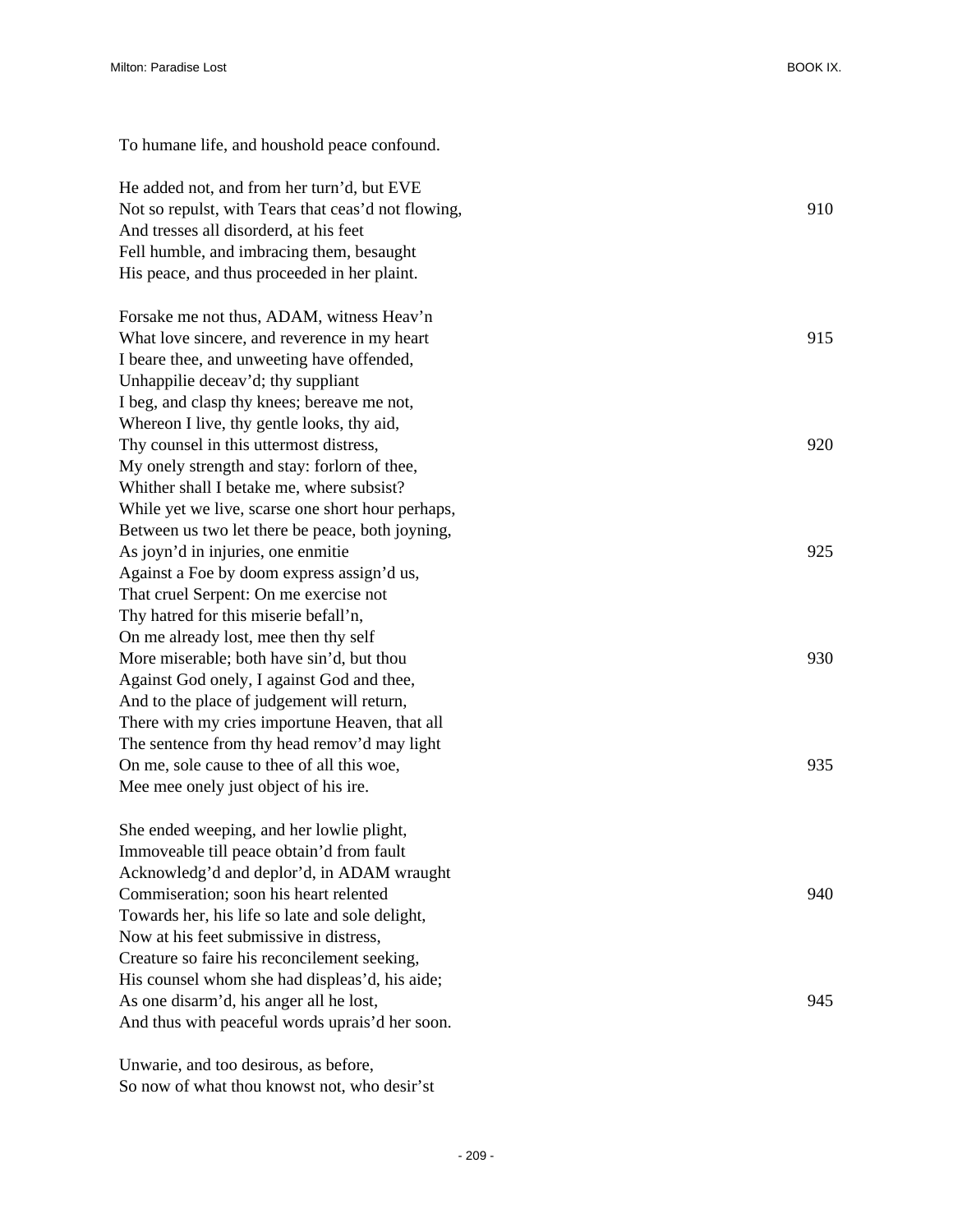| The punishment all on thy self; alas,                |     |
|------------------------------------------------------|-----|
| Beare thine own first, ill able to sustaine          | 950 |
| His full wrauth whose thou feelst as yet lest part,  |     |
| And my displeasure bearst so ill. If Prayers         |     |
| Could alter high Decrees, I to that place            |     |
| Would speed before thee, and be louder heard,        |     |
| That on my head all might be visited,                | 955 |
| Thy frailtie and infirmer Sex forgiv'n,              |     |
| To me committed and by me expos'd.                   |     |
| But rise, let us no more contend, nor blame          |     |
| Each other, blam'd enough elsewhere, but strive      |     |
| In offices of Love, how we may light'n               | 960 |
| Each others burden in our share of woe;              |     |
| Since this days Death denounc't, if ought I see,     |     |
| Will prove no sudden, but a slow-pac't evill,        |     |
| A long days dying to augment our paine,              |     |
| And to our Seed (O hapless Seed!) deriv'd.           | 965 |
|                                                      |     |
| To whom thus EVE, recovering heart, repli'd.         |     |
| ADAM, by sad experiment I know                       |     |
| How little weight my words with thee can finde,      |     |
| Found so erroneous, thence by just event             |     |
| Found so unfortunate; nevertheless,                  | 970 |
| Restor'd by thee, vile as I am, to place             |     |
| Of new acceptance, hopeful to regaine                |     |
| Thy Love, the sole contentment of my heart,          |     |
| Living or dying from thee I will not hide            |     |
| What thoughts in my unquiet brest are ris'n,         | 975 |
| Tending to som relief of our extremes,               |     |
| Or end, though sharp and sad, yet tolerable,         |     |
| As in our evils, and of easier choice.               |     |
| If care of our descent perplex us most,              |     |
| Which must be born to certain woe, devourd           | 980 |
| By Death at last, and miserable it is                |     |
| To be to others cause of misery,                     |     |
| Our own begotten, and of our Loines to bring         |     |
| Into this cursed World a woful Race,                 |     |
| That after wretched Life must be at last             | 985 |
| Food for so foule a Monster, in thy power            |     |
| It lies, yet ere Conception to prevent               |     |
| The Race unblest, to being yet unbegot.              |     |
| Childless thou art, Childless remaine:               |     |
| So Death shall be deceav'd his glut, and with us two | 990 |
| Be forc'd to satisfie his Rav'nous Maw.              |     |
| But if thou judge it hard and difficult,             |     |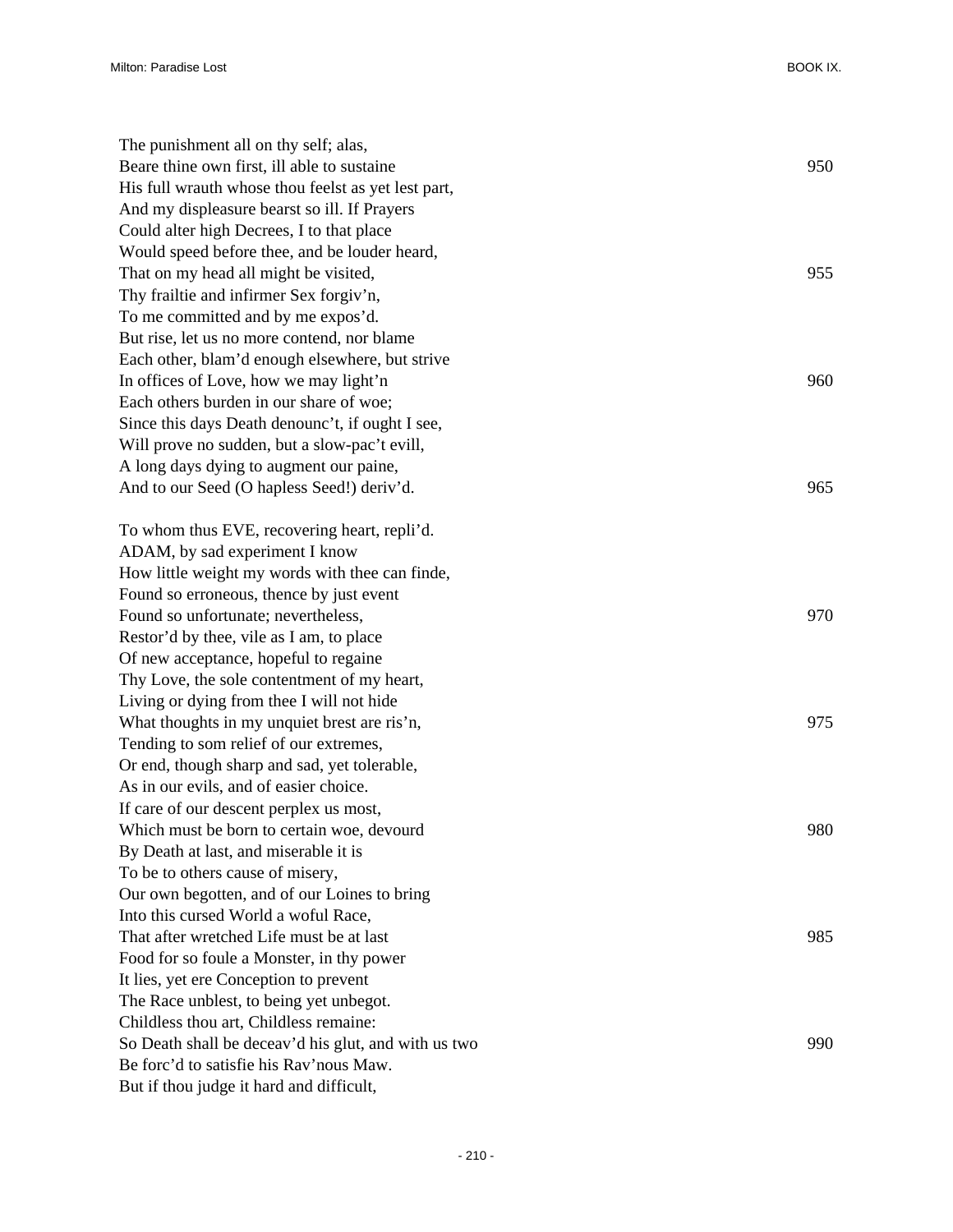| Conversing, looking, loving, to abstain           |      |
|---------------------------------------------------|------|
| From Loves due Rites, Nuptial embraces sweet,     |      |
| And with desire to languish without hope,         | 995  |
| Before the present object languishing             |      |
| With like desire, which would be miserie          |      |
| And torment less then none of what we dread,      |      |
| Then both our selves and Seed at once to free     |      |
| From what we fear for both, let us make short,    | 1000 |
| Let us seek Death, or hee not found, supply       |      |
| With our own hands his Office on our selves;      |      |
| Why stand we longer shivering under feares,       |      |
| That shew no end but Death, and have the power,   |      |
| Of many wayes to die the shortest choosing,       | 1005 |
| Destruction with destruction to destroy.          |      |
| She ended heer, or vehement despaire              |      |
| Broke off the rest; so much of Death her thoughts |      |
| Had entertaind, as di'd her Cheeks with pale.     |      |
| But ADAM with such counsel nothing sway'd,        | 1010 |
| To better hopes his more attentive minde          |      |
| Labouring had rais'd, and thus to EVE repli'd.    |      |
| EVE, thy contempt of life and pleasure seems      |      |
| To argue in thee somthing more sublime            |      |
| And excellent then what thy minde contemnes;      | 1015 |
| But self-destruction therefore saught, refutes    |      |
| That excellence thought in thee, and implies,     |      |
| Not thy contempt, but anguish and regret          |      |
| For loss of life and pleasure overlov'd.          |      |
| Or if thou covet death, as utmost end             | 1020 |
| Of miserie, so thinking to evade                  |      |
| The penaltie pronounc't, doubt not but God        |      |
| Hath wiselier arm'd his vengeful ire then so      |      |
| To be forestall'd; much more I fear least Death   |      |
| So snatcht will not exempt us from the paine      | 1025 |
| We are by doom to pay; rather such acts           |      |
| Of contumacie will provoke the highest            |      |
| To make death in us live: Then let us seek        |      |
| Som safer resolution, which methinks              |      |
| I have in view, calling to minde with heed        | 1030 |
| Part of our Sentence, that thy Seed shall bruise  |      |
| The Serpents head; piteous amends, unless         |      |
| Be meant, whom I conjecture, our grand Foe        |      |
| SATAN, who in the Serpent hath contriv'd          |      |
| Against us this deceit: to crush his head         | 1035 |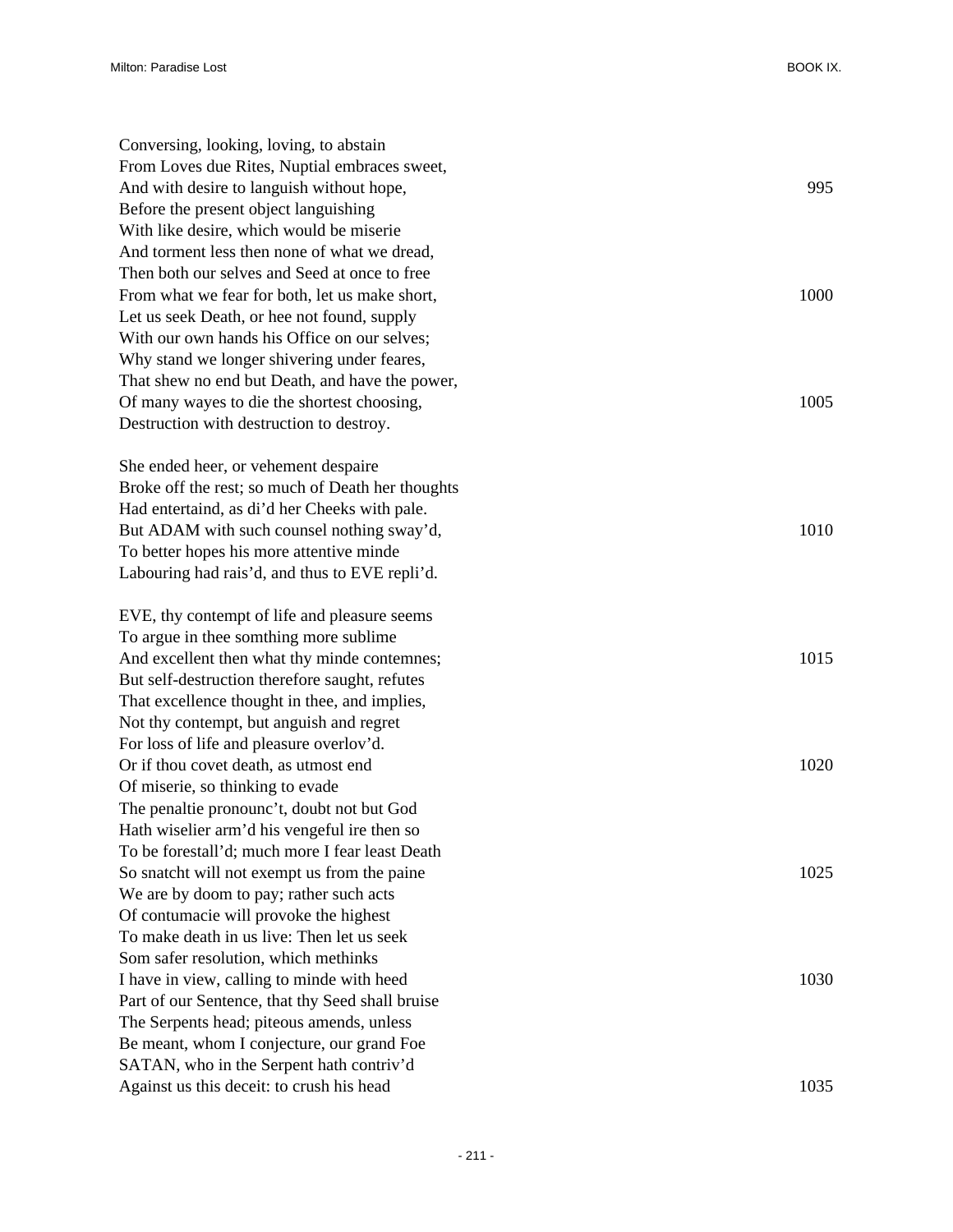| Would be revenge indeed; which will be lost              |      |
|----------------------------------------------------------|------|
| By death brought on our selves, or childless days        |      |
| Resolv'd, as thou proposest; so our Foe                  |      |
| Shall scape his punishment ordain'd, and wee             |      |
| Instead shall double ours upon our heads.                | 1040 |
| No more be mention'd then of violence                    |      |
| Against our selves, and wilful barrenness,               |      |
| That cuts us off from hope, and savours onely            |      |
| Rancor and pride, impatience and despite,                |      |
| Reluctance against God and his just yoke                 | 1045 |
| Laid on our Necks. Remember with what mild               |      |
| And gracious temper he both heard and judg'd             |      |
| Without wrauth or reviling; wee expected                 |      |
| Immediate dissolution, which we thought                  |      |
| Was meant by Death that day, when lo, to thee            | 1050 |
| Pains onely in Child-bearing were foretold,              |      |
| And bringing forth, soon recompenc't with joy,           |      |
| Fruit of thy Womb: On mee the Curse as lope              |      |
| Glanc'd on the ground, with labour I must earne          |      |
| My bread; what harm? Idleness had bin worse;             | 1055 |
| My labour will sustain me; and least Cold                |      |
| Or Heat should injure us, his timely care                |      |
| Hath unbesaught provided, and his hands                  |      |
| Cloath'd us unworthie, pitying while he judg'd;          |      |
| How much more, if we pray him, will his ear              | 1060 |
| Be open, and his heart to pitie incline,                 |      |
| And teach us further by what means to shun               |      |
| Th' inclement Seasons, Rain, Ice, Hail and Snow,         |      |
| Which now the Skie with various Face begins              |      |
| To shew us in this Mountain, while the Winds             | 1065 |
| Blow moist and keen, shattering the graceful locks       |      |
| Of these fair spreading Trees; which bids us seek        |      |
| Som better shroud, som better warmth to cherish          |      |
| Our Limbs benumm'd, ere this diurnal Starr               |      |
| Leave cold the Night, how we his gather'd beams          | 1070 |
| Reflected, may with matter sere foment,                  |      |
| Or by collision of two bodies grinde                     |      |
| The Air attrite to Fire, as late the Clouds              |      |
| Justling or pusht with Winds rude in thir shock          |      |
| Tine the slant Lightning, whose thwart flame driv'n down | 1075 |
| Kindles the gummie bark of Firr or Pine,                 |      |
| And sends a comfortable heat from farr,                  |      |
| Which might supplie the Sun: such Fire to use,           |      |
| And what may else be remedie or cure                     |      |
| To evils which our own misdeeds have wrought,            | 1080 |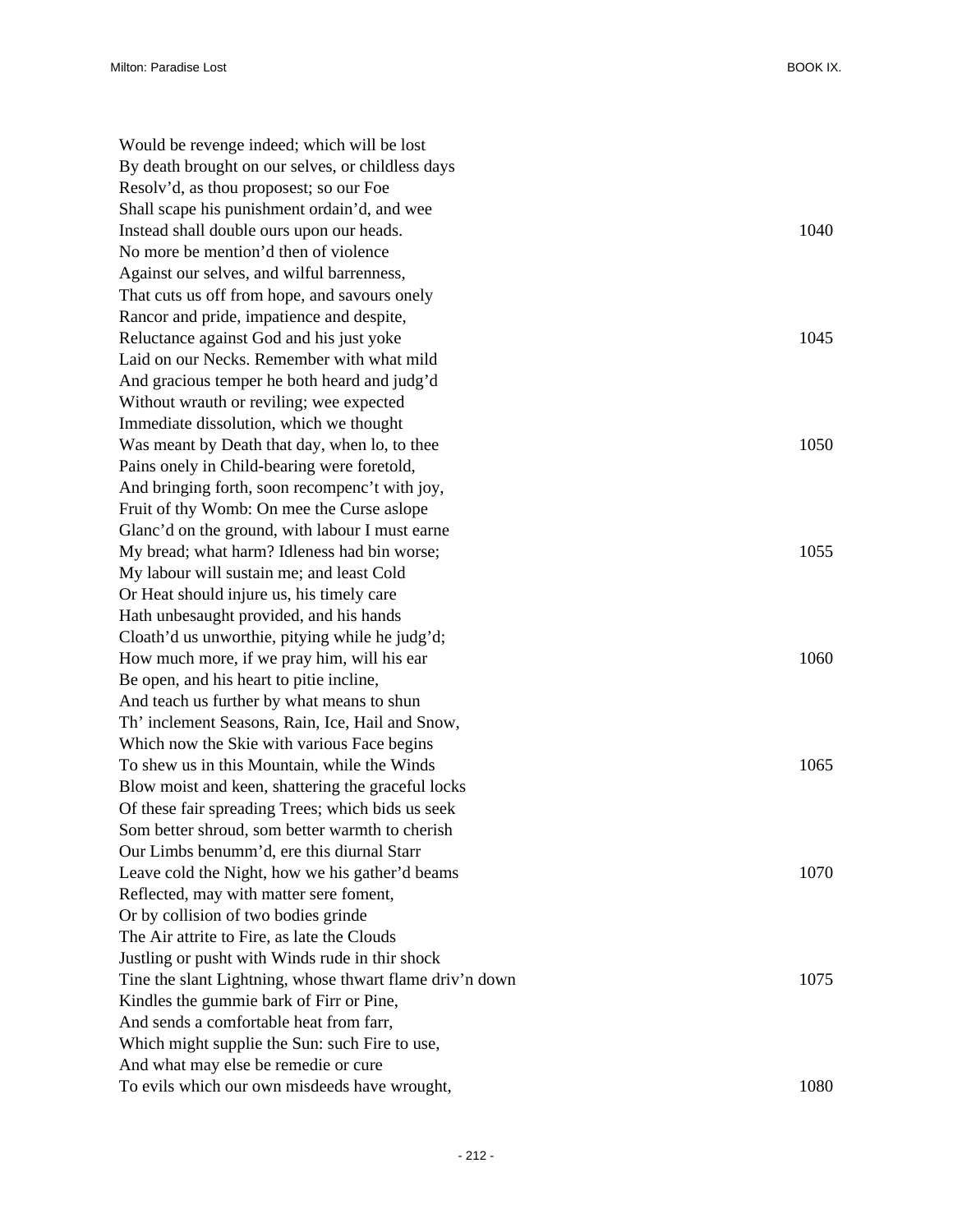| Hee will instruct us praying, and of Grace      |      |
|-------------------------------------------------|------|
| Beseeching him, so as we need not fear          |      |
| To pass commodiously this life, sustain'd       |      |
| By him with many comforts, till we end          |      |
| In dust, our final rest and native home.        | 1085 |
| What better can we do, then to the place        |      |
| Repairing where he judg'd us, prostrate fall    |      |
| Before him reverent, and there confess          |      |
| Humbly our faults, and pardon beg, with tears   |      |
| Watering the ground, and with our sighs the Air | 1090 |
| Frequenting, sent from hearts contrite, in sign |      |
| Of sorrow unfeign'd, and humiliation meek.      |      |
| Undoubtedly he will relent and turn             |      |
| From his displeasure; in whose look serene,     |      |
| When angry most he seem'd and most severe,      | 1095 |
| What else but favor, grace, and mercie shon?    |      |
| So spake our Father penitent, nor EVE           |      |
| Felt less remorse: they forthwith to the place  |      |

Felt less remorse: they forthwith to the place Repairing where he judg'd them prostrate fell Before him reverent, and both confess'd 1100 Humbly thir faults, and pardon beg'd, with tears Watering the ground, and with thir sighs the Air Frequenting, sent from hearts contrite, in sign Of sorrow unfeign'd, and humiliation meek.

## THE END OF THE NINTH BOOK.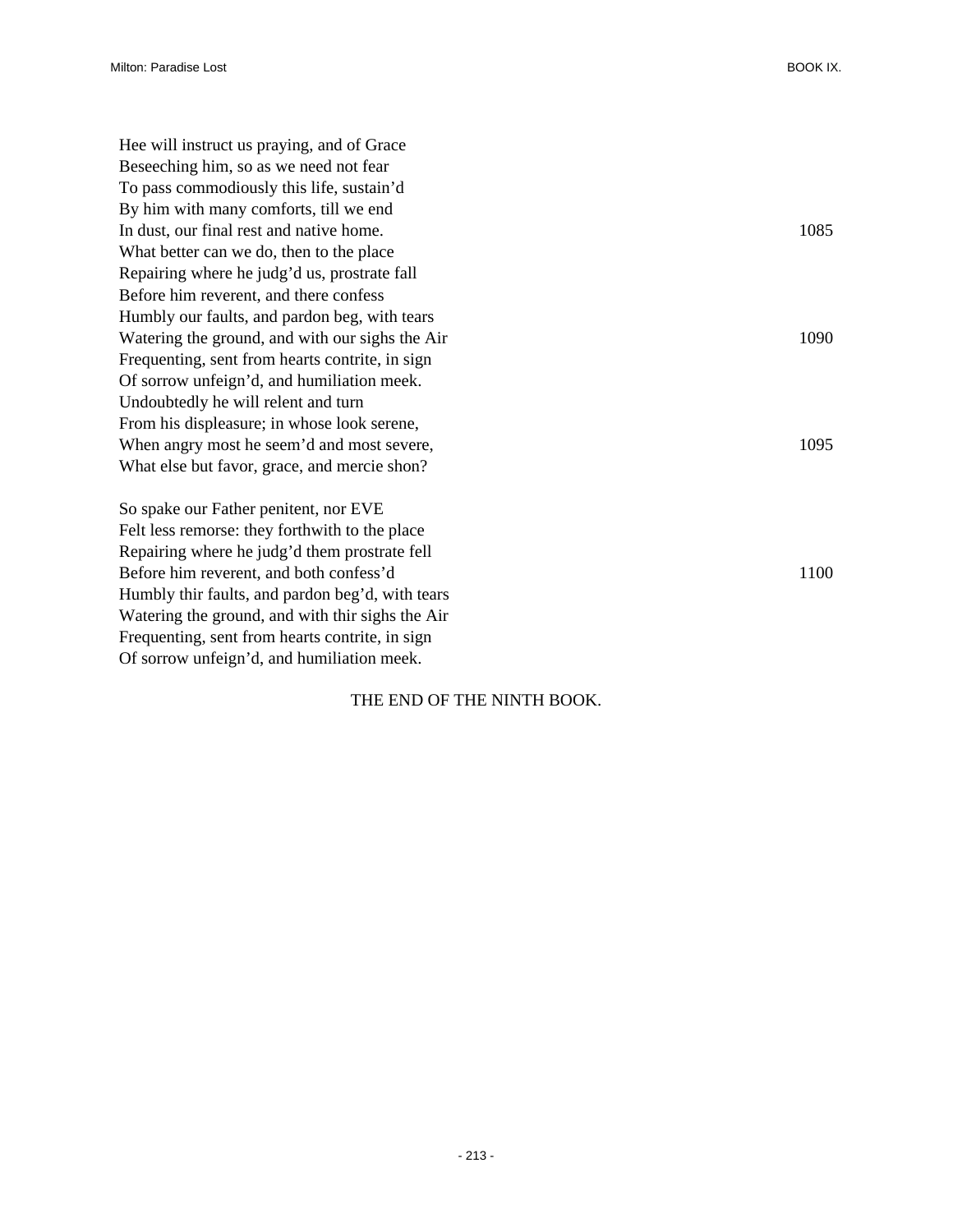## **BOOK X.**

Thus they in lowliest plight repentant stood Praying, for from the Mercie-seat above Prevenient Grace descending had remov'd The stonie from thir hearts, and made new flesh Regenerat grow instead, that sighs now breath'd 5 Unutterable, which the Spirit of prayer Inspir'd, and wing'd for Heav'n with speedier flight Then loudest Oratorie: yet thir port Not of mean suiters, nor important less Seem'd thir Petition, then when th' ancient Pair 10 In Fables old, less ancient yet then these, DEUCALION and chaste PYRRHA to restore The Race of Mankind drownd, before the Shrine Of THEMIS stood devout. To Heav'n thir prayers Flew up, nor missed the way, by envious windes 15 Blow'n vagabond or frustrate: in they passd Dimentionless through Heav'nly dores; then clad With incense, where the Golden Altar fum'd, By thir great Intercessor, came in sight Before the Fathers Throne: Them the glad Son 20 Presenting, thus to intercede began. See Father, what first fruits on Earth are sprung From thy implanted Grace in Man, these Sighs And Prayers, which in this Golden Censer, mixt

With Incense, I thy Priest before thee bring, 25 Fruits of more pleasing savour from thy seed Sow'n with contrition in his heart, then those Which his own hand manuring all the Trees Of Paradise could have produc't, ere fall'n From innocence. Now therefore bend thine eare 30 To supplication, heare his sighs though mute; Unskilful with what words to pray, let mee Interpret for him, mee his Advocate And propitiation, all his works on mee Good or not good ingraft, my Merit those 35 Shall perfet, and for these my Death shall pay. Accept me, and in mee from these receave The smell of peace toward Mankinde, let him live Before thee reconcil'd, at least his days Numberd, though sad, till Death, his doom (which I 40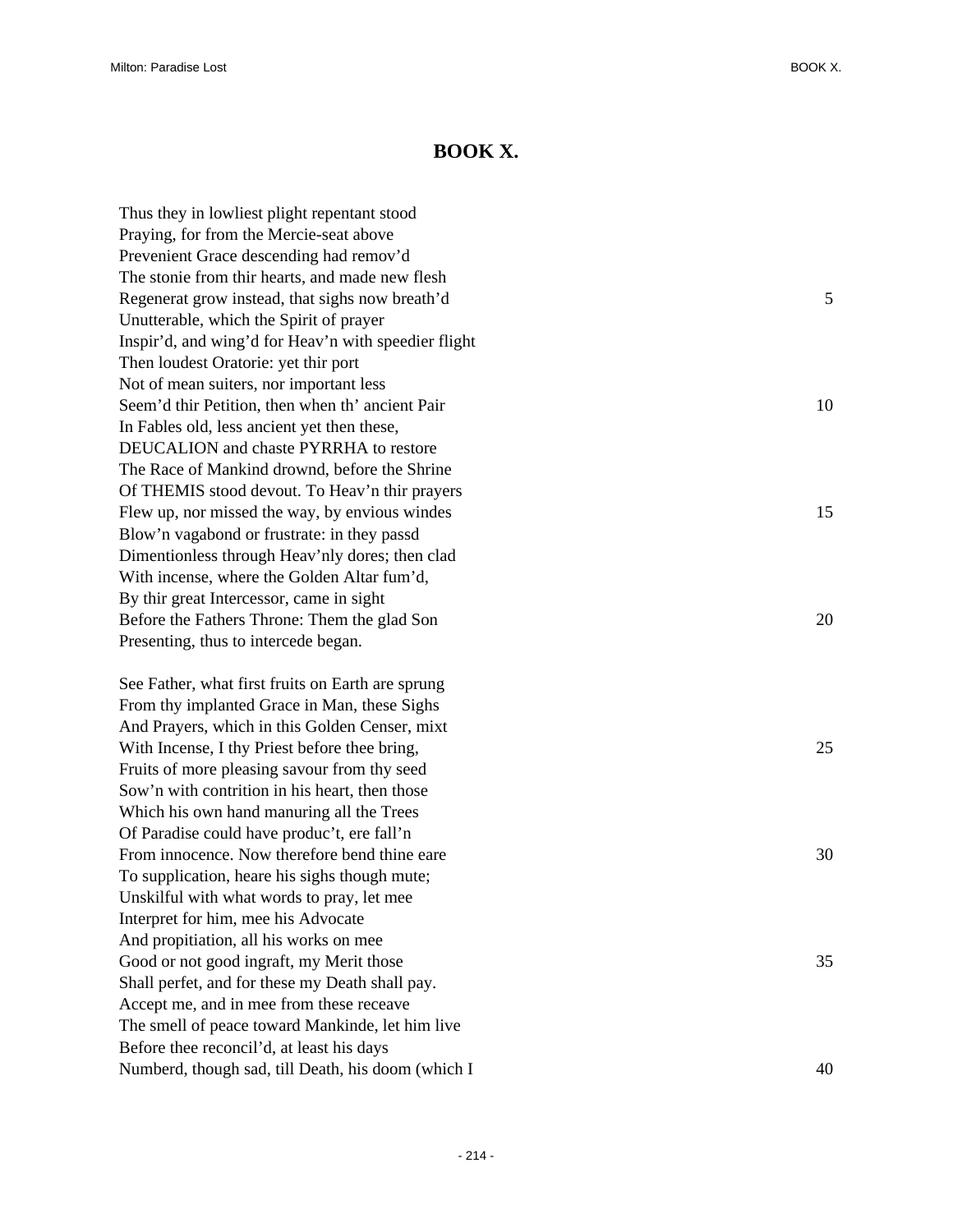To mitigate thus plead, not to reverse) To better life shall yeeld him, where with mee All my redeemd may dwell in joy and bliss, Made one with me as I with thee am one.

To whom the Father, without Cloud, serene. 45 All thy request for Man, accepted Son, Obtain, all thy request was my Decree: But longer in that Paradise to dwell, The Law I gave to Nature him forbids: Those pure immortal Elements that know 50 No gross, no unharmoneous mixture foule, Eject him tainted now, and purge him off As a distemper, gross to aire as gross, And mortal food, as may dispose him best For dissolution wrought by Sin, that first 55 Distemperd all things, and of incorrupt Corrupted. I at first with two fair gifts Created him endowd, with Happiness And Immortalitie: that fondly lost, This other serv'd but to eternize woe; 60 Till I provided Death; so Death becomes His final remedie, and after Life Tri'd in sharp tribulation, and refin'd By Faith and faithful works, to second Life, Wak't in the renovation of the just, 65 Resignes him up with Heav'n and Earth renewd. But let us call to Synod all the Blest Through Heav'ns wide bounds; from them I will not hide My judgments, how with Mankind I proceed, As how with peccant Angels late they saw;  $\frac{70}{20}$ And in thir state, though firm, stood more confirmd.

He ended, and the Son gave signal high To the bright Minister that watchd, hee blew His Trumpet, heard in OREB since perhaps When God descended, and perhaps once more 75 To sound at general Doom. Th' Angelic blast Filld all the Regions: from thir blissful Bowrs Of AMARANTIN Shade, Fountain or Spring, By the waters of Life, where ere they sate In fellowships of joy: the Sons of Light 80 Hasted, resorting to the Summons high, And took thir Seats; till from his Throne supream Th' Almighty thus pronounced his sovran Will.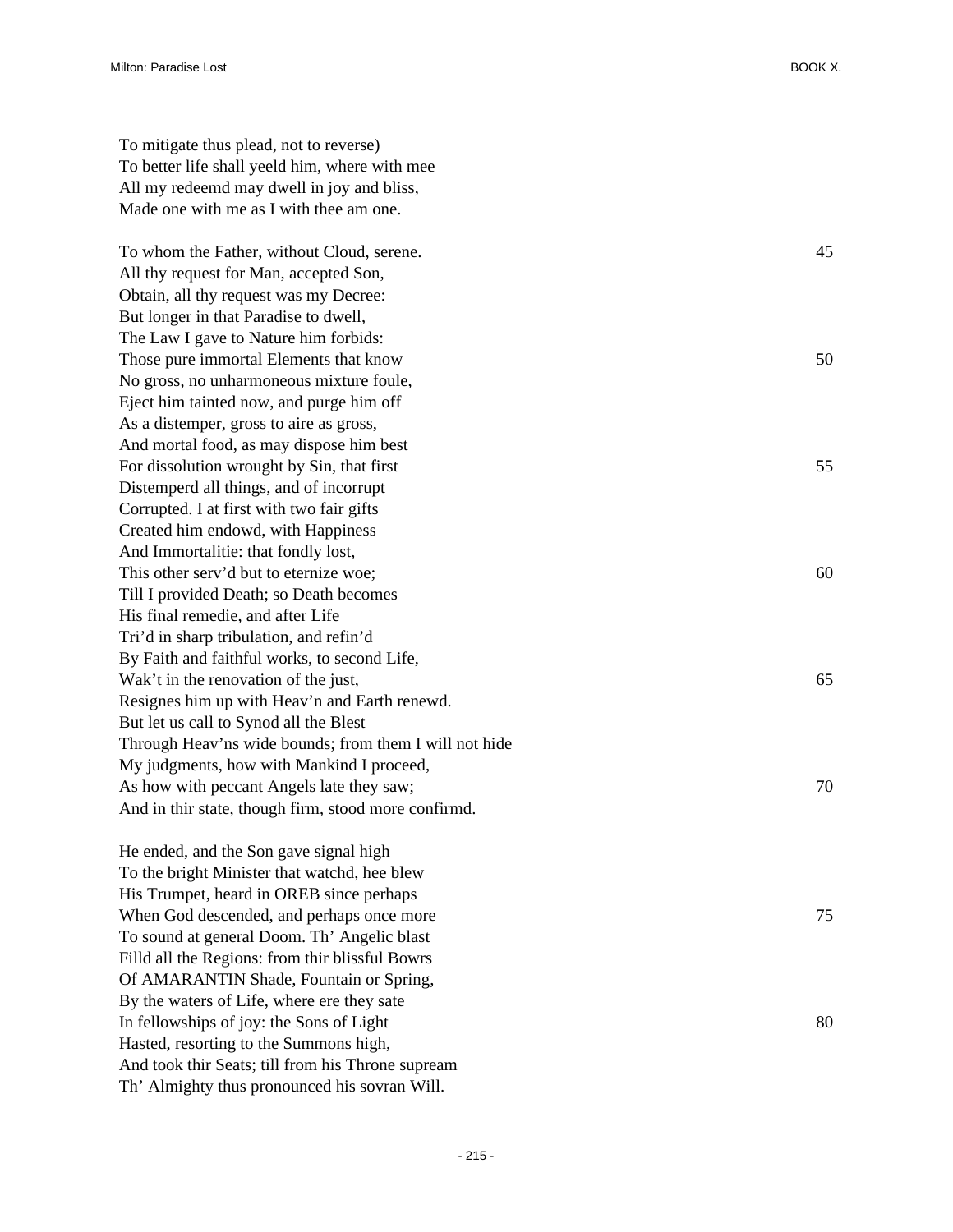| O Sons, like one of us Man is become                |     |
|-----------------------------------------------------|-----|
| To know both Good and Evil, since his taste         | 85  |
| Of that defended Fruit; but let him boast           |     |
| His knowledge of Good lost, and Evil got,           |     |
| Happier, had it suffic'd him to have known          |     |
| Good by it self, and Evil not at all.               |     |
| He sorrows now, repents, and prayes contrite,       | 90  |
| My motions in him, longer then they move,           |     |
| His heart I know, how variable and vain             |     |
| Self-left. Least therefore his now bolder hand      |     |
| Reach also of the Tree of Life, and eat,            |     |
| And live for ever, dream at least to live           | 95  |
| Forever, to remove him I decree,                    |     |
| And send him from the Garden forth to Till          |     |
| The Ground whence he was taken, fitter soile.       |     |
| MICHAEL, this my behest have thou in charge,        |     |
| Take to thee from among the Cherubim                | 100 |
| Thy choice of flaming Warriours, least the Fiend    |     |
| Or in behalf of Man, or to invade                   |     |
| Vacant possession som new trouble raise:            |     |
| Hast thee, and from the Paradise of God             |     |
| Without remorse drive out the sinful Pair,          | 105 |
| From hallowd ground th' unholie, and denounce       |     |
| To them and to thir Progenie from thence            |     |
| Perpetual banishment. Yet least they faint          |     |
| At the sad Sentence rigorously urg'd,               |     |
| For I behold them soft'nd and with tears            | 110 |
| Bewailing thir excess, all terror hide.             |     |
| If patiently thy bidding they obey,                 |     |
| Dismiss them not disconsolate; reveale              |     |
| To ADAM what shall come in future dayes,            |     |
| As I shall thee enlighten, intermix                 | 115 |
| My Cov'nant in the Womans seed renewd;              |     |
| So send them forth, though sorrowing, yet in peace: |     |
| And on the East side of the Garden place,           |     |
| Where entrance up from EDEN easiest climbes,        |     |
| Cherubic watch, and of a Sword the flame            | 120 |
| Wide waving, all approach farr off to fright,       |     |
| And guard all passage to the Tree of Life:          |     |
| Least Paradise a receptacle prove                   |     |
| To Spirits foule, and all my Trees thir prey,       |     |
| With whose stol'n Fruit Man once more to delude.    | 125 |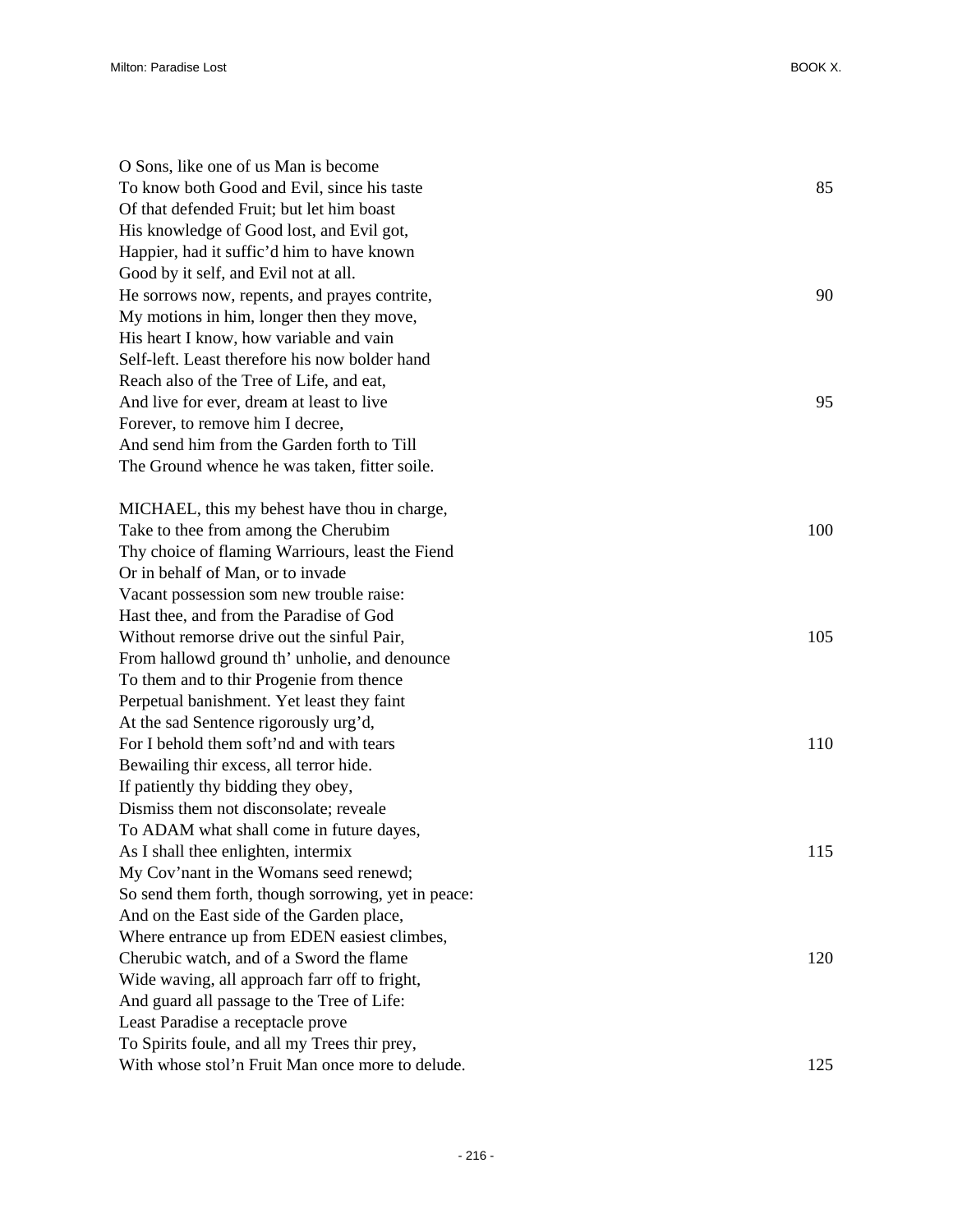| He ceas'd; and th' Archangelic Power prepar'd<br>For swift descent, with him the Cohort bright<br>Of watchful Cherubim; four faces each |     |
|-----------------------------------------------------------------------------------------------------------------------------------------|-----|
| Had, like a double JANUS, all thir shape<br>Spangl'd with eyes more numerous then those                                                 | 130 |
| Of ARGUS, and more wakeful then to drouze,                                                                                              |     |
| Charm'd with ARCADIAN Pipe, the Pastoral Reed                                                                                           |     |
| Of HERMES, or his opiate Rod. Meanwhile                                                                                                 |     |
| To resalute the World with sacred Light                                                                                                 |     |
| LEUCOTHEA wak'd, and with fresh dews imbalmd                                                                                            | 135 |
| The Earth, when ADAM and first Matron EVE                                                                                               |     |
| Had ended now thir Orisons, and found,                                                                                                  |     |
| Strength added from above, new hope to spring                                                                                           |     |
| Out of despaire, joy, but with fear yet linkt;                                                                                          |     |
| Which thus to EVE his welcome words renewd.                                                                                             | 140 |
|                                                                                                                                         |     |
| EVE, easily may Faith admit, that all                                                                                                   |     |
| The good which we enjoy, from Heav'n descends                                                                                           |     |
| But that from us ought should ascend to Heav'n                                                                                          |     |
| So prevalent as to concerne the mind                                                                                                    |     |
| Of God high blest, or to incline his will,                                                                                              | 145 |
| Hard to belief may seem; yet this will Prayer,                                                                                          |     |
| Or one short sigh of humane breath, up-borne                                                                                            |     |
| Ev'n to the Seat of God. For since I saught                                                                                             |     |
| By Prayer th' offended Deitie to appease,                                                                                               |     |
| Kneel'd and before him humbl'd all my heart,                                                                                            | 150 |
| Methought I saw him placable and mild,                                                                                                  |     |
| Bending his eare; perswasion in me grew                                                                                                 |     |
| That I was heard with favour; peace returnd                                                                                             |     |
| Home to my brest, and to my memorie                                                                                                     |     |
| His promise, that thy Seed shall bruise our Foe;                                                                                        | 155 |
| Which then not minded in dismay, yet now                                                                                                |     |
| Assures me that the bitterness of death                                                                                                 |     |
| Is past, and we shall live. Whence Haile to thee,                                                                                       |     |
| EVE rightly call'd, Mother of all Mankind,                                                                                              |     |
| Mother of all things living, since by thee                                                                                              | 160 |
| Man is to live, and all things live for Man.                                                                                            |     |
| To whom thus EVE with sad demeanour meek.                                                                                               |     |
| Ill worthie I such title should belong                                                                                                  |     |
| To me transgressour, who for thee ordaind                                                                                               |     |
| A help, became thy snare; to mee reproach                                                                                               | 165 |

Rather belongs, distrust and all dispraise: But infinite in pardon was my Judge,

That I who first brought Death on all, am grac't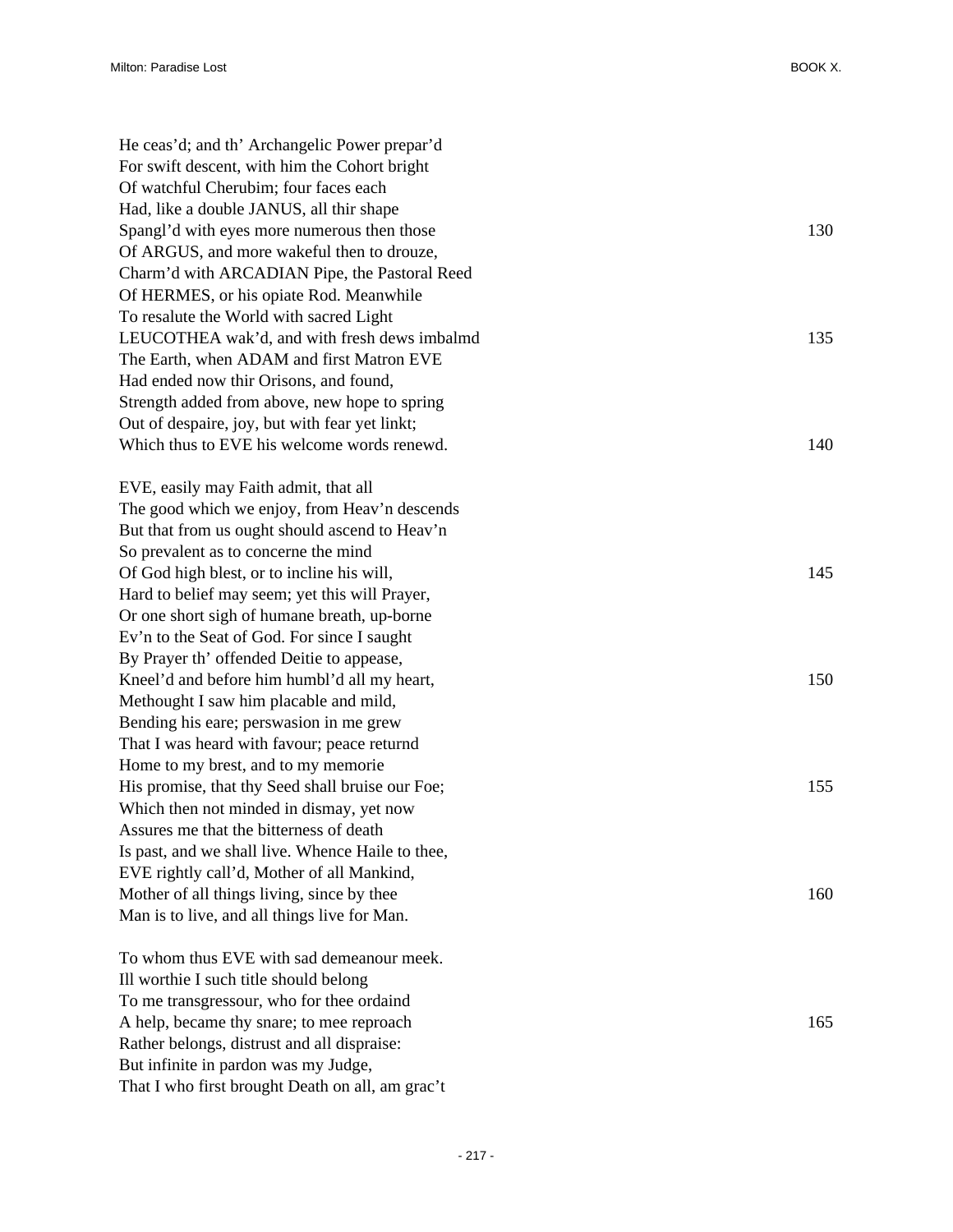| The sourse of life; next favourable thou,          |     |
|----------------------------------------------------|-----|
| Who highly thus to entitle me voutsaf't,           | 170 |
| Farr other name deserving. But the Field           |     |
| To labour calls us now with sweat impos'd,         |     |
| Though after sleepless Night; for see the Morn,    |     |
| All unconcern'd with our unrest, begins            |     |
| Her rosie progress smiling; let us forth,          | 175 |
| I never from thy side henceforth to stray,         |     |
| Wherere our days work lies, though now enjoind     |     |
| Laborious, till day droop; while here we dwell,    |     |
| What can be toilsom in these pleasant Walkes?      |     |
| Here let us live, though in fall'n state, content. | 180 |
| So spake, so wish'd much-humbl'd EVE, but Fate     |     |
| Subscrib'd not; Nature first gave Signs, imprest   |     |
| On Bird, Beast, Aire, Aire suddenly eclips'd       |     |
| After short blush of Morn; nigh in her sight       |     |
| The Bird of JOVE, stoopt from his aerie tour,      | 185 |
| Two Birds of gayest plume before him drove:        |     |
| Down from a Hill the Beast that reigns in Woods,   |     |
| First Hunter then, pursu'd a gentle brace,         |     |
| Goodliest of all the Forrest, Hart and Hinde;      |     |
| Direct to th' Eastern Gate was bent thir flight.   | 190 |
| ADAM observ'd, and with his Eye the chase          |     |
| Pursuing, not unmov'd to EVE thus spake.           |     |
| O EVE, some furder change awaits us nigh,          |     |
| Which Heav'n by these mute signs in Nature shews   |     |
| Forerunners of his purpose, or to warn             | 195 |
| Us haply too secure of our discharge               |     |
| From penaltie, because from death releast          |     |
| Some days; how long, and what till then our life,  |     |
| Who knows, or more then this, that we are dust,    |     |
| And thither must return and be no more.            | 200 |
| Why else this double object in our sight           |     |
| Of flight pursu'd in th' Air and ore the ground    |     |
| One way the self-same hour? why in the East        |     |
| Darkness ere Dayes mid-course, and Morning light   |     |
| More orient in yon Western Cloud that draws        | 205 |
| O're the blew Firmament a radiant white,           |     |
| And slow descends, with somthing heav'nly fraught. |     |
| He err'd not, for by this the heav'nly Bands       |     |
| Down from a Skie of Jasper lighted now             |     |
| In Paradise, and on a Hill made alt,               | 210 |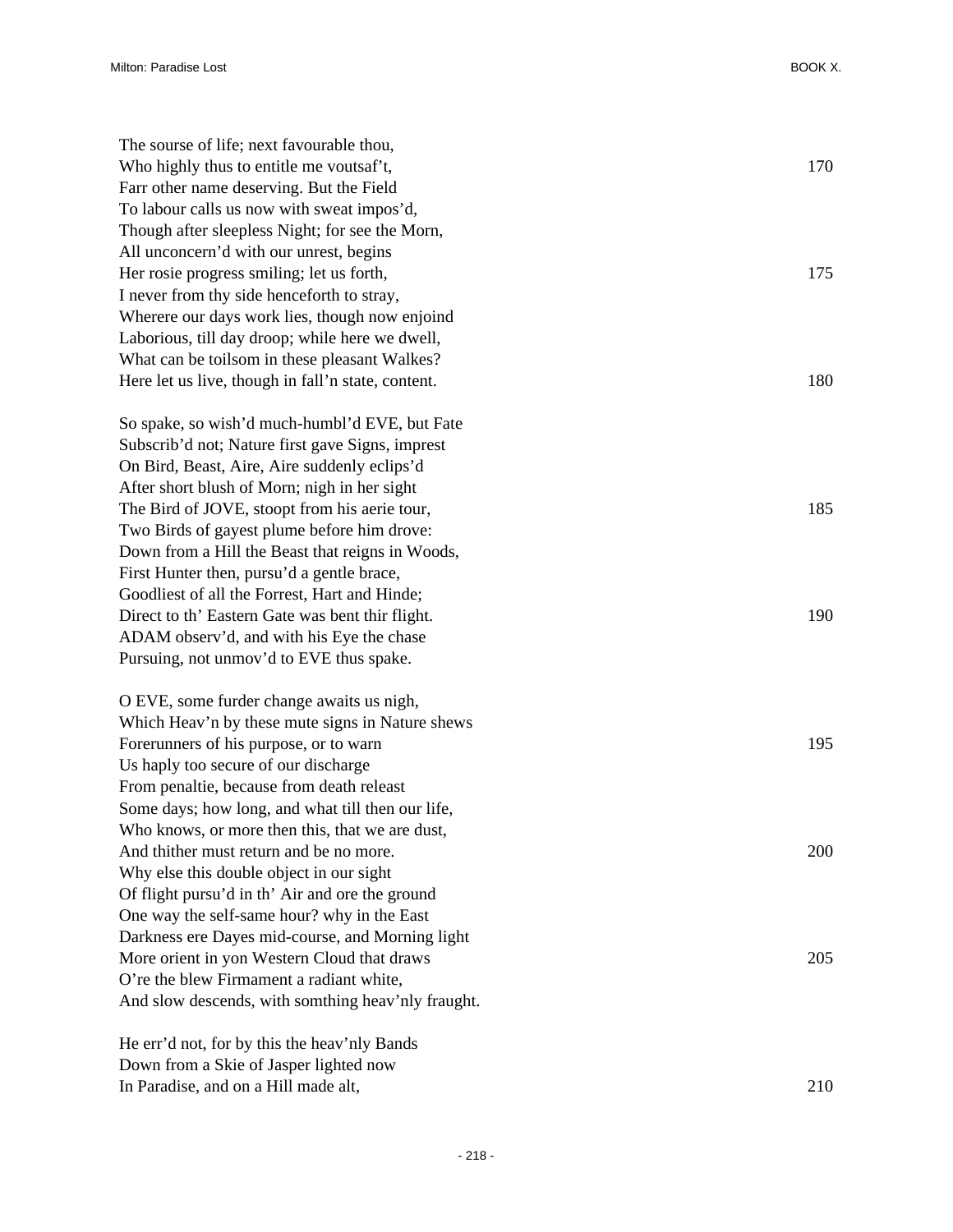A glorious Apparition, had not doubt And carnal fear that day dimm'd ADAMS eye. Not that more glorious, when the Angels met JACOB in MAHANAIM, where he saw The field Pavilion'd with his Guardians bright; 215 Nor that which on the flaming Mount appeerd In DOTHAN, cover'd with a Camp of Fire, Against the SYRIAN King, who to surprize One man, Assassin-like had levied Warr, Warr unproclam'd. The Princely Hierarch 220 In thir bright stand, there left his Powers to seise Possession of the Garden; hee alone, To finde where ADAM shelterd, took his way, Not unperceav'd of ADAM, who to EVE, While the great Visitant approachd, thus spake. 225

EVE, now expect great tidings, which perhaps Of us will soon determin, or impose New Laws to be observ'd; for I descrie From yonder blazing Cloud that veils the Hill One of the heav'nly Host, and by his Gate 230 None of the meanest, some great Potentate Or of the Thrones above, such Majestie Invests him coming; yet not terrible, That I should fear, nor sociably mild, As RAPHAEL, that I should much confide,  $235$ But solemn and sublime, whom not to offend, With reverence I must meet, and thou retire. He ended; and th' Arch-Angel soon drew nigh, Not in his shape Celestial, but as Man Clad to meet Man; over his lucid Armes 240 A militarie Vest of purple flowd Livelier then MELIBOEAN, or the graine Of SARRA, worn by Kings and Hero's old In time of Truce; IRIS had dipt the wooff; His starrie Helme unbuckl'd shew'd him prime 245 In Manhood where Youth ended; by his side As in a glistering ZODIAC hung the Sword, Satans dire dread, and in his hand the Spear. ADAM bowd low, hee Kingly from his State Inclin'd not, but his coming thus declar'd. 250

ADAM, Heav'ns high behest no Preface needs: Sufficient that thy Prayers are heard, and Death, Then due by sentence when thou didst transgress,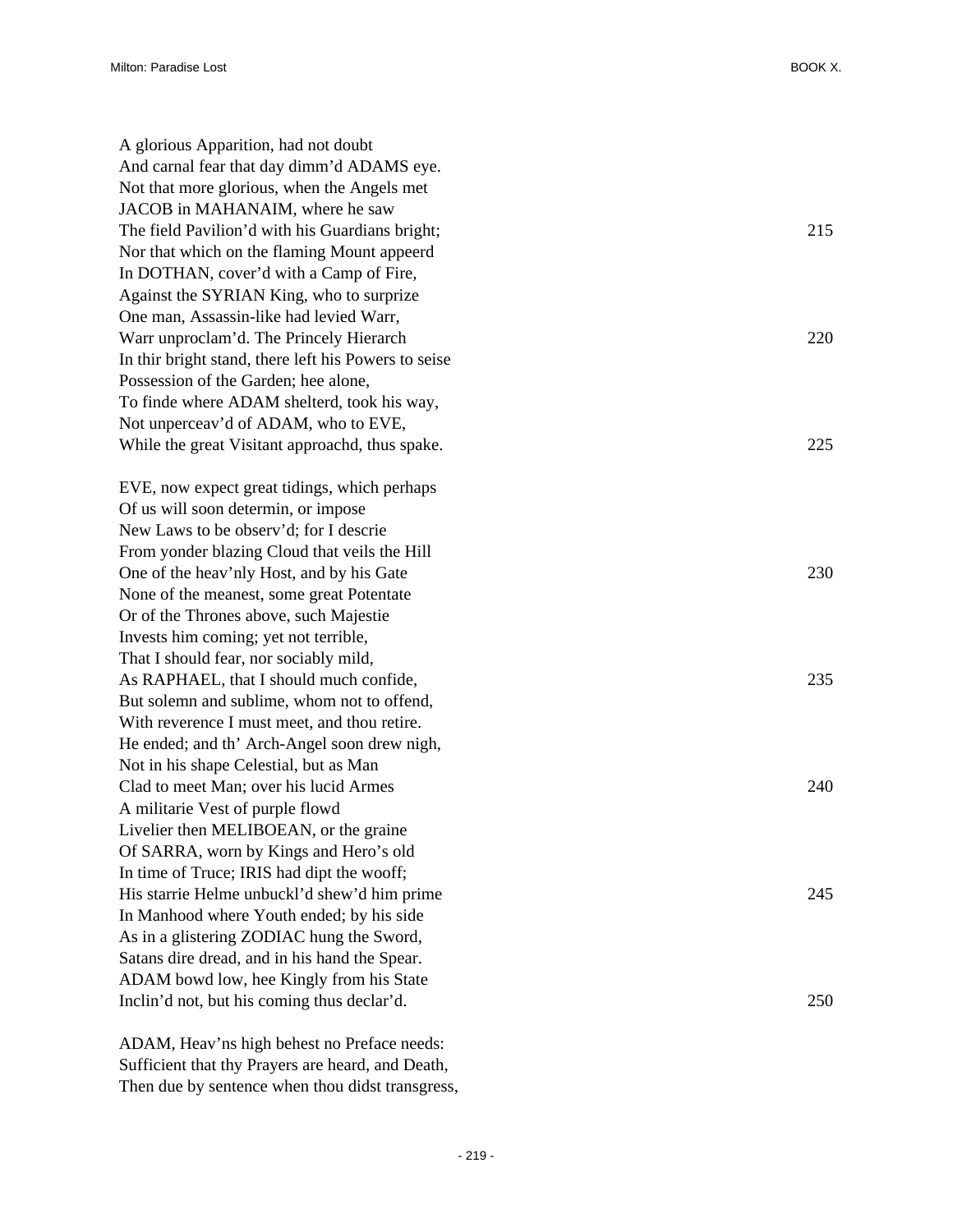| Defeated of his seisure many dayes<br>Giv'n thee of Grace, wherein thou may'st repent,<br>And one bad act with many deeds well done<br>Mayst cover: well may then thy Lord appeas'd                                                                                                     | 255 |
|-----------------------------------------------------------------------------------------------------------------------------------------------------------------------------------------------------------------------------------------------------------------------------------------|-----|
| Redeem thee quite from Deaths rapacious claimes;<br>But longer in this Paradise to dwell<br>Permits not; to remove thee I am come,<br>And send thee from the Garden forth to till<br>The ground whence thou wast tak'n, fitter Soile.                                                   | 260 |
| He added not, for ADAM at the newes<br>Heart-strook with chilling gripe of sorrow stood,<br>That all his senses bound; EVE, who unseen<br>Yet all had heard, with audible lament<br>Discover'd soon the place of her retire.                                                            | 265 |
| O unexpected stroke, worse then of Death!<br>Must I thus leave thee Paradise? thus leave<br>Thee Native Soile, these happie Walks and Shades,<br>Fit haunt of Gods? where I had hope to spend,<br>Quiet though sad, the respit of that day<br>That must be mortal to us both. O flours, | 270 |
| That never will in other Climate grow,<br>My early visitation, and my last<br>At Eev'n, which I bred up with tender hand<br>From the first op'ning bud, and gave ye Names,                                                                                                              | 275 |
| Who now shall reare ye to the Sun, or ranke<br>Your Tribes, and water from th' ambrosial Fount?<br>Thee lastly nuptial Bowre, by mee adornd<br>With what to sight or smell was sweet; from thee<br>How shall I part, and whither wander down<br>Into a lower World, to this obscure     | 280 |
| And wilde, how shall we breath in other Aire<br>Less pure, accustomd to immortal Fruits?                                                                                                                                                                                                | 285 |
| Whom thus the Angel interrupted milde.<br>Lament not EVE, but patiently resigne<br>What justly thou hast lost; nor set thy heart,<br>Thus over fond, on that which is not thine;<br>Thy going is not lonely, with thee goes                                                             | 290 |
| Thy Husband, him to follow thou art bound;<br>Where he abides, think there thy native soile.                                                                                                                                                                                            |     |

ADAM by this from the cold sudden damp Recovering, and his scatterd spirits returnd,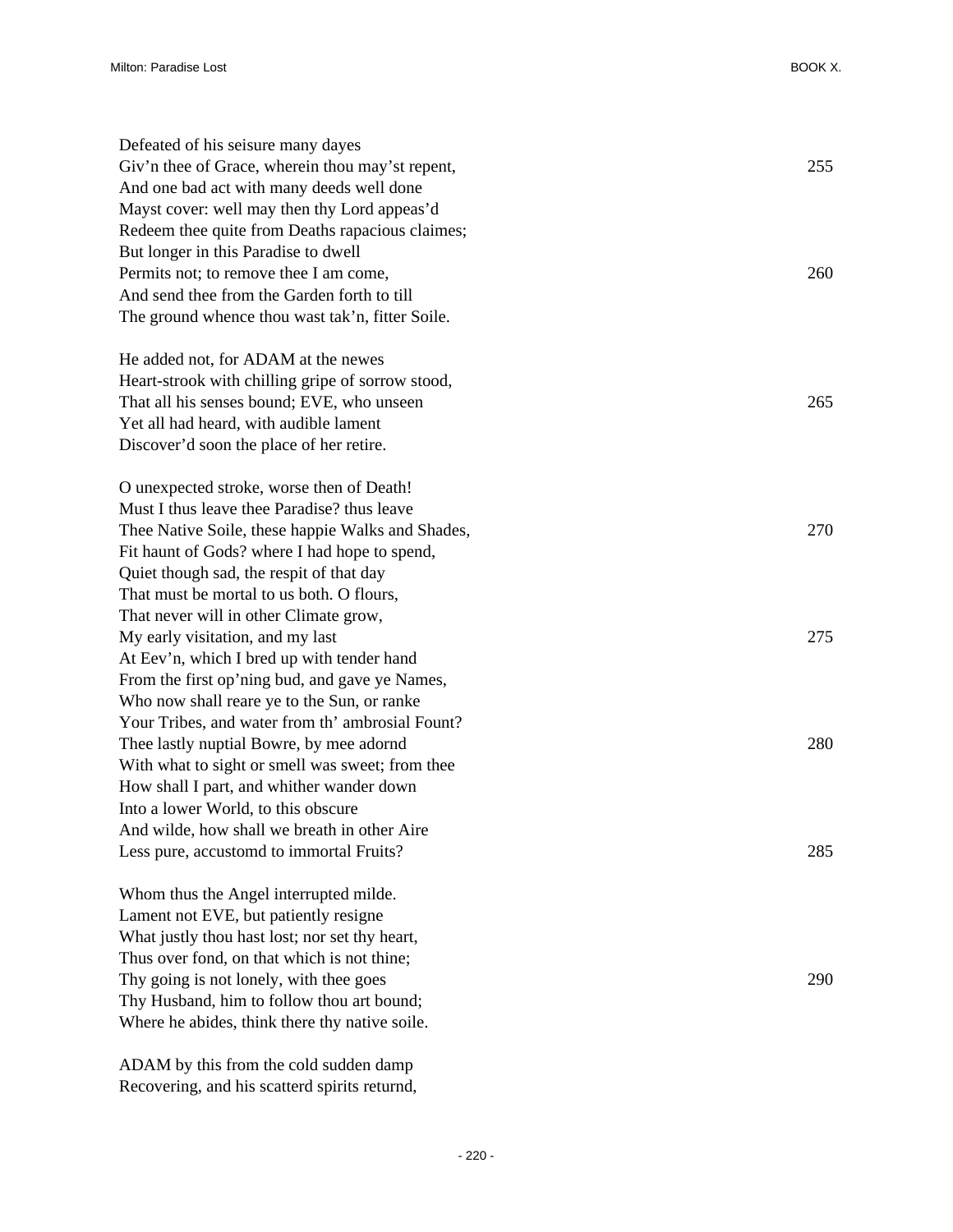| To MICHAEL thus his humble words addressd.        | 295 |
|---------------------------------------------------|-----|
| Celestial, whether among the Thrones, or nam'd    |     |
| Of them the Highest, for such of shape may seem   |     |
| Prince above Princes, gently hast thou tould      |     |
| Thy message, which might else in telling wound,   |     |
| And in performing end us; what besides            | 300 |
| Of sorrow and dejection and despair               |     |
| Our frailtie can sustain, thy tidings bring,      |     |
| Departure from this happy place, our sweet        |     |
| Recess, and onely consolation left                |     |
| Familiar to our eyes, all places else             | 305 |
| Inhospitable appeer and desolate,                 |     |
| Nor knowing us nor known: and if by prayer        |     |
| Incessant I could hope to change the will         |     |
| Of him who all things can, I would not cease      |     |
| To wearie him with my assiduous cries:            | 310 |
| But prayer against his absolute Decree            |     |
| No more availes then breath against the winde,    |     |
| Blown stifling back on him that breaths it forth: |     |
| Therefore to his great bidding I submit.          |     |
| This most afflicts me, that departing hence,      | 315 |
| As from his face I shall be hid, deprivd          |     |
| His blessed count'nance; here I could frequent,   |     |
| With worship, place by place where he voutsaf'd   |     |
| Presence Divine, and to my Sons relate;           |     |
| On this Mount he appeerd, under this Tree         | 320 |
| Stood visible, among these Pines his voice        |     |
| I heard, here with him at this Fountain talk'd:   |     |
| So many grateful Altars I would reare             |     |
| Of grassie Terfe, and pile up every Stone         |     |
| Of lustre from the brook, in memorie,             | 325 |
| Or monument to Ages, and thereon                  |     |
| Offer sweet smelling Gumms & Fruits and Flours:   |     |
| In yonder nether World where shall I seek         |     |
| His bright appearances, or footstep trace?        |     |
| For though I fled him angrie, yet recall'd        | 330 |
| To life prolongd and promisd Race, I now          |     |
| Gladly behold though but his utmost skirts        |     |
| Of glory, and farr off his steps adore.           |     |
| To whom thus MICHAEL with regard benigne.         |     |
| ADAM, thou know'st Heav'n his, and all the Earth  | 335 |

Not this Rock onely; his Omnipresence fills Land, Sea, and Aire, and every kinde that lives,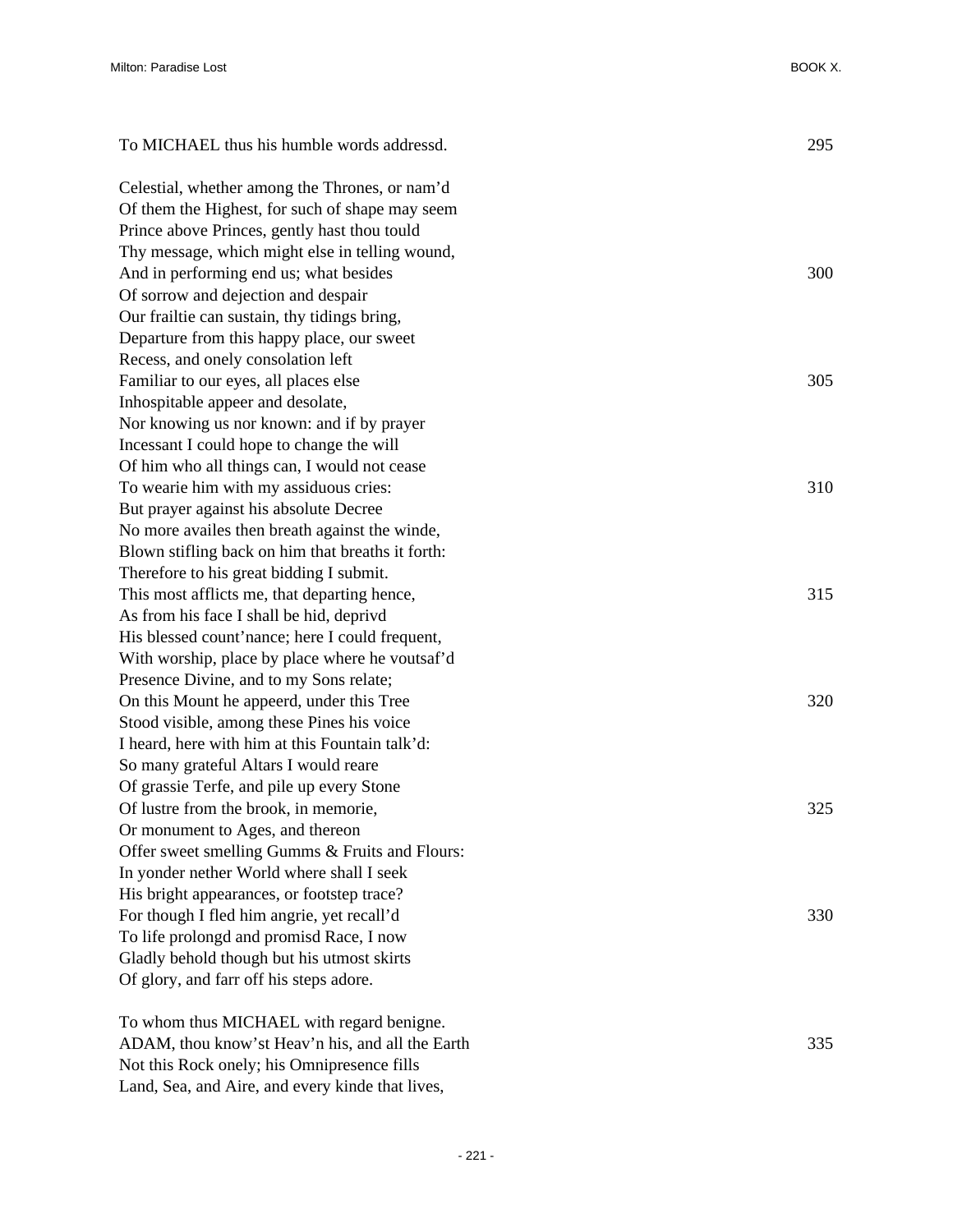| Fomented by his virtual power and warmd:           |     |
|----------------------------------------------------|-----|
| All th' Earth he gave thee to possess and rule,    |     |
| No despicable gift; surmise not then               | 340 |
| His presence to these narrow bounds confin'd       |     |
| Of Paradise or EDEN: this had been                 |     |
| Perhaps thy Capital Seate, from whence had spred   |     |
| All generations, and had hither come               |     |
| From all the ends of th' Earth, to celebrate       | 345 |
| And reverence thee thir great Progenitor.          |     |
| But this praeeminence thou hast lost, brought down |     |
| To dwell on eeven ground now with thy Sons:        |     |
| Yet doubt not but in Vallie and in Plaine          |     |
| God is as here, and will be found alike            | 350 |
| Present, and of his presence many a signe          |     |
| Still following thee, still compassing thee round  |     |
| With goodness and paternal Love, his Face          |     |
| Express, and of his steps the track Divine.        |     |
| Which that thou mayst beleeve, and be confirmd,    | 355 |
| Ere thou from hence depart, know I am sent         |     |
| To shew thee what shall come in future dayes       |     |
| To thee and to thy Ofspring; good with bad         |     |
| Expect to hear, supernal Grace contending          |     |
| With sinfulness of Men; thereby to learn           | 360 |
| True patience, and to temper joy with fear         |     |
| And pious sorrow, equally enur'd                   |     |
| By moderation either state to beare,               |     |
| Prosperous or adverse: so shalt thou lead          |     |
| Safest thy life, and best prepar'd endure          | 365 |
| Thy mortal passage when it comes. Ascend           |     |
| This Hill; let EVE (for I have drencht her eyes)   |     |
| Here sleep below while thou to foresight wak'st,   |     |
| As once thou slepst, while Shee to life was formd. |     |
| To whom thus ADAM gratefully repli'd.              | 370 |
| Ascend, I follow thee, safe Guide, the path        |     |
| Thou lead'st me, and to the hand of Heav'n submit, |     |
| However chast'ning, to the evil turne              |     |
| My obvious breast, arming to overcom               |     |
| By suffering, and earne rest from labour won,      | 375 |
| If so I may attain. So both ascend                 |     |
| In the Visions of God: It was a Hill               |     |
| Of Paradise the highest, from whose top            |     |
| The Hemisphere of Earth in cleerest Ken            |     |
| Stretcht out to amplest reach of prospect lay.     | 380 |
| Not higher that Hill nor wider looking round,      |     |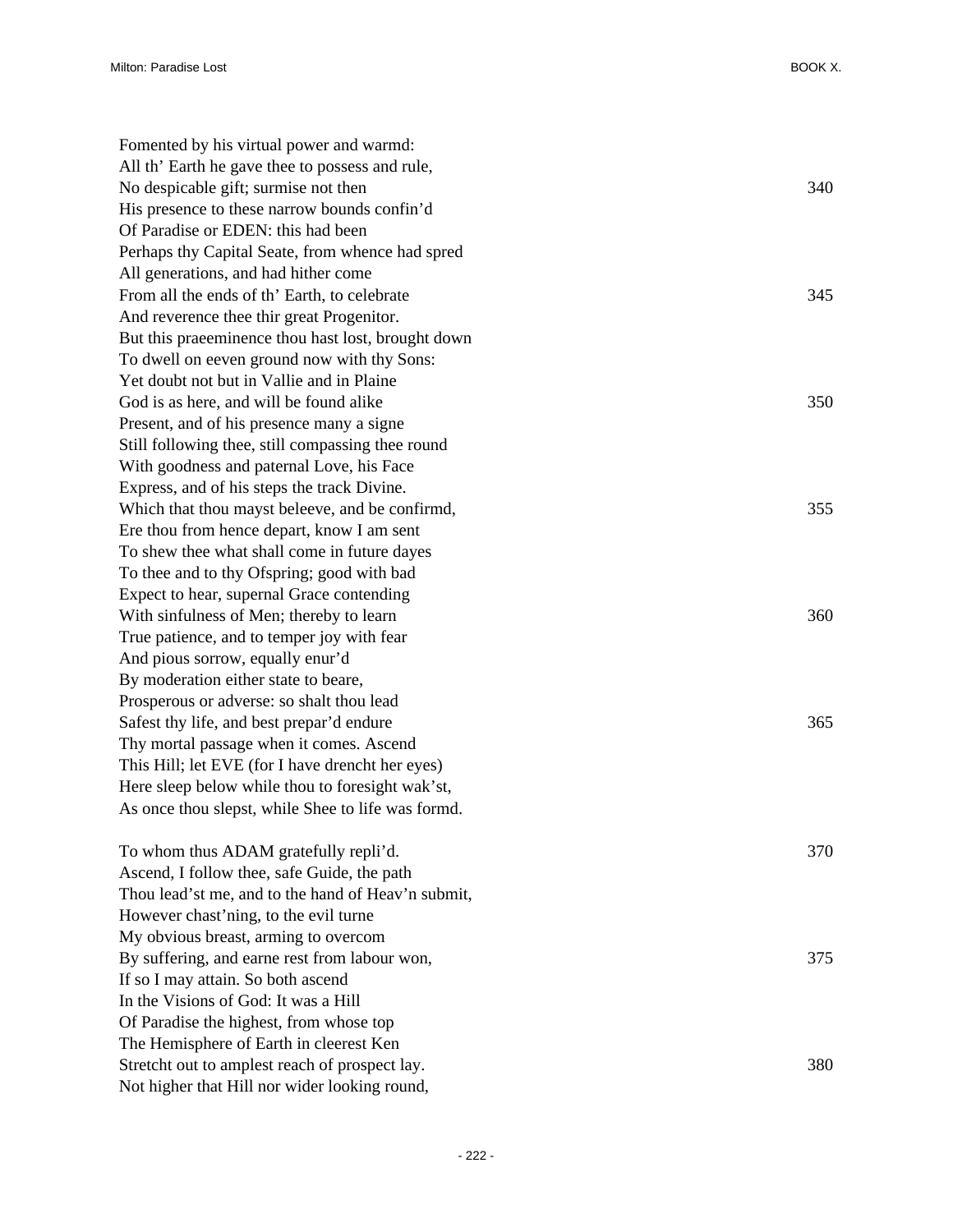| Whereon for different cause the Tempter set        |     |
|----------------------------------------------------|-----|
| Our second ADAM in the Wilderness,                 |     |
| To shew him all Earths Kingdomes and thir Glory.   |     |
| His Eye might there command wherever stood         | 385 |
| City of old or modern Fame, the Seat               |     |
| Of mightiest Empire, from the destind Walls        |     |
| Of CAMBALU, seat of CATHAIAN CAN                   |     |
| And SAMARCHAND by OXUS, TEMIRS Throne,             |     |
| To PAQUIN of SINAEAN Kings, and thence             | 390 |
| To AGRA and LAHOR of great MOGUL                   |     |
| Down to the golden CHERSONESE, or where            |     |
| The PERSIAN in ECBATAN sate, or since              |     |
| In HISPAHAN, or where the RUSSIAN KSAR             |     |
| In MOSCO, or the Sultan in BIZANCE,                | 395 |
| TURCHESTAN-born; nor could his eye not ken         |     |
| Th' Empire of NEGUS to his utmost Port             |     |
| ERCOCO and the less Maritine Kings                 |     |
| MOMBAZA, and QUILOA, and MELIND,                   |     |
| And SOFALA thought OPHIR, to the Realme            | 400 |
| Of CONGO, and ANGOLA fardest South;                |     |
| Or thence from NIGER Flood to ATLAS Mount          |     |
| The Kingdoms of ALMANSOR, FEZ, and SUS,            |     |
| MAROCCO and ALGIERS, and TREMISEN;                 |     |
| On EUROPE thence, and where ROME was to sway       | 405 |
| The World: in Spirit perhaps he also saw           |     |
| Rich MEXICO the seat of MOTEZUME,                  |     |
| And CUSCO in PERU, the richer seat                 |     |
| Of ATABALIPA, and yet unspoil'd                    |     |
| GUIANA, whose great Citie GERYONS Sons             | 410 |
| Call EL DORADO: but to nobler sights               |     |
| MICHAEL from ADAMS eyes the Filme remov'd          |     |
| Which that false Fruit that promis'd clearer sight |     |
| Had bred; then purg'd with Euphrasie and Rue       |     |
| The visual Nerve, for he had much to see;          | 415 |
| And from the Well of Life three drops instill'd.   |     |
| So deep the power of these Ingredients pierc'd,    |     |
| Eevn to the inmost seat of mental sight,           |     |
| That ADAM now enforc't to close his eyes,          |     |
| Sunk down and all his Spirits became intranst:     | 420 |
| But him the gentle Angel by the hand               |     |
| Soon rais'd, and his attention thus recall'd.      |     |
|                                                    |     |
|                                                    |     |

ADAM, now ope thine eyes, and first behold Th' effects which thy original crime hath wrought In some to spring from thee, who never touch'd 425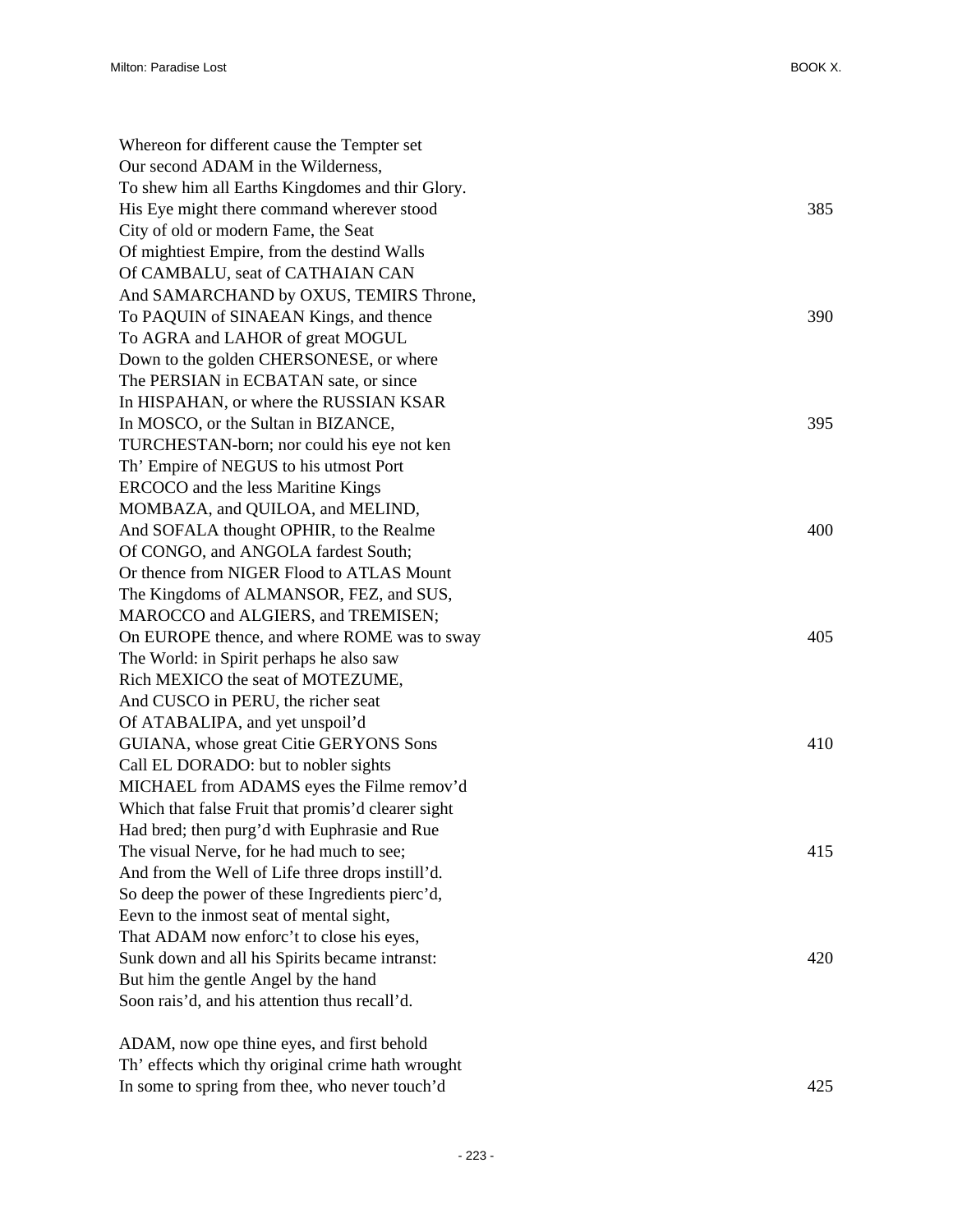Th' excepted Tree, nor with the Snake conspir'd, Nor sinn'd thy sin, yet from that sin derive Corruption to bring forth more violent deeds.

His eyes he op'nd, and beheld a field, Part arable and tilth, whereon were Sheaves 430 New reapt, the other part sheep-walks and foulds; Ith' midst an Altar as the Land-mark stood Rustic, of grassie sord; thither anon A sweatie Reaper from his Tillage brought First Fruits, the green Eare, and the yellow Sheaf, 435 Uncull'd, as came to hand; a Shepherd next More meek came with the Firstlings of his Flock Choicest and best; then sacrificing, laid The Inwards and thir Fat, with Incense strew'd, On the cleft Wood, and all due Rites perform'd. 440 His Offring soon propitious Fire from Heav'n Consum'd with nimble glance, and grateful steame; The others not, for his was not sincere; Whereat hee inlie rag'd, and as they talk'd, Smote him into the Midriff with a stone 445 That beat out life; he fell, and deadly pale Groand out his Soul with gushing bloud effus'd. Much at that sight was ADAM in his heart Dismai'd, and thus in haste to th' Angel cri'd.

O Teacher, some great mischief hath befall'n 450 To that meek man, who well had sacrific'd; Is Pietie thus and pure Devotion paid?

T' whom MICHAEL thus, hee also mov'd, repli'd. These two are Brethren, ADAM, and to come Out of thy loyns; th' unjust the just hath slain, 455 For envie that his Brothers Offering found From Heav'n acceptance; but the bloodie Fact Will be aveng'd, and th' others Faith approv'd Loose no reward, though here thou see him die, Rowling in dust and gore. To which our Sire. 460

Alas, both for the deed and for the cause! But have I now seen Death? Is this the way I must return to native dust? O sight Of terrour, foul and ugly to behold, Horrid to think, how horrible to feel! 465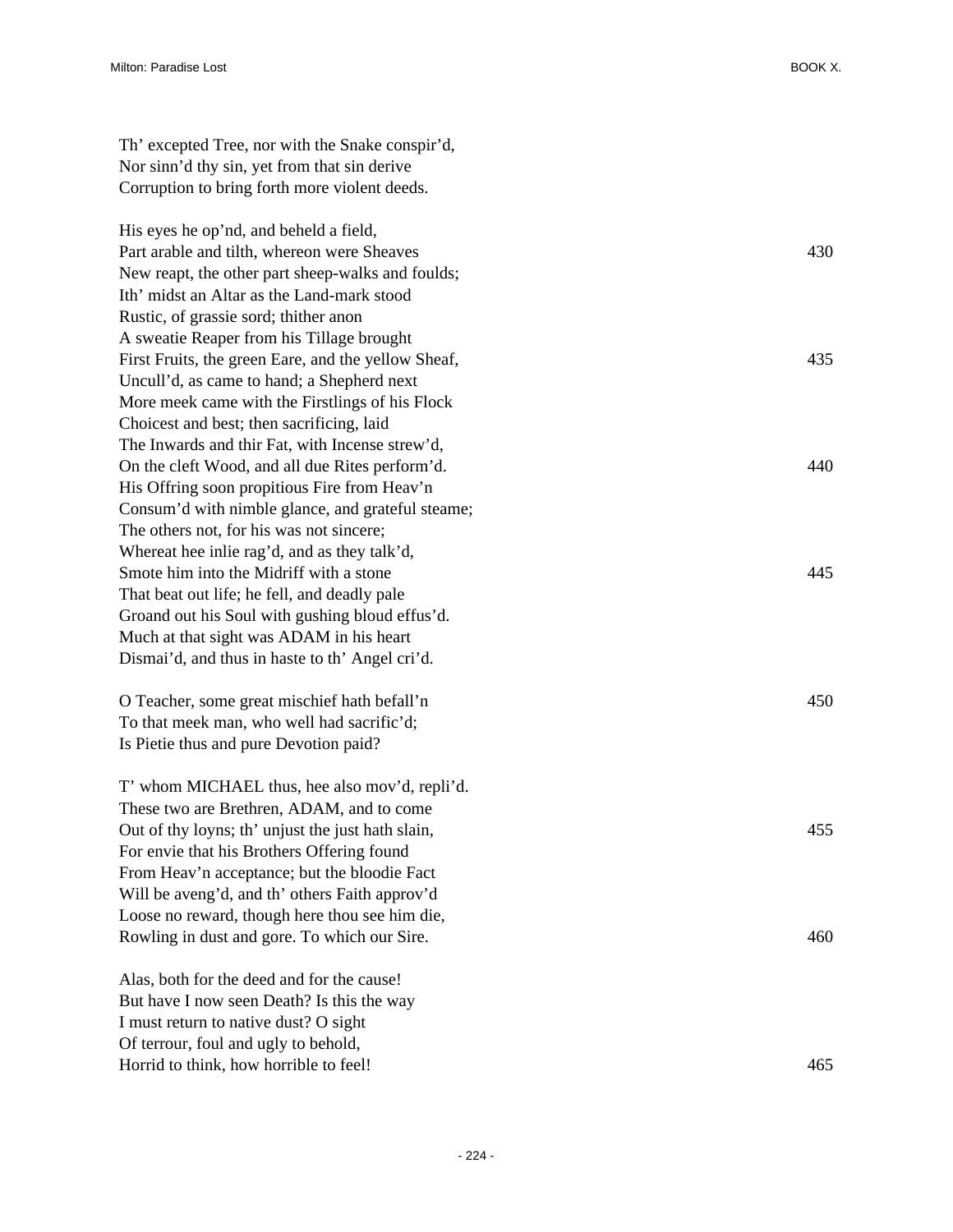To whom thus MICHAEL. Death thou hast seen In his first shape on man; but many shapes Of Death, and many are the wayes that lead To his grim Cave, all dismal; yet to sense More terrible at th' entrance then within. 470 Some, as thou saw'st, by violent stroke shall die, By Fire, Flood, Famin, by Intemperance more In Meats and Drinks, which on the Earth shal bring Diseases dire, of which a monstrous crew Before thee shall appear; that thou mayst know  $475$ What miserie th' inabstinence of EVE Shall bring on men. Immediately a place Before his eyes appeard, sad, noysom, dark, A Lazar-house it seemd, wherein were laid Numbers of all diseas'd, all maladies 480 Of gastly Spasm, or racking torture, qualmes Of heart-sick Agonie, all feavorous kinds, Convulsions, Epilepsies, fierce Catarrhs, Intestin Stone and Ulcer, Colic pangs, Dropsies, and Asthma's, and Joint-racking Rheums. 485 Dire was the tossing, deep the groans, despair Tended the sick busiest from Couch to Couch; And over them triumphant Death his Dart Shook, but delaid to strike, though oft invok't With vows, as thir chief good, and final hope. 490 Sight so deform what heart of Rock could long Drie-ey'd behold? ADAM could not, but wept, Though not of Woman born; compassion quell'd His best of Man, and gave him up to tears A space, till firmer thoughts restraind excess, 495 And scarce recovering words his plaint renew'd. O miserable Mankind, to what fall Degraded, to what wretched state reserv'd? Better end heer unborn. Why is life giv'n To be thus wrested from us? rather why 500 Obtruded on us thus? who if we knew What we receive, would either not accept Life offer'd, or soon beg to lay it down, Glad to be so dismist in peace. Can thus Th' Image of God in man created once 505 So goodly and erect, though faultie since, To such unsightly sufferings be debas't

Under inhuman pains? Why should not Man,

Retaining still Divine similitude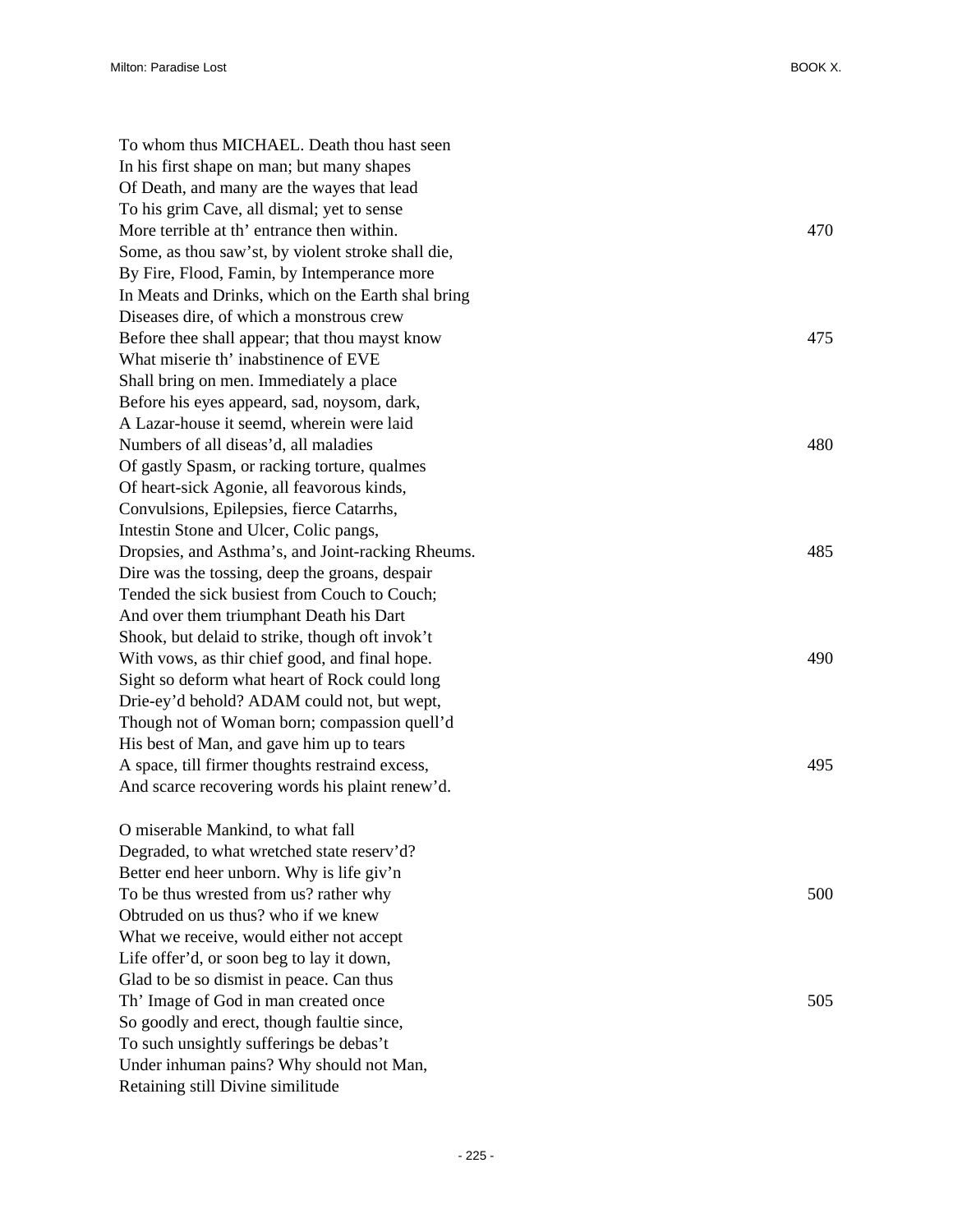| In part, from such deformities be free,<br>And for his Makers Image sake exempt? | 510 |
|----------------------------------------------------------------------------------|-----|
| Thir Makers Image, answerd MICHAEL, then                                         |     |
| Forsook them, when themselves they villifi'd                                     |     |
| To serve ungovern'd appetite, and took                                           |     |
| His Image whom they serv'd, a brutish vice,                                      | 515 |
| Inductive mainly to the sin of EVE.                                              |     |
| Therefore so abject is thir punishment,                                          |     |
| Disfiguring not Gods likeness, but thir own,                                     |     |
| Or if his likeness, by themselves defac't                                        |     |
| While they pervert pure Natures healthful rules                                  | 520 |
| To loathsom sickness, worthily, since they                                       |     |
| Gods Image did not reverence in themselves.                                      |     |
| I yeild it just, said ADAM, and submit.                                          |     |
| But is there yet no other way, besides                                           |     |
| These painful passages, how we may come                                          | 525 |
| To Death, and mix with our connatural dust?                                      |     |
| There is, said MICHAEL, if thou well observe                                     |     |
| The rule of not too much, by temperance taught                                   |     |
| In what thou eatst and drinkst, seeking from thence                              |     |
| Due nourishment, not gluttonous delight,                                         | 530 |
| Till many years over thy head return:                                            |     |
| So maist thou live, till like ripe Fruit thou drop                               |     |
| Into thy Mothers lap, or be with ease                                            |     |
| Gatherd, not harshly pluckt, for death mature:                                   |     |
| This is old age; but then thou must outlive                                      | 535 |
| Thy youth, thy strength, thy beauty, which will change                           |     |
| To witherd weak & gray; thy Senses then                                          |     |
| Obtuse, all taste of pleasure must forgoe,                                       |     |
| To what thou hast, and for the Aire of youth                                     |     |
| Hopeful and cheerful, in thy blood will reigne                                   | 540 |
| A melancholly damp of cold and dry                                               |     |
| To waigh thy spirits down, and last consume                                      |     |
| The Balme of Life. To whom our Ancestor.                                         |     |
| Henceforth I flie not Death, nor would prolong                                   |     |
| Life much, bent rather how I may be quit                                         | 545 |
| Fairest and easiest of this combrous charge,                                     |     |
| Which I must keep till my appointed day                                          |     |
| Of rendring up. MICHAEL to him repli'd.                                          |     |

Nor love thy Life, nor hate; but what thou livst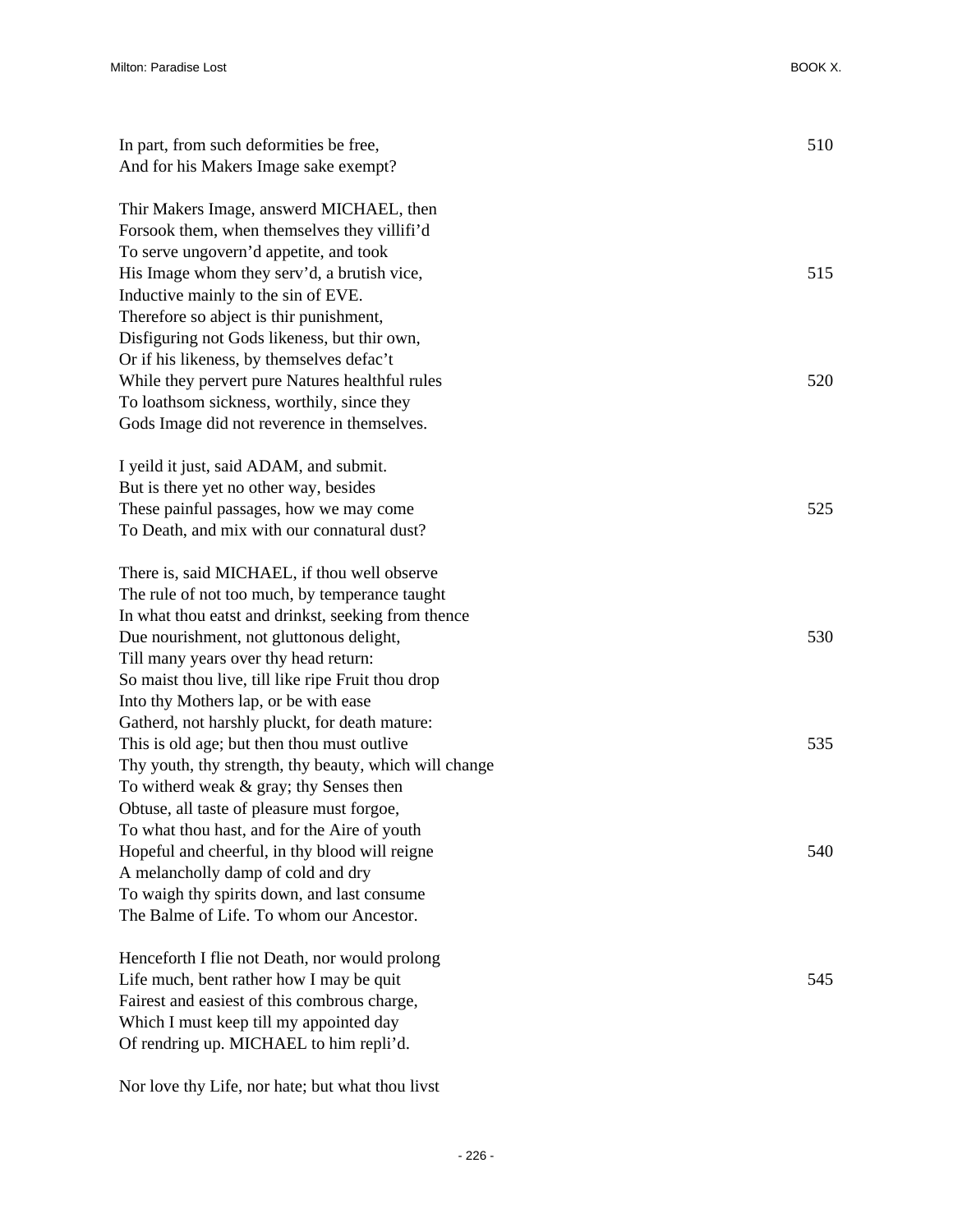| Live well, how long or short permit to Heav'n:         | 550 |
|--------------------------------------------------------|-----|
| And now prepare thee for another sight.                |     |
| He lookd and saw a spacious Plaine, whereon            |     |
| Were Tents of various hue; by some were herds          |     |
| Of Cattel grazing: others, whence the sound            |     |
| Of Instruments that made melodious chime               | 555 |
| Was heard, of Harp and Organ; and who moovd            |     |
| Thir stops and chords was seen: his volant touch       |     |
| Instinct through all proportions low and high          |     |
| Fled and pursu'd transverse the resonant fugue.        |     |
| In other part stood one who at the Forge               | 560 |
| Labouring, two massie clods of Iron and Brass          |     |
| Had melted (whether found where casual fire            |     |
| Had wasted woods on Mountain or in Vale,               |     |
| Down to the veins of Earth, thence gliding hot         |     |
| To som Caves mouth, or whether washt by stream         | 565 |
| From underground) the liquid Ore he dreind             |     |
| Into fit moulds prepar'd; from which he formd          |     |
| First his own Tooles; then, what might else be wrought |     |
| Fulfil or grav'n in mettle. After these,               |     |
| But on the hether side a different sort                | 570 |
| From the high neighbouring Hills, which was thir Seat, |     |
| Down to the Plain descended: by thir guise             |     |
| Just men they seemd, and all thir study bent           |     |
| To worship God aright, and know his works              |     |
| Not hid, nor those things lost which might preserve    | 575 |
| Freedom and Peace to men: they on the Plain            |     |
| Long had not walkt, when from the Tents behold         |     |
| A Beavie of fair Women, richly gay                     |     |
| In Gems and wanton dress; to the Harp they sung        |     |
| Soft amorous Ditties, and in dance came on:            | 580 |
| The Men though grave, ey'd them, and let thir eyes     |     |
| Rove without rein, till in the amorous Net             |     |
| Fast caught, they lik'd, and each his liking chose;    |     |
| And now of love they treat till th' Eevning Star       |     |
| Loves Harbinger appeerd; then all in heat              | 585 |
| They light the Nuptial Torch, and bid invoke           |     |
| Hymen, then first to marriage Rites invok't;           |     |
| With Feast and Musick all the Tents resound.           |     |
| Such happy interview and fair event                    |     |
| Of love & youth not lost, Songs, Garlands, Flours,     | 590 |
| And charming Symphonies attach'd the heart             |     |
| Of ADAM, soon enclin'd to admit delight,               |     |
| The bent of Nature; which he thus express'd.           |     |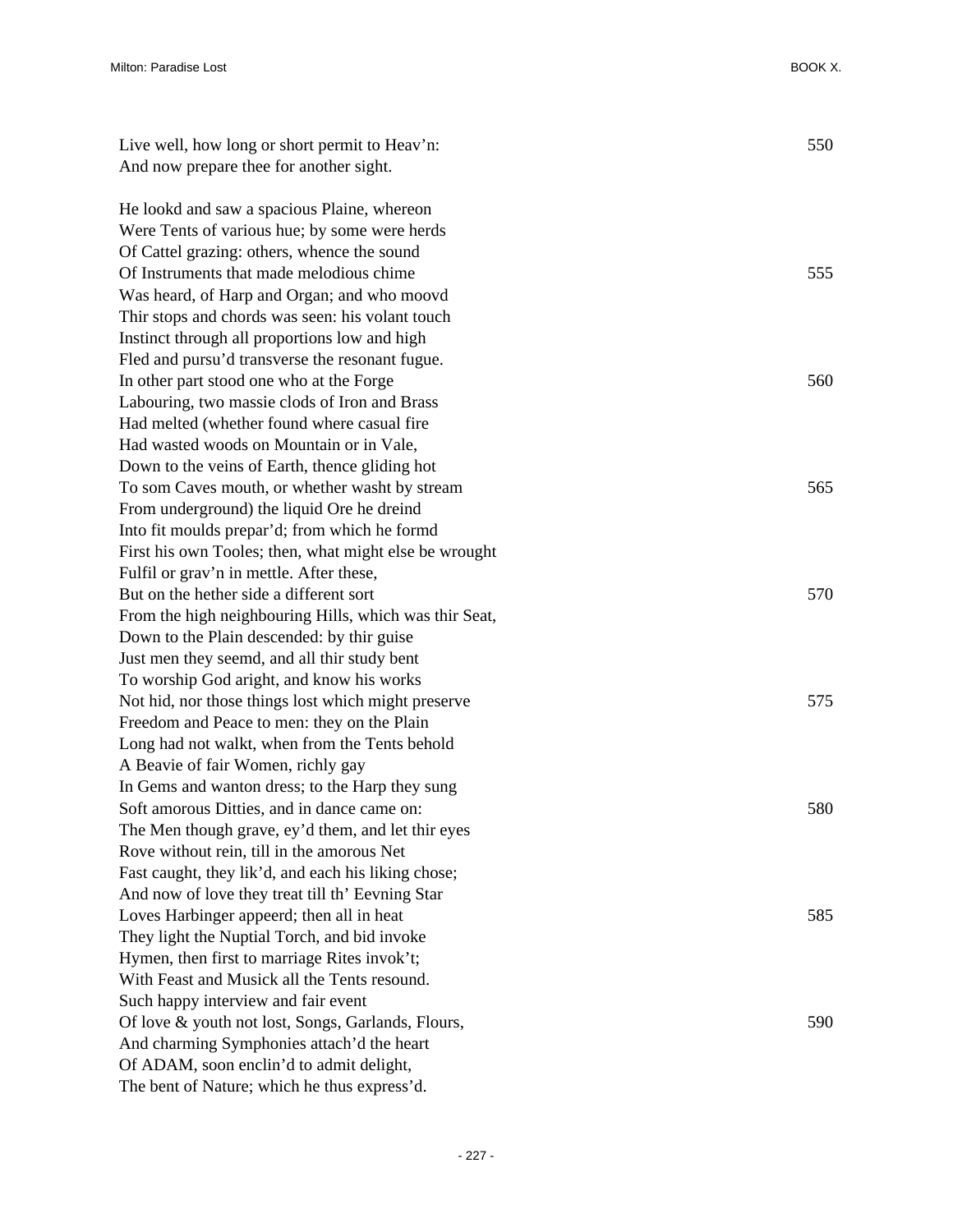| True opener of mine eyes, prime Angel blest,        |     |
|-----------------------------------------------------|-----|
| Much better seems this Vision, and more hope        | 595 |
| Of peaceful dayes portends, then those two past;    |     |
| Those were of hate and death, or pain much worse,   |     |
| Here Nature seems fulfilld in all her ends.         |     |
|                                                     |     |
| To whom thus MICHAEL. Judg not what is best         |     |
| By pleasure, though to Nature seeming meet,         | 600 |
| Created, as thou art, to nobler end                 |     |
| Holie and pure, conformitie divine.                 |     |
| Those Tents thou sawst so pleasant, were the Tents  |     |
| Of wickedness, wherein shall dwell his Race         |     |
| Who slew his Brother; studious they appere          | 605 |
| Of Arts that polish Life, Inventers rare,           |     |
| Unmindful of thir Maker, though his Spirit          |     |
| Taught them, but they his gifts acknowledg'd none.  |     |
| Yet they a beauteous of spring shall beget;         |     |
| For that fair femal Troop thou sawst, that seemd    | 610 |
| Of Goddesses, so blithe, so smooth, so gay,         |     |
| Yet empty of all good wherein consists              |     |
| Womans domestic honour and chief praise;            |     |
| Bred onely and completed to the taste               |     |
| Of lustful apperence, to sing, to dance,            | 615 |
| To dress, and troule the Tongue, and roule the Eye. |     |
| To these that sober Race of Men, whose lives        |     |
| Religious titl'd them the Sons of God,              |     |
| Shall yeild up all thir vertue, all thir fame       |     |
| Ignobly, to the trains and to the smiles            | 620 |
| Of these fair Atheists, and now swim in joy,        |     |
| (Erelong to swim at larg) and laugh; for which      |     |
| The world erelong a world of tears must weepe.      |     |
|                                                     |     |
| To whom thus ADAM of short joy bereft.              |     |
| O pittie and shame, that they who to live well      | 625 |
| Enterd so faire, should turn aside to tread         |     |
| Paths indirect, or in the mid way faint!            |     |
| But still I see the tenor of Mans woe               |     |
| Holds on the same, from Woman to begin.             |     |
| From Mans effeminate slackness it begins,           | 630 |
| Said th' Angel, who should better hold his place    |     |
| By wisdome, and superiour gifts receavd.            |     |
|                                                     |     |

But now prepare thee for another Scene.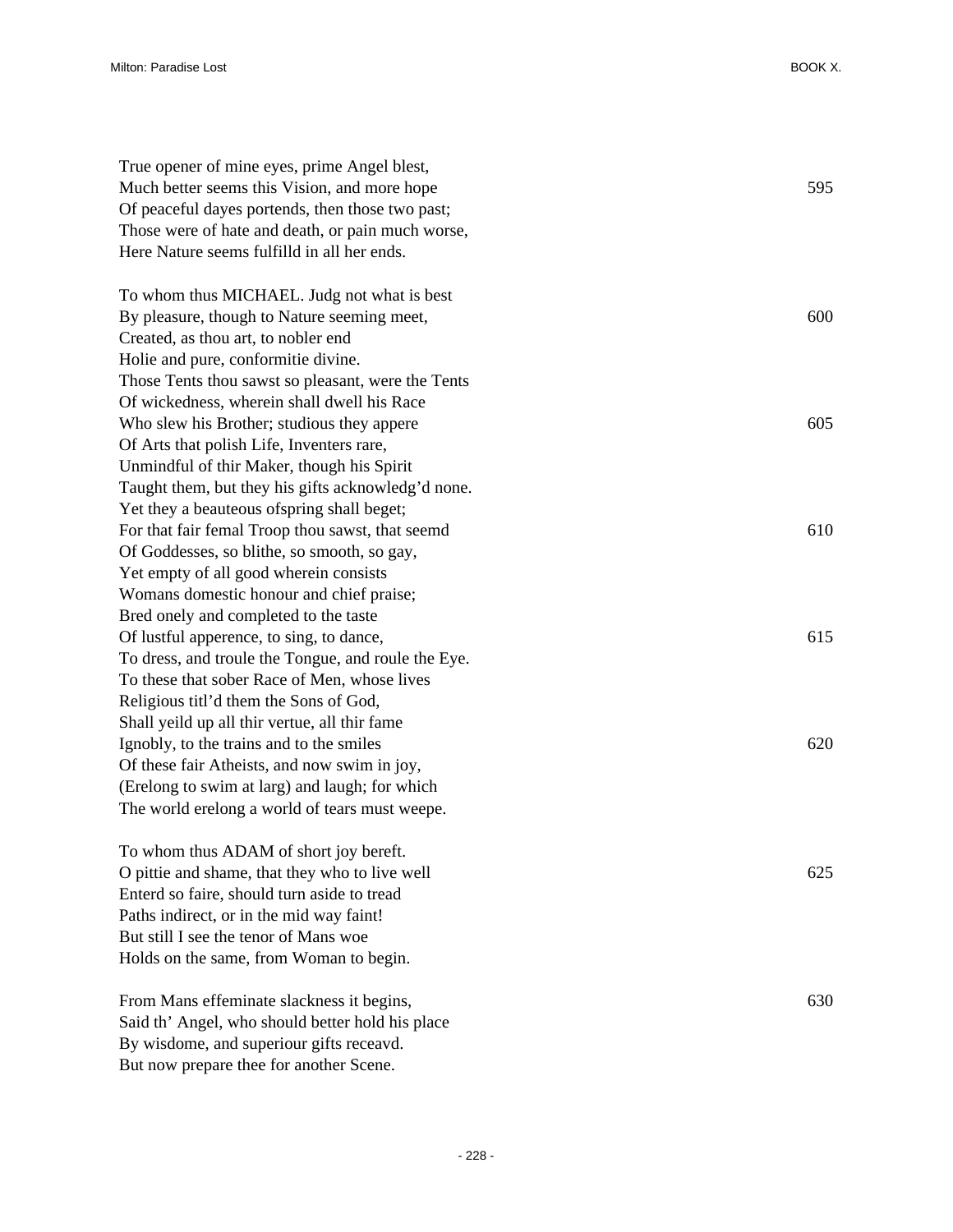| He lookd and saw wide Territorie spred              |     |
|-----------------------------------------------------|-----|
| Before him, Towns, and rural works between,         | 635 |
| Cities of Men with lofty Gates and Towrs,           |     |
| Concours in Arms, fierce Faces threatning Warr,     |     |
| Giants of mightie Bone, and bould emprise;          |     |
| Part wield thir Arms, part courb the foaming Steed, |     |
| Single or in Array of Battel rang'd                 | 640 |
| Both Horse and Foot, nor idely mustring stood;      |     |
| One way a Band select from forage drives            |     |
| A herd of Beeves, faire Oxen and faire Kine         |     |
| From a fat Meddow ground; or fleecy Flock,          |     |
| Ewes and thir bleating Lambs over the Plaine,       | 645 |
| Thir Bootie; scarce with Life the Shepherds flye,   |     |
| But call in aide, which tacks a bloody Fray;        |     |
| With cruel Tournament the Squadrons joine;          |     |
| Where Cattel pastur'd late, now scatterd lies       |     |
| With Carcasses and Arms th' ensanguind Field        | 650 |
| Deserted: Others to a Citie strong                  |     |
| Lay Siege, encampt; by Batterie, Scale, and Mine,   |     |
| Assaulting; others from the Wall defend             |     |
| With Dart and Jav'lin, Stones and sulfurous Fire;   |     |
| On each hand slaughter and gigantic deeds.          | 655 |
| In other part the scepter'd Haralds call            |     |
| To Council in the Citie Gates: anon                 |     |
| Grey-headed men and grave, with Warriours mixt,     |     |
| Assemble, and Harangues are heard, but soon         |     |
| In factious opposition, till at last                | 660 |
| Of middle Age one rising, eminent                   |     |
| In wise deport, spake much of Right and Wrong,      |     |
| Of Justice, of Religion, Truth and Peace,           |     |
| And Judgement from above: him old and young         |     |
| Exploded, and had seiz'd with violent hands,        | 665 |
| Had not a Cloud descending snatch'd him thence      |     |
| Unseen amid the throng: so violence                 |     |
| Proceeded, and Oppression, and Sword-Law            |     |
| Through all the Plain, and refuge none was found.   |     |
| ADAM was all in tears, and to his guide             | 670 |
| Lamenting turnd full sad; O what are these,         |     |
| Deaths Ministers, not Men, who thus deal Death      |     |
| Inhumanly to men, and multiply                      |     |
| Ten thousand fould the sin of him who slew          |     |
| His Brother; for of whom such massacher             | 675 |
| Make they but of thir Brethren, men of men?         |     |
| But who was that Just Man, whom had not Heav'n      |     |
| Rescu'd, had in his Righteousness bin lost?         |     |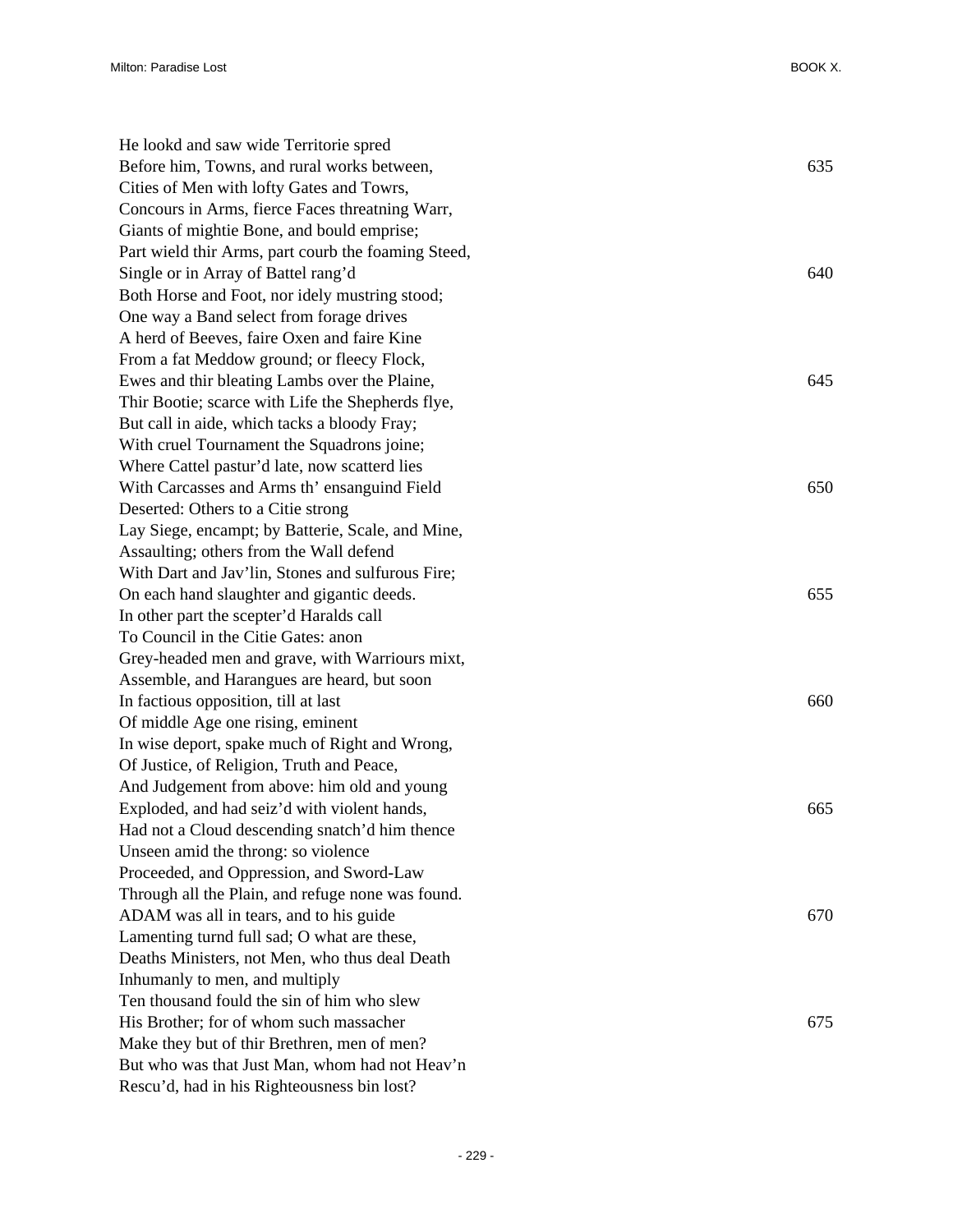| To whom thus MICHAEL; These are the product           |     |
|-------------------------------------------------------|-----|
| Of those ill-mated Marriages thou saw'st;             | 680 |
| Where good with bad were matcht, who of themselves    |     |
| Abhor to joyn; and by imprudence mixt,                |     |
| Produce prodigious Births of bodie or mind.           |     |
| Such were these Giants, men of high renown;           |     |
| For in those dayes Might onely shall be admir'd,      | 685 |
| And Valour and Heroic Vertu call'd;                   |     |
| To overcome in Battel, and subdue                     |     |
| Nations, and bring home spoils with infinite          |     |
| Man-slaughter, shall be held the highest pitch        |     |
| Of human Glorie, and for Glorie done                  | 690 |
| Of triumph, to be styl'd great Conquerours,           |     |
| Patrons of Mankind, Gods, and Sons of Gods,           |     |
| Destroyers rightlier call'd and Plagues of men.       |     |
| Thus Fame shall be achiev'd, renown on Earth,         |     |
| And what most merits fame in silence hid.             | 695 |
| But hee the seventh from thee, whom thou beheldst     |     |
| The onely righteous in a World perverse,              |     |
| And therefore hated, therefore so beset               |     |
| With Foes for daring single to be just,               |     |
| And utter odious Truth, that God would come           | 700 |
| To judge them with his Saints: Him the most High      |     |
| Rapt in a balmie Cloud with winged Steeds             |     |
| Did, as thou sawst, receave, to walk with God         |     |
| High in Salvation and the Climes of bliss,            |     |
| Exempt from Death; to shew thee what reward           | 705 |
| Awaits the good, the rest what punishment;            |     |
| Which now direct thine eyes and soon behold.          |     |
|                                                       |     |
| He look'd, $\&$ saw the face of things quite chang'd; |     |
| The brazen Throat of Warr had ceast to roar,          |     |
| All now was turn'd to jollitie and game,              | 710 |
| To luxurie and riot, feast and dance,                 |     |
| Marrying or prostituting, as befell,                  |     |
| Rape or Adulterie, where passing faire                |     |
| Allurd them; thence from Cups to civil Broiles.       |     |
| At length a Reverend Sire among them came,            | 715 |
| And of thir doings great dislike declar'd,            |     |
| And testifi'd against thir wayes; hee oft             |     |
| Frequented thir Assemblies, whereso met,              |     |
| Triumphs or Festivals, and to them preachd            |     |
| Conversion and Repentance, as to Souls                | 720 |
| In prison under Judgements imminent:                  |     |
|                                                       |     |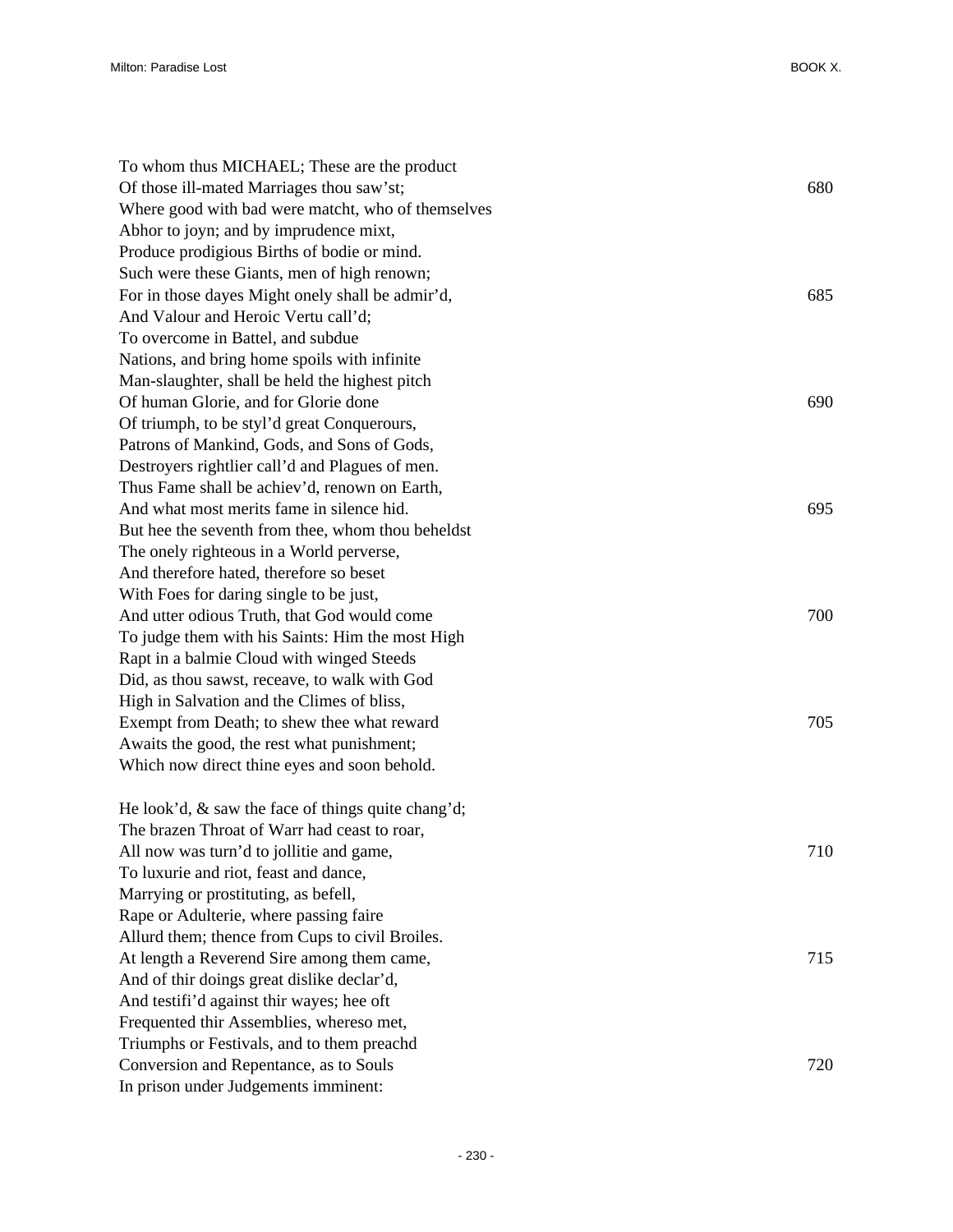But all in vain: which when he saw, he ceas'd Contending, and remov'd his Tents farr off; Then from the Mountain hewing Timber tall, Began to build a Vessel of huge bulk, 725 Measur'd by Cubit, length, & breadth, and highth, Smeard round with Pitch, and in the side a dore Contriv'd, and of provisions laid in large For Man and Beast: when loe a wonder strange! Of everie Beast, and Bird, and Insect small 730 Came seavens, and pairs, and enterd in, as taught Thir order; last the Sire, and his three Sons With thir four Wives, and God made fast the dore. Meanwhile the Southwind rose, & with black wings Wide hovering, all the Clouds together drove 735 From under Heav'n; the Hills to their supplie Vapour, and Exhalation dusk and moist, Sent up amain; and now the thick'nd Skie Like a dark Ceeling stood; down rush'd the Rain Impetuous, and continu'd till the Earth 740 No more was seen; the floating Vessel swum Uplifted; and secure with beaked prow Rode tilting o're the Waves, all dwellings else Flood overwhelmd, and them with all thir pomp Deep under water rould; Sea cover'd Sea, 745 Sea without shoar; and in thir Palaces Where luxurie late reign'd, Sea-monsters whelp'd And stabl'd; of Mankind, so numerous late, All left, in one small bottom swum imbark't. How didst thou grieve then, ADAM, to behold 750 The end of all thy Ofspring, end so sad, Depopulation; thee another Floud, Of tears and sorrow a Floud thee also drown'd, And sunk thee as thy Sons; till gently reard By th' Angel, on thy feet thou stoodst at last,  $755$ Though comfortless, as when a Father mourns His Childern, all in view destroyd at once; And scarce to th' Angel utterdst thus thy plaint. O Visions ill foreseen! better had I Liv'd ignorant of future, so had borne 760 My part of evil onely, each dayes lot Anough to bear; those now, that were dispenst The burd'n of many Ages, on me light

At once, by my foreknowledge gaining Birth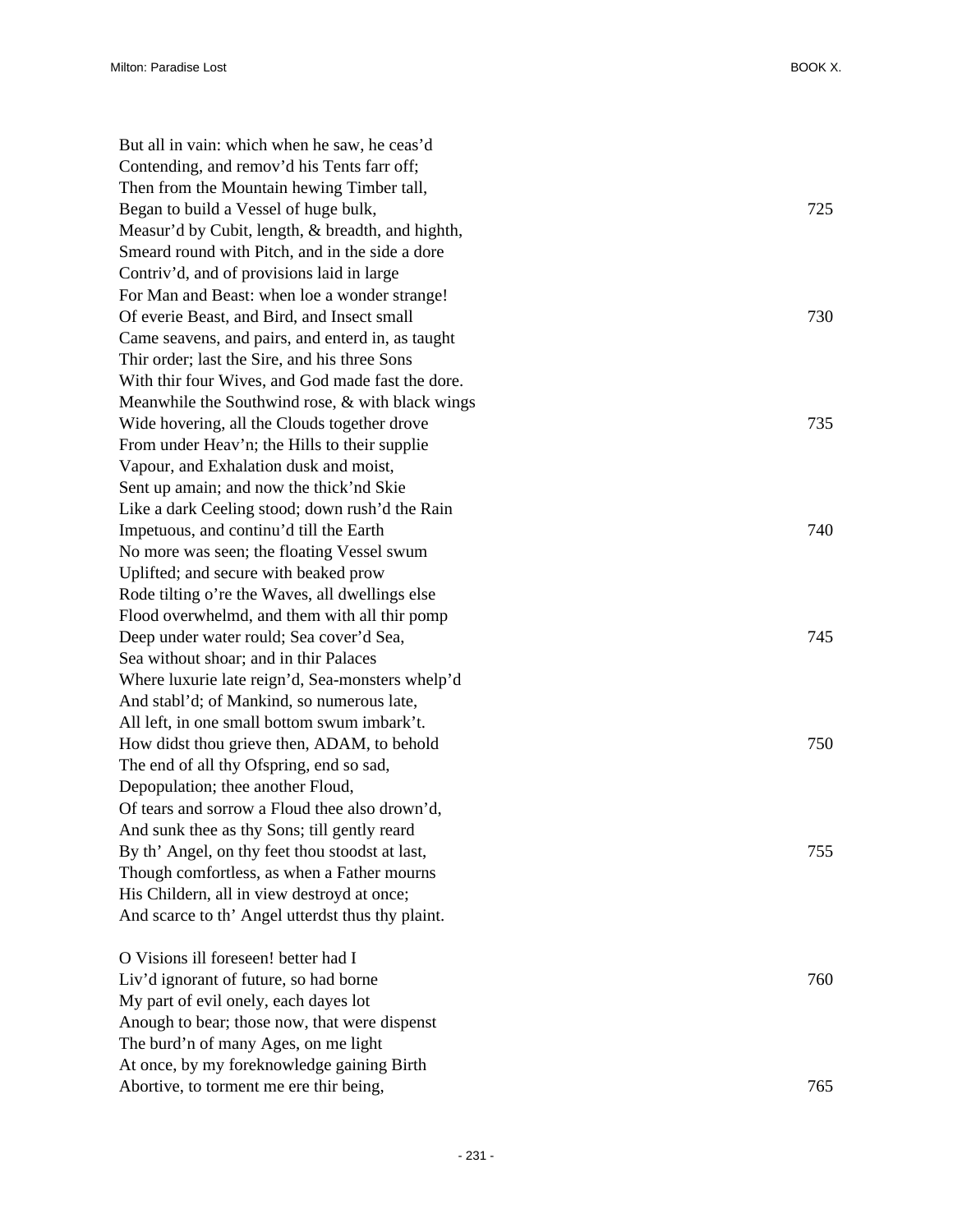| With thought that they must be. Let no man seek        |     |
|--------------------------------------------------------|-----|
| Henceforth to be foretold what shall befall            |     |
| Him or his Childern, evil he may be sure,              |     |
| Which neither his foreknowing can prevent,             |     |
| And hee the future evil shall no less                  | 770 |
| In apprehension then in substance feel                 |     |
| Grievous to bear: but that care now is past,           |     |
| Man is not whom to warne: those few escap't            |     |
| Famin and anguish will at last consume                 |     |
| Wandring that watrie Desert: I had hope                | 775 |
| When violence was ceas't, and Warr on Earth,           |     |
| All would have then gon well, peace would have crownd  |     |
| With length of happy days the race of man;             |     |
| But I was farr deceav'd; for now I see                 |     |
| Peace to corrupt no less then Warr to waste.           | 780 |
| How comes it thus? unfould, Celestial Guide,           |     |
| And whether here the Race of man will end.             |     |
| To whom thus MICHAEL. Those whom last thou sawst       |     |
| In triumph and luxurious wealth, are they              |     |
| First seen in acts of prowess eminent                  | 785 |
| And great exploits, but of true vertu void;            |     |
| Who having spilt much blood, and don much waste        |     |
| Subduing Nations, and achievd thereby                  |     |
| Fame in the World, high titles, and rich prey,         |     |
| Shall change thir course to pleasure, ease, and sloth, | 790 |
| Surfet, and lust, till wantonness and pride            |     |
| Raise out of friendship hostil deeds in Peace.         |     |
| The conquerd also, and enslav'd by Warr                |     |
| Shall with thir freedom lost all vertu loose           |     |
| And feare of God, from whom thir pietie feign'd        | 795 |
| In sharp contest of Battel found no aide               |     |
| Against invaders; therefore coold in zeale             |     |
| Thenceforth shall practice how to live secure,         |     |
| Worldlie or dissolute, on what thir Lords              |     |
| Shall leave them to enjoy; for th' Earth shall bear    | 800 |
| More then anough, that temperance may be tri'd:        |     |
| So all shall turn degenerate, all deprav'd,            |     |
| Justice and Temperance, Truth and Faith forgot;        |     |
| One Man except, the onely Son of light                 |     |
| In a dark Age, against example good,                   | 805 |
| Against allurement, custom, and a World                |     |
| Offended; fearless of reproach and scorn,              |     |
| Or violence, hee of thir wicked wayes                  |     |
| Shall them admonish, and before them set               |     |
| The paths of righteousness, how much more safe,        | 810 |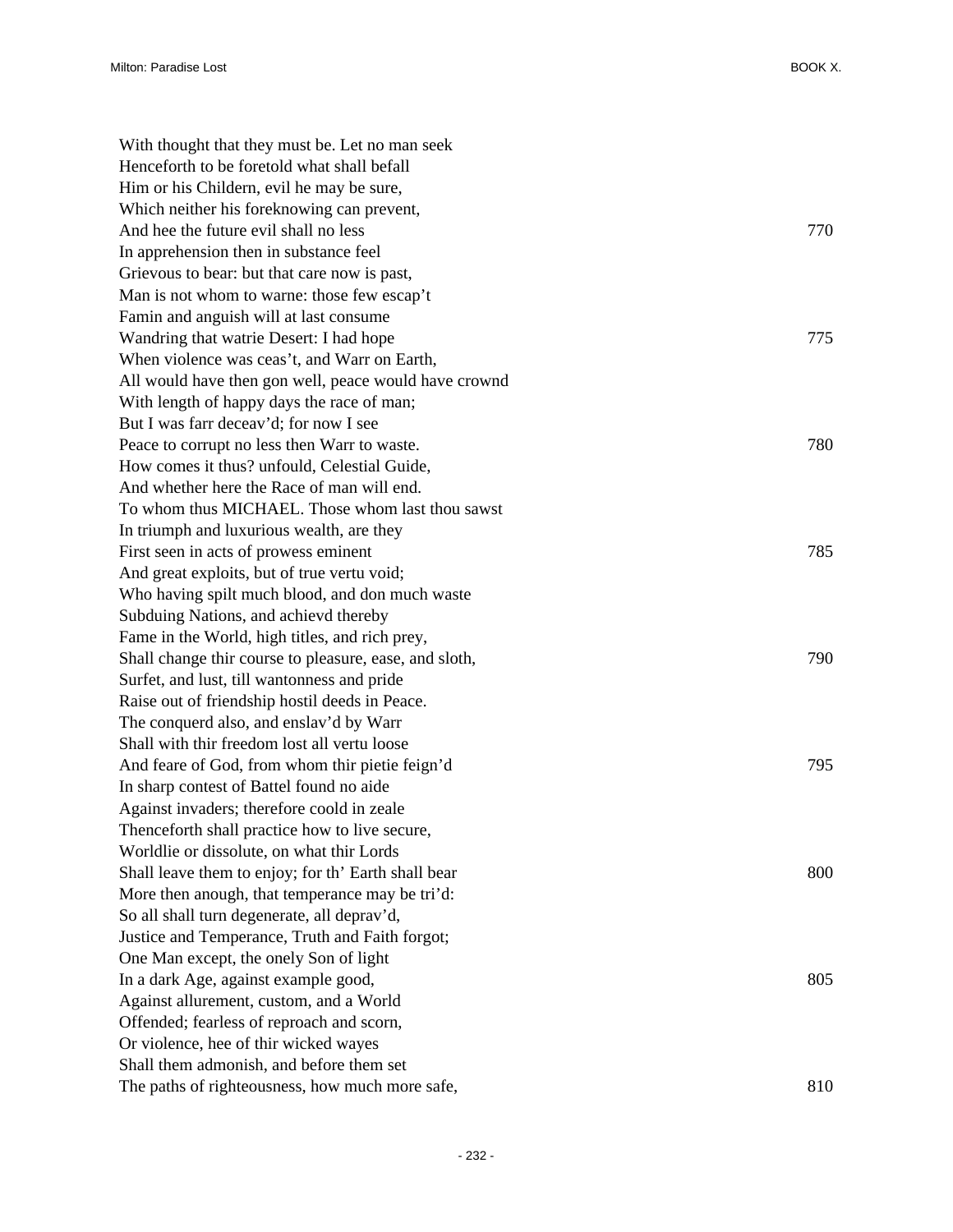And full of peace, denouncing wrauth to come On thir impenitence; and shall returne Of them derided, but of God observd The one just Man alive; by his command Shall build a wondrous Ark, as thou beheldst, 815 To save himself and houshold from amidst A World devote to universal rack. No sooner hee with them of Man and Beast Select for life shall in the Ark be lodg'd, And shelterd round, but all the Cataracts 820 Of Heav'n set open on the Earth shall powre Raine day and night, all fountaines of the Deep Broke up, shall heave the Ocean to usurp Beyond all bounds, till inundation rise Above the highest Hills: then shall this Mount 825 Of Paradise by might of Waves be moovd Out of his place, pushd by the horned floud, With all his verdure spoil'd, and Trees adrift Down the great River to the op'ning Gulf, And there take root an Iland salt and bare, 830 The haunt of Seales and Orcs, and Sea-mews clang. To teach thee that God attributes to place No sanctitie, if none be thither brought By Men who there frequent, or therein dwell. And now what further shall ensue, behold. 835 He lookd, and saw the Ark hull on the floud, Which now abated, for the Clouds were fled, Drivn by a keen North-winde, that blowing drie Wrinkl'd the face of Deluge, as decai'd; And the cleer Sun on his wide watrie Glass 840 Gaz'd hot, and of the fresh Wave largely drew, As after thirst, which made thir flowing shrink From standing lake to tripping ebbe, that stole With soft foot towards the deep, who now had stopt His Sluces, as the Heav'n his windows shut. 845 The Ark no more now flotes, but seems on ground Fast on the top of som high mountain fixt. And now the tops of Hills as Rocks appeer; With clamor thence the rapid Currents drive Towards the retreating Sea thir furious tyde. 850 Forthwith from out the Arke a Raven flies, And after him, the surer messenger, A Dove sent forth once and agen to spie

Green Tree or ground whereon his foot may light;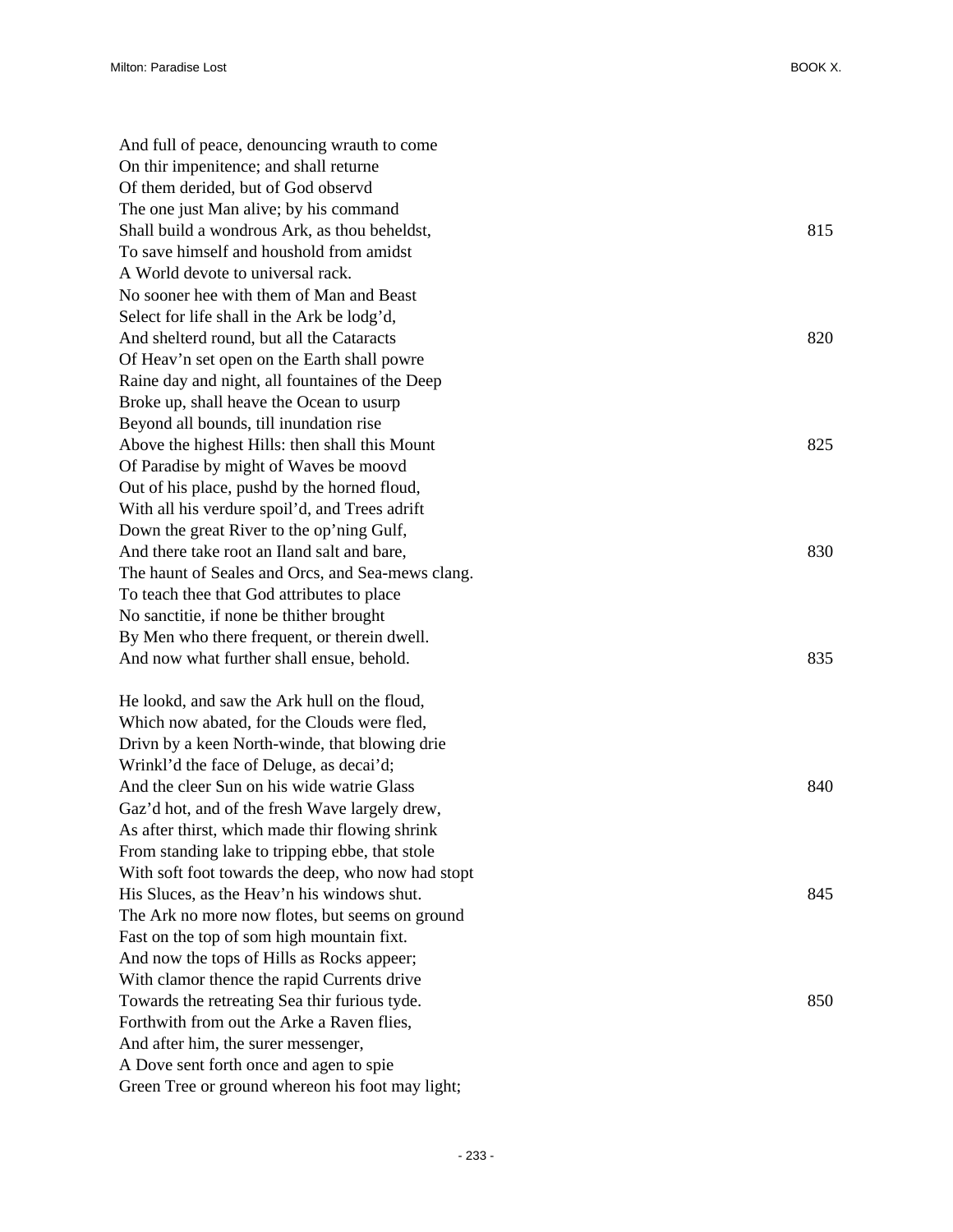| The second time returning, in his Bill<br>An Olive leafe he brings, pacific signe:        | 855 |
|-------------------------------------------------------------------------------------------|-----|
| Anon drie ground appeers, and from his Arke                                               |     |
| The ancient Sire descends with all his Train;                                             |     |
| Then with uplifted hands, and eyes devout,                                                |     |
| Grateful to Heav'n, over his head beholds                                                 | 860 |
| A dewie Cloud, and in the Cloud a Bow                                                     |     |
| Conspicuous with three lifted colours gay,                                                |     |
| Betok'ning peace from God, and Cov'nant new.                                              |     |
| Whereat the heart of ADAM erst so sad                                                     |     |
| Greatly rejoyc'd, and thus his joy broke forth.                                           | 865 |
| O thou that future things canst represent                                                 |     |
| As present, Heav'nly instructer, I revive                                                 |     |
| At this last sight, assur'd that Man shall live                                           |     |
| With all the Creatures, and thir seed preserve.                                           |     |
| Farr less I now lament for one whole World                                                | 870 |
| Of wicked Sons destroyd, then I rejoyce                                                   |     |
| For one Man found so perfet and so just,                                                  |     |
| That God voutsafes to raise another World                                                 |     |
| From him, and all his anger to forget.                                                    |     |
| But say, what mean those colourd streaks in Heavn,                                        | 875 |
| Distended as the Brow of God appeas'd,                                                    |     |
| Or serve they as a flourie verge to binde                                                 |     |
| The fluid skirts of that same watrie Cloud,                                               |     |
| Least it again dissolve and showr the Earth?                                              |     |
| To whom th' Archangel. Dextrously thou aim'st;                                            | 880 |
| So willingly doth God remit his Ire,                                                      |     |
| Though late repenting him of Man depray'd,                                                |     |
| Griev'd at his heart, when looking down he saw                                            |     |
| The whole Earth fill'd with violence, and all flesh                                       |     |
| Corrupting each thir way; yet those remoov'd,                                             | 885 |
| Such grace shall one just Man find in his sight,                                          |     |
| That he relents, not to blot out mankind,                                                 |     |
| And makes a Covenant never to destroy                                                     |     |
| The Earth again by flood, nor let the Sea                                                 | 890 |
| Surpass his bounds, nor Rain to drown the World                                           |     |
| With Man therein or Beast; but when he brings<br>Over the Earth a Cloud, will therein set |     |
| His triple-colour'd Bow, whereon to look                                                  |     |
| And call to mind his Cov'nant: Day and Night,                                             |     |
| Seed time and Harvest, Heat and hoary Frost                                               | 895 |
| Shall hold thir course, till fire purge all things new,                                   |     |
| Both Heav'n and Earth, wherein the just shall dwell.                                      |     |
|                                                                                           |     |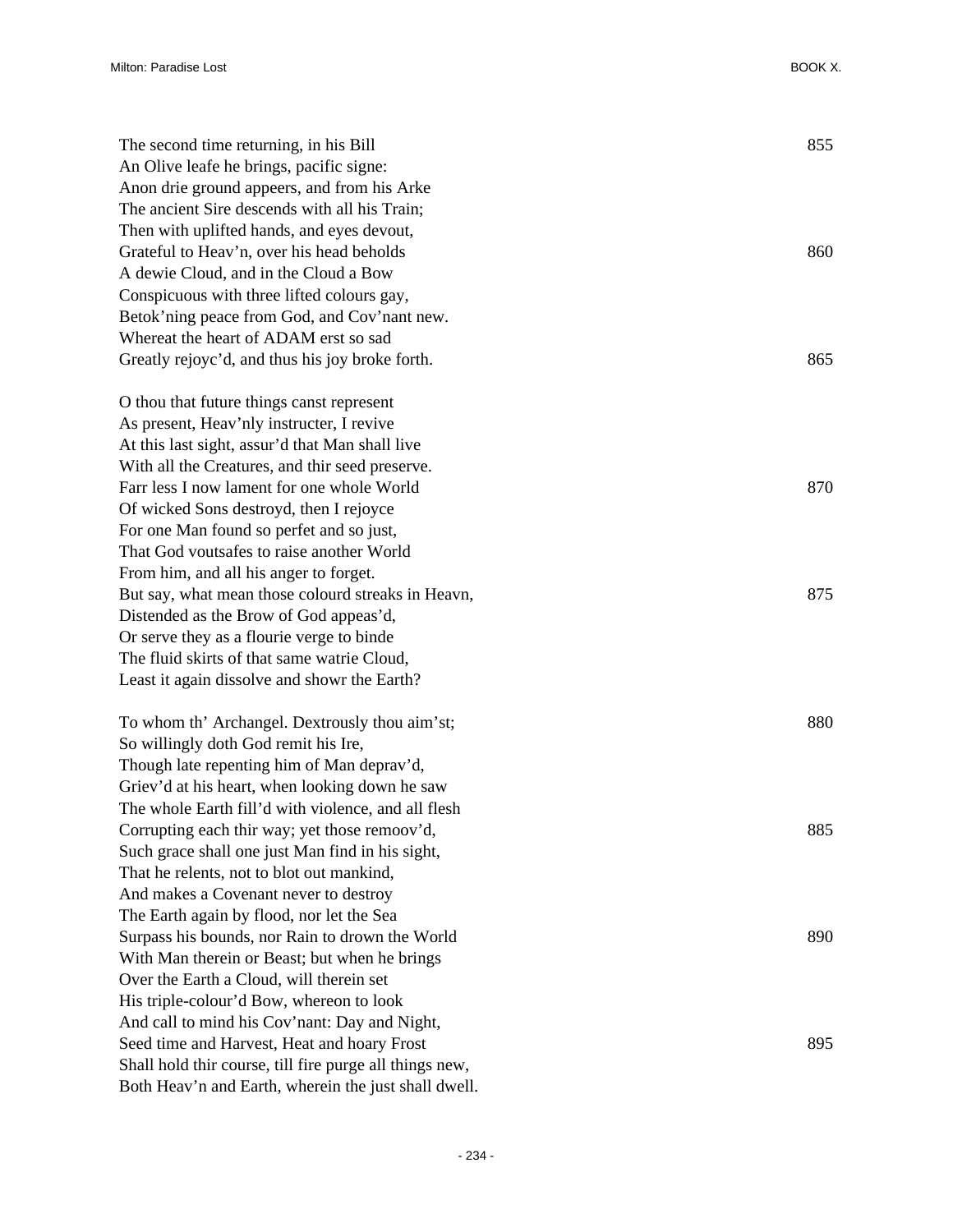| Thus thou hast seen one World begin and end;       |     |
|----------------------------------------------------|-----|
| And Man as from a second stock proceed.            |     |
| Much thou hast yet to see, but I perceave          | 900 |
| Thy mortal sight to faile; objects divine          |     |
| Must needs impaire and wearie human sense:         |     |
| Henceforth what is to com I will relate,           |     |
| Thou therefore give due audience, and attend.      |     |
| This second sours of Men, while yet but few,       | 905 |
| And while the dread of judgement past remains      |     |
| Fresh in thir mindes, fearing the Deitie,          |     |
| With some regard to what is just and right         |     |
| Shall lead thir lives, and multiplie apace,        |     |
| Labouring the soile, and reaping plenteous crop,   | 910 |
| Corn wine and oyle; and from the herd or flock,    |     |
| Oft sacrificing Bullock, Lamb, or Kid,             |     |
| With large Wine-offerings pour'd, and sacred Feast |     |
| Shal spend thir dayes in joy unblam'd, and dwell   |     |
| Long time in peace by Families and Tribes          | 915 |
| Under paternal rule; till one shall rise           |     |
| Of proud ambitious heart, who not content          |     |
| With fair equalitie, fraternal state,              |     |
| Will arrogate Dominion undeserv'd                  |     |
| Over his brethren, and quite dispossess            | 920 |
| Concord and law of Nature from the Earth;          |     |
| Hunting (and Men not Beasts shall be his game)     |     |
| With Warr and hostile snare such as refuse         |     |
| Subjection to his Empire tyrannous:                |     |
| A mightie Hunter thence he shall be styl'd         | 925 |
| Before the Lord, as in despite of Heav'n,          |     |
| Or from Heav'n claming second Sovrantie;           |     |
| And from Rebellion shall derive his name,          |     |
| Though of Rebellion others he accuse.              |     |
| Hee with a crew, whom like Ambition joyns          | 930 |
| With him or under him to tyrannize,                |     |
| Marching from EDEN towards the West, shall finde   |     |
| The Plain, wherein a black bituminous gurge        |     |
| Boiles out from under ground, the mouth of Hell;   |     |
| Of Brick, and of that stuff they cast to build     | 935 |
| A Citie & Towre, whose top may reach to Heav'n;    |     |
| And get themselves a name, least far disperst      |     |
| In foraign Lands thir memorie be lost,             |     |
| Regardless whether good or evil fame.              |     |
| But God who oft descends to visit men              | 940 |
| Unseen, and through thir habitations walks         |     |
| To mark thir doings, them beholding soon,          |     |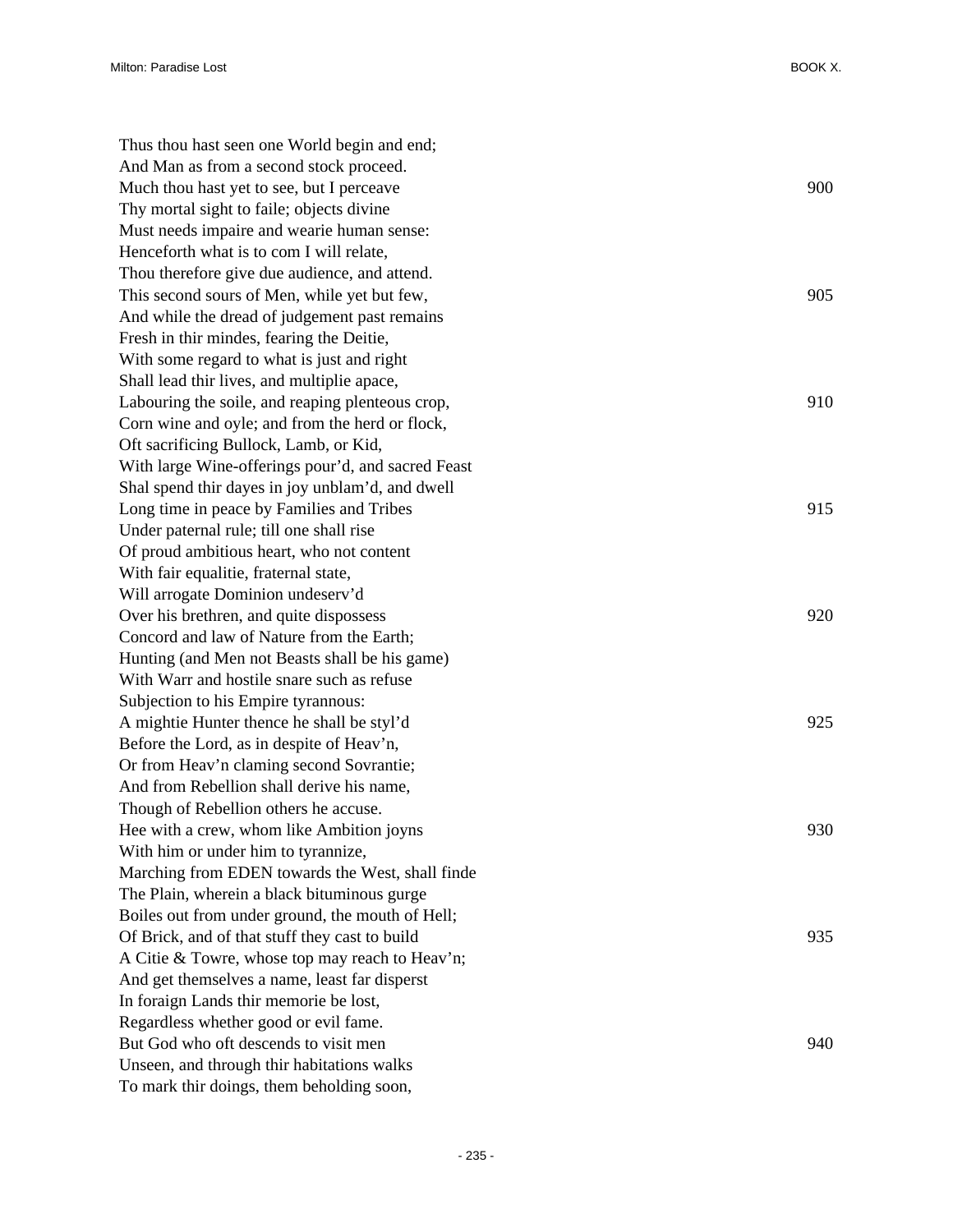| Comes down to see thir Citie, ere the Tower       |     |
|---------------------------------------------------|-----|
| Obstruct Heav'n Towrs, and in derision sets       |     |
| Upon thir Tongues a various Spirit to rase        | 945 |
| Quite out thir Native Language, and instead       |     |
| To sow a jangling noise of words unknown:         |     |
| Forthwith a hideous gabble rises loud             |     |
| Among the Builders; each to other calls           |     |
| Not understood, till hoarse, and all in rage,     | 950 |
| As mockt they storm; great laughter was in Heav'n |     |
| And looking down, to see the hubbub strange       |     |
| And hear the din; thus was the building left      |     |
| Ridiculous, and the work Confusion nam'd.         |     |
| Whereto thus ADAM fatherly displeas'd.            | 955 |
| O execrable Son so to aspire                      |     |
| Above his Brethren, to himself affirming          |     |
| Authoritie usurpt, from God not giv'n:            |     |
| He gave us onely over Beast, Fish, Fowl           |     |
| Dominion absolute; that right we hold             | 960 |
| By his donation; but Man over men                 |     |
| He made not Lord; such title to himself           |     |
| Reserving, human left from human free.            |     |
| But this Usurper his encroachment proud           |     |
| Stayes not on Man; to God his Tower intends       | 965 |
| Siege and defiance: Wretched man! what food       |     |
| Will he convey up thither to sustain              |     |
| Himself and his rash Armie, where thin Aire       |     |
| Above the Clouds will pine his entrails gross,    |     |
| And famish him of Breath, if not of Bread?        | 970 |
| To whom thus MICHAEL. Justly thou abhorr'st       |     |
| That Son, who on the quiet state of men           |     |
| Such trouble brought, affecting to subdue         |     |
| Rational Libertie; yet know withall,              |     |
| Since thy original lapse, true Libertie           | 975 |
| Is lost, which alwayes with right Reason dwells   |     |
| Twinn'd, and from her hath no dividual being:     |     |
| Reason in man obscur'd, or not obeyd,             |     |
| Immediately inordinate desires                    |     |
| And upstart Passions catch the Government         | 980 |
| From Reason, and to servitude reduce              |     |
| Man till then free. Therefore since hee permits   |     |
| Within himself unworthie Powers to reign          |     |
| Over free Reason, God in Judgement just           |     |
| Subjects him from without to violent Lords;       | 985 |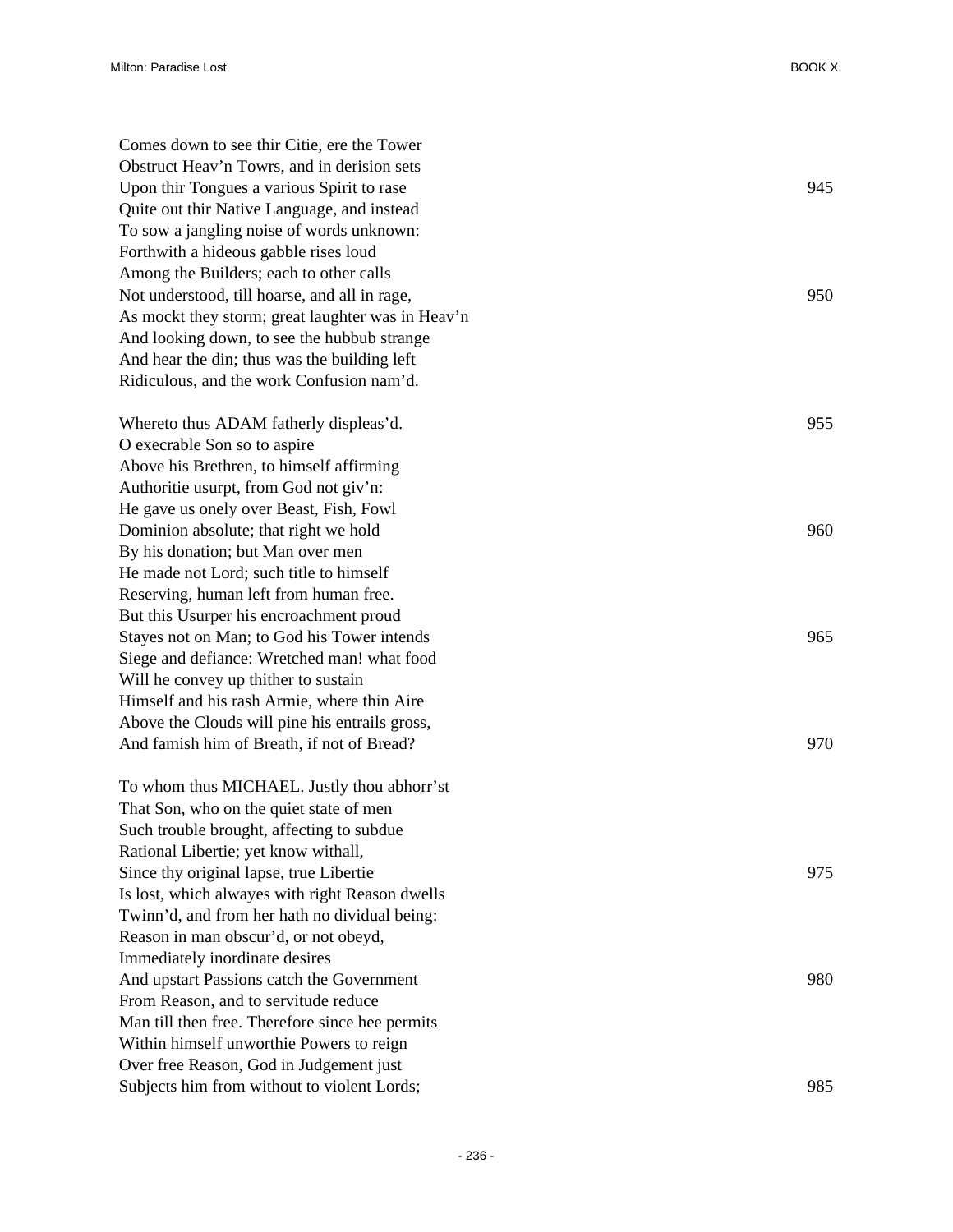| Who oft as undeservedly enthrall                    |      |
|-----------------------------------------------------|------|
| His outward freedom: Tyrannie must be,              |      |
| Though to the Tyrant thereby no excuse.             |      |
| Yet somtimes Nations will decline so low            |      |
| From vertue, which is reason, that no wrong,        | 990  |
| But Justice, and some fatal curse annext            |      |
| Deprives them of thir outward libertie,             |      |
| Thir inward lost: Witness th' irreverent Son        |      |
| Of him who built the Ark, who for the shame         |      |
| Don to his Father, heard this heavie curse,         | 995  |
| SERVANT OF SERVANTS, on his vitious Race.           |      |
| Thus will this latter, as the former World,         |      |
| Still tend from bad to worse, till God at last      |      |
| Wearied with their iniquities, withdraw             |      |
| His presence from among them, and avert             | 1000 |
| His holy Eyes; resolving from thenceforth           |      |
| To leave them to thir own polluted wayes;           |      |
| And one peculiar Nation to select                   |      |
| From all the rest, of whom to be invok'd,           |      |
| A Nation from one faithful man to spring:           | 1005 |
| Him on this side EUPHRATES yet residing,            |      |
| Bred up in Idol-worship; O that men                 |      |
| (Canst thou believe?) should be so stupid grown,    |      |
| While yet the Patriark liv'd, who scap'd the Flood, |      |
| As to forsake the living God, and fall              | 1010 |
| To-worship thir own work in Wood and Stone          |      |
| For Gods! yet him God the most High voutsafes       |      |
| To call by Vision from his Fathers house,           |      |
| His kindred and false Gods, into a Land             |      |
| Which he will shew him, and from him will raise     | 1015 |
| A mightie Nation, and upon him showre               |      |
| His benediction so, that in his Seed                |      |
| All Nations shall be blest; hee straight obeys.     |      |
| Not knowing to what Land, yet firm believes:        |      |
| I see him, but thou canst not, with what Faith      | 1020 |
| He leaves his Gods, his Friends, and native Soile   |      |
| UR of CHALDAEA, passing now the Ford                |      |
| To HARAN, after him a cumbrous Train                |      |
| Of Herds and Flocks, and numerous servitude;        |      |
| Not wandring poor, but trusting all his wealth      | 1025 |
| With God, who call'd him, in a land unknown.        |      |
| CANAAN he now attains, I see his Tents              |      |
| Pitcht about SECHEM, and the neighbouring Plaine    |      |
| Of MOREB; there by promise he receaves              |      |
| Gift to his Progenie of all that Land;              | 1030 |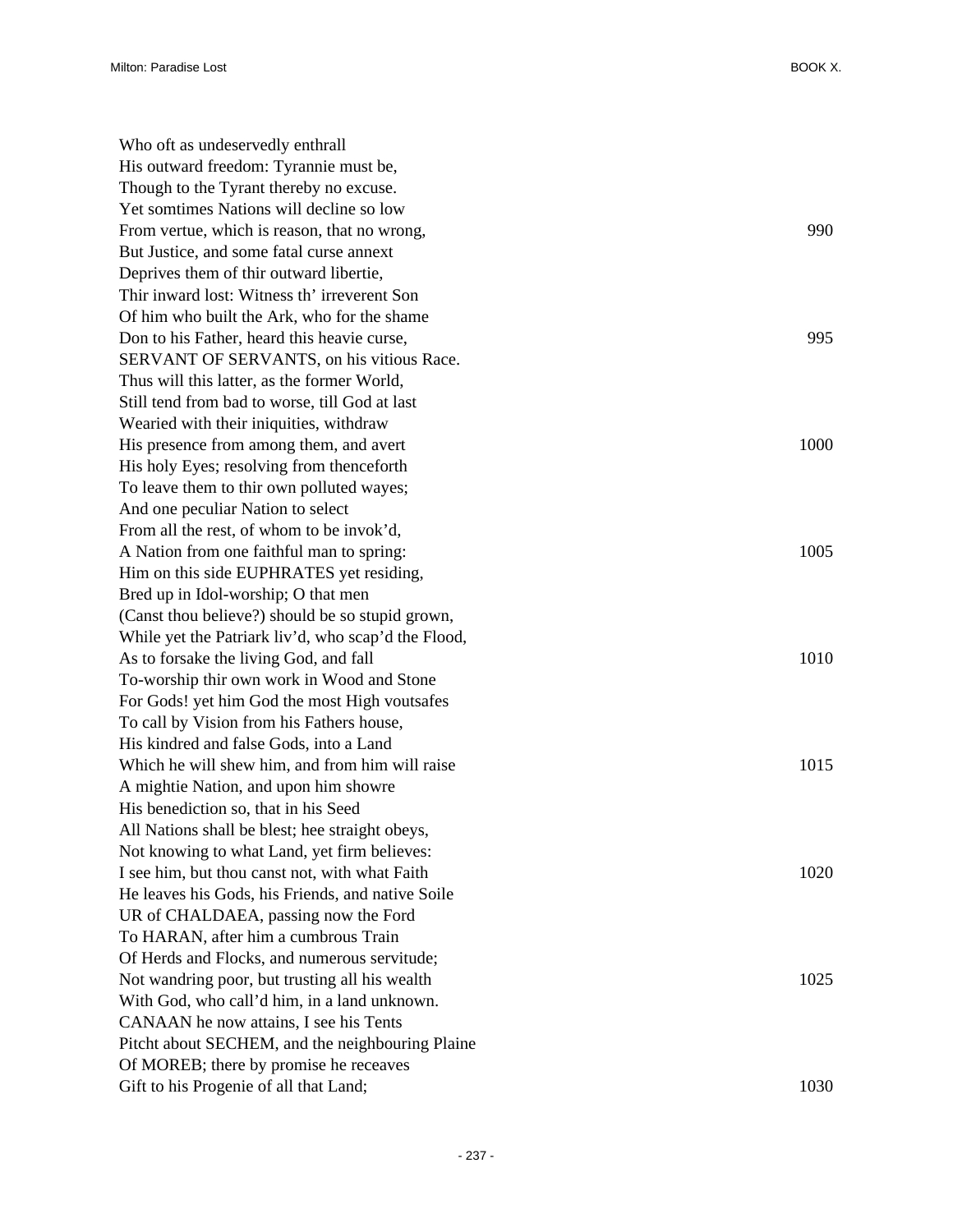| From HAMATH Northward to the Desert South           |      |
|-----------------------------------------------------|------|
| (Things by thir names I call, though yet unnam'd)   |      |
| From HERMON East to the great Western Sea,          |      |
| Mount HERMON, yonder Sea, each place behold         |      |
| In prospect, as I point them; on the shoare         | 1035 |
| Mount CARMEL; here the double-founted stream        |      |
| JORDAN, true limit Eastward; but his Sons           |      |
| Shall dwell to SENIR, that long ridge of Hills.     |      |
| This ponder, that all Nations of the Earth          |      |
| Shall in his Seed be blessed; by that Seed          | 1040 |
| Is meant thy great deliverer, who shall bruise      |      |
| The Serpents head; whereof to thee anon             |      |
| Plainlier shall be reveald. This Patriarch blest,   |      |
| Whom FAITHFUL ABRAHAM due time shall call,          |      |
| A Son, and of his Son a Grand-childe leaves,        | 1045 |
| Like him in faith, in wisdom, and renown;           |      |
| The Grandchilde with twelve Sons increast, departs  |      |
| From CANAAN, to a Land hereafter call'd             |      |
| EGYPT, divided by the River NILE;                   |      |
| See where it flows, disgorging at seaven mouthes    | 1050 |
| Into the Sea: to sojourn in that Land               |      |
| He comes invited by a yonger Son                    |      |
| In time of dearth, a Son whose worthy deeds         |      |
| Raise him to be the second in that Realme           |      |
| Of PHARAO: there he dies, and leaves his Race       | 1055 |
| Growing into a Nation, and now grown                |      |
| Suspected to a sequent King, who seeks              |      |
| To stop thir overgrowth, as inmate guests           |      |
| Too numerous; whence of guests he makes them slaves |      |
| Inhospitably, and kills thir infant Males:          | 1060 |
| Till by two brethren (those two brethren call       |      |
| MOSES and AARON) sent from God to claime            |      |
| His people from enthralment, they return            |      |
| With glory and spoile back to thir promis'd Land.   |      |
| But first the lawless Tyrant, who denies            | 1065 |
| To know thir God, or message to regard,             |      |
| Must be compelld by Signes and Judgements dire;     |      |
| To blood unshed the Rivers must be turnd,           |      |
| Frogs, Lice and Flies must all his Palace fill      |      |
| With loath'd intrusion, and fill all the land;      | 1070 |
| His Cattel must of Rot and Murren die,              |      |
| Botches and blaines must all his flesh imboss,      |      |
| And all his people; Thunder mixt with Haile,        |      |
| Haile mixt with fire must rend th' EGYPTIAN Skie    |      |
| And wheel on th' Earth, devouring where it rouls;   | 1075 |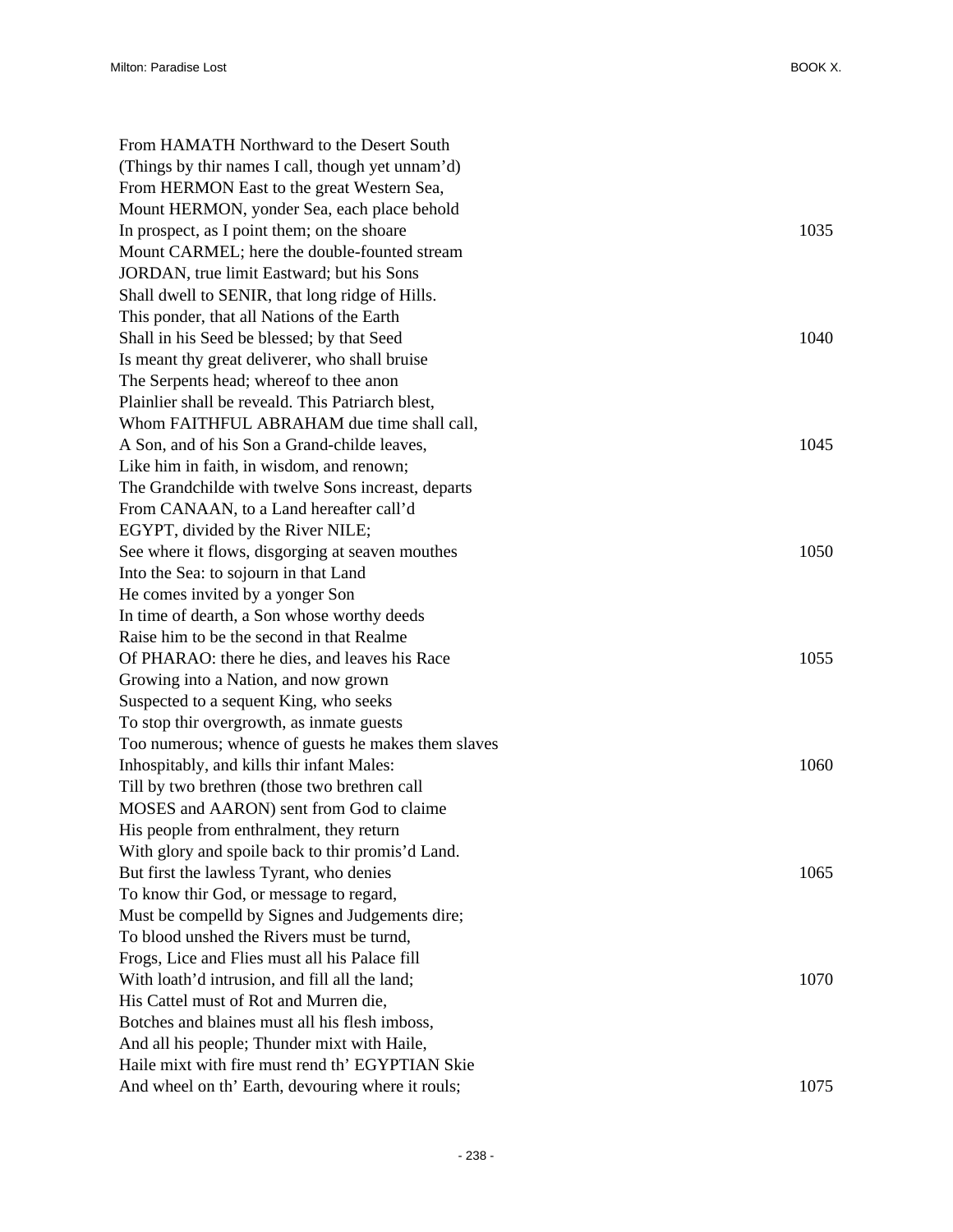What it devours not, Herb, or Fruit, or Graine, A darksom Cloud of Locusts swarming down Must eat, and on the ground leave nothing green: Darkness must overshadow all his bounds, Palpable darkness, and blot out three dayes; 1080 Last with one midnight stroke all the first-born Of EGYPT must lie dead. Thus with ten wounds This River-dragon tam'd at length submits To let his sojourners depart, and oft Humbles his stubborn heart, but still as Ice 1085 More hard'nd after thaw, till in his rage Pursuing whom he late dismissd, the Sea Swallows him with his Host, but them lets pass As on drie land between two christal walls, Aw'd by the rod of MOSES so to stand 1090 Divided, till his rescu'd gain thir shoar: Such wondrous power God to his Saint will lend, Though present in his Angel, who shall goe Before them in a Cloud, and Pillar of Fire, To guide them in thir journey, and remove 1095 Behinde them, while th' obdurat King pursues: All night he will pursue, but his approach Darkness defends between till morning Watch; Then through the Firey Pillar and the Cloud God looking forth will trouble all his Host 1100 And craze thir Chariot wheels: when by command MOSES once more his potent Rod extends Over the Sea; the Sea his Rod obeys; On thir imbattelld ranks the Waves return, And overwhelm thir Warr: the Race elect 1105 Safe towards CANAAN from the shoar advance Through the wilde Desert, not the readiest way, Least entring on the CANAANITE allarmd Warr terrifie them inexpert, and feare Return them back to EGYPT, choosing rather 1110 Inglorious life with servitude; for life To noble and ignoble is more sweet Untraind in Armes, where rashness leads not on. This also shall they gain by thir delay In the wide Wilderness, there they shall found 1115 Thir government, and thir great Senate choose Through the twelve Tribes, to rule by Laws ordaind: God from the Mount of SINAI, whose gray top Shall tremble, he descending, will himself In Thunder Lightning and loud Trumpets sound 1120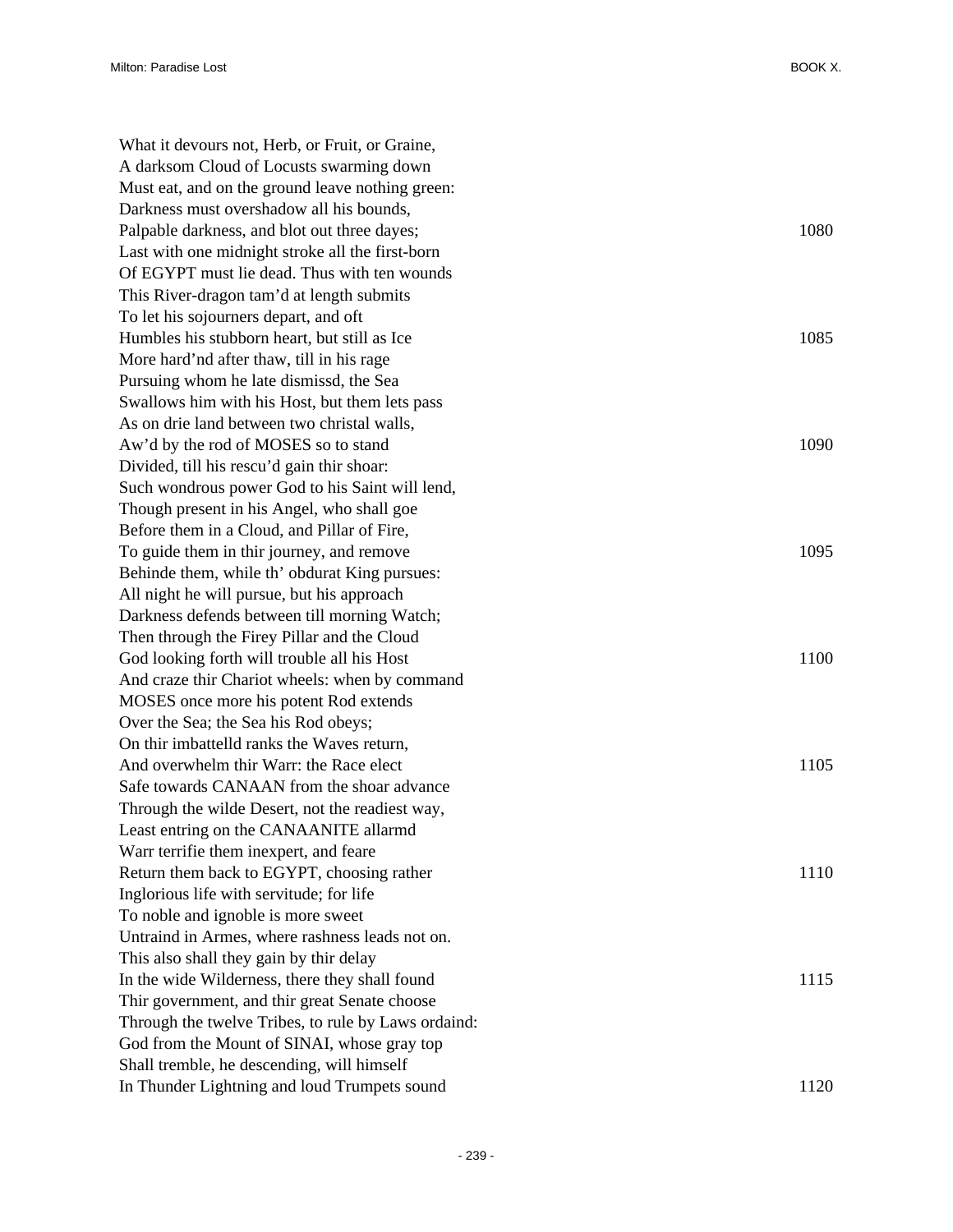| Ordaine them Lawes; part such as appertaine      |      |
|--------------------------------------------------|------|
| To civil Justice, part religious Rites           |      |
| Of sacrifice, informing them, by types           |      |
| And shadowes, of that destind Seed to bruise     |      |
| The Serpent, by what meanes he shall achieve     | 1125 |
| Mankinds deliverance. But the voice of God       |      |
| To mortal eare is dreadful; they beseech         |      |
| That MOSES might report to them his will,        |      |
| And terror cease; he grants them thir desire,    |      |
| Instructed that to God is no access              | 1130 |
| Without Mediator, whose high Office now          |      |
| MOSES in figure beares, to introduce             |      |
| One greater, of whose day he shall foretell,     |      |
| And all the Prophets in thir Age the times       |      |
| Of great MESSIAH shall sing. Thus Laws and Rites | 1135 |
| Establisht, such delight hath God in Men         |      |
| Obedient to his will, that he voutsafes          |      |
| Among them to set up his Tabernacle,             |      |
| The holy One with mortal Men to dwell:           |      |
| By his prescript a Sanctuary is fram'd           | 1140 |
| Of Cedar, overlaid with Gold, therein            |      |
| An Ark, and in the Ark his Testimony,            |      |
| The Records of his Cov'nant, over these          |      |
| A Mercie-seat of Gold between the wings          |      |
| Of two bright Cherubim, before him burn          | 1145 |
| Seaven Lamps as in a Zodiac representing         |      |
| The Heav'nly fires; over the Tent a Cloud        |      |
| Shall rest by Day, a fierie gleame by Night,     |      |
| Save when they journie, and at length they come, |      |
| Conducted by his Angel to the Land               | 1150 |
| Promisd to ABRAHAM and his Seed: the rest        |      |
| Were long to tell, how many Battels fought,      |      |
| How many Kings destroyd, and Kingdoms won,       |      |
| Or how the Sun shall in mid Heav'n stand still   |      |
| A day entire, and Nights due course adjourne,    | 1155 |
| Mans voice commanding, Sun in GIBEON stand,      |      |
| And thou Moon in the vale of AIALON,             |      |
| Till ISRAEL overcome; so call the third          |      |
| From ABRAHAM, Son of ISAAC, and from him         |      |
| His whole descent, who thus shall CANAAN win.    | 1160 |
|                                                  |      |

Here ADAM interpos'd. O sent from Heav'n, Enlightner of my darkness, gracious things Thou hast reveald, those chiefly which concerne Just ABRAHAM and his Seed: now first I finde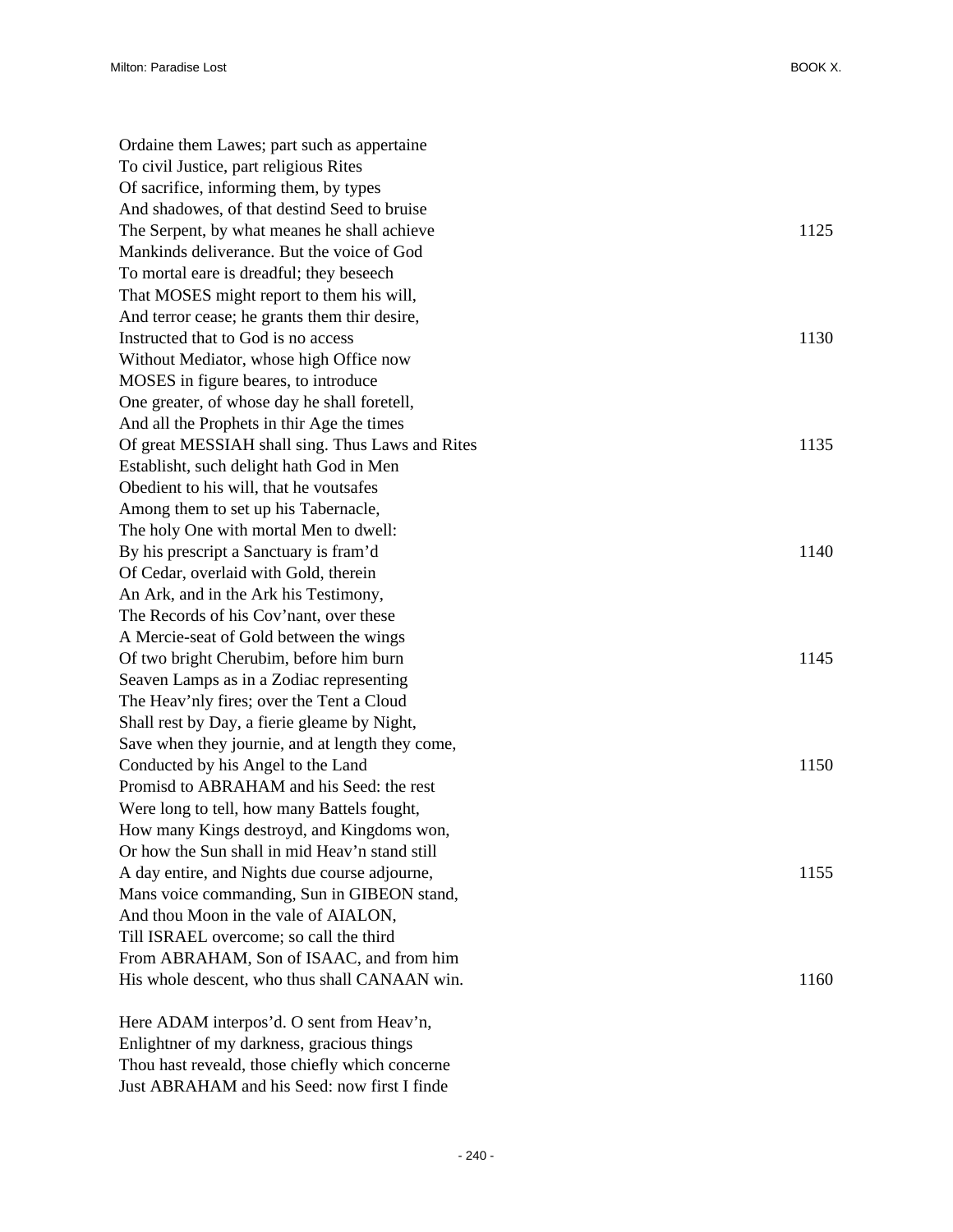| Mine eyes true op'ning, and my heart much eas'd,    | 1165 |
|-----------------------------------------------------|------|
| Erwhile perplext with thoughts what would becom     |      |
| Of mee and all Mankind; but now I see               |      |
| His day, in whom all Nations shall be blest,        |      |
| Favour unmerited by me, who sought                  |      |
| Forbidd'n knowledge by forbidd'n means.             | 1170 |
| This yet I apprehend not, why to those              |      |
| Among whom God will deigne to dwell on Earth        |      |
| So many and so various Laws are giv'n;              |      |
| So many Laws argue so many sins                     |      |
| Among them; how can God with such reside?           | 1175 |
| To whom thus MICHAEL. Doubt not but that sin        |      |
| Will reign among them, as of thee begot;            |      |
| And therefore was Law given them to evince          |      |
| Thir natural pravitie, by stirring up               |      |
| Sin against Law to fight; that when they see        | 1180 |
| Law can discover sin, but not remove,               |      |
| Save by those shadowie expiations weak,             |      |
| The bloud of Bulls and Goats, they may conclude     |      |
| Some bloud more precious must be paid for Man,      |      |
| Just for unjust, that in such righteousness         | 1185 |
| To them by Faith imputed, they may finde            |      |
| Justification towards God, and peace                |      |
| Of Conscience, which the Law by Ceremonies          |      |
| Cannot appease, nor Man the moral part              |      |
| Perform, and not performing cannot live.            | 1190 |
| So Law appears imperfet, and but giv'n              |      |
| With purpose to resign them in full time            |      |
| Up to a better Cov'nant, disciplin'd                |      |
| From shadowie Types to Truth, from Flesh to Spirit, |      |
| From imposition of strict Laws, to free             | 1195 |
| Acceptance of large Grace, from servil fear         |      |
| To filial, works of Law to works of Faith.          |      |
| And therefore shall not MOSES, though of God        |      |
| Highly belov'd, being but the Minister              |      |
| Of Law, his people into CANAAN lead;                | 1200 |
| But JOSHUA whom the Gentiles JESUS call,            |      |
| His Name and Office bearing, who shall quell        |      |
| The adversarie Serpent, and bring back              |      |
| Through the worlds wilderness long wanderd man      |      |
| Safe to eternal Paradise of rest.                   | 1205 |
| Meanwhile they in thir earthly CANAAN plac't        |      |
| Long time shall dwell and prosper, but when sins    |      |
| National interrupt thir public peace,               |      |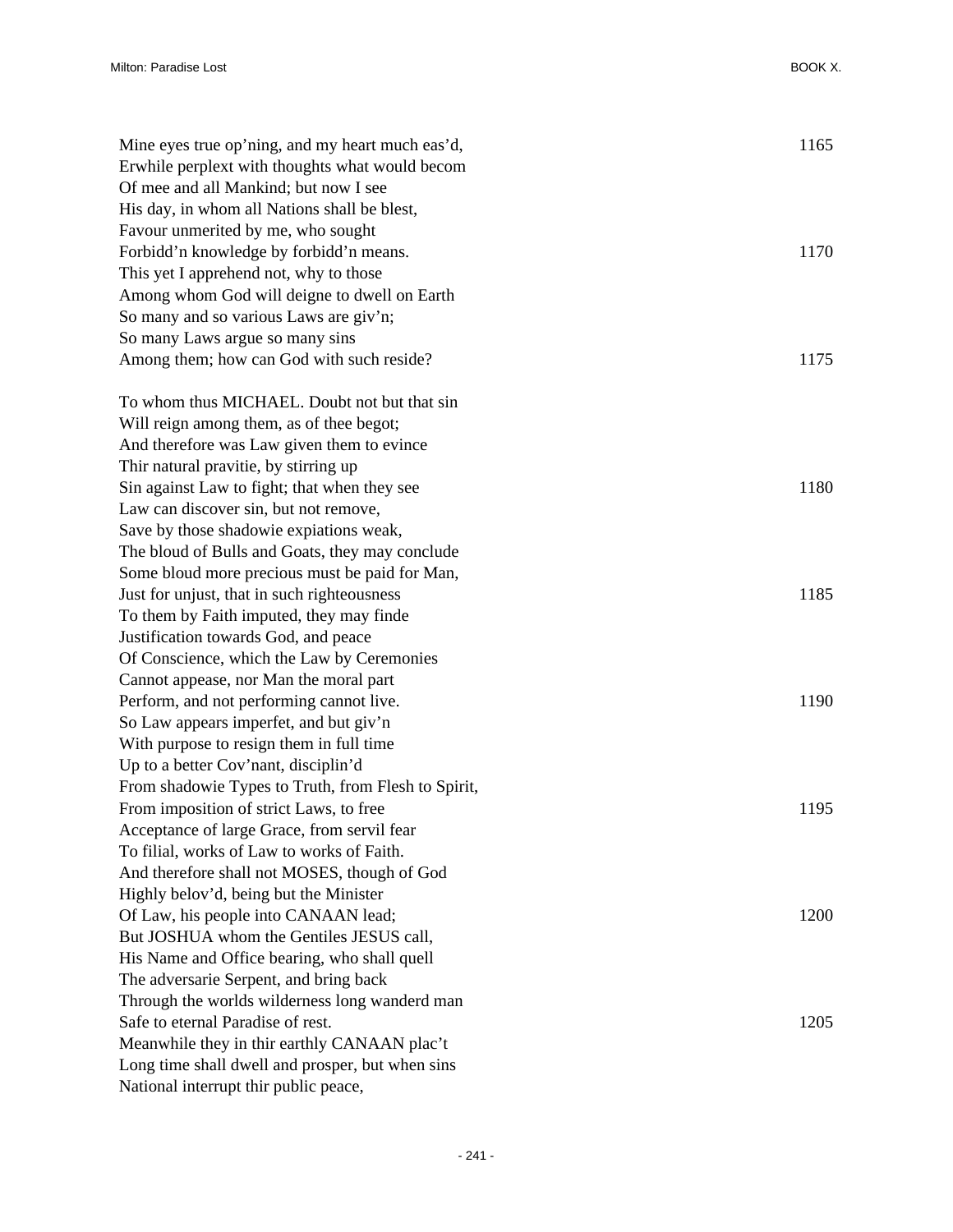| Provoking God to raise them enemies:                |      |
|-----------------------------------------------------|------|
| From whom as oft he saves them penitent             | 1210 |
| By Judges first, then under Kings; of whom          |      |
| The second, both for pietie renownd                 |      |
| And puissant deeds, a promise shall receive         |      |
| Irrevocable, that his Regal Throne                  |      |
| For ever shall endure; the like shall sing          | 1215 |
| All Prophecie, That of the Royal Stock              |      |
| Of DAVID (so I name this King) shall rise           |      |
| A Son, the Womans Seed to thee foretold,            |      |
| Foretold to ABRAHAM, as in whom shall trust         |      |
| All Nations, and to Kings foretold, of Kings        | 1220 |
| The last, for of his Reign shall be no end.         |      |
| But first a long succession must ensue,             |      |
| And his next Son for Wealth and Wisdom fam'd,       |      |
| The clouded Ark of God till then in Tents           |      |
| Wandring, shall in a glorious Temple enshrine.      | 1225 |
| Such follow him, as shall be registerd              |      |
| Part good, part bad, of bad the longer scrowle,     |      |
| Whose foul Idolatries, and other faults             |      |
| Heapt to the popular summe, will so incense         |      |
| God, as to leave them, and expose thir Land,        | 1230 |
| Thir Citie, his Temple, and his holy Ark            |      |
| With all his sacred things, a scorn and prey        |      |
| To that proud Citie, whose high Walls thou saw'st   |      |
| Left in confusion, BABYLON thence call'd.           |      |
| There in captivitie he lets them dwell              | 1235 |
| The space of seventie years, then brings them back, |      |
| Remembring mercie, and his Cov'nant sworn           |      |
| To DAVID, stablisht as the dayes of Heav'n.         |      |
| Returnd from BABYLON by leave of Kings              |      |
| Thir Lords, whom God dispos'd, the house of God     | 1240 |
| They first re-edifie, and for a while               |      |
| In mean estate live moderate, till grown            |      |
| In wealth and multitude, factious they grow;        |      |
| But first among the Priests dissension springs,     |      |
| Men who attend the Altar, and should most           | 1245 |
| Endeavour Peace: thir strife pollution brings       |      |
| Upon the Temple it self: at last they seise         |      |
| The Scepter, and regard not DAVIDS Sons,            |      |
| Then loose it to a stranger, that the true          |      |
| Anointed King MESSIAH might be born                 | 1250 |
| Barr'd of his right; yet at his Birth a Starr       |      |
| Unseen before in Heav'n proclaims him com,          |      |
| And guides the Eastern Sages, who enquire           |      |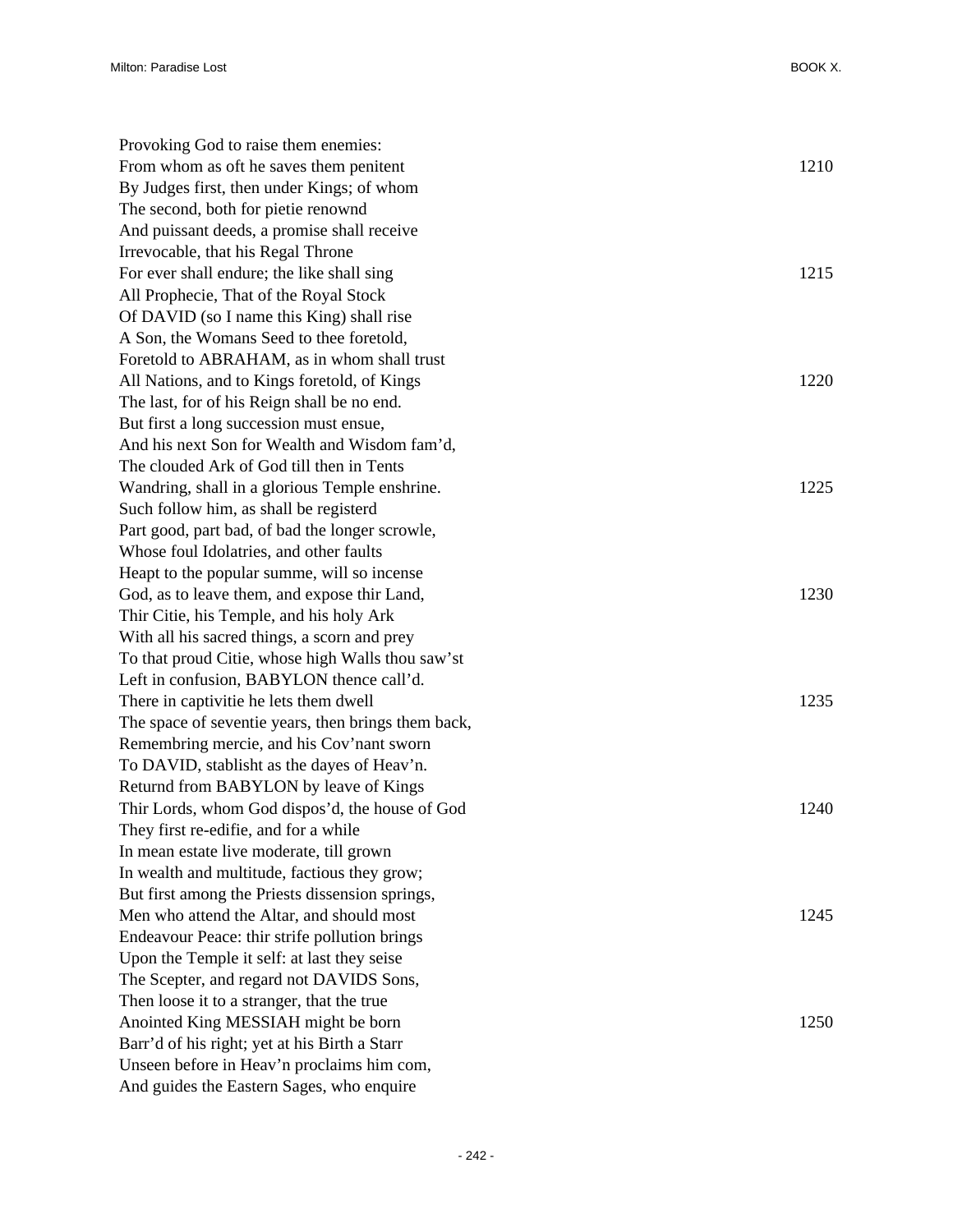| His place, to offer Incense, Myrrh, and Gold;<br>His place of birth a solemn Angel tells<br>To simple Shepherds, keeping watch by night;<br>They gladly thither haste, and by a Quire<br>Of squadrond Angels hear his Carol sung.<br>A Virgin is his Mother, but his Sire<br>The Power of the most High; he shall ascend | 1255<br>1260 |
|--------------------------------------------------------------------------------------------------------------------------------------------------------------------------------------------------------------------------------------------------------------------------------------------------------------------------|--------------|
| The Throne hereditarie, and bound his Reign                                                                                                                                                                                                                                                                              |              |
| With earths wide bounds, his glory with the Heav'ns.                                                                                                                                                                                                                                                                     |              |
| He ceas'd, discerning ADAM with such joy                                                                                                                                                                                                                                                                                 |              |
| Surcharg'd, as had like grief bin dew'd in tears,                                                                                                                                                                                                                                                                        |              |
| Without the vent of words, which these he breathd.                                                                                                                                                                                                                                                                       | 1265         |
| O Prophet of glad tidings, finisher                                                                                                                                                                                                                                                                                      |              |
| Of utmost hope! now clear I understand                                                                                                                                                                                                                                                                                   |              |
| What oft my steddiest thoughts have searcht in vain,                                                                                                                                                                                                                                                                     |              |
| Why our great expectation should be call'd                                                                                                                                                                                                                                                                               |              |
| The seed of Woman: Virgin Mother, Haile,                                                                                                                                                                                                                                                                                 | 1270         |
| High in the love of Heav'n, yet from my Loynes                                                                                                                                                                                                                                                                           |              |
| Thou shalt proceed, and from thy Womb the Son                                                                                                                                                                                                                                                                            |              |
| Of God most High; So God with man unites.                                                                                                                                                                                                                                                                                |              |
| Needs must the Serpent now his capital bruise                                                                                                                                                                                                                                                                            |              |
| Expect with mortal paine: say where and when                                                                                                                                                                                                                                                                             | 1275         |
| Thir fight, what stroke shall bruise the Victors heel.                                                                                                                                                                                                                                                                   |              |
| To whom thus MICHAEL. Dream not of thir fight,                                                                                                                                                                                                                                                                           |              |
| As of a Duel, or the local wounds                                                                                                                                                                                                                                                                                        |              |
| Of head or heel: not therefore joynes the Son                                                                                                                                                                                                                                                                            |              |
| Manhood to God-head, with more strength to foil                                                                                                                                                                                                                                                                          | 1280         |
| Thy enemie; nor so is overcome                                                                                                                                                                                                                                                                                           |              |
| SATAN, whose fall from Heav'n, a deadlier bruise,                                                                                                                                                                                                                                                                        |              |
| Disabl'd not to give thee thy deaths wound:                                                                                                                                                                                                                                                                              |              |
| Which hee, who comes thy Saviour, shall recure,                                                                                                                                                                                                                                                                          |              |
| Not by destroying SATAN, but his works                                                                                                                                                                                                                                                                                   | 1285         |
| In thee and in thy Seed: nor can this be,                                                                                                                                                                                                                                                                                |              |
| But by fulfilling that which thou didst want,                                                                                                                                                                                                                                                                            |              |
| Obedience to the Law of God, impos'd                                                                                                                                                                                                                                                                                     |              |
| On penaltie of death, and suffering death,                                                                                                                                                                                                                                                                               |              |
| The penaltie to thy transgression due,                                                                                                                                                                                                                                                                                   | 1290         |
| And due to theirs which out of thine will grow:                                                                                                                                                                                                                                                                          |              |
| So onely can high Justice rest appaid.                                                                                                                                                                                                                                                                                   |              |
| The Law of God exact he shall fulfill                                                                                                                                                                                                                                                                                    |              |
| Both by obedience and by love, though love                                                                                                                                                                                                                                                                               |              |
| Alone fulfill the Law; thy punishment                                                                                                                                                                                                                                                                                    | 1295         |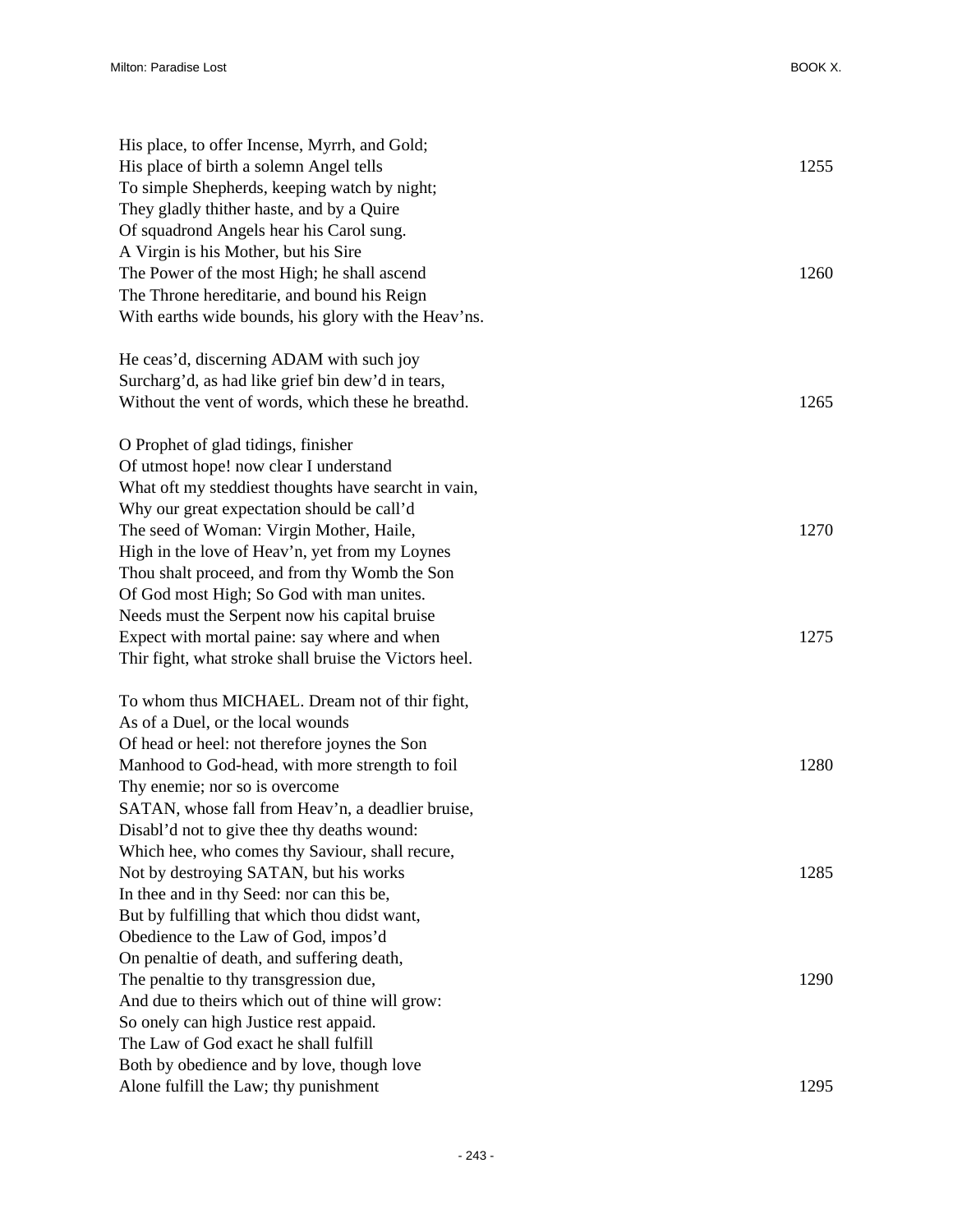| He shall endure by coming in the Flesh              |      |
|-----------------------------------------------------|------|
| To a reproachful life and cursed death,             |      |
| Proclaiming Life to all who shall believe           |      |
| In his redemption, and that his obedience           |      |
| Imputed becomes theirs by Faith, his merits         | 1300 |
| To save them, not thir own, though legal works.     |      |
| For this he shall live hated, be blasphem'd,        |      |
| Seis'd on by force, judg'd, and to death condemnd   |      |
| A shameful and accurst, naild to the Cross          |      |
| By his own Nation, slaine for bringing Life;        | 1305 |
| But to the Cross he nailes thy Enemies,             |      |
| The Law that is against thee, and the sins          |      |
| Of all mankinde, with him there crucifi'd,          |      |
| Never to hurt them more who rightly trust           |      |
| In this his satisfaction; so he dies,               | 1310 |
| But soon revives, Death over him no power           |      |
| Shall long usurp; ere the third dawning light       |      |
| Returne, the Starres of Morn shall see him rise     |      |
| Out of his grave, fresh as the dawning light,       |      |
| Thy ransom paid, which Man from death redeems,      | 1315 |
| His death for Man, as many as offerd Life           |      |
| Neglect not, and the benefit imbrace                |      |
| By Faith not void of works: this God-like act       |      |
| Annuls thy doom, the death thou shouldst have dy'd, |      |
| In sin for ever lost from life; this act            | 1320 |
| Shall bruise the head of SATAN, crush his strength  |      |
| Defeating Sin and Death, his two maine armes,       |      |
| And fix farr deeper in his head thir stings         |      |
| Then temporal death shall bruise the Victors heel,  |      |
| Or theirs whom he redeems, a death like sleep,      | 1325 |
| A gentle wafting to immortal Life.                  |      |
| Nor after resurrection shall he stay                |      |
| Longer on Earth then certaine times to appeer       |      |
| To his Disciples, Men who in his Life               |      |
| Still follow'd him; to them shall leave in charge   | 1330 |
| To teach all nations what of him they learn'd       |      |
| And his Salvation, them who shall beleeve           |      |
| Baptizing in the profluent streame, the signe       |      |
| Of washing them from guilt of sin to Life           |      |
| Pure, and in mind prepar'd, if so befall,           | 1335 |
| For death, like that which the redeemer dy'd.       |      |
| All Nations they shall teach; for from that day     |      |
| Not onely to the Sons of ABRAHAMS Loines            |      |
| Salvation shall be Preacht, but to the Sons         |      |
| Of ABRAHAMS Faith wherever through the world;       | 1340 |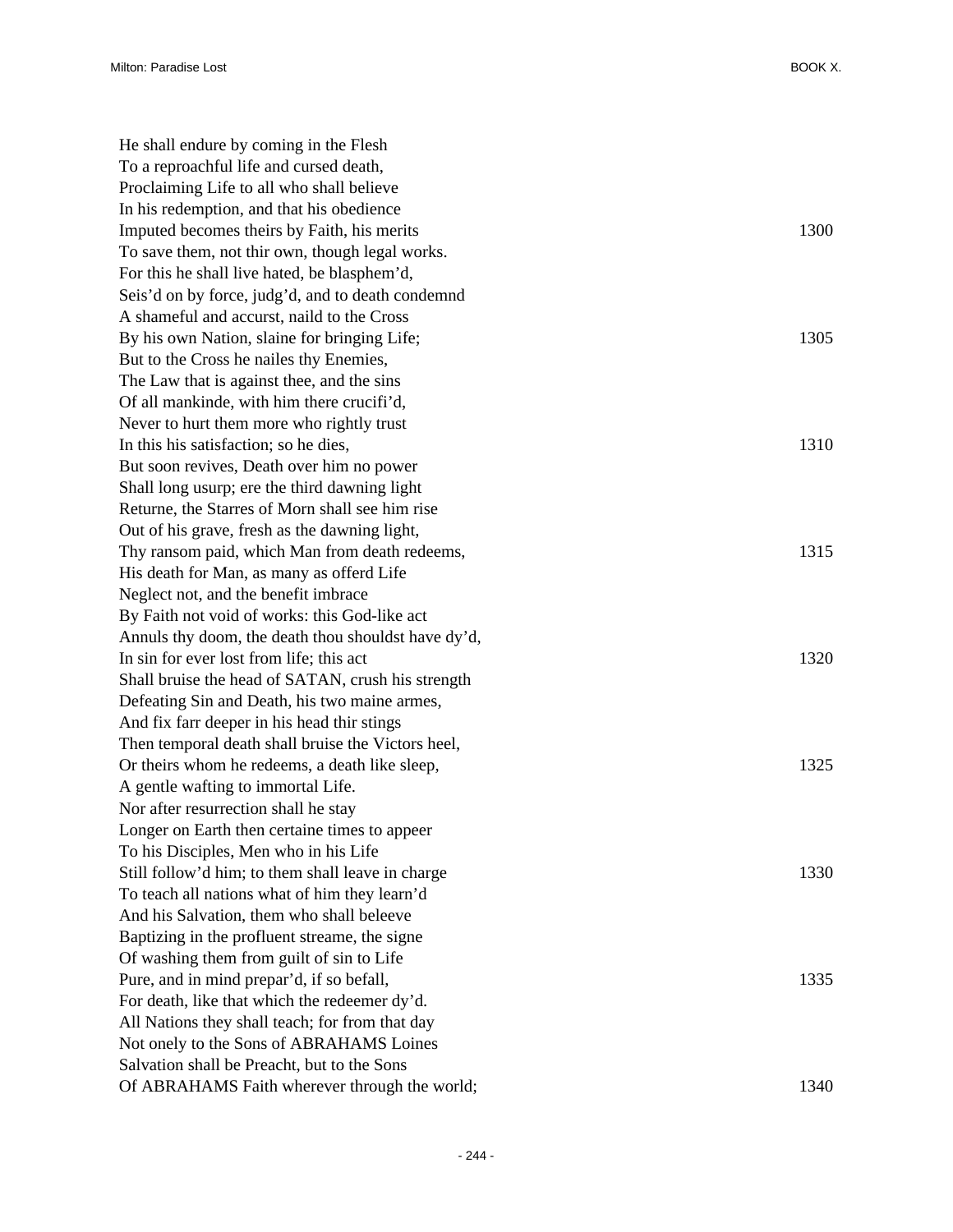| So in his seed all Nations shall be blest.                                                   |      |
|----------------------------------------------------------------------------------------------|------|
| Then to the Heav'n of Heav'ns he shall ascend                                                |      |
| With victory, triumphing through the aire                                                    |      |
| Over his foes and thine; there shall surprise                                                |      |
| The Serpent, Prince of aire, and drag in Chaines                                             | 1345 |
| Through all his realme, & there confounded leave;                                            |      |
| Then enter into glory, and resume                                                            |      |
| His Seat at Gods right hand, exalted high                                                    |      |
| Above all names in Heav'n; and thence shall come,                                            |      |
| When this worlds dissolution shall be ripe,                                                  | 1350 |
| With glory and power to judge both quick & dead,                                             |      |
| To judge th' unfaithful dead, but to reward                                                  |      |
| His faithful, and receave them into bliss,<br>Whether in Heav'n or Earth, for then the Earth |      |
| Shall all be Paradise, far happier place                                                     | 1355 |
| Then this of EDEN, and far happier daies.                                                    |      |
|                                                                                              |      |
| So spake th' Archangel MICHAEL, then paus'd,                                                 |      |
| As at the Worlds great period; and our Sire                                                  |      |
| Replete with joy and wonder thus repli'd.                                                    |      |
| O goodness infinite, goodness immense!                                                       | 1360 |
| That all this good of evil shall produce,                                                    |      |
| And evil turn to good; more wonderful                                                        |      |
| Then that which by creation first brought forth                                              |      |
| Light out of darkness! full of doubt I stand,                                                |      |
| Whether I should repent me now of sin                                                        | 1365 |
| By mee done and occasiond, or rejoyce                                                        |      |
| Much more, that much more good thereof shall spring,                                         |      |
| To God more glory, more good will to Men                                                     |      |
| From God, and over wrauth grace shall abound.                                                |      |
| But say, if our deliverer up to Heav'n                                                       | 1370 |
| Must reascend, what will betide the few                                                      |      |
| His faithful, left among th' unfaithful herd,                                                |      |
| The enemies of truth; who then shall guide                                                   |      |
| His people, who defend? will they not deale                                                  |      |
| Wors with his followers then with him they dealt?                                            | 1375 |
| Be sure they will, said th' Angel; but from Heav'n                                           |      |
| Hee to his own a Comforter will send,                                                        |      |
| The promise of the Father, who shall dwell                                                   |      |
| His Spirit within them, and the Law of Faith                                                 |      |
| Working through love, upon thir hearts shall write,                                          | 1380 |
| To guide them in all truth, and also arme                                                    |      |

With spiritual Armour, able to resist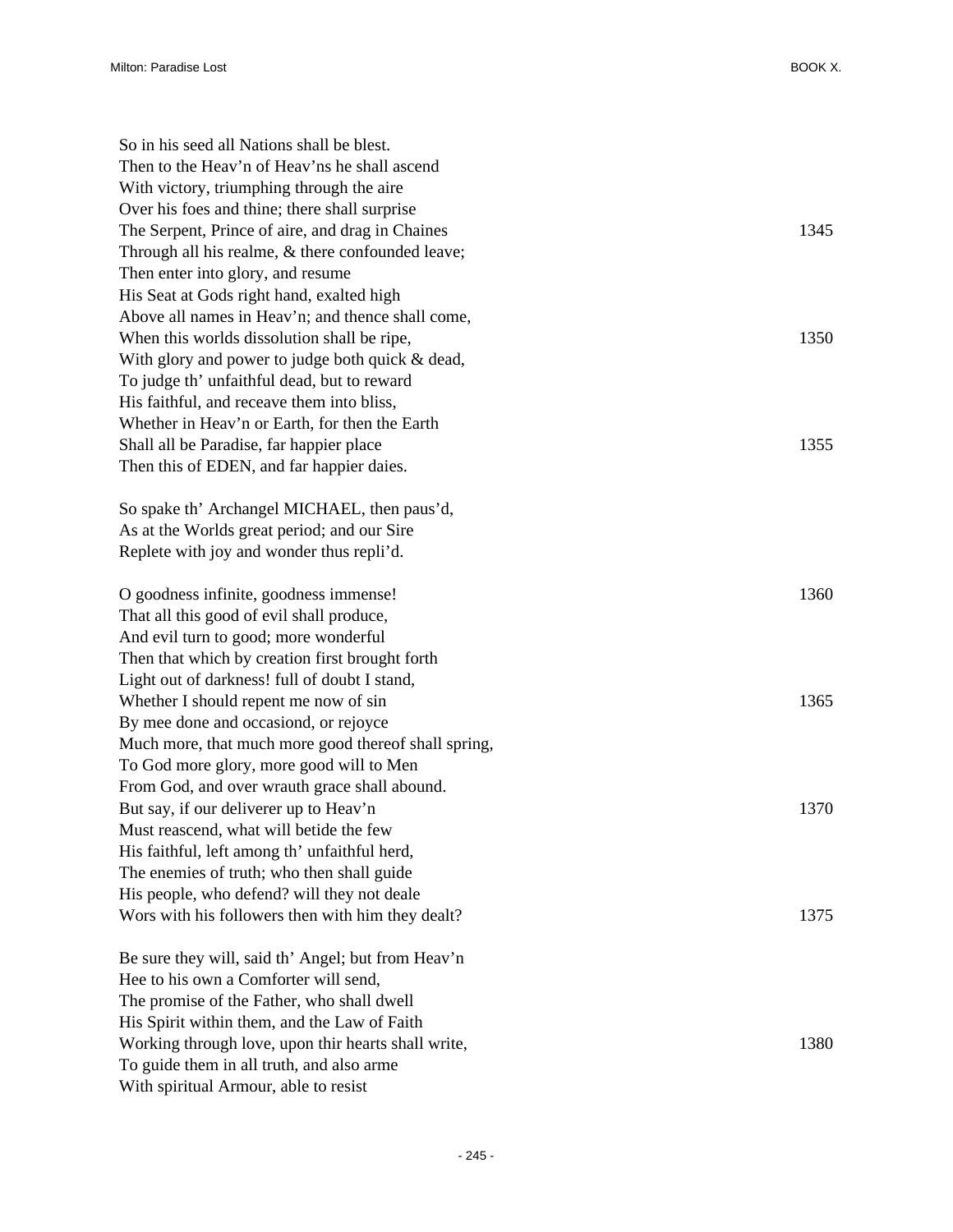| SATANS assaults, and quench his fierie darts        |      |
|-----------------------------------------------------|------|
| What Man can do against them, not affraid,          |      |
| Though to the death, against such cruelties         | 1385 |
| With inward consolations recompenc't,               |      |
| And oft supported so as shall amaze                 |      |
| Thir proudest persecuters: for the Spirit           |      |
| Powrd first on his Apostles, whom he sends          |      |
| To evangelize the Nations, then on all              | 1390 |
| Baptiz'd, shall them with wondrous gifts endue      |      |
| To speak all Tongues, and do all Miracles,          |      |
| As did thir Lord before them. Thus they win         |      |
| Great numbers of each Nation to receave             |      |
| With joy the tidings brought from Heav'n: at length | 1395 |
| Thir Ministry perform'd, and race well run,         |      |
| Thir doctrine and thir story written left,          |      |
| They die; but in thir room, as they forewarne,      |      |
| Wolves shall succeed for teachers, grievous Wolves, |      |
| Who all the sacred mysteries of Heav'n              | 1400 |
| To thir own vile advantages shall turne             |      |
| Of lucre and ambition, and the truth                |      |
| With superstitions and traditions taint,            |      |
| Left onely in those written Records pure,           |      |
| Though not but by the Spirit understood.            | 1405 |
| Then shall they seek to avail themselves of names,  |      |
| Places and titles, and with these to joine          |      |
| Secular power, though feigning still to act         |      |
| By spiritual, to themselves appropriating           |      |
| The Spirit of God, promisd alike and giv'n          | 1410 |
| To all Beleevers; and from that pretense,           |      |
| Spiritual Lawes by carnal power shall force         |      |
| On every conscience; Laws which none shall finde    |      |
| Left them inrould, or what the Spirit within        |      |
| Shall on the heart engrave. What will they then     | 1415 |
| But force the Spirit of Grace it self, and binde    |      |
| His consort Libertie; what, but unbuild             |      |
| His living Temples, built by Faith to stand,        |      |
| Thir own Faith not anothers: for on Earth           |      |
| Who against Faith and Conscience can be heard       | 1420 |
| Infallible? yet many will presume:                  |      |
| Whence heavie persecution shall arise               |      |
| On all who in the worship persevere                 |      |
| Of Spirit and Truth; the rest, farr greater part,   |      |
| Will deem in outward Rites and specious formes      | 1425 |
| Religion satisfi'd; Truth shall retire              |      |
| Bestuck with slandrous darts, and works of Faith    |      |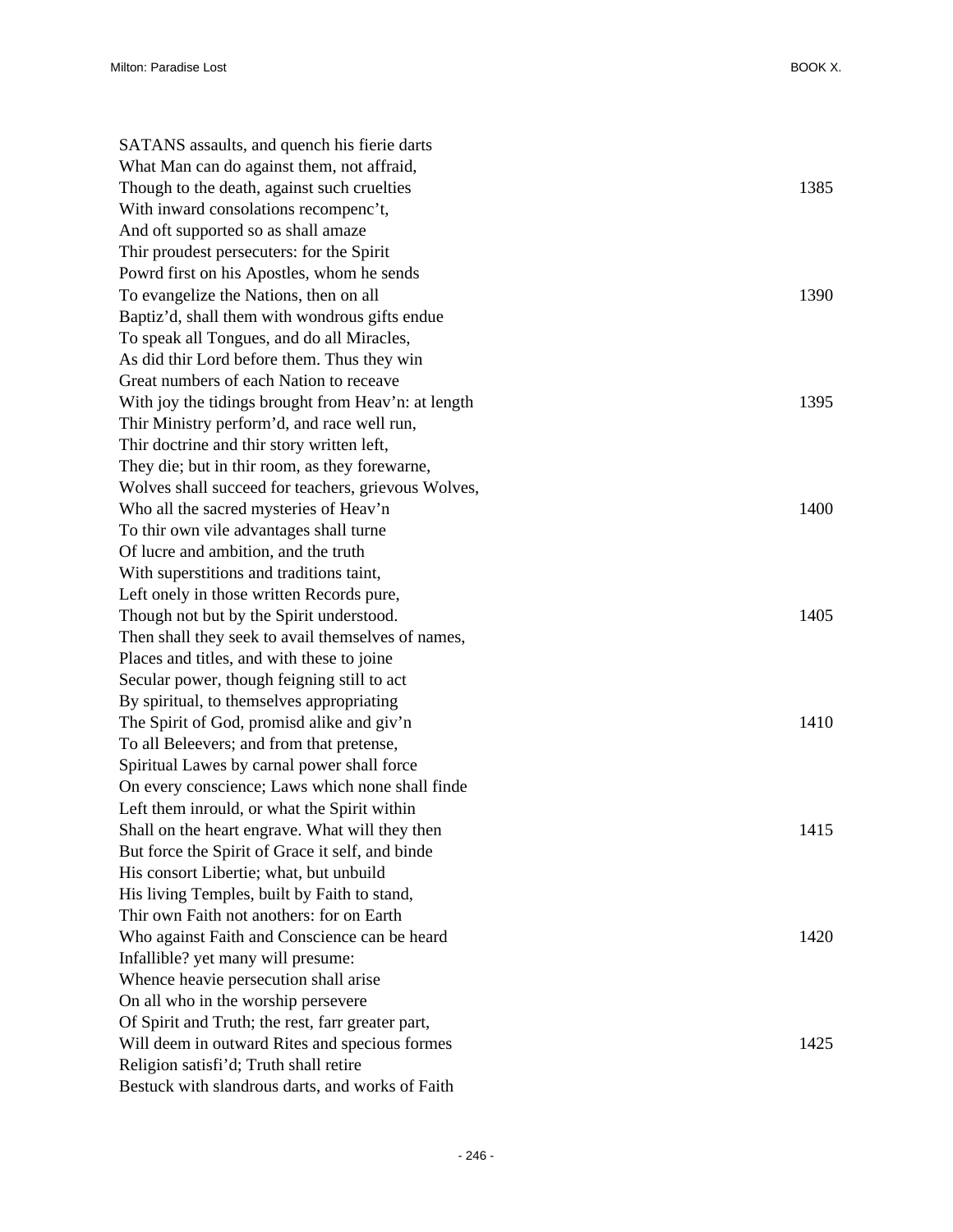| Rarely be found: so shall the World goe on,       |      |
|---------------------------------------------------|------|
| To good malignant, to bad men benigne,            |      |
| Under her own waight groaning, till the day       | 1430 |
| Appeer of respiration to the just,                |      |
| And vengeance to the wicked, at return            |      |
| Of him so lately promis'd to thy aid,             |      |
| The Womans seed, obscurely then foretold,         |      |
| Now amplier known thy Saviour and thy Lord,       | 1435 |
| Last in the Clouds from Heav'n to be reveald      |      |
| In glory of the Father, to dissolve               |      |
| SATAN with his perverted World, then raise        |      |
| From the conflagrant mass, purg'd and refin'd,    |      |
| New Heav'ns, new Earth, Ages of endless date      | 1440 |
| Founded in righteousness and peace and love,      |      |
| To bring forth fruits Joy and eternal Bliss.      |      |
|                                                   |      |
| He ended; and thus ADAM last reply'd.             |      |
| How soon hath thy prediction, Seer blest,         |      |
| Measur'd this transient World, the Race of time,  | 1445 |
| Till time stand fixt: beyond is all abyss,        |      |
| Eternitie, whose end no eye can reach.            |      |
| Greatly instructed I shall hence depart,          |      |
| Greatly in peace of thought, and have my fill     |      |
| Of knowledge, what this vessel can containe;      | 1450 |
| Beyond which was my folly to aspire.              |      |
| Henceforth I learne, that to obey is best,        |      |
| And love with feare the onely God, to walk        |      |
| As in his presence, ever to observe               |      |
| His providence, and on him sole depend,           | 1455 |
| Merciful over all his works, with good            |      |
| Still overcoming evil, and by small               |      |
| Accomplishing great things, by things deemd weak  |      |
| Subverting worldly strong, and worldly wise       |      |
| By simply meek; that suffering for Truths sake    | 1460 |
| Is fortitude to highest victorie,                 |      |
| And to the faithful Death the Gate of Life;       |      |
| Taught this by his example whom I now             |      |
| Acknowledge my Redeemer ever blest.               |      |
|                                                   |      |
| To whom thus also th' Angel last repli'd:         | 1465 |
| This having learnt, thou hast attaind the summe   |      |
| Of wisdom; hope no higher, though all the Starrs  |      |
| Thou knewst by name, and all th' ethereal Powers, |      |
| All secrets of the deep, all Natures works,       |      |
| Or works of God in Heav'n, Air, Earth, or Sea,    | 1470 |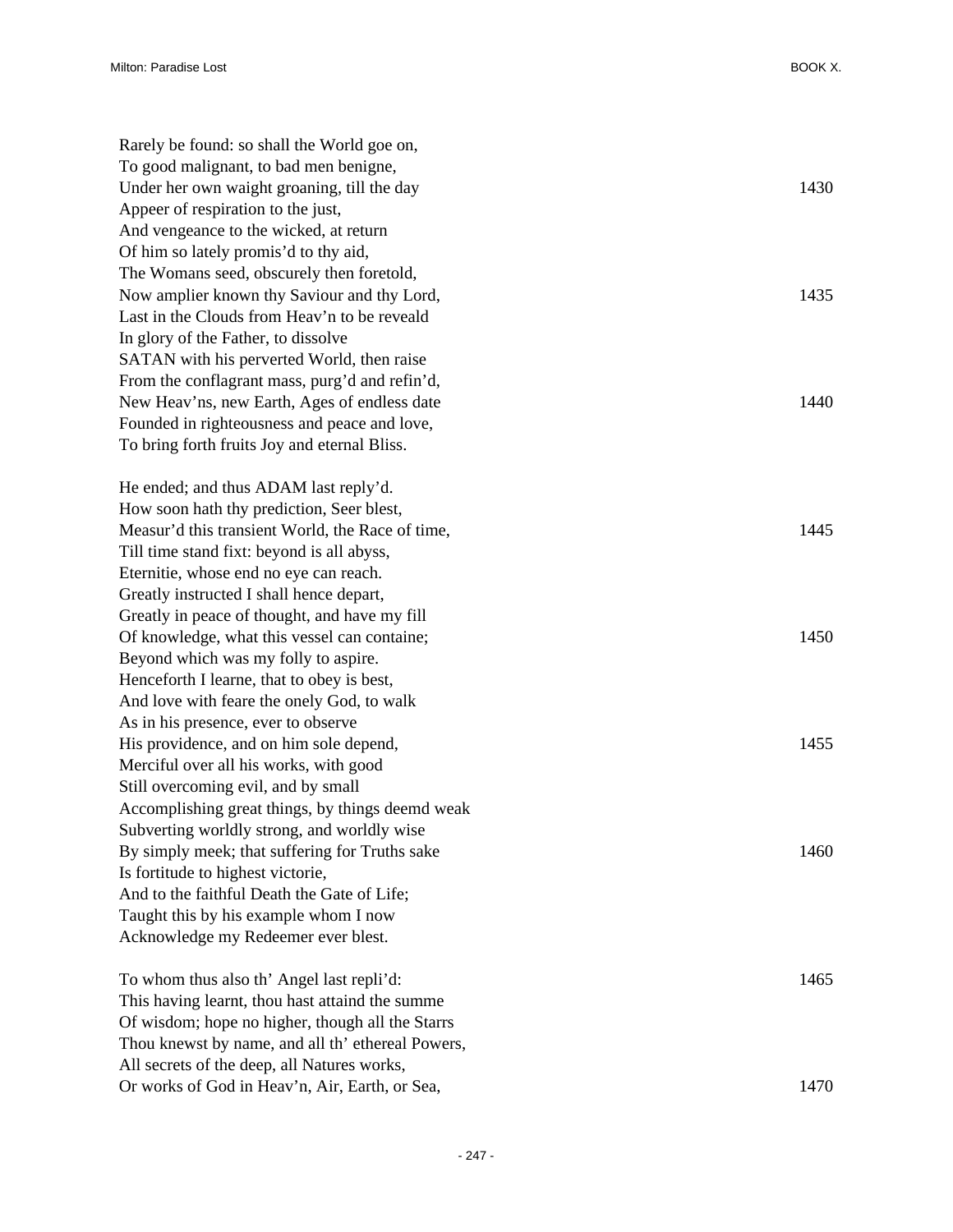And all the riches of this World enjoydst, And all the rule, one Empire; onely add Deeds to thy knowledge answerable, add Faith, Add Vertue, Patience, Temperance, add Love, By name to come call'd Charitie, the soul 1475 Of all the rest: then wilt thou not be loath To leave this Paradise, but shalt possess A Paradise within thee, happier farr. Let us descend now therefore from this top Of Speculation; for the hour precise 1480 Exacts our parting hence; and see the Guards, By mee encampt on yonder Hill, expect Thir motion, at whose Front a flaming Sword, In signal of remove, waves fiercely round; We may no longer stay: go, waken Eve; Her also I with gentle Dreams have calm'd Portending good, and all her spirits compos'd To meek submission: thou at season fit Let her with thee partake what thou hast heard, Chiefly what may concern her Faith to know, 1490 The great deliverance by her Seed to come (For by the Womans Seed) on all Mankind. That ye may live, which will be many dayes, Both in one Faith unanimous though sad, With cause for evils past, yet much more cheer'd With meditation on the happie end.

He ended, and they both descend the Hill; Descended, ADAM to the Bowre where EVE Lay sleeping ran before, but found her wak't; And thus with words not sad she him receav'd. 1500

Whence thou returnst, & whither wentst, I know; For God is also in sleep, and Dreams advise, Which he hath sent propitious, some great good Presaging, since with sorrow and hearts distress Wearied I fell asleep: but now lead on; 1505 In mee is no delay; with thee to goe, Is to stay here; without thee here to stay, Is to go hence unwilling; thou to mee Art all things under Heav'n, all places thou, Who for my wilful crime art banisht hence. 1510 This further consolation yet secure I carry hence; though all by mee is lost, Such favour I unworthie am voutsaft,

| 1485 |
|------|
| 1490 |
| 1495 |
| 1500 |
|      |